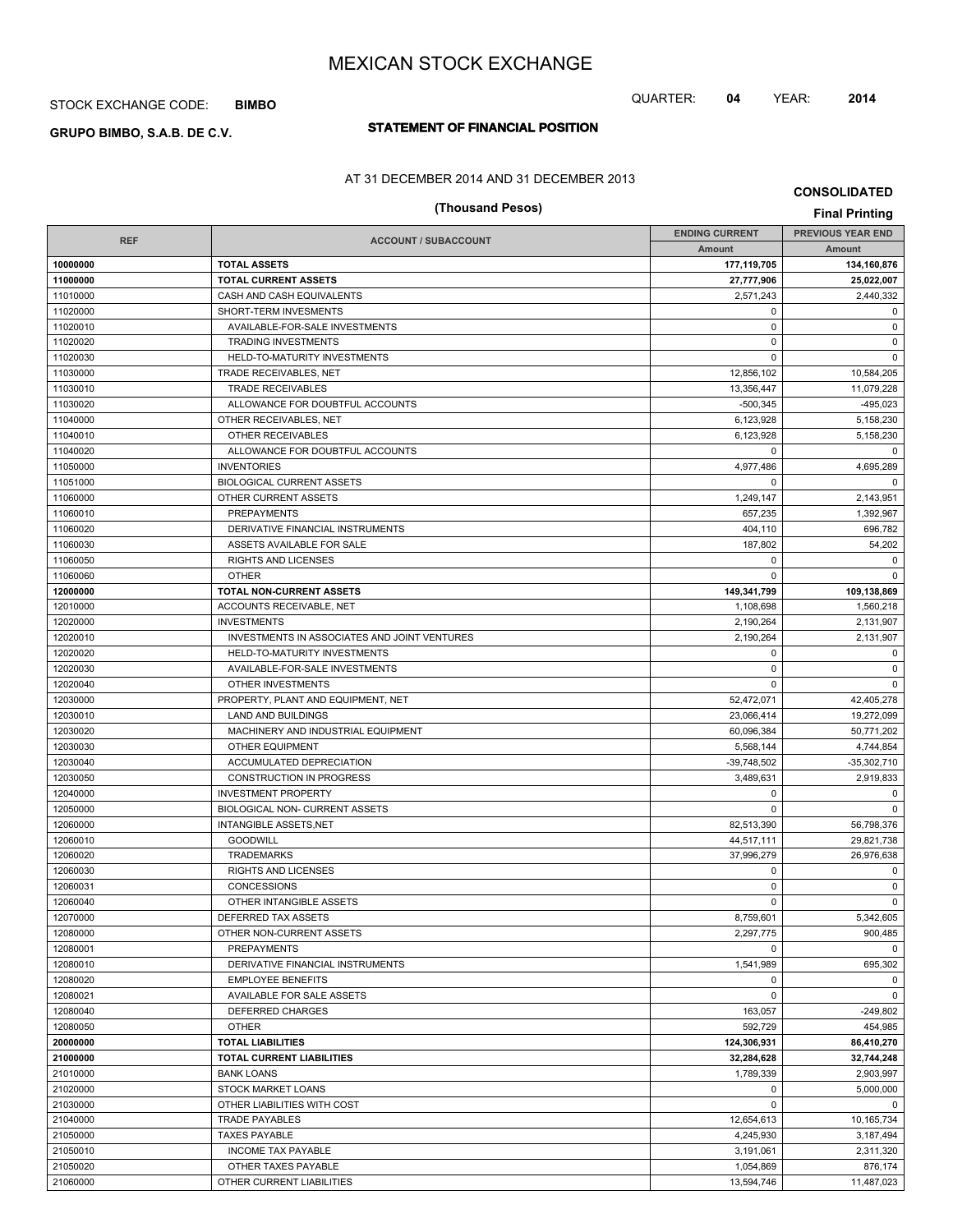## STOCK EXCHANGE CODE: **BIMBO**

# **STATEMENT OF FINANCIAL POSITION GRUPO BIMBO, S.A.B. DE C.V.**

## QUARTER: **04** YEAR: **2014**

AT 31 DECEMBER 2014 AND 31 DECEMBER 2013

**CONSOLIDATED**

|            | (Thousand Pesos)                                                        |                       | <b>Final Printing</b>    |  |
|------------|-------------------------------------------------------------------------|-----------------------|--------------------------|--|
|            |                                                                         | <b>ENDING CURRENT</b> | <b>PREVIOUS YEAR END</b> |  |
| <b>REF</b> | <b>ACCOUNT / SUBACCOUNT</b>                                             | <b>Amount</b>         | <b>Amount</b>            |  |
| 21060010   | <b>INTEREST PAYABLE</b>                                                 | $\mathbf 0$           | $\mathbf 0$              |  |
| 21060020   | DERIVATIVE FINANCIAL INSTRUMENTS                                        | 673,350               | 1,033,543                |  |
| 21060030   | DEFERRED REVENUE                                                        | $\mathbf 0$           | $\mathbf 0$              |  |
| 21060050   | <b>EMPLOYEE BENEFITS</b>                                                | $\Omega$              | $\Omega$                 |  |
| 21060060   | <b>PROVISIONS</b>                                                       | 11,475,638            | 9,719,665                |  |
| 21060061   | CURRENT LIABILITIES RELATED TO AVAILABLE FOR SALE ASSETS                | $\Omega$              | $\Omega$                 |  |
| 21060080   | <b>OTHER</b>                                                            | 1,445,758             | 733,815                  |  |
| 22000000   | <b>TOTAL NON-CURRENT LIABILITIES</b>                                    | 92.022.303            | 53.666.022               |  |
| 22010000   | <b>BANK LOANS</b>                                                       | 7,441,777             | 1,096,718                |  |
| 22020000   | <b>STOCK MARKET LOANS</b>                                               | 52,972,724            | 31,235,211               |  |
| 22030000   | OTHER LIABILITIES WITH COST                                             | $\Omega$              | $\mathbf 0$              |  |
| 22040000   | DEFERRED TAX LIABILITIES                                                | 3,372,700             | 1,554,185                |  |
| 22050000   | OTHER NON-CURRENT LIABILITIES                                           | 28,235,102            | 19,779,908               |  |
| 22050010   | DERIVATIVE FINANCIAL INSTRUMENTS                                        | 1,651,748             | 236,334                  |  |
| 22050020   | DEFERRED REVENUE                                                        | $\Omega$              | $\Omega$                 |  |
| 22050040   | <b>EMPLOYEE BENEFITS</b>                                                | 24,594,619            | 17,399,773               |  |
| 22050050   | <b>PROVISIONS</b>                                                       | 1.988.735             | 2.143.801                |  |
| 22050051   | NON-CURRENT LIABILITIES RELATED TO AVAILABLE FOR SALE ASSETS            | $\mathbf 0$           | 0                        |  |
| 22050070   | <b>OTHER</b>                                                            | $\Omega$              | $\Omega$                 |  |
| 30000000   | <b>TOTAL EQUITY</b>                                                     | 52,812,774            | 47,750,606               |  |
| 30010000   | EQUITY ATTRIBUTABLE TO OWNERS OF PARENT                                 | 50,710,907            | 45,193,053               |  |
| 30030000   | <b>CAPITAL STOCK</b>                                                    | 4,226,510             | 4,226,510                |  |
| 30040000   | <b>SHARES REPURCHASED</b>                                               | 0                     | $\mathbf 0$              |  |
| 30050000   | PREMIUM ON ISSUANCE OF SHARES                                           | $\mathbf 0$           | 0                        |  |
| 30060000   | CONTRIBUTIONS FOR FUTURE CAPITAL INCREASES                              | $\mathbf 0$           | $\mathbf 0$              |  |
| 30070000   | OTHER CONTRIBUTED CAPITAL                                               | $\Omega$              | $\Omega$                 |  |
| 30080000   | RETAINED EARNINGS (ACCUMULATED LOSSES)                                  | 47,926,048            | 44,413,968               |  |
| 30080010   | <b>LEGAL RESERVE</b>                                                    | 758,029               | 758,029                  |  |
| 30080020   | OTHER RESERVES                                                          | 916,103               | 917,031                  |  |
| 30080030   | <b>RETAINED EARNINGS</b>                                                | 42,738,908            | 38,455,988               |  |
| 30080040   | NET INCOME FOR THE PERIOD                                               | 3,513,008             | 4,282,920                |  |
| 30080050   | <b>OTHERS</b>                                                           | $\Omega$              | $\Omega$                 |  |
| 30090000   | ACCUMULATED OTHER COMPREHENSIVE INCOME (NET OF TAX)                     | $-1,441,651$          | $-3,447,425$             |  |
| 30090010   | GAIN ON REVALUATION OF PROPERTIES                                       | $\Omega$              | $\Omega$                 |  |
| 30090020   | ACTUARIAL GAINS (LOSSES) FROM LABOR OBLIGATIONS                         | 68,605                | 1,067,074                |  |
| 30090030   | FOREING CURRENCY TRANSLATION                                            | $-1,134,437$          | $-4,280,055$             |  |
| 30090040   | CHANGES IN THE VALUATION OF FINANCIAL ASSETS AVAILABLE FOR SALE         | $\Omega$              | $\Omega$                 |  |
| 30090050   | CHANGES IN THE VALUATION OF DERIVATIVE FINANCIAL INSTRUMENTS            | $-375,819$            | $-234,444$               |  |
| 30090060   | CHANGES IN FAIR VALUE OF OTHER ASSETS                                   | $\mathbf 0$           | $\mathbf 0$              |  |
| 30090070   | SHARE OF OTHER COMPREHENSIVE INCOME OF<br>ASSOCIATES AND JOINT VENTURES | $\mathbf 0$           | $\Omega$                 |  |
| 30090080   | OTHER COMPREHENSIVE INCOME                                              | $\Omega$              | $\Omega$                 |  |
| 30020000   | NON-CONTROLLING INTERESTS                                               | 2.101.867             | 2,557,553                |  |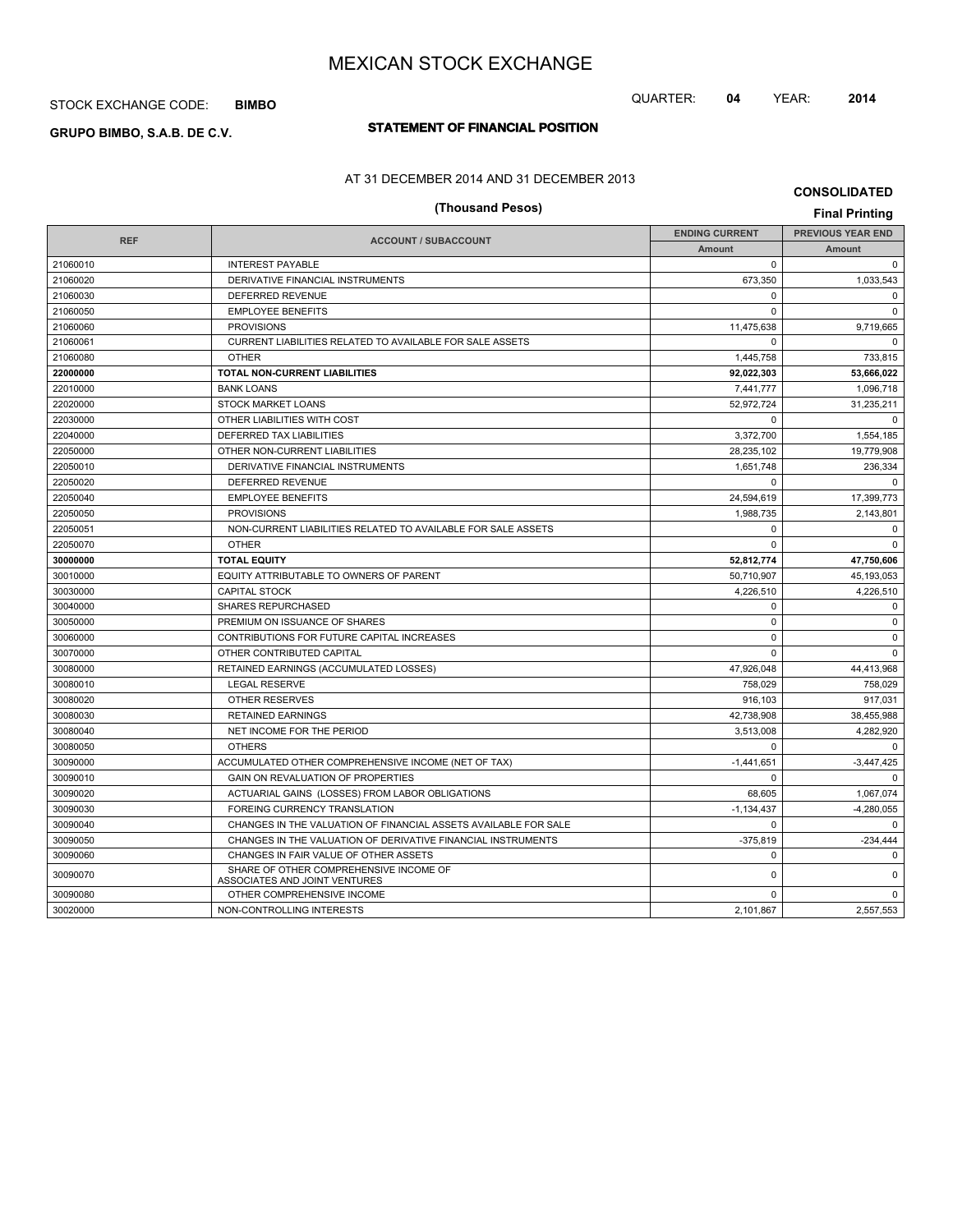STOCK EXCHANGE CODE: **BIMBO**

# **STATEMENT OF FINANCIAL POSITION GRUPO BIMBO, S.A.B. DE C.V. INFORMATIONAL DATA**

### AT 31 DECEMBER 2014 AND 31 DECEMBER 2013

# **(Thousand Pesos) Final Printing**

**CONSOLIDATED**

QUARTER: **04** YEAR: **2014**

| <b>REF</b> | <b>CONCEPTS</b>                                 | <b>ENDING CURRENT</b> | <b>PREVIOUS YEAR END</b> |
|------------|-------------------------------------------------|-----------------------|--------------------------|
|            |                                                 | Amount                | Amount                   |
| 91000010   | SHORT-TERM FOREIGN CURRENCY LIABILITIES         | 18,127,409            | 15,615,066               |
| 91000020   | LONG TERM FOREIGN CURRENCY LIABILITIES          | 73,389,679            | 39,724,046               |
| 91000030   | CAPITAL STOCK (NOMINAL)                         | 1,901,132             | 1,901,132                |
| 91000040   | RESTATEMENT OF CAPITAL STOCK                    | 2,325,378             | 2,325,378                |
| 91000050   | PLAN ASSETS FOR PENSIONS AND SENIORITY PREMIUMS | 21,642,771            | 16,653,769               |
| 91000060   | NUMBER OF EXECUTIVES (*)                        | 1.984                 | 1,736                    |
| 91000070   | NUMBER OF EMPLOYEES (*)                         | 28.411                | 28,596                   |
| 91000080   | NUMBER OF WORKERS (*)                           | 98.188                | 95,084                   |
| 91000090   | OUTSTANDING SHARES (*)                          | 4,703,200,000         | 4,703,200,000            |
| 91000100   | <b>REPURCHASED SHARES (*)</b>                   | 4,255                 | 4,255                    |
| 91000110   | <b>RESTRICTED CASH (1)</b>                      |                       | $\Omega$                 |
| 91000120   | <b>GUARANTEED DEBT OF ASSOCIATED COMPANIES</b>  |                       | 0                        |
|            |                                                 |                       |                          |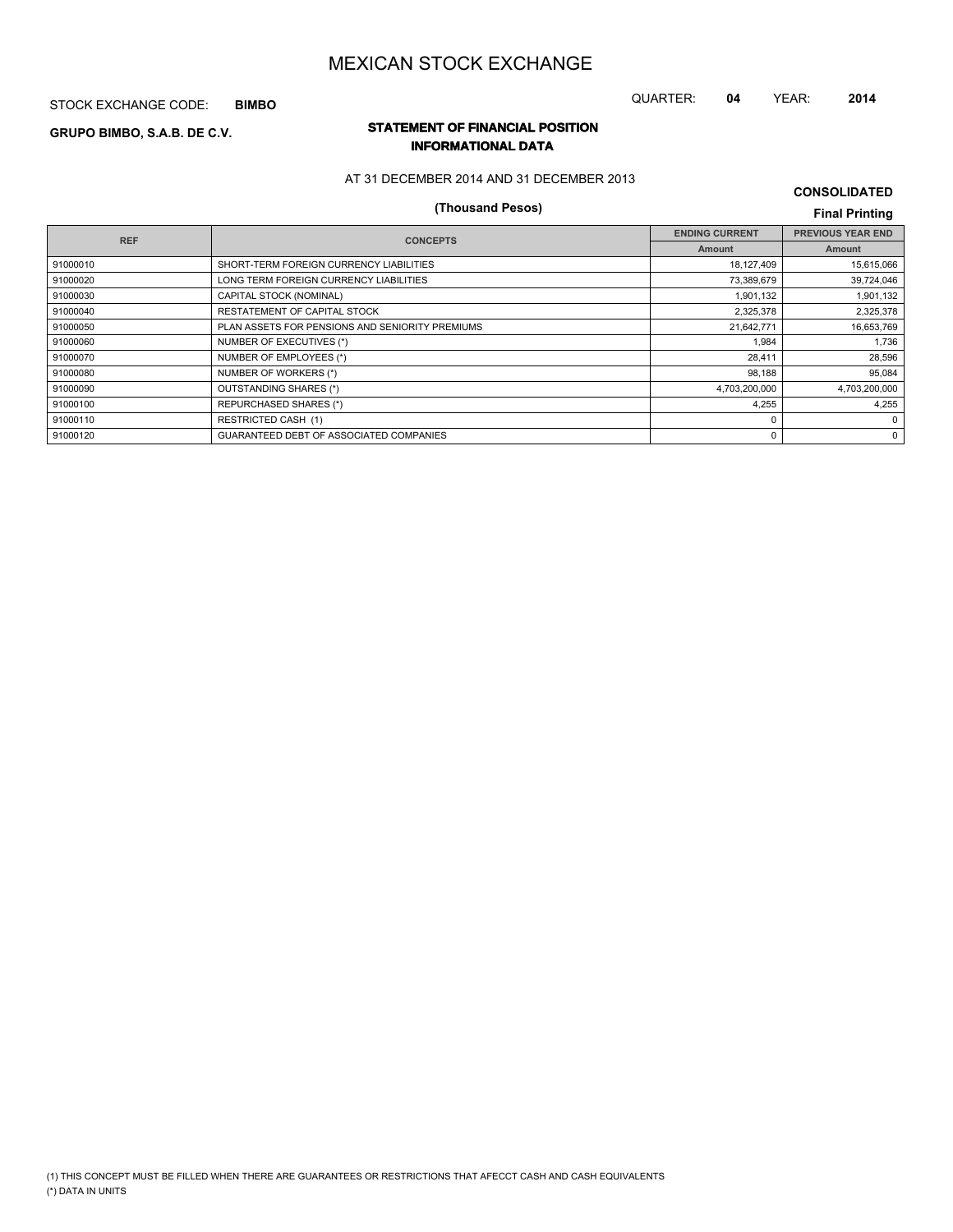**GRUPO BIMBO, S.A.B. DE C.V.** STOCK EXCHANGE CODE: **BIMBO** QUARTER: **04** YEAR: **2014**

## **STATEMENTS OF COMPREHENSIVE INCOME**

**CONSOLIDATED**

### FOR THE TWELVE AND THREE MONTHS ENDED 31 DECEMBER, 2014 AND 2013

| <b>Final Printing</b><br>(Thousand Pesos) |                                                          |                     |                |                      |                |  |
|-------------------------------------------|----------------------------------------------------------|---------------------|----------------|----------------------|----------------|--|
|                                           |                                                          | <b>CURRENT YEAR</b> |                | <b>PREVIOUS YEAR</b> |                |  |
| <b>REF</b>                                | <b>ACCOUNT / SUBACCOUNT</b>                              | <b>ACCUMULATED</b>  | <b>QUARTER</b> | <b>ACCUMULATED</b>   | <b>QUARTER</b> |  |
| 40010000                                  | <b>REVENUE</b>                                           | 187,051,016         | 51,122,042     | 174,622,830          | 46,138,357     |  |
| 40010010                                  | <b>SERVICES</b>                                          | $\mathbf 0$         | $\Omega$       | 0                    | 0              |  |
| 40010020                                  | SALE OF GOODS                                            | 187,051,016         | 51,122,042     | 174,622,830          | 46,138,357     |  |
| 40010030                                  | <b>INTERESTS</b>                                         | $\mathbf 0$         | $\Omega$       | $\mathbf 0$          | $\mathbf 0$    |  |
| 40010040                                  | <b>ROYALTIES</b>                                         | $\mathbf 0$         | $\mathbf 0$    | $\mathbf 0$          | $\pmb{0}$      |  |
| 40010050                                  | <b>DIVIDENDS</b>                                         | $\pmb{0}$           | $\mathbf 0$    | $\mathbf 0$          | $\pmb{0}$      |  |
| 40010060                                  | <b>LEASES</b>                                            | $\mathbf 0$         | $\mathbf 0$    | $\mathbf 0$          | $\mathbf 0$    |  |
| 40010061                                  | <b>CONSTRUCTIONS</b>                                     | $\mathbf 0$         | $\mathbf 0$    | $\mathbf 0$          | $\pmb{0}$      |  |
| 40010070                                  | <b>OTHER REVENUE</b>                                     | $\mathbf 0$         | $\Omega$       | $\Omega$             | $\mathbf 0$    |  |
| 40020000                                  | <b>COST OF SALES</b>                                     | 87,953,276          | 24,460,153     | 83,247,271           | 21,728,213     |  |
| 40021000                                  | <b>GROSS PROFIT</b>                                      | 99,097,740          | 26,661,889     | 91,375,559           | 24,410,144     |  |
| 40030000                                  | <b>GENERAL EXPENSES</b>                                  | 83,601,747          | 21,811,323     | 77,998,599           | 20,793,449     |  |
| 40040000                                  | PROFIT (LOSS) BEFORE OTHER INCOME (EXPENSE), NET         | 15,495,993          | 4,850,566      | 13,376,960           | 3,616,695      |  |
| 40050000                                  | OTHER INCOME (EXPENSE), NET                              | 5,186,983           | $-3,294,463$   | 2,932,437            | $-1,007,063$   |  |
| 40060000                                  | <b>OPERATING PROFIT (LOSS) (*)</b>                       | 10,309,010          | 1,556,103      | 10,444,523           | 2,609,632      |  |
| 40070000                                  | <b>FINANCE INCOME</b>                                    | 429,144             | 90,793         | 327,396              | 72,788         |  |
| 40070010                                  | <b>INTEREST INCOME</b>                                   | 270,933             | 80,645         | 268,312              | 58,444         |  |
| 40070020                                  | GAIN ON FOREIGN EXCHANGE, NET                            | 92,018              | $\mathbf 0$    | 27,360               | 5,344          |  |
| 40070030                                  | <b>GAIN ON DERIVATIVES, NET</b>                          | $\mathbf 0$         | $\mathbf 0$    | $\mathbf 0$          | $\mathbf 0$    |  |
| 40070040                                  | GAIN ON CHANGE IN FAIR VALUE OF FINANCIAL INSTRUMENTS    | $\mathbf 0$         | $\Omega$       | $\mathbf 0$          | $\mathbf 0$    |  |
| 40070050                                  | OTHER FINANCE INCOME                                     | 66,193              | 10,148         | 31,724               | 9,000          |  |
| 40080000                                  | <b>FINANCE COSTS</b>                                     | 3,693,544           | 1,194,680      | 3,117,970            | 825,862        |  |
| 40080010                                  | <b>INTEREST EXPENSE</b>                                  | 3,693,544           | 1,124,719      | 3,117,970            | 825,862        |  |
| 40080020                                  | LOSS ON FOREIGN EXCHANGE, NET                            | $\mathbf 0$         | 69,961         | $\mathbf 0$          | 0              |  |
| 40080030                                  | LOSS ON DERIVATIVES, NET                                 | $\mathbf 0$         | $\mathbf 0$    | $\mathbf 0$          | $\pmb{0}$      |  |
| 40080050                                  | LOSS ON CHANGE IN FAIR VALUE OF FINANCIAL INSTRUMENTS    | $\mathbf 0$         | $\Omega$       | $\mathbf 0$          | $\mathbf 0$    |  |
| 40080060                                  | OTHER FINANCE COSTS                                      | $\mathbf 0$         | $\Omega$       | $\mathbf 0$          | $\mathbf 0$    |  |
| 40090000                                  | <b>FINANCE INCOME (COSTS), NET</b>                       | $-3,264,400$        | $-1,103,887$   | $-2,790,574$         | -753,074       |  |
| 40100000                                  | SHARE OF PROFIT (LOSS) OF ASSOCIATES AND JOINT VENTURES  | $-57,702$           | $-25,222$      | $-37,790$            | 29,063         |  |
| 40110000                                  | PROFIT (LOSS) BEFORE INCOME TAX                          | 6,986,908           | 426,994        | 7,616,159            | 1,885,621      |  |
| 40120000                                  | <b>INCOME TAX EXPENSE</b>                                | 2,966,689           | 513,286        | 2,871,446            | 484.293        |  |
| 40120010                                  | <b>CURRENT TAX</b>                                       | 3,920,934           | 1,397,291      | 2,688,976            | 1,038,373      |  |
| 40120020                                  | <b>DEFERRED TAX</b>                                      | $-954,245$          | $-884,005$     | 182,470              | $-554,080$     |  |
| 40130000                                  | PROFIT (LOSS) FROM CONTINUING OPERATIONS                 | 4,020,219           | $-86,292$      | 4,744,713            | 1,401,328      |  |
| 40140000                                  | PROFIT (LOSS) FROM DISCONTINUED OPERATIONS               | $\mathbf 0$         | $\Omega$       | $\mathbf 0$          | $\Omega$       |  |
| 40150000                                  | <b>NET PROFIT (LOSS)</b>                                 | 4,020,219           | $-86,292$      | 4,744,713            | 1,401,328      |  |
| 40160000                                  | PROFIT (LOSS), ATTRIBUTABLE TO NON-CONTROLLING INTERESTS | 507,211             | 144,260        | 461,793              | 92,348         |  |
| 40170000                                  | PROFIT (LOSS), ATTRIBUTABLE TO OWNERS OF PARENT          | 3,513,008           | $-230,552$     | 4,282,920            | 1,308,980      |  |
|                                           |                                                          |                     |                |                      |                |  |
| 40180000                                  | BASIC EARNINGS (LOSS) PER SHARE                          | 0.75                | $-0.05$        | 0.91                 | 0.28           |  |
| 40190000                                  | DILUTED EARNINGS (LOSS) PER SHARE                        | 0.75                | $-0.05$        | 0.91                 | 0.28           |  |
|                                           |                                                          |                     |                |                      |                |  |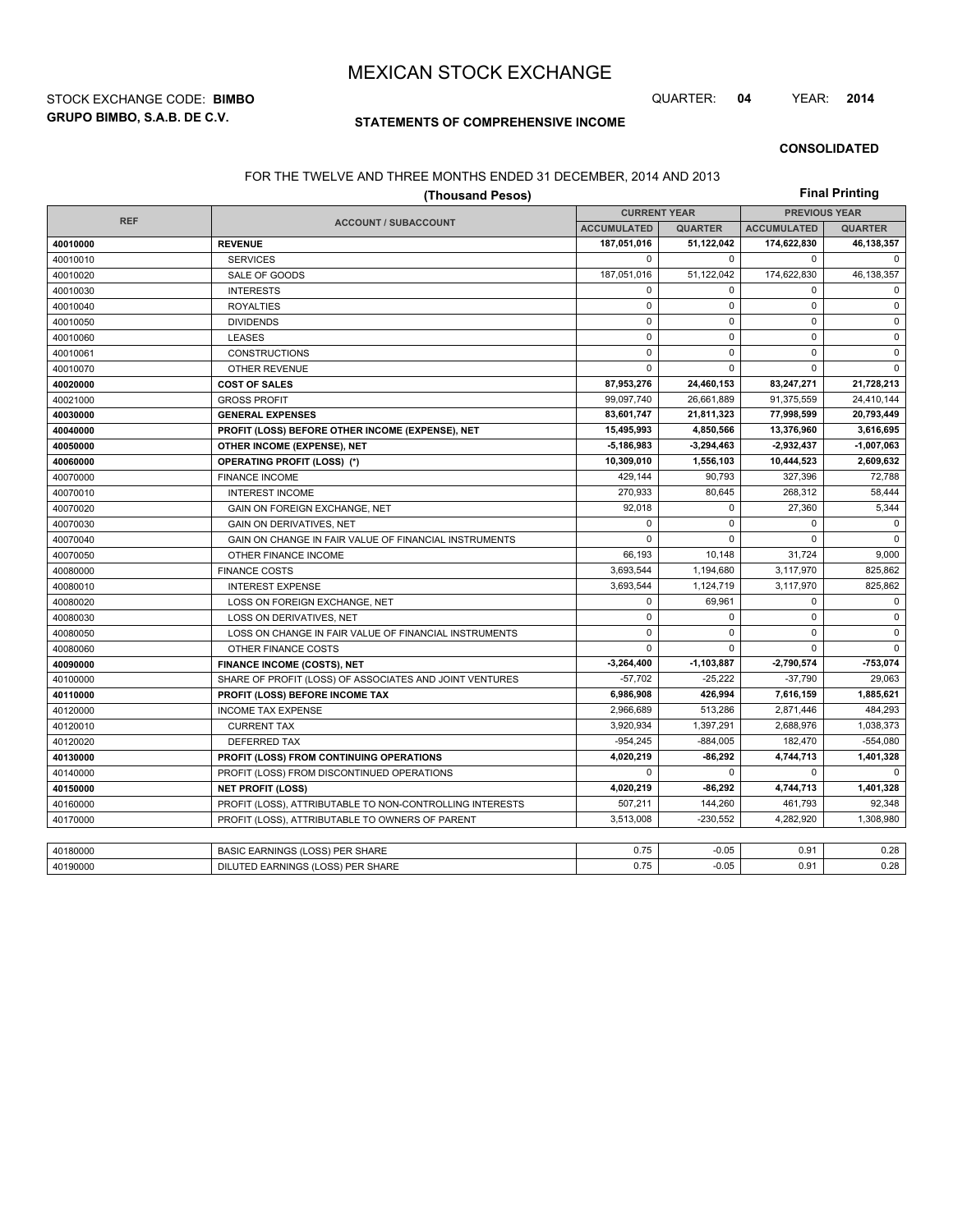**GRUPO BIMBO, S.A.B. DE C.V.** STOCK EXCHANGE CODE: **BIMBO** QUARTER: **04** YEAR: **2014**

# **STATEMENTS OF COMPREHENSIVE INCOME**

#### **OTHER COMPREHENSIVE INCOME (NET OF INCOME TAX)**

# FOR THE TWELVE AND THREE MONTHS ENDED 31 DECEMBER, 2014 AND 2013

## **(Thousand Pesos)**

**Final Printing**

**CONSOLIDATED**

| <b>REF</b> | <b>CURRENT YEAR</b><br><b>PREVIOUS YEAR</b>                                      |                    |                |                    |                |
|------------|----------------------------------------------------------------------------------|--------------------|----------------|--------------------|----------------|
|            | <b>ACCOUNT / SUBACCOUNT</b>                                                      | <b>ACCUMULATED</b> | <b>QUARTER</b> | <b>ACCUMULATED</b> | <b>QUARTER</b> |
| 40200000   | <b>NET PROFIT (LOSS)</b>                                                         | 4,020,219          | $-86.292$      | 4,744,713          | 1,401,328      |
|            | DISCLOSURES NOT BE RECLASSIFIED ON INCOME                                        |                    |                |                    |                |
| 40210000   | PROPERTY REVALUATION GAINS                                                       | $\Omega$           | 0              | 0                  | $\Omega$       |
| 40220000   | ACTUARIAL EARNINGS (LOSS) FROM LABOR OBLIGATIONS                                 | $-998,469$         | $-1,129,172$   | 1,497,656          | 1,497,656      |
| 40220100   | SHARE OF INCOME ON REVALUATION ON PROPERTIES OF ASSOCIATES<br>AND JOINT VENTURES | 0                  | 0              | n                  | $\Omega$       |
|            | DISCLOSURES MAY BE RECLASSIFIED SUBSEQUENTLY TO INCOME                           |                    |                |                    |                |
| 40230000   | FOREING CURRENCY TRANSLATION                                                     | 3,145,618          | 3.544.085      | $-2,810,055$       | -840,573       |
| 40240000   | CHANGES IN THE VALUATION OF FINANCIAL ASSETS HELD-FOR-SALE                       | $\Omega$           |                |                    | $\Omega$       |
| 40250000   | CHANGES IN THE VALUATION OF DERIVATIVE FINANCIAL INSTRUMENTS                     | $-141,375$         | 157.158        | $-102,213$         | $-46,737$      |
| 40260000   | CHANGES IN FAIR VALUE OF OTHER ASSETS                                            | $\Omega$           | O              |                    | $\Omega$       |
| 40270000   | SHARE OF OTHER COMPREHENSIVE INCOME OF ASSOCIATES AND JOINT<br><b>VENTURES</b>   | $\Omega$           | $\Omega$       | U                  | $\Omega$       |
| 40280000   | OTHER COMPREHENSIVE INCOME                                                       | $\mathbf{0}$       | 0              | 0                  | 0              |
| 40290000   | TOTAL OTHER COMPREHENSIVE INCOME                                                 | 2,005,774          | 2,572,071      | 1,414,612          | 610.346        |
|            |                                                                                  |                    |                |                    |                |
| 40300000   | <b>TOTAL COMPREHENSIVE INCOME</b>                                                | 6,025,993          | 2,485,779      | 3,330,101          | 2,011,674      |
| 40320000   | COMPREHENSIVE INCOME, ATTRIBUTABLE TO NON-CONTROLLING<br><b>INTERESTS</b>        | 507,211            | 144.260        | 461.793            | 92,348         |

40310000 COMPREHENSIVE INCOME, ATTRIBUTABLE TO OWNERS OF PARENT 5,518,782 2,341,519 2,868,308 1,919,326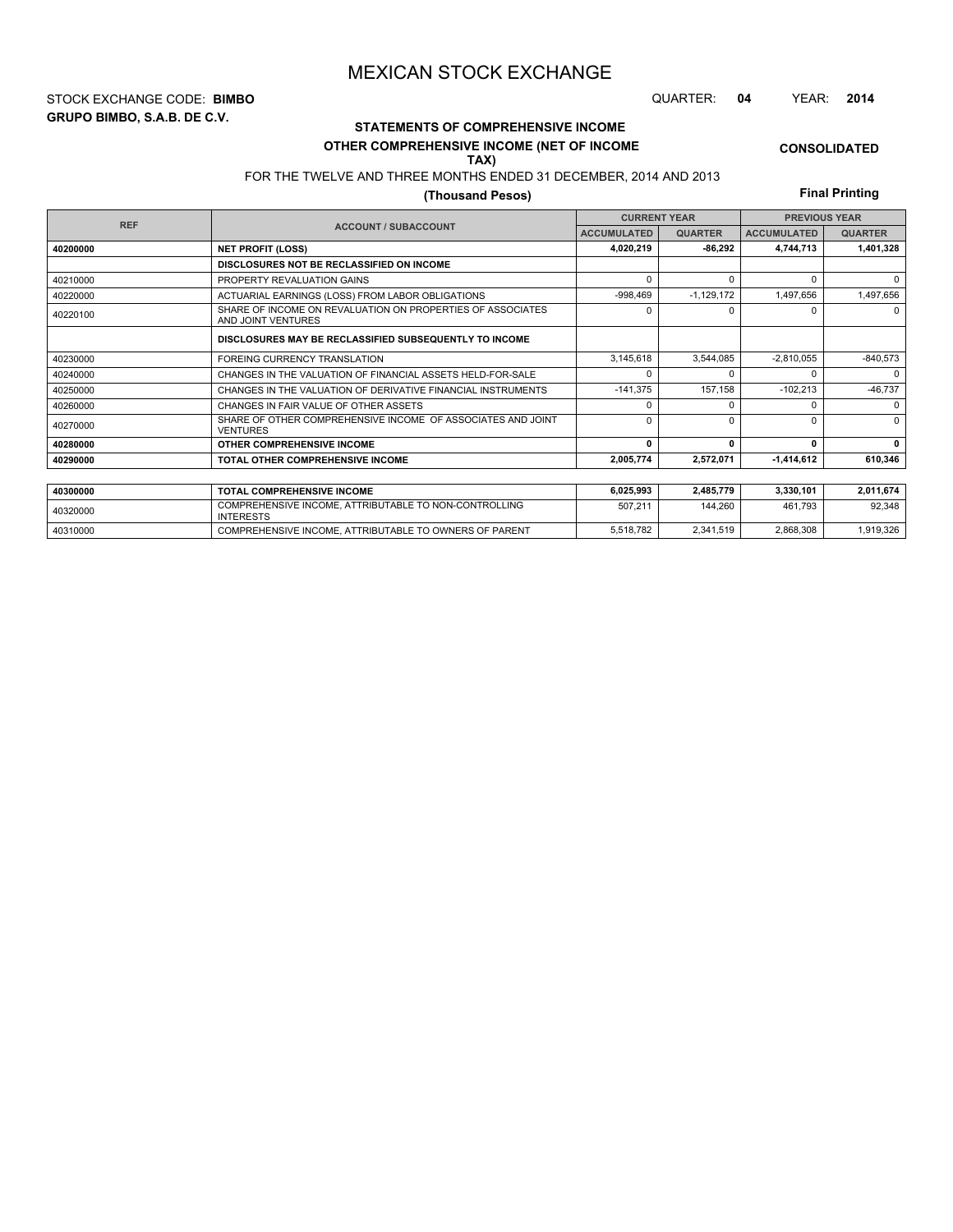STOCK EXCHANGE CODE: **BIMBO** QUARTER: **04** YEAR: **2014**

**GRUPO BIMBO, S.A.B. DE C.V.**

# **STATEMENTS OF COMPREHENSIVE INCOME INFORMATIONAL DATA**

**CONSOLIDATED**

**Final Printing**

## FOR THE TWELVE AND THREE MONTHS ENDED 31 DECEMBER, 2014 AND 2013

## **(Thousand Pesos)**

| <b>REF</b> | <b>CURRENT YEAR</b>                     |                    |                | <b>PREVIOUS YEAR</b> |                |
|------------|-----------------------------------------|--------------------|----------------|----------------------|----------------|
|            | <b>ACCOUNT / SUBACCOUNT</b>             | <b>ACCUMULATED</b> | <b>QUARTER</b> | <b>ACCUMULATED</b>   | <b>QUARTER</b> |
| 92000010   | OPERATING DEPRECIATION AND AMORTIZATION | 5.810.139          | .629.066       | 5.300.036            | .442.439       |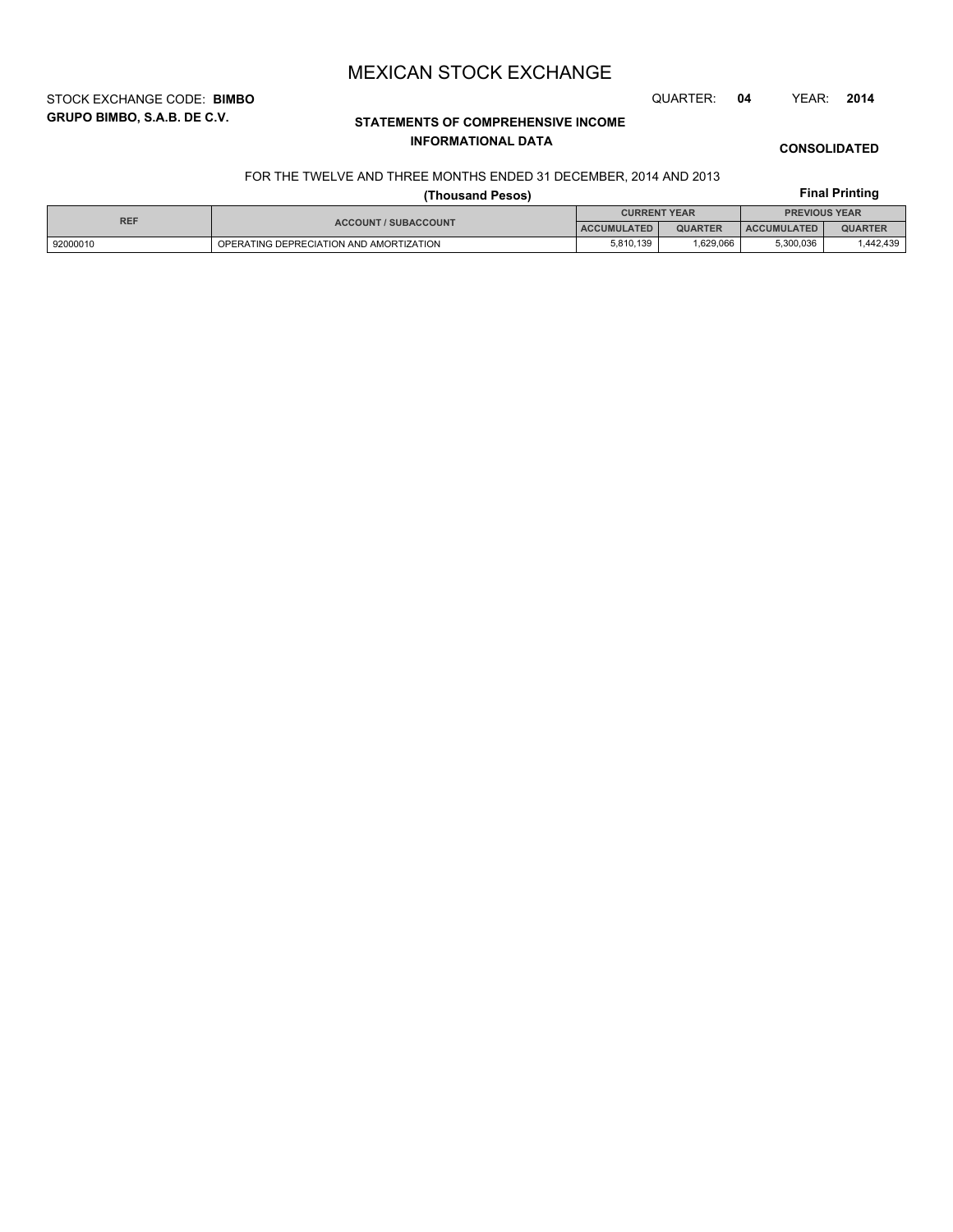**GRUPO BIMBO, S.A.B. DE C.V.** STOCK EXCHANGE CODE: **BIMBO** QUARTER: **04** YEAR: **2014**

# **STATEMENTS OF COMPREHENSIVE INCOME INFORMATIONAL DATA (12 MONTHS)**

**CONSOLIDATED**

**Final Printing**

|            | (Thousand Pesos)                                    |                | <b>Final Printing</b> |
|------------|-----------------------------------------------------|----------------|-----------------------|
| <b>REF</b> |                                                     |                | <b>YEAR</b>           |
|            | <b>ACCOUNT / SUBACCOUNT</b>                         | <b>CURRENT</b> | <b>PREVIOUS</b>       |
| 92000030   | REVENUE NET (**)                                    | 187,051,016    | 174,622,830           |
| 92000040   | OPERATING PROFIT (LOSS) (**)                        | 10.309.010     | 10,444,523            |
| 92000060   | NET PROFIT (LOSS) (**)                              | 4,020,219      | 4,744,713             |
| 92000050   | PROFIT (LOSS), ATTRIBUTABLE TO OWNERS OF PARENT(**) | 3.513.008      | 4,282,920             |
| 92000070   | OPERATING DEPRECIATION AND AMORTIZATION (**)        | 5,810,139      | 5,300,036             |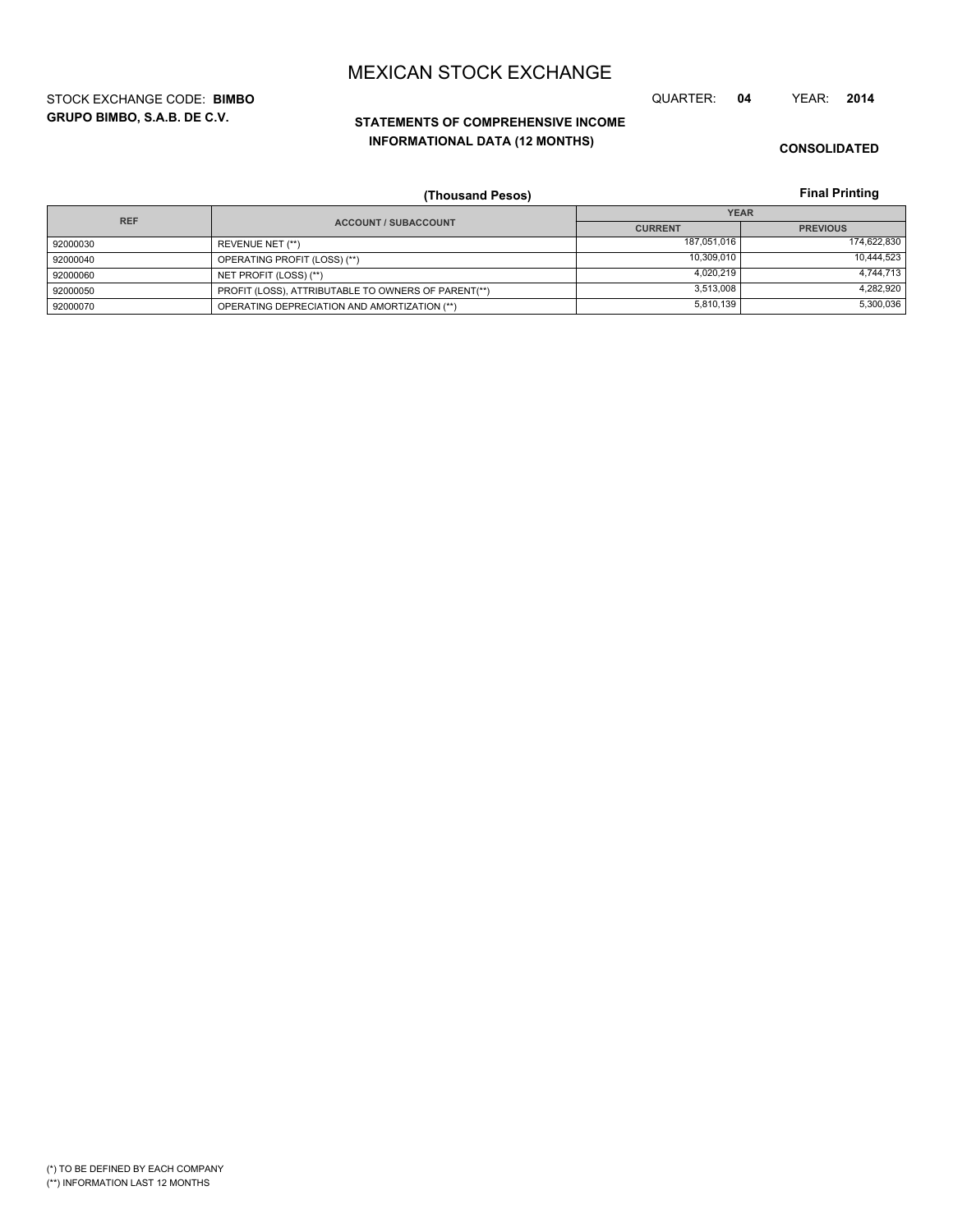: BIMBO QUARTER:

 **04**YEAR: **<sup>2014</sup>**

### **GRUPO BIMBO, S.A.B. DE C.V.**

STOCK EXCHANGE CODE:**BIMBO**

### **STATEMENT OF CHANGES IN EQUITY**

### **(THOUSAND PESOS)**

**CONSOLIDATED**

**Final Printing**

|                                                                    |                      |                                     |                                                          | <b>CONTRIBUTIONS</b>                                                                                  |              |                 | <b>RETAINED EARNINGS</b><br>(ACCUMULATED LOSSES)              | <b>ACCUMULATED</b>                   | <b>EQUITY</b>                                                             |                                                |                     |
|--------------------------------------------------------------------|----------------------|-------------------------------------|----------------------------------------------------------|-------------------------------------------------------------------------------------------------------|--------------|-----------------|---------------------------------------------------------------|--------------------------------------|---------------------------------------------------------------------------|------------------------------------------------|---------------------|
| <b>CONCEPTS</b>                                                    | <b>CAPITAL STOCK</b> | <b>SHARES</b><br><b>REPURCHASED</b> | <b>PREMIUM ON</b><br><b>ISSUANCE OF</b><br><b>SHARES</b> | <b>FOR FUTURE</b><br><b>OTHER CAPITAL</b><br><b>CAPITAL</b><br><b>CONTRIBUTED</b><br><b>INCREASES</b> |              | <b>RESERVES</b> | UNAPPROPRIATE<br><b>D EARNINGS</b><br>(ACCUMULATED<br>LOSSES) | <b>OTHER</b><br><b>INCOME (LOSS)</b> | <b>ATTRIBUTABLE</b><br><b>COMPREHENSIVE TO OWNERS OF</b><br><b>PARENT</b> | NON-<br><b>CONTROLLING</b><br><b>INTERESTS</b> | <b>TOTAL EQUITY</b> |
| <b>BALANCE AT JANUARY 1, 2013</b>                                  | 4,226,510            | $\mathbf{0}$                        | $\pmb{0}$                                                |                                                                                                       | $\mathbf 0$  | 1,664,133       | 40,878,136                                                    | $-2,032,813$                         | 44,735,966                                                                | 2,322,477                                      | 47,058,443          |
| RETROSPECTIVE ADJUSTMENTS                                          | ŋ                    | $\Omega$                            |                                                          |                                                                                                       |              |                 |                                                               |                                      | c                                                                         |                                                |                     |
| APPLICATION OF COMPREHENSIVE INCOME TO<br><b>RETAINED EARNINGS</b> |                      | $\Omega$                            |                                                          |                                                                                                       |              |                 |                                                               |                                      |                                                                           |                                                |                     |
| <b>RESERVES</b>                                                    |                      |                                     |                                                          |                                                                                                       |              |                 |                                                               |                                      |                                                                           |                                                |                     |
| <b>DIVIDENDS</b>                                                   |                      |                                     |                                                          |                                                                                                       |              |                 | $-2,422,148$                                                  |                                      | $-2,422,148$                                                              | $-284,981$                                     | $-2,707,129$        |
| CAPITAL INCREASE (DECREASE)                                        |                      |                                     |                                                          |                                                                                                       |              |                 |                                                               |                                      | $\mathsf{C}$                                                              |                                                |                     |
| REPURCHASE OF SHARES                                               |                      |                                     |                                                          |                                                                                                       |              | 10,927          |                                                               |                                      | 10,927                                                                    |                                                | 10,927              |
| (DECREASE) INCREASE IN PREMIUM ON ISSUE<br>OF SHARES               |                      |                                     |                                                          |                                                                                                       |              |                 |                                                               |                                      |                                                                           |                                                |                     |
| (DECREASE) INCREASE IN NON-CONTROLLING<br><b>INTERESTS</b>         |                      |                                     |                                                          |                                                                                                       |              |                 |                                                               |                                      |                                                                           | 58,264                                         | 58,264              |
| OTHER CHANGES                                                      |                      |                                     |                                                          |                                                                                                       |              |                 |                                                               |                                      |                                                                           |                                                |                     |
| COMPREHENSIVE INCOME                                               | 0                    | $\Omega$                            | $\Omega$                                                 |                                                                                                       |              |                 | 4,282,920                                                     | $-1,414,612$                         | 2,868,308                                                                 | 461,793                                        | 3,330,101           |
| <b>BALANCE AT DECEMBER 31, 2013</b>                                | 4,226,510            | $\mathbf{0}$                        | $\mathbf{0}$                                             | $\mathbf{0}$                                                                                          | $\mathbf{0}$ | 1,675,060       | 42,738,908                                                    | $-3,447,425$                         | 45,193,053                                                                | 2,557,553                                      | 47,750,606          |
| <b>BALANCE AT JANUARY 1, 2014</b>                                  | 4,226,510            | 0                                   | $\mathbf 0$                                              |                                                                                                       |              | 1,675,060       | 42,738,908                                                    | $-3,447,425$                         | 45,193,053                                                                | 2,557,553                                      | 47,750,606          |
| RETROSPECTIVE ADJUSTMENTS                                          |                      | $\Omega$                            | n                                                        |                                                                                                       |              |                 |                                                               |                                      |                                                                           |                                                |                     |
| APPLICATION OF COMPREHENSIVE INCOME TO<br><b>RETAINED EARNINGS</b> |                      | $\Omega$                            |                                                          |                                                                                                       |              |                 |                                                               |                                      |                                                                           |                                                |                     |
| <b>RESERVES</b>                                                    |                      | $\Omega$                            |                                                          |                                                                                                       |              |                 |                                                               |                                      | C                                                                         |                                                |                     |
| <b>DIVIDENDS</b>                                                   |                      |                                     |                                                          |                                                                                                       |              |                 |                                                               |                                      |                                                                           |                                                |                     |
| CAPITAL INCREASE (DECREASE)                                        |                      |                                     |                                                          |                                                                                                       |              |                 |                                                               |                                      |                                                                           |                                                |                     |
| REPURCHASE OF SHARES                                               |                      |                                     |                                                          |                                                                                                       |              | $-928$          |                                                               |                                      | $-928$                                                                    |                                                |                     |
| (DECREASE) INCREASE IN PREMIUM ON ISSUE<br>OF SHARES               |                      |                                     |                                                          |                                                                                                       |              |                 |                                                               |                                      |                                                                           |                                                |                     |
| (DECREASE) INCREASE IN NON-CONTROLLING<br><b>INTERESTS</b>         |                      |                                     |                                                          |                                                                                                       |              |                 |                                                               |                                      | c                                                                         | $-962,897$                                     | $-962,897$          |
| OTHER CHANGES                                                      |                      |                                     |                                                          |                                                                                                       |              |                 |                                                               |                                      | C                                                                         |                                                |                     |
| COMPREHENSIVE INCOME                                               |                      |                                     |                                                          |                                                                                                       |              |                 | 3,513,008                                                     | 2,005,774                            | 5,518,782                                                                 | 507,211                                        | 6,025,993           |
| <b>BALANCE AT DECEMBER 31, 2014</b>                                | 4,226,510            | $\Omega$                            | $\mathbf{0}$                                             |                                                                                                       | $\mathbf{0}$ | 1,674,132       | 46,251,916                                                    | $-1,441,651$                         | 50,710,907                                                                | 2,101,867                                      | 52,812,774          |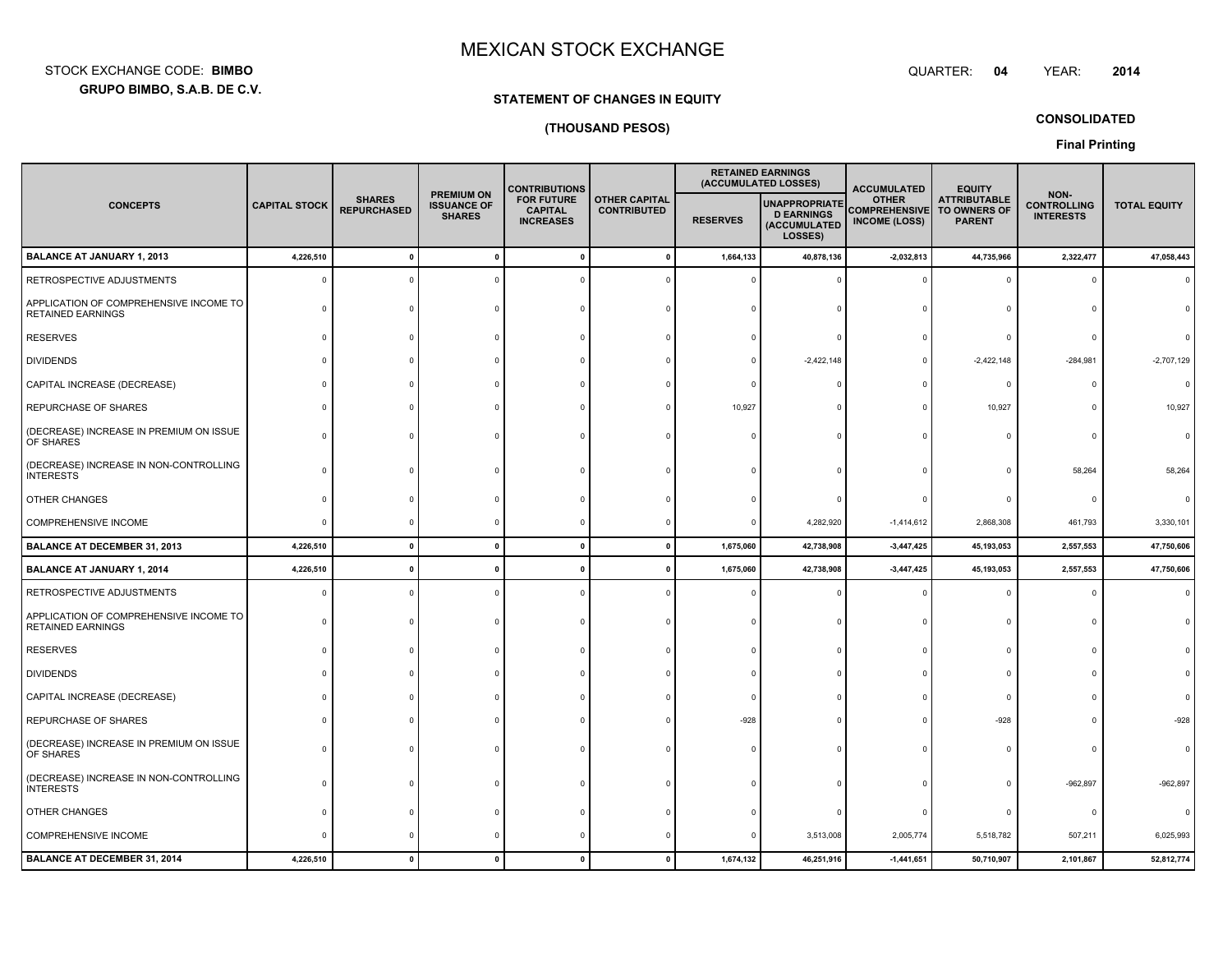## STOCK EXCHANGE CODE: **BIMBO**

# **STATEMENT OF CASH FLOWS GRUPO BIMBO, S.A.B. DE C.V.**

## QUARTER: **04** YEAR: **2014**

**CONSOLIDATED**

FOR THE TWELVE MONTHS ENDED 31 DECEMBER, 2014 AND 2013

| (Thousand Pesos)<br><b>Final Printing</b> |                                                                                               |                      |                            |  |  |
|-------------------------------------------|-----------------------------------------------------------------------------------------------|----------------------|----------------------------|--|--|
|                                           |                                                                                               | <b>CURREENT YEAR</b> | <b>PREVIOUS YEAR</b>       |  |  |
| <b>REF</b>                                | ACCOUNT/SUBACCOUNT                                                                            | Amount               | Amount                     |  |  |
| <b>OPERATING ACTIVITIES</b>               |                                                                                               |                      |                            |  |  |
| 50010000                                  | PROFIT (LOSS) BEFORE INCOME TAX                                                               | 6.986.908            | 7,616,159                  |  |  |
| 50020000                                  | +(-) ITEMS NOT REQUIRING CASH                                                                 | $\mathbf 0$          | $\mathbf 0$                |  |  |
| 50020010                                  | + ESTIMATE FOR THE PERIOD                                                                     | $\mathbf 0$          | $\mathsf 0$                |  |  |
| 50020020                                  | + PROVISION FOR THE PERIOD                                                                    | $\pmb{0}$            | $\mathbf 0$                |  |  |
| 50020030                                  | +(-) OTHER UNREALISED ITEMS                                                                   | 0                    | $\mathbf 0$                |  |  |
| 50030000                                  | +(-) ITEMS RELATED TO INVESTING ACTIVITIES                                                    | 8,101,681            | 6,845,288                  |  |  |
| 50030010                                  | DEPRECIATION AND AMORTISATION FOR THE PERIOD                                                  | 5,810,139            | 5,300,036<br>0             |  |  |
| 50030020<br>50030030                      | (-)+ GAIN OR LOSS ON SALE OF PROPERTY, PLANT AND EQUIPMENT<br>+(-) LOSS (REVERSAL) IMPAIRMENT | 101,120<br>143.435   | 308,956                    |  |  |
| 50030040                                  | (-)+ EQUITY IN RESULTS OF ASSOCIATES AND JOINT VENTURES                                       | 57,702               | 37,791                     |  |  |
| 50030050                                  | (-) DIVIDENDS RECEIVED                                                                        | $\mathbf 0$          | $\mathbf 0$                |  |  |
| 50030060                                  | (-) INTEREST RECEIVED                                                                         | $\mathbf 0$          | $\mathbf 0$                |  |  |
| 50030070                                  | (-) EXCHANGE FLUCTUATION                                                                      | $\mathbf 0$          | $\mathbf 0$                |  |  |
| 50030080                                  | (-)+ OTHER INFLOWS (OUTFLOWS) OF CASH                                                         | 1,989,285            | 1,198,505                  |  |  |
| 50040000                                  | +(-) ITEMS RELATED TO FINANCING ACTIVITIES                                                    | 3,264,400            | 2,790,574                  |  |  |
| 50040010                                  | (+) ACCRUED INTEREST                                                                          | 3,422,611            | 2,849,658                  |  |  |
| 50040020                                  | (+) EXCHANGE FLUCTUATION                                                                      | $-92,018$            | $-27,360$                  |  |  |
| 50040030                                  | (+) DERIVATIVE TRANSACTIONS                                                                   | 0                    | $\mathbf 0$                |  |  |
| 50040040                                  | (-)+ OTHER INFLOWS (OUTFLOWS) OF CASH                                                         | $-66, 193$           | $-31,724$                  |  |  |
| 50050000                                  | CASH FLOWS BEFORE INCOME TAX                                                                  | 18,352,989           | 17,252,021                 |  |  |
| 50060000                                  | CASH FLOWS FROM (USED IN) OPERATING ACTIVITIES                                                | $-2.159.942$         | $-8,630,565$               |  |  |
| 50060010                                  | +(-) DECREASE (INCREASE) IN TRADE ACCOUNTS RECEIVABLE                                         | $-430, 103$          | $-718,384$                 |  |  |
| 50060020                                  | +(-) DECREASE (INCREASE) IN INVENTORIES                                                       | 582,454              | $-322,092$                 |  |  |
| 50060030                                  | +(-) DECREASE (INCREASE) IN OTHER ACCOUNTS RECEIVABLE                                         | $-170,465$           | $-1,906,706$               |  |  |
| 50060040                                  | +(-) INCREASE (DECREASE) IN TRADE ACCOUNTS PAYABLE                                            | 520,905              | 767,906                    |  |  |
| 50060050                                  | +(-) INCREASE (DECREASE) IN OTHER LIABILITIES                                                 | 1,258,201            | $-3,762,313$               |  |  |
| 50060060                                  | +(-) INCOME TAXES PAID OR RETURNED                                                            | $-3,920,934$         | $-2,688,976$               |  |  |
| 50070000                                  | NET CASH FLOWS FROM (USED IN) OPERATING ACTIVITIES                                            | 16,193,047           | 8,621,456                  |  |  |
| <b>INVESTING ACTIVITIES</b>               |                                                                                               |                      |                            |  |  |
| 50080000                                  | NET CASH FLOWS FROM (USED IN) INVESTING ACTIVITIES                                            | $-29,708,110$        | $-6,885,007$               |  |  |
| 50080010                                  | (-) PERMANENT INVESTMENTS                                                                     | 0                    | $\mathbf 0$                |  |  |
| 50080020                                  | + DISPOSITION OF PERMANENT INVESTMENTS                                                        | 0                    | $\mathbf 0$                |  |  |
| 50080030                                  | (-) INVESTMENT IN PROPERTY, PLANT AND EQUIPMENT                                               | $-7,289,200$         | $-6,656,153$               |  |  |
| 50080040                                  | + SALE OF PROPERTY, PLANT AND EQUIPMENT                                                       | 169,688              | 341,305                    |  |  |
| 50080050                                  | (-) TEMPORARY INVESTMENTS                                                                     | 0                    | 0                          |  |  |
| 50080060                                  | + DISPOSITION OF TEMPORARY INVESTMENTS                                                        | $\mathbf 0$          | $\mathsf 0$                |  |  |
| 50080070                                  | (-) INVESTMENT IN INTANGIBLE ASSETS                                                           | $\pmb{0}$            | $\mathbf 0$                |  |  |
| 50080080                                  | + DISPOSITION OF INTANGIBLE ASSETS                                                            | 0                    | $\mathbf 0$                |  |  |
| 50080090                                  | (-) ACQUISITIONS OF VENTURES                                                                  | $-22,588,598$        | $-570,159$                 |  |  |
| 50080100                                  | + DISPOSITIONS OF VENTURES                                                                    | $\pmb{0}$            | $\mathbf 0$                |  |  |
| 50080110                                  | + DIVIDEND RECEIVED                                                                           | 0                    | 0                          |  |  |
| 50080120                                  | + INTEREST RECEIVED                                                                           | $\pmb{0}$            | $\mathsf 0$                |  |  |
| 50080130<br>50080140                      | +(-) DECREASE (INCREASE) ADVANCES AND LOANS TO THIRD PARTS                                    | 0<br>0               | $\mathbf 0$<br>$\mathbf 0$ |  |  |
| <b>FINANCING ACTIVITIES</b>               | -(+) OTHER INFLOWS (OUTFLOWS) OF CASH                                                         |                      |                            |  |  |
| 50090000                                  | NET CASH FLOW FROM (USED IN) FINANCING ACTIVITIES                                             | 13,596,756           | $-4,313,922$               |  |  |
| 50090010                                  | + BANK FINANCING                                                                              | 29,553,518           | 7,091,630                  |  |  |
| 50090020                                  | + STOCK MARKET FINANCING                                                                      | 16,922,620           | $\mathbf 0$                |  |  |
| 50090030                                  | + OTHER FINANCING                                                                             | 0                    | $\mathbf 0$                |  |  |
| 50090040                                  | (-) BANK FINANCING AMORTISATION                                                               | $-25,230,672$        | $-6,843,527$               |  |  |
| 50090050                                  | (-) STOCK MARKET FINANCING AMORTISATION                                                       | $-5,000,000$         | $\mathbf 0$                |  |  |
| 50090060                                  | (-) OTHER FINANCING AMORTISATION                                                              | 0                    | $\mathbf 0$                |  |  |
| 50090070                                  | +(-) INCREASE (DECREASE) IN CAPITAL STOCK                                                     | 0                    | $\mathbf 0$                |  |  |
| 50090080                                  | (-) DIVIDENDS PAID                                                                            | 0                    | $-2,422,148$               |  |  |
| 50090090                                  | + PREMIUM ON ISSUANCE OF SHARES                                                               | $\pmb{0}$            | $\mathbf 0$                |  |  |
| 50090100                                  | + CONTRIBUTIONS FOR FUTURE CAPITAL INCREASES                                                  | 0                    | $\mathbf 0$                |  |  |
| 50090110                                  | (-) INTEREST EXPENSE                                                                          | $-2,648,710$         | $-2,139,877$               |  |  |
| 50090120                                  | (-) REPURCHASE OF SHARES                                                                      | $\mathbf 0$          | 0                          |  |  |

50090130 (-)+ OTHER INFLOWS (OUTFLOWS) OF CASH 0 0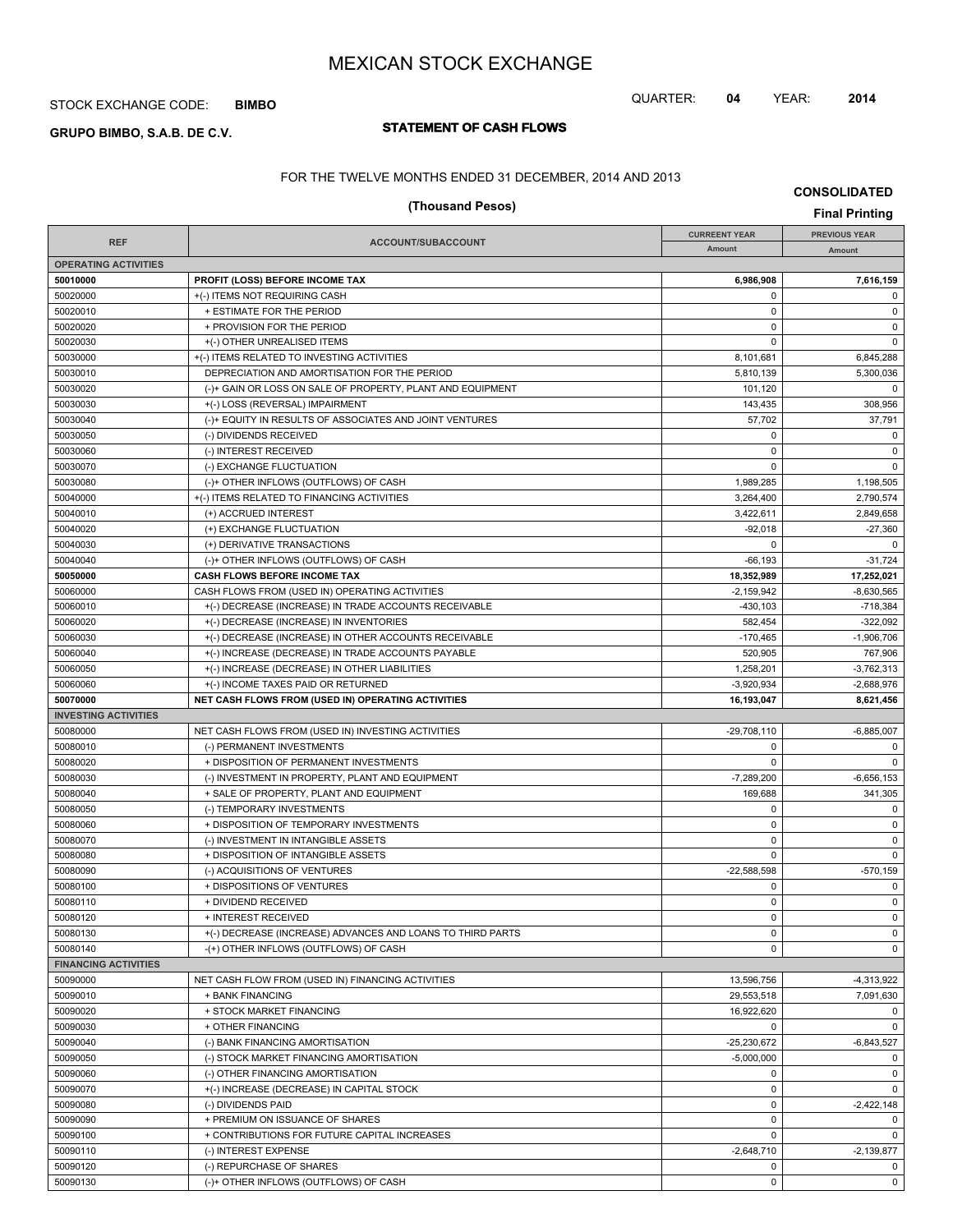## STOCK EXCHANGE CODE: **BIMBO**

# **STATEMENT OF CASH FLOWS GRUPO BIMBO, S.A.B. DE C.V.**

FOR THE TWELVE MONTHS ENDED 31 DECEMBER, 2014 AND 2013

# **(Thousand Pesos) Final Printing**

| <b>REF</b> |                                                              | <b>CURREENT YEAR</b> | <b>PREVIOUS YEAR</b> |
|------------|--------------------------------------------------------------|----------------------|----------------------|
|            | ACCOUNT/SUBACCOUNT                                           | Amount               | Amount               |
| 50100000   | NET INCREASE (DECREASE) IN CASH AND CASH EQUIVALENTS         | 81.693               | $-2,577,473$         |
| 50110000   | EFFECT OF EXCHANGE RATE CHANGES ON CASH AND CASH EQUIVALENTS | 49.218               | 740,602              |
| 50120000   | CASH AND CASH EQUIVALENTS AT BEGINNING OF PERIOD             | 2,440,332            | 4,277,203            |
| 50130000   | CASH AND CASH EQUIVALENTS AT END OF PERIOD                   | 2.571.243            | 2,440,332            |

## **CONSOLIDATED**

QUARTER: **04** YEAR: **2014**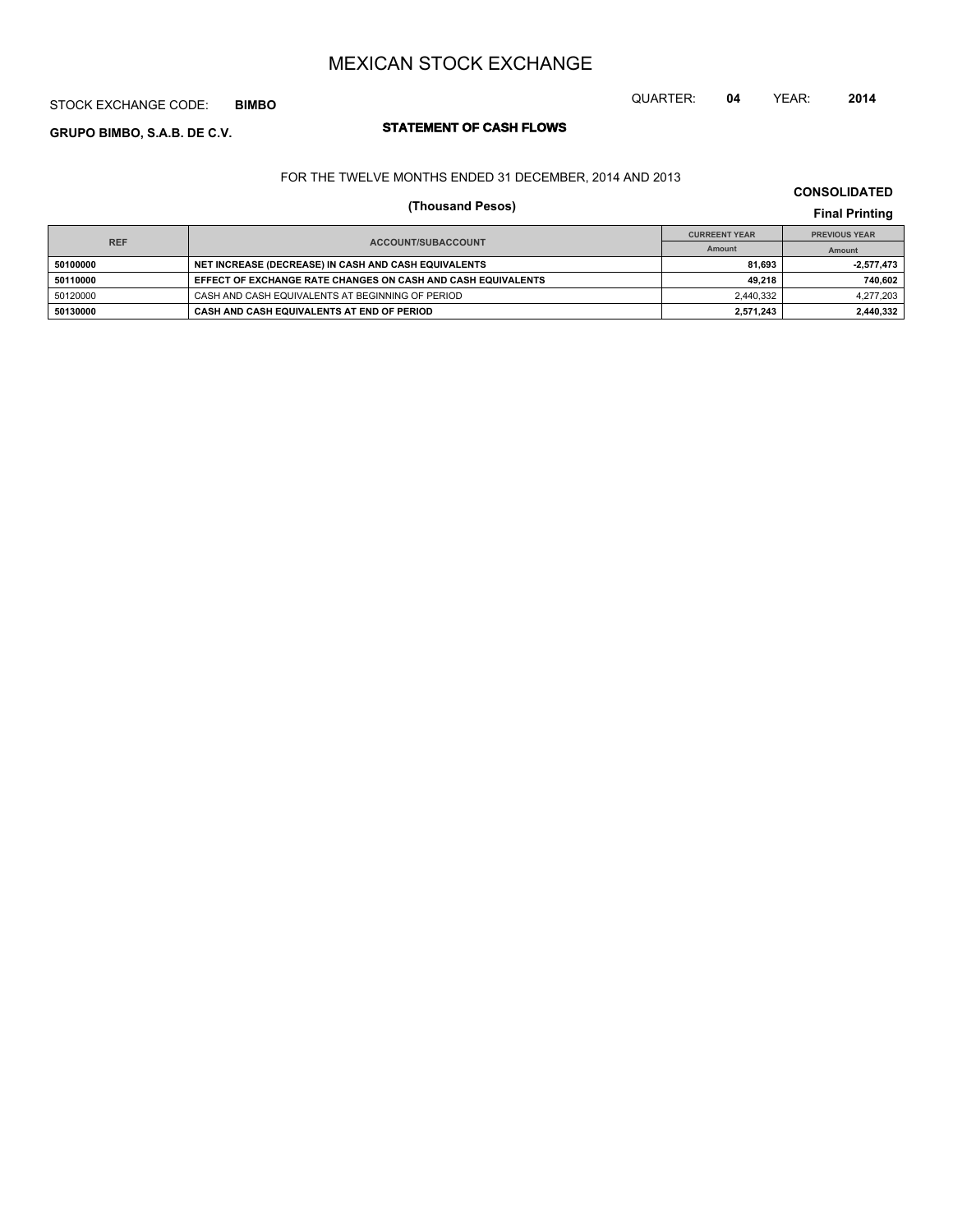**DISCUSSION AND ANALYSIS OF THE ADMINISTRATION ON THE RESULTS OF OPERATIONS AND FINANCIAL CONDITION OF THE COMPANY**

STOCK EXCHANGE CODE: **BIMBO**

**GRUPO BIMBO, S.A.B. DE C.V.**

QUARTER: **04** YEAR: **2014**

 $1/5$ PAGE

**CONSOLIDATED**

**Final Printing**

LAS CIFRAS INCLUIDAS EN ESTE DOCUMENTO ESTÁN PREPARADAS DE CONFORMIDAD CON LAS NORMAS INTERNACIONALES DE INFORMACIÓN FINANCIERA (IFRS).

GRUPO BIMBO REPORTA RESULTADOS DEL CUARTO TRIMESTRE Y AÑO COMPLETO 2014 MÉXICO, D.F. A 26 DE FEBRERO DE 2015 – GRUPO BIMBO S.A.B. DE C.V. ("GRUPO BIMBO" O "LA COMPAÑÍA") (BMV: BIMBO) REPORTÓ HOY SUS RESULTADOS CORRESPONDIENTES AL CUARTO TRIMESTRE Y AL AÑO COMPLETO CONCLUIDOS EL 31 DE DICIEMBRE DE 2014.

LAS VENTAS NETAS CONSOLIDADAS CRECIERON 10.8% IMPULSADAS PRIMORDIALMENTE POR LA ADQUISICIÓN DE CANADA BREAD.

LA UTILIDAD ANTES DE OTROS INGRESOS Y GASTOS CRECIÓ 34.1% EXPANDIENDO EL MARGEN EN 160 PUNTOS BASE.

EL MARGEN OPERATIVO DE 3.0% REFLEJA GASTOS EXTRAORDINARIOS ASOCIADOS A LA INTEGRACIÓN DE NUEVOS NEGOCIOS ASÍ COMO UN CARGO NO MONETARIO RELACIONADO CON LA CAÍDA EN LAS TASAS DE INTERÉS EN ESTADOS UNIDOS Y SU IMPACTO EN LA RESERVA DE PLANES DE PENSIONES MULTIPATRONALES.

SE ANUNCIÓ LA ADQUISICIÓN DE SAPUTO BAKERY, INC. EN CANADÁ, LA CUAL SE CONCRETÓ EN FEBRERO DE 2015

AL CIERRE DEL ÚLTIMO TRIMESTRE DEL AÑO, LAS VENTAS NETAS CONSOLIDADAS CRECIERON 10.8% ASCENDIENDO A \$51,122 MILLONES. LAS VENTAS ANUALES SE SITUARON EN \$187,051 MILLONES REGISTRANDO UN INCREMENTO DE 7.1%. AMBOS CRECIMIENTOS SE DEBEN PRINCIPALMENTE A LA ADQUISICIÓN DE CANADA BREAD ASÍ COMO UN SÓLIDO DESEMPEÑO EN LAS REGIONES DE LATINOAMÉRICA Y EUROPA.

LA UTILIDAD ANTES DE OTROS INGRESOS Y GASTOS CRECIÓ 34.1% DURANTE EL TRIMESTRE; LOS BENEFICIOS OBTENIDOS POR LA CAPTURA DE SINERGIAS Y OTRAS INICIATIVAS DIRIGIDAS A LOGRAR EFICIENCIAS EN ESTADOS UNIDOS, JUNTO CON MENORES GASTOS GENERALES REGISTRADOS EN TODAS LAS REGIONES, DIERON COMO RESULTADO UNA EXPANSIÓN EN EL MARGEN DE 160 PUNTOS BASES UBICÁNDOLO EN 9.5%. EN CUANTO AL AÑO COMPLETO SE REFIERE, EL CRECIMIENTO EN ESTE RUBRO FUE DE 15.8% OBSERVANDO UNA EXPANSIÓN DEL MARGEN DE 60 PUNTOS BASE. LA UTILIDAD DE OPERACIÓN CAYÓ 40.4% DURANTE EL TRIMESTRE RESULTANDO EN UNA CONTRACCIÓN DE 260 PUNTOS BASE EN EL MARGEN OPERATIVO UBICÁNDOLO EN 3.0%. LO ANTERIOR ES PRODUCTO DE UN CARGO NO MONETARIO RELACIONADO CON LA CAÍDA EN LA CURVA DE TASAS DE INTERÉS EN ESTADOS UNIDOS Y EL IMPACTO DE DICHA CAÍDA EN LA RESERVA DE PLANES DE PENSIONES MULTIPATRONALES ("MEPPS" POR SUS SIGLAS EN INGLÉS)2 EN ESTE PAÍS, ASÍ COMO MAYORES GASTOS DE INTEGRACIÓN Y UNA VARIEDAD DE CARGOS NO RECURRENTES. LA UTILIDAD DE OPERACIÓN CAYÓ 1.3% DERIVANDO EN UN MARGEN PARA EL AÑO 2014 DE 5.5%, 50 PUNTOS BASE MENOR AL AÑO ANTERIOR.

PRODUCTO DE TODO LO ANTERIOR Y CONSIDERANDO UNA TASA IMPOSITIVA ALTA, LA COMPAÑÍA REGISTRÓ UNA PÉRDIDA NETA DE \$231 MILLONES DURANTE EL TRIMESTRE, MIENTRAS QUE LA CIFRA ACUMULADA DEL AÑO DISMINUYÓ 18% AL COMPARARSE CON EL AÑO 2013 UBICÁNDOSE EN \$3,513 MILLONES. EL MARGEN NETO SE CONTRAJO 60 PUNTOS BASE DURANTE EL 2014, UBICÁNDOSE EN 1.9%.

DURANTE EL TRIMESTRE, LA COMPAÑÍA ANUNCIÓ LA ADQUISICIÓN DE SAPUTO BAKERY INC., LA COMPAÑÍA LÍDER DE PASTELITOS EN CANADÁ. ESTA ADQUISICIÓN INCLUYE UNA PLANTA DE PRODUCCIÓN Y MARCAS LÍDERES COMO VACHON®, JOS LOUIS®, AH CARAMEL®, PASSION FLAKIE® Y MAY WEST®, ENTRE OTRAS. ESTA OPERACIÓN SE CONCRETÓ EN FEBRERO DE 2015.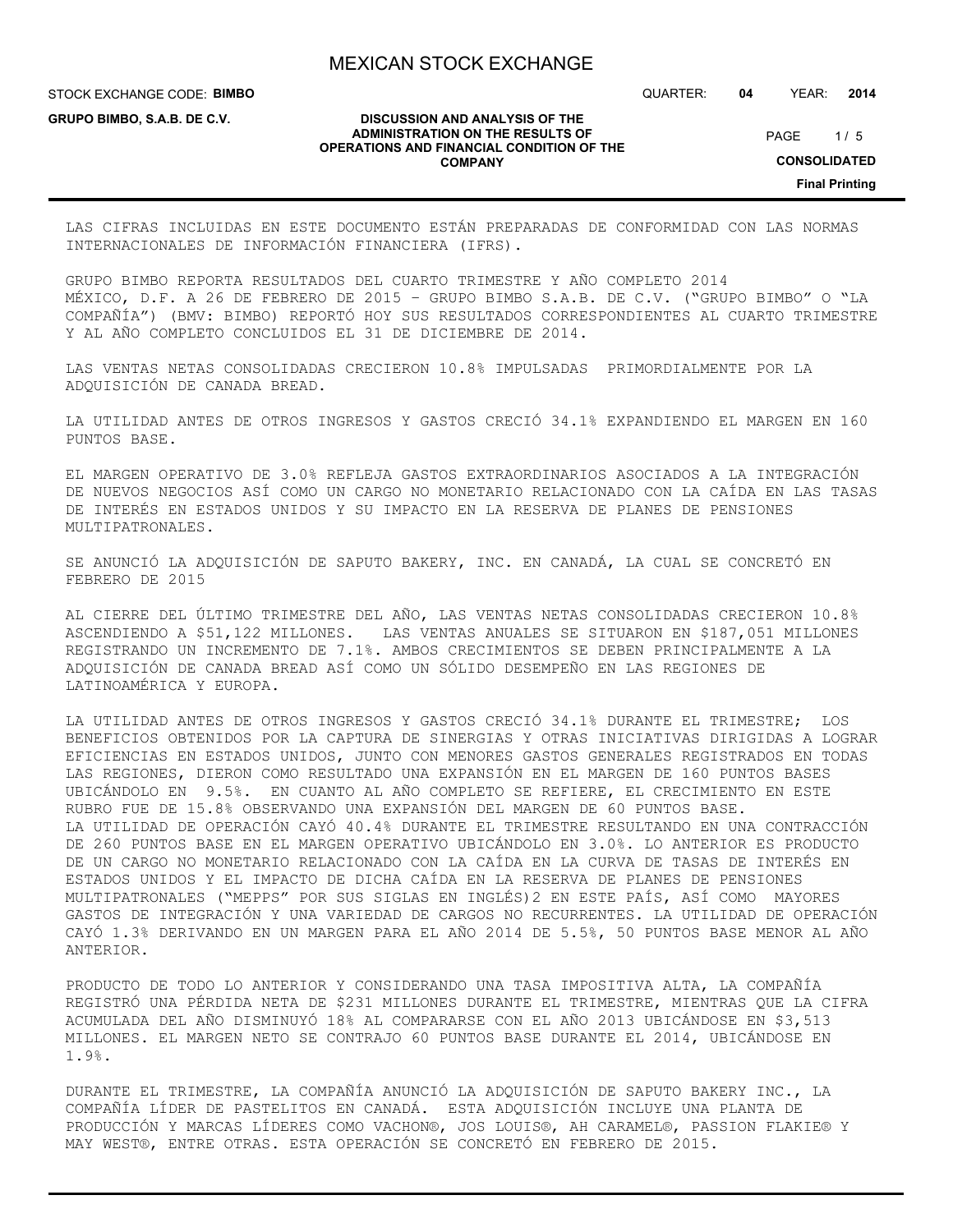**DISCUSSION AND ANALYSIS OF THE ADMINISTRATION ON THE RESULTS OF OPERATIONS AND FINANCIAL CONDITION OF THE COMPANY**

STOCK EXCHANGE CODE: **BIMBO**

**GRUPO BIMBO, S.A.B. DE C.V.**

QUARTER: **04** YEAR: **2014**

 $2/5$ PAGE

**CONSOLIDATED**

**Final Printing**

#### VENTAS NETAS

MÉXICO

EN EL CUARTO TRIMESTRE, LAS VENTAS NETAS DISMINUYERON 2.0% AL COMPARARSE FRENTE AL AÑO ANTERIOR DEBIDO A LA CONTINUA PRESIÓN EN LOS VOLÚMENES PRODUCTO DE UN DÉBIL ENTORNO EN EL CONSUMO Y LOS EFECTOS EN PRECIO ASOCIADOS AL IEPS INTRODUCIDO EN ENERO DE 2014. FUERTES ESFUERZOS COMERCIALES E INICIATIVAS EN EL PUNTO DE VENTA IMPULSARON EL CRECIMIENTO DE VOLÚMENES EN CATEGORÍAS CLAVE COMO PAN, BOLLERÍA Y PASTELES. EN TÉRMINOS ACUMULADOS, LAS VENTAS NETAS REGISTRARON UNA CAÍDA DE 1.5%.

EUA Y CANADÁ

LAS VENTAS EN EUA Y CANADÁ CRECIERON 21.3% UBICÁNDOSE EN \$25,672 MILLONES EN EL TRIMESTRE; LO ANTERIOR DEBIDO PRINCIPALMENTE A LA ADQUISICIÓN DE CANADA BREAD, QUIEN CONTRIBUYÓ CON 18.7% DE ESTE INCREMENTO, AUNADO AL BENEFICIO DEL TIPO DE CAMBIO. PESE A UN ENTORNO MÁS COMPLEJO Y DESAFIANTE, CATEGORÍAS COMO DESAYUNO Y PAN DULCE CONTINUARON CON UNA TENDENCIA POSITIVA. LA CIFRA ACUMULADA PARA EL AÑO 2014 REGISTRÓ UN INCREMENTO DE 13.3%.

#### LATINOAMÉRICA

DURANTE EL CUARTO TRIMESTRE, LAS VENTAS NETAS EN LA REGIÓN ASCENDIERON A UN TOTAL DE \$6,046 MILLONES, OBSERVANDO CRECIMIENTOS EN MONEDA LOCAL EN CASI TODOS LOS PAÍSES QUE INTEGRAN LA REGIÓN. BRASIL, CHILE, URUGUAY Y CENTROAMÉRICA SE DESEMPEÑARON DE MANERA SOBRESALIENTE. LA INNOVACIÓN Y EL CONSECUENTE LANZAMIENTO DE NUEVOS PRODUCTOS ASÍ COMO LOS ESFUERZOS CONTINUOS DE PENETRACIÓN EN EL MERCADO IMPULSARON EL CRECIMIENTO EN LA REGIÓN. LAS VENTAS NETAS DURANTE EL AÑO CRECIERON 7.5%.

#### EUROPA

LAS VENTAS NETAS EN EUROPA, UBICADAS EN \$1,890 MILLONES, REGISTRARON UN CRECIMIENTO DE 31.6%, DEL CUAL 29.9% SON ATRIBUIBLES A LA INCORPORACIÓN DE UNA NUEVA OPERACIÓN EN EL REINO UNIDO ADQUIRIDA JUNTO CON CANADA BREAD. ADICIONALMENTE, IBERIA MOSTRÓ UN NOTABLE INCREMENTO EN VENTAS PARTICULARMENTE EN LAS CATEGORÍAS DE PAN, PAN DULCE, BOLLERÍA Y BOTANAS. LA REGIÓN ARROJA UN CECIMIENTO ANUAL EN VENTAS NETAS DE 29.6%.

#### UTILIDAD BRUTA

LA UTILIDAD BRUTA AUMENTÓ 9.2%, CON UNA CONTRACCIÓN EN EL MARGEN DE 80 PUNTOS BASE DURANTE EL CUARTO TRIMESTRE DEL AÑO. LA REDUCCIÓN Y ESTABILIDAD OBSERVADA EN LOS PRECIOS DE ALGUNAS MATERIAS PRIMAS, PERMITIERON UN INCREMENTO DE 8.5% PARA EL AÑO 2014.

#### GASTOS GENERALES

DURANTE EL CUARTO TRIMESTRE LOS GASTOS GENERALES COMO PORCENTAJE DE LAS VENTAS SE REDUJERON 240 PUNTOS BASE, UBICÁNDOSE EN 42.7%. ESTA MEJORÍA ES ATRIBUIBLE PRINCIPALMENTE A LOS RESULTADOS OBTENIDOS POR DISTINTAS INICIATIVAS DE CONTROL DE GASTO Y MENORES COSTOS DE DISTRIBUCIÓN, ASÍ COMO BENEFICIOS ASOCIADOS A LAS VARIAS ACCIONES ENCAMINADAS A ELEVAR LA EFICIENCIA EN ESTADOS UNIDOS LLEVADAS A CABO EN AÑOS RECIENTES. PARA EL AÑO COMPLETO, LOS GASTOS GENERALES COMO PORCENTAJE DE LAS VENTAS PERMANECIERON SIN CAMBIO EN 44.7%.

## UTILIDAD ANTES DE OTROS INGRESOS Y GASTOS

TANTO EN EL CUARTO TRIMESTRE COMO EN EL AÑO COMPLETO, LA UTILIDAD ANTES DE OTROS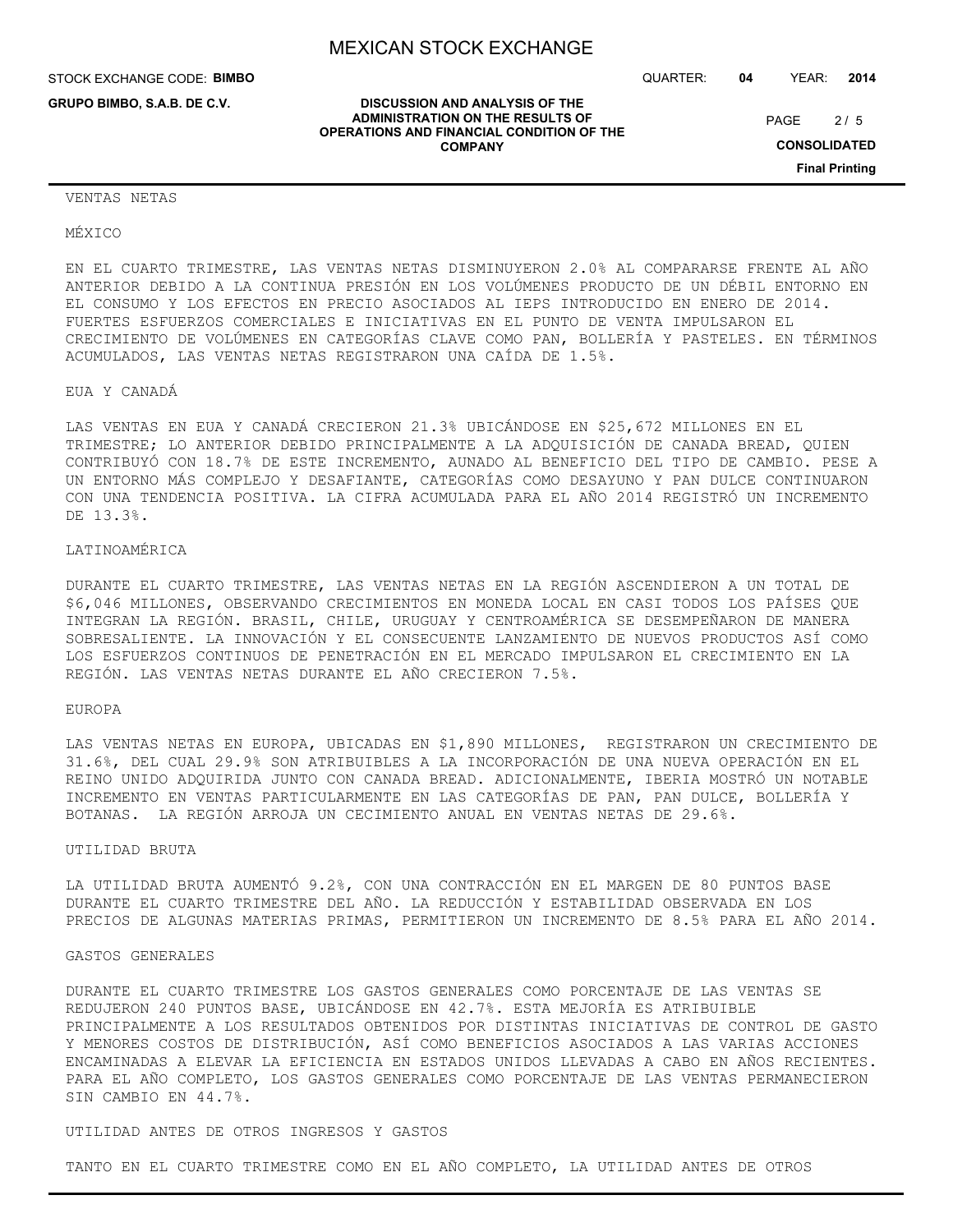STOCK EXCHANGE CODE: **BIMBO**

**GRUPO BIMBO, S.A.B. DE C.V.**

QUARTER: **04** YEAR: **2014**

**DISCUSSION AND ANALYSIS OF THE ADMINISTRATION ON THE RESULTS OF OPERATIONS AND FINANCIAL CONDITION OF THE COMPANY**

 $3/5$ PAGE

**CONSOLIDATED**

**Final Printing**

INGRESOS Y GASTOS AUMENTÓ DE MANERA IMPORTANTE, 34.1% Y 15.8%, RESPECTIVAMENTE. ESTE SÓLIDO CRECIMIENTO EXPANDIÓ EL MARGEN PARA LOS PERIODOS MENCIONADOS EN 160 Y 60 PUNTOS BASE, RESPECTIVAMENTE.

## UTILIDAD DE OPERACIÓN

DURANTE EL CUARTO TRIMESTRE LA UTILIDAD DE OPERACIÓN SE SITUÓ EN \$1,556 MILLONES LO QUE REPRESENTA UNA DISMINUCIÓN DE 40.4% CON RESPECTO AL MISMO PERIODO DEL AÑO ANTERIOR, MOSTRANDO CONSECUENTEMENTE, UNA CONTRACCIÓN EN EL MARGEN DE 260 PUNTOS BASE. A LO LARGO DEL TRIMESTRE SE REGISTRARON CARGOS SIGNIFICATIVOS EN EL RUBRO DE "OTROS INGRESOS Y GASTOS" DENTRO DE LOS QUE DESTACAN:

I) UN CARGO NO MONETARIO DE \$1,990 MILLONES (US\$136 MILLONES) EN ESTADOS UNIDOS ASOCIADOS AL EFECTO QUE LA REDUCCIÓN OBSERVADA EN LAS TASAS DE INTERÉS EN DICHO PAÍS TUVO SOBRE LOS PASIVOS RELACIONADOS A LOS PLANES DE PENSIONES MULTIPATRONALES

II) MAYORES GASTOS EN ESTADOS UNIDOS RELACIONADOS A LA ESTRATEGIA DE OPTIMIZACIÓN DE ACTIVOS INCLUYENDO LA HUELLA DE MANUFACTURA Y RED DE DISTRIBUCIÓN, POR UNA CANTIDAD DE \$634 MILLONES (US\$46 MILLONES)

## RESULTADO INTEGRAL DE FINANCIAMIENTO

EN EL CUARTO TRIMESTRE SE REGISTRÓ UN COSTO DE \$1,104 MILLONES CONTRA UN COSTO DE \$753 MILLONES DURANTE EL MISMO PERIODO DEL 2013. LO ANTERIOR SE ATRIBUYE PRÁCTICAMENTE EN SU TOTALIDAD AL GASTO INCREMENTAL POR CONCEPTO DE INTERESES RELACIONADO CON EL FINANCIAMIENTO DE LA ADQUISICIÓN DE CANADA BREAD EN MAYO DE 2014. POR OTRO LADO, EL RESULTADO CAMBIARIO CONTRIBUYÓ SOLO MARGINALMENTE NO OBSTANTE EL FORTALECIMIENTO DEL DÓLAR FRENTE A UNA GRAN CANTIDAD DE MONEDAS OBSERVADO DURANTE EL ÚLTIMO TRIMESTRE DEL 2014.

## UTILIDAD NETA MAYORITARIA

LA COMPAÑÍA REGISTRÓ UNA PÉRDIDA NETA MAYORITARIA DE \$231 MILLONES EN EL TRIMESTRE, MIENTRAS QUE EN EL ACUMULADO LA UTILIDAD NETA ALCANZÓ UNA CIFRA DE \$3,513 MILLONES. EL MAYOR IMPACTO A LA UTILIDAD NETA MAYORITARIA PROVIENE DEL CARGO NO MONETARIO ASOCIADO A LOS PLANES DE PENSIONES MULTIPATRONALES MENCIONADO ANTERIORMENTE Y A UNA MAYOR TASA IMPOSITIVA EFECTIVA QUE AQUELLA REGISTRADA EN EL AÑO ANTERIOR.

LA TASA EFECTIVA DE IMPUESTOS SE SITUÓ EN 42.5% EN 2014 MIENTRAS EN 2013 FUE DE 37.7%. ESTE INCREMENTO SE EXPLICA PRIMORDIALMENTE POR LO SIGUIENTE:

I) MENOR DEDUCIBILIDAD EN LA PREVISIÓN SOCIAL EN MÉXICO

II) UNA BASE GRAVABLE MÁS ALTA PRODUCTO DEL EFECTO INFLACIONARIO EN LA DEUDA FINANCIERA

III) UN IMPACTO NEGATIVO DERIVADO DE NO RECONOCER BENEFICIOS EN IMPUESTOS DIFERIDOS POR PÉRDIDAS FISCALES EN BRASIL

UTILIDAD DE OPERACIÓN ANTES DE DEPRECIACIÓN Y AMORTIZACIÓN (UAFIDA) EN EL TRIMESTRE, LA UAFIDA AUMENTÓ 6.6% PARA UBICARSE EN \$5,300 MILLONES, MIENTRAS QUE EL MARGEN SE CONTRAJO 40 PUNTOS BASE A 10.4%. PARA EL AÑO COMPLETO, LA UAFIDA INCREMENTÓ 6.6%, EN TANTO QUE EL MARGEN SE SITUÓ EN 9.8%; ES IMPORTANTE RESALTAR QUE EL CARGO ASOCIADO A MEPPS NO ES MONETARIO, POR LO TANTO NO AFECTA LA UAFIDA OBTENIDA.

## ESTRUCTURA FINANCIERA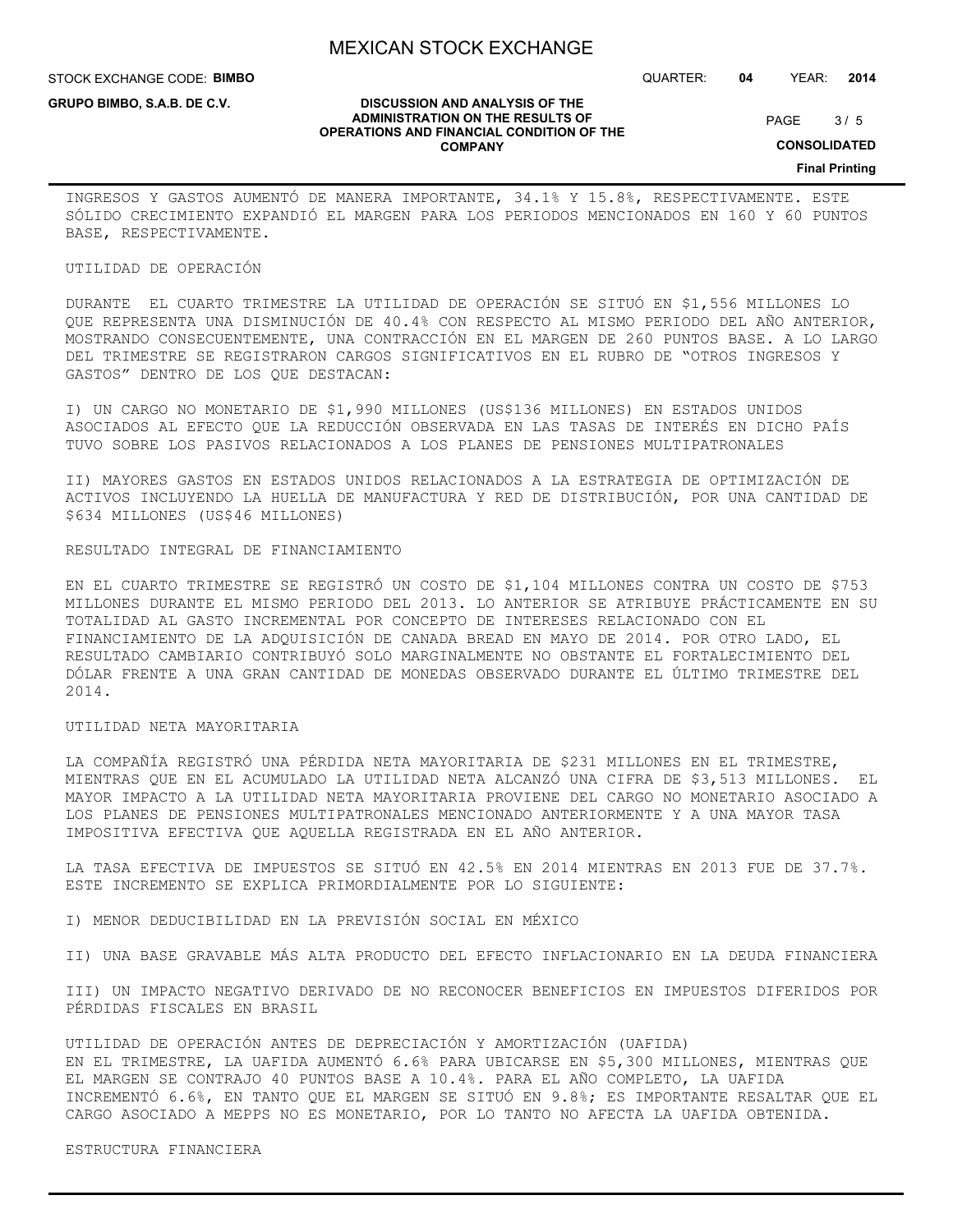STOCK EXCHANGE CODE: **BIMBO**

**GRUPO BIMBO, S.A.B. DE C.V.**

QUARTER: **04** YEAR: **2014**

#### **DISCUSSION AND ANALYSIS OF THE ADMINISTRATION ON THE RESULTS OF OPERATIONS AND FINANCIAL CONDITION OF THE COMPANY**

 $4/5$ PAGE

**CONSOLIDATED**

**Final Printing**

AL 31 DE DICIEMBRE DE 2014, LA POSICIÓN DE EFECTIVO DE LA COMPAÑÍA TOTALIZÓ \$2,571 MILLONES EN COMPARACIÓN CON \$2,440 MILLONES OBSERVADOS EN EL MISMO PERIODO DEL AÑO ANTERIOR.

LA DEUDA TOTAL AL 31 DE DICIEMBRE DE 2014 FUE DE \$62,204 MILLONES LO QUE ARROJA UN CRECIMIENTO DE \$21,968 MILLONES FRENTE A LA MISMA CIFRA DE 2013.

LA RAZÓN DE DEUDA TOTAL A UAFIDA FUE DE 3.4 VECES. CALCULANDO ESTA RAZÓN SOBRE UNA BASE PRO-FORMA, ES DECIR, CONSIDERANDO 5 MESES DE UAFIDA PROVENIENTE DE CANADA BREAD, LA RAZÓN SE UBICA EN 3.2 VECES AL 31 DE DICIEMBRE DE 2014.

EL VENCIMIENTO Y COSTO PROMEDIO DE LA DEUDA FINANCIERA DE LA COMPAÑÍA ES DE 8.9 AÑOS Y 4.4%, RESPECTIVAMENTE. LA DEUDA A LARGO PLAZO REPRESENTA 97% DEL TOTAL. DE LA DEUDA TOTAL, 70% ESTÁ DENOMINADA EN DÓLARES ESTADOUNIDENSES, 29% EN DÓLARES CANADIENSES Y 1% EN PESOS MEXICANOS, MANTENIENDO UNA COBERTURA ECONÓMICA Y CONTABLE NATURAL. TANTO EL PERFIL DE VENCIMIENTOS DE LA DEUDA DE LA COMPAÑÍA COMO SU COMPOSICIÓN POR MONEDA ESTÁN ALINEADOS A LA GENERACIÓN DE FLUJO DE EFECTIVO DE LA COMPAÑÍA.

#### INFORMACIÓN SOBRE LA CONFERENCIA TELEFÓNICA

LA CONFERENCIA TELEFÓNICA SOBRE EL CUARTO TRIMESTRE Y EL AÑO COMPLETO DE 2014 SE LLEVARÁ A CABO EL VIERNES 27 DE FEBRERO DE 2015 A LAS 11:00 AM TIEMPO DEL ESTE (10:00 AM TIEMPO DEL CENTRO). PARA PARTICIPAR EN LA CONFERENCIA, FAVOR DE LLAMAR A LOS SIGUIENTES NÚMEROS TELEFÓNICOS: DESDE ESTADOS UNIDOS AL +1(877) 317-6776, DESDE OTROS PAÍSES, AL +1(412) 317-6776; EL CÓDIGO DE IDENTIFICACIÓN ES: GRUPO BIMBO. ASIMISMO, PUEDE ACCEDER A LA TRANSMISIÓN DE ESTA CONFERENCIA EN EL SITIO WEB DE GRUPO BIMBO EN HTTP://WWW.GRUPOBIMBO.COM/IR.

LA REPETICIÓN DE LA CONFERENCIA ESTARÁ DISPONIBLE HASTA EL 7 DE MARZO DE 2015. PARA ACCEDER A LA REPETICIÓN, FAVOR DE LLAMAR A LOS SIGUIENTES NÚMEROS TELEFÓNICOS: DESDE ESTADOS UNIDOS, AL +1(877) 344-7529, DESDE OTROS PAÍSES, AL +1(412) 317-0088; EL CÓDIGO DE IDENTIFICACIÓN ES: 10059483.

#### ACERCA DE GRUPO BIMBO

POR SUS VOLÚMENES DE PRODUCCIÓN Y VENTAS, GRUPO BIMBO ES LA EMPRESA DE PANIFICACIÓN MÁS GRANDE DEL MUNDO. CUENTA CON 167 PLANTAS Y CASI 1,700 CENTROS DE VENTA LOCALIZADOS ESTRATÉGICAMENTE EN 22 PAÍSES DE AMÉRICA, EUROPA Y ASIA. SUS PRINCIPALES LÍNEAS DE PRODUCTOS INCLUYEN PAN DE CAJA FRESCO Y CONGELADO, BOLLOS, GALLETAS, PASTELITOS, BAGELS, MUFFINS, PRODUCTOS EMPACADOS, TORTILLAS, BOTANAS SALADAS Y CONFITERÍA, ENTRE OTRAS. GRUPO BIMBO FABRICA MÁS DE 10,000 PRODUCTOS Y TIENE UNA DE LAS REDES DE DISTRIBUCIÓN DIRECTA MÁS EXTENSA DEL MUNDO, CON MÁS DE 2.4 MILLONES DE PUNTOS DE VENTA Y MÁS DE 52,000 RUTAS, Y UNA PLANTILLA LABORAL SUPERIOR A LOS 129,000 COLABORADORES. DESDE 1980, LAS ACCIONES DE GRUPO BIMBO COTIZAN EN LA BOLSA MEXICANA DE VALORES (BMV) BAJO LA CLAVE DE PIZARRA BIMBO.

A SOLICITUD DE LA BOLSA MEXICANA DE VALORES, GRUPO BIMBO, S.A.B. DE C.V. ("GRUPO BIMBO" O "LA COMPAÑÍA") (BMV:BIMBO) INFORMA LAS CASAS DE BOLSA O INSTITUCIONES DE CRÉDITO QUE ACTUALMENTE DAN COBERTURA DE ANÁLISIS A LOS VALORES EMITIDOS POR LA COMPAÑÍA. ESTAS SON: BARCLAYS BANK PLC, BBVA BANCOMER S.A., BOFA MERRILL LYNCH INC., CASA DE BOLSA BANORTE IXE S.A. DE C.V., BANCO BTG PACTUAL S.A., CITIGROUP GLOBAL MARKETS INC.,DEUTSCHE BANK SECURITIES INC., GBM GRUPO BURSÁTIL MEXICANO S.A. DE C.V., GOLDMAN SACHS GROUP, INC., HSBC SECURITIES (USA) INC., INTERCAM CASA DE BOLSA S.A. DE C.V., INVEX CASA DE BOLSA S.A. DE C.V., JP MORGAN SECURITIES LLC, MONEX CASA DE BOLSA S.A. DE C.V., MORGAN STANLEY MEXICO CASA DE BOLSA, S.A. DE C.V., SANTANDER INVESTMENT SECURITIES INC., UBS SECURITIES LLC, CASA DE BOLSA VE POR MAS S.A. DE C.V. Y VECTOR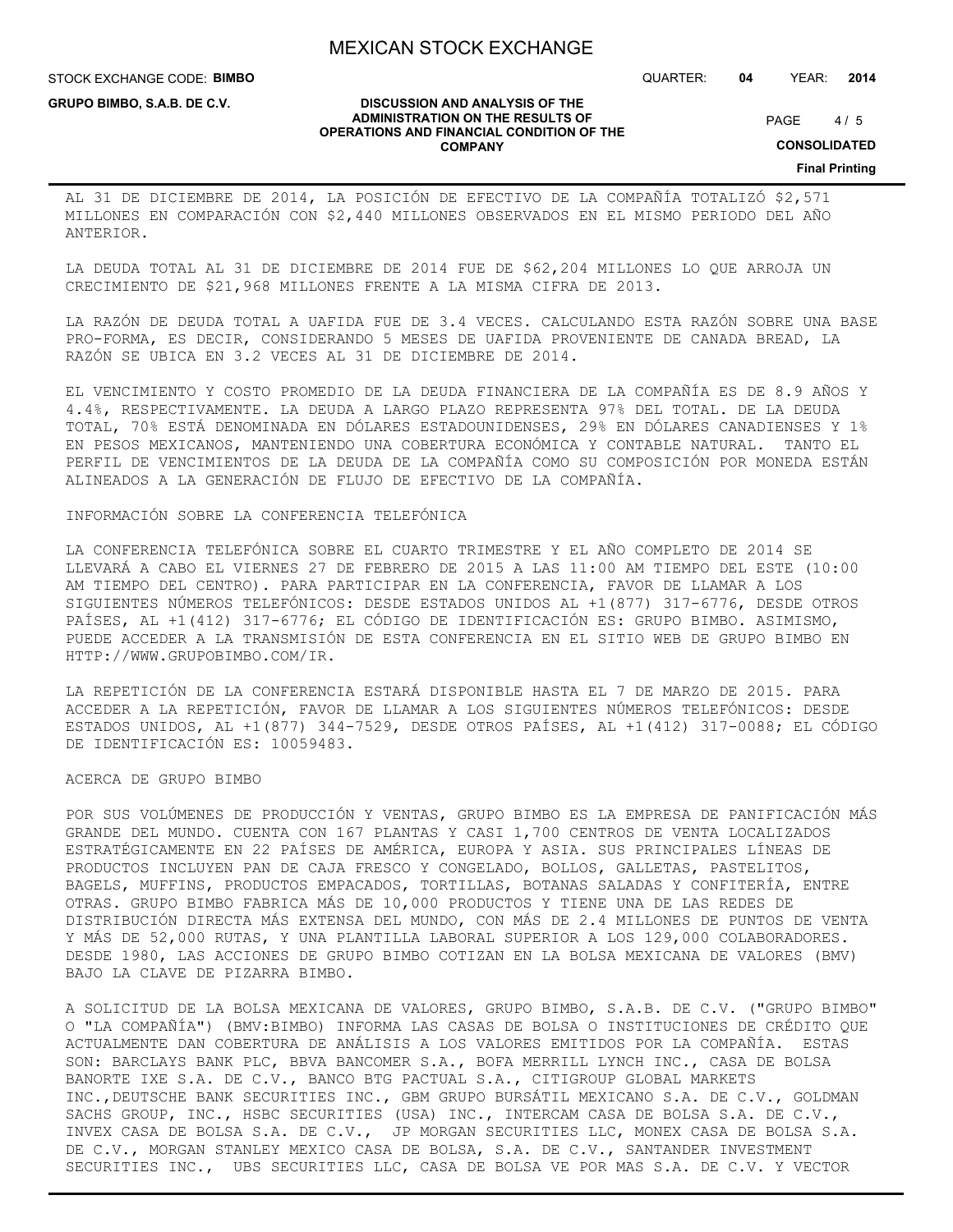STOCK EXCHANGE CODE: **BIMBO**

**GRUPO BIMBO, S.A.B. DE C.V.**

QUARTER: **04** YEAR: **2014**

 $5/5$ PAGE

**CONSOLIDATED**

**Final Printing**

**DISCUSSION AND ANALYSIS OF THE ADMINISTRATION ON THE RESULTS OF OPERATIONS AND FINANCIAL CONDITION OF THE COMPANY**

BOLSA, S.A. DE C.V.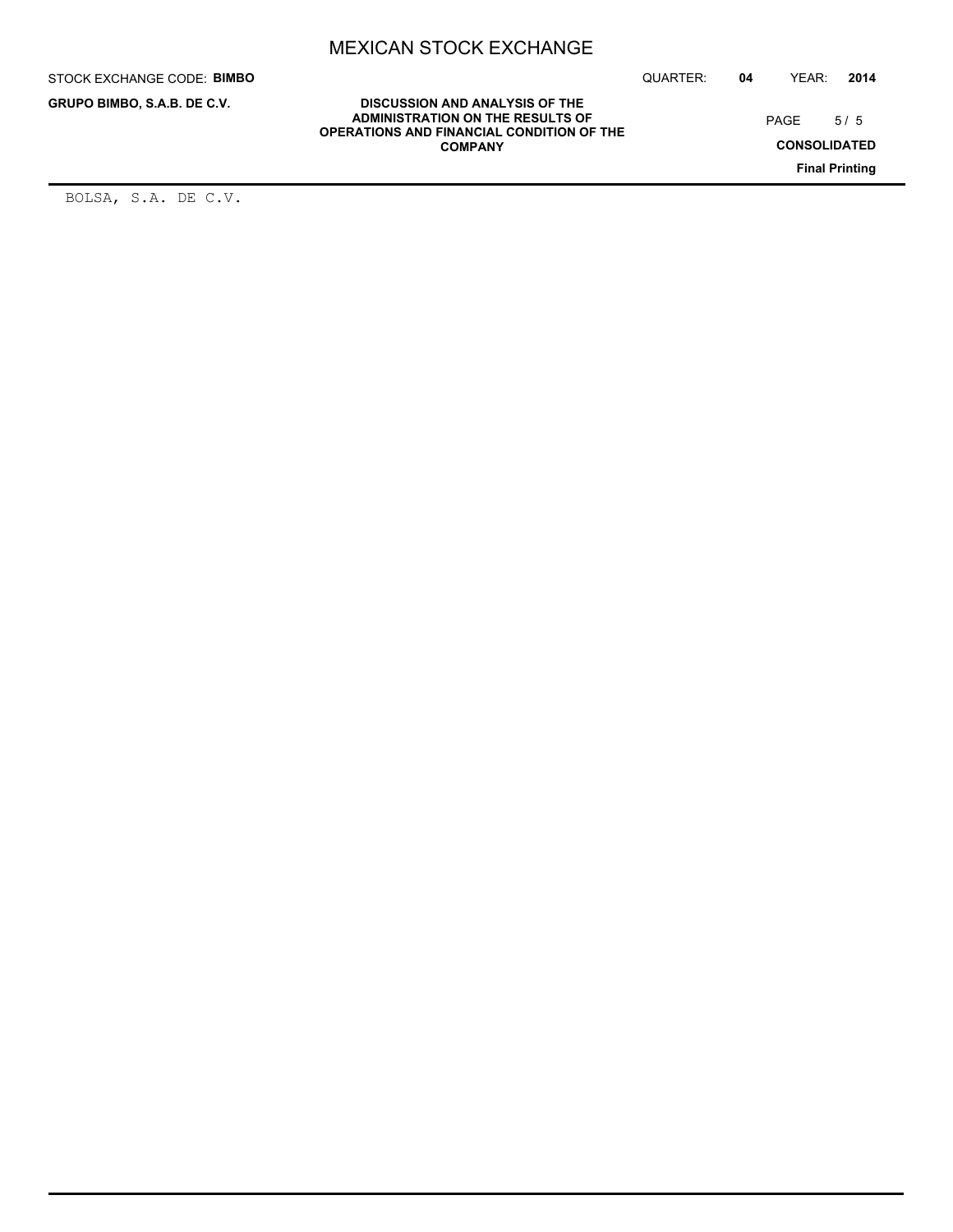**GRUPO BIMBO, S.A.B. DE C.V.**

#### **FINANCIAL STATEMENT NOTES**

STOCK EXCHANGE CODE: QUARTER: **04** YEAR: **2014 BIMBO**

PAGE 1/87

**CONSOLIDATED**

**Final Printing**

GRUPO BIMBO, S. A. B. DE C. V. Y SUBSIDIARIAS

NOTAS A LOS ESTADOS FINANCIEROS CONSOLIDADOS POR LOS TRIMESTRES QUE TERMINARON EL 31 DE DICIEMBRE DE 2014 Y 2013 (EN MILES DE PESOS)

## 1. ACTIVIDADES Y EVENTOS IMPORTANTES

ACTIVIDADES - GRUPO BIMBO, S. A. B. DE C. V. Y SUBSIDIARIAS ("GRUPO BIMBO" O "LA ENTIDAD" O "LA COMPAÑÍA") SE DEDICA PRINCIPALMENTE A LA FABRICACIÓN, DISTRIBUCIÓN Y VENTA DE PAN, GALLETAS, PASTELES, DULCES, CHOCOLATES, BOTANAS, TORTILLAS Y ALIMENTOS PROCESADOS.

LA ENTIDAD OPERA EN DISTINTAS ÁREAS GEOGRÁFICAS QUE SON: MÉXICO, ESTADOS UNIDOS DE AMÉRICA ("EUA"), CANADÁ, CENTRO Y SUDAMÉRICA, ALGUNOS PAÍSES DE EUROPA Y CHINA. LAS CIFRAS DE ÉSTA ÚLTIMA SE PRESENTAN EN EL SEGMENTO MÉXICO DEBIDO A SU BAJA REPRESENTATIVIDAD.

LAS OFICINAS CORPORATIVAS DE LA ENTIDAD SE UBICAN EN PROLONGACIÓN PASEO DE LA REFORMA NO. 1000, COLONIA PEÑA BLANCA SANTA FE, ÁLVARO OBREGÓN, CÓDIGO POSTAL 01210, DISTRITO FEDERAL, MÉXICO.

AL 31 DE DICIEMBRE DE 2014 Y 2013, LAS VENTAS NETAS DE BIMBO, S.A. DE C.V. Y BARCEL, S.A. DE C.V., QUE SE ENCUENTRAN EN EL SEGMENTO MÉXICO, REPRESENTARON APROXIMADAMENTE EL 36% Y 40%, RESPECTIVAMENTE, DE LAS VENTAS NETAS CONSOLIDADAS. AL 31 DE DICIEMBRE DE 2014 Y 2013 LAS VENTAS NETAS DE BBU, QUE SE ENCUENTRA EN EUA, REPRESENTARON EL 48% Y 46%, DE LAS VENTAS NETAS CONSOLIDADAS, RESPECTIVAMENTE.

EVENTOS IMPORTANTES – DURANTE 2013 LA ENTIDAD COMPLETÓ LA DESINVERSIÓN DE ALGUNAS PLANTAS EN CALIFORNIA, COMO RESULTADO DE LA REESTRUCTURA POR LA COMPRA DE SARA LEE EN 2011. EN 2014, LA ENTIDAD COMPRÓ VARIOS NEGOCIOS EN CANADÁ, ESTADOS UNIDOS Y REINO UNIDO, REFERIDOS COMO CANADA BREAD ("CB") Y EN ECUADOR, REFERIDO COMO SUPAN ("SUPAN"), COMO SE DESCRIBE A CONTINUACIÓN:

| EMPRESA               | PAIS              | MONTO DE LA OPERACIÓN   | FECHA                     |
|-----------------------|-------------------|-------------------------|---------------------------|
| CANADA BREAD<br>SUPAN | CANADÁ<br>ECUADOR | \$21,731,557<br>857,041 | 23 DE MAYO<br>15 DE JULIO |
|                       |                   |                         |                           |
|                       |                   | \$22,588,598            |                           |
|                       |                   |                         |                           |
|                       |                   |                         |                           |

#### CANADA BREAD

CANADA BREAD ES UNA DE LAS EMPRESAS LÍDERES EN LA ELABORACIÓN Y VENTA DE PRODUCTOS DE PANIFICACIÓN, INCLUYENDO LAS CATEGORÍAS DE PAN DE CAJA, BOLLOS, BAGELS, ENGLISH MUFFINS Y TORTILLAS EN CANADÁ, PAN CONGELADO EN NORTEAMÉRICA Y PRODUCTOS EN CATEGORÍAS ESPECIALIZADAS EN EL REINO UNIDO.

LA ADQUISICIÓN SEÑALADA IMPULSA LA ESTRATEGIA DE CRECIMIENTO GLOBAL DE GRUPO BIMBO Y POSIBILITA SU INCURSIÓN EN EL ATRACTIVO MERCADO CANADIENSE A TRAVÉS DE MARCAS RECONOCIDAS, TALES COMO DEMPSTER'S®, POM®, VILLAGGIO®, BEN'S®, BON MATIN® Y MCGAVIN'S®. CANADA BREAD MANTIENE UNA SÓLIDA RELACIÓN CON LOS PRINCIPALES AUTOSERVICIOS Y CANALES INSTITUCIONALES EN CANADÁ Y ES RECONOCIDA POR SU FUERTE POSICIONAMIENTO EN EL MERCADO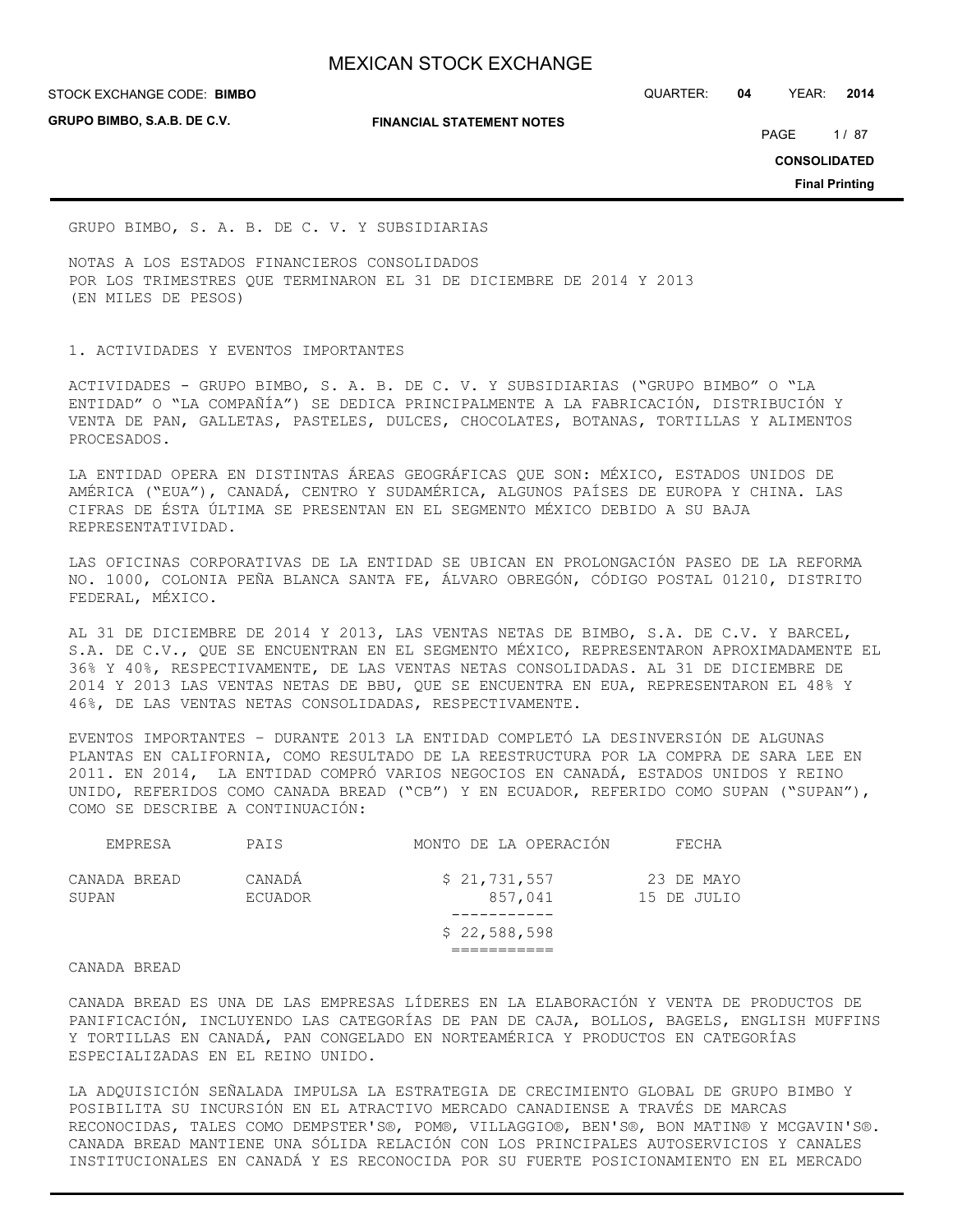**STOCK EXCHANGE CODE: BIMBO** 

STOCK EXCHANGE CODE: QUARTER: **04** YEAR: **2014**

**GRUPO BIMBO, S.A.B. DE C.V.**

**FINANCIAL STATEMENT NOTES**

PAGE 2/87

**CONSOLIDATED**

#### **Final Printing**

EN TODAS LAS CATEGORÍAS DE PANIFICACIÓN. ESTA COMPAÑÍA EMPLEA A CERCA DE 6,100 COLABORADORES, OPERA 25 PLANTAS EN CANADÁ, ESTADOS UNIDOS Y EL REINO UNIDO Y CUENTA CON LA RED DE DISTRIBUCIÓN DIRECTA MÁS GRANDE DE CANADÁ, VISITANDO A MÁS DE 41,000 PUNTOS DE VENTA.

PARA FINANCIAR LA OPERACIÓN, GRUPO BIMBO UTILIZÓ TANTO RECURSOS PROPIOS, FINANCIAMIENTO DISPONIBLE BAJO LÍNEAS DE CRÉDITO COMPROMETIDAS EXISTENTES A LARGO PLAZO Y LA EMISIÓN DE BONOS INTERNACIONALES.

EFECTOS CONTABLES DE LA ADQUISICIÓN DE CANADA BREAD Y SUBSIDIARIAS EL PROCESO DE VALUACIÓN Y REGISTRO DE LA ADQUISICIÓN SE REALIZÓ DE CONFORMIDAD CON LA NORMA INTERNACIONAL DE INFORMACIÓN FINANCIERA (IFRS, POR SUS SIGLAS EN INGLÉS) NÚMERO 3, ADQUISICIONES DE NEGOCIOS. EN LA SIGUIENTE TABLA SE RESUMEN LOS VALORES RAZONABLES DE LOS ACTIVOS ADQUIRIDOS Y DE LOS PASIVOS ASUMIDOS QUE SE RECONOCIERON POR LA OPERACIÓN REALIZADA EL 23 DE MAYO DE 2014 AL TIPO DE CAMBIO VIGENTE A LA FECHA DE LA TRANSACCIÓN:

MONTO PAGADO POR LA OPERACIÓN \$ 21,731,557

==========

MONTOS RECONOCIDOS DE LOS ACTIVOS IDENTIFICABLES Y PASIVOS ASUMIDOS:

| EFECTIVO Y VALORES<br>CUENTAS POR COBRAR<br><b>INVENTARIOS</b><br>INMUEBLES, MAQUINARIA Y EQUIPO<br>OTROS ACTIVOS | \$264,898<br>808,275<br>665,275<br>4,547,969<br>705,230 |
|-------------------------------------------------------------------------------------------------------------------|---------------------------------------------------------|
| TOTAL DE ACTIVOS IDENTIFICABLES                                                                                   | 6,992,033                                               |
| CRÉDITO MERCANTIL (*)                                                                                             | 17,492,688                                              |
| TOTAL DE ACTIVOS ADOUIRIDOS                                                                                       | 24,484,721                                              |
| PASIVOS CIRCULANTES                                                                                               |                                                         |
| PASIVOS A LARGO PLAZO                                                                                             | 1,736,116<br>1,017,048                                  |
| TOTAL DE PASIVOS ASUMIDOS                                                                                         | 2,753,164                                               |
| ACTIVOS NETOS ADOUIRIDOS                                                                                          | \$21,731,557                                            |
|                                                                                                                   |                                                         |

(\*) CIFRA QUE SE MODIFICARA CUANDO SE TENGAN LOS VALORES RAZONABLES DEFINITIVOS DE LOS ACTIVOS IDENTIFICABLES Y DE LOS PASIVOS ASUMIDOS.

SUPAN

EL 15 DE JULIO DE 2014, LA ENTIDAD ANUNCIÓ LA ADQUISICIÓN DEL 100% DEL NEGOCIO DE PANIFICACIÓN FRESCA EN ECUADOR "SUPAN".

EFECTOS CONTABLES DE LA ADQUISICIÓN DE SUPAN

EL PROCESO DE VALUACIÓN Y REGISTRO DE LA ADQUISICIÓN SE REALIZÓ DE CONFORMIDAD CON LA IFRS 3. LA ASIGNACIÓN DE VALORES RAZONABLES DEFINITIVOS SE CONCLUIRÁ EN EL TRANSCURSO DE LOS DOCE MESES SUBSECUENTES A LA ADQUISICIÓN. EN LA SIGUIENTE TABLA SE RESUMEN LOS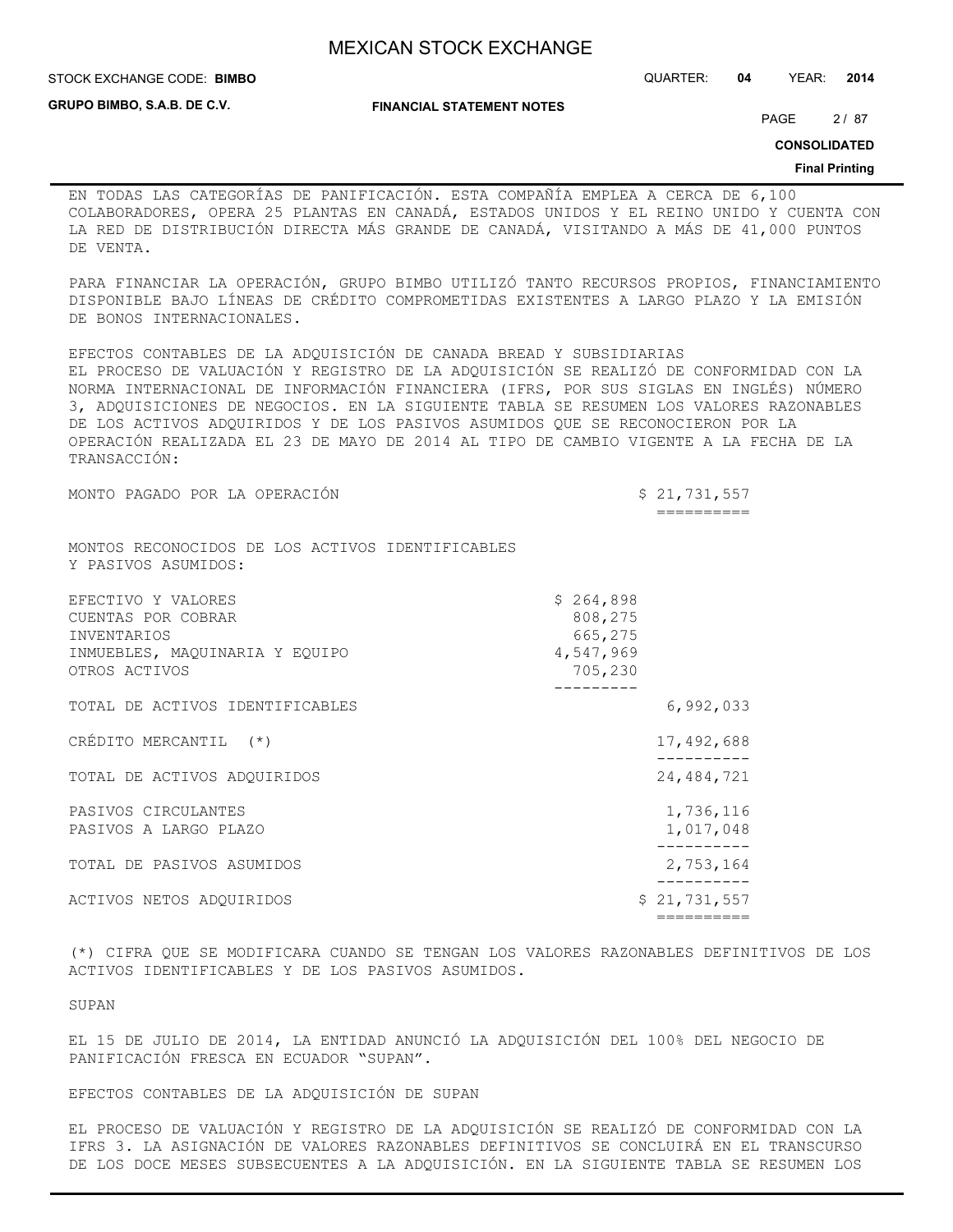|                                                                                                                                                                                                                         | <b>MEXICAN STOCK EXCHANGE</b>    |                                                  |                        |           |                       |
|-------------------------------------------------------------------------------------------------------------------------------------------------------------------------------------------------------------------------|----------------------------------|--------------------------------------------------|------------------------|-----------|-----------------------|
| STOCK EXCHANGE CODE: BIMBO                                                                                                                                                                                              |                                  |                                                  | QUARTER: 04 YEAR: 2014 |           |                       |
| GRUPO BIMBO, S.A.B. DE C.V.                                                                                                                                                                                             | <b>FINANCIAL STATEMENT NOTES</b> |                                                  |                        | PAGE 3/87 |                       |
|                                                                                                                                                                                                                         |                                  |                                                  |                        |           | <b>CONSOLIDATED</b>   |
|                                                                                                                                                                                                                         |                                  |                                                  |                        |           | <b>Final Printing</b> |
| VALORES RAZONABLES PRELIMINARES DE LOS ACTIVOS ADQUIRIDOS Y DE LOS PASIVOS ASUMIDOS QUE<br>SE RECONOCIERON POR LA OPERACIÓN REALIZADA EL 15 DE JULIO DE 2014 AL TIPO DE CAMBIO<br>VIGENTE A LA FECHA DE LA TRANSACCIÓN: |                                  |                                                  |                        |           |                       |
| MONTO PAGADO POR LA OPERACIÓN                                                                                                                                                                                           |                                  |                                                  | \$857,041              |           |                       |
| MONTOS RECONOCIDOS DE LOS ACTIVOS IDENTIFICABLES<br>Y PASIVOS ASUMIDOS:                                                                                                                                                 |                                  |                                                  |                        |           |                       |
| EFECTIVO Y VALORES<br>CUENTAS POR COBRAR<br><b>INVENTARIOS</b><br>INMUEBLES, MAQUINARIA Y EQUIPO<br>OTROS ACTIVOS                                                                                                       |                                  | \$37,682<br>26,967<br>32,827<br>408,971<br>9,942 |                        |           |                       |
| TOTAL DE ACTIVOS IDENTIFICABLES                                                                                                                                                                                         |                                  |                                                  | 516,389                |           |                       |
| CRÉDITO MERCANTIL (*)                                                                                                                                                                                                   |                                  |                                                  | 573,028                |           |                       |
| TOTAL DE ACTIVOS ADQUIRIDOS                                                                                                                                                                                             |                                  |                                                  | 1,089,417              |           |                       |
| PASIVOS CIRCULANTES<br>PASIVOS A LARGO PLAZO                                                                                                                                                                            |                                  |                                                  | 173,926<br>58,450      |           |                       |
| TOTAL DE PASIVOS ASUMIDOS                                                                                                                                                                                               |                                  |                                                  | 232,376<br>---------   |           |                       |
| ACTIVOS NETOS ADQUIRIDOS                                                                                                                                                                                                |                                  |                                                  | \$857,041              |           |                       |
|                                                                                                                                                                                                                         |                                  |                                                  |                        |           |                       |

(\*) CIFRA QUE SE MODIFICARA CUANDO SE TENGAN LOS VALORES RAZONABLES DEFINITIVOS DE LOS ACTIVOS IDENTIFICABLES Y DE LOS PASIVOS ASUMIDOS.

CIFRAS CONSOLIDADAS

EN LA SIGUIENTE TABLA SE PRESENTAN LOS MONTOS EN QUE CONTRIBUYERON CB Y SUPAN AL 31 DE DICIEMBRE DE 2014 EN LAS CIFRAS CONSOLIDADAS DE GRUPO BIMBO POR LOS 222 Y 169 DÍAS TRANSCURRIDOS DESDE LA FECHA DE CADA ADQUISICIÓN, RESPECTIVAMENTE, HASTA EL 31 DE DICIEMBRE DE 2014.

|                             | CONSOLIDADO                  | CANADA BREAD                   | SUPAN           |
|-----------------------------|------------------------------|--------------------------------|-----------------|
|                             | 1 DE ENERO AL                | DEL 23 DE MAYO                 | DEL 15 DE JULIO |
|                             | 31 DE DICIEMBRE              | 31 DE DICIEMBRE                | 31 DE DICIEMBRE |
|                             | DE 2014                      | DE 2014                        | DE 2014         |
| VENTAS NETAS                | \$187,051,016<br>----------- | 10,734,509<br>\$<br>---------- | 438,113<br>\$   |
| UTILIDAD DE OPERACIÓN       | 10,309,910                   | 687,727                        | 19,739          |
| PARTICIPACIÓN               |                              |                                |                 |
| CONTROLADORA                | 3,513,009                    | 407,801                        | 11,516          |
| DEPRECIACIÓN, AMORTIZACIÓN, |                              |                                |                 |
| Y DETERIORO                 | 8,074,672<br>---------       | 402,525<br>========            | 20,464          |
| UAFIDA                      | 18,383,681                   | 1,090,252                      | 40,203          |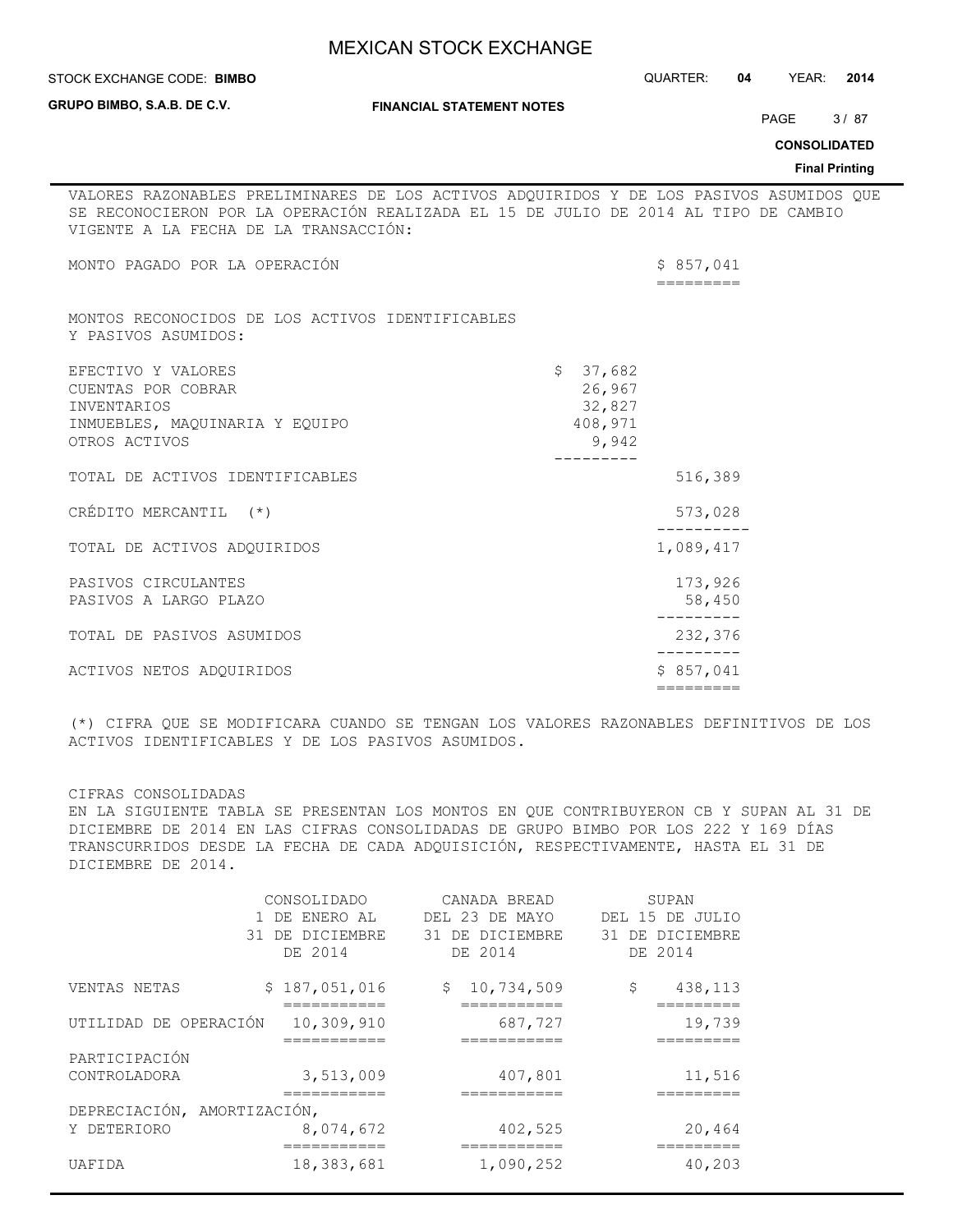STOCK EXCHANGE CODE: QUARTER: **04** YEAR: **2014 BIMBO**

**GRUPO BIMBO, S.A.B. DE C.V.**

**FINANCIAL STATEMENT NOTES**

PAGE 4/87

**CONSOLIDATED**

**Final Printing**

|                 | ___________   | ___________            | ---------       |
|-----------------|---------------|------------------------|-----------------|
|                 | ___________   | ___________            | _________       |
| ACTIVOS TOTALES | 177, 119, 705 | 34,848,194             | 851,572         |
|                 | ___________   | . _ _ _ _ _ _ _ _ _ _  | ________        |
|                 | ------------  | . __ __ __ __ __ __ __ | _________       |
| PASIVOS TOTALES | 124,306,930   | 5,924,819              | 153,100         |
|                 | -----------   | _________              | _ _ _ _ _ _ _ _ |
|                 | ___________   | ___________            | _________       |

EL CRÉDITO MERCANTIL REGISTRADO EN 2014 COMO RESULTADO DE ESTAS ADQUISICIONES, ASCENDIÓ A \$18,009,007, EL CUAL SE JUSTIFICA PRINCIPALMENTE POR LAS SINERGIAS ESPERADAS EN AMBAS ADQUISICIONES.

#### 2. BASES DE PRESENTACIÓN

A) MODIFICACIONES A LAS NORMAS INTERNACIONALES DE INFORMACIÓN FINANCIERA (IFRSS O IAS POR SUS SIGLAS EN INGLÉS) Y NUEVAS INTERPRETACIONES QUE SON OBLIGATORIAS A PARTIR DE 2014.

EN EL AÑO EN CURSO, LA ENTIDAD APLICÓ UNA SERIE DE NUEVAS Y MODIFICADAS IFRS EMITIDAS POR EL CONSEJO DE NORMAS INTERNACIONALES DE CONTABILIDAD ("IASB" POR SUS SIGLAS EN INGLÉS) LAS CUALES SON OBLIGATORIAS Y ENTRAN EN VIGOR A PARTIR DE LOS EJERCICIOS QUE INICIEN EN O DESPUÉS DEL 1 DE ENERO DE 2014.

MODIFICACIONES A LA IFRS 10, 12 E IAS 27, ENTIDADES DE INVERSIÓN

LAS MODIFICACIONES A LA IFRS 10 DEFINEN UNA ENTIDAD DE INVERSIÓN Y REQUIEREN QUE LA ENTIDAD CUMPLA CON LA DEFINICIÓN DE UNA ENTIDAD DE INVERSIÓN PARA EFECTOS DE NO CONSOLIDAR SUS SUBSIDIARIAS SINO VALUARLAS A VALOR RAZONABLE CON CAMBIOS EN RESULTADOS, TANTO EN LOS ESTADOS FINANCIEROS CONSOLIDADOS COMO EN LOS SEPARADOS.

PARA CALIFICAR COMO UNA ENTIDAD DE INVERSIÓN, SE REQUIERE QUE LA ENTIDAD:

 A) OBTENGA FONDOS DE UNO O MÁS INVERSIONISTAS CON EL FIN DE PROPORCIONARLES SERVICIOS DE ADMINISTRACIÓN DE INVERSIONES,

 B) COMPROMISO HACIA SU INVERSIONISTA O INVERSIONISTAS DE QUE EL PROPÓSITO DEL NEGOCIO ES INVERTIR LOS FONDOS EXCLUSIVAMENTE PARA GENERAR RETORNOS MEDIANTE LA APRECIACIÓN DE CAPITAL, INGRESOS POR INVERSIONES, O AMBOS, Y

 C) MEDIR Y EVALUAR EL DESEMPEÑO SUSTANCIALMENTE DE TODAS SUS INVERSIONES CON BASE EN EL VALOR RAZONABLE.

LA ADMINISTRACIÓN DE LA ENTIDAD NO ESTIMA QUE LAS MODIFICACIONES A ENTIDADES DE INVERSIÓN TIENEN ALGÚN EFECTO SOBRE LOS ESTADOS FINANCIEROS CONSOLIDADOS DE LA ENTIDAD YA QUE ENTIDAD QUE NO ES UNA ENTIDAD DE INVERSIÓN.

MODIFICACIONES A LA IAS 32, COMPENSACIÓN DE ACTIVOS Y PASIVOS FINANCIEROS

LAS MODIFICACIONES A LA IAS 32 ACLARAN LA APLICACIÓN DE LOS REQUERIMIENTOS EXISTENTES SOBRE LA COMPENSACIÓN DE ACTIVOS FINANCIEROS Y PASIVOS FINANCIEROS. EN ESPECÍFICO, LAS MODIFICACIONES ACLARAN EL SIGNIFICADO DE "TENGA, EN EL MOMENTO ACTUAL, EL DERECHO, EXIGIBLE LEGALMENTE, DE COMPENSAR LOS IMPORTES RECONOCIDOS" Y "TENGA LA INTENCIÓN DE LIQUIDAR POR EL IMPORTE NETO, O DE REALIZAR EL ACTIVO Y LIQUIDAR EL PASIVO SIMULTÁNEAMENTE".

LA ADMINISTRACIÓN DE LA ENTIDAD ESTIMA QUE LA APLICACIÓN DE ESTA NORMA REVISADA SOBRE LA COMPENSACIÓN DE ACTIVOS Y PASIVOS FINANCIEROS, NO TIENE NINGÚN EFECTO EN LA PRESENTACIÓN DEL ESTADO CONSOLIDADO DE POSICIÓN FINANCIERA.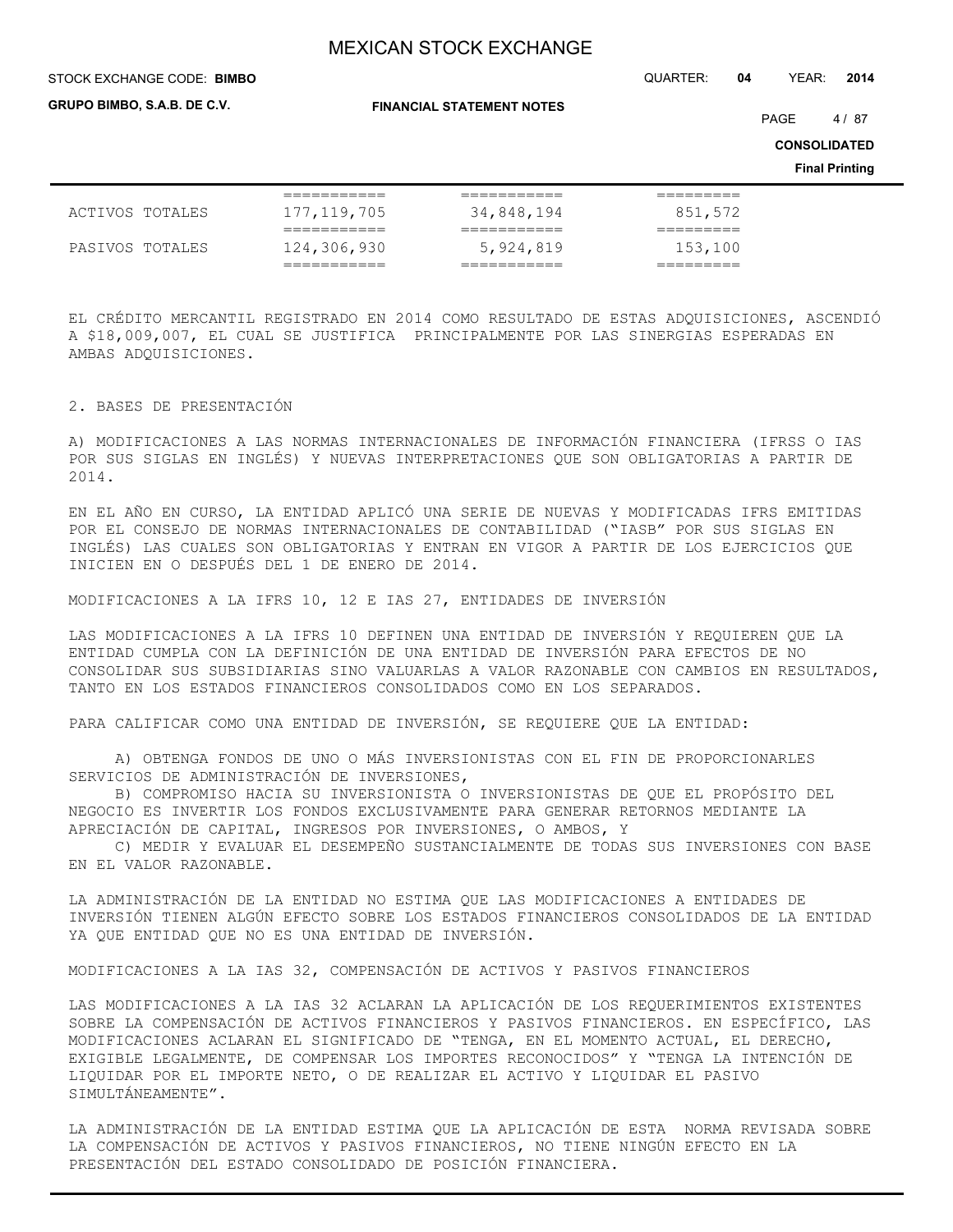STOCK EXCHANGE CODE: QUARTER: **04** YEAR: **2014 BIMBO**

**GRUPO BIMBO, S.A.B. DE C.V.**

**FINANCIAL STATEMENT NOTES**

PAGE 5/87

**CONSOLIDATED**

**Final Printing**

MODIFICACIONES A LA IAS 36 REVELACIONES DE MONTOS RECUPERABLES PARA ACTIVOS NO FINANCIEROS

LA ENTIDAD HA APLICADO LAS MODIFICACIONES A IAS 36 REVELACIONES DE MONTOS RECUPERABLES PARA ACTIVOS NO FINANCIEROS POR PRIMERA VEZ EN EL AÑO. LAS MODIFICACIONES A LA IAS 36 ELIMINAN LOS REQUERIMIENTOS DE REVELACIÓN DEL MONTO RECUPERABLE DE UNA UNIDAD GENERADORA DE EFECTIVO ("UGE") A LA CUAL SE LE HA ATRIBUIDO CRÉDITO MERCANTIL O ALGÚN OTRO ACTIVO INTANGIBLE DE VIDA INDEFINIDO, Y NO HA TENIDO DETERIORO O REVERSIÓN DE DETERIORO EN DICHA UGE. AÚN MÁS, LAS MODIFICACIONES INTRODUCEN REQUERIMIENTOS DE REVELACIONES ADICIONALES APLICABLES CUANDO EL MONTO RECUPERABLE DE UN ACTIVO O DE UNA UGE ES MEDIDO A VALOR RAZONABLE MENOS COSTO DE VENTA EN SITUACIONES CUANDO SE HA DETERMINADO DETERIORO O UNA REVERSIÓN DE DETERIORO. ESTAS NUEVAS REVELACIONES INCLUYEN LA JERARQUÍA DEL VALOR RAZONABLE, SUPUESTOS CLAVE Y TÉCNICAS DE VALUACIÓN UTILIZADAS CUANDO, CONFORME A LA IFRS 13 MEDICIÓN DEL VALOR RAZONABLE, SON NECESARIAS DICHAS.

LA APLICACIÓN DE ESTAS MODIFICACIONES NO HA TENIDO IMPACTO SIGNIFICATIVO SOBRE LAS REVELACIONES EN LOS ESTADOS FINANCIEROS CONSOLIDADOS.

MEJORAS ANUALES A LAS IFRSS CICLO 2010-2012

LAS MEJORAS ANUALES A LAS IFRSS CICLO 2010-2012 INCLUYEN MODIFICACIONES A VARIAS IFRSS, COMO SE RESUME ADELANTE.

CON LAS MODIFICACIONES A LA IFRS 2 (I) CAMBIAN LAS DEFINICIONES DE "CONDICIONES DE ADQUISICIÓN DE DERECHOS" ("VESTING CONDITION", POR SU NOMBRE EN INGLÉS) Y "CONDICIONES DE MERCADO"; Y (II) SE AGREGAN DEFINICIONES PARA "CONDICIONES DE DESEMPEÑO" Y "CONDICIONES DE SERVICIO" QUE ANTERIORMENTE ESTABAN INCLUIDAS EN LA DEFINICIÓN DE "VESTING CONDITION". LAS MODIFICACIONES A LA IFRS 2 ESTÁN VIGENTES PARA PAGOS BASADOS EN ACCIONES CUYA FECHA EN QUE SE OTORGA ES EL 1 DE JULIO DE 2014 O POSTERIOR.

LAS MODIFICACIONES A LA IFRS 3 ACLARA QUE LA CONSIDERACIÓN CONTINGENTE CLASIFICADA COMO UN ACTIVO O UN PASIVO DEBE MEDIRSE A VALOR RAZONABLE A CADA FECHA DE REPORTE, INDEPENDIENTEMENTE DE SI LA CONSIDERACIÓN CONTINGENTE ES UN INSTRUMENTO FINANCIERO DENTRO DEL ALCANCE DE LA IFRS 9 O IAS 39, O UN ACTIVO O PASIVO NO FINANCIERO. LOS CAMBIOS EN EL VALOR RAZONABLE (DISTINTOS A LOS AJUSTES DEL PERIODO DE MEDICIÓN) DEBEN RECONOCERSE EN RESULTADOS. LAS MODIFICACIONES A LA IFRS 3 SON APLICABLES PARA LAS COMBINACIONES DE NEGOCIOS CUYA FECHA DE ADQUISICIÓN SEA EL 1 DE JULIO DE 2014 O POSTERIOR.

LAS MODIFICACIONES A LA IFRS 8 REQUIEREN (I) QUE LA ENTIDAD REVELE LOS JUICIOS APLICADOS POR LA ADMINISTRACIÓN DE LA ENTIDAD EN EL CRITERIO DE AGREGACIÓN PARA LOS SEGMENTOS OPERATIVOS, INCLUYENDO UNA DESCRIPCIÓN DE LOS SEGMENTOS OPERATIVOS AGREGADOS Y LOS INDICADORES ECONÓMICOS EVALUADOS EN LA DETERMINACIÓN DE SI LOS SEGMENTOS OPERATIVOS TIENEN "CARACTERÍSTICAS ECONÓMICAS SIMILARES"; Y (II) ACLARAR QUE LA RECONCILIACIÓN DEL TOTAL DE ACTIVOS DE LOS SEGMENTOS REPORTABLES SOLO DEBEN SER REVELADOS SI DICHOS ACTIVOS SON PROPORCIONADOS CON REGULARIDAD A LA MÁXIMA AUTORIDAD EN LA TOMA DE DECISIONES.

LAS MODIFICACIONES A LA IAS 16 E IAS 38 ELIMINAN INCONSISTENCIAS DETECTADAS EN LA CONTABILIZACIÓN DE LA DEPRECIACIÓN Y AMORTIZACIÓN ACUMULADA CUANDO UN ELEMENTO DE PROPIEDAD, PLANTA Y EQUIPO O UN ACTIVO INTANGIBLE ES REVALUADO. LAS NORMAS MODIFICADAS ACLARAN QUE EL VALOR EN LIBROS BRUTO ES AJUSTADO DE FORMA CONSISTENTE CON LA REVALUACIÓN DEL VALOR EN LIBROS DEL ACTIVO Y QUE LA DEPRECIACIÓN O AMORTIZACIÓN ACUMULADA ES LA DIFERENCIA ENTRE EL VALOR BRUTO EN LIBROS Y EL VALOR EN LIBROS DESPUÉS DE HABER CONSIDERADO LAS PÉRDIDAS ACUMULADAS POR DETERIORO.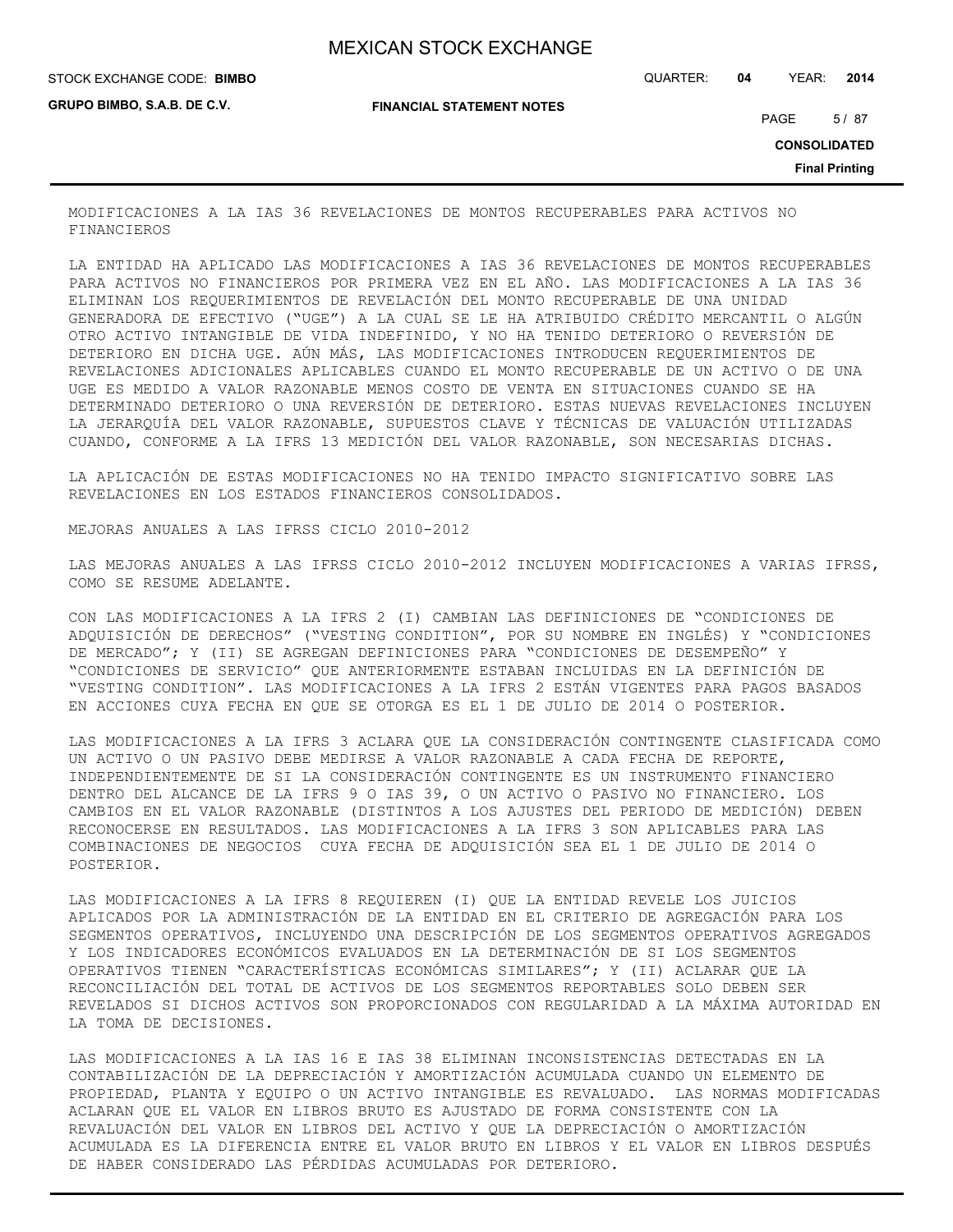STOCK EXCHANGE CODE: QUARTER: **04** YEAR: **2014 BIMBO**

**GRUPO BIMBO, S.A.B. DE C.V.**

**FINANCIAL STATEMENT NOTES**

PAGE 6/87

**CONSOLIDATED**

**Final Printing**

LAS MODIFICACIONES A LA IAS 24 ACLARAN QUE UNA ENTIDAD QUE PROPORCIONE SERVICIOS DE PERSONAL CLAVE A LA ENTIDAD QUE REPORTA, ES UNA PARTE RELACIONADA DE LA ENTIDAD QUE REPORTA. CONSECUENTEMENTE, LA ENTIDAD QUE REPORTA, DEBE REVELAR COMO TRANSACCIONES CON PARTES RELACIONADAS LOS MONTOS PAGADOS O POR PAGAR A LA ENTIDAD QUE PROPORCIONA LOS SERVICIOS DE PERSONAL CLAVE; SIN EMBARGO, NO ES REQUERIDO REVELAR LOS COMPONENTES DE DICHA COMPENSACIÓN.

LA ADMINISTRACIÓN DE LA ENTIDAD NO ESTIMA QUE LA APLICACIÓN DE ESTAS MODIFICACIONES TENDRÁN EFECTOS IMPORTANTES EN LOS ESTADOS FINANCIEROS CONSOLIDADOS DE LA ENTIDAD.

MEJORAS ANUALES A LAS IFRSS CICLO 2011-2013

LAS MEJORAS ANUALES A LAS IFRSS CICLO 2011-2013 INCLUYEN MODIFICACIONES A VARIAS IFRSS, COMO SE RESUME ADELANTE.

LAS MODIFICACIONES A LA IFRS 1 ACLARAN EL SIGNIFICADO DE "IFRSS EFECTIVAS" CON LO CUAL A LOS ADOPTANTES POR PRIMERA VEZ SE LES PERMITE APLICAR UNA NUEVA IFRS QUE AÚN NO SEA OBLIGATORIA, SI ESA IFRS PERMITE LA APLICACIÓN ANTICIPADA.

LAS MODIFICACIONES A LA IFRS 3 ACLARAN QUE LA NORMA NO APLICA A LA CONTABILIZACIÓN DE LA CONSTITUCIÓN DE TODOS LOS TIPOS DE ACUERDOS CONJUNTOS EN LOS ESTADOS FINANCIEROS DEL MISMO ACUERDO CONJUNTO.

LAS MODIFICACIONES A LA IFRS 13 ACLARAN QUE EL ALCANCE DE LA EXCEPCIÓN DE PORTAFOLIO PARA VALUAR EL VALOR RAZONABLE DE UN GRUPO DE ACTIVOS Y PASIVOS FINANCIEROS EN UNA BASE NETA INCLUYE TODOS LOS CONTRATOS QUE SE ENCUENTRAN DENTRO DEL ALCANCE, Y QUE SON CONTABILIZADOS DE CONFORMIDAD CON IAS 39 O IAS 9, AUN CUANDO LOS CONTRATOS NO CUMPLAN CON LA DEFINICIÓN DE ACTIVO O PASIVO FINANCIERO DE LA IAS 32.

LAS MODIFICACIONES A LA IAS 40 ACLARAN QUE LAS IAS 40 E IFRS 3 NO SON MUTUAMENTE EXCLUYENTES Y QUE PUEDE SER REQUERIDA LA APLICACIÓN DE AMBAS NORMAS. CONSECUENTEMENTE, UNA ENTIDAD QUE ADQUIERE UNA PROPIEDAD DE INVERSIÓN DEBE DETERMINAR SI:

A) LA PROPIEDAD CUMPLE CON LA DEFINICIÓN DE PROPIEDAD DE INVERSIÓN CONFORME A LA IAS 40; Y B) LA TRANSACCIÓN CUMPLE CON LA DEFINICIÓN DE COMBINACIÓN DE NEGOCIOS CONFORME A LA IFRS 3.

LA ADMINISTRACIÓN DE LA ENTIDAD NO ESTIMA QUE LA APLICACIÓN DE ESTAS MODIFICACIONES TENDRÁN EFECTOS IMPORTANTES EN LOS ESTADOS FINANCIEROS CONSOLIDADOS DE LA ENTIDAD.

MODIFICACIONES A IAS 39 RENOVACIÓN DE DERIVADOS Y CONTINUACIÓN DE CONTABILIDAD DE COBERTURAS

LA ENTIDAD APLICÓ LAS MODIFICACIONES A LA IAS 39 RENOVACIÓN DE DERIVADOS Y CONTINUACIÓN DE CONTABILIDAD DE COBERTURAS POR PRIMERA VEZ EN EL AÑO ACTUAL. LAS MODIFICACIONES A LA IAS 39 RELEVA DE LA OBLIGACIÓN DE SUSPENDER LA CONTABILIDAD DE COBERTURAS CUANDO EL DERIVADO DESIGNADO COMO INSTRUMENTO DE COBERTURA SEA RENOVADO EN DETERMINADAS CIRCUNSTANCIAS. LAS MODIFICACIONES TAMBIÉN ACLARAN QUE CUALQUIER CAMBIO EN EL VALOR RAZONABLE DEL DERIVADO DESIGNADO COMO INSTRUMENTO DE COBERTURA DERIVADO DE LA RENOVACIÓN DEBE SER INCLUIDO EN LA EVALUACIÓN Y MEDICIÓN DE EFECTIVIDAD DE LA COBERTURA.

LAS MODIFICACIONES HAN SIDO APLICADAS RETROACTIVAMENTE. DEBIDO A QUE LA ENTIDAD NO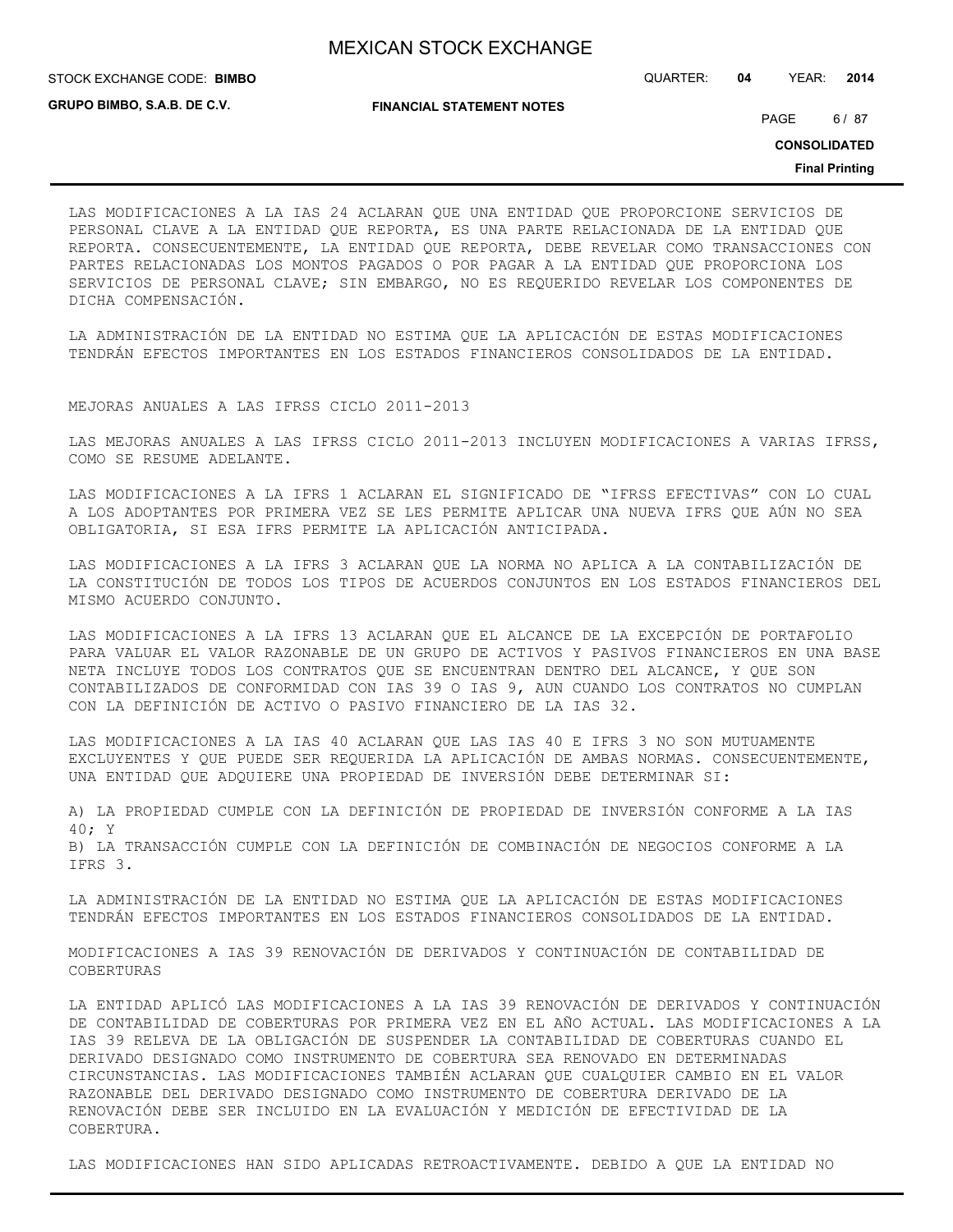**GRUPO BIMBO, S.A.B. DE C.V.**

STOCK EXCHANGE CODE: QUARTER: **04** YEAR: **2014 BIMBO**

**FINANCIAL STATEMENT NOTES**

PAGE 7/87

**CONSOLIDATED**

#### **Final Printing**

TIENE NINGÚN DERIVADO SUJETO A RENOVACIÓN, LA APLICACIÓN DE ESTAS MODIFICACIONES NO TUVIERON IMPACTO EN LAS REVELACIONES O EN LOS MONTOS RECONOCIDOS EN LOS ESTADOS FINANCIEROS CONSOLIDADOS.

#### IFRIC 21 GRAVÁMENES

EN EL AÑO ACTUAL, LA ENTIDAD APLICÓ POR PRIMERA VEZ LA IFRIC 21 GRAVÁMENES QUE INDICA CUÁNDO DEBE RECONOCERSE UN PASIVO PARA PAGAR UN GRAVAMEN IMPUESTO POR UN GOBIERNO. LA INTERPRETACIÓN DEFINE LOS GRAVÁMENES Y ESPECIFICA QUE EL EVENTO QUE DA ORIGEN A LA OBLIGACIÓN Y AL PASIVO ES LA ACTIVIDAD QUE PROVOCA EL PAGO DEL GRAVAMEN, COMO SE IDENTIFIQUE EN LA LEGISLACIÓN APLICABLE. LA INTERPRETACIÓN ESTABLECE GUÍAS EN COMO CONTABILIZAR LOS DISTINTOS TIPOS DE GRAVÁMENES, EN PARTICULAR, ACLARA QUE NI LA OBLIGACIÓN ECONÓMICA NI LA BASE NEGOCIO EN MARCHA IMPLICA QUE UNA ENTIDAD TIENE UNA OBLIGACIÓN PRESENTE PARA PAGAR UN GRAVAMEN QUE SE ACTIVARÁ AL OPERAR EN UN PERIODO FUTURO.

LAS MODIFICACIONES A LA IFRIC 21 HAN SIDO APLICADAS RETROACTIVAMENTE. LA APLICACIÓN DE ESTA INTERPRETACIÓN NO HA TENIDO IMPACTO SIGNIFICATIVO EN LAS REVELACIONES O EN LOS MONTOS RECONOCIDOS EN LOS ESTADOS FINANCIEROS CONSOLIDADOS.

B) IFRS NUEVAS Y MODIFICADAS EMITIDAS PERO NO VIGENTES

LA ENTIDAD NO HA APLICADO LAS SIGUIENTES IFRS NUEVAS Y MODIFICADAS QUE HAN SIDO EMITIDAS PERO AÚN NO ESTÁN VIGENTES:

IFRS 9, INSTRUMENTOS FINANCIEROS 3 IFRS 14 CUENTAS DE DIFERIMIENTOS DE ACTIVIDADES REGULADAS 1<br>IFRS 15 1NGRESOS POR CONTRATOS CON CLIENTES 2 INGRESOS POR CONTRATOS CON CLIENTES 2 MODIFICACIONES A LA IFRS 11 CONTABILIZACIÓN PARA ADQUISICIONES DE INVERSIONES EN OPERACIONES CONJUNTAS 1 MODIFICACIONES A LAS IAS 16 Y 38 ACLARACIÓN DE MÉTODOS DE DEPRECIACIÓN Y AMORTIZACIÓN ACEPTABLES 1 MODIFICACIONES A LAS IAS 16 Y 41 AGRICULTURA: PLANTAS PRODUCTORAS 1

 \* 1 ENTRADA EN VIGOR PARA LOS PERÍODOS ANUALES QUE COMIENCEN A PARTIR DEL 1 DE ENERO DE 2016, SE PERMITE SU APLICACIÓN ANTICIPADA.

 \* 2 ENTRADA EN VIGOR PARA LOS PERÍODOS ANUALES QUE COMIENCEN A PARTIR DEL 1 DE ENERO DE 2017, SE PERMITE SU APLICACIÓN ANTICIPADA.

 \* 3 ENTRADA EN VIGOR PARA LOS PERÍODOS ANUALES QUE COMIENCEN A PARTIR DEL 1 DE ENERO DE 2018, SE PERMITE SU APLICACIÓN ANTICIPADA.

IFRS 9, INSTRUMENTOS FINANCIEROS

LA IFRS 9 EMITIDA EN NOVIEMBRE DE 2009 INTRODUCE NUEVOS REQUERIMIENTOS PARA LA CLASIFICACIÓN Y MEDICIÓN DE ACTIVOS FINANCIEROS. LA IFRS 9 FUE POSTERIORMENTE MODIFICADA EN OCTUBRE DE 2010 PARA INCLUIR REQUERIMIENTOS PARA LA CLASIFICACIÓN Y MEDICIÓN DE PASIVOS FINANCIEROS Y PARA SU BAJA, Y EN NOVIEMBRE DE 2013 PARA INCLUIR NUEVOS REQUERIMIENTOS GENERALES PARA CONTABILIDAD DE COBERTURAS. OTRAS MODIFICACIONES A LA IFRS 9 FUERON EMITIDAS EN JULIO DE 2014 PRINCIPALMENTE PARA INCLUIR A) REQUERIMIENTOS DE DETERIORO PARA ACTIVOS FINANCIEROS Y B) MODIFICACIONES LIMITADAS PARA LOS REQUERIMIENTOS DE CLASIFICACIÓN Y MEDICIÓN AL INTRODUCIR LA CATEGORÍA DE MEDICIÓN DE "VALOR RAZONABLE A TRAVÉS DE OTROS RESULTADOS INTEGRALES" ("FVTOCI", POR SUS SIGLAS EN INGLÉS) PARA ALGUNOS INSTRUMENTOS SIMPLES DE DEUDA.

LOS PRINCIPALES REQUERIMIENTOS DE LA IFRS 9 SE DESCRIBEN A CONTINUACIÓN: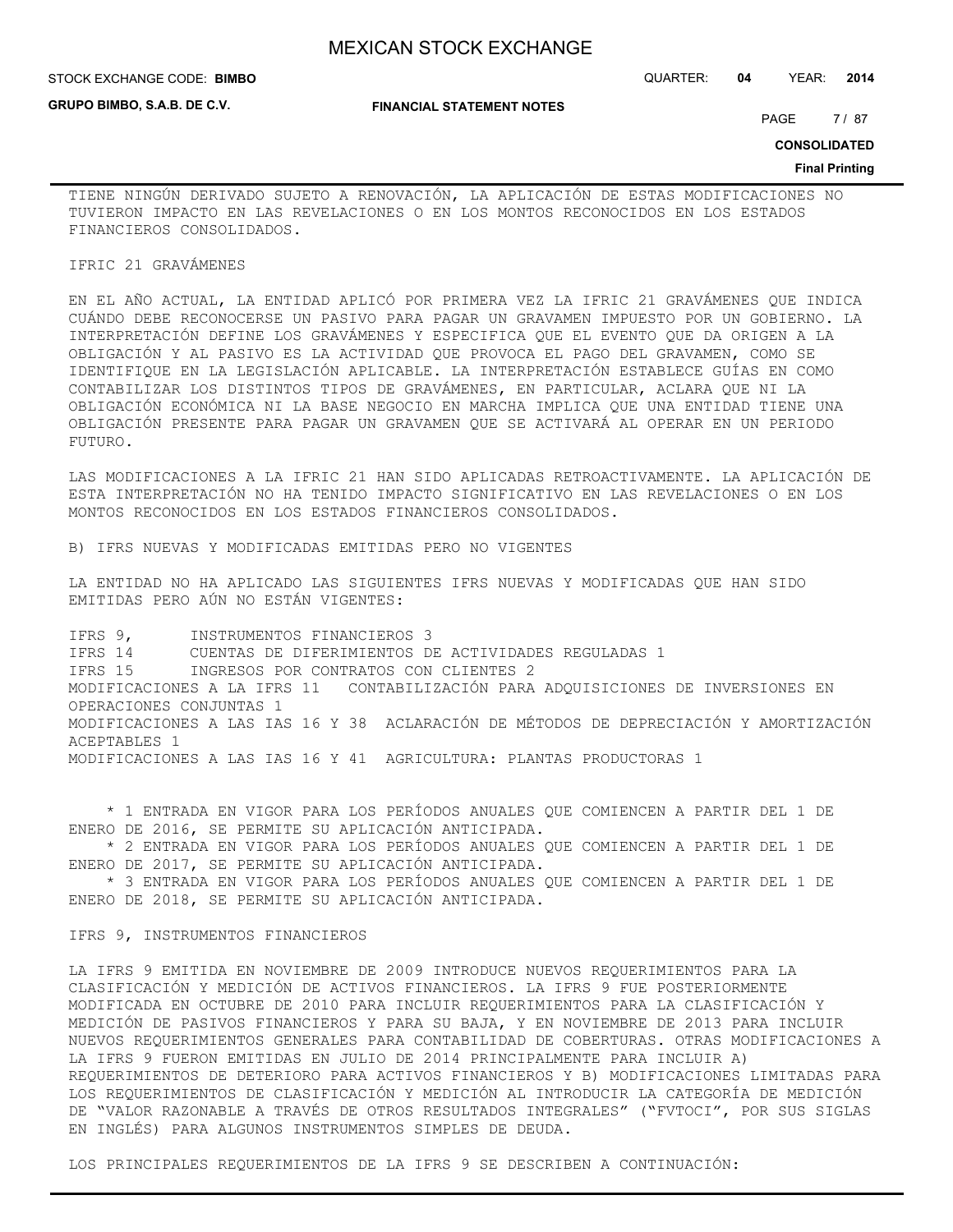**GRUPO BIMBO, S.A.B. DE C.V.**

STOCK EXCHANGE CODE: QUARTER: **04** YEAR: **2014 BIMBO**

**FINANCIAL STATEMENT NOTES**

PAGE 8/87

**CONSOLIDATED**

**Final Printing**

A) LA IFRS 9 REQUIERE QUE TODOS LOS ACTIVOS FINANCIEROS RECONOCIDOS QUE ESTÉN DENTRO DEL ALCANCE DE IAS 39, INSTRUMENTOS FINANCIEROS: RECONOCIMIENTO Y MEDICIÓN SEAN MEDIDOS POSTERIORMENTE A COSTO AMORTIZADO O A VALOR RAZONABLE. ESPECÍFICAMENTE, LAS INVERSIONES DE DEUDA EN UN MODELO DE NEGOCIOS CUYO OBJETIVO ES COBRAR LOS FLUJOS DE EFECTIVO CONTRACTUALES Y QUE TENGAN FLUJOS DE EFECTIVO CONTRACTUALES QUE SEAN EXCLUSIVAMENTE PAGOS DE CAPITAL E INTERESES SOBRE EL CAPITAL EN CIRCULACIÓN GENERALMENTE SE MIDEN A COSTO AMORTIZADO AL FINAL DE LOS PERIODOS CONTABLES POSTERIORES. LOS INSTRUMENTOS DE DEUDA MANTENIDOS EN UN MODELO DE NEGOCIOS CUYO OBJETIVO ES ALCANZADO MEDIANTE LA COBRANZA DE LOS FLUJOS DE EFECTIVO Y LA VENTA DE ACTIVOS FINANCIEROS, Y QUE TENGAN TÉRMINOS CONTRACTUALES PARA LOS ACTIVOS FINANCIEROS QUE DAN ORIGEN A FECHAS ESPECÍFICAS PARA PAGOS ÚNICAMENTE DE PRINCIPAL E INTERESES DEL MONTO PRINCIPAL, SON MEDIDOS A FVTOCI. TODAS LAS DEMÁS INVERSIONES DE DEUDA Y DE CAPITAL SE MIDEN A SUS VALORES RAZONABLES AL FINAL DE LOS PERIODOS CONTABLES POSTERIORES. ADICIONALMENTE, BAJO IFRS 9, LAS COMPAÑÍAS PUEDEN HACER LA ELECCIÓN IRREVOCABLE DE PRESENTAR LOS CAMBIOS POSTERIORES EN EL VALOR RAZONABLE DE UNA INVERSIÓN DE CAPITAL (QUE NO ES MANTENIDA CON FINES DE NEGOCIACIÓN) EN OTROS RESULTADOS INTEGRALES, CON INGRESOS POR DIVIDENDOS GENERALMENTE RECONOCIDOS EN LA (PÉRDIDA) UTILIDAD NETA DEL AÑO.

B) EN CUANTO A LOS PASIVOS FINANCIEROS DESIGNADOS A VALOR RAZONABLE A TRAVÉS DE RESULTADOS, LA IFRS 9 REQUIERE QUE EL MONTO DEL CAMBIO EN EL VALOR RAZONABLE DEL PASIVO FINANCIERO ATRIBUIBLE A CAMBIOS EN EL RIESGO DE CRÉDITO DE DICHO PASIVO SEA PRESENTADO EN OTROS RESULTADOS INTEGRALES, SALVO QUE EL RECONOCIMIENTO DE LOS EFECTOS DE LOS CAMBIOS EN EL RIESGO DE CRÉDITO DEL PASIVO QUE SEA RECONOCIDO EN OTROS RESULTADOS INTEGRALES CREARA O INCREMENTARA UNA DISCREPANCIA CONTABLE EN EL ESTADO DE RESULTADOS. LOS CAMBIOS EN EL VALOR RAZONABLE ATRIBUIBLES AL RIESGO DE CRÉDITO DEL PASIVO FINANCIERO NO SE RECLASIFICAN POSTERIORMENTE AL ESTADO DE RESULTADOS. ANTERIORMENTE, CONFORME A IAS 39, EL MONTO COMPLETO DEL CAMBIO EN EL VALOR RAZONABLE DEL PASIVO FINANCIERO DESIGNADO COMO A VALOR RAZONABLE A TRAVÉS DE RESULTADOS SE PRESENTABA EN EL ESTADO DE RESULTADOS.

C) EN RELACIÓN CON EL DETERIORO DE ACTIVOS FINANCIEROS, LA IFRS 9 REQUIERE SEA UTILIZADO EL MODELO DE PÉRDIDAS CREDITICIAS ESPERADAS, EN LUGAR DE LAS PÉRDIDAS CREDITICIAS INCURRIDAS COMO LO INDICA LA IAS 39. EL MODELO DE PÉRDIDAS CREDITICIAS INCURRIDAS REQUIERE QUE LA ENTIDAD RECONOZCA EN CADA PERIODO DE REPORTE LAS PÉRDIDAS CREDITICIAS ESPERADAS Y LOS CAMBIOS EN EL RIESGO DE CRÉDITO DESDE EL RECONOCIMIENTO INICIAL. EN OTRAS PALABRAS, NO ES NECESARIO ESPERAR A QUE OCURRA UNA AFECTACIÓN EN LA CAPACIDAD CREDITICIA PARA RECONOCER LA PÉRDIDA.

D) LOS REQUERIMIENTOS DE CONTABILIDAD DE COBERTURA TIENE TRES MECANISMOS DE CONTABILIDAD DE COBERTURAS DISPONIBLES ACTUALMENTE EN LA IAS 39. CONFORME A LA IFRS 9, SE HA INTRODUCIDO UNA MAYOR FLEXIBILIDAD PARA LOS TIPOS DE INSTRUMENTOS PARA CALIFICAR EN CONTABILIDAD DE COBERTURAS, ESPECÍFICAMENTE AMPLIANDO LOS TIPOS DE INSTRUMENTOS QUE CALIFICAN Y LOS TIPOS DE LOS COMPONENTES DE RIESGO DE PARTIDAS NO FINANCIERAS QUE SON ELEGIBLES PARA CONTABILIDAD DE COBERTURA. ADICIONALMENTE, LAS PRUEBAS DE EFECTIVIDAD HAN SIDO REVISADAS Y REMPLAZADAS CON EL CONCEPTO DE "RELACIÓN ECONÓMICA". EN ADELANTE NO SERÁ REQUERIDA LA EVALUACIÓN RETROSPECTIVA DE LA EFECTIVIDAD, Y SE HAN INTRODUCIDO REQUERIMIENTOS DE REVELACIONES MEJORADAS PARA LA ADMINISTRACIÓN DE RIESGOS DE LA ENTIDAD.

LA ADMINISTRACIÓN DE LA ENTIDAD ANTICIPA QUE LA APLICACIÓN DE LA IFRS 9 NO PUEDA TENER UN IMPACTO IMPORTANTE EN LOS MONTOS REPORTADOS CON RESPECTO A LOS ACTIVOS Y PASIVOS FINANCIEROS DE LA ENTIDAD. SIN EMBARGO, NO ES PRÁCTICO PROPORCIONAR UN ESTIMADO RAZONABLE DE DICHO EFECTO HASTA QUE SE HAYA COMPLETADO UNA REVISIÓN DETALLADA.

IFRS 14 CUENTAS DE DIFERIMIENTO DE ACTIVIDADES REGULADAS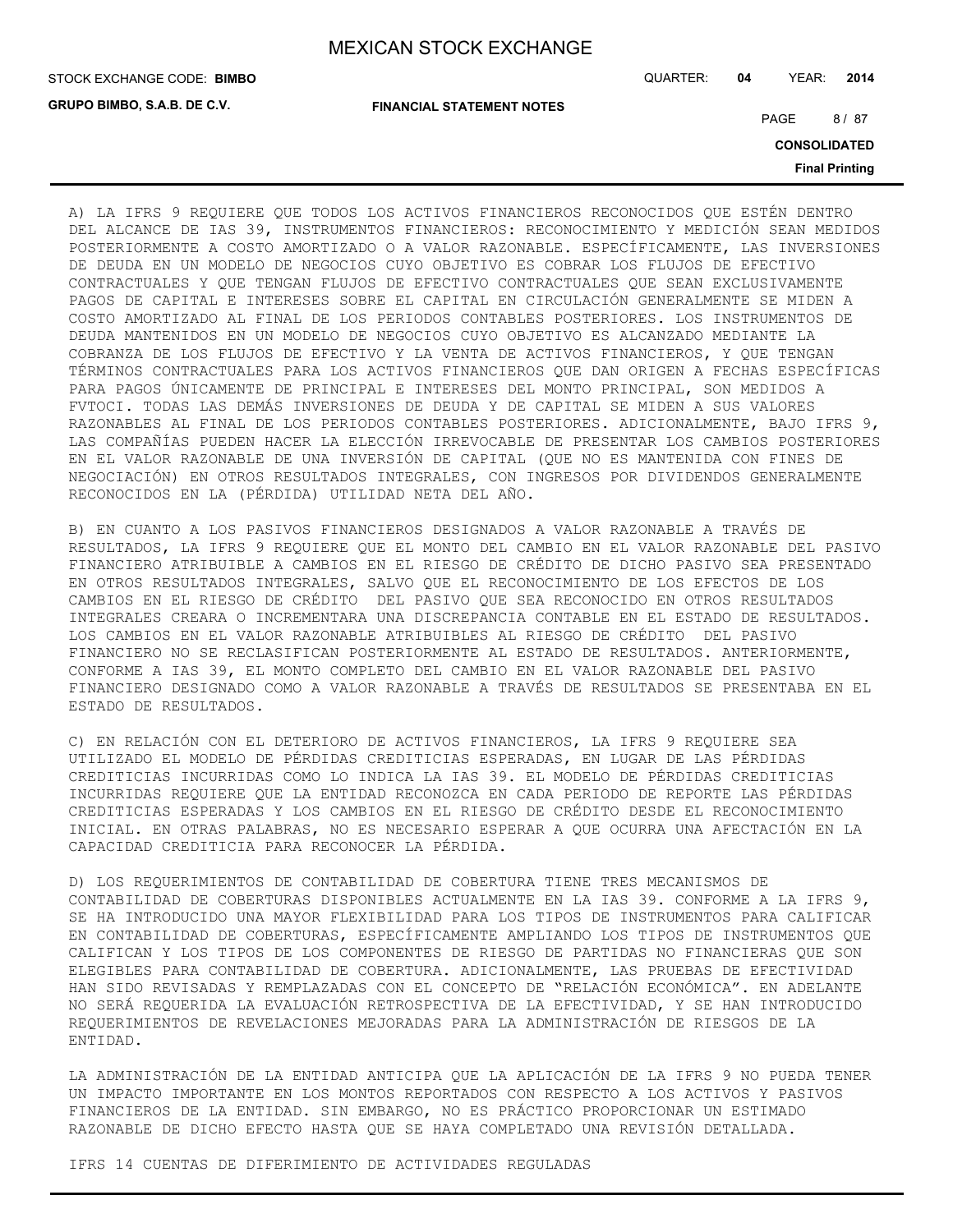**GRUPO BIMBO, S.A.B. DE C.V.**

STOCK EXCHANGE CODE: QUARTER: **04** YEAR: **2014 BIMBO**

**FINANCIAL STATEMENT NOTES**

PAGE 9/87

**CONSOLIDATED**

**Final Printing**

IFRS 14 ESPECIFICA LA CONTABILIZACIÓN DE CUENTAS DE DIFERIMIENTO QUE SURGEN DE ACTIVIDADES REGULADAS. LA NORMA ESTÁ DISPONIBLE ÚNICAMENTE PARA ADOPTANTES INICIALES DE IFRS QUIENES DE CONFORMIDAD CON SUS POLÍTICAS CONTABLES Y LAS NORMAS DE INFORMACIÓN FINANCIERA ANTERIORES RECONOCIERON CUENTAS DE DIFERIMIENTO DE ACTIVIDADES REGULADAS, CON CAMBIOS LIMITADOS, Y REQUIERE LA PRESENTACIÓN SEPARADA DE LAS CUENTAS DE DIFERIMIENTO DE ACTIVIDADES REGULADAS EN EL ESTADO DE POSICIÓN FINANCIERA Y EL ESTADO DE RESULTADOS Y OTROS RESULTADOS INTEGRALES. LAS REVELACIONES ADICIONALMENTE REQUIEREN IDENTIFICAR LOS RIESGOS Y LA NATURALEZA ASOCIADOS CON LAS TARIFAS REGULADAS QUE HAN DADO COMO RESULTADO EL RECONOCIMIENTO DE LAS CUENTAS DE DIFERIMIENTO DE ACTIVIDADES REGULADAS.

#### IFRS 15 INGRESOS DE CONTRATOS CON CLIENTES

EN MAYO DE 2014 SE EMITIÓ LA IFRS 15 QUE ESTABLECE UN SOLO MODELO INTEGRAL PARA SER UTILIZADO POR LAS ENTIDADES EN LA CONTABILIZACIÓN DE INGRESOS PROVENIENTES DE CONTRATOS CON CLIENTES. CUANDO ENTRE EN VIGOR LA IFRS 15 REMPLAZARÁ LAS GUÍAS DE RECONOCIMIENTO DE INGRESO ACTUALES INCLUIDAS EN LA IAS 18 INGRESOS, IAS 11 CONTRATOS DE CONSTRUCCIÓN, ASÍ COMO SUS INTERPRETACIONES.

EL PRINCIPIO BÁSICO DE LA IFRS 15 ES QUE UNA ENTIDAD DEBE RECONOCER LOS INGRESOS QUE REPRESENTEN LA TRANSFERENCIA PROMETIDA DE BIENES O SERVICIOS A LOS CLIENTES POR LOS MONTOS QUE REFLEJEN LAS CONTRAPRESTACIONES QUE LA ENTIDAD ESPERA RECIBIR A CAMBIO DE DICHOS BIENES O SERVICIOS.

ESPECÍFICAMENTE, LA NORMA INTRODUCE UN ENFOQUE DE CINCO PASOS PARA RECONOCER LOS INGRESOS:

PASO 1: IDENTIFICACIÓN DEL CONTRATO O CONTRATOS CON EL CLIENTE PASO 2: IDENTIFICAR LAS OBLIGACIONES DE DESEMPEÑO EN EL CONTRATO; PASO 3: DETERMINAR EL PRECIO DE LA TRANSACCIÓN; PASO 4: ASIGNAR EL PRECIO DE LA TRANSACCIÓN A CADA OBLIGACIÓN DE DESEMPEÑO EN EL CONTRATO; PASO 5: RECONOCER EL INGRESO CUANDO LA ENTIDAD SATISFAGA LA OBLIGACIÓN DE DESEMPEÑO.

CONFORME A IFRS 15, UNA ENTIDAD RECONOCE EL INGRESO CUANDO SE SATISFACE LA OBLIGACIÓN ES DECIR, CUANDO EL "CONTROL" DE LOS BIENES O LOS SERVICIOS SUBYACENTES DE LA OBLIGACIÓN DE DESEMPEÑO HA SIDO TRANSFERIDO AL CLIENTE. ASIMISMO SE HAN INCLUIDO GUÍAS EN LA IFRS 15 PARA HACER FRENTE A SITUACIONES ESPECÍFICAS. ADEMÁS, SE INCREMENTA LA CANTIDAD DE REVELACIONES REQUERIDAS.

LA ADMINISTRACIÓN DE LA ENTIDAD ESTIMA QUE LA APLICACIÓN DE LA IFRS 15 EN EL FUTURO PODRÍA TENER ALGÚN EFECTO IMPORTANTE EN LOS MONTOS REPORTADOS Y REVELACIONES HECHAS EN LOS ESTADOS FINANCIEROS CONSOLIDADOS DE LA ENTIDAD. SIN EMBARGO, NO ES PRÁCTICO PROPORCIONAR UN ESTIMADO RAZONABLE DE DICHO EFECTO HASTA QUE LA ENTIDAD HAYA REALIZADO UNA REVISIÓN DETALLADA.

MODIFICACIONES A LA IFRS 11 CONTABILIZACIÓN DE ADQUISICIÓN DE PARTICIPACIONES EN OPERACIONES CONJUNTAS

LAS MODIFICACIONES A LA IFRS 11 PROPORCIONAN UNA GUÍA EN COMO CONTABILIZAR LA ADQUISICIÓN DE UNA OPERACIÓN CONJUNTA QUE CONSTITUYE UN NEGOCIO COMO SE DEFINE EN LA IFRS 3 COMBINACIÓN DE NEGOCIOS. ESPECÍFICAMENTE, LAS MODIFICACIONES ESTABLECEN QUE SE DEBEN APLICAR LOS REQUERIMIENTOS PARA LA CONTABILIZACIÓN DE COMBINACIÓN DE NEGOCIOS DE LA IFRS 3 Y OTRAS NORMAS (POR EJEMPLO, IAS 36 DETERIORO DE ACTIVOS EN RELACIÓN CON LAS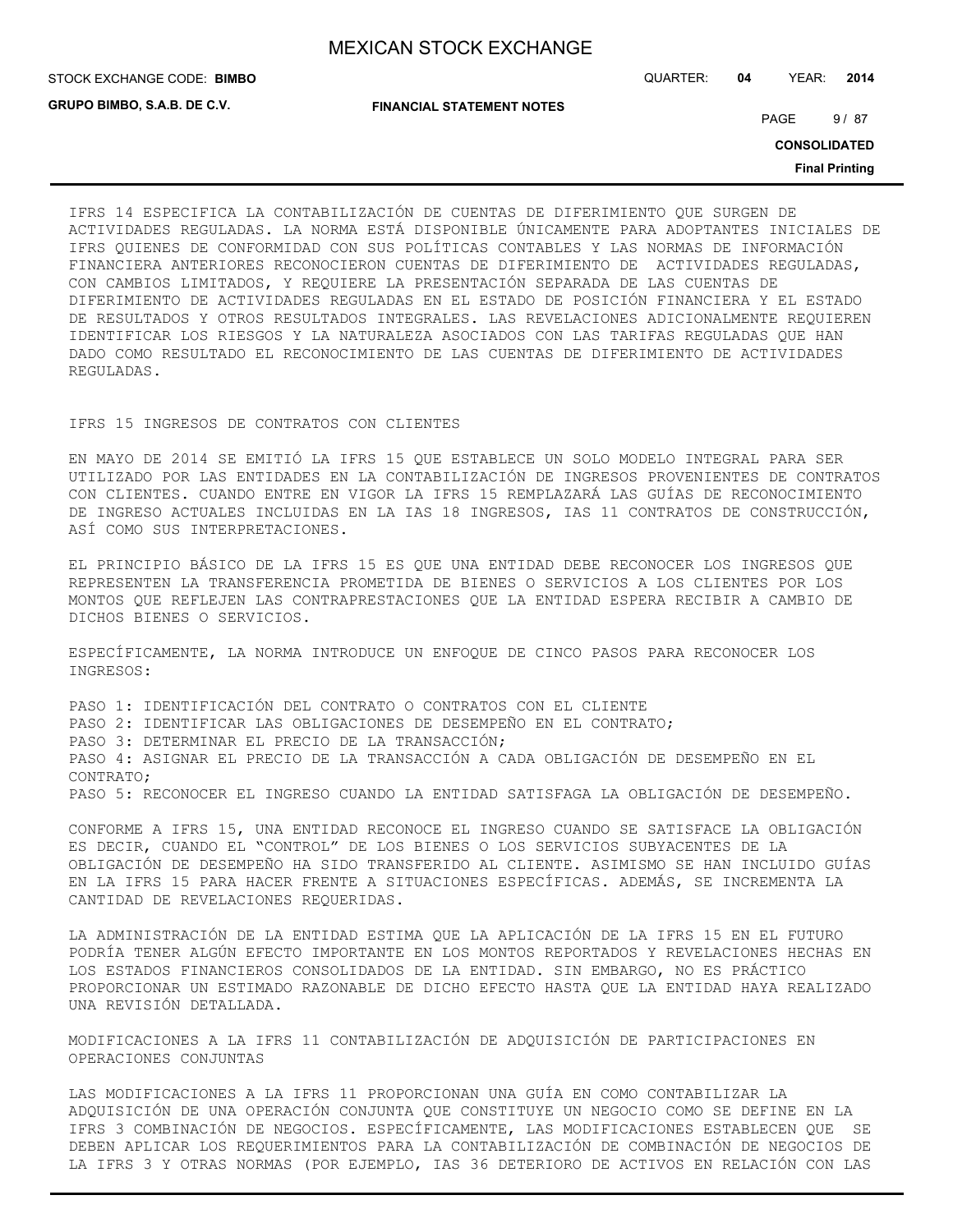STOCK EXCHANGE CODE: QUARTER: **04** YEAR: **2014 BIMBO**

**GRUPO BIMBO, S.A.B. DE C.V.**

**FINANCIAL STATEMENT NOTES**

PAGE 10 / 87

**CONSOLIDATED**

#### **Final Printing**

PRUEBAS DE DETERIORO DE LAS UNIDADES GENERADORAS DE EFECTIVO A LAS CUALES SE LE ASIGNÓ CRÉDITO MERCANTIL EN UNA OPERACIÓN CONJUNTA). LOS MISMOS REQUERIMIENTOS DEBEN APLICAR EN LA CONSTITUCIÓN DE UNA OPERACIÓN CONJUNTA SI Y SOLO SÍ, UN NEGOCIO EXISTENTE ES CONTRIBUIDO A LA OPERACIÓN CONJUNTA POR UNA DE LAS PARTES PARTICIPANTES DE LA OPERACIÓN CONJUNTA.

SE REQUIERE INCLUIR TAMBIÉN INFORMACIÓN RELEVANTE REQUERIDA POR LA IFRS 3 Y OTRAS NORMAS RELATIVAS A LA COMBINACIÓN DE NEGOCIOS.

LAS MODIFICACIONES A LA IFRS 11 APLICAN PROSPECTIVAMENTE PARA PERIODOS ANUALES QUE INICIAN EL 1 DE ENERO DE 2016 O POSTERIORMENTE.

LA ADMINISTRACIÓN DE LA ENTIDAD ESTIMA QUE LA APLICACIÓN DE ESTAS MODIFICACIONES A LA IFRS 11 TENDRÁN EFECTOS IMPORTANTES EN LOS ESTADOS FINANCIEROS CONSOLIDADOS DE LA ENTIDAD.

MODIFICACIONES A LA IAS 16, IAS 38 MÉTODOS ACEPTABLES DE DEPRECIACIÓN Y AMORTIZACIÓN

LAS MODIFICACIONES A LA IAS 16 PROHÍBEN A LAS ENTIDADES USAR UN MÉTODO BASADO EN INGRESOS PARA LA DEPRECIACIÓN DE PROPIEDAD, PLANTA Y EQUIPO. LAS MODIFICACIONES A LA IAS 38 INTRODUCEN UNA PRESUNCIÓN REFUTABLE QUE LOS INGRESOS NO SON UNA BASE APROPIADA PARA AMORTIZAR UN ACTIVO INTANGIBLE. LA PRESUNCIÓN SOLAMENTE PUEDE SER REFUTADA EN LAS SIGUIENTES DOS CIRCUNSTANCIAS LIMITADAS:

A) CUANDO EL ACTIVO INTANGIBLE SE EXPRESA COMO UNA MEDIDA DEL INGRESO; O

B) CUANDO PUEDES SER DEMOSTRADO QUE LOS INGRESOS Y EL CONSUMO DE LOS BENEFICIOS ECONÓMICOS DEL INTANGIBLE ESTÁN ALTAMENTE CORRELACIONADOS.

LAS MODIFICACIONES APLICAN PROSPECTIVAMENTE PARA PERIODOS ANUALES QUE INICIAN EL 1 DE ENERO DE 2016 O POSTERIORMENTE. ACTUALMENTE LA ENTIDAD UTILIZA EL MÉTODO DE LÍNEA RECTA PARA LA DEPRECIACIÓN Y AMORTIZACIÓN DE SU PROPIEDAD, PLANTA Y EQUIPO Y ACTIVOS INTANGIBLES, RESPECTIVAMENTE. LA ADMINISTRACIÓN DE LA ENTIDAD CONSIDERA QUE EL MÉTODO DE LÍNEA RECTA ES EL MÉTODO MÁS APROPIADO PARA REFLEJAR EL CONSUMO DE LOS BENEFICIOS ECONÓMICOS INHERENTES EN LOS ACTIVOS RESPECTIVOS, POR LO TANTO, LA ADMINISTRACIÓN DE LA ENTIDAD NO ESTIMA QUE LA APLICACIÓN DE ESTAS MODIFICACIONES A LAS IAS 16 Y 38 TENGAN EFECTOS IMPORTANTES EN LOS ESTADOS FINANCIEROS CONSOLIDADOS DE LA ENTIDAD.

MODIFICACIONES A LAS IAS 16 Y 41 AGRICULTURA: PLANTAS PRODUCTORAS

LAS MODIFICACIONES A LAS IAS 16 Y 41 DEFINE "PLANTAS PRODUCTORAS" Y REQUIERE QUE LOS ACTIVOS BIOLÓGICOS QUE CUMPLEN CON ESTA DEFINICIÓN SEAN CONTABILIZADAS COMO PROPIEDAD, PLANTA Y EQUIPO DE CONFORMIDAD CON IAS 16 Y NO CONFORME A IAS 41. LA PRODUCCIÓN DE DICHAS PLANTAS PRODUCTORAS CONTINÚA SIENDO CONTABILIZADA DE CONFORMIDAD CON IAS 41.

LA ADMINISTRACIÓN DE LA ENTIDAD NO ESTIMA QUE LA APLICACIÓN DE ESTAS MODIFICACIONES A LAS IAS 16 Y 41 TENGAN EFECTOS IMPORTANTES EN LOS ESTADOS FINANCIEROS CONSOLIDADOS DE LA ENTIDAD.

MODIFICACIONES A LA IAS 27 ESTADOS FINANCIEROS SEPARADOS

LA IAS 27 REVISADA PERMITE A LAS ENTIDADES RECONOCER EL MÉTODO DE PARTICIPACIÓN PARA LA CONTABILIZACIÓN DE SUS INVERSIONES EN SUBSIDIARIAS, NEGOCIOS CONJUNTOS Y ASOCIADAS EN SUS ESTADOS FINANCIEROS INDIVIDUALES. DE TAL MANERA, UNA ENTIDAD TIENE PERMITIDO CONTABILIZAR ESTAS INVERSIONES YA SEA I) A COSTO; II) DE ACUERDO CON IFRS 9 (O IAS 39);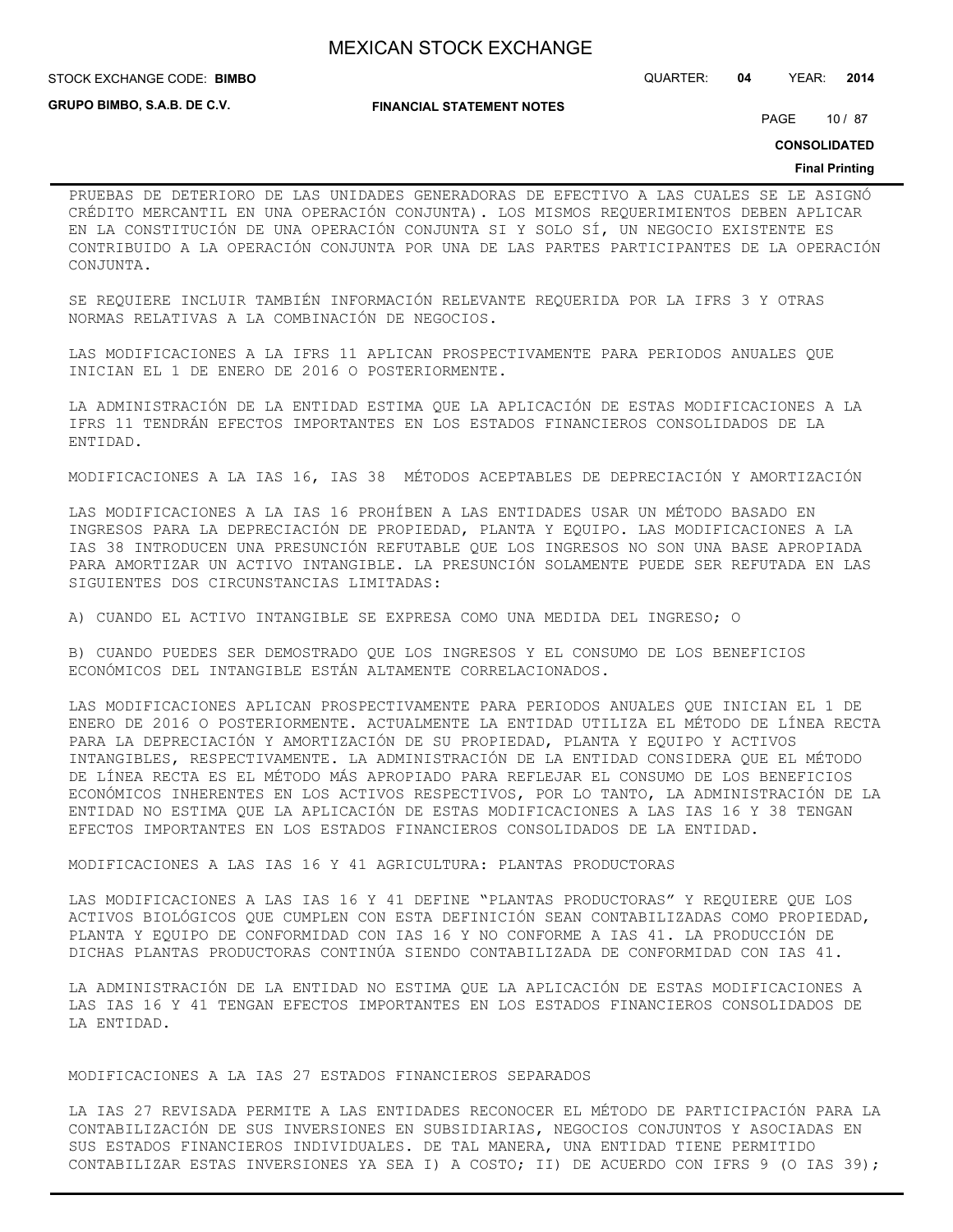STOCK EXCHANGE CODE: QUARTER: **04** YEAR: **2014 BIMBO**

**GRUPO BIMBO, S.A.B. DE C.V.**

**FINANCIAL STATEMENT NOTES**

PAGE 11 / 87

**CONSOLIDATED**

**Final Printing**

O BIEN II) APLICANDO EL MÉTODO DE PARTICIPACIÓN.

#### C. ESTADOS CONSOLIDADOS DE RESULTADOS Y OTROS RESULTADOS INTEGRALES

LA ENTIDAD PRESENTA EL ESTADO DE RESULTADOS DE DOS FORMAS: I) EL ESTADO CONSOLIDADO DE RESULTADOS, Y, II) EL ESTADO CONSOLIDADO DE RESULTADOS OTROS RESULTADOS INTEGRALES. LOS GASTOS EN EL ESTADO DE RESULTADOS SE PRESENTAN ATENDIENDO A SU FUNCIÓN, DEBIDO A QUE ESA ES LA PRÁCTICA DEL SECTOR AL QUE LA ENTIDAD PERTENECE, LA NATURALEZA DE ESOS GASTOS ESTÁ PRESENTADA EN LAS NOTAS. ADICIONALMENTE, LA ENTIDAD PRESENTA EL SUBTOTAL DE UTILIDAD DE OPERACIÓN, EL CUAL, AUN CUANDO NO ES REQUERIDO POR LAS IFRS, SE INCLUYE YA QUE CONTRIBUYE A UN MEJOR ENTENDIMIENTO DEL DESEMPEÑO ECONÓMICO Y FINANCIERO DE LA ENTIDAD.

#### D. ESTADO DE FLUJOS DE EFECTIVO

LA ENTIDAD PRESENTA EL ESTADO DE FLUJOS DE EFECTIVO CONFORME AL MÉTODO INDIRECTO. CLASIFICA LOS INTERESES Y DIVIDENDOS COBRADOS EN LAS ACTIVIDADES DE INVERSIÓN, MIENTRAS QUE LOS INTERESES Y DIVIDENDOS PAGADOS SE PRESENTAN EN LAS ACTIVIDADES DE FINANCIAMIENTO.

#### 3. PRINCIPALES POLÍTICAS CONTABLES

#### A. DECLARACIÓN DE CUMPLIMIENTO

LOS ESTADOS FINANCIEROS CONSOLIDADOS ADJUNTOS CUMPLEN CON LAS NORMAS INTERNACIONALES DE INFORMACIÓN FINANCIERA (IFRS, POR SUS SIGLAS EN INGLÉS) EMITIDAS POR EL CONSEJO DE NORMAS INTERNACIONALES DE CONTABILIDAD (IASB, POR SUS SIGLAS EN INGLÉS).

#### B. BASES DE MEDICIÓN

LOS ESTADOS FINANCIEROS CONSOLIDADOS DE LA ENTIDAD HAN SIDO PREPARADOS SOBRE UNA BASE DE COSTO HISTÓRICO, EXCEPTO POR CIERTOS INSTRUMENTOS FINANCIEROS QUE SE VALÚAN A SU VALOR RAZONABLE, COMO SE EXPLICA A MAYOR DETALLE EN LAS POLÍTICAS CONTABLES MÁS ADELANTE.

#### COSTO HISTÓRICO

GENERALMENTE SE BASA EN EL VALOR RAZONABLE DE LA CONTRAPRESTACIÓN ENTREGADA A CAMBIO DE ACTIVOS.

#### VALOR RAZONABLE

SE DEFINE COMO EL PRECIO QUE SE RECIBIRÍA POR VENDER UN ACTIVO O QUE SE PAGARÍA POR TRANSFERIR UN PASIVO EN UNA TRANSACCIÓN ORDENADA ENTRE PARTICIPANTES EN EL MERCADO A LA FECHA DE VALUACIÓN INDEPENDIENTEMENTE DE SI ESE PRECIO ES OBSERVABLE O ESTIMADO UTILIZANDO DIRECTAMENTE OTRA TÉCNICA DE VALUACIÓN. AL ESTIMAR EL VALOR RAZONABLE DE UN ACTIVO O UN PASIVO, LA ENTIDAD TIENE EN CUENTA LAS CARACTERÍSTICAS DEL ACTIVO O PASIVO, SI LOS PARTICIPANTES DEL MERCADO TOMARÍAN ESAS CARACTERÍSTICAS AL MOMENTO DE FIJAR EL PRECIO DEL ACTIVO O PASIVO EN LA FECHA DE MEDICIÓN. EL VALOR RAZONABLE PARA PROPÓSITOS DE MEDICIÓN Y / O REVELACIÓN DE ESTOS ESTADOS FINANCIEROS CONSOLIDADOS SE DETERMINA DE FORMA TAL, A EXCEPCIÓN DE LAS TRANSACCIONES CON PAGOS BASADOS EN ACCIONES QUE ESTÁN DENTRO DEL ALCANCE DE LA IFRS 2, LAS OPERACIONES DE ARRENDAMIENTO QUE ESTÁN DENTRO DEL ALCANCE DE LA IAS 17, Y LAS MODIFICACIONES QUE TIENEN ALGUNAS SIMILITUDES CON VALOR RAZONABLE, PERO NO ES UN VALOR RAZONABLE, TALES COMO EL VALOR NETO DE REALIZACIÓN DE LA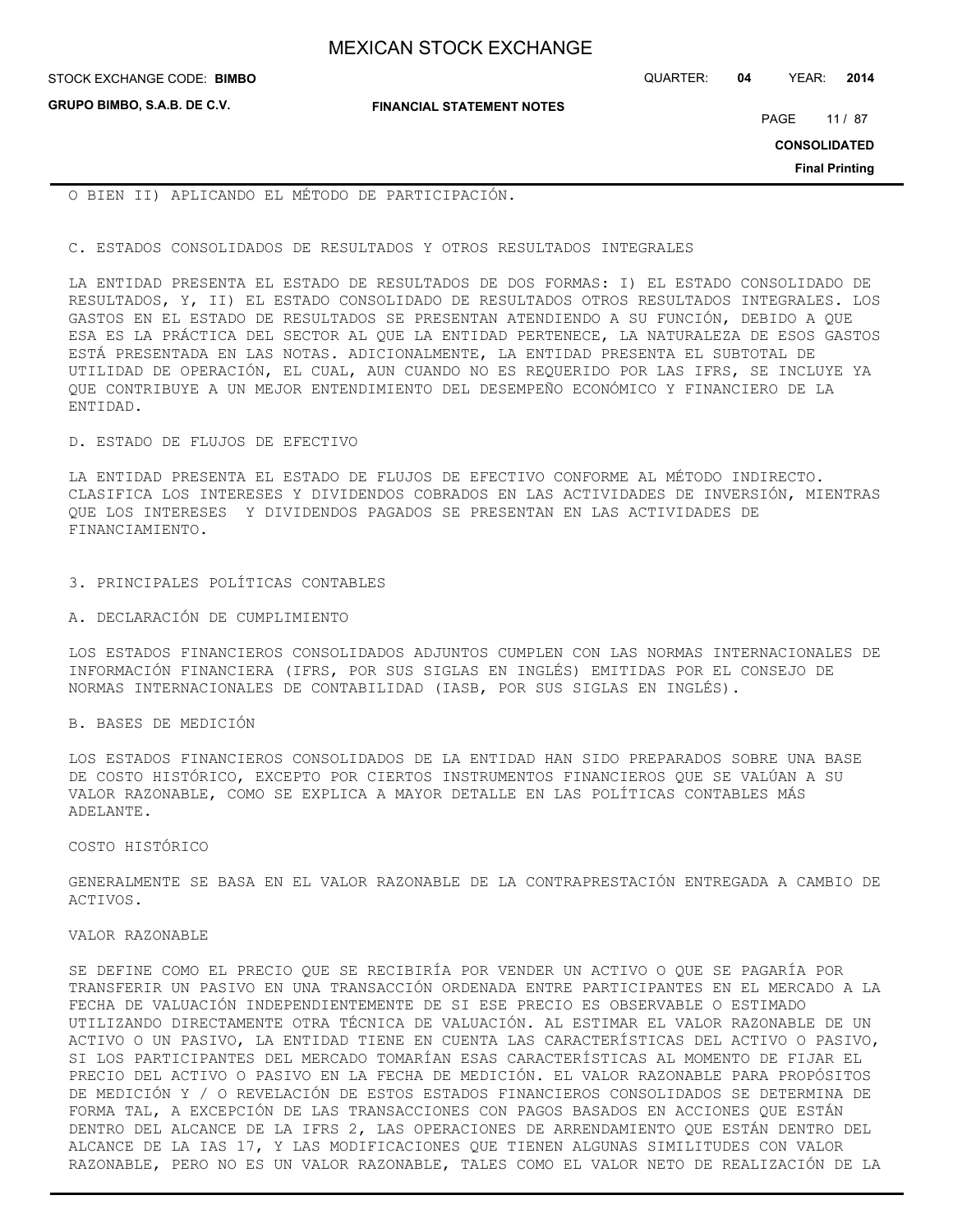**GRUPO BIMBO, S.A.B. DE C.V.**

**FINANCIAL STATEMENT NOTES**

STOCK EXCHANGE CODE: QUARTER: **04** YEAR: **2014 BIMBO**

PAGE 12 / 87

**CONSOLIDATED**

**Final Printing**

IAS 2 O EL VALOR EN USO DE LA IAS 36.

ADEMÁS, PARA EFECTOS DE INFORMACIÓN FINANCIERA, LAS MEDICIONES DE VALOR RAZONABLE SE CLASIFICAN EN EL NIVEL 1, 2 Ó 3 CON BASE AL GRADO EN QUE SE INCLUYEN DATOS DE ENTRADA OBSERVABLES EN LAS MEDICIONES Y SU IMPORTANCIA EN LA DETERMINACIÓN DEL VALOR RAZONABLE EN SU TOTALIDAD, LAS CUALES SE DESCRIBEN DE LA SIGUIENTE MANERA:

\* NIVEL 1 SE CONSIDERAN PRECIOS DE COTIZACIÓN EN UN MERCADO ACTIVO PARA ACTIVOS O PASIVOS IDÉNTICOS;

\* NIVEL 2 DATOS DE ENTRADA OBSERVABLES DISTINTOS DE LOS PRECIOS DE COTIZACIÓN DEL NIVEL 1, SEA DIRECTA O INDIRECTAMENTE,

\* NIVEL 3 CONSIDERA DATOS DE ENTRADA NO OBSERVABLES.

C. BASES DE CONSOLIDACIÓN DE ESTADOS FINANCIEROS

AL 31 DE DICIEMBRE DE 2014 Y 2013, LOS ESTADOS FINANCIEROS CONSOLIDADOS INCLUYEN LOS DE GRUPO BIMBO, S.A.B. DE C.V. Y LOS DE SUS SUBSIDIARIAS EN LAS QUE SE TIENE CONTROL, INCLUYENDO LAS ENTIDADES DE PROPÓSITO ESPECÍFICO ("EPE"). EL CONTROL SE OBTIENE CUANDO LA ENTIDAD:

• TIENE PODER SOBRE LA INVERSIÓN,

• TIENE DERECHO A LOS RENDIMIENTOS VARIABLES DERIVADOS DE SU PARTICIPACIÓN CON DICHA ENTIDAD, Y

• TIENE LA CAPACIDAD DE AFECTAR TALES RENDIMIENTOS A TRAVÉS DE SU PODER SOBRE LA ENTIDAD EN LA QUE INVIERTE.

LA ENTIDAD REEVALÚA SI CONTROLA UNA ENTIDAD SI LOS HECHOS Y CIRCUNSTANCIAS INDICAN QUE HAY CAMBIOS A UNO O MÁS DE LOS TRES ELEMENTOS DE CONTROL QUE SE LISTARON ANTERIORMENTE.

UNA EPE SE CONSOLIDA CUANDO SE CONTROLA, BASADO EN LA EVALUACIÓN DE LA SUSTANCIA DE LA RELACIÓN CON LA ENTIDAD Y EN LOS RIESGOS Y BENEFICIOS DE LA EPE. LAS SUBSIDIARIAS MÁS IMPORTANTES SE MUESTRAN A CONTINUACIÓN:

|                           |     | PAÍS             | ACTIVIDAD<br>PRINCIPAL                               |
|---------------------------|-----|------------------|------------------------------------------------------|
|                           | 97  | MÉXICO           | PANIFICACIÓN                                         |
|                           | 100 | ESTADOS UNIDOS   | PANIFICACIÓN                                         |
| CANADA BREAD COMPANY, LTD | 100 | CANADÁ Y ESTADOS |                                                      |
|                           |     | UNIDOS           | PANIFICACIÓN                                         |
|                           | 97  | MÉXICO           | DULCES Y BOTANAS                                     |
|                           | 100 | BRASIL           | PANIFICACIÓN                                         |
| BIMBO, S.A.U. ("IBERIA")  | 100 |                  |                                                      |
|                           |     |                  | % DE PARTICIPACIÓN<br>ESPAÑA Y PORTUGAL PANIFICACIÓN |

LAS SUBSIDIARIAS SE CONSOLIDAN DESDE LA FECHA EN QUE SU CONTROL SE TRANSFIERE A LA ENTIDAD, Y SE DEJAN DE CONSOLIDAR DESDE LA FECHA EN LA QUE SE PIERDE EL CONTROL. LAS GANANCIAS Y PÉRDIDAS DE LAS SUBSIDIARIAS ADQUIRIDAS O VENDIDAS DURANTE EL AÑO SE INCLUYEN EN LOS ESTADOS CONSOLIDADOS DE RESULTADOS Y OTROS RESULTADOS INTEGRALES DESDE LA FECHA DE ADQUISICIÓN O HASTA LA FECHA DE VENTA, SEGÚN SEA EL CASO.

LA UTILIDAD Y CADA COMPONENTE DE LOS OTROS RESULTADOS INTEGRALES SE ATRIBUYEN A LAS PARTICIPACIONES CONTROLADORAS Y NO CONTROLADORAS. EL RESULTADO INTEGRAL SE ATRIBUYE A LAS PARTICIPACIONES CONTROLADORAS Y NO CONTROLADORAS AÚN SI DA LUGAR A UN DÉFICIT EN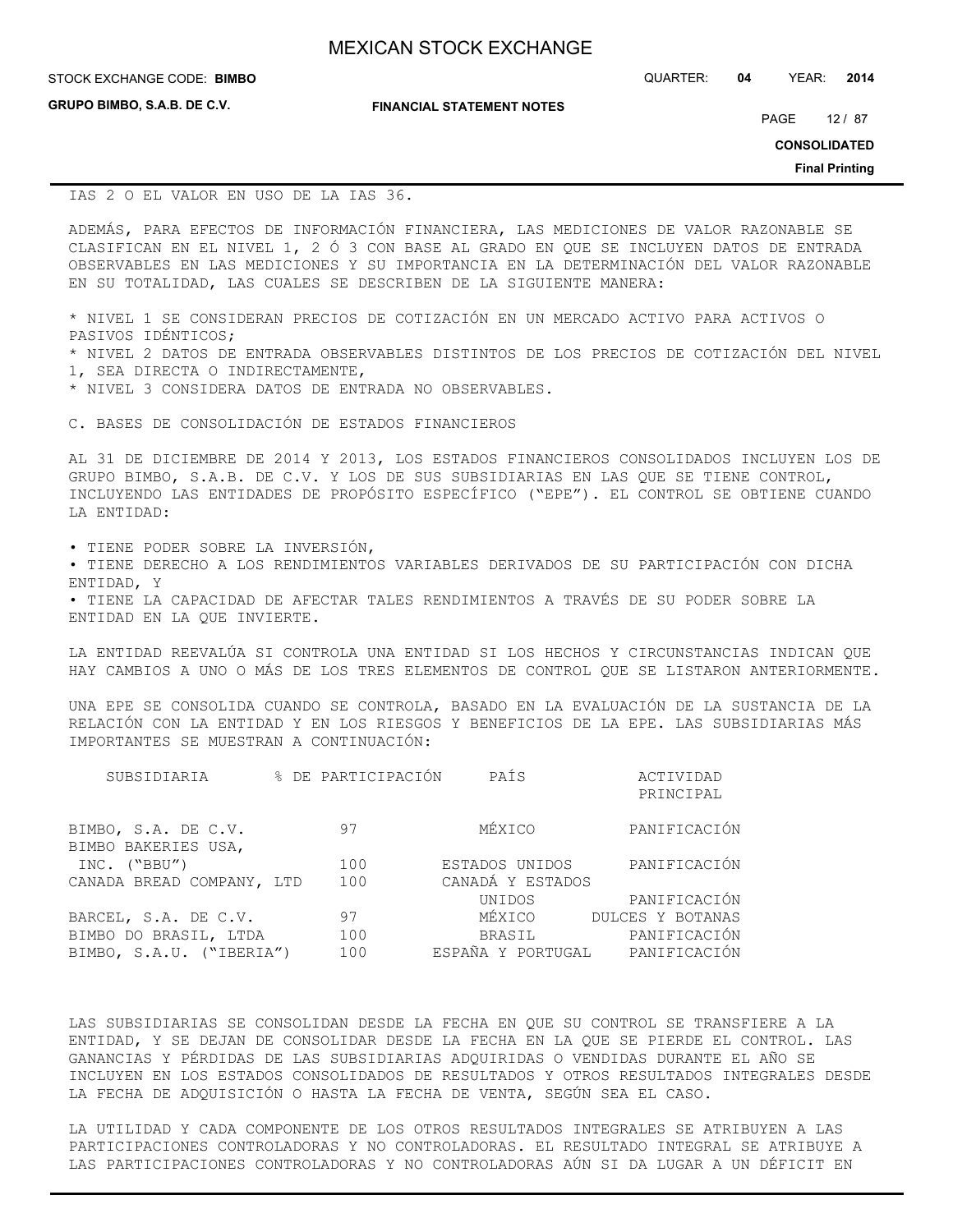STOCK EXCHANGE CODE: QUARTER: **04** YEAR: **2014 BIMBO**

**GRUPO BIMBO, S.A.B. DE C.V.**

**FINANCIAL STATEMENT NOTES**

PAGE 13 / 87

**CONSOLIDATED**

**Final Printing**

ÉSTAS ÚLTIMAS.

LOS SALDOS Y OPERACIONES IMPORTANTES ENTRE LAS ENTIDADES CONSOLIDADAS HAN SIDO ELIMINADOS EN ESTOS ESTADOS FINANCIEROS CONSOLIDADOS.

LOS CAMBIOS EN LAS INVERSIONES EN LAS SUBSIDIARIAS DE LA ENTIDAD QUE NO DEN LUGAR A UNA PÉRDIDA DE CONTROL SE REGISTRAN COMO TRANSACCIONES DE CAPITAL.

#### D. COMBINACIÓN DE NEGOCIOS

LAS ADQUISICIONES DE NEGOCIOS SE CONTABILIZAN UTILIZANDO EL MÉTODO DE ADQUISICIÓN. LA CONTRAPRESTACIÓN TRANSFERIDA EN UNA COMBINACIÓN DE NEGOCIOS SE MIDE A VALOR RAZONABLE, EL CUAL SE CALCULA COMO LA SUMA DE LOS VALORES RAZONABLES DE LOS ACTIVOS TRANSFERIDOS POR LA ENTIDAD, MENOS LOS PASIVOS INCURRIDOS POR LA ENTIDAD CON LOS ANTERIORES PROPIETARIOS DE LA EMPRESA ADQUIRIDA Y LAS PARTICIPACIONES DE CAPITAL EMITIDAS POR LA ENTIDAD A CAMBIO DEL CONTROL SOBRE LA EMPRESA ADQUIRIDA A LA FECHA DE ADQUISICIÓN. LOS COSTOS RELACIONADOS CON LA ADQUISICIÓN GENERALMENTE SE RECONOCEN EN EL ESTADO DE RESULTADOS CONFORME SE INCURREN.

A LA FECHA DE ADQUISICIÓN, LOS ACTIVOS IDENTIFICABLES ADQUIRIDOS Y LOS PASIVOS ASUMIDOS SE RECONOCEN A VALOR RAZONABLE CON EXCEPCIÓN DE:

- IMPUESTOS DIFERIDOS ACTIVOS O PASIVOS Y ACTIVOS O PASIVOS RELACIONADOS CON BENEFICIOS A EMPLEADOS, QUE SE RECONOCEN Y MIDEN DE CONFORMIDAD CON IAS 12 IMPUESTOS A LA UTILIDAD Y IAS 19 BENEFICIOS PARA EMPLEADOS, RESPECTIVAMENTE;

- PASIVOS O INSTRUMENTOS DE CAPITAL RELACIONADOS CON ACUERDOS DE PAGOS BASADOS EN ACCIONES DE LA EMPRESA ADQUIRIDA O ACUERDOS DE PAGOS BASADOS EN ACCIONES DE LA ENTIDAD, CELEBRADOS PARA REEMPLAZAR ACUERDOS DE PAGOS BASADOS EN ACCIONES DE LA EMPRESA ADQUIRIDA QUE SE MIDEN DE CONFORMIDAD CON LA IFRS 2 PAGOS BASADOS EN ACCIONES A LA FECHA (AL 31 DE DICIEMBRE DE 2014 Y 2013 LA ENTIDAD NO TIENE PAGOS BASADOS EN ACCIONES);

- ACTIVOS (O UN GRUPO DE ACTIVOS PARA SU DISPOSICIÓN) QUE SE CLASIFICAN COMO MANTENIDOS PARA VENTA DE CONFORMIDAD CON LA IFRS 5 ACTIVOS NO CIRCULANTES CONSERVADOS PARA VENTA Y OPERACIONES DISCONTINUAS QUE SE MIDEN DE CONFORMIDAD CON DICHA NORMA.

EL CRÉDITO MERCANTIL SE MIDE COMO EL EXCESO DE LA SUMA DE LA CONTRAPRESTACIÓN TRANSFERIDA, EL MONTO DE CUALQUIER PARTICIPACIÓN NO CONTROLADORA EN LA EMPRESA ADQUIRIDA, Y EL VALOR RAZONABLE DE LA TENENCIA ACCIONARIA PREVIA DEL ADQUIRENTE EN LA EMPRESA ADQUIRIDA (SI HUBIERE) SOBRE EL NETO DE LOS MONTOS DE ACTIVOS ADQUIRIDOS IDENTIFICABLES Y PASIVOS ASUMIDOS A LA FECHA DE ADQUISICIÓN. SI DESPUÉS DE UNA REVALUACIÓN EL NETO DE LOS MONTOS DE ACTIVOS ADQUIRIDOS IDENTIFICABLES Y PASIVOS ASUMIDOS A LA FECHA DE ADQUISICIÓN EXCEDE LA SUMA DE LA CONTRAPRESTACIÓN TRANSFERIDA, EL MONTO DE CUALQUIER PARTICIPACIÓN NO CONTROLADORA EN LA EMPRESA ADQUIRIDA Y EL VALOR RAZONABLE DE LA TENENCIA ACCIONARIA PREVIA DEL ADQUIRENTE EN LA EMPRESA ADQUIRIDA (SI HUBIERE), EL EXCESO SE RECONOCE INMEDIATAMENTE EN EL ESTADO DE RESULTADOS COMO UNA GANANCIA POR COMPRA A PRECIO DE GANGA.

LAS PARTICIPACIONES NO CONTROLADORAS QUE SON PARTICIPACIONES ACCIONARIAS Y QUE OTORGAN A SUS TENEDORES UNA PARTICIPACIÓN PROPORCIONAL DE LOS ACTIVOS NETOS DE LA ENTIDAD EN CASO DE LIQUIDACIÓN, SE PUEDEN MEDIR INICIALMENTE YA SEA A VALOR RAZONABLE O AL VALOR DE LA PARTICIPACIÓN PROPORCIONAL DE LA PARTICIPACIÓN NO CONTROLADORA EN LOS MONTOS RECONOCIDOS DE LOS ACTIVOS NETOS IDENTIFICABLES DE LA EMPRESA ADQUIRIDA. LA OPCIÓN DE MEDICIÓN SE REALIZA EN CADA TRANSACCIÓN. OTROS TIPOS DE PARTICIPACIONES NO CONTROLADORAS SE MIDEN A VALOR RAZONABLE O, CUANDO APLIQUE, CON BASE EN A LO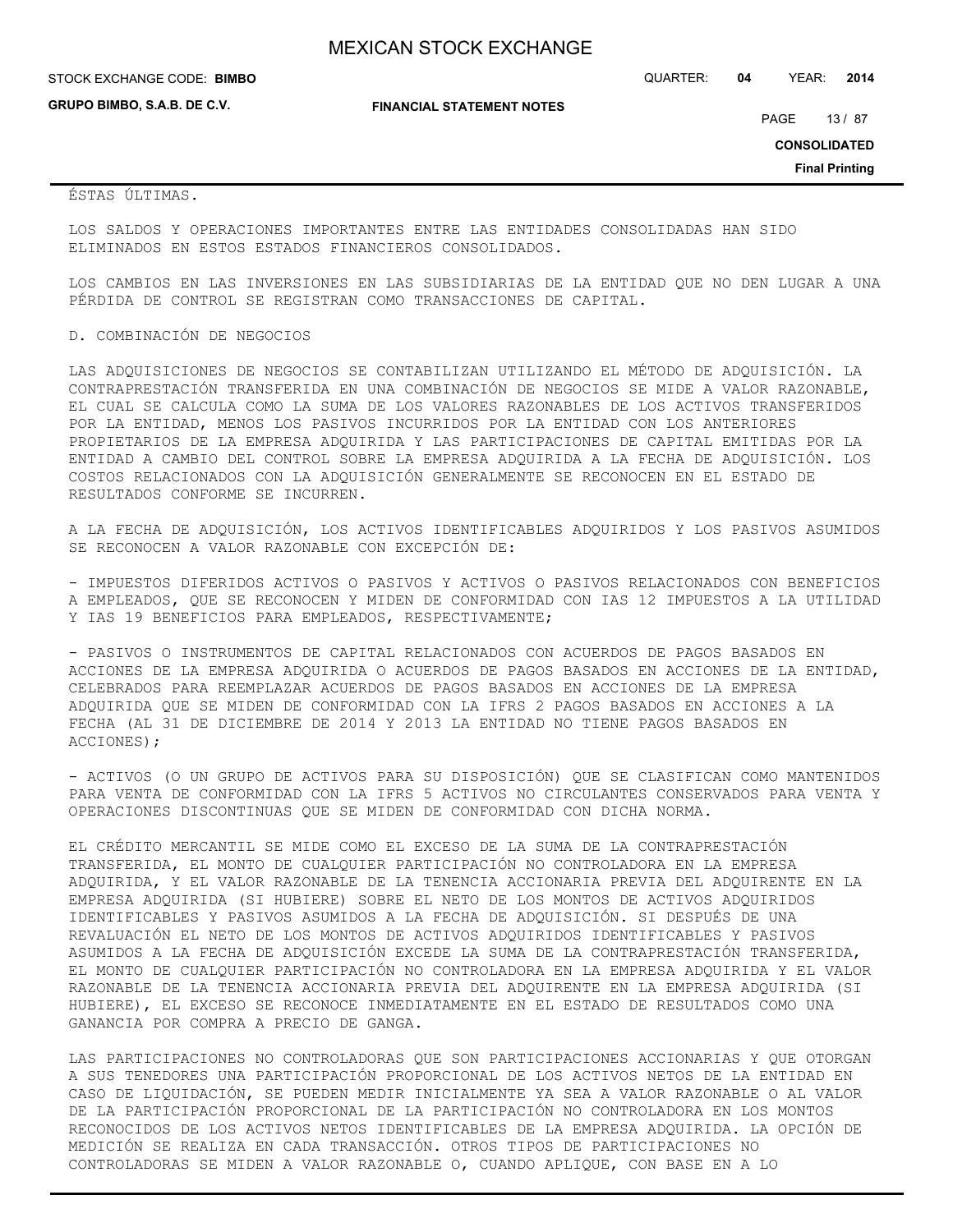| <b>MEXICAN STOCK EXCHANGE</b> |  |  |  |
|-------------------------------|--|--|--|
|-------------------------------|--|--|--|

**GRUPO BIMBO, S.A.B. DE C.V.**

STOCK EXCHANGE CODE: QUARTER: **04** YEAR: **2014 BIMBO**

**FINANCIAL STATEMENT NOTES**

PAGE 14 / 87

**CONSOLIDATED**

**Final Printing**

#### ESPECIFICADO POR OTRA IFRS.

CUANDO LA CONTRAPRESTACIÓN TRANSFERIDA POR LA ENTIDAD EN UNA COMBINACIÓN DE NEGOCIOS INCLUYA ACTIVOS O PASIVOS RESULTANTES DE UN ACUERDO DE CONTRAPRESTACIÓN CONTINGENTE, ÉSTA SE MIDE A SU VALOR RAZONABLE A LA FECHA DE ADQUISICIÓN Y SE INCLUYE COMO PARTE DE LA CONTRAPRESTACIÓN TRANSFERIDA. LOS CAMBIOS EN EL VALOR RAZONABLE DE LA CONTRAPRESTACIÓN CONTINGENTE QUE CALIFICAN COMO AJUSTES DEL PERIODO DE MEDICIÓN SE AJUSTAN RETROSPECTIVAMENTE CON LOS CORRESPONDIENTES AJUSTES CONTRA CRÉDITO MERCANTIL. LOS AJUSTES DEL PERIODO DE MEDICIÓN SON AJUSTES QUE SURGEN DE LA INFORMACIÓN ADICIONAL OBTENIDA DURANTE EL 'PERIODO DE MEDICIÓN' (QUE NO PUEDE SER MAYOR A UN AÑO A PARTIR DE LA FECHA DE ADQUISICIÓN) SOBRE HECHOS Y CIRCUNSTANCIAS QUE EXISTIERON A LA FECHA DE ADQUISICIÓN.

EL TRATAMIENTO CONTABLE PARA CAMBIOS EN EL VALOR RAZONABLE DE LA CONTRAPRESTACIÓN CONTINGENTE QUE NO CALIFIQUEN COMO AJUSTES DEL PERIODO DE MEDICIÓN DEPENDE DE CÓMO SE CLASIFIQUE LA MISMA. LA CONTRAPRESTACIÓN CONTINGENTE QUE SE CLASIFIQUE COMO CAPITAL NO SE VUELVE A MEDIR EN FECHAS DE INFORME POSTERIORES Y SU POSTERIOR LIQUIDACIÓN SE CONTABILIZA DENTRO DEL CAPITAL. LA CONTRAPRESTACIÓN CONTINGENTE QUE SE CLASIFIQUE COMO UN ACTIVO O PASIVO SE VUELVE A MEDIR EN FECHAS DE INFORME POSTERIORES DE CONFORMIDAD CON IAS 39 O 37, PROVISIONES, PASIVOS CONTINGENTES Y ACTIVOS CONTINGENTES, SEGÚN SEA APROPIADO, RECONOCIENDO LA CORRESPONDIENTE GANANCIA O PÉRDIDA EN EL ESTADO DE RESULTADOS.

CUANDO UNA COMBINACIÓN DE NEGOCIOS SE LOGRA POR ETAPAS, LA PARTICIPACIÓN ACCIONARIA PREVIA DE LA ENTIDAD EN LA EMPRESA ADQUIRIDA SE VUELVE A MEDIR AL VALOR RAZONABLE A LA FECHA DE ADQUISICIÓN Y LA GANANCIA O PÉRDIDA RESULTANTE, SI HUBIERE, SE RECONOCE EN EL ESTADO DE RESULTADOS. LOS MONTOS QUE SURGEN DE PARTICIPACIONES EN LA EMPRESA ADQUIRIDA ANTES DE LA FECHA DE ADQUISICIÓN QUE HAN SIDO PREVIAMENTE RECONOCIDOS EN OTROS RESULTADOS INTEGRALES SE RECLASIFICAN AL ESTADO DE RESULTADOS CUANDO ESTE TRATAMIENTO SEA APROPIADO SI DICHA PARTICIPACIÓN SE ELIMINA.

SI EL TRATAMIENTO CONTABLE INICIAL DE UNA COMBINACIÓN DE NEGOCIOS ESTÁ INCOMPLETO AL FINAL DEL PERIODO DE INFORME EN EL QUE OCURRE LA COMBINACIÓN, LA ENTIDAD REPORTA MONTOS PROVISIONALES PARA LAS PARTIDAS CUYA CONTABILIZACIÓN ESTÉ INCOMPLETA. DICHOS MONTOS PROVISIONALES SE AJUSTAN DURANTE EL PERIODO DE MEDICIÓN (VER ARRIBA) O SE RECONOCEN ACTIVOS O PASIVOS ADICIONALES PARA REFLEJAR LA NUEVA INFORMACIÓN OBTENIDA SOBRE LOS HECHOS Y CIRCUNSTANCIAS QUE EXISTIERON A LA FECHA DE ADQUISICIÓN Y QUE, DE HABER SIDO CONOCIDOS, HUBIESEN AFECTADO A LOS MONTOS RECONOCIDOS A DICHA FECHA.

## E. ACTIVOS NO CIRCULANTES MANTENIDOS PARA SU VENTA

LOS ACTIVOS NO CIRCULANTES Y LOS GRUPOS DE ACTIVOS MANTENIDOS PARA SU VENTA QUE SE ESPERA SEAN RECUPERADOS PRINCIPALMENTE A TRAVÉS DE SU VENTA Y NO MEDIANTE SU USO CONTINUO, SE CLASIFICAN COMO MANTENIDOS PARA SU VENTA EN EL ACTIVO CIRCULANTE Y SE VALÚAN AL MENOR ENTRE SU VALOR EN LIBROS Y EL VALOR RAZONABLE DE LOS ACTIVOS MENOS LOS COSTOS PARA SU VENTA. ESTA CONDICIÓN SE CONSIDERA CUMPLIDA ÚNICAMENTE CUANDO LA VENTA ES ALTAMENTE PROBABLE Y EL ACTIVO (O GRUPO DE ACTIVOS MANTENIDOS PARA SU VENTA) ESTÁ DISPONIBLE PARA SU VENTA INMEDIATA EN SU CONDICIÓN ACTUAL. LA ADMINISTRACIÓN DEBE ESTAR COMPROMETIDA CON LA VENTA, MISMA QUE DEBE CALIFICAR PARA SU RECONOCIMIENTO COMO VENTA FINALIZADA DENTRO DEL PERIODO DE UN AÑO A PARTIR DE LA FECHA DE CLASIFICACIÓN.

### F. RECONOCIMIENTO DE LOS EFECTOS DE LA INFLACIÓN

LOS EFECTOS DE LA INFLACIÓN SE RECONOCEN ÚNICAMENTE CUANDO LA MONEDA FUNCIONAL DE UNA ENTIDAD ES LA MONEDA DE UNA ECONOMÍA HIPERINFLACIONARIA. LA ECONOMÍA MEXICANA DEJÓ DE SER HIPERINFLACIONARIA EN 1999 Y, EN CONSECUENCIA, LOS EFECTOS INFLACIONARIOS FUERON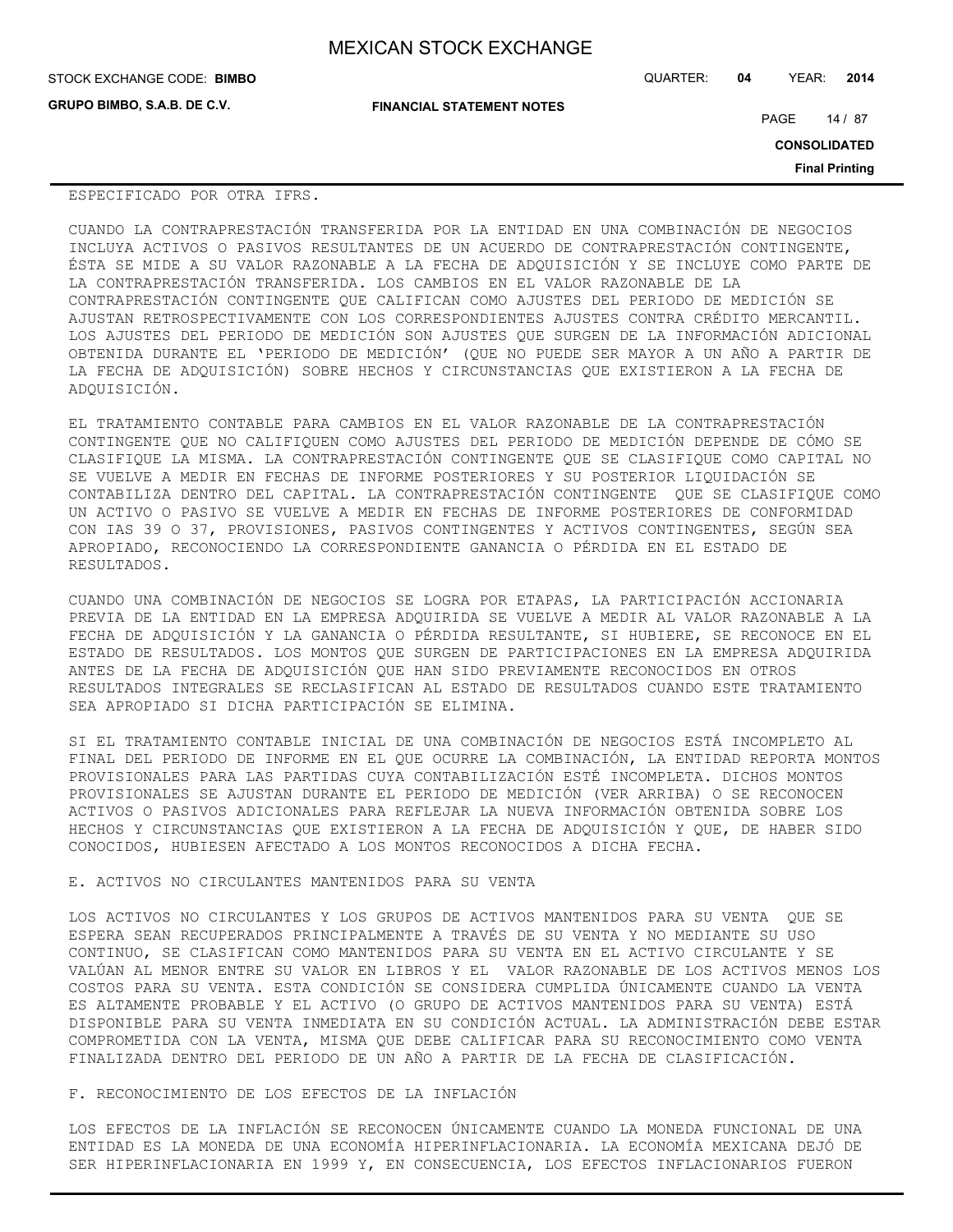**STOCK EXCHANGE CODE: BIMBO** 

**GRUPO BIMBO, S.A.B. DE C.V.**

**FINANCIAL STATEMENT NOTES**

PAGE 15 / 87

STOCK EXCHANGE CODE: QUARTER: **04** YEAR: **2014**

**CONSOLIDATED**

#### **Final Printing**

RECONOCIDOS HASTA ESA FECHA, EXCEPTO POR LAS PROPIEDADES, PLANTA Y EQUIPO CUYA INFLACIÓN SE RECONOCIÓ HASTA 2007, COMO ESTÁ PERMITIDO POR LAS NORMAS DE INFORMACIÓN FINANCIERAS MEXICANAS ("NIF"), CONFORME A LAS REGLAS DE TRANSICIÓN A IFRS. AL 31 DE DICIEMBRE 2014 Y 2013, LA OPERACIÓN EN VENEZUELA CALIFICÓ COMO HIPERINFLACIONARIA, EN RELACIÓN A LAS INFLACIONES DE LOS TRES EJERCICIOS ANUALES ANTERIORES Y POR LOS CUALES SE RECONOCIERON LOS EFECTOS DE LA INFLACIÓN. DICHOS EFECTOS NO SON MATERIALES PARA LA SITUACIÓN FINANCIERA, DESEMPEÑO O FLUJOS DE EFECTIVO DE LA ENTIDAD.

#### G. ARRENDAMIENTOS

ESTOS SE CLASIFICAN COMO FINANCIEROS CUANDO LOS TÉRMINOS DEL ARRENDAMIENTO TRANSFIEREN SUSTANCIALMENTE A LOS ARRENDATARIOS TODOS LOS RIESGOS Y BENEFICIOS INHERENTES A LA PROPIEDAD. TODOS LOS DEMÁS ARRENDAMIENTOS SE CLASIFICAN COMO OPERATIVOS.

#### - LA ENTIDAD COMO ARRENDADOR

EL INGRESO POR RENTAS BAJO ARRENDAMIENTOS OPERATIVOS SE RECONOCE EMPLEANDO EL MÉTODO DE LÍNEA RECTA DURANTE EL PLAZO DEL MISMO. LOS COSTOS DIRECTOS INICIALES INCURRIDOS AL NEGOCIAR Y ACORDAR UN ARRENDAMIENTO OPERATIVO SE ADICIONAN AL VALOR EN LIBROS DEL ACTIVO ARRENDADO, Y SE RECONOCEN EMPLEANDO EL MÉTODO DE LÍNEA RECTA DURANTE EL PLAZO DEL MISMO.

#### - LA ENTIDAD COMO ARRENDATARIO

LOS ACTIVOS QUE SE MANTIENEN BAJO ARRENDAMIENTO FINANCIERO SE RECONOCEN COMO ACTIVOS DE LA ENTIDAD A SU VALOR RAZONABLE, AL INICIO DEL ARRENDAMIENTO, O SI ÉSTE ES MENOR, AL VALOR PRESENTE DE LOS PAGOS MÍNIMOS DE ÉSTE. EL PASIVO CORRESPONDIENTE AL ARRENDADOR SE INCLUYE EN EL ESTADO DE POSICIÓN FINANCIERA COMO UN PASIVO POR ARRENDAMIENTO FINANCIERO.

LOS PAGOS POR ARRENDAMIENTO SE DISTRIBUYEN ENTRE LOS GASTOS FINANCIEROS Y LA REDUCCIÓN DE LAS OBLIGACIONES POR ESTE CONCEPTO, A FIN DE ALCANZAR UNA TASA DE INTERÉS CONSTANTE SOBRE EL SALDO REMANENTE DEL PASIVO. LOS GASTOS FINANCIEROS SE CARGAN DIRECTAMENTE A RESULTADOS, A MENOS QUE PUEDAN SER DIRECTAMENTE ATRIBUIBLES A ACTIVOS CALIFICABLES, EN CUYO CASO SE CAPITALIZAN CONFORME A LA POLÍTICA CONTABLE DE LA ENTIDAD PARA LOS COSTOS POR PRÉSTAMOS (VER NOTA 3.I). LAS RENTAS CONTINGENTES SE RECONOCEN COMO GASTOS EN LOS PERIODOS EN LOS QUE SE INCURREN.

LOS PAGOS DERIVADOS DE ARRENDAMIENTOS OPERATIVOS SE CARGAN A RESULTADOS EMPLEANDO EL MÉTODO DE LÍNEA RECTA, DURANTE EL PLAZO CORRESPONDIENTE AL MISMO, SALVO QUE RESULTE MÁS REPRESENTATIVA OTRA BASE SISTEMÁTICA DE PRORRATEO PARA REFLEJAR MÁS ADECUADAMENTE EL PATRÓN DE LOS BENEFICIOS DEL ARRENDAMIENTO PARA EL USUARIO. LAS RENTAS CONTINGENTES SE RECONOCEN COMO GASTOS EN LOS PERIODOS EN LOS QUE SE INCURREN.

EN EL CASO DE QUE SE RECIBAN LOS INCENTIVOS (EJ. PERIODOS DE GRACIA) POR CELEBRAR CONTRATOS DE ARRENDAMIENTO OPERATIVO, TALES INCENTIVOS SE RECONOCEN COMO UN PASIVO. EL BENEFICIO AGREGADO DE LOS INCENTIVOS SE RECONOCE COMO UNA REDUCCIÓN DEL GASTO POR ARRENDAMIENTO SOBRE UNA BASE DE LÍNEA RECTA, SALVO QUE OTRA BASE SISTEMÁTICA SEA MÁS REPRESENTATIVA DEL PATRÓN DE TIEMPO EN EL QUE LOS BENEFICIOS ECONÓMICOS DEL ACTIVO ARRENDADO SE CONSUMEN.

### H. TRANSACCIONES EN MONEDA EXTRANJERA

AL PREPARAR LOS ESTADOS FINANCIEROS DE CADA SUBSIDIARIA, LAS TRANSACCIONES EN MONEDA DISTINTA A LA MONEDA FUNCIONAL DE LA ENTIDAD (MONEDA EXTRANJERA) SE RECONOCEN UTILIZANDO EL TIPO DE CAMBIO VIGENTE EN LAS FECHAS EN QUE SE EFECTÚAN LAS OPERACIONES.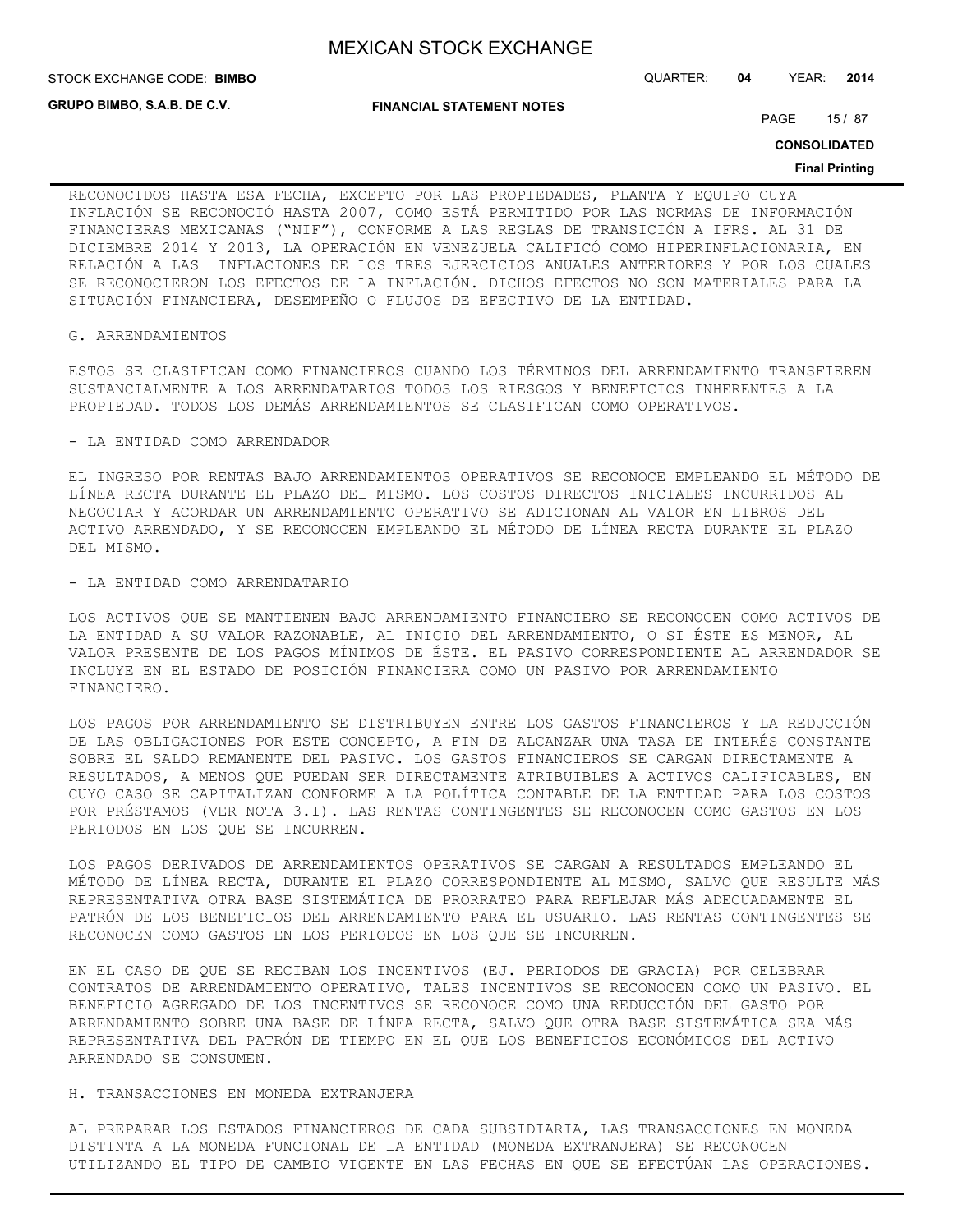STOCK EXCHANGE CODE: QUARTER: **04** YEAR: **2014 BIMBO**

**GRUPO BIMBO, S.A.B. DE C.V.**

**FINANCIAL STATEMENT NOTES**

PAGE 16 / 87

**CONSOLIDATED**

#### **Final Printing**

AL FINAL DE CADA PERIODO, LAS PARTIDAS MONETARIAS DENOMINADAS EN MONEDA EXTRANJERA SE CONVIERTEN AL TIPO DE CAMBIO DE CIERRE. LAS PARTIDAS NO MONETARIAS REGISTRADAS A VALOR RAZONABLE, DENOMINADAS EN MONEDA EXTRANJERA, SE RECONVIERTEN A LOS TIPOS DE CAMBIO VIGENTES A LA FECHA EN QUE SE DETERMINÓ EL VALOR RAZONABLE. LAS PARTIDAS NO-MONETARIAS QUE SE CALCULAN EN TÉRMINOS DE COSTO HISTÓRICO, EN MONEDA EXTRANJERA, NO SE RECONVIERTEN.

LAS DIFERENCIAS EN TIPO DE CAMBIO SE RECONOCEN EN LOS RESULTADOS DEL PERIODO, EXCEPTO POR:

- DIFERENCIAS EN TIPO DE CAMBIO PROVENIENTES DE PRÉSTAMOS DENOMINADOS EN MONEDAS EXTRANJERAS RELACIONADOS CON LOS ACTIVOS EN CONSTRUCCIÓN PARA SU USO PRODUCTIVO FUTURO, LAS CUALES SE INCLUYEN EN EL COSTO DE DICHOS ACTIVOS CUANDO SE CONSIDERAN COMO UN AJUSTE A LOS COSTOS POR INTERESES SOBRE DICHOS PRÉSTAMOS DENOMINADOS EN MONEDAS EXTRANJERAS;

- DIFERENCIAS EN TIPO DE CAMBIO PROVENIENTE DE TRANSACCIONES RELACIONADAS CON COBERTURAS DE RIESGOS DE TIPO DE CAMBIO (VER NOTA 12).

- DIFERENCIAS EN TIPO DE CAMBIO PROVENIENTES DE PARTIDAS MONETARIAS POR COBRAR O POR PAGAR A UNA OPERACIÓN EXTRANJERA PARA LA CUAL NO ESTÁ PLANIFICADO NI ES POSIBLE QUE SE REALICE EL PAGO (FORMANDO ASÍ PARTE DE LA INVERSIÓN NETA EN LA OPERACIÓN EXTRANJERA), LAS CUALES SE RECONOCEN INICIALMENTE EN EL OTROS RESULTADOS INTEGRALES Y SE RECLASIFICAN DESDE EL CAPITAL CONTABLE A UTILIDADES O PÉRDIDAS AL VENDER TOTAL O PARCIALMENTE, LA INVERSIÓN NETA.

PARA FINES DE LA PRESENTACIÓN DE LOS ESTADOS FINANCIEROS CONSOLIDADOS, LOS ACTIVOS Y PASIVOS EN MONEDA EXTRANJERA DE LA ENTIDAD SE EXPRESAN EN PESOS MEXICANOS, UTILIZANDO LOS TIPOS DE CAMBIO VIGENTES AL FINAL DEL PERIODO. LAS PARTIDAS DE INGRESOS Y GASTOS SE CONVIERTEN A LOS TIPOS DE CAMBIO PROMEDIO VIGENTES DEL PERIODO, A MENOS QUE ÉSTOS FLUCTÚEN EN FORMA SIGNIFICATIVA, EN CUYO CASO SE UTILIZAN LOS TIPOS DE CAMBIO A LA FECHA EN QUE SE EFECTÚAN LAS TRANSACCIONES. LAS DIFERENCIAS EN TIPO DE CAMBIO QUE SURJAN, DADO EL CASO, SE RECONOCEN EN LOS OTROS RESULTADOS INTEGRALES Y SON ACUMULADAS EN EL CAPITAL CONTABLE (ATRIBUIDAS A LAS PARTICIPACIONES NO CONTROLADORAS CUANDO SEA APROPIADO).

EN LA VENTA DE UNA OPERACIÓN EXTRANJERA (ES DECIR, VENTA DE TODA LA PARTICIPACIÓN DE LA ENTIDAD EN UNA OPERACIÓN EXTRANJERA, O UNA DISPOSICIÓN QUE INVOLUCRE UNA PÉRDIDA DE CONTROL EN LA SUBSIDIARIA QUE INCLUYA UNA OPERACIÓN EXTRANJERA, PÉRDIDA DE CONTROL CONJUNTO SOBRE UNA ENTIDAD CONTROLADA CONJUNTAMENTE QUE INCLUYA UNA OPERACIÓN EXTRANJERA, O PÉRDIDA DE LA INFLUENCIA SIGNIFICATIVA SOBRE UNA ASOCIADA QUE INCLUYE UNA OPERACIÓN EXTRANJERA), TODAS LAS DIFERENCIAS EN TIPO DE CAMBIO ACUMULADAS RELACIONADAS CON ESA OPERACIÓN ATRIBUIBLES A LA ENTIDAD SE RECLASIFICAN A LOS RESULTADOS. CUALQUIER DIFERENCIA EN CAMBIOS QUE HAYA SIDO PREVIAMENTE ATRIBUIDA A LAS PARTICIPACIONES NO CONTROLADORAS SE DA DE BAJA, PERO SIN RECLASIFICARLA A LOS RESULTADOS.

EN LA DISPOSICIÓN PARCIAL DE UNA SUBSIDIARIA (ES DECIR, CUANDO NO HAY PÉRDIDA DE CONTROL) QUE INCLUYE UNA OPERACIÓN EXTRANJERA, LA ENTIDAD VOLVERÁ A ATRIBUIR LA PARTICIPACIÓN PROPORCIONAL DEL IMPORTE ACUMULADO DE LAS DIFERENCIAS EN CAMBIO RECONOCIDAS EN LOS OTROS RESULTADOS INTEGRALES A LAS PARTICIPACIONES NO CONTROLADORAS EN ESA OPERACIÓN EXTRANJERA. EN CUALQUIER OTRA DISPOSICIÓN PARCIAL DE UNA OPERACIÓN EXTRANJERA (ES DECIR, DE ASOCIADAS O ENTIDADES CONTROLADAS CONJUNTAMENTE QUE NO INVOLUCRE UNA PÉRDIDA DE INFLUENCIA SIGNIFICATIVA O CONTROL CONJUNTO) LA ENTIDAD RECLASIFICARÁ A RESULTADOS SOLAMENTE LA PARTICIPACIÓN PROPORCIONAL DEL IMPORTE ACUMULADO DE LAS DIFERENCIAS EN CAMBIO.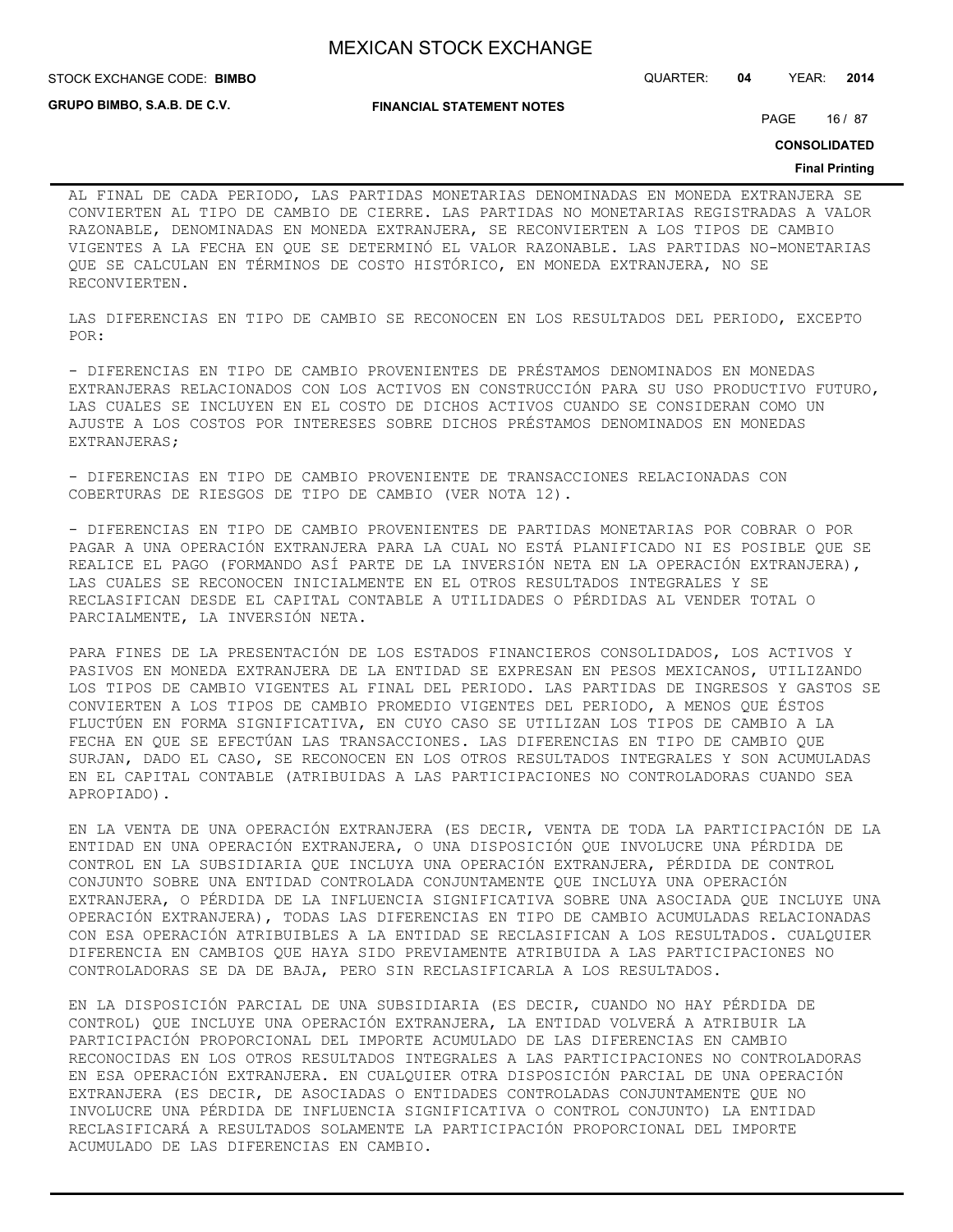**STOCK EXCHANGE CODE: BIMBO** 

**GRUPO BIMBO, S.A.B. DE C.V.**

**FINANCIAL STATEMENT NOTES**

STOCK EXCHANGE CODE: QUARTER: **04** YEAR: **2014**

PAGE 17 / 87

**CONSOLIDATED**

#### **Final Printing**

LOS AJUSTES CORRESPONDIENTES AL CRÉDITO MERCANTIL Y EL VALOR RAZONABLE GENERADOS EN LA ADQUISICIÓN DE UNA OPERACIÓN EN EL EXTRANJERO SE CONSIDERAN COMO ACTIVOS Y PASIVOS DE DICHA OPERACIÓN Y SE CONVIERTEN AL TIPO DE CAMBIO VIGENTE AL CIERRE. LAS DIFERENCIAS DE CAMBIO RESULTANTES SE RECONOCEN EN OTROS RESULTADOS INTEGRALES.

#### I. COSTOS POR PRÉSTAMOS

CUANDO SON ATRIBUIBLES DIRECTAMENTE A LA ADQUISICIÓN, CONSTRUCCIÓN O PRODUCCIÓN DE ACTIVOS CALIFICABLES, LOS CUALES CONSTITUYEN ACTIVOS QUE REQUIEREN DE UN PERIODO DE TIEMPO SUBSTANCIAL HASTA QUE ESTÁN LISTOS PARA SU USO O VENTA, SE ADICIONAN AL COSTO DE ESOS ACTIVOS DURANTE ESE TIEMPO HASTA EL MOMENTO EN QUE ESTÉN LISTOS PARA SU USO O VENTA.

EL INGRESO QUE SE OBTIENE POR LA INVERSIÓN TEMPORAL DE FONDOS DE PRÉSTAMOS ESPECÍFICOS PENDIENTES DE SER UTILIZADOS EN ACTIVOS CALIFICABLES, SE DEDUCE DE LOS COSTOS POR PRÉSTAMOS ELEGIBLES PARA SER CAPITALIZADOS.

TODOS LOS OTROS COSTOS POR PRÉSTAMOS SE RECONOCEN EN LOS RESULTADOS DURANTE EL PERIODO EN QUE SE INCURREN.

#### J. EFECTIVO Y EQUIVALENTES DE EFECTIVO

CONSISTEN PRINCIPALMENTE EN DEPÓSITOS BANCARIOS EN CUENTAS DE CHEQUES E INVERSIONES EN VALORES A CORTO PLAZO, DE GRAN LIQUIDEZ, FÁCILMENTE CONVERTIBLES EN EFECTIVO, CON VENCIMIENTO HASTA DE TRES MESES A PARTIR DE SU FECHA DE ADQUISICIÓN Y SUJETOS A RIESGOS POCO SIGNIFICATIVOS DE CAMBIOS EN VALOR. EL EFECTIVO SE PRESENTA A VALOR NOMINAL Y LOS EQUIVALENTES SE VALÚAN A SU VALOR RAZONABLE; LAS FLUCTUACIONES EN SU VALOR SE RECONOCEN EN RESULTADOS (VER ACTIVOS FINANCIEROS ABAJO). LOS EQUIVALENTES DE EFECTIVO ESTÁN REPRESENTADOS PRINCIPALMENTE POR INVERSIONES EN INSTRUMENTOS DE DEUDA GUBERNAMENTAL CON VENCIMIENTO DIARIO.

#### K. ACTIVOS FINANCIEROS

ESTOS SE CLASIFICAN DENTRO DE LAS SIGUIENTES CATEGORÍAS: "ACTIVOS FINANCIEROS A VALOR RAZONABLE CON CAMBIOS EN RESULTADOS" ("FVTPL", POR SUS SIGLAS EN INGLÉS), "COSTO AMORTIZADO", "INVERSIONES CONSERVADAS AL VENCIMIENTO", "ACTIVOS FINANCIEROS DISPONIBLES PARA SU VENTA" ("AFS", POR SUS SIGLAS EN INGLÉS) Y "PRÉSTAMOS Y CUENTAS POR COBRAR". LA CLASIFICACIÓN DEPENDE DE LA NATURALEZA Y PROPÓSITO DE LOS ACTIVOS FINANCIEROS Y SE DETERMINA AL MOMENTO DE SU RECONOCIMIENTO INICIAL. TODAS LAS COMPRAS O VENTAS DE ACTIVOS FINANCIEROS REALIZADAS DE FORMA HABITUAL SE RECONOCEN Y ELIMINAN CON BASE EN LA FECHA DE NEGOCIACIÓN. LAS COMPRAS O VENTAS REALIZADAS DE FORMA HABITUAL SON AQUELLAS COMPRAS O VENTAS DE ACTIVOS FINANCIEROS QUE REQUIEREN LA ENTREGA DE LOS ACTIVOS DENTRO DEL MARCO DE TIEMPO ESTABLECIDO POR NORMA O COSTUMBRE EN DICHO MERCADO.

#### 1. MÉTODO DE LA TASA DE INTERÉS EFECTIVA

ES UN MÉTODO PARA CALCULAR EL COSTO AMORTIZADO DE UN INSTRUMENTO DE FINANCIERO Y DE ASIGNACIÓN DEL INGRESO O COSTO FINANCIERO DURANTE EL PERIODO RELEVANTE. LA TASA DE INTERÉS EFECTIVA ES LA TASA QUE DESCUENTA LOS INGRESOS FUTUROS DE EFECTIVO ESTIMADOS (INCLUYENDO TODOS LOS HONORARIOS Y PUNTOS BASE PAGADOS O RECIBIDOS QUE FORMAN PARTE INTEGRAL DE LA TASA DE INTERÉS EFECTIVA, COSTOS DE LA TRANSACCIÓN Y OTRAS PRIMAS O DESCUENTOS) DURANTE LA VIDA ESPERADA DEL INSTRUMENTO DE ACTIVO O PASIVO DEUDA O, CUANDO ES APROPIADO, UN PERIODO MENOR, AL VALOR EN LIBROS NETO AL MOMENTO DEL RECONOCIMIENTO INICIAL.

LOS INGRESOS SE RECONOCEN CON BASE EN AL INTERÉS EFECTIVO PARA INSTRUMENTOS DE DEUDA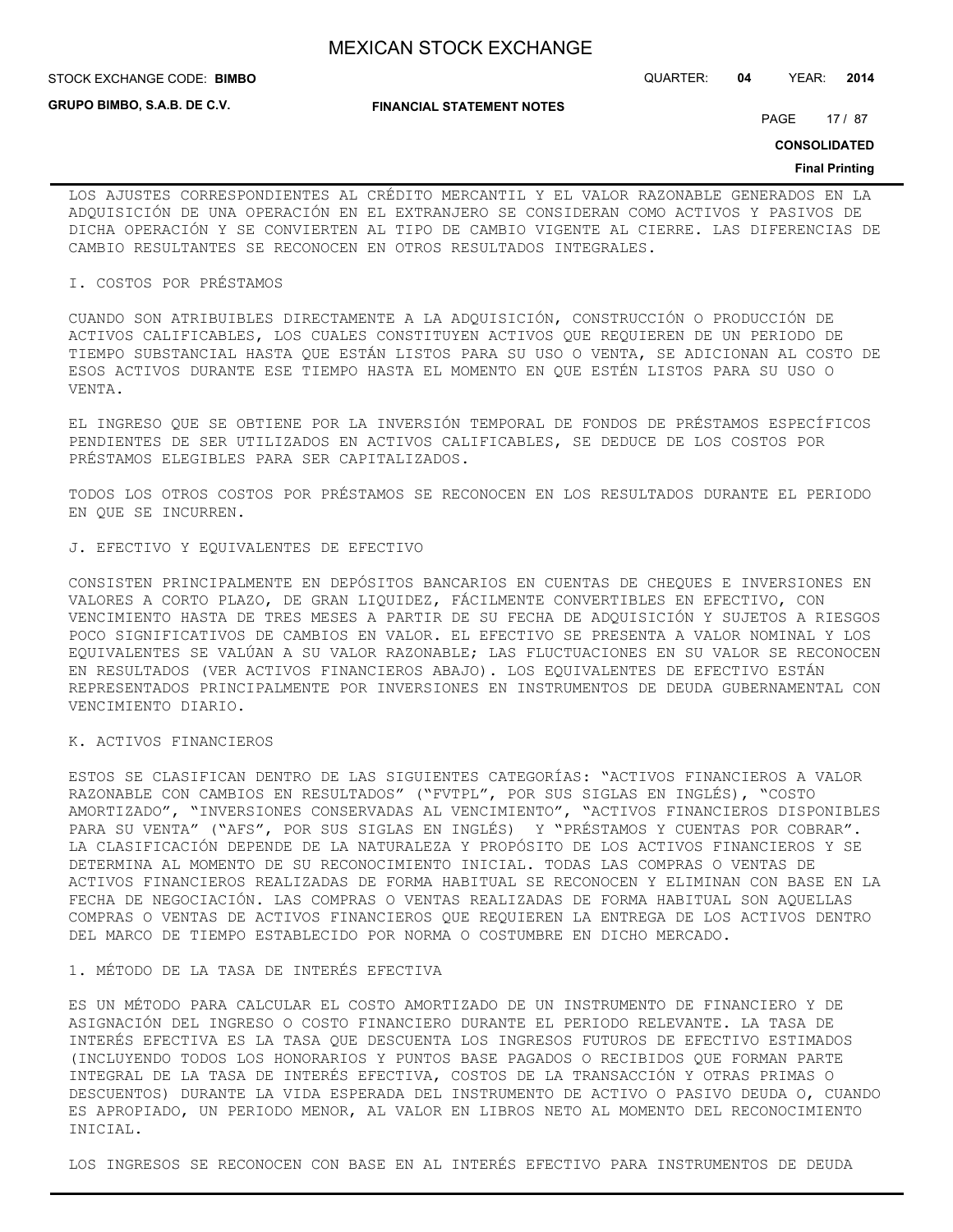**GRUPO BIMBO, S.A.B. DE C.V.**

**FINANCIAL STATEMENT NOTES**

PAGE 18 / 87

**CONSOLIDATED**

**Final Printing**

DISTINTOS A AQUELLOS ACTIVOS FINANCIEROS CLASIFICADOS COMO FVTPL.

2. ACTIVOS FINANCIEROS A FVTPL

ESTOS SE CLASIFICAN COMO FVTPL CUANDO SE CONSERVAN PARA SER NEGOCIADOS O SE DESIGNAN COMO FVTPL.

UN ACTIVO FINANCIERO SE CLASIFICA COMO MANTENIDO CON FINES DE NEGOCIACIÓN SI:

\* SE COMPRA PRINCIPALMENTE CON EL OBJETIVO DE VENDERLO EN UN PERIODO CORTO; O \* EN SU RECONOCIMIENTO INICIAL, ES PARTE DE UNA CARTERA DE INSTRUMENTOS FINANCIEROS IDENTIFICADOS QUE LA ENTIDAD ADMINISTRA CONJUNTAMENTE, Y PARA LA CUAL EXISTE UN PATRÓN REAL RECIENTE DE TOMA DE UTILIDADES A CORTO PLAZO; O \* EN UN DERIVADO QUE NO ESTÁ DESIGNADO Y ES EFECTIVO, COMO INSTRUMENTO DE COBERTURA.

UN ACTIVO FINANCIERO QUE NO SEA MANTENIDO CON FINES DE NEGOCIACIÓN, PODRÍA SER DESIGNADO A VALOR RAZONABLE CON CAMBIOS A TRAVÉS DE RESULTADOS AL MOMENTO DEL RECONOCIMIENTO INICIAL SI:

\* CON DICHA DESIGNACIÓN SE ELIMINA O REDUCE SIGNIFICATIVAMENTE UNA INCONSISTENCIA DE VALUACIÓN O RECONOCIMIENTO QUE DE OTRA MANERA SURGIRÍA; O

\* ASÍ MISMO, FORMA PARTE DE UN GRUPO DE ACTIVOS FINANCIEROS, DE PASIVOS FINANCIEROS O DE AMBOS, EL CUAL SE ADMINISTRA Y SU DESEMPEÑO SE EVALÚA SOBRE LA BASE DE SU VALOR RAZONABLE, DE ACUERDO CON UNA ESTRATEGIA DE ADMINISTRACIÓN DE RIESGOS E INVERSIÓN DOCUMENTADA DE LA ENTIDAD, Y SE PROVEA INTERNAMENTE INFORMACIÓN SOBRE ESE GRUPO, SOBRE LA BASE DE SU VALOR RAZONABLE; O

\* FORMA PARTE DE UN CONTRATO QUE CONTENGA UNO O MÁS INSTRUMENTOS DERIVADOS IMPLÍCITOS, Y LA IAS 39 PERMITA QUE LA TOTALIDAD DEL CONTRATO HÍBRIDO (ACTIVO O PASIVO) SEA DESIGNADO COMO DE VALOR RAZONABLE.

LOS ACTIVOS FINANCIEROS A VALOR RAZONABLE CON CAMBIOS A TRAVÉS DE RESULTADOS SE REGISTRAN A VALOR RAZONABLE, RECONOCIENDO CUALQUIER UTILIDAD O PÉRDIDA QUE SURGE DE SU REMEDICIÓN EN RESULTADOS. LA UTILIDAD O PÉRDIDA NETA RECONOCIDA EN LOS RESULTADOS INCLUYE CUALQUIER DIVIDENDO O INTERÉS OBTENIDO DEL ACTIVO FINANCIERO Y SE INCLUYE EN EL RUBRO DE 'OTROS INGRESOS Y GASTOS' EN EL ESTADO DE RESULTADOS Y OTROS RESULTADOS INTEGRALES. EL VALOR RAZONABLE SE DETERMINA DE LA FORMA DESCRITA EN LA NOTA 12.

#### 3. INVERSIONES CONSERVADAS AL VENCIMIENTO

SON ACTIVOS FINANCIEROS NO DERIVADOS CON PAGOS FIJOS O DETERMINABLES Y FECHAS FIJAS DE VENCIMIENTO QUE LA ENTIDAD TIENE LA INTENCIÓN Y CAPACIDAD DE CONSERVAR HASTA SU VENCIMIENTO. CON POSTERIORIDAD AL RECONOCIMIENTO INICIAL, ÉSTAS SE VALORAN A COSTO AMORTIZADO UTILIZANDO EL MÉTODO DE INTERÉS EFECTIVO MENOS CUALQUIER PÉRDIDA POR DETERIORO DE VALOR.

4. ACTIVOS FINANCIEROS DISPONIBLES PARA SU VENTA

SON AQUELLOS DESIGNADOS COMO DISPONIBLES PARA SU VENTA O QUE NO SON CLASIFICADOS COMO (A) PRÉSTAMOS Y CUENTAS POR COBRAR, (B) INVERSIONES MANTENIDAS HASTA EL VENCIMIENTO O (C) ACTIVOS FINANCIEROS A VALOR RAZONABLE CON CAMBIOS EN RESULTADOS.

LAS ACCIONES Y PAGARÉS REDIMIBLES QUE COTIZAN EN LA BOLSA DE VALORES QUE MANTIENE LA ENTIDAD Y QUE SE NEGOCIAN EN UN MERCADO ACTIVO, SE CLASIFICAN COMO MANTENIDOS PARA SU VENTA Y SE REGISTRAN A VALOR RAZONABLE AL CIERRE DE CADA PERIODO QUE SE PRESENTA. LA ENTIDAD TAMBIÉN TIENE INVERSIONES EN ACCIONES QUE NO COTIZAN EN LA BOLSA Y QUE NO SE NEGOCIAN EN UN MERCADO ACTIVO PERO QUE SE CLASIFICAN COMO ACTIVOS FINANCIEROS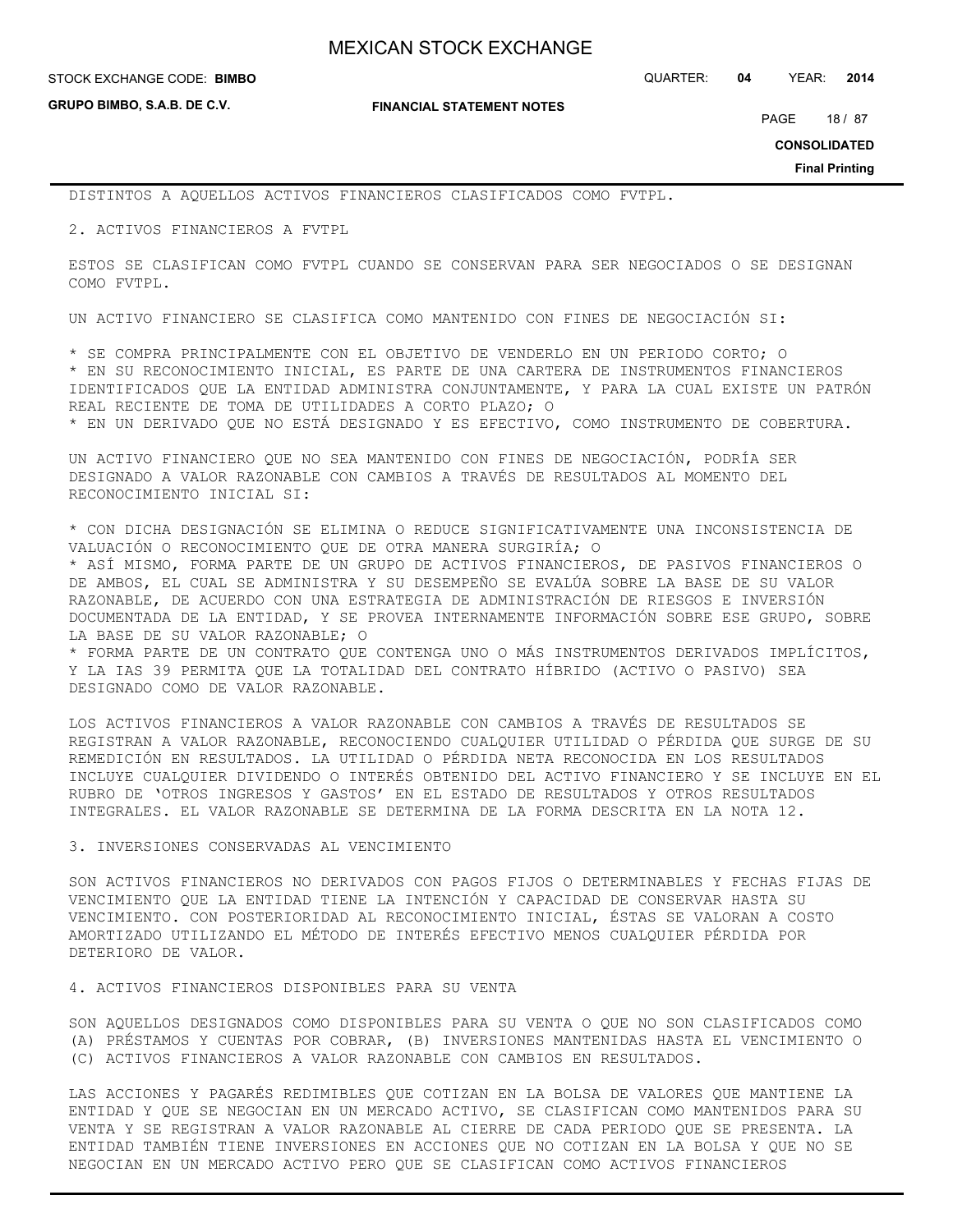**GRUPO BIMBO, S.A.B. DE C.V.**

**FINANCIAL STATEMENT NOTES**

PAGE 19 / 87

**CONSOLIDATED**

#### **Final Printing**

DISPONIBLES PARA SU VENTA Y SE REGISTRAN A VALOR RAZONABLE (DEBIDO A QUE LA ADMINISTRACIÓN CONSIDERA QUE SE PUEDE DETERMINAR EL MISMO CONFIABLEMENTE). ESTE VALOR SE DETERMINA DE LA FORMA EN QUE SE DESCRIBE EN LA NOTA 4.4. LAS GANANCIAS Y PÉRDIDAS QUE SURGEN DE LOS CAMBIOS EN EL VALOR RAZONABLE SE RECONOCEN EN OTROS RESULTADOS INTEGRALES Y SE ACUMULAN EN LA RESERVA DE REVALUACIÓN DE INVERSIONES, CON EXCEPCIÓN DE LAS PÉRDIDAS POR DETERIORO, LOS INTERESES CALCULADOS A TRAVÉS DEL MÉTODO DE INTERÉS EFECTIVO, Y LAS GANANCIAS Y PÉRDIDAS EN TIPOS DE CAMBIO, LOS CUALES SE RECONOCEN EN LOS RESULTADOS. EN CASO DE QUE SE DISPONGA DE UNA INVERSIÓN O SE DETERMINE SU DETERIORO, LA GANANCIA O PÉRDIDA ACUMULADA PREVIAMENTE REGISTRADA EN LA RESERVA DE REVALUACIÓN DE INVERSIONES SE RECLASIFICA A LOS RESULTADOS.

LOS DIVIDENDOS SOBRE INSTRUMENTOS DE CAPITAL DISPONIBLES PARA SU VENTA SE RECONOCEN EN LOS RESULTADOS CUANDO SE ESTABLECE EL DERECHO DE LA ENTIDAD A RECIBIRLOS.

EL VALOR RAZONABLE DE LOS ACTIVOS MONETARIOS DISPONIBLES PARA SU VENTA DENOMINADOS EN MONEDA EXTRANJERA, SE DETERMINA EN ESA MONEDA Y SE CONVIERTE AL TIPO DE CAMBIO DE CIERRE AL FINAL DEL PERIODO QUE SE INFORMA. LAS GANANCIAS Y PÉRDIDAS EN CAMBIO DE MONEDA EXTRANJERA QUE SE RECONOCEN EN LOS RESULTADOS, SE DETERMINAN CON BASE EN EL COSTO AMORTIZADO DEL ACTIVO MONETARIO. OTRAS GANANCIAS Y PÉRDIDAS EN CAMBIO SE RECONOCEN EN OTROS RESULTADOS INTEGRALES.

INVERSIONES DE CAPITAL DISPONIBLES PARA SU VENTA QUE NO TENGAN UN PRECIO DE MERCADO COTIZADO EN UN MERCADO ACTIVO Y CUYO VALOR RAZONABLE NO SE PUEDA ESTIMAR CONFIABLEMENTE Y LOS INSTRUMENTOS DERIVADOS QUE ESTÉN VINCULADOS CON Y DEBAN SER LIQUIDADOS MEDIANTE LA ENTREGA DE TALES INVERSIONES EN ACCIONES NO COTIZADAS SE VALÚAN A SU COSTO MENOS LAS PÉRDIDAS POR DETERIORO IDENTIFICADAS AL FINAL DE CADA PERÍODO DE PRESENTACIÓN DE INFORMES.

## 5. PRÉSTAMOS Y CUENTAS POR COBRAR

LAS CUENTAS POR COBRAR A CLIENTES, PRÉSTAMOS Y OTRAS CUENTAS POR COBRAR CON PAGOS FIJOS O DETERMINABLES, QUE NO SE NEGOCIAN EN UN MERCADO ACTIVO, SE CLASIFICAN COMO PRÉSTAMOS Y CUENTAS POR COBRAR. ESTOS SE VALÚAN AL COSTO AMORTIZADO USANDO EL MÉTODO DE INTERÉS EFECTIVO, MENOS CUALQUIER DETERIORO.

LOS INGRESOS POR INTERESES SE RECONOCEN APLICANDO LA TASA DE INTERÉS EFECTIVA, EXCEPTO POR LAS CUENTAS POR COBRAR A CORTO PLAZO EN CASO DE QUE EL RECONOCIMIENTO DE INTERESES SEA POCO IMPORTANTE.

### 6. DETERIORO DE ACTIVOS FINANCIEROS

LOS ACTIVOS FINANCIEROS DISTINTOS A LOS ACTIVOS FINANCIEROS A VALOR RAZONABLE CON CAMBIOS A TRAVÉS DE RESULTADOS, SE SUJETAN A PRUEBAS PARA EFECTOS DE DETERIORO AL FINAL DE CADA PERIODO SOBRE EL CUAL SE INFORMA. SE CONSIDERA QUE LOS ACTIVOS FINANCIEROS ESTÁN DETERIORADOS, CUANDO EXISTE EVIDENCIA OBJETIVA QUE, COMO CONSECUENCIA DE UNO O MÁS EVENTOS QUE HAYAN OCURRIDO DESPUÉS DEL RECONOCIMIENTO INICIAL DEL ACTIVO FINANCIERO, LOS FLUJOS DE EFECTIVO FUTUROS ESTIMADOS DEL ACTIVO FINANCIERO HAN SIDO AFECTADOS.

PARA LOS INSTRUMENTOS DE CAPITAL COTIZADOS Y NO COTIZADOS EN UN MERCADO ACTIVO CLASIFICADOS COMO DISPONIBLES PARA SU VENTA, UN DESCENSO SIGNIFICATIVO O PROLONGADO DEL VALOR RAZONABLE DE LOS VALORES POR DEBAJO DE SU COSTO, SE CONSIDERA QUE ES EVIDENCIA OBJETIVA DE DETERIORO.

PARA TODOS LOS DEMÁS ACTIVOS FINANCIEROS, LA EVIDENCIA OBJETIVA DE DETERIORO PODRÍA INCLUIR: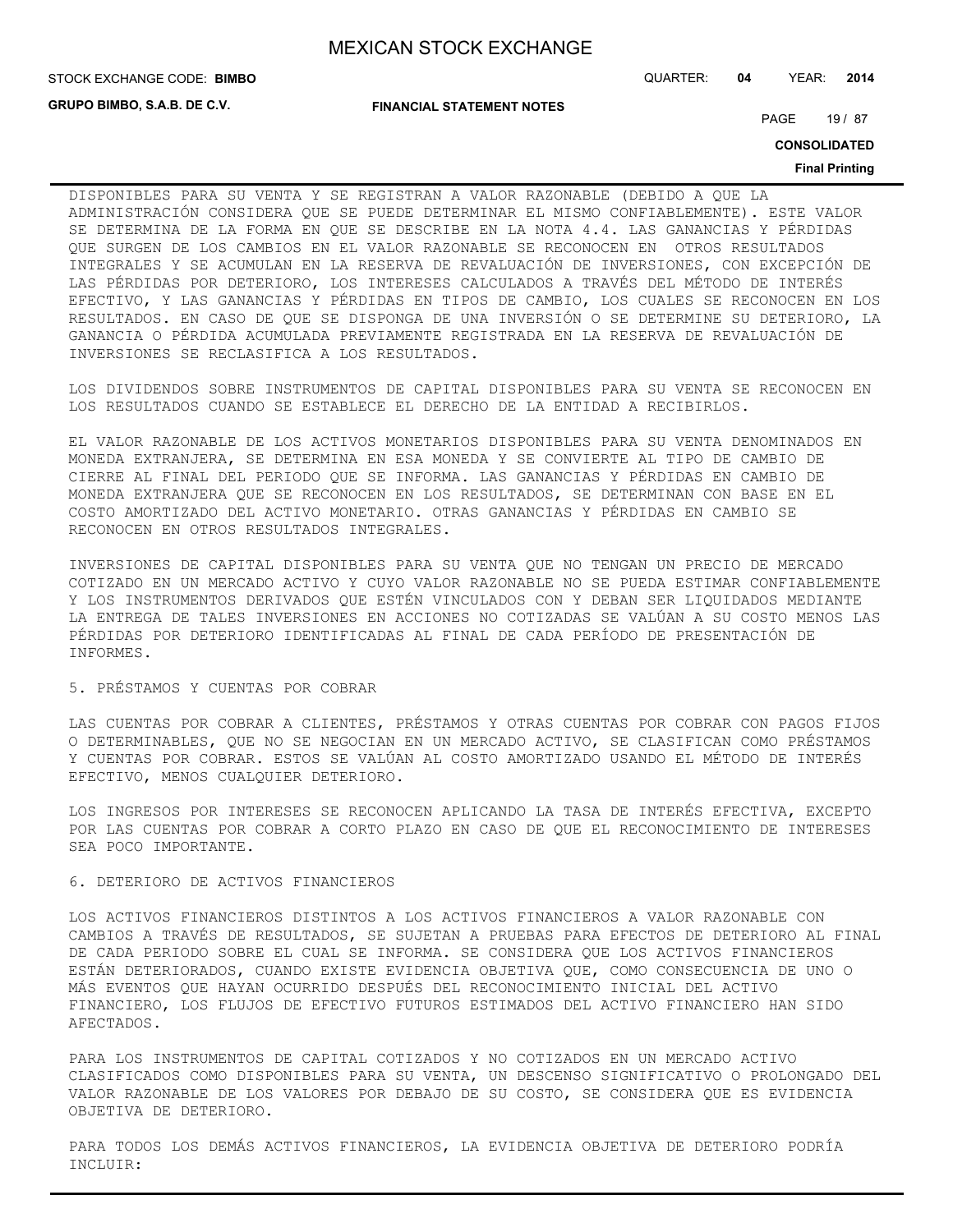**GRUPO BIMBO, S.A.B. DE C.V.**

**FINANCIAL STATEMENT NOTES**

STOCK EXCHANGE CODE: QUARTER: **04** YEAR: **2014 BIMBO**

PAGE 20 / 87

**CONSOLIDATED**

**Final Printing**

\* DIFICULTADES FINANCIERAS SIGNIFICATIVAS DEL EMISOR O CONTRAPARTE;

\* INCUMPLIMIENTO EN EL PAGO DE LOS INTERESES O EL PRINCIPAL;

\* ES PROBABLE QUE EL PRESTATARIO ENTRE EN QUIEBRA O EN UNA REORGANIZACIÓN FINANCIERA; O \* LA DESAPARICIÓN DE UN MERCADO ACTIVO PARA EL ACTIVO FINANCIERO DEBIDO A DIFICULTADES FINANCIERAS.

PARA CIERTAS CATEGORÍAS DE ACTIVOS FINANCIEROS, COMO CUENTAS POR COBRAR A CLIENTES, LOS ACTIVOS QUE SE SUJETAN A PRUEBAS PARA EFECTOS DE DETERIORO Y QUE NO HAN SUFRIDO ESTE EFECTO EN FORMA INDIVIDUAL, SE INCLUYEN EN LA EVALUACIÓN DE DETERIORO SOBRE UNA BASE COLECTIVA. ENTRE LA EVIDENCIA OBJETIVA DE QUE UNA CARTERA DE CUENTAS POR COBRAR PODRÍA ESTAR DETERIORADA, SE PODRÍA INCLUIR LA EXPERIENCIA PASADA DE LA ENTIDAD CON RESPECTO A LA COBRANZA, UN INCREMENTO EN EL NÚMERO DE PAGOS ATRASADOS EN LA CARTERA QUE SUPEREN EL PERIODO DE CRÉDITO PROMEDIO SOBRE LAS VENTAS DE BIENES SON PARA MÉXICO 30 DÍAS, EUA 60 DÍAS Y ORGANIZACIÓN LATINOAMERICANA "OLA", QUE INCLUYE LOS PAÍSES DE CENTRO Y SUDAMÉRICA, 30 DÍAS, ASÍ COMO CAMBIOS OBSERVABLES EN LAS CONDICIONES ECONÓMICAS NACIONALES Y LOCALES QUE SE CORRELACIONEN CON EL INCUMPLIMIENTO EN LOS PAGOS.

PARA LOS ACTIVOS FINANCIEROS QUE SE REGISTRAN AL COSTO AMORTIZADO, EL IMPORTE DE LA PÉRDIDA POR DETERIORO QUE SE RECONOCE ES LA DIFERENCIA ENTRE EL VALOR EN LIBROS DEL ACTIVO Y EL VALOR PRESENTE DE LOS COBROS FUTUROS, DESCONTADOS A LA TASA DE INTERÉS EFECTIVA ORIGINAL DEL ACTIVO FINANCIERO.

PARA LOS ACTIVOS FINANCIEROS QUE SE CONTABILICEN AL COSTO, EL IMPORTE DE LA PÉRDIDA POR DETERIORO SE CALCULA COMO LA DIFERENCIA ENTRE EL VALOR EN LIBROS DEL ACTIVO Y EL VALOR PRESENTE DE LOS FLUJOS FUTUROS DE EFECTIVO ESTIMADOS, DESCONTADOS A LA TASA ACTUAL DEL MERCADO DE CAMBIO DE UN ACTIVO FINANCIERO SIMILAR. TAL PÉRDIDA POR DETERIORO NO SE REVERTIRÁ EN LOS PERIODOS POSTERIORES.

EL VALOR EN LIBROS DEL ACTIVO FINANCIERO SE REDUCE POR LA PÉRDIDA POR DETERIORO DIRECTAMENTE PARA TODOS LOS ACTIVOS FINANCIEROS, EXCEPTO PARA LAS CUENTAS POR COBRAR A CLIENTES, DONDE EL VALOR EN LIBROS SE REDUCE A TRAVÉS DE UNA CUENTA DE ESTIMACIÓN PARA CUENTAS DE COBRO DUDOSO. CUANDO SE CONSIDERA QUE UNA CUENTA POR COBRAR ES INCOBRABLE, SE ELIMINA CONTRA LA ESTIMACIÓN. LA RECUPERACIÓN POSTERIOR DE LOS MONTOS PREVIAMENTE ELIMINADOS SE CONVIERTE EN UN CRÉDITO CONTRA LA ESTIMACIÓN. LOS CAMBIOS EN EL VALOR EN LIBROS DE LA CUENTA DE LA ESTIMACIÓN SE RECONOCEN EN LOS RESULTADOS.

CUANDO SE CONSIDERA QUE UN ACTIVO FINANCIERO DISPONIBLE PARA LA VENTA ESTÁ DETERIORADO, LAS UTILIDADES O PÉRDIDAS ACUMULADAS PREVIAMENTE RECONOCIDAS EN OTROS RESULTADOS INTEGRALES SE RECLASIFICAN A LOS RESULTADOS DEL PERIODO.

PARA ACTIVOS FINANCIERO VALUADOS A COSTO AMORTIZADO, SI EN UN PERIODO SUBSECUENTE, EL IMPORTE DE LA PÉRDIDA POR DETERIORO DISMINUYE Y ESA DISMINUCIÓN SE PUEDE RELACIONAR OBJETIVAMENTE CON UN EVENTO QUE OCURRE DESPUÉS DEL RECONOCIMIENTO DEL MISMO, LA PÉRDIDA POR DETERIORO PREVIAMENTE RECONOCIDA SE REVERSA A TRAVÉS DE RESULTADOS HASTA EL PUNTO EN QUE EL VALOR EN LIBROS DE LA INVERSIÓN A LA FECHA EN QUE SE REVERSÓ EL DETERIORO NO EXCEDA EL COSTO AMORTIZADO QUE HABRÍA SIDO SI NO SE HUBIERA RECONOCIDO EL DETERIORO.

CON RESPECTO A LOS INSTRUMENTOS DE CAPITAL DISPONIBLES PARA SU VENTA, LAS PÉRDIDAS POR DETERIORO PREVIAMENTE RECONOCIDAS EN LOS RESULTADOS NO SE REVERSAN A TRAVÉS DE LOS MISMOS. CUALQUIER INCREMENTO EN EL VALOR RAZONABLE POSTERIOR AL RECONOCIMIENTO DE LA PÉRDIDA POR DETERIORO SE RECONOCE EN OTROS RESULTADOS INTEGRALES Y ACUMULAD EN EL RUBRO DE RESERVA POR REVALUACIÓN DE LAS INVERSIONES. CON RESPECTO A LOS INSTRUMENTOS DISPONIBLES PARA SU VENTA DE DEUDA, LAS PÉRDIDAS POR DETERIORO SE REVERSAN POSTERIORMENTE A TRAVÉS DE RESULTADOS SI UN AUMENTO EN EL VALOR RAZONABLE DE LA INVERSIÓN PUEDE SER OBJETIVAMENTE RELACIONADA CON UN EVENTO QUE OCURRE POSTERIOR AL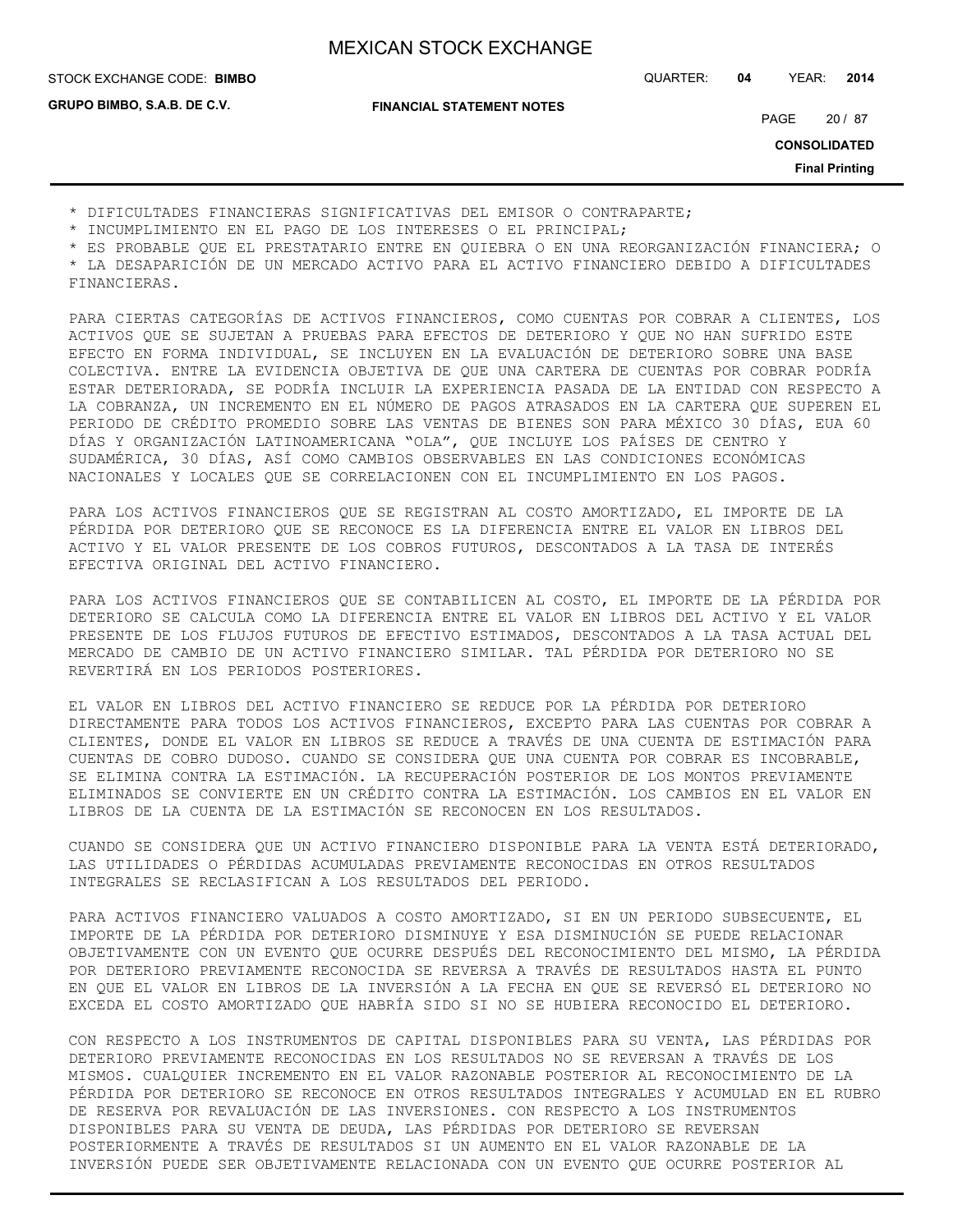**GRUPO BIMBO, S.A.B. DE C.V.**

STOCK EXCHANGE CODE: QUARTER: **04** YEAR: **2014 BIMBO**

**FINANCIAL STATEMENT NOTES**

PAGE 21 / 87

**CONSOLIDATED**

**Final Printing**

RECONOCIMIENTO DE LA PÉRDIDA POR DETERIORO.

7. BAJA DE ACTIVOS FINANCIEROS

LA ENTIDAD DEJA DE RECONOCER UN ACTIVO FINANCIERO ÚNICAMENTE CUANDO EXPIRAN LOS DERECHOS CONTRACTUALES SOBRE LOS FLUJOS DE EFECTIVO DEL MISMO, Y TRANSFIEREN DE MANERA SUSTANCIAL LOS RIESGOS Y BENEFICIOS INHERENTES A LA PROPIEDAD DE DICHO ACTIVO. SI LA ENTIDAD NO TRANSFIERE NI RETIENE SUBSTANCIALMENTE TODOS LOS RIESGOS Y BENEFICIOS INHERENTES A LA PROPIEDAD Y CONTINÚA RETENIENDO EL CONTROL DEL ACTIVO TRANSFERIDO, LA ENTIDAD RECONOCERÁ SU PARTICIPACIÓN EN EL ACTIVO Y LA OBLIGACIÓN ASOCIADA POR LOS MONTOS QUE TENDRÍA QUE PAGAR. SI LA ENTIDAD RETIENE SUBSTANCIALMENTE TODOS LOS RIESGOS Y BENEFICIOS INHERENTES A LA PROPIEDAD DE UN ACTIVO FINANCIERO TRANSFERIDO, LA ENTIDAD CONTINÚA RECONOCIENDO EL MISMO Y TAMBIÉN RECONOCE UN PRÉSTAMO COLATERAL POR LOS RECURSOS RECIBIDOS.

EN LA BAJA DE UN ACTIVO FINANCIERO EN SU TOTALIDAD, LA DIFERENCIA ENTRE EL VALOR EN LIBROS DEL ACTIVO Y LA SUMA DE LA CONTRAPRESTACIÓN RECIBIDA Y POR RECIBIR Y LA GANANCIA O PÉRDIDA ACUMULADA QUE HAYA SIDO RECONOCIDA EN OTROS RESULTADOS INTEGRALES Y RESULTADOS ACUMULADOS SE RECONOCEN EN RESULTADOS.

EN LA BAJA PARCIAL DE UN ACTIVO FINANCIERO (POR EJEMPLO, CUANDO LA ENTIDAD RETIENE UNA OPCIÓN PARA RECOMPRAR PARTE DE UN ACTIVO TRANSFERIDO), LA ENTIDAD DISTRIBUYE EL IMPORTE EN LIBROS PREVIO DEL ACTIVO FINANCIERO ENTRE LA PARTE QUE CONTINÚA RECONOCIENDO EN VIRTUD DE SU INVOLUCRAMIENTO CONTINUO, Y LA PARTE QUE YA NO RECONOCE SOBRE LA BASE DE LOS VALORES RAZONABLES RELATIVOS DE DICHAS PARTES EN LA FECHA DE LA TRANSFERENCIA. LA DIFERENCIA ENTRE EL IMPORTE EN LIBROS IMPUTABLE A LA PARTE QUE YA NO SE RECONOCE Y LA SUMA DE LA CONTRAPRESTACIÓN RECIBIDA POR LA PARTE NO RECONOCIDA Y CUALQUIER GANANCIA O PÉRDIDA ACUMULADA QUE LE SEA ASIGNADA QUE HAYA SIDO RECONOCIDA EN OTROS RESULTADOS INTEGRALES SE RECONOCE EN EL RESULTADO DEL EJERCICIO. LA GANANCIA O PÉRDIDA ACUMULADA QUE HAYA SIDO RECONOCIDA EN OTROS RESULTADOS INTEGRALES SE DISTRIBUIRÁ ENTRE LA PARTE QUE CONTINÚA RECONOCIÉNDOSE Y LA PARTE QUE YA NO SE RECONOCEN SOBRE LA BASE DE LOS VALORES RAZONABLES RELATIVOS DE DICHAS PARTES.

L. INVENTARIOS Y COSTOS DE VENTAS

LOS INVENTARIOS SE REGISTRAN A SU COSTO O A SU VALOR NETO DE REALIZACIÓN, EL QUE RESULTE MENOR. ESTE INCLUYE EL COSTO DE LA MERCANCÍA MÁS LOS COSTOS DE IMPORTACIÓN, FLETES, MANIOBRAS, EMBARQUE, ALMACENAJE EN ADUANAS Y CENTROS DE DISTRIBUCIÓN, DISMINUIDO DEL VALOR DE LAS DEVOLUCIONES RESPECTIVAS. EL VALOR NETO DE REALIZACIÓN ES EL PRECIO DE VENTA ESTIMADO EN EL CURSO NORMAL DE LAS OPERACIONES MENOS LOS COSTOS ESTIMADOS PARA REALIZAR LA VENTA. EL COSTO SE DETERMINA USANDO LA FÓRMULA DE COSTO PROMEDIO.

M. PROPIEDADES, PLANTA Y EQUIPO

LAS PARTIDAS DE PROPIEDADES, PLANTA Y EQUIPO SE RECONOCEN AL COSTO MENOS SU DEPRECIACIÓN ACUMULADA Y PÉRDIDAS POR DETERIORO. LAS ADQUISICIONES REALIZADAS HASTA EL 31 DE DICIEMBRE DE 2007 FUERON ACTUALIZADAS APLICANDO FACTORES DERIVADOS DEL ÍNDICE NACIONAL DE PRECIOS AL CONSUMIDOR ("INPC") HASTA ESTA FECHA, LOS CUALES SE CONVIRTIERON EN EL COSTO ESTIMADO DE DICHOS ACTIVOS AL 1 DE ENERO DE 2011 CON LA ADOPCIÓN DE IFRS (COMO ES PERMITIDO POR LA IFRS 1).

CUALQUIER AUMENTO EN LA REVALUACIÓN DE DICHOS TERRENOS Y EDIFICIOS SE RECONOCE EN LOS OTROS RESULTADOS INTEGRALES, EXCEPTO SI REVIERTE UNA DISMINUCIÓN EN LA REVALUACIÓN DEL MISMO ACTIVO PREVIAMENTE RECONOCIDO EN RESULTADOS, EN CUYO CASO EL AUMENTO SE ACREDITA A RESULTADOS EN LA MEDIDA EN QUE REDUCE EL GASTO POR LA DISMINUCIÓN EFECTUADA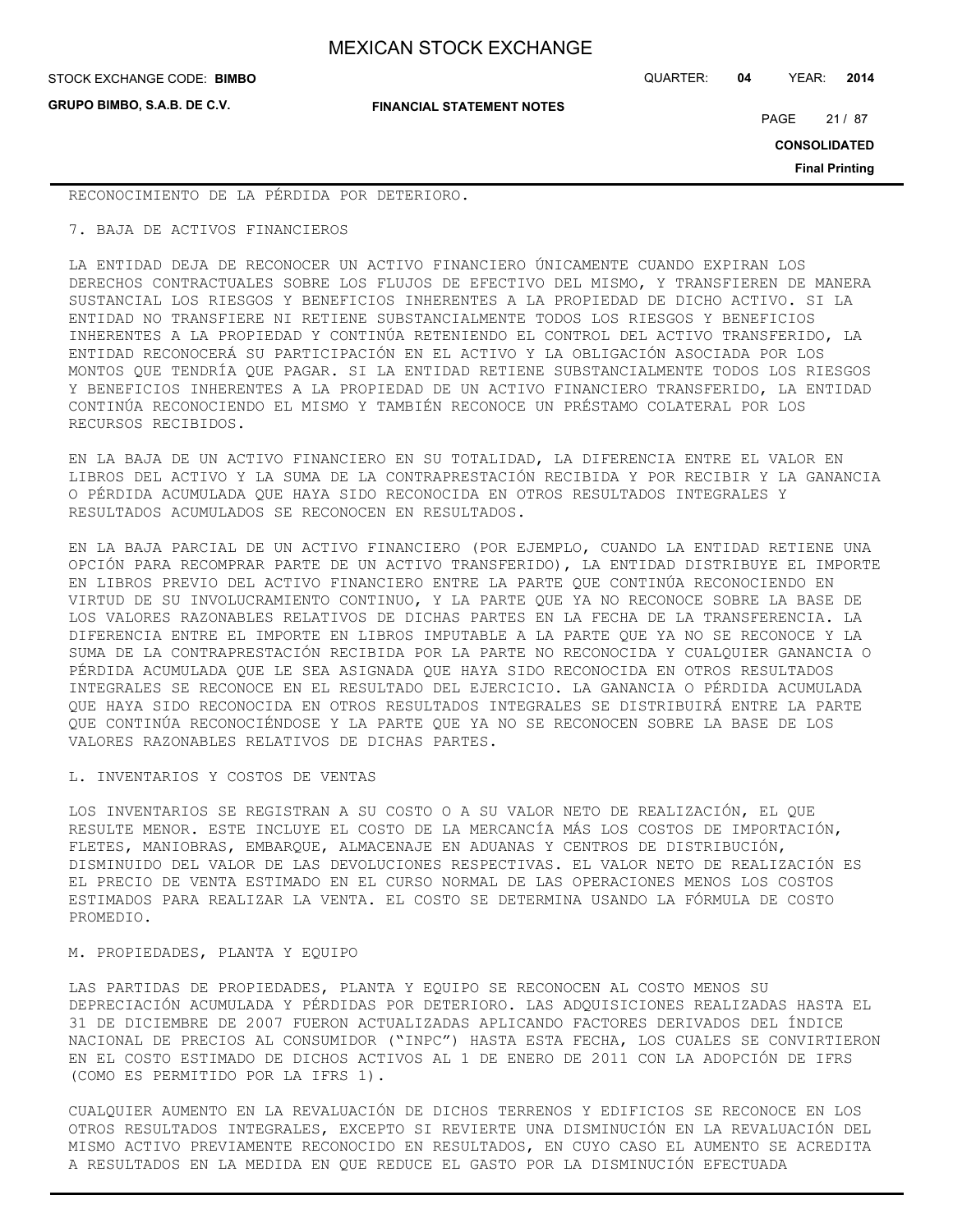**FINANCIAL STATEMENT NOTES**

**GRUPO BIMBO, S.A.B. DE C.V.**

### STOCK EXCHANGE CODE: QUARTER: **04** YEAR: **2014 BIMBO**

PAGE 22 / 87

**CONSOLIDATED**

### **Final Printing**

PREVIAMENTE. UNA DISMINUCIÓN DEL VALOR EN LIBROS QUE SE ORIGINÓ DE LA REVALUACIÓN DE DICHOS TERRENOS Y EDIFICIOS, SE REGISTRA EN RESULTADOS EN LA MEDIDA QUE EXCEDE EL SALDO, SI EXISTE ALGUNO, DE LA RESERVA DE REVALUACIÓN DE PROPIEDADES RELACIONADO CON UNA REVALUACIÓN ANTERIOR DE ESE ACTIVO.

EL COSTO INCLUYE LOS GASTOS DIRECTAMENTE ATRIBUIBLES A LA ADQUISICIÓN DE ESTOS ACTIVOS Y TODOS LOS GASTOS RELACIONADOS CON LA UBICACIÓN DEL ACTIVO EN EL LUGAR Y EN LAS CONDICIONES NECESARIAS PARA QUE PUEDA OPERAR DE LA FORMA PREVISTA POR LA ADMINISTRACIÓN. LOS COSTOS POR PRÉSTAMOS ATRIBUIBLES A LA ADQUISICIÓN, CONSTRUCCIÓN O PRODUCCIÓN DE ACTIVOS CALIFICABLES, QUE SON AQUELLOS QUE LLEVAN TIEMPO SUSTANCIAL PARA ESTAR LISTOS PARA EL USO QUE SE LES PRETENDE DAR, SE SUMAN AL COSTO DEL ACTIVO.

LOS COSTOS DE AMPLIACIÓN, REMODELACIÓN O MEJORA QUE REPRESENTAN UN AUMENTO DE LA CAPACIDAD Y POR ENDE UNA EXTENSIÓN DE LA VIDA ÚTIL DE LOS BIENES, TAMBIÉN SE CAPITALIZAN. LOS GASTOS DE MANTENIMIENTO Y DE REPARACIÓN SE CARGAN AL ESTADO DE RESULTADOS EN EL PERÍODO EN QUE SE INCURREN. EL IMPORTE EN LIBROS DE LOS ACTIVOS REMPLAZADOS ES DADO DE BAJA CUANDO SE CAMBIAN, LLEVANDO TODO EL EFECTO AL ESTADO DE RESULTADOS.

LA DEPRECIACIÓN DE LOS EDIFICIOS REVALUADOS ES RECONOCIDA EN RESULTADOS. EN CASO DE VENTA O RETIRO POSTERIOR DE LAS PROPIEDADES REVALUADAS, EL SUPERÁVIT DE REVALUACIÓN ATRIBUIBLE A LA RESERVA DE REVALUACIÓN DE PROPIEDADES RESTANTE ES TRANSFERIDO DIRECTAMENTE A LAS UTILIDADES ACUMULADAS.

LOS TERRENOS NO SE DEPRECIAN. LA DEPRECIACIÓN DE OTRAS PROPIEDADES, PLANTA Y EQUIPO SE CALCULA CON BASE EN EL MÉTODO DE LÍNEA RECTA PARA DISTRIBUIR SU COSTO A SU VALOR RESIDUAL DURANTE SUS VIDAS ÚTILES ESTIMADAS COMO SIGUE:

|                                  | AÑOS           |
|----------------------------------|----------------|
| OBRA NEGRA                       | 15             |
| CIMENTACIÓN                      | 45             |
| TECHOS                           | 20             |
| INSTALACIONES FIJAS Y ACCESORIOS | 10             |
| EOUIPO DE FABRICACIÓN            | 10             |
| VEHÍCULOS                        | 13             |
| MOBILIARIO Y EOUIPO              | 1 <sub>0</sub> |
| EOUIPO DE CÓMPUTO                |                |
| MEJORAS ARRENDADO                | DURANTE LA     |
|                                  | VIGENCIA DEL   |
|                                  | CONTRATO       |

LA ENTIDAD ASIGNA EL IMPORTE INICIALMENTE RECONOCIDO RESPECTO DE UN ELEMENTO DE EDIFICIOS Y EQUIPO DE FABRICACIÓN EN SUS DIFERENTES PARTES SIGNIFICATIVAS (COMPONENTES) Y DEPRECIA POR SEPARADO CADA UNO DE ESOS COMPONENTES.

LA DEPRECIACIÓN SE RECONOCE Y SE LLEVA A RESULTADOS EL COSTO O LA VALUACIÓN DE LOS ACTIVOS, (DISTINTOS A LOS TERRENOS Y PROPIEDADES EN CONSTRUCCIÓN) MENOS SU VALOR RESIDUAL, SOBRE SUS VIDAS ÚTILES UTILIZANDO EL MÉTODO DE LÍNEA RECTA. LA VIDA ÚTIL ESTIMADA, EL VALOR RESIDUAL Y EL MÉTODO DE DEPRECIACIÓN SE REVISAN AL FINAL DE CADA AÑO, Y EL EFECTO DE CUALQUIER CAMBIO EN LA ESTIMACIÓN REGISTRADA SE RECONOCE SOBRE UNA BASE PROSPECTIVA.

EL VALOR EN LIBROS DE UN ACTIVO SE CASTIGA A SU VALOR DE RECUPERACIÓN SI EL VALOR EN LIBROS DEL ACTIVO ES MAYOR QUE SU VALOR DE RECUPERACIÓN ESTIMADO.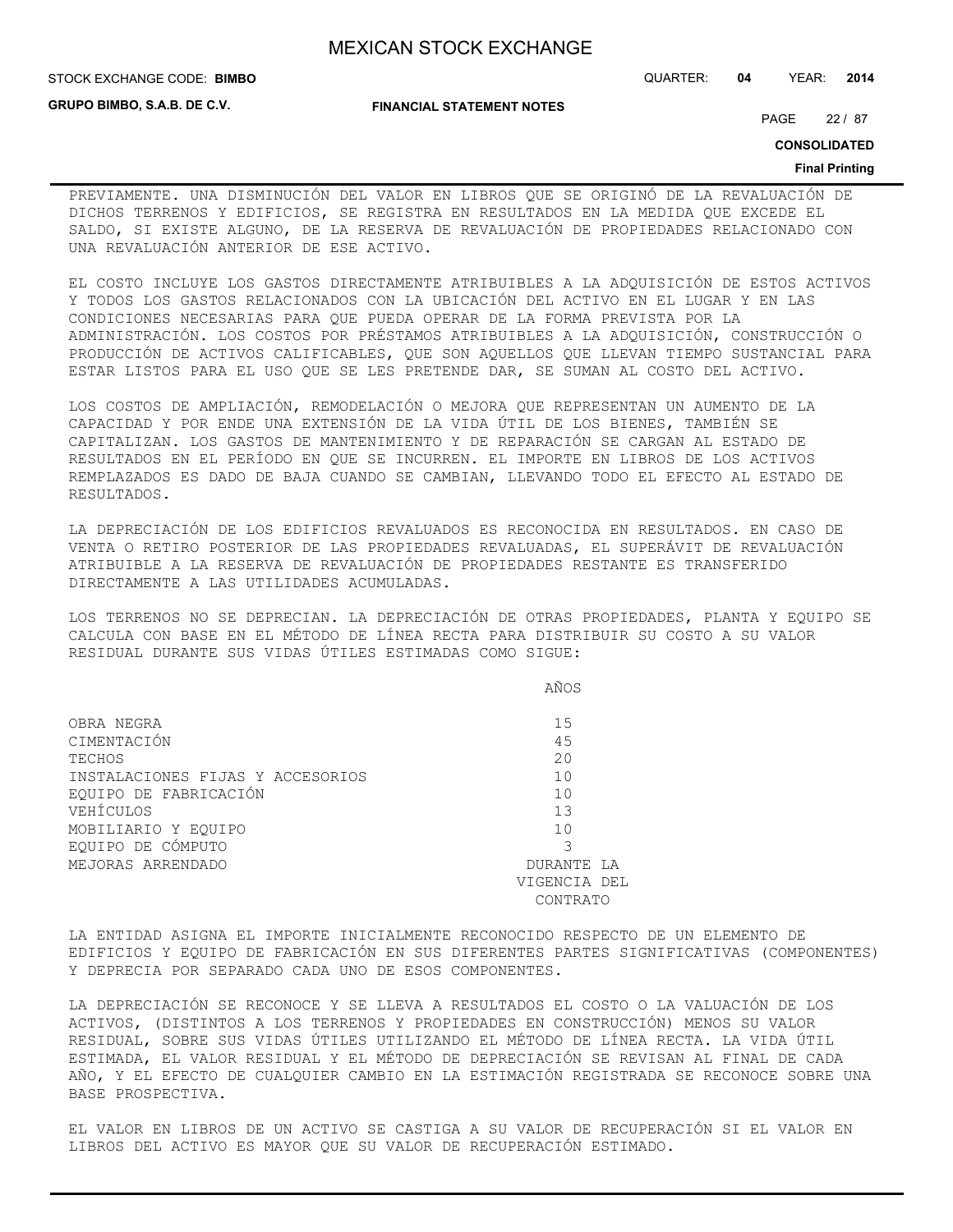STOCK EXCHANGE CODE: QUARTER: **04** YEAR: **2014 BIMBO**

**GRUPO BIMBO, S.A.B. DE C.V.**

**FINANCIAL STATEMENT NOTES**

PAGE 23 / 87

**CONSOLIDATED**

### **Final Printing**

LAS UTILIDADES Y PÉRDIDAS POR LA VENTA DE ACTIVOS, RESULTAN DE LA DIFERENCIA ENTRE LOS INGRESOS DE LA TRANSACCIÓN Y EL VALOR EN LIBROS DE LOS ACTIVOS. ESTAS SE INCLUYEN EN EL ESTADO DE RESULTADOS DENTRO DE OTROS INGRESOS (GASTOS).

LAS MEJORAS Y ADAPTACIONES A INMUEBLES Y LOCALES COMERCIALES EN LOS QUE LA ENTIDAD ACTÚA COMO ARRENDATARIO SE RECONOCEN AL COSTO HISTÓRICO DISMINUIDO DE LA DEPRECIACIÓN RESPECTIVA.

N. INVERSIÓN EN ASOCIADAS Y NEGOCIOS CONJUNTOS

UNA ASOCIADA ES UNA ENTIDAD SOBRE LA CUAL LA ENTIDAD TIENE INFLUENCIA SIGNIFICATIVA, LO QUE IMPLICA TENER EL PODER DE PARTICIPAR EN DECIDIR LAS POLÍTICAS FINANCIERAS Y DE OPERACIÓN DE LA ENTIDAD EN LA QUE SE INVIERTE, PERO NO IMPLICA UN CONTROL O CONTROL CONJUNTO SOBRE ESAS POLÍTICAS.

UN NEGOCIO CONJUNTO ES UN ACUERDO CONTRACTUAL MEDIANTE EL CUAL LAS PARTES QUE TIENEN EL CONTROL CONJUNTO DEL MISMO TIENEN DERECHO A LOS ACTIVOS NETOS DEL NEGOCIO CONJUNTO. EL CONTROL CONJUNTO ES EL ACUERDO CONTRACTUAL PARA COMPARTIR EL CONTROL EN UN NEGOCIO, EL CUAL EXISTE CUANDO LAS DECISIONES SOBRE LAS ACTIVIDADES RELEVANTES REQUIEREN LA APROBACIÓN UNÁNIME DE LAS PARTES QUE COMPARTEN EL CONTROL.

LOS RESULTADOS Y LOS ACTIVOS Y PASIVOS DE LAS ASOCIADAS O NEGOCIOS CONJUNTOS SE INCORPORAN A LOS ESTADOS FINANCIEROS UTILIZANDO EL MÉTODO DE PARTICIPACIÓN, EXCEPTO SI LA INVERSIÓN SE CLASIFICA COMO MANTENIDA PARA SU VENTA, EN CUYO CASO SE CONTABILIZA CONFORME A LA IFRS 5, ACTIVOS NO CORRIENTES MANTENIDOS PARA LA VENTA Y OPERACIONES DISCONTINUAS. CONFORME AL MÉTODO DE PARTICIPACIÓN, LAS INVERSIONES EN ASOCIADAS O NEGOCIOS CONJUNTOS INICIALMENTE SE CONTABILIZAN EN EL ESTADO CONSOLIDADO DE POSICIÓN FINANCIERA AL COSTO Y SE AJUSTA POR CAMBIOS POSTERIORES A LA ADQUISICIÓN POR LA PARTICIPACIÓN DE LA ENTIDAD EN LA UTILIDAD O PÉRDIDA Y LOS RESULTADOS INTEGRALES DE LA ASOCIADA O NEGOCIO CONJUNTO. CUANDO LA PARTICIPACIÓN DE LA ENTIDAD EN LAS PÉRDIDAS DE UNA ENTIDAD ASOCIADA O UN NEGOCIO CONJUNTO DE LA ENTIDAD SUPERA LA PARTICIPACIÓN DE LA ENTIDAD EN ESA ASOCIADA O NEGOCIO CONJUNTO (QUE INCLUYE LOS INTERESES A LARGO PLAZO QUE, EN SUSTANCIA, FORMAN PARTE DE LA INVERSIÓN NETA DE LA ENTIDAD EN LA ASOCIADA O NEGOCIO CONJUNTO) LA ENTIDAD DEJA DE RECONOCER SU PARTICIPACIÓN EN LAS PÉRDIDAS. LAS PÉRDIDAS ADICIONALES SE RECONOCEN SIEMPRE Y CUANDO LA ENTIDAD HAYA CONTRAÍDO ALGUNA OBLIGACIÓN LEGAL O IMPLÍCITA O HAYA HECHO PAGOS EN NOMBRE DE LA ASOCIADA O NEGOCIO CONJUNTO.

UNA INVERSIÓN EN UNA ASOCIADA O UN NEGOCIO CONJUNTO SE REGISTRA UTILIZANDO EL MÉTODO DE PARTICIPACIÓN DESDE LA FECHA EN QUE LA PARTICIPADA SE CONVIERTE EN UNA ASOCIADA O UN NEGOCIO CONJUNTO. EN LA ADQUISICIÓN DE LA INVERSIÓN EN UNA ASOCIADA O NEGOCIO CONJUNTO, EL EXCESO EN EL COSTO DE ADQUISICIÓN SOBRE LA PARTICIPACIÓN DE LA ENTIDAD EN EL VALOR RAZONABLE NETO DE LOS ACTIVOS Y PASIVOS IDENTIFICABLES EN LA INVERSIÓN SE RECONOCE COMO CRÉDITO MERCANTIL, EL CUAL SE INCLUYE EN EL VALOR EN LIBROS DE LA INVERSIÓN. CUALQUIER EXCESO DE PARTICIPACIÓN DE LA ENTIDAD EN EL VALOR RAZONABLE NETO DE LOS ACTIVOS Y PASIVOS IDENTIFICABLES EN EL COSTO DE ADQUISICIÓN DE LA INVERSIÓN, DESPUÉS DE LA RE-EVALUACIÓN, LUEGO DE SU RE-EVALUACIÓN, SE RECONOCE INMEDIATAMENTE EN LOS RESULTADOS DEL PERIODO EN EL CUAL LA INVERSIÓN SE ADQUIRIÓ.

LOS REQUERIMIENTOS DE IAS 39 SE APLICAN PARA DETERMINAR SI ES NECESARIO RECONOCER UNA PÉRDIDA POR DETERIORO CON RESPECTO A LA INVERSIÓN DE LA ENTIDAD EN UNA ASOCIADA O UN NEGOCIO CONJUNTO. CUANDO ES NECESARIO, SE PRUEBA EL DETERIORO DEL VALOR EN LIBROS TOTAL DE LA INVERSIÓN (INCLUYENDO EL CRÉDITO MERCANTIL) DE CONFORMIDAD CON IAS 36 DETERIORO DE ACTIVOS COMO UN ÚNICO ACTIVO, COMPARANDO SU MONTO RECUPERABLE (MAYOR ENTRE VALOR EN USO Y VALOR RAZONABLE MENOS COSTO DE VENTA) CONTRA SU VALOR EN LIBROS. CUALQUIER PÉRDIDA POR DETERIORO RECONOCIDA FORMA PARTE DEL VALOR EN LIBROS DE LA INVERSIÓN.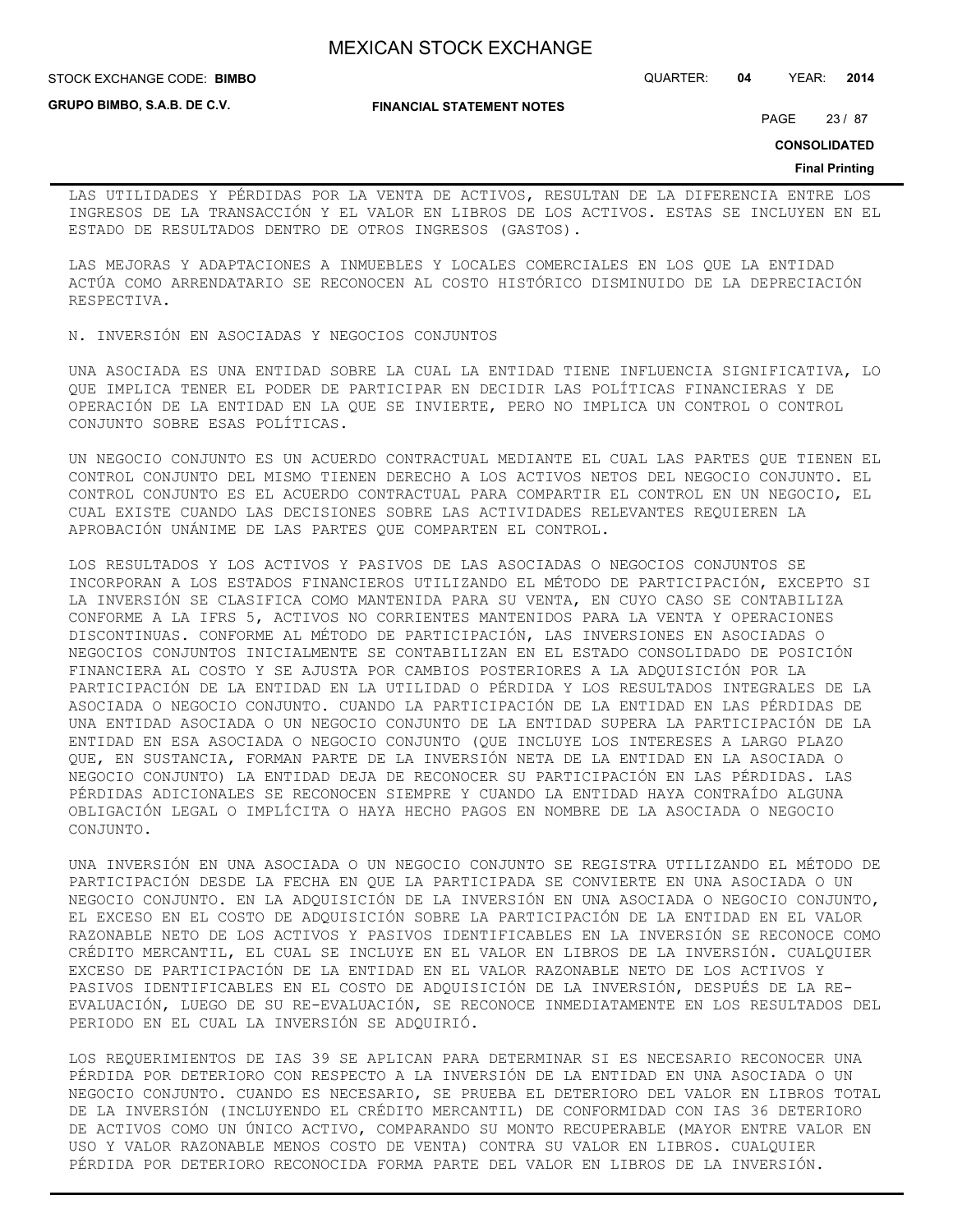**GRUPO BIMBO, S.A.B. DE C.V.**

STOCK EXCHANGE CODE: QUARTER: **04** YEAR: **2014 BIMBO**

**FINANCIAL STATEMENT NOTES**

PAGE 24 / 87

**CONSOLIDATED**

### **Final Printing**

CUALQUIER REVERSIÓN DE DICHA PÉRDIDA POR DETERIORO SE RECONOCE DE CONFORMIDAD CON IAS 36 EN LA MEDIDA EN QUE DICHO MONTO RECUPERABLE DE LA INVERSIÓN INCREMENTA POSTERIORMENTE.

LA ENTIDAD DESCONTINUA EL USO DEL MÉTODO DE PARTICIPACIÓN DESDE LA FECHA EN QUE LA INVERSIÓN DEJA DE SER UNA ASOCIADA O UN NEGOCIO CONJUNTO, O CUANDO LA INVERSIÓN SE CLASIFICA COMO MANTENIDA PARA LA VENTA. CUANDO LA ENTIDAD MANTIENE LA PARTICIPACIÓN EN LA ANTES ASOCIADA O NEGOCIO CONJUNTO LA INVERSIÓN RETENIDA SE MIDE A VALOR RAZONABLE A DICHA FECHA Y SE CONSIDERA COMO SU VALOR RAZONABLE AL MOMENTO DEL RECONOCIMIENTO INICIAL COMO ACTIVO FINANCIERO DE CONFORMIDAD CON IAS 39. LA DIFERENCIA ENTRE EL VALOR CONTABLE DE LA ASOCIADA O NEGOCIO CONJUNTO EN LA FECHA EN QUE EL MÉTODO DE LA PARTICIPACIÓN SE DESCONTINUO Y EL VALOR RAZONABLE ATRIBUIBLE A LA PARTICIPACIÓN RETENIDA Y LA GANANCIA POR LA VENTA DE UNA PARTE DEL INTERÉS EN LA ASOCIADA O NEGOCIO CONJUNTO SE INCLUYE EN LA DETERMINACIÓN DE LA GANANCIA O PÉRDIDA POR DISPOSICIÓN DE LA ASOCIADA O NEGOCIO CONJUNTO.

ADICIONALMENTE, LA ENTIDAD CONTABILIZA TODOS LOS MONTOS PREVIAMENTE RECONOCIDOS EN OTROS RESULTADOS INTEGRALES EN RELACIÓN A ESA ASOCIADA O NEGOCIO CONJUNTO CON LA MISMA BASE QUE SE REQUERIRÍA SI ESA ASOCIADA O NEGOCIO CONJUNTO HUBIESE DISPUESTO DIRECTAMENTE LOS ACTIVOS O PASIVOS RELATIVOS. POR LO TANTO, SI UNA GANANCIA O PÉRDIDA PREVIAMENTE RECONOCIDA EN OTROS RESULTADOS INTEGRALES POR DICHA ASOCIADA O NEGOCIO CONJUNTO SE HUBIERE RECLASIFICADO AL ESTADO DE RESULTADOS AL DISPONER DE LOS ACTIVOS O PASIVOS RELATIVOS, LA ENTIDAD RECLASIFICA LA GANANCIA O PÉRDIDA DEL CAPITAL AL ESTADO DE RESULTADOS (COMO UN AJUSTE POR RECLASIFICACIÓN) CUANDO EL MÉTODO DE PARTICIPACIÓN SE DESCONTINUA.

LA ENTIDAD SIGUE UTILIZANDO EL MÉTODO DE PARTICIPACIÓN CUANDO UNA INVERSIÓN EN UNA ASOCIADA SE CONVIERTE EN UNA INVERSIÓN EN UN NEGOCIO CONJUNTO O UNA INVERSIÓN EN UN NEGOCIO CONJUNTO SE CONVIERTE EN UNA INVERSIÓN EN UNA ASOCIADA. NO EXISTE UNA EVALUACIÓN A VALOR RAZONABLE SOBRE DICHOS CAMBIOS EN LA PARTICIPACIÓN.

CUANDO LA ENTIDAD REDUCE SU PARTICIPACIÓN EN UNA ASOCIADA O UN NEGOCIO CONJUNTO PERO LA ENTIDAD SIGUE UTILIZANDO EL MÉTODO DE LA PARTICIPACIÓN, LA ENTIDAD RECLASIFICA A RESULTADOS LA PROPORCIÓN DE LA GANANCIA O PÉRDIDA QUE HABÍA SIDO PREVIAMENTE RECONOCIDA EN OTROS RESULTADOS INTEGRALES EN RELACIÓN A LA REDUCCIÓN DE SU PARTICIPACIÓN EN LA INVERSIÓN SI ESA UTILIDAD O PÉRDIDA SE HUBIERAN RECLASIFICADO AL ESTADO DE RESULTADOS EN LA DISPOSICIÓN DE LOS ACTIVOS O PASIVOS RELATIVOS.

CUANDO LA ENTIDAD LLEVA A CABO TRANSACCIONES CON SU ASOCIADA O NEGOCIO CONJUNTO, LA UTILIDAD O PÉRDIDA RESULTANTE DE DICHAS TRANSACCIONES CON LA ASOCIADA O NEGOCIO CONJUNTO SE RECONOCEN EN LOS ESTADOS FINANCIEROS CONSOLIDADOS DE LA ENTIDAD SÓLO EN LA MEDIDA DE LA PARTICIPACIÓN EN LA ASOCIADA O NEGOCIO CONJUNTO QUE NO SE RELACIONE CON LA ENTIDAD.

### O. ACTIVOS INTANGIBLES

ESTE RUBRO SE INTEGRA PRINCIPALMENTE POR MARCAS Y RELACIONES CON CLIENTES DERIVADOS DE LA ADQUISICIÓN DE LOS NEGOCIOS EN EUA, CANADÁ, IBERIA, FARGO Y DE ALGUNAS MARCAS EN SUDAMÉRICA. SE RECONOCEN AL COSTO DE ADQUISICIÓN. EL COSTO DE ACTIVOS INTANGIBLES OBTENIDOS A TRAVÉS DE UNA ADQUISICIÓN ES EL DE SU VALOR RAZONABLE A LA FECHA DE LA MISMA. POSTERIORMENTE SE VALÚAN A SU COSTO MENOS AMORTIZACIÓN Y PÉRDIDAS POR DETERIORO ACUMULADAS. LOS ACTIVOS INTANGIBLES GENERADOS INTERNAMENTE, EXCEPTO POR LOS COSTOS DE DESARROLLO, NO SE CAPITALIZAN Y SE RECONOCEN COMO GASTOS EN RESULTADOS DEL PERIODO EN EL QUE SE INCURREN.

LOS ACTIVOS INTANGIBLES SE CLASIFICAN COMO DE VIDA DEFINIDA O INDEFINIDA. LOS DE VIDA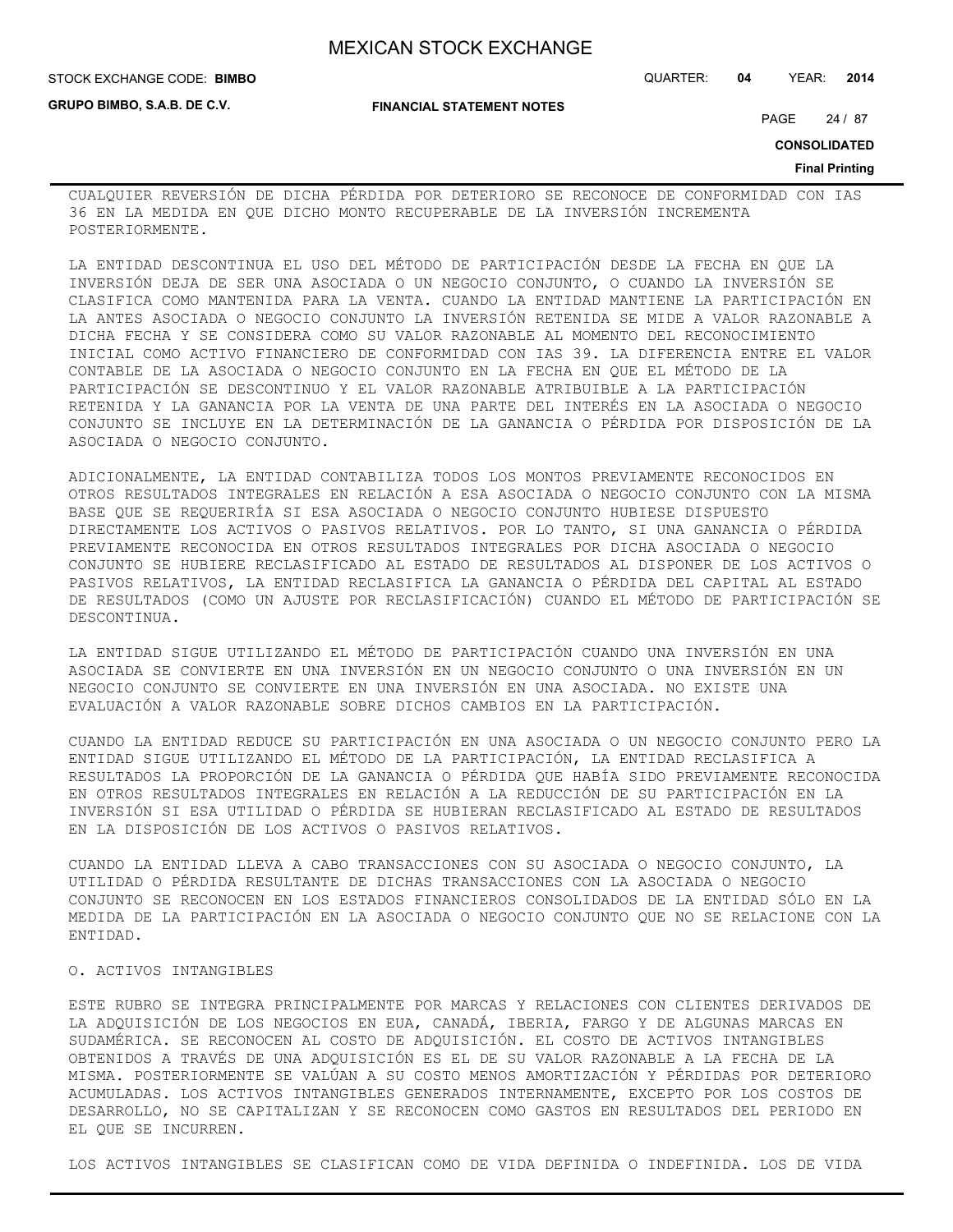STOCK EXCHANGE CODE: QUARTER: **04** YEAR: **2014 BIMBO**

**GRUPO BIMBO, S.A.B. DE C.V.**

**FINANCIAL STATEMENT NOTES**

PAGE 25 / 87

**CONSOLIDATED**

### **Final Printing**

DEFINIDA SE AMORTIZAN BAJO EL MÉTODO DE LÍNEA RECTA DURANTE SU VIDA ESTIMADA Y CUANDO EXISTEN INDICIOS, SE PRUEBAN POR DETERIORO. LOS MÉTODOS DE AMORTIZACIÓN Y LA VIDA ÚTIL DE LOS ACTIVOS SE REVISAN Y AJUSTAN, DE SER NECESARIO, A LA FECHA DE CADA ESTADO DE POSICIÓN FINANCIERA. LA AMORTIZACIÓN SE CARGA A RESULTADOS EN EL RUBRO DE GASTOS DE DISTRIBUCIÓN Y VENTA Y ADMINISTRACIÓN. LOS DE VIDA INDEFINIDA NO SE AMORTIZAN PERO SE SUJETAN CUANDO MENOS ANUALMENTE, A PRUEBAS DE DETERIORO.

P. DETERIORO DE ACTIVOS DE LARGA DURACIÓN DISTINTOS AL CRÉDITO MERCANTIL

LA ENTIDAD REVISA EL VALOR EN LIBROS DE LOS ACTIVOS DE LARGA DURACIÓN DISTINTOS AL CRÉDITO MERCANTIL, ANTE LA PRESENCIA DE ALGÚN INDICIO DE DETERIORO QUE PUDIERA INDICAR QUE EL VALOR EN LIBROS PUDIERA NO SER RECUPERABLE, CONSIDERANDO EL MAYOR DEL VALOR PRESENTE DE LOS FLUJOS NETOS DE EFECTIVO FUTUROS O EL PRECIO NETO DE VENTA EN EL CASO DE SU EVENTUAL DISPOSICIÓN. ESTE SE REGISTRA SI EL VALOR EN LIBROS EXCEDE AL MAYOR DE LOS VALORES ANTES MENCIONADOS. LOS INDICIOS DE DETERIORO QUE SE CONSIDERAN PARA ESTOS EFECTOS SON, ENTRE OTROS, LAS PÉRDIDAS DE OPERACIÓN O FLUJOS DE EFECTIVO NEGATIVOS EN EL PERIODO SI ES QUE ESTÁN COMBINADOS CON UN HISTORIAL O PROYECCIÓN DE PÉRDIDAS, DEPRECIACIONES Y AMORTIZACIONES CARGADAS A RESULTADOS QUE EN TÉRMINOS PORCENTUALES, EN RELACIÓN CON LOS INGRESOS, SEAN SUBSTANCIALMENTE SUPERIORES A LAS DE EJERCICIOS ANTERIORES, EFECTOS DE OBSOLESCENCIA, REDUCCIÓN EN LA DEMANDA DE LOS PRODUCTOS QUE SE FABRICAN, COMPETENCIA Y OTROS FACTORES ECONÓMICOS Y LEGALES. PARA EFECTOS DE LA EVALUACIÓN DE DETERIORO, LOS ACTIVOS SE AGRUPAN EN LOS NIVELES MÁS PEQUEÑOS EN LOS QUE GENERAN FLUJOS DE EFECTIVO IDENTIFICABLES (UNIDADES GENERADORAS DE EFECTIVO). LOS ACTIVOS DE LARGA DURACIÓN DISTINTOS AL CRÉDITO MERCANTIL QUE SEAN OBJETO DE CASTIGOS POR DETERIORO SE EVALÚAN A CADA FECHA DE REPORTE PARA IDENTIFICAR POSIBLES REVERSIONES DEL MISMO.

CUANDO UNA PÉRDIDA POR DETERIORO SE REVIERTE POSTERIORMENTE, EL VALOR EN LIBROS DEL ACTIVO (O UNIDAD GENERADORA DE EFECTIVO) SE INCREMENTA AL VALOR ESTIMADO REVISADO A SU MONTO RECUPERABLE, DE TAL MANERA QUE EL VALOR EN LIBROS AJUSTADO NO EXCEDA EL VALOR EN LIBROS QUE SE HABRÍA DETERMINADO SI NO SE HUBIERA RECONOCIDO UNA PÉRDIDA POR DETERIORO PARA DICHO ACTIVO (O UNIDAD GENERADORA DE EFECTIVO) EN AÑOS ANTERIORES. LA REVERSIÓN DE UNA PÉRDIDA POR DETERIORO SE RECONOCE INMEDIATAMENTE EN RESULTADOS, A MENOS QUE EL ACTIVO CORRESPONDIENTE SE RECONOZCA A UN MONTO REVALUADO, EN CUYO CASO LA REVERSIÓN DE LA PÉRDIDA POR DETERIORO SE TRATA COMO UN INCREMENTO EN LA REVALUACIÓN (VER NOTA 10).

## Q. CRÉDITO MERCANTIL

CUANDO ESTE SURGE POR LA ADQUISICIÓN DE UN NEGOCIO SE RECONOCE AL COSTO DETERMINADO A LA FECHA DE ADQUISICIÓN DEL NEGOCIO (VER NOTA 10) MENOS LAS PÉRDIDAS ACUMULADAS POR DETERIORO, SI EXISTIERAN.

PARA FINES DE EVALUAR EL DETERIORO, EL CRÉDITO MERCANTIL SE ASIGNA A CADA UNIDAD GENERADORA DE EFECTIVO (O GRUPOS DE UNIDADES GENERADORAS DE EFECTIVO) DE LA ENTIDAD, QUE SE ESPERA SERÁ BENEFICIADA POR LAS SINERGIAS DE LA COMBINACIÓN.

EL DETERIORO DE UNA UNIDAD GENERADORA DE EFECTIVO A LA QUE SE LE HA ASIGNADO CRÉDITO MERCANTIL SE PRUEBA ANUALMENTE, O CON MAYOR FRECUENCIA CUANDO EXISTEN INDICIOS DE QUE LA UNIDAD PUEDA ESTAR DETERIORADA. SI EL MONTO RECUPERABLE DE LA UNIDAD GENERADORA DE EFECTIVO ES MENOR A SU VALOR EN LIBROS, LA PÉRDIDA POR DETERIORO SE ASIGNA PRIMERO PARA REDUCIR EL VALOR EN LIBROS DE CUALQUIER CRÉDITO MERCANTIL ASIGNADO A LA UNIDAD Y POSTERIORMENTE A LOS OTROS ACTIVOS DE LA UNIDAD DE MANERA PRORRATEADA Y CON BASE EN EL VALOR EN LIBROS DE CADA ACTIVO DENTRO DE LA UNIDAD. CUALQUIER PÉRDIDA POR DETERIORO DEL CRÉDITO MERCANTIL SE RECONOCE DIRECTAMENTE EN LA UTILIDAD O PÉRDIDA EN EL ESTADO DE RESULTADOS CONSOLIDADO. UNA PÉRDIDA POR DETERIORO RECONOCIDA AL CRÉDITO MERCANTIL NO SE REVERSA EN PERIODOS POSTERIORES.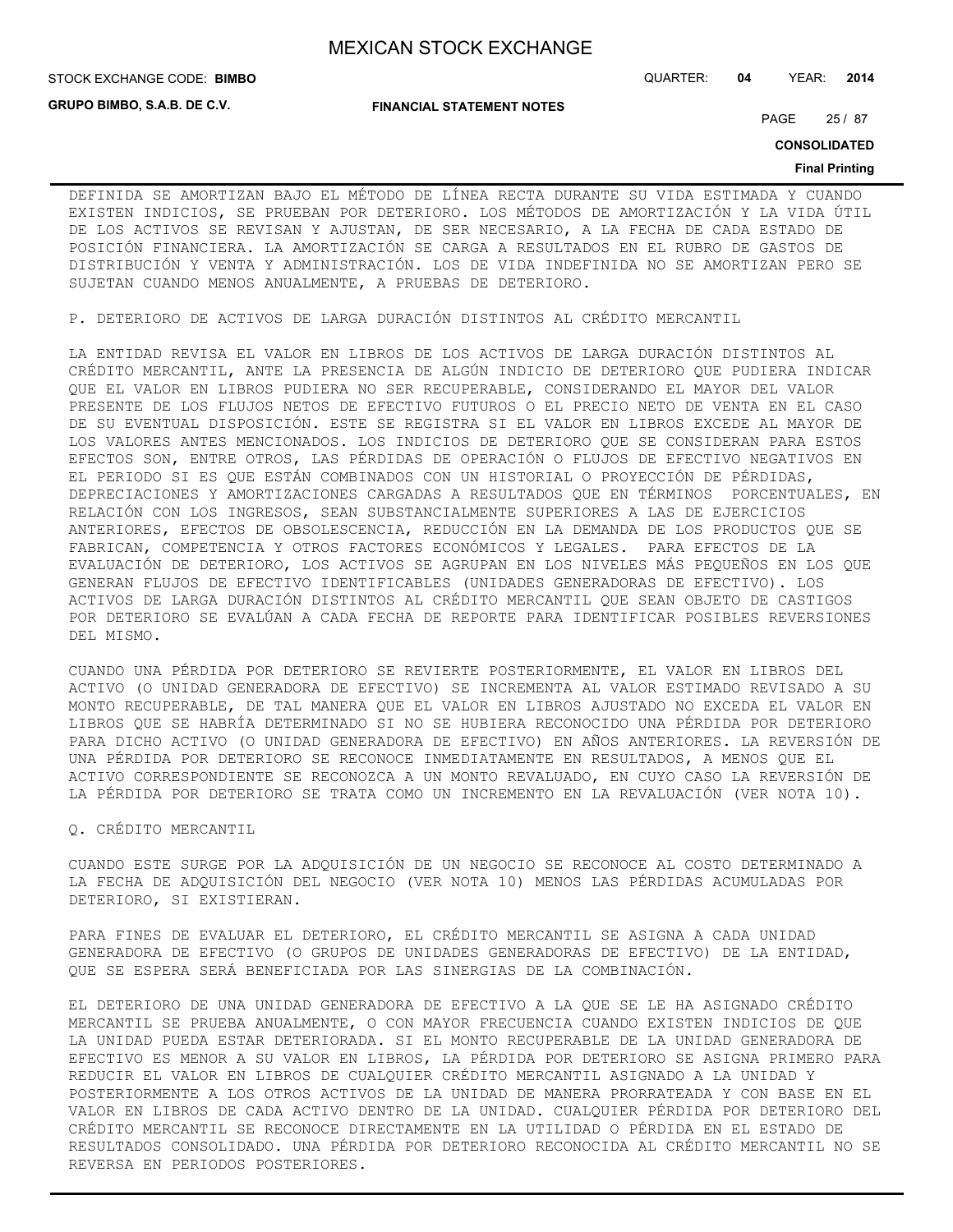STOCK EXCHANGE CODE: QUARTER: **04** YEAR: **2014 BIMBO**

**GRUPO BIMBO, S.A.B. DE C.V.**

**FINANCIAL STATEMENT NOTES**

PAGE 26 / 87

**CONSOLIDATED**

**Final Printing**

AL DISPONER DE LA UNIDAD GENERADORA DE EFECTIVO RELEVANTE, EL MONTO DE CRÉDITO MERCANTIL ATRIBUIBLE SE INCLUYE EN LA DETERMINACIÓN DE LA UTILIDAD O PÉRDIDA AL MOMENTO DE LA DISPOSICIÓN.

LA POLÍTICA DE LA ENTIDAD PARA EL CRÉDITO MERCANTIL QUE SURGE DE LA ADQUISICIÓN DE UNA ASOCIADA SE DESCRIBE EN LA NOTA 3.N.

R. PASIVOS FINANCIEROS

ESTOS SE VALÚAN INICIALMENTE A VALOR RAZONABLE, MENOS LOS COSTOS DE TRANSACCIÓN, EXCEPTO POR AQUELLOS PASIVOS FINANCIEROS CLASIFICADOS COMO VALOR RAZONABLE CON CAMBIOS A TRAVÉS DE RESULTADOS, LOS CUALES SE VALÚAN INICIALMENTE A VALOR RAZONABLE. LA VALUACIÓN POSTERIOR DEPENDE DE LA CATEGORÍA EN LA QUE SE CLASIFICAN.

LOS PASIVOS FINANCIEROS SE CLASIFICAN DENTRO DE LAS SIGUIENTES CATEGORÍAS: "A VALOR RAZONABLE CON CAMBIOS EN RESULTADOS" O COMO "OTROS PASIVOS FINANCIEROS". LA NOTA 12 DESCRIBE LA CATEGORÍA EN LAS QUE CALIFICA CADA CLASE DE PASIVOS FINANCIEROS QUE MANTIENE LA ENTIDAD.

PASIVOS FINANCIEROS A VALOR RAZONABLE CON CAMBIOS EN RESULTADOS

LOS PASIVOS FINANCIEROS SE CLASIFICAN A VALOR RAZONABLE CON CAMBIOS EN RESULTADOS CUANDO SE DESIGNAN OPCIONALMENTE COMO TAL (Y CUMPLEN CIERTAS CONDICIONES) O CUANDO SE MANTIENEN PARA NEGOCIACIÓN. LA ENTIDAD NO HA DESIGNADO PASIVOS A VALOR RAZONABLE. LOS INSTRUMENTOS FINANCIEROS DERIVADOS SE CLASIFICAN COMO DE NEGOCIACIÓN, SALVO LOS QUE SE DESIGNAN Y SON EFICACES COMO COBERTURAS (LA POLÍTICA CONTABLE ESPECÍFICA PARA INSTRUMENTOS FINANCIEROS DERIVADOS SE DETALLA MÁS ADELANTE). LA ENTIDAD NO HA DESIGNADO PASIVOS FINANCIEROS CON CAMBIOS A TRAVÉS DE RESULTADOS.

OTROS PASIVOS FINANCIEROS A VALOR RAZONABLE CON CAMBIOS EN RESULTADOS

LOS OTROS PASIVOS FINANCIEROS, QUE INCLUYEN PRINCIPALMENTE PRÉSTAMOS DE INSTITUCIONES FINANCIERAS, CUENTAS POR PAGAR A PROVEEDORES Y OTRAS CUENTAS POR PAGAR, SE VALÚAN POSTERIORMENTE AL COSTO AMORTIZADO USANDO EL MÉTODO DE INTERÉS EFECTIVO, RECONOCIENDO LOS GASTOS POR INTERÉS SOBRE UNA BASE DE RENDIMIENTO EFECTIVO.

EL MÉTODO DE INTERÉS EFECTIVO ES UN MÉTODO DE CÁLCULO DEL COSTO AMORTIZADO DE UN PASIVO FINANCIERO Y DE ASIGNACIÓN DEL GASTO FINANCIERO A LO LARGO DEL PERÍODO PERTINENTE. LA TASA DE INTERÉS EFECTIVA ES LA TASA QUE DESCUENTA EXACTAMENTE LOS FLUJOS ESTIMADOS DE PAGOS EN EFECTIVO A LO LARGO DE LA VIDA ESPERADA DEL PASIVO FINANCIERO (O, CUANDO SEA ADECUADO, EN UN PERÍODO MÁS CORTO) AL IMPORTE NETO EN LIBROS DEL PASIVO FINANCIERO EN SU RECONOCIMIENTO INICIAL.

## BAJA DE PASIVOS FINANCIEROS

LA ENTIDAD DA DE BAJA LOS PASIVOS FINANCIEROS SI, Y SOLO SI, LAS OBLIGACIONES DE LA ENTIDAD SE CUMPLEN, CANCELAN O EXPIRAN. LA DIFERENCIA ENTRE EL VALOR EN LIBROS DEL PASIVO FINANCIERO DADO DE BAJA Y LA CONTRAPRESTACIÓN PAGADA Y POR PAGAR SE RECONOCE EN RESULTADOS.

S. INSTRUMENTOS FINANCIEROS DERIVADOS Y ACTIVIDADES DE COBERTURA

LOS INSTRUMENTOS FINANCIEROS DERIVADOS SE RECONOCEN INICIALMENTE A SU VALOR RAZONABLE EN LA FECHA EN QUE SE CELEBRA EL CONTRATO DEL INSTRUMENTO FINANCIERO DERIVADO Y SON REMEDIDOS SUBSECUENTEMENTE A SU VALOR RAZONABLE. EL MÉTODO PARA RECONOCER LA UTILIDAD O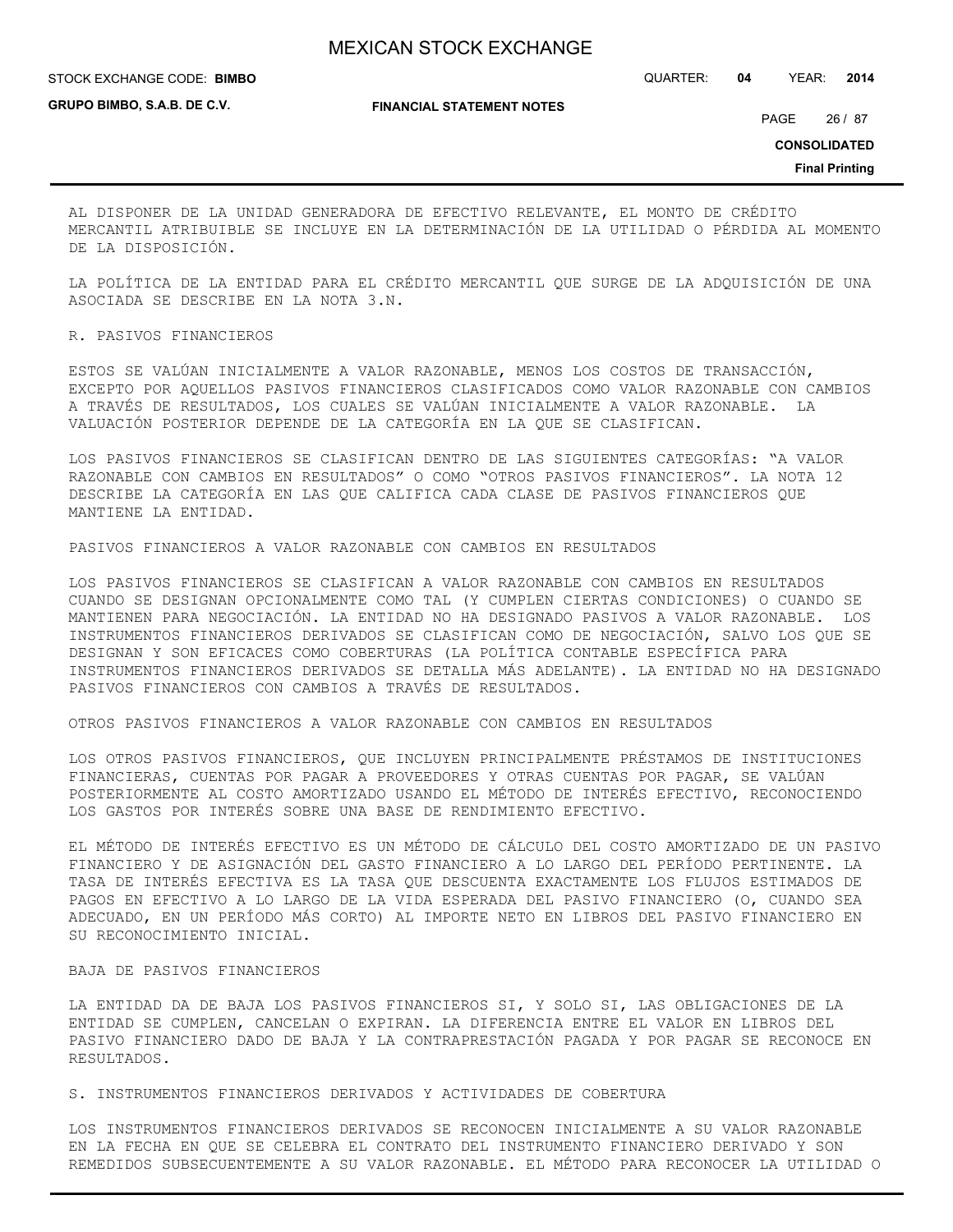**STOCK EXCHANGE CODE: BIMBO** 

**GRUPO BIMBO, S.A.B. DE C.V.**

**FINANCIAL STATEMENT NOTES**

STOCK EXCHANGE CODE: QUARTER: **04** YEAR: **2014**

PAGE 27 / 87

**CONSOLIDATED**

### **Final Printing**

PÉRDIDA DE LOS CAMBIOS EN LOS VALORES RAZONABLES DE LOS INSTRUMENTOS FINANCIEROS DERIVADOS DEPENDE DE SI SON DESIGNADOS COMO INSTRUMENTOS DE COBERTURA, Y SI ES ASÍ, LA NATURALEZA DE LA PARTIDA QUE SE ESTÁ CUBRIENDO. LA ENTIDAD ÚNICAMENTE CUENTA CON INSTRUMENTOS FINANCIEROS DERIVADOS DE COBERTURA DE FLUJOS DE EFECTIVO Y DE COBERTURA DE LA INVERSIÓN NETA EN SUBSIDIARIAS EN EL EXTRANJERO.

LA ENTIDAD DOCUMENTA AL INICIO DE LA TRANSACCIÓN LA RELACIÓN ENTRE LOS INSTRUMENTOS DE COBERTURA Y LAS PARTIDAS CUBIERTAS, ASÍ COMO SUS OBJETIVOS Y LA ESTRATEGIA DE LA ADMINISTRACIÓN DE RIESGOS QUE RESPALDAN SUS TRANSACCIONES DE COBERTURA. LA ENTIDAD DOCUMENTA EN FORMA PERIÓDICA SI LOS INSTRUMENTOS FINANCIEROS DERIVADOS UTILIZADOS EN LAS TRANSACCIONES DE COBERTURA SON ALTAMENTE EFECTIVOS PARA CUBRIR LOS CAMBIOS EN VALOR RAZONABLE O FLUJOS DE EFECTIVO DE LAS PARTIDAS CUBIERTAS.

LOS VALORES RAZONABLES DE LOS INSTRUMENTOS FINANCIEROS DERIVADOS UTILIZADOS COMO INSTRUMENTOS DE COBERTURA SE REVELAN EN LA NOTA 12.

## COBERTURAS DE FLUJOS DE EFECTIVO

LA PORCIÓN EFECTIVA DE LOS CAMBIOS EN EL VALOR RAZONABLE DE LOS INSTRUMENTOS FINANCIEROS DERIVADOS QUE SE DESIGNAN Y CALIFICAN COMO COBERTURA DE FLUJOS DE EFECTIVO SE RECONOCEN EN LAS OTRAS PARTIDAS DE LA UTILIDAD INTEGRAL Y SE PRESENTAN EN EL RUBRO "VARIACIÓN NETA DE LA PÉRDIDA/GANANCIA POR REALIZAR DE INSTRUMENTOS DE COBERTURA DE FLUJOS DE EFECTIVO". LA PORCIÓN INEFECTIVA SE RECONOCE INMEDIATAMENTE EN LOS RESULTADOS DEL PERIODO. LAS CANTIDADES QUE HAYAN SIDO REGISTRADAS EN EL CAPITAL CONTABLE COMO PARTE DE LA UTILIDAD INTEGRAL, SE RECLASIFICAN A LOS RESULTADOS DEL MISMO PERIODO EN EL QUE LA PARTIDA CUBIERTA IMPACTA RESULTADOS.

LA ENTIDAD SUSPENDE LA CONTABILIDAD DE COBERTURAS CUANDO EL DERIVADO HA VENCIDO, HA SIDO VENDIDO, ES CANCELADO O EJERCIDO, CUANDO EL DERIVADO NO ALCANZA UNA ALTA EFECTIVIDAD PARA COMPENSAR LOS CAMBIOS EN LOS FLUJOS DE EFECTIVO DE LA PARTIDA CUBIERTA, O CUANDO LA ENTIDAD DECIDE CANCELAR LA DESIGNACIÓN DE COBERTURA. CUALQUIER PÉRDIDA O GANANCIA RECONOCIDA EN OTROS RESULTADOS INTEGRALES Y ACUMULADAS EN EL CAPITAL, PERMANECE EN EL CAPITAL Y ES RECONOCIDA CUANDO LA PROYECCIÓN DE LA TRANSACCIÓN ES FINALMENTE RECONOCIDA EN RESULTADOS.

COBERTURA DE LA INVERSIÓN NETA EN SUBSIDIARIAS EN EL EXTRANJERO

UNA COBERTURA DE LA INVERSIÓN NETA EN SUBSIDIARIAS EN EL EXTRANJERO SE CONTABILIZA DE FORMA SIMILAR A UNA COBERTURA DE FLUJOS DE EFECTIVO. LA PORCIÓN EFECTIVA DE LOS CAMBIOS EN EL VALOR RAZONABLE DE LOS INSTRUMENTOS FINANCIEROS DERIVADOS (O NO DERIVADOS) QUE SE DESIGNAN Y CALIFICAN COMO COBERTURA DE LA INVERSIÓN NETA EN SUBSIDIARIAS EN EL EXTRANJERO SE RECONOCEN EN LAS OTRAS PARTIDAS DE LA UTILIDAD INTEGRAL Y SE PRESENTAN EN EL RUBRO "EFECTO DE CONVERSIÓN DE OPERACIONES EXTRANJERAS". LA PORCIÓN INEFECTIVA SE RECONOCE INMEDIATAMENTE EN LOS RESULTADOS DEL PERIODO EN EL RUBRO "GANANCIA (PÉRDIDA) CAMBIARIA NETA". LAS CANTIDADES QUE HAYAN SIDO REGISTRADAS EN EL CAPITAL CONTABLE COMO PARTE DE LA UTILIDAD INTEGRAL, SE RECLASIFICAN A LOS RESULTADOS DEL MISMO PERIODO DE LA DISPOSICIÓN DE LA INVERSIÓN.

## T. PROVISIONES

ESTAS SE RECONOCEN CUANDO LA ENTIDAD TIENE UNA OBLIGACIÓN LEGAL O ASUMIDA (PRESENTE) COMO RESULTADO DE EVENTOS PASADOS, ES PROBABLE QUE SE REQUIERA LA SALIDA DE FLUJOS DE EFECTIVO PARA PAGAR LA OBLIGACIÓN Y EL MONTO PUEDA SER ESTIMADO CONFIABLEMENTE.

LOS PASIVOS CONTINGENTES ADQUIRIDOS EN UNA COMBINACIÓN DE NEGOCIOS SE MIDEN INICIALMENTE A SU VALOR RAZONABLE A LA FECHA DE ADQUISICIÓN. POSTERIORMENTE, SE MIDEN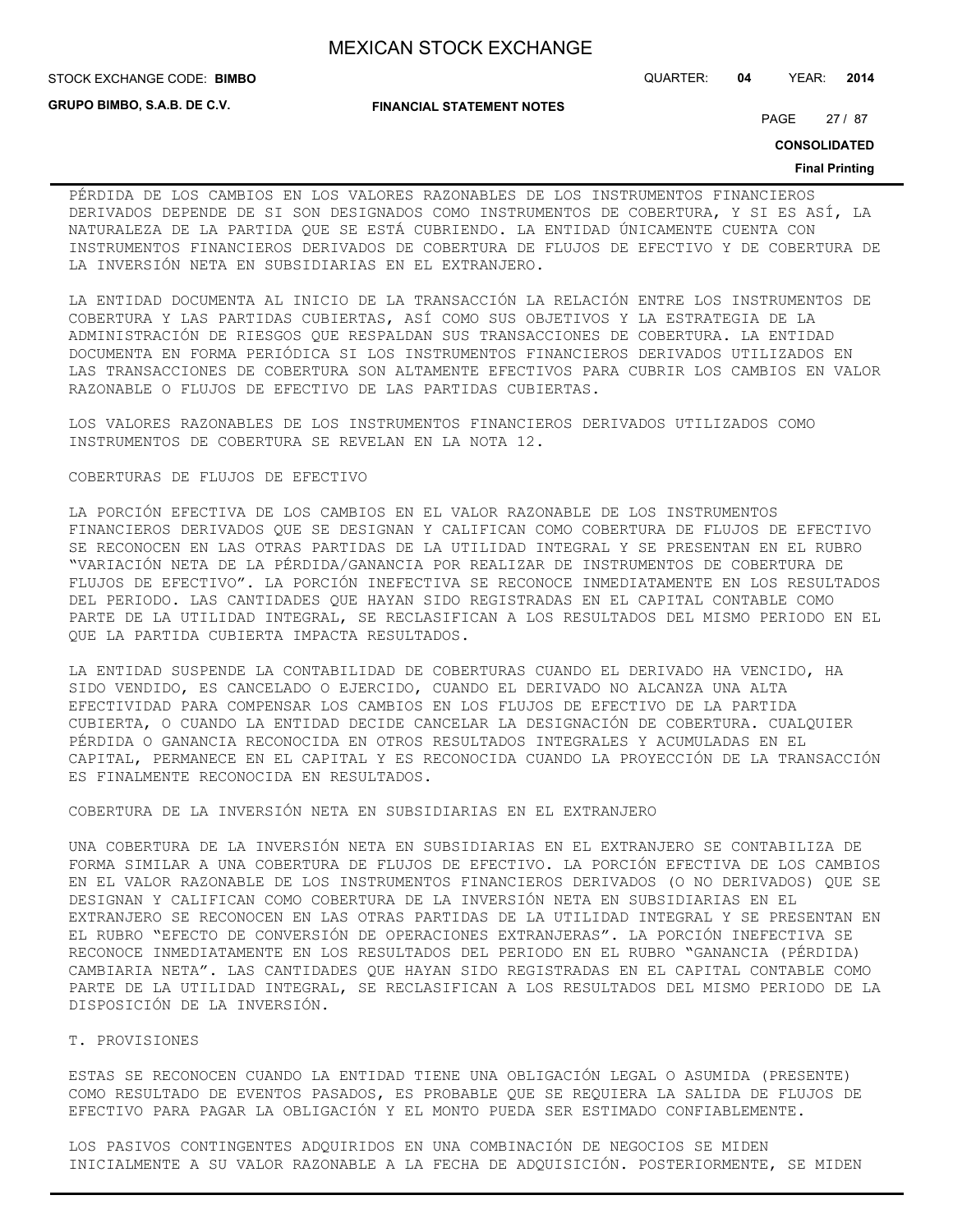**STOCK EXCHANGE CODE: BIMBO** 

**GRUPO BIMBO, S.A.B. DE C.V.**

STOCK EXCHANGE CODE: QUARTER: **04** YEAR: **2014**

**FINANCIAL STATEMENT NOTES**

PAGE 28 / 87

**CONSOLIDATED**

**Final Printing**

AL MAYOR ENTRE EL MEJOR ESTIMADO DEL GASTO QUE SE REQUIERE PARA LIQUIDAR LA OBLIGACIÓN Y EL MONTO RECONOCIDO ORIGINALMENTE MENOS SU AMORTIZACIÓN ACUMULADA.

## U. IMPUESTOS A LA UTILIDAD

EL GASTO POR IMPUESTOS A LA UTILIDAD COMPRENDE EL IMPUESTO CAUSADO Y EL DIFERIDO. EL IMPUESTO SE RECONOCE EN EL ESTADO DE RESULTADOS, EXCEPTO CUANDO SE RELACIONA CON PARTIDAS RECONOCIDAS DIRECTAMENTE EN OTRAS PARTIDAS DEL RESULTADO INTEGRAL CONSOLIDADO O EN EL CAPITAL CONTABLE. EN ESTE CASO, EL IMPUESTO TAMBIÉN SE RECONOCE EN OTRAS PARTIDAS DEL RESULTADO INTEGRAL O DIRECTAMENTE EN EL CAPITAL CONTABLE, RESPECTIVAMENTE.

EN EL CASO DE MÉXICO, EL IMPUESTO A LA UTILIDAD CAUSADO SE COMPONE DEL IMPUESTO SOBRE LA RENTA ("ISR") PARA EL AÑO 2014, MIENTRAS QUE PARA EL AÑO 2013 SE COMPONE DEL IMPUESTO SOBRE LA RENTA ("ISR")Y EL IMPUESTO EMPRESARIAL A TASA ÚNICA ("IETU"), LOS CUALES SE REGISTRAN EN LOS RESULTADOS DEL AÑO EN QUE SE CAUSAN. EL IMPUESTO CAUSADO ES EL QUE RESULTA MAYOR ENTRE AMBOS. ÉSTOS SE BASAN EN LAS UTILIDADES FISCALES Y EN FLUJOS DE EFECTIVO DE CADA AÑO, RESPECTIVAMENTE.

EL IMPUESTO A LAS UTILIDADES CAUSADO SE CALCULA CON BASE EN LAS LEYES FISCALES APROBADAS A LA FECHA DEL ESTADO DE POSICIÓN FINANCIERA EN LOS PAÍSES EN LOS QUE LA ENTIDAD OPERA Y GENERA UNA BASE GRAVABLE.

EL IMPUESTO A LAS UTILIDADES DIFERIDO SE DETERMINA UTILIZANDO LAS TASAS Y LEYES FISCALES QUE HAN SIDO PROMULGADAS A LA FECHA DEL ESTADO DE POSICIÓN FINANCIERA Y QUE SE ESPERA SERÁN APLICABLES CUANDO LAS DIFERENCIAS TEMPORALES SE REVIERTAN. EN EL CASO DE MÉXICO, PARA RECONOCER EL IMPUESTO DIFERIDO SE DETERMINA SI, CON BASE EN PROYECCIONES FINANCIERAS, LA ENTIDAD CAUSARÁ ISR EN 2014 E ISR O IETU EN 2013 Y SE RECONOCE EL IMPUESTO DIFERIDO QUE CORRESPONDA AL IMPUESTO QUE SE ESTIMA QUE SE PAGARÁ EN CADA EJERCICIO.

COMO CONSECUENCIA DE LA REFORMA FISCAL DE 2013, EN MÉXICO, YA NO SE RECONOCE IETU DIFERIDO, POR LO QUE DICHOS EFECTOS SE CANCELARON EN LOS RESULTADOS DE DICHO EJERCICIO.

LOS IMPUESTOS A LA UTILIDAD DIFERIDOS SE RECONOCEN SOBRE LAS DIFERENCIAS TEMPORALES ENTRE EL VALOR EN LIBROS DE LOS ACTIVOS Y PASIVOS INCLUIDOS EN LOS ESTADOS FINANCIEROS Y LAS BASES FISCALES CORRESPONDIENTES UTILIZADAS PARA DETERMINAR EL RESULTADO FISCAL, APLICANDO LA TASA CORRESPONDIENTES A ESTAS DIFERENCIAS Y EN SU CASO SE INCLUYEN LOS BENEFICIOS DE LAS PÉRDIDAS FISCALES POR AMORTIZAR Y DE ALGUNOS CRÉDITOS FISCALES. EL PASIVO POR IMPUESTO A LA UTILIDAD DIFERIDO SE RECONOCE GENERALMENTE PARA TODAS LAS DIFERENCIAS FISCALES TEMPORALES. SE RECONOCERÁ UN ACTIVO POR IMPUESTOS DIFERIDOS, POR TODAS LAS DIFERENCIAS TEMPORALES DEDUCIBLES, EN LA MEDIDA EN QUE RESULTE PROBABLE QUE LA ENTIDAD DISPONGA DE UTILIDADES FISCALES FUTURAS CONTRA LAS QUE PUEDA APLICAR ESAS DIFERENCIAS TEMPORALES DEDUCIBLES.

NO SE RECONOCE EL IMPUESTO A LAS UTILIDADES DIFERIDO DE LAS SIGUIENTES DIFERENCIAS TEMPORALES: I) LAS QUE SURGEN DEL RECONOCIMIENTO INICIAL DE ACTIVOS O PASIVOS EN TRANSACCIONES DISTINTAS A ADQUISICIONES DE NEGOCIOS Y QUE NO AFECTAN RESULTADOS CONTABLES O FISCALES, II) LAS RELACIONADAS A INVERSIONES EN SUBSIDIARIAS Y EN ASOCIADAS EN LA MEDIDA QUE SEA PROBABLE QUE NO SE REVERTIRÁN EN EL FUTURO PREVISIBLE, Y, III) LAS QUE SURGEN DEL RECONOCIMIENTO INICIAL DEL CRÉDITO MERCANTIL. EL IMPUESTO A LA UTILIDAD DIFERIDO ACTIVO SÓLO SE RECONOCE EN LA MEDIDA QUE SEA PROBABLE QUE SE OBTENGAN BENEFICIOS FISCALES FUTUROS CONTRA LOS QUE SE PUEDAN UTILIZAR.

EL VALOR EN LIBROS DE UN ACTIVO POR IMPUESTOS DIFERIDOS DEBE SOMETERSE A REVISIÓN AL FINAL DE CADA PERIODO SOBRE EL QUE SE INFORMA Y SE DEBE REDUCIR EN LA MEDIDA QUE SE ESTIME PROBABLE QUE NO HABRÁ UTILIDADES GRAVABLES SUFICIENTES PARA PERMITIR QUE SE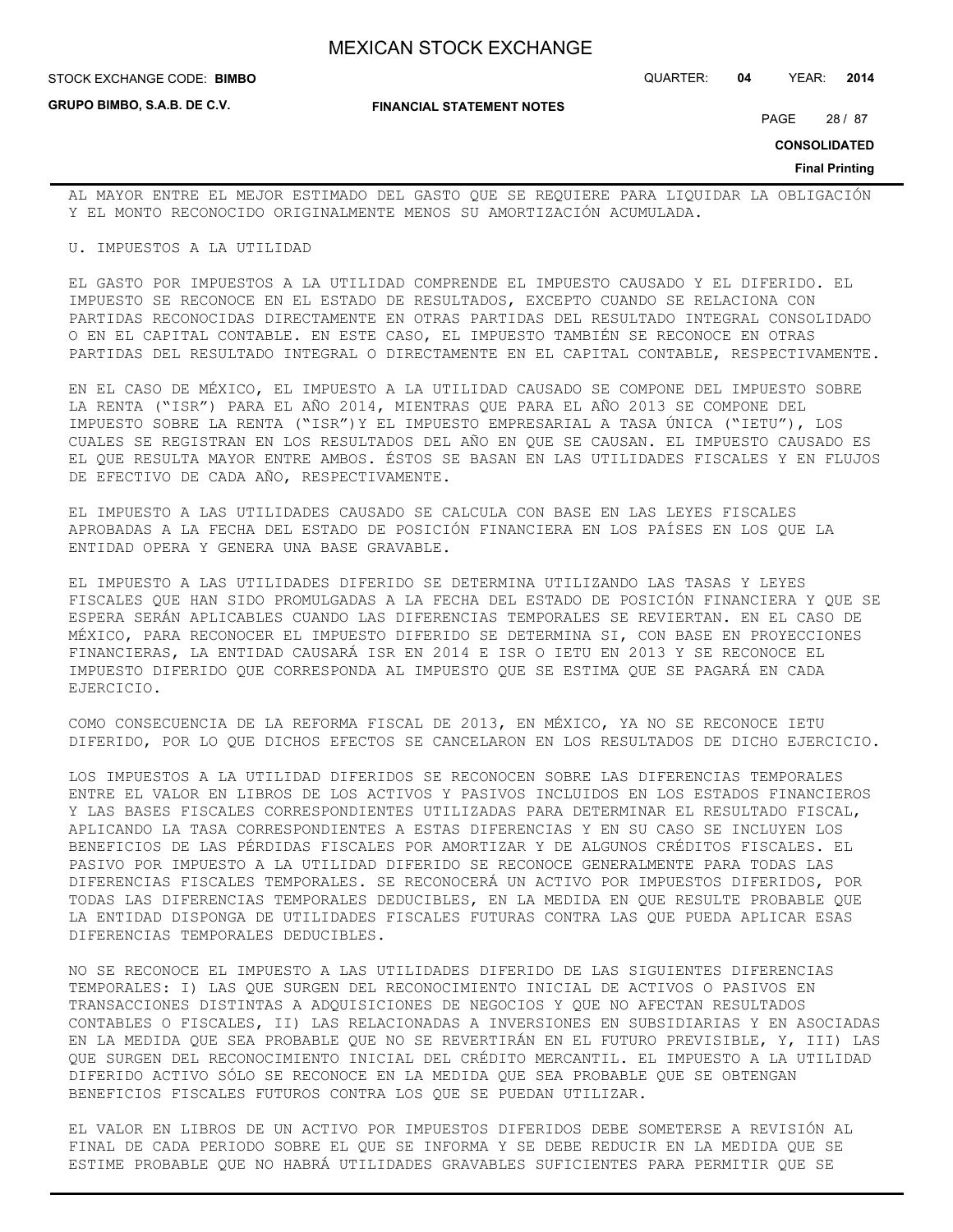**STOCK EXCHANGE CODE: BIMBO** 

**GRUPO BIMBO, S.A.B. DE C.V.**

**FINANCIAL STATEMENT NOTES**

STOCK EXCHANGE CODE: QUARTER: **04** YEAR: **2014**

PAGE 29 / 87

**CONSOLIDATED**

**Final Printing**

### RECUPERE LA TOTALIDAD O UNA PARTE DEL ACTIVO.

LOS ACTIVOS Y PASIVOS POR IMPUESTOS DIFERIDOS SE VALÚAN EMPLEANDO LAS TASAS FISCALES QUE SE ESPERA APLICAR EN EL PERÍODO EN EL QUE EL PASIVO SE PAGUE O EL ACTIVO SE REALICE, BASÁNDOSE EN LAS TASAS (Y LEYES FISCALES) QUE HAYAN SIDO APROBADAS O SUSTANCIALMENTE APROBADAS AL FINAL DEL PERIODO SOBRE EL QUE SE INFORMA.

LOS SALDOS DE IMPUESTOS A LAS UTILIDADES ACTIVOS Y PASIVOS SE COMPENSAN SÓLO CUANDO EXISTE UN DERECHO LEGAL EXIGIBLE A COMPENSAR LOS IMPUESTOS CAUSADOS ACTIVOS CONTRA LOS PASIVOS Y SON RELATIVOS A LA MISMA AUTORIDAD FISCAL, O SI SON DISTINTAS ENTIDADES FISCALES, SE TIENE LA INTENCIÓN DE LIQUIDARLOS SOBRE BASES NETAS O LOS ACTIVOS Y PASIVOS SE REALIZARÁN DE FORMA SIMULTÁNEA.

V. COSTOS DE BENEFICIOS AL RETIRO, BENEFICIOS POR TERMINACIÓN Y PARTICIPACIÓN DE LOS TRABAJADORES EN LAS UTILIDADES ("PTU")

## I. PENSIONES Y PRIMA DE ANTIGÜEDAD

UN PLAN DE CONTRIBUCIONES DEFINIDAS ES UN PLAN DE BENEFICIOS POSTERIORES AL EMPLEO BAJO EL CUAL LA ENTIDAD PAGA CONTRIBUCIONES FIJAS A UN FONDO O FIDEICOMISO Y NO TIENE NINGUNA OBLIGACIÓN LEGAL O ASUMIDA DE HACER PAGOS ADICIONALES. LAS OBLIGACIONES SE RECONOCEN COMO GASTOS CUANDO LOS EMPLEADOS PRESTAN LOS SERVICIOS QUE LES DAN DERECHO A LAS CONTRIBUCIONES.

UN PLAN DE BENEFICIOS DEFINIDOS ES UN PLAN DE BENEFICIOS POSTERIORES AL EMPLEO DISTINTO A LOS DE CONTRIBUCIONES DEFINIDAS. EN EL CASO DE LOS PLANES DE BENEFICIOS DEFINIDOS, QUE INCLUYEN PRIMA DE ANTIGÜEDAD Y PENSIONES, SU COSTO SE DETERMINA UTILIZANDO EL MÉTODO DE CRÉDITO UNITARIO PROYECTADO, CON VALUACIONES ACTUARIALES QUE SE REALIZAN AL FINAL DE CADA PERIODO SOBRE EL QUE SE INFORMA. LAS REMEDICIONES, QUE INCLUYEN LAS GANANCIAS Y PÉRDIDAS ACTUARIALES, EL EFECTO DE LOS CAMBIOS EN EL PISO DEL ACTIVO (EN SU CASO) Y EL RETORNO DEL PLAN DE ACTIVOS (EXCLUIDOS LOS INTERESES), SE REFLEJA DE INMEDIATO EN EL ESTADO DE POSICIÓN FINANCIERA CON CARGO O CRÉDITO QUE SE RECONOCE EN OTROS RESULTADOS INTEGRALES EN EL PERÍODO EN QUE SE INCURREN. LAS REMEDICIONES QUE SE CONSIDERAN EN OTROS RESULTADOS INTEGRALES SE RECONOCEN DE INMEDIATO EN LAS UTILIDADES ACUMULADAS Y NO SE RECLASIFICA A RESULTADOS. COSTO POR SERVICIOS PASADOS SE RECONOCE EN RESULTADOS EN EL PERÍODO DE LA MODIFICACIÓN AL PLAN. LOS INTERESES NETOS SE CALCULAN APLICANDO LA TASA DE DESCUENTO AL INICIO DEL PERÍODO DE LA OBLIGACIÓN EL ACTIVO POR BENEFICIOS DEFINIDOS.

EL PASIVO O ACTIVO RECONOCIDO EN EL ESTADO DE POSICIÓN FINANCIERA RESPECTO DE LOS PLANES DE BENEFICIOS DEFINIDOS ES EL VALOR PRESENTE DE LA OBLIGACIÓN MENOS EL VALOR RAZONABLE DE LOS ACTIVOS DEL PLAN. EL VALOR PRESENTE DE LAS OBLIGACIONES DE BENEFICIOS DEFINIDOS SE DETERMINA DESCONTANDO LOS FLUJOS DE EFECTIVO ESTIMADOS USANDO LAS TASAS DE INTERÉS DE BONOS GUBERNAMENTALES DENOMINADOS EN LA MISMA MONEDA EN LA QUE LOS BENEFICIOS SERÁN PAGADOS Y QUE TIENEN VENCIMIENTOS QUE SE APROXIMAN AL DE LA OBLIGACIÓN.

LA ENTIDAD OTORGA UN BONO EN EFECTIVO A CIERTOS EJECUTIVOS, CALCULADO CON BASE EN MÉTRICAS DE DESEMPEÑO, EL ISR CORRESPONDIENTE ES RETENIDO A LOS EMPLEADOS Y EL IMPORTE NETO ES UTILIZADO PARA LA COMPRA DE ACCIONES DE LA ENTIDAD. EL EMPLEADO PUEDE DISPONER DE DICHAS ACCIONES, AÚN Y CUANDO DEJE DE LABORAR PARA LA ENTIDAD.

## II. PARTICIPACIÓN DE LOS TRABAJADORES EN LAS UTILIDADES

EN EL CASO DE MÉXICO, VENEZUELA Y BRASIL, LAS COMPAÑÍAS LOCALES TIENEN LA OBLIGACIÓN DE RECONOCER UNA PROVISIÓN POR EL COSTO DE LA PARTICIPACIÓN DE LOS TRABAJADORES EN LAS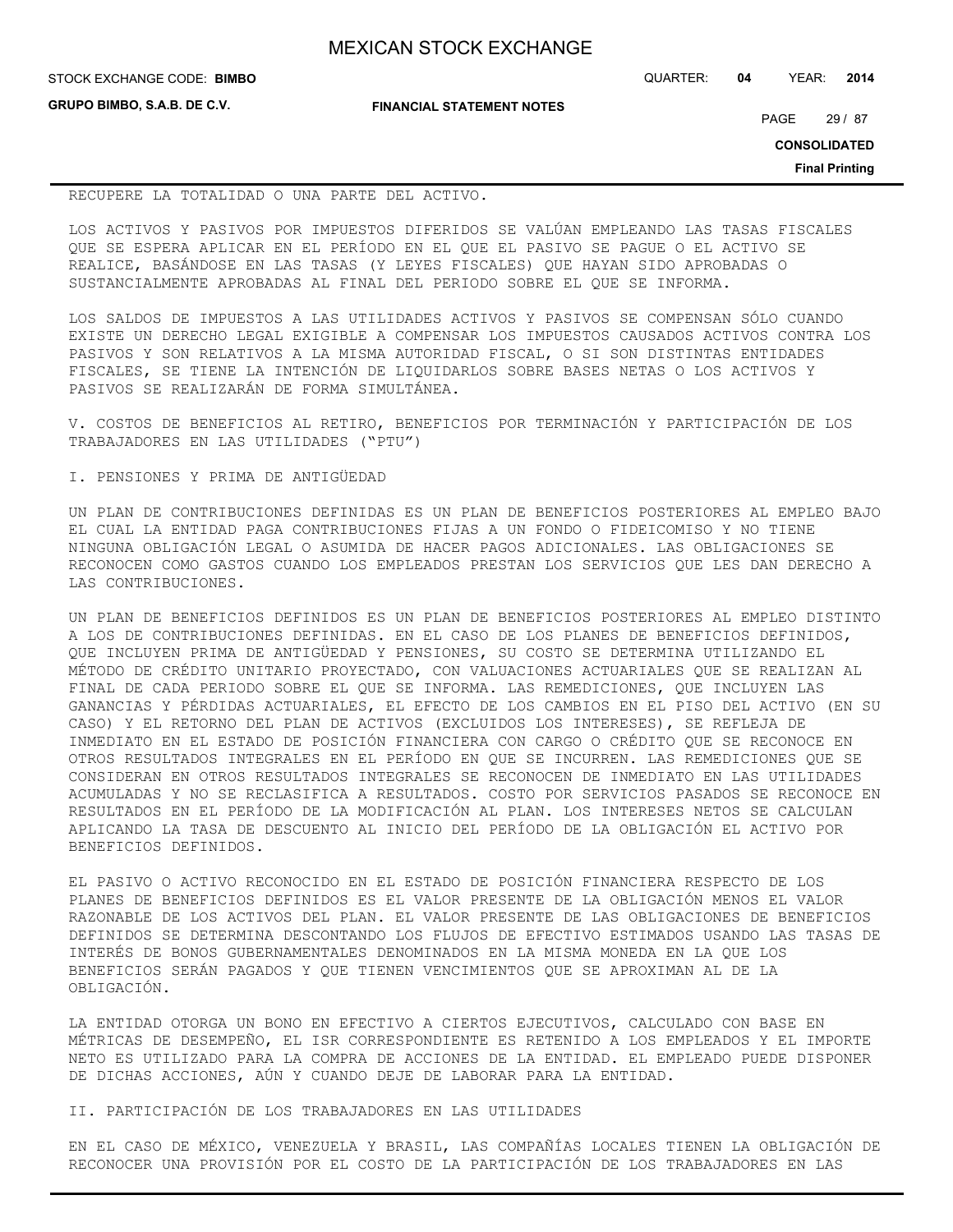**GRUPO BIMBO, S.A.B. DE C.V.**

**FINANCIAL STATEMENT NOTES**

STOCK EXCHANGE CODE: QUARTER: **04** YEAR: **2014 BIMBO**

PAGE 30 / 87

**CONSOLIDATED**

### **Final Printing**

UTILIDADES CUANDO TIENEN UNA OBLIGACIÓN PRESENTE LEGAL O ASUMIDA DE REALIZAR EL PAGO COMO RESULTADO DE EVENTOS PASADOS Y SE PUEDE ESTIMAR CONFIABLEMENTE. LA PTU SE REGISTRA EN LOS RESULTADOS DEL AÑO EN QUE SE CAUSA.

### III. INDEMNIZACIONES

LA ENTIDAD RECONOCE UN PASIVO Y EL GASTO CORRESPONDIENTE POR INDEMNIZACIONES CUANDO YA NO PUEDE RETRAERSE DE UNA OFERTA DE TERMINACIÓN A LOS EMPLEADOS O, ANTES, SI SE CUMPLEN LOS REQUISITOS DE RECONOCIMIENTO DE UN PASIVO POR REESTRUCTURA.

IV. PLANES DE PENSIONES MULTIPATRONALES (PPM)

LA ENTIDAD CLASIFICA LOS PLANES MULTIPATRONALES COMO DE CONTRIBUCIÓN DEFINIDA O DE BENEFICIOS DEFINIDOS PARA DETERMINAR SU CONTABILIZACIÓN. EN PARTICULAR, LOS PLANES MULTIPATRONALES DE BENEFICIOS DEFINIDOS SE REGISTRAN CON BASE EN LA PROPORCIÓN EN LA QUE LA ENTIDAD PARTICIPA EN LA OBLIGACIÓN, ACTIVOS Y COSTOS, DETERMINADOS DE LA MISMA FORMA QUE OTROS PLANES DE CONTRIBUCIÓN DEFINIDA, SALVO QUE NO SE TENGA INFORMACIÓN SUFICIENTE, EN CUYO CASO SE REGISTRAN COMO SI FUERAN DE CONTRIBUCIÓN DEFINIDA.

LA LIQUIDACIÓN O SALIDA DE LA ENTIDAD DE UN PLAN MULTIPATRONAL SE RECONOCE Y VALÚA CONFORME A LA IAS 37, PROVISIONES, PASIVOS Y ACTIVOS CONTINGENTES.

W. RECONOCIMIENTO DE INGRESOS

LOS INGRESOS SE CALCULAN AL VALOR RAZONABLE DE LA CONTRAPRESTACIÓN COBRADA O POR COBRAR, TENIENDO EN CUENTA EL IMPORTE ESTIMADO DE DEVOLUCIONES DE CLIENTES, REBAJAS Y OTROS DESCUENTOS SIMILARES.

- VENTA DE BIENES

LOS INGRESOS POR LA VENTA DE BIENES DEBEN SER RECONOCIDOS CUANDO SE CUMPLEN TODAS Y CADA UNA DE LAS SIGUIENTES CONDICIONES:

\* LA ENTIDAD HA TRANSFERIDO AL COMPRADOR LOS RIESGOS Y BENEFICIOS SIGNIFICATIVOS QUE SE DERIVAN DE LA PROPIEDAD DE LOS BIENES;

\* LA ENTIDAD NO CONSERVA PARA SÍ NINGUNA IMPLICACIÓN EN LA GESTIÓN CONTINUA DE LOS BIENES VENDIDOS, EN EL GRADO USUALMENTE ASOCIADO CON LA PROPIEDAD, NI RETIENE EL CONTROL EFECTIVO SOBRE LOS MISMOS;

\* EL IMPORTE DE LOS INGRESOS PUEDE VALUARSE CONFIABLEMENTE;

\* SEA PROBABLE QUE LA ENTIDAD RECIBA LOS BENEFICIOS ECONÓMICOS ASOCIADOS CON LA TRANSACCIÓN; Y

\* LOS COSTOS INCURRIDOS, O POR INCURRIR, EN RELACIÓN CON LA TRANSACCIÓN PUEDEN SER VALUADOS CONFIABLEMENTE.

- INGRESOS POR INTERESES

ESTOS SE RECONOCEN CUANDO ES PROBABLE QUE LOS BENEFICIOS ECONÓMICOS FLUYAN HACIA LA ENTIDAD Y EL IMPORTE DE LOS INGRESOS PUEDA SER VALUADO CONFIABLEMENTE. LOS INGRESOS POR INTERESES SE REGISTRAN SOBRE UNA BASE PERIÓDICA, CON REFERENCIA AL SALDO INSOLUTO Y A LA TASA DE INTERÉS EFECTIVA APLICABLE, LA CUAL ES LA TASA QUE EXACTAMENTE DESCUENTA LOS FLUJOS DE EFECTIVO ESTIMADOS A RECIBIR A LO LARGO DE LA VIDA ESPERADA DEL ACTIVO FINANCIERO Y LO IGUALA CON EL IMPORTE NETO EN LIBROS DEL ACTIVO FINANCIERO EN SU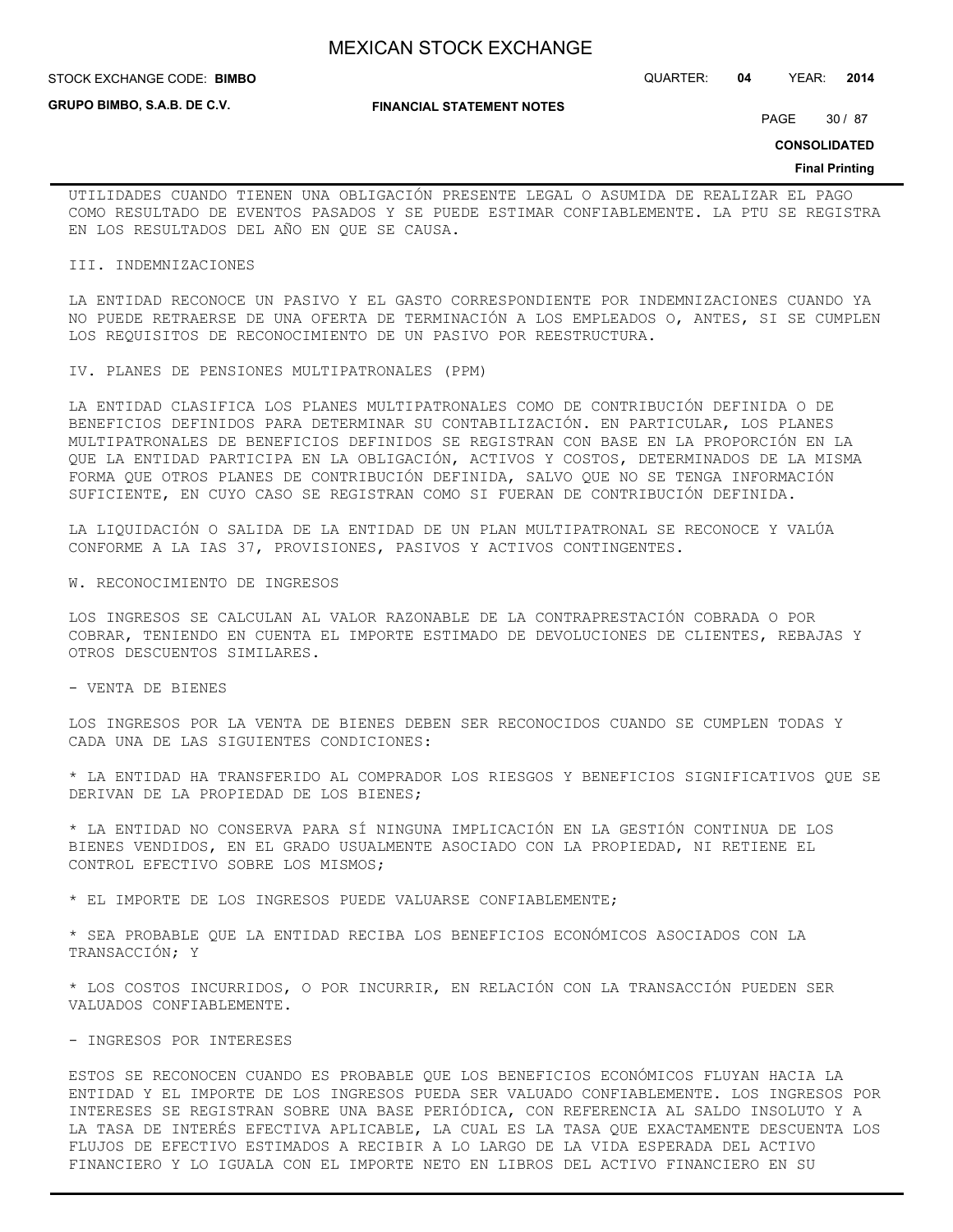**GRUPO BIMBO, S.A.B. DE C.V.**

**FINANCIAL STATEMENT NOTES**

STOCK EXCHANGE CODE: QUARTER: **04** YEAR: **2014 BIMBO**

PAGE 31 / 87

**CONSOLIDATED**

**Final Printing**

## RECONOCIMIENTO INICIAL.

4. JUICIOS CONTABLES CRÍTICOS Y FUENTES CLAVE DE INCERTIDUMBRE

EN LA APLICACIÓN DE LAS POLÍTICAS CONTABLES DE LA ENTIDAD, LAS CUALES SE DESCRIBEN EN LA NOTA 3, LA ADMINISTRACIÓN REQUIERE HACER JUICIOS, ESTIMACIONES Y SUPUESTOS SOBRE LOS IMPORTES EN LIBROS DE LOS ACTIVOS Y PASIVOS DE LOS ESTADOS FINANCIEROS. LAS ESTIMACIONES Y SUPUESTOS RELATIVOS SE BASAN EN LA EXPERIENCIA Y OTROS FACTORES QUE SE CONSIDERAN PERTINENTES. LOS RESULTADOS REALES PODRÍAN DIFERIR DE ESTAS ESTIMACIONES.

LAS ESTIMACIONES Y SUPUESTOS SE REVISAN SOBRE UNA BASE REGULAR. LAS MODIFICACIONES A LAS ESTIMACIONES CONTABLES SE RECONOCEN EN EL PERIODO EN QUE SE REALIZA LA MODIFICACIÓN Y PERIODOS FUTUROS SI LA MISMA AFECTA TANTO AL PERIODO ACTUAL COMO A PERIODOS SUBSECUENTES.

JUICIOS CRÍTICOS AL APLICAR LAS POLÍTICAS CONTABLES

## 1. CONSOLIDACIÓN DE ENTIDADES DE PROPÓSITO ESPECÍFICO

BBU Y SARA LEE HAN CELEBRADO ACUERDOS CON CONTRATISTAS TERCEROS ("OPERADORES INDEPENDIENTES"), EN LOS CUALES NO DETENTAN PARTICIPACIÓN ACCIONARIA DIRECTA O INDIRECTA PERO QUE CALIFICAN COMO ENTIDADES DE PROPÓSITO ESPECÍFICO ("EPE"). LA ENTIDAD HA CONCLUIDO QUE CONTROLA CIERTOS OPERADORES INDEPENDIENTES, PRINCIPALMENTE POR GARANTIZAR U OTORGAR LOS FINANCIAMIENTOS, ASÍ COMO POR LA OBLIGACIÓN QUE HA ASUMIDO DE MANTENER LAS RUTAS OPERANDO. EN OTROS CASOS, LA ENTIDAD HA CONCLUIDO QUE NO DETENTA DICHO CONTROL.

FUENTES CLAVE DE INCERTIDUMBRE EN LAS ESTIMACIONES

1. VIDAS ÚTILES, VALORES RESIDUALES Y MÉTODOS DE DEPRECIACIÓN DE ACTIVOS DE LARGA DURACIÓN

COMO SE DESCRIBE EN LA NOTA 3, LA ENTIDAD REVISA PERIÓDICAMENTE LAS VIDAS ÚTILES, VALORES RESIDUALES Y MÉTODOS DE DEPRECIACIÓN DE ACTIVOS DE LARGA DURACIÓN, INCLUYENDO LA PROPIEDAD, PLANTA Y EQUIPO Y LOS INTANGIBLES. ADICIONALMENTE, PARA ESTOS ÚLTIMOS, DETERMINA SI SU VIDA ES DEFINIDA O INDEFINIDA. DURANTE LOS PERIODOS PRESENTADOS, NO SE MODIFICARON DICHOS ESTIMADOS.

2. ESTIMACIÓN PARA CUENTAS DE COBRO DUDOSO

LOS FACTORES QUE CONSIDERA LA ENTIDAD EN LA ESTIMACIÓN DE LAS CUENTAS DE COBRO DUDOSO SON PRINCIPALMENTE EL RIESGO DE CRÉDITO DEL CLIENTE, CUENTAS NO GARANTIZADAS Y RETRASOS CONSIDERABLES EN LA COBRANZA DE ACUERDO A LOS LÍMITES DE CRÉDITO ESTABLECIDOS.

### 3. DETERIORO DE CRÉDITO MERCANTIL

DETERMINAR SI EL CRÉDITO MERCANTIL HA SUFRIDO DETERIORO IMPLICA EL CÁLCULO DEL VALOR DE USO DE LAS UNIDADES GENERADORAS DE EFECTIVO A LAS CUALES SE HA ASIGNADO. EL CÁLCULO DEL VALOR DE USO REQUIERE QUE LA ENTIDAD DETERMINE LOS FLUJOS DE EFECTIVO FUTUROS QUE ESPERA QUE OBTENGAN LAS UNIDADES GENERADORAS DE EFECTIVO Y ESTIME UNA TASA DE DESCUENTO APROPIADA PARA CALCULAR EL VALOR PRESENTE.

## 4. VALORES RAZONABLES

LOS INSTRUMENTOS FINANCIEROS DERIVADOS SE RECONOCEN EN EL ESTADO DE POSICIÓN FINANCIERA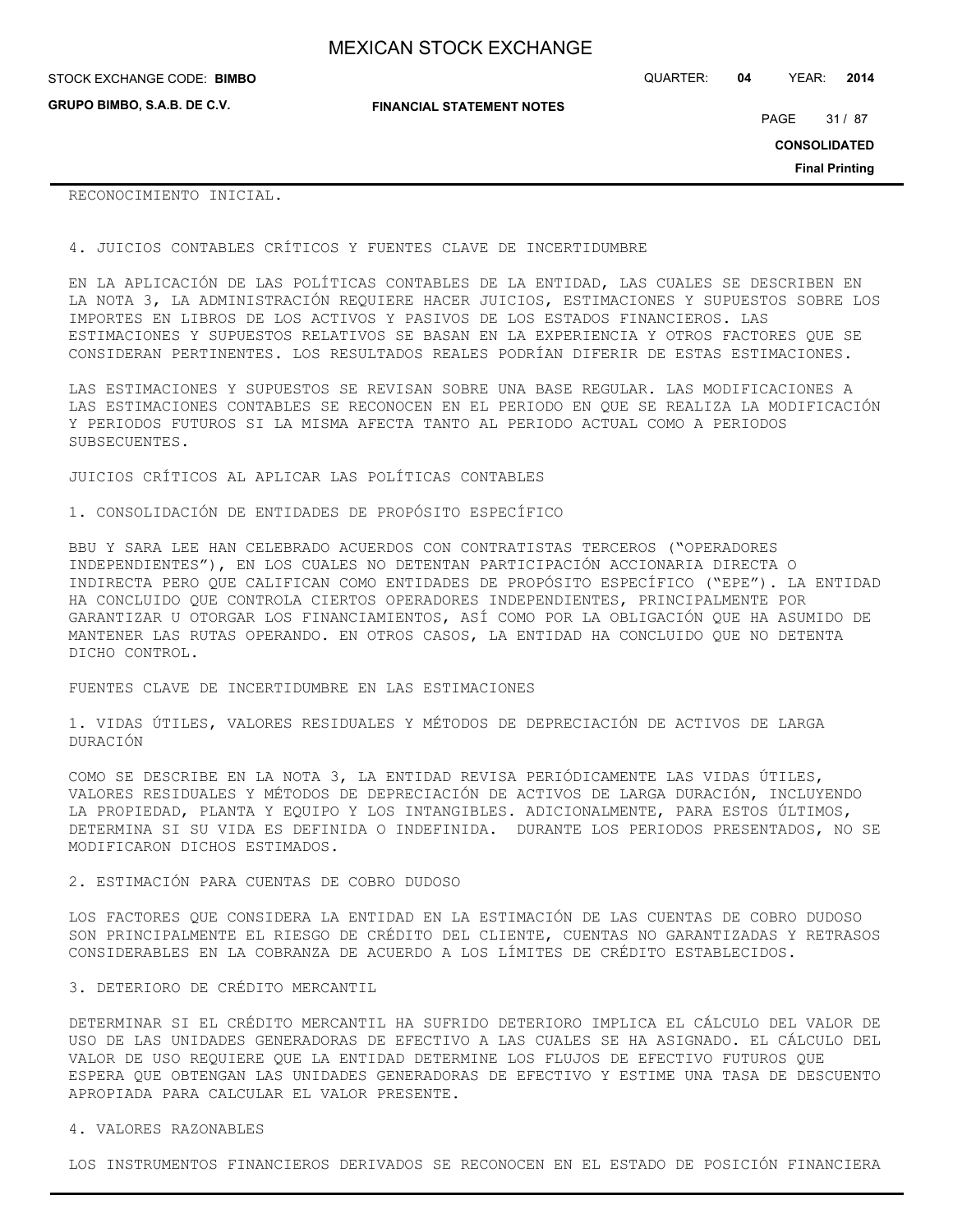**STOCK EXCHANGE CODE: BIMBO** 

STOCK EXCHANGE CODE: QUARTER: **04** YEAR: **2014**

**GRUPO BIMBO, S.A.B. DE C.V.**

**FINANCIAL STATEMENT NOTES**

PAGE 32 / 87

**CONSOLIDATED**

### **Final Printing**

A SU VALOR RAZONABLE A CADA FECHA DE REPORTE. ADICIONALMENTE, REVELA EL VALOR RAZONABLE DE CIERTOS INSTRUMENTOS FINANCIEROS, PRINCIPALMENTE, DE LA DEUDA A LARGO PLAZO, A PESAR DE QUE NO IMPLICA UN RIESGO DE AJUSTE A LOS VALORES EN LIBROS. LO ANTERIOR, SE DESCRIBE EN LA NOTA 12. FINALMENTE, LA ENTIDAD HA LLEVADO A CABO ADQUISICIONES DE NEGOCIOS, QUE REQUIEREN QUE SE VALÚE A VALOR RAZONABLE LA CONTRAPRESTACIÓN PAGADA, LOS ACTIVOS IDENTIFICABLES ADQUIRIDOS Y LOS PASIVOS ASUMIDOS, Y, OPCIONALMENTE, LA PARTICIPACIÓN NO CONTROLADORA A LA FECHA DE ADQUISICIÓN, COMO SE INDICA EN LA NOTA 1.

LOS VALORES RAZONABLES DESCRITOS SE ESTIMAN USANDO TÉCNICAS DE VALUACIÓN QUE INCLUYEN DATOS QUE NO SON OBSERVABLES EN UN MERCADO. LOS PRINCIPALES SUPUESTOS UTILIZADOS EN LA VALUACIÓN SE DESCRIBEN EN LAS NOTAS RELATIVAS. LA ADMINISTRACIÓN CONSIDERA QUE LAS TÉCNICAS DE VALUACIÓN Y LOS SUPUESTOS SELECCIONADOS SON APROPIADOS PARA DETERMINAR LOS VALORES RAZONABLES.

## 5. BENEFICIOS A LOS EMPLEADOS

EL COSTO DE LOS PLANES DE BENEFICIOS DEFINIDOS A LOS EMPLEADOS Y LOS PLANES DE PENSIONES MULTIPATRONALES SE DETERMINA USANDO VALUACIONES ACTUARIALES QUE INVOLUCRAN SUPUESTOS RESPECTO DE TASAS DE DESCUENTO, FUTUROS AUMENTOS DE SUELDO, TASAS DE ROTACIÓN DE PERSONAL Y TASAS DE MORTALIDAD, ENTRE OTROS. DEBIDO A LA NATURALEZA DE LARGO PLAZO DE ESTOS PLANES, TALES ESTIMACIONES SON SENSIBLES A CAMBIOS EN LOS SUPUESTOS.

6. DETERMINACIÓN DE IMPUESTOS A LA UTILIDAD

DETERMINAR SI EL IMPUESTO DIFERIDO ACTIVO POR PÉRDIDAS FISCALES POR AMORTIZAR SE HA DETERIORADO, BASÁNDOSE EN LAS PROYECCIONES FISCALES PREPARADAS POR LA ENTIDAD, PARA EVALUAR SU RECUPERABILIDAD.

### 7. COMPENSACIONES A EMPLEADOS, SEGUROS Y OTROS PASIVOS

RIESGOS DE SEGURO EN EUA COMO PUEDEN SER EL PASIVO POR DAÑOS GENERALES A TERCEROS, EL SEGURO DEL AUTOMÓVIL Y COMPENSACIONES A EMPLEADOS SON AUTOASEGURADOS POR LA ENTIDAD CON COBERTURAS SUJETAS A LÍMITES ESPECÍFICOS ACORDADOS EN UN PROGRAMA DE SEGUROS. LAS PROVISIONES PARA RECLAMOS SOBRE EL PROGRAMA SON REGISTRADAS EN BASE A LA BASE DE RECLAMOS INCURRIDOS. LOS PASIVOS POR RIESGOS ASEGURABLES SON DETERMINADOS USANDO DATOS HISTÓRICOS DE LA ENTIDAD. EL PASIVO NETO AL 31 DE DICIEMBRE DE 2014 Y 2013 ASCENDIÓ A \$3,647,562 Y \$3,240,749 RESPECTIVAMENTE.

## 5. CLIENTES Y OTRAS CUENTAS POR COBRAR

CLIENTES (NETO)

|                                     | 31 DE DICIEMBRE<br>DE 2014 | 31 DE DICIEMBRE<br>DE 2013 |
|-------------------------------------|----------------------------|----------------------------|
| CLIENTES<br>ESTIMACIÓN PARA CUENTAS | \$13,356,447               | \$11,079,228               |
| DE COBRO DUDOSO                     | (500, 345)                 | (495, 023)                 |
|                                     | \$12,856,102               | 10,584,205                 |
|                                     |                            |                            |

### OTRAS CUENTAS POR COBRAR

31 DE DICIEMBRE 31 DE DICIEMBRE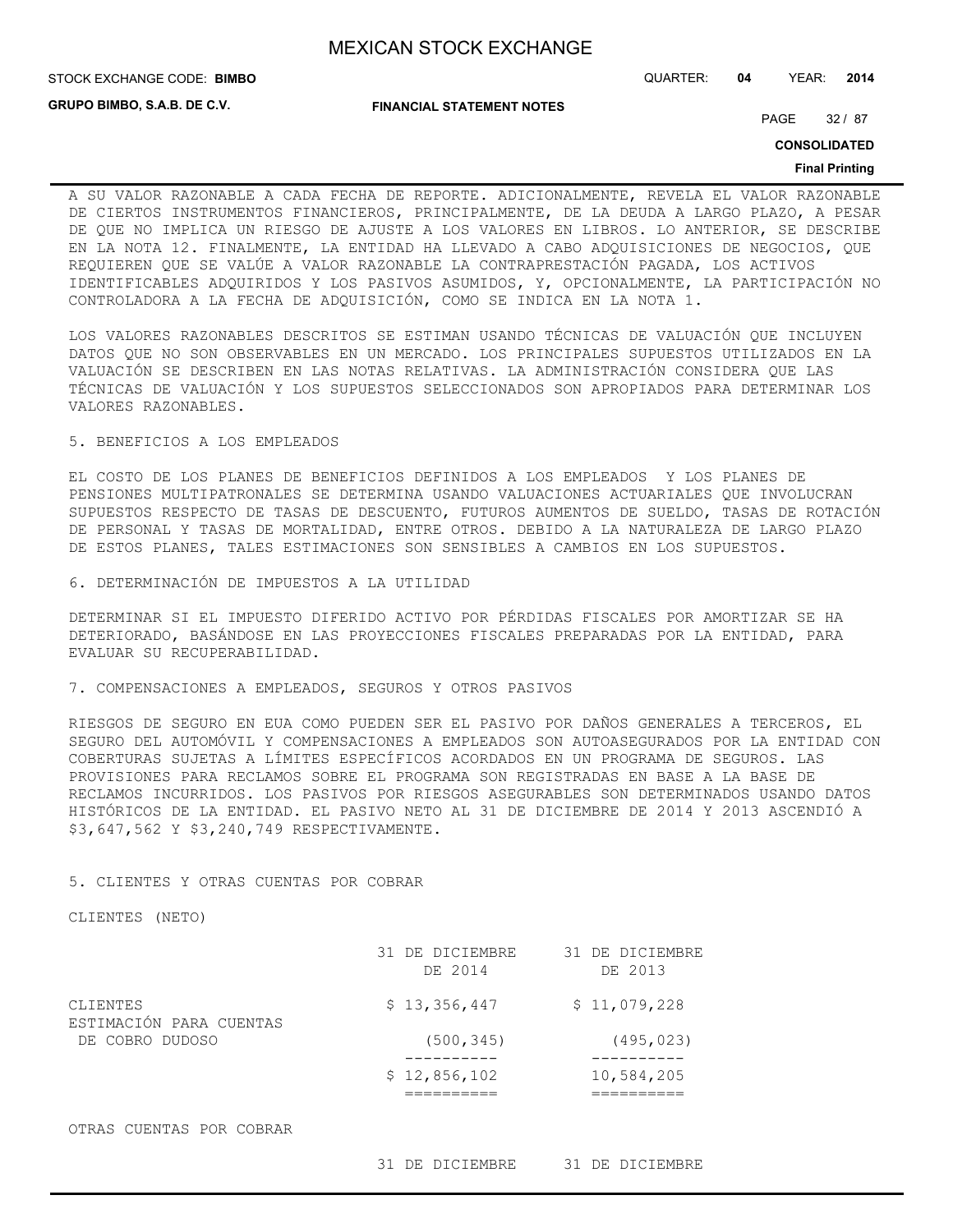STOCK EXCHANGE CODE: QUARTER: **04** YEAR: **2014 BIMBO**

**GRUPO BIMBO, S.A.B. DE C.V.**

**FINANCIAL STATEMENT NOTES**

PAGE 33 / 87

**CONSOLIDATED**

**Final Printing**

|                                                                          | DE 2014          | DE 2013         |  |
|--------------------------------------------------------------------------|------------------|-----------------|--|
| CENTRO DE VENTAS                                                         | \$<br>241,903    | \$<br>302,402   |  |
| DOCUMENTOS POR COBRAR                                                    | 150,623          | 231,089         |  |
| CUENTAS POR COBRAR A CORTO PLAZO                                         |                  |                 |  |
| DE OPERADORES INDEPENDIENTES                                             | 468,103          | 512,939         |  |
| IMPUESTO SOBRE LA RENTA, IMPUESTO<br>AL VALOR AGREGADO Y OTROS IMPUESTOS |                  |                 |  |
| POR RECUPERAR                                                            | 4,783,715        | 3,062,024       |  |
| DEUDORES DIVERSOS                                                        | 479,584          | 1,049,776       |  |
|                                                                          |                  |                 |  |
|                                                                          | 6,123,928<br>\$. | 5,158,230<br>S. |  |
|                                                                          |                  |                 |  |

LOS PLAZOS DE CRÉDITO PROMEDIO SOBRE LAS VENTAS DE BIENES SON PARA MÉXICO 30 DÍAS, EUA 60 DÍAS Y ORGANIZACIÓN LATINOAMERICA "OLA", QUE INCLUYE LOS PAÍSES DE CENTRO Y SUDAMÉRICA, 30 DÍAS. LOS SALDOS VENCIDOS NO RESERVADOS NO SON RELEVANTES A LAS FECHAS DEL ESTADO DE POSICIÓN FINANCIERA. LOS IMPORTES VENCIDOS A MÁS DE 90 DÍAS SE ENCUENTRAN RESERVADOS AL SETENTA Y CINCO POR CIENTO Y AQUELLOS VENCIDOS EN MÁS DE 180 DÍAS AL CIEN POR CIENTO.

6. INVENTARIOS

|                                                                                                                                     | 31 DE DICIEMBRE<br>DE 2014                                  | 31 DE DICIEMBRE<br>DE 2013                                |
|-------------------------------------------------------------------------------------------------------------------------------------|-------------------------------------------------------------|-----------------------------------------------------------|
| PRODUCTOS TERMINADOS<br>ORDENES EN PROCESO<br>MATERIAS PRIMAS, ENVASES Y ENVOLTURAS<br>OTROS ALMACENES<br>ESTIMACIÓN DE INVENTARIOS | \$1,890,632<br>100,049<br>2,644,679<br>281,921<br>(84, 178) | \$1,682,696<br>124,424<br>2,456,305<br>3,217<br>(43, 994) |
|                                                                                                                                     | 4,833,103                                                   | . - - - - - - -<br>4,222,648                              |
| MATERIAS PRIMAS EN TRÁNSITO                                                                                                         | 144,383                                                     | 472,641                                                   |
|                                                                                                                                     | \$4,977,486                                                 | \$4,695,289                                               |

7. PROPIEDADES, PLANTA Y EQUIPO

LA CONCILIACIÓN ENTRE LOS VALORES EN LIBROS AL INICIO Y AL FINAL DE LOS EJERCICIOS 2014 Y 2013 ES COMO SIGUE:

|                                                                      | SALDO AL 1 DE<br>ENERO DE 2014                      | ADICIONES                                    | ADICIONES POR<br>ADQUISICIÓN<br>DE NEGOCIOS |
|----------------------------------------------------------------------|-----------------------------------------------------|----------------------------------------------|---------------------------------------------|
| INVERSIÓN:                                                           |                                                     |                                              |                                             |
| EDIFICIOS<br>EQUIPO DE FABRICACIÓN<br>VEHÍCULOS<br>EOUIPO DE OFICINA | \$14,017,902<br>39,583,136<br>11,242,088<br>543,365 | 757,813<br>3,044,441<br>1,526,641<br>272,017 | 1,672,255<br>3,927,672<br>60,037<br>90,319  |
| EQUIPO DE CÓMPUTO                                                    | 3, 146, 218                                         | 401,123                                      | 25,350                                      |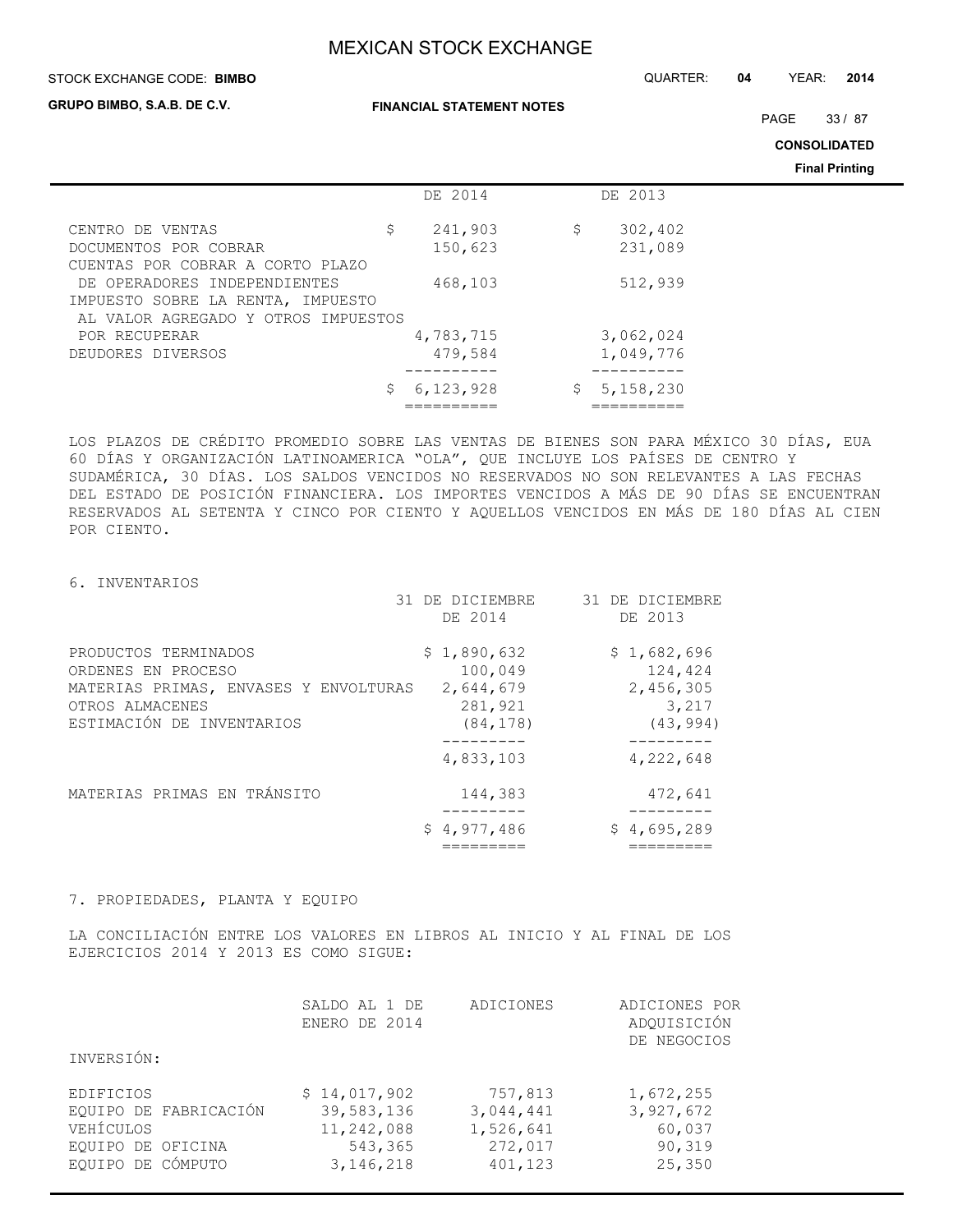### STOCK EXCHANGE CODE: QUARTER: **04** YEAR: **2014 BIMBO**

**GRUPO BIMBO, S.A.B. DE C.V.**

**FINANCIAL STATEMENT NOTES**

PAGE 34 / 87

**CONSOLIDATED**

**Final Printing**

|                                                                                           |                                                          |                                                                                                                                                                                                                                                                                                                                |                                                | Final Printing |
|-------------------------------------------------------------------------------------------|----------------------------------------------------------|--------------------------------------------------------------------------------------------------------------------------------------------------------------------------------------------------------------------------------------------------------------------------------------------------------------------------------|------------------------------------------------|----------------|
| TOTAL INVERSIÓN                                                                           | __________                                               | ----------<br>$$68,532,709$ 6,002,035                                                                                                                                                                                                                                                                                          | ----------<br>5,775,633                        |                |
| DEPRECIACIÓN:                                                                             | -----------                                              | ----------                                                                                                                                                                                                                                                                                                                     | ---------                                      |                |
| EDIFICIOS<br>EQUIPO DE FABRICACIÓN<br>VEHÍCULOS<br>EQUIPO DE OFICINA<br>EQUIPO DE CÓMPUTO |                                                          | $$ (6, 486, 354)$ (389, 604) (16, 125)<br>$(20, 960, 127)$ $(3, 588, 885)$ $(120, 519)$<br>$(5, 169, 625)$ (861,068)<br>$(2,349,582)$<br>$(-2,-349,-582)$<br>$(-2,-20,00)$<br>$(-2,-20,00)$<br>$(-2,-20,00)$<br>$(-2,349,-582)$<br>$(-2,349,-582)$<br>$(-2,349,-582)$<br>$(-2,349,-582)$<br>$(-2,349,-582)$<br>$(-2,349,-582)$ | (14, 913)<br>(5, 851)<br>(9,016)<br>---------- |                |
| TOTAL DEPRECIACIÓN<br>ACUMULADA                                                           |                                                          | $(35, 302, 710)$ $(5, 391, 149)$ $(166, 424)$                                                                                                                                                                                                                                                                                  |                                                |                |
| NETO                                                                                      |                                                          | ___________  ___________<br>33, 229, 999 610, 886 5, 609, 209                                                                                                                                                                                                                                                                  | __________                                     |                |
| TERRENOS<br>CONSTRUCCIONES EN                                                             |                                                          | $$5,254,197$ 142,426 586,513                                                                                                                                                                                                                                                                                                   |                                                |                |
| PROCESO Y MAQUINARIA EN<br>TRÁNSITO<br>ACTIVOS DISPONIBLES                                |                                                          | 3,975,103 996,841                                                                                                                                                                                                                                                                                                              | 214,205                                        |                |
| PARA LA VENTA                                                                             | __________                                               | $(54, 022)$ $(126, 979)$<br>__________                                                                                                                                                                                                                                                                                         | $- - - - - - - - -$                            |                |
| INVERSIÓN NETA                                                                            | ==========                                               | $$42,405,278$ 1,623,174 6,409,927<br>=========                                                                                                                                                                                                                                                                                 |                                                |                |
| CONTINUA                                                                                  |                                                          |                                                                                                                                                                                                                                                                                                                                |                                                |                |
| INVERSIÓN:                                                                                | EFECTO DE<br>CONVERSIÓN                                  | RETIRO                                                                                                                                                                                                                                                                                                                         | COSTO POR REVALUACIÓN                          |                |
| EDIFICIOS<br>EQUIPO DE FABRICACIÓN<br>VEHÍCULOS<br>EQUIPO DE OFICINA<br>EQUIPO DE CÓMPUTO | 184,521<br>18,233<br>169,078                             | \$ 661,357 (469,783) 333,186<br>$1,475,434$ $(1,064,184)$ 735,335<br>(518, 784)<br>(260, 264)<br>(484, 211)                                                                                                                                                                                                                    | 87,849<br>$\sim$ $-$<br>11,147                 |                |
| TOTAL INVERSIÓN                                                                           | ----------<br>\$2,508,623                                | (2, 797, 226)                                                                                                                                                                                                                                                                                                                  | _________<br>1,167,517                         |                |
| DEPRECIACIÓN:                                                                             |                                                          |                                                                                                                                                                                                                                                                                                                                |                                                |                |
| EDIFICIOS<br>EQUIPO DE FABRICACIÓN<br>VEHÍCULOS<br>EQUIPO DE OFICINA<br>EQUIPO DE CÓMPUTO | (368, 175)<br>\$<br>(80, 549)<br>(14, 100)<br>(144, 530) | 240,595<br>$(722, 751)$ 1, 232, 918<br>446,646<br>139,158<br>534,230                                                                                                                                                                                                                                                           | (61, 637)<br>(77, 460)<br>(12, 564)<br>$-$     |                |
| TOTAL DEPRECIACIÓN<br>ACUMULADA                                                           | ---------                                                | ----------<br>$\frac{1}{2}$ (1,330,105) 2,593,547                                                                                                                                                                                                                                                                              | (151, 661)                                     |                |
| NETO                                                                                      | ----------<br>1, 178, 548<br>\$                          | ----------<br>(203, 679)                                                                                                                                                                                                                                                                                                       | ---------<br>1,015,856                         |                |
| TERRENOS<br>CONSTRUCCIONES EN<br>PROCESO Y MAQUINARIA EN                                  | \$<br>167,543                                            | (77, 022)                                                                                                                                                                                                                                                                                                                      | 20,027                                         |                |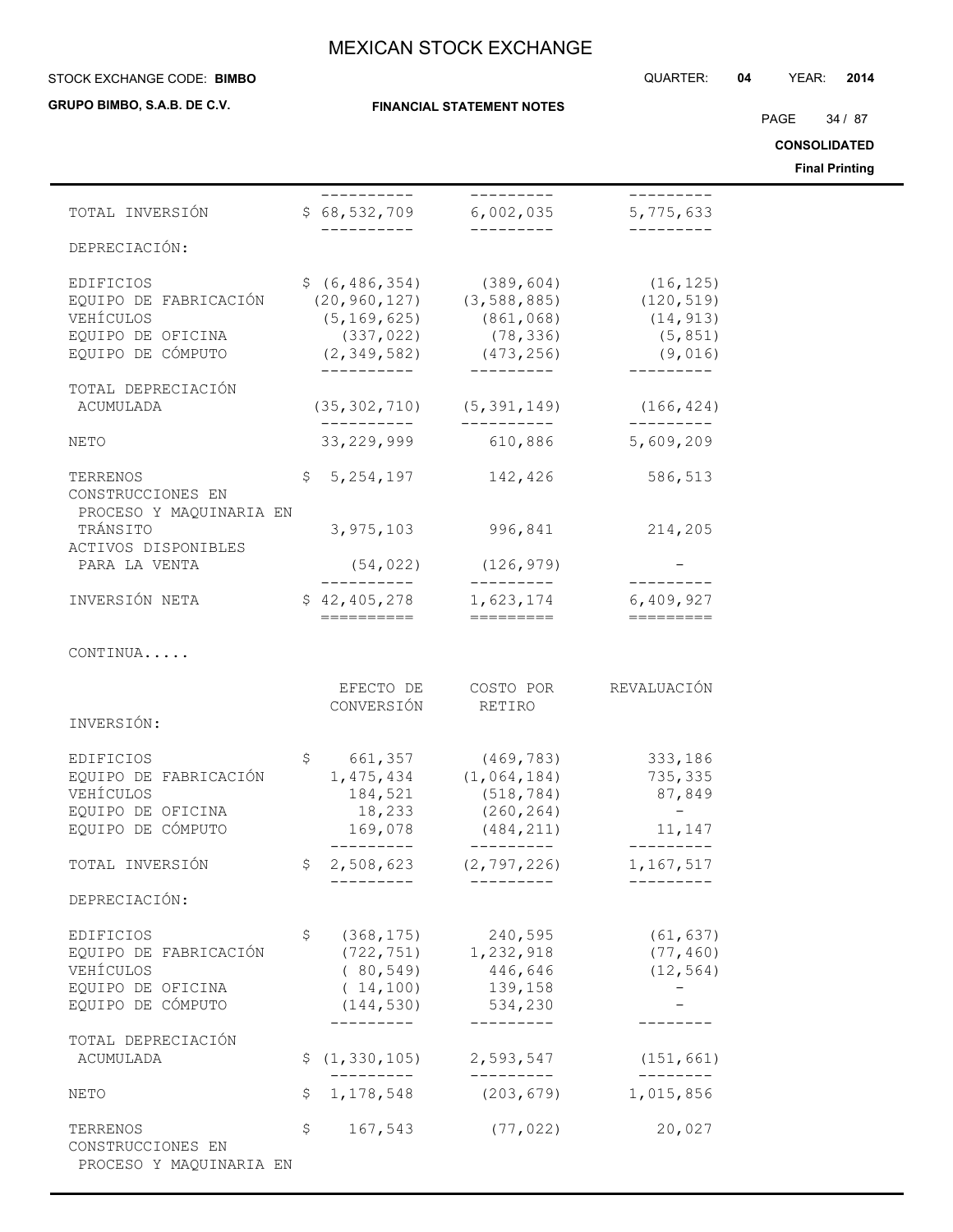| STOCK EXCHANGE CODE: BIMBO                                                                |                                                                                 |                                                          | QUARTER:                                              | 04 | YEAR:               | 2014                  |
|-------------------------------------------------------------------------------------------|---------------------------------------------------------------------------------|----------------------------------------------------------|-------------------------------------------------------|----|---------------------|-----------------------|
| GRUPO BIMBO, S.A.B. DE C.V.                                                               |                                                                                 | <b>FINANCIAL STATEMENT NOTES</b>                         |                                                       |    |                     |                       |
|                                                                                           |                                                                                 |                                                          |                                                       |    | PAGE                | 35/87                 |
|                                                                                           |                                                                                 |                                                          |                                                       |    | <b>CONSOLIDATED</b> | <b>Final Printing</b> |
| TRÁNSITO                                                                                  | (55, 907)                                                                       | (4, 842)                                                 |                                                       |    |                     |                       |
| ACTIVOS DISPONIBLES<br>PARA LA VENTA                                                      | (6, 801)                                                                        |                                                          |                                                       |    |                     |                       |
|                                                                                           |                                                                                 |                                                          |                                                       |    |                     |                       |
| INVERSIÓN NETA                                                                            | 1,283,352<br>\$<br>=========                                                    | (285, 543)<br>=========                                  | 1,035,883<br>=========                                |    |                     |                       |
| CONTINUA                                                                                  |                                                                                 |                                                          |                                                       |    |                     |                       |
| INVERSIÓN:                                                                                | SALDOS AL<br>31 DE DICIEMBRE<br>DE 2014                                         |                                                          |                                                       |    |                     |                       |
| EDIFICIOS<br>EQUIPO DE FABRICACIÓN<br>VEHÍCULOS<br>EQUIPO DE OFICINA<br>EQUIPO DE CÓMPUTO | \$16,972,730<br>47,701,834<br>12,582,352<br>663,670<br>3,268,705                |                                                          |                                                       |    |                     |                       |
| TOTAL INVERSIÓN                                                                           | \$81,189,291                                                                    |                                                          |                                                       |    |                     |                       |
| DEPRECIACIÓN:                                                                             |                                                                                 |                                                          |                                                       |    |                     |                       |
| EDIFICIOS<br>EQUIPO DE FABRICACIÓN<br>VEHÍCULOS<br>EQUIPO DE OFICINA<br>EQUIPO DE CÓMPUTO | \$(7,081,300)<br>(24, 236, 824)<br>(5, 692, 073)<br>(296, 151)<br>(2, 442, 154) |                                                          |                                                       |    |                     |                       |
| TOTAL DEPRECIACIÓN<br>ACUMULADA                                                           | (39, 748, 502)                                                                  |                                                          |                                                       |    |                     |                       |
| NETO                                                                                      | \$41,440,789                                                                    |                                                          |                                                       |    |                     |                       |
| TERRENOS<br>CONSTRUCCIONES EN<br>PROCESO Y MAQUINARIA EN                                  | 6,093,684<br>\$                                                                 |                                                          |                                                       |    |                     |                       |
| TRÁNSITO<br>ACTIVOS DISPONIBLES                                                           | 5,125,400                                                                       |                                                          |                                                       |    |                     |                       |
| PARA LA VENTA                                                                             | (187, 802)<br>-----------                                                       |                                                          |                                                       |    |                     |                       |
| INVERSIÓN NETA                                                                            | \$52,472,071<br>$=$ ==========                                                  |                                                          |                                                       |    |                     |                       |
|                                                                                           | SALDO AL 1 DE<br>ENERO DE 2013                                                  | ADICIONES                                                | ADICIONES POR<br>ADQUISICIÓN<br>DE NEGOCIOS           |    |                     |                       |
| INVERSIÓN:                                                                                |                                                                                 |                                                          |                                                       |    |                     |                       |
| EDIFICIOS<br>EQUIPO DE FABRICACIÓN<br>VEHÍCULOS<br>EQUIPO DE OFICINA<br>EQUIPO DE CÓMPUTO | \$13,043,233<br>38,910,521<br>11,323,497<br>534,058<br>2,823,846<br>----------- | \$1,758,647<br>3,078,348<br>580,828<br>52,647<br>431,247 | 62,003<br>$\mathsf{S}$<br>91,565<br>175<br>146<br>578 |    |                     |                       |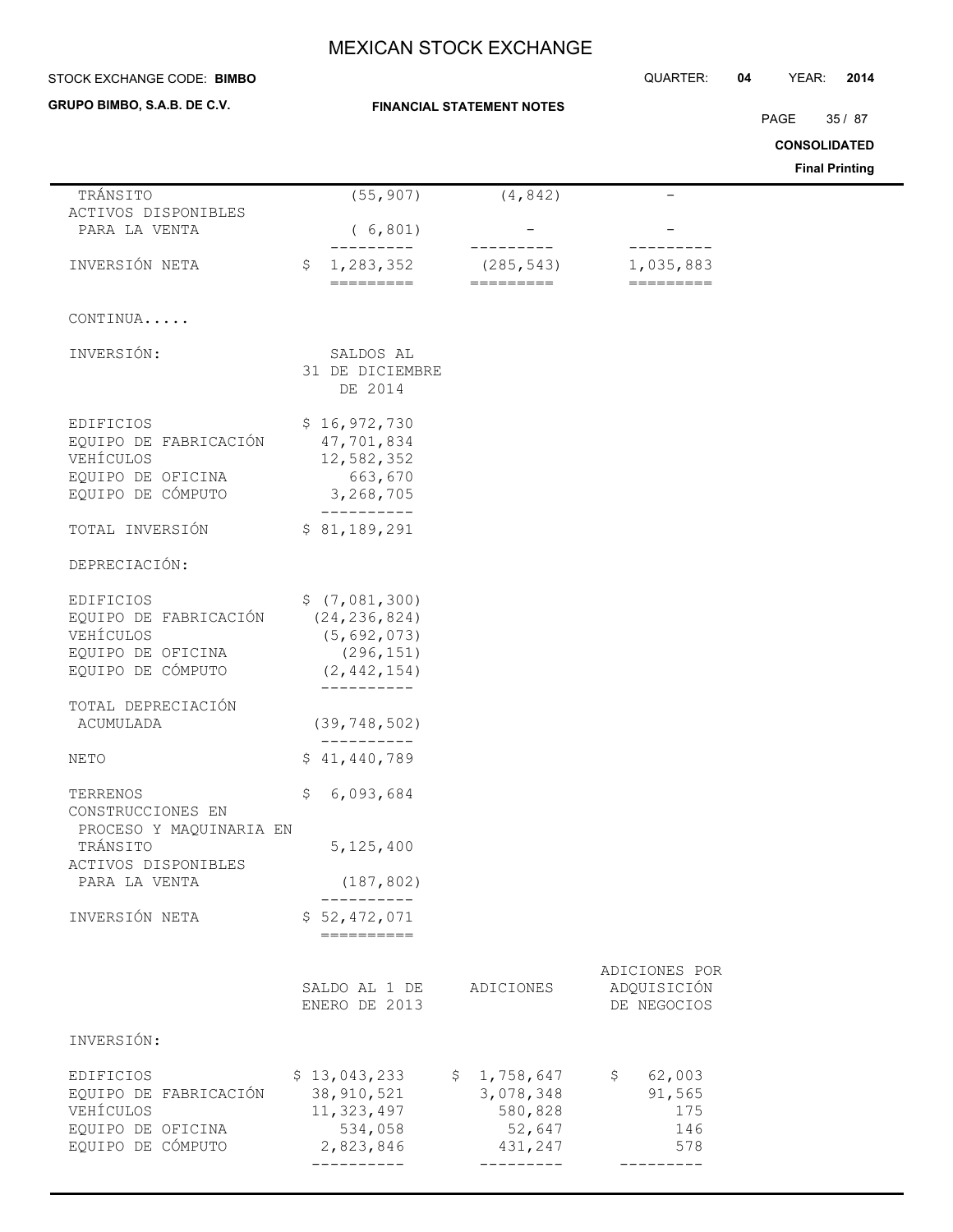**GRUPO BIMBO, S.A.B. DE C.V.**

## **FINANCIAL STATEMENT NOTES**

STOCK EXCHANGE CODE: QUARTER: **04** YEAR: **2014 BIMBO**

PAGE 36 / 87

**CONSOLIDATED**

**Final Printing**

| TOTAL INVERSIÓN                                                                           |              | \$66,635,155                                                                                                 |             | \$5,901,717                                                           |                | \$154,467                               |  |
|-------------------------------------------------------------------------------------------|--------------|--------------------------------------------------------------------------------------------------------------|-------------|-----------------------------------------------------------------------|----------------|-----------------------------------------|--|
| DEPRECIACIÓN:                                                                             |              |                                                                                                              |             |                                                                       |                |                                         |  |
| EDIFICIOS<br>EQUIPO DE FABRICACIÓN<br>VEHÍCULOS<br>EQUIPO DE OFICINA<br>EQUIPO DE CÓMPUTO |              | $$ (6,007,886)$ $$ (793,248)$<br>(19, 670, 966)<br>(5, 118, 064)<br>(340, 009)<br>(2,071,461)<br>----------- |             | (3, 114, 206)<br>(489, 258)<br>(155, 478)<br>(346, 960)<br>---------- | \$             |                                         |  |
| TOTAL DEPRECIACIÓN                                                                        |              | \$ (33, 208, 386)                                                                                            |             | \$(4, 899, 150)<br>----------                                         | \$             |                                         |  |
|                                                                                           |              | \$33,426,769                                                                                                 |             | \$1,002,567                                                           |                | 154,467                                 |  |
| TERRENOS<br>CONSTRUCCIONES EN                                                             | \$           | 4,396,383                                                                                                    |             | \$1,053,839                                                           |                | 30,567                                  |  |
| PROCESO Y MAQUINARIA EN<br>TRÁNSITO<br>ACTIVOS DISPONIBLES                                |              | 4,348,326                                                                                                    |             | 1,598,867                                                             |                |                                         |  |
| PARA LA VENTA                                                                             |              | (160, 022)                                                                                                   |             |                                                                       |                |                                         |  |
| INVERSIÓN NETA                                                                            |              | $$42,011,456$ $$3,655,273$ $$185,034$<br>==========                                                          |             | =========                                                             |                |                                         |  |
| CONTINUA                                                                                  |              |                                                                                                              |             |                                                                       |                |                                         |  |
| INVERSIÓN:                                                                                |              | EFECTO DE<br>CONVERSIÓN                                                                                      |             | COSTO POR<br>RETIRO                                                   |                | REVALUACIÓN                             |  |
| EDIFICIOS<br>EQUIPO DE FABRICACIÓN<br>VEHÍCULOS<br>EQUIPO DE OFICINA<br>EQUIPO DE CÓMPUTO | $\mathsf{S}$ | (895, 491)<br>(1, 282, 362)<br>(129, 519)<br>(12, 725)<br>(63, 690)                                          |             | \$(164, 845)<br>(1, 423, 794)<br>(558, 853)<br>(30, 761)<br>(46, 363) |                | \$214,355<br>208,858<br>25,960          |  |
| TOTAL INVERSIÓN                                                                           |              | -----------<br>\$ (2, 383, 787)                                                                              |             | \$(2, 224, 616)                                                       | $\mathfrak{S}$ | 449,173                                 |  |
| DEPRECIACIÓN:                                                                             |              |                                                                                                              |             |                                                                       |                |                                         |  |
| EDIFICIOS<br>EQUIPO DE FABRICACIÓN<br>VEHÍCULOS<br>EQUIPO DE OFICINA<br>EQUIPO DE CÓMPUTO | \$           | 317,512<br>672,544<br>93,959<br>127,336<br>22,568                                                            |             | \$112,905<br>1,296,618<br>367,412<br>31,129<br>46,271                 |                | \$(115, 637)<br>(144, 117)<br>(23, 674) |  |
| TOTAL DEPRECIACIÓN<br>ACUMULADA                                                           | \$           | 1,233,919                                                                                                    |             | \$1,854,335                                                           | \$.            | (283, 428)                              |  |
|                                                                                           | \$.          | (1, 149, 268)                                                                                                | \$          | (370, 281)                                                            | \$             | 165,745                                 |  |
| TERRENOS<br>CONSTRUCCIONES EN                                                             | \$           | (155, 001)                                                                                                   | $\varsigma$ | (100, 491)                                                            |                | \$28,900                                |  |
| PROCESO Y MAQUINARIA EN<br>TRÁNSITO<br>ACTIVOS DISPONIBLES                                |              | (182, 940)                                                                                                   |             | (1, 789, 150)                                                         |                |                                         |  |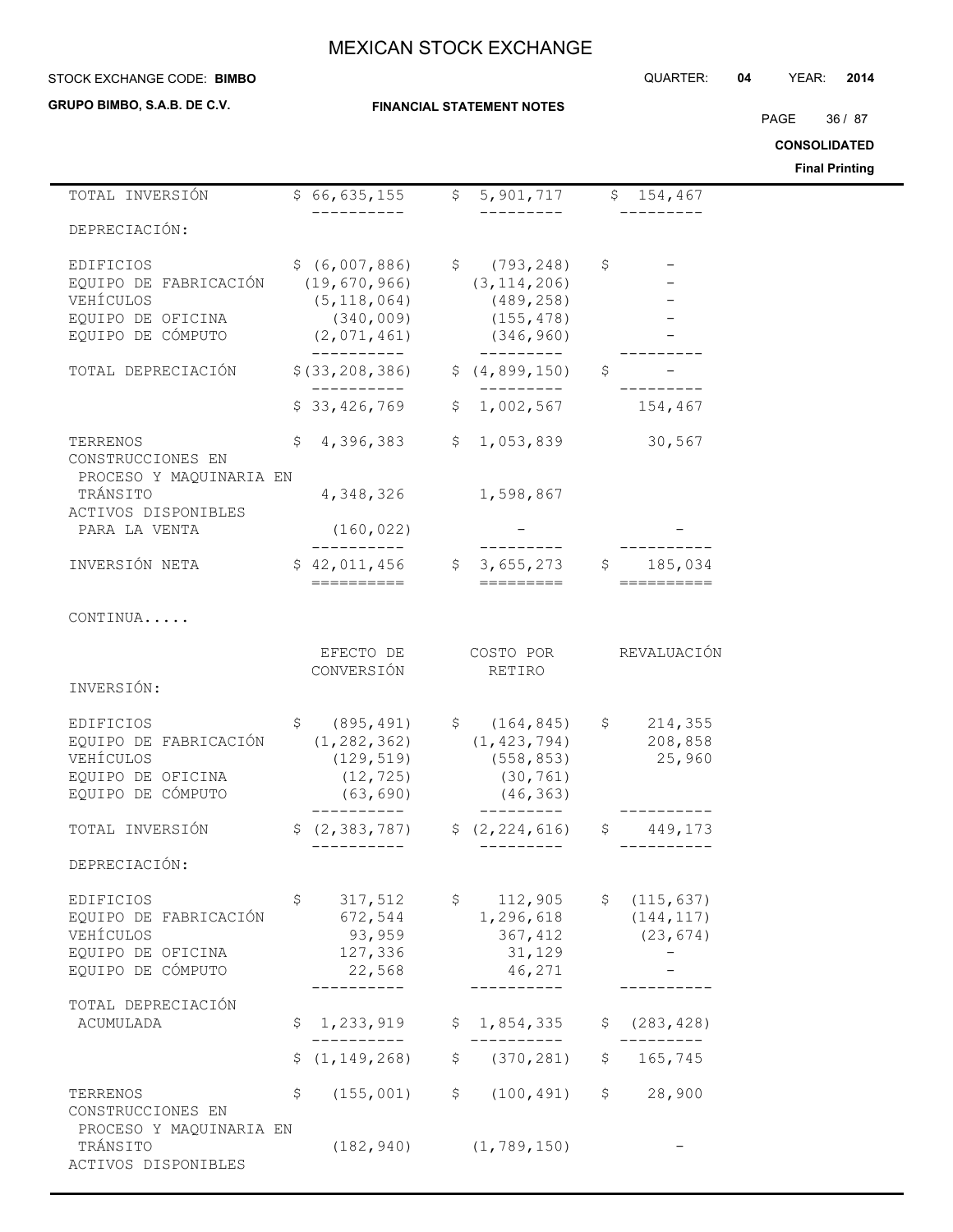## **STOCK EXCHANGE CODE: BIMBO**

**GRUPO BIMBO, S.A.B. DE C.V.**

 $\overline{\phantom{0}}$ 

## **FINANCIAL STATEMENT NOTES**

STOCK EXCHANGE CODE: QUARTER: **04** YEAR: **2014**

PAGE 37 / 87

**CONSOLIDATED**

**Final Printing**

| PARA LA VENTA                                              |                                         | 106,000         |               |
|------------------------------------------------------------|-----------------------------------------|-----------------|---------------|
| INVERSIÓN NETA                                             | \$(1, 487, 208)                         | \$(2, 153, 922) | 194,645<br>Ş. |
|                                                            | ==========                              | ==========      | =========     |
| CONTINUA                                                   |                                         |                 |               |
| INVERSIÓN:                                                 | SALDOS AL<br>31 DE DICIEMBRE<br>DE 2013 |                 |               |
|                                                            |                                         |                 |               |
| EDIFICIOS                                                  | \$14,017,902                            |                 |               |
| EQUIPO DE FABRICACIÓN<br>VEHÍCULOS                         | 39,583,136<br>11,242,088                |                 |               |
| EQUIPO DE OFICINA                                          | 543,365                                 |                 |               |
| EQUIPO DE CÓMPUTO                                          | 3, 146, 218                             |                 |               |
| TOTAL INVERSIÓN                                            | \$68,532,709                            |                 |               |
|                                                            |                                         |                 |               |
| DEPRECIACIÓN:                                              |                                         |                 |               |
| EDIFICIOS                                                  | \$ (6, 486, 354)                        |                 |               |
| EQUIPO DE FABRICACIÓN                                      | (20, 960, 127)                          |                 |               |
| VEHÍCULOS<br>EQUIPO DE OFICINA                             | (5, 169, 625)<br>(337, 022)             |                 |               |
| EQUIPO DE CÓMPUTO                                          | (2, 349, 582)                           |                 |               |
|                                                            |                                         |                 |               |
| TOTAL DEPRECIACIÓN<br>ACUMULADA                            | (35, 302, 710)                          |                 |               |
|                                                            |                                         |                 |               |
|                                                            | \$33,229,999                            |                 |               |
| TERRENOS<br>CONSTRUCCIONES EN                              | 5, 254, 197<br>\$.                      |                 |               |
| PROCESO Y MAQUINARIA EN<br>TRÁNSITO<br>ACTIVOS DISPONIBLES | 3,975,103                               |                 |               |
| PARA LA VENTA                                              | (54, 022)                               |                 |               |
| INVERSIÓN NETA                                             | \$42,405,278                            |                 |               |
|                                                            | ==========                              |                 |               |

## 8. INVERSIONES EN ASOCIADAS

A) LAS ASOCIADAS DE LA ENTIDAD SE DETALLAN A CONTINUACIÓN:

|                                |                         | 31 DE DICIEMBRE | 31 DE DICIEMBRE |
|--------------------------------|-------------------------|-----------------|-----------------|
|                                | ⊱                       | DE 2014         | DE 2013         |
| ASOCIADA                       | PARTICIPACIÓN           |                 |                 |
|                                |                         |                 |                 |
| BETA SAN MIGUEL, S.A. DE CV.   | 8                       | 528,068<br>S    | \$521,690       |
| MUNDO DULCE, S.A. DE C.V.      | 50                      | 271,348         | 271,348         |
| FÁBRICA DE GALLETAS LA         |                         |                 |                 |
| MODERNA, S.A. DE C.V.          | 50                      | 247,157         | 247,157         |
| GRUPO LA MODERNA, S.A. DE C.V. | $\overline{\mathbf{3}}$ | 156,320         | 156,320         |
|                                |                         |                 |                 |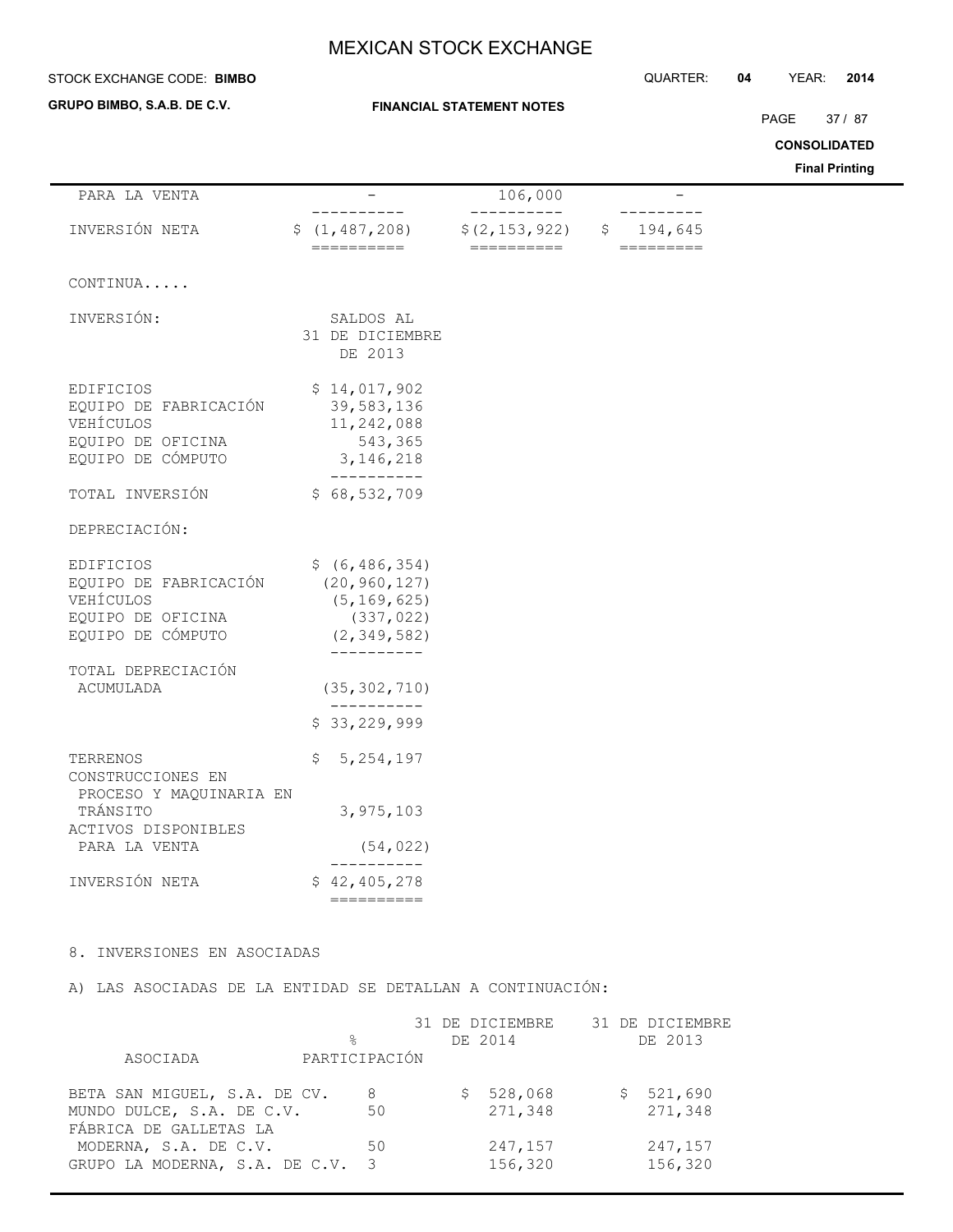### STOCK EXCHANGE CODE: QUARTER: **04** YEAR: **2014 BIMBO**

**GRUPO BIMBO, S.A.B. DE C.V.**

PAGE 38 / 87

**CONSOLIDATED**

**Final Printing**

| 15     | 125,579     | 111,109     |  |
|--------|-------------|-------------|--|
| 36     | 96,009      | 93,939      |  |
| 18     | 118,089     | 112,492     |  |
| 15     |             | 109,450     |  |
| 25     | 46,784      | 24,032      |  |
|        |             |             |  |
| 45     | 534,910     | 413,219     |  |
| VARIOS | 66,000      | 71,151      |  |
|        |             |             |  |
|        | \$2,190,264 | \$2,131,907 |  |
|        |             |             |  |
|        |             |             |  |

TODAS LAS COMPAÑÍAS ASOCIADAS ESTÁN CONSTITUIDAS Y OPERAN EN MÉXICO Y SE RECONOCEN UTILIZANDO EL MÉTODO DE PARTICIPACIÓN EN LOS ESTADOS FINANCIEROS CONSOLIDADOS. LAS INVERSIONES PERMANENTES EN BETA SAN MIGUEL, S. A. DE C.V., GRUPO LA MODERNA, S.A. DE C.V. Y PRODUCTOS RICH, S. A. DE C. V., SE CONSIDERAN ASOCIADAS POR QUE SE TIENE INFLUENCIA SIGNIFICATIVA SOBRE ELLAS, YA QUE SE TIENE REPRESENTACIÓN EN EL CONSEJO DE ADMINISTRACIÓN DE DICHAS ASOCIADAS.

## 9. MARCAS Y OTROS ACTIVOS INTANGIBLES

|     | LA INTEGRACIÓN DE LOS ACTIVOS INTANGIBLES POR ÁREA GEOGRÁFICA ES LA SIGUIENTE: |  |  |                 |  |                 |              |         |  |  |  |
|-----|--------------------------------------------------------------------------------|--|--|-----------------|--|-----------------|--------------|---------|--|--|--|
|     |                                                                                |  |  | 31 DE DICIEMBRE |  | 31 DE DICIEMBRE |              |         |  |  |  |
|     |                                                                                |  |  | DE 2014         |  |                 | DE 2013      |         |  |  |  |
|     | MÉXICO                                                                         |  |  | \$8,928,738     |  |                 | \$8,928,738  |         |  |  |  |
|     | EUA Y CANADA                                                                   |  |  | 25,761,242      |  |                 | 15,515,383   |         |  |  |  |
|     | EUROPA                                                                         |  |  | 1,614,478       |  |                 |              | 870,949 |  |  |  |
| OLA |                                                                                |  |  | 1,691,821       |  |                 | 1,661,568    |         |  |  |  |
|     |                                                                                |  |  |                 |  |                 |              |         |  |  |  |
|     |                                                                                |  |  | \$37,996,279    |  |                 | \$26,976,638 |         |  |  |  |
|     |                                                                                |  |  |                 |  |                 |              |         |  |  |  |

AL 31 DE DICIEMBRE DE 2014 Y 2013 LA INTEGRACIÓN POR CONCEPTO DE LOS ACTIVOS INTANGIBLES ES LA SIGUIENTE:

|                                                                                        | PROMEDIO DE<br>VIDA ÚTIL        | 31 DE DICIEMBRE<br>DE 2014                | 31 DICIEMBRE<br>DE 2013                  |
|----------------------------------------------------------------------------------------|---------------------------------|-------------------------------------------|------------------------------------------|
| MARCAS<br>DERECHOS DE DISTRIBUCIÓN<br>Y USO                                            | INDEFINIDA                      | \$27,681,440                              | \$20,139,342                             |
|                                                                                        | INDEFINIDA                      | 2,539,395                                 | 2,513,766                                |
|                                                                                        |                                 | 30,220,835                                | 22,653,108                               |
| RELACIONES CON CLIENTES<br>LICENCIAS Y SOFTWARE<br>ACUERDOS DE NO COMPETENCIA<br>OTROS | 18 AÑOS<br>8 Y 2 AÑOS<br>5 AÑOS | 9,448,357<br>470,407<br>103,622<br>38,655 | 5,663,676<br>335,701<br>92,065<br>34,344 |
|                                                                                        |                                 | 10,061,041                                | 6,125,786                                |
| AMORTIZACIÓN ACUMULADA                                                                 |                                 | (2, 285, 597)                             | (1, 802, 256)                            |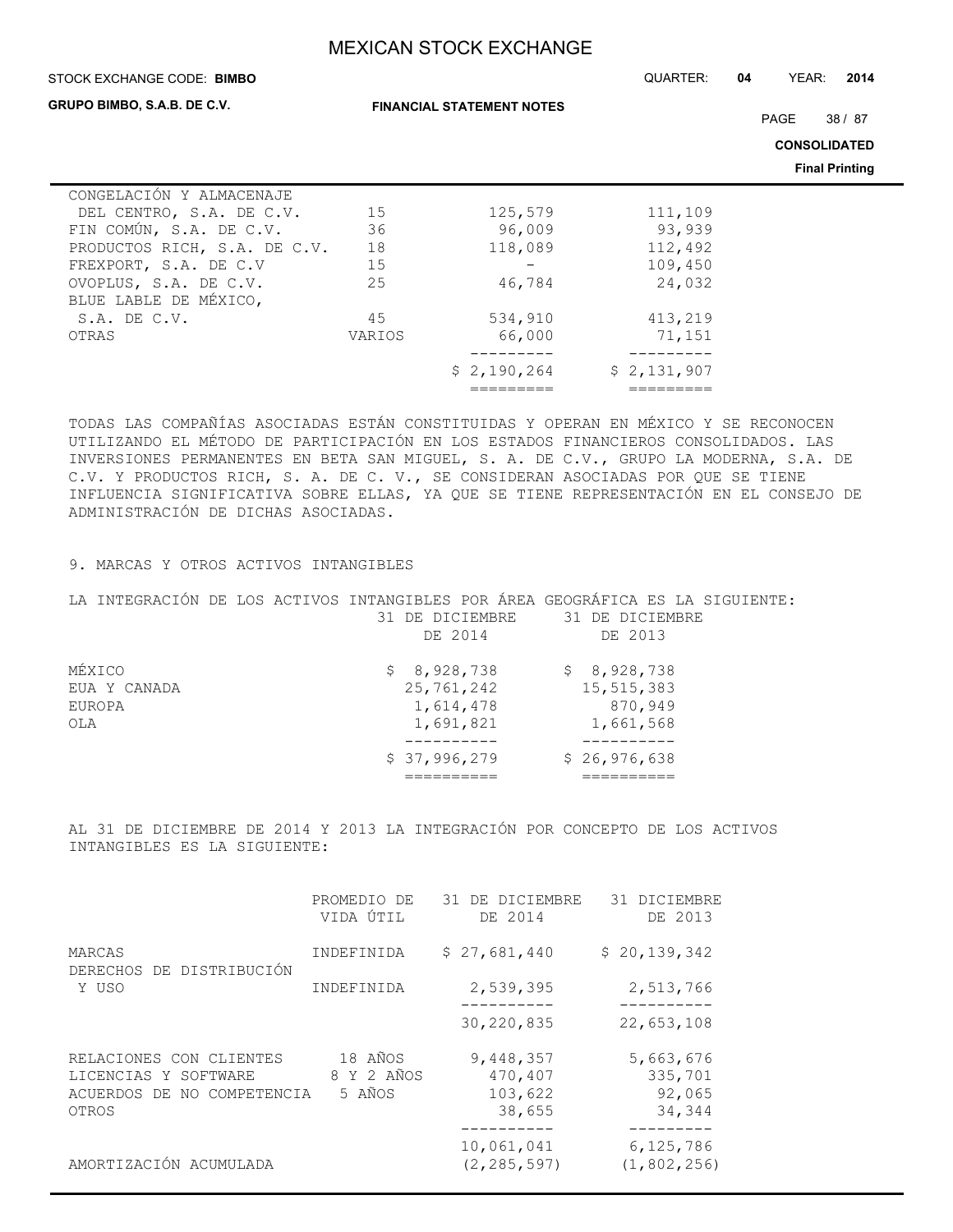STOCK EXCHANGE CODE: QUARTER: **04** YEAR: **2014 BIMBO**

**GRUPO BIMBO, S.A.B. DE C.V.**

**FINANCIAL STATEMENT NOTES**

PAGE 39 / 87

**CONSOLIDATED**

**Final Printing**

| ----------       |              |
|------------------|--------------|
| 7,775,444        | 4,323,530    |
| ---------        |              |
| \$37,996,279     | \$26,976,638 |
| ____<br>________ |              |

LA ENTIDAD MANTIENE ACTIVOS INTANGIBLES POR RELACIONES CON CLIENTES, RESULTANTES DE LA ADQUISICIÓN DE WESTON FOODS, INC. EN 2009 Y DE SARA LEE BAKERY GROUP, INC. EN 2011. EL VALOR NETO EN LIBROS DE ESTOS ACTIVOS AL 31 DE DICIEMBRE DE 2014 Y SU VIDA ÚTIL REMANENTE SON DE \$3,026,180 Y \$1,140,535, 12 Y 15 AÑOS RESPECTIVAMENTE, AL 31 DE DICIEMBRE DE 2013 Y SU VIDA ÚTIL REMANENTE SON DE \$2,913,404 Y \$1,081,360, Y 13 Y 16 AÑOS, RESPECTIVAMENTE.

## COSTO

|                                                      | MARCAS     | DERECHOS DE    | DISTRIBUCIÓN RELACIONES<br>Y USO CON CLIENTES SOFTWARE    | LICENCIAS Y |
|------------------------------------------------------|------------|----------------|-----------------------------------------------------------|-------------|
| SALDOS AL INICIO<br>DE 2013                          |            |                | $$20,047,632$ $$2,427,737$ $$5,628,843$ $$333,075$        |             |
| ADICIONES<br>ENTIDADES DE PROPÓSITO                  |            | 509,787 10,801 |                                                           | 916         |
| ESPECÍFICO                                           |            | 57,837         |                                                           |             |
| BAJAS                                                | (459, 577) |                |                                                           |             |
| EFECTO DE DIFERENCIAS EN TIPO DE<br>CAMBIO DE MONEDA |            |                |                                                           |             |
| EXTRANJERA                                           |            |                | 41,500 17,391 34,833 1,710                                |             |
| SALDOS AL 31 DE DICIEMBRE<br>DE 2013                 |            |                | 20,139,342  2,513,766  5,663,676  335,701                 |             |
| ADICIONES                                            |            |                | 5,013,996 1,303,420 3,120,296 92,565                      |             |
| ENTIDADES DE PROPÓSITO<br>ESPECÍFICO                 |            |                |                                                           |             |
| BAJAS                                                |            |                |                                                           |             |
| EFECTO DE DIFERENCIAS EN TIPO DE<br>CAMBIO DE MONEDA |            |                |                                                           |             |
| EXTRANJERA                                           |            |                | 1, 114, 415 358, 047 668, 471 42, 141                     |             |
| SALDOS AL 30 DE DICIEMBRE                            |            |                |                                                           |             |
| DE 2014                                              |            |                | $$26, 267, 753$ $$4, 175, 233$ $$9, 452, 443$ $$470, 407$ |             |
|                                                      | ========== | ===========    | ==========                                                | =========   |

|                             |   | ACUERDOS DE<br>NΟ<br>COMPETENCIA | OTROS | ACTIVOS<br><b>DISPONIBLES</b><br>PARA LA VENTA | TOTAL                                      |
|-----------------------------|---|----------------------------------|-------|------------------------------------------------|--------------------------------------------|
| SALDOS AL INICIO<br>DE 2013 | S |                                  |       |                                                | 22,949 \$ 34,344 \$ (504,978) \$27,989,602 |
| ADICIONES                   |   | 69,116                           |       |                                                | 590,620                                    |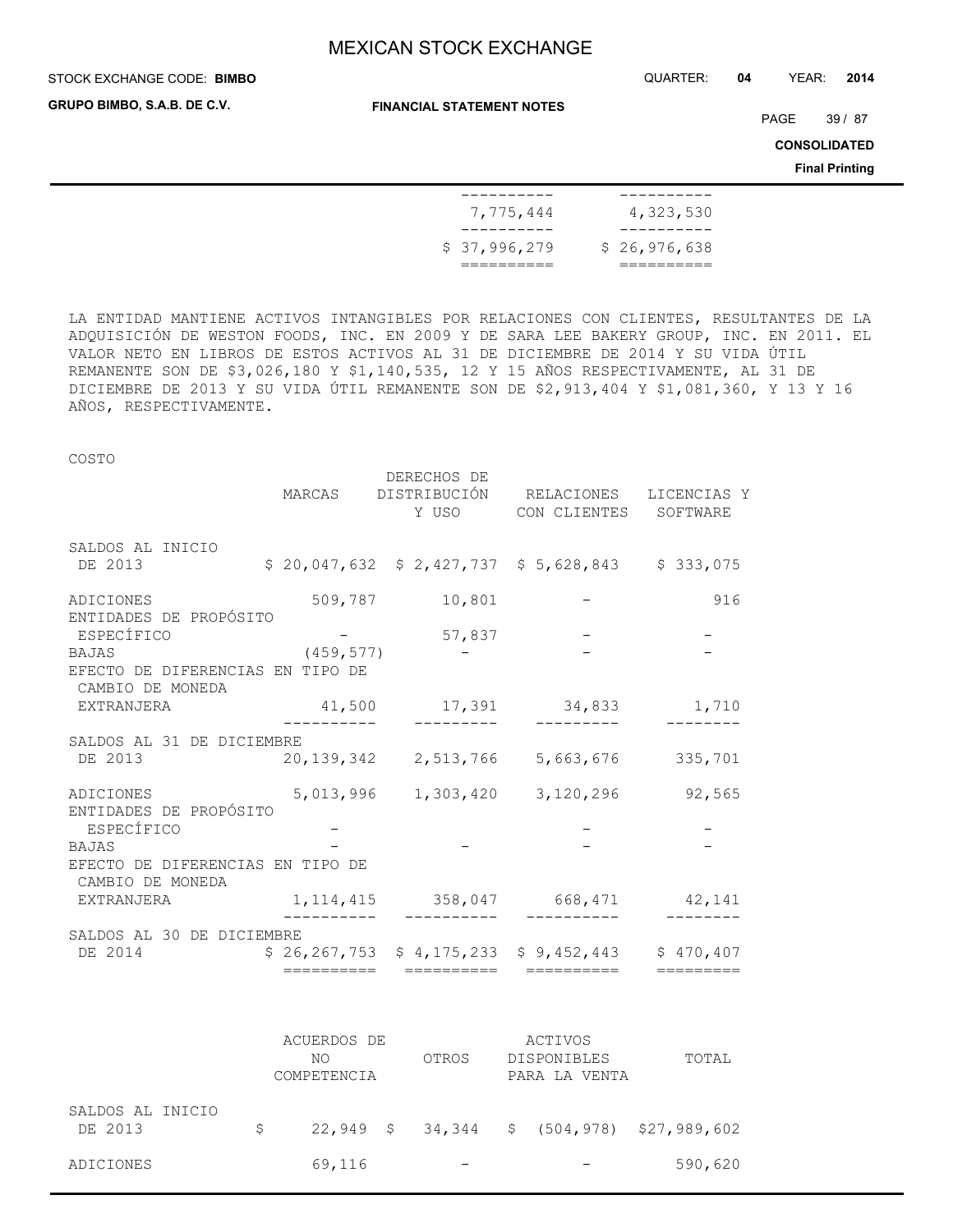**FINANCIAL STATEMENT NOTES**

### STOCK EXCHANGE CODE: QUARTER: **04** YEAR: **2014 BIMBO**

**GRUPO BIMBO, S.A.B. DE C.V.**

 $\overline{\phantom{0}}$ 

PAGE 40 / 87

**CONSOLIDATED**

**Final Printing**

| ENTIDADES DE PROPÓSITO                     |               |              |         |              |
|--------------------------------------------|---------------|--------------|---------|--------------|
| ESPECÍFICO                                 |               |              |         | 57,837       |
| <b>BAJAS</b>                               |               |              | 455,182 | (4, 395)     |
| DE DIFERENCIAS EN TIPO DE<br>EFECTO        |               |              |         |              |
| CAMBIO DE MONEDA                           |               |              |         |              |
| EXTRANJERA                                 |               |              | 49,796  | 145,230      |
|                                            |               |              |         |              |
| SALDOS AL 31 DE DICIEMBRE                  |               |              |         |              |
| DE 2013                                    | 92,065        | 34,344       |         | 28,778,894   |
|                                            |               |              |         |              |
| ADICIONES                                  |               |              |         | 9,530,277    |
| ENTIDADES DE PROPÓSITO                     |               |              |         |              |
| ESPECÍFICO                                 |               |              |         |              |
| <b>BAJAS</b>                               |               |              |         |              |
| DE DIFERENCIAS EN TIPO DE<br><b>EFECTO</b> |               |              |         |              |
| CAMBIO DE MONEDA                           |               |              |         |              |
| EXTRANJERA                                 | 11,557        | 4,312        |         | 2,198,943    |
|                                            |               |              |         |              |
| SALDO AL 31 DE DICIEMBRE                   |               |              |         |              |
| DE 2014                                    | \$<br>103,622 | \$<br>38,656 | \$      | \$40,508,114 |
|                                            |               |              |         |              |

## AMORTIZACIÓN ACUMULADA Y DETERIORO

|                                                                                                                        |  | DERECHOS DE          | Y USO CON CLIENTES SOFTWARE                        | MARCAS DISTRIBUCIÓN RELACIONES LICENCIAS Y        |
|------------------------------------------------------------------------------------------------------------------------|--|----------------------|----------------------------------------------------|---------------------------------------------------|
| SALDOS AL INICIO DE<br>DE 2013                                                                                         |  |                      |                                                    | $(63, 653)$ $(99, 202)$ $(958, 298)$ $(143, 820)$ |
| GASTO POR AMORTIZACIÓN<br>$(54, 921)$ $(94, 661)$<br>DETERIORO<br>EFECTO DE DIFERENCIAS EN TIPO DE<br>CAMBIO DE MONEDA |  |                      |                                                    | $  (303, 770)$ $(33, 347)$                        |
| EXTRANJERA                                                                                                             |  |                      | $    (4, 891)$<br>-------- -------- ---------      |                                                   |
| SALDOS AL 31 DE DICIEMBRE                                                                                              |  |                      |                                                    |                                                   |
| GASTO POR AMORTIZACIÓN -<br>(36, 795)<br>DETERIORO<br>EFECTO DE DIFERENCIAS EN TIPO DE<br>CAMBIO DE MONEDA             |  |                      |                                                    | $(3, 767)$ $(400, 982)$ $(40, 950)$               |
| EXTRANJERA                                                                                                             |  |                      |                                                    | $(14, 885)$ $(24, 335)$ $(159, 042)$ $(22, 240)$  |
| SALDO AL 30 DE DICIEMBRE<br>DE 2014 \$ (170,254) \$ (221,965) \$ (1,826,983) \$ (240,357)                              |  | =========  ========= | =========                                          |                                                   |
| SALDOS AL 31 DE DICIEMBRE<br>DE 2013                                                                                   |  |                      | $$20,020,768 $2,319,903 $4,396,717 $158,534$       |                                                   |
| SALDOS AL 30 DE DICIEMBRE<br>DE 2014                                                                                   |  |                      | $$26,097,499$ $$3,953,268$ $$7,625,460$ $$230,050$ |                                                   |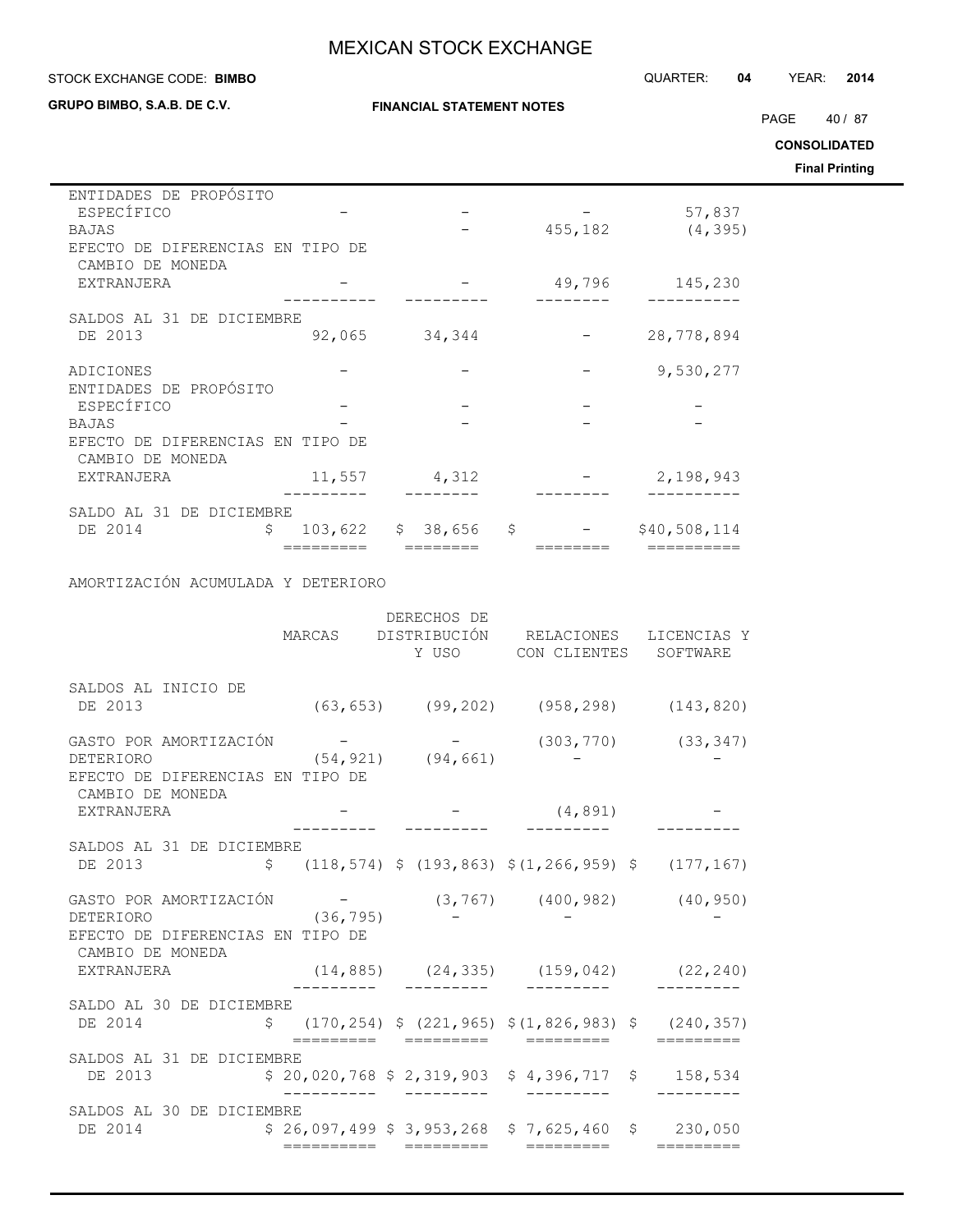**GRUPO BIMBO, S.A.B. DE C.V.**

**FINANCIAL STATEMENT NOTES**

PAGE 41/87

**CONSOLIDATED**

**Final Printing**

|                                                                          | ACUERDOS DE<br>NO |  | ACTIVOS<br>OTROS DISPONIBLES TOTAL |                                                                                                       |  |
|--------------------------------------------------------------------------|-------------------|--|------------------------------------|-------------------------------------------------------------------------------------------------------|--|
|                                                                          | COMPETENCIA       |  | PARA LA VENTA                      |                                                                                                       |  |
| SALDOS AL INICIO                                                         |                   |  |                                    |                                                                                                       |  |
| DE 2013                                                                  |                   |  |                                    | $\frac{1}{2}$ (14,682) $\frac{1}{2}$ (19,756) $\frac{1}{2}$ - $\frac{1}{2}$ (1,299,411)               |  |
| GASTO POR AMORTIZACIÓN $(4, 865)$ $(6, 390)$ -                           |                   |  |                                    | (348, 372)                                                                                            |  |
| <b>DETERIORO</b><br>EFECTO DE DIFERENCIAS EN TIPO DE<br>CAMBIO DE MONEDA |                   |  |                                    | (149, 582)                                                                                            |  |
| EXTRANJERA                                                               |                   |  |                                    | (4, 891)                                                                                              |  |
| SALDOS AL 31 DE DICIEMBRE                                                |                   |  |                                    |                                                                                                       |  |
| DE 2013 $\zeta$ (19,547) $\zeta$ (26,146) $\zeta$ - $\zeta$ (1,802,256)  |                   |  |                                    |                                                                                                       |  |
| GASTO POR AMORTIZACIÓN (847) –                                           |                   |  |                                    | $-$ (483, 341)                                                                                        |  |
| DETERIORO<br>EFECTO DE DIFERENCIAS EN TIPO DE<br>CAMBIO DE MONEDA        |                   |  |                                    |                                                                                                       |  |
| EXTRANJERA                                                               |                   |  |                                    | $(2, 454)$ $(3, 282)$ - $(226, 238)$                                                                  |  |
| SALDOS AL 30 DE DICIEMBRE                                                |                   |  |                                    |                                                                                                       |  |
| DE 2014                                                                  |                   |  |                                    | $\frac{1}{2}$ (22,848) $\frac{1}{2}$ (29,428) $\frac{1}{2}$ - $\frac{1}{2}$ (2,511,835)<br>========== |  |
| SALDOS AL 31 DE DICIEMBRE                                                |                   |  |                                    |                                                                                                       |  |
| DE 2013                                                                  |                   |  |                                    | $$72,518$ \$ 8,198 \$ - \$ 26,976,638                                                                 |  |
| SALDOS AL 30 DE DICIEMBRE                                                |                   |  |                                    |                                                                                                       |  |
| DE 2014                                                                  |                   |  |                                    | $$80,774$ \$9,228 \$ - \$37,996,279                                                                   |  |

AL 31 DE DICIEMBRE DE 2014 Y 2013 SE RECONOCIÓ DETERIORO EN MARCAS DEL SEGMENTO EUA POR \$36,975 Y \$54,921 RESPECTIVAMENTE, RECONOCIDO EN GASTOS GENERALES EN EL ESTADO CONSOLIDADO DE RESULTADOS, LA PÉRDIDA DERIVO DE UNA DISMINUCIÓN EN LAS VENTAS DE PRODUCTOS DE DICHAS MARCAS.

EL VALOR RAZONABLE DE LAS MARCAS, PARA EFECTOS DE PRUEBAS DE DETERIORO, SE ESTIMA A TRAVÉS DE UNA TÉCNICA DE VALUACIÓN, UTILIZANDO UN RANGO DE TASA DE REGALÍAS ENTRE UN 2% Y 5%, SIENDO DEL 3% EL PORCENTAJE UTILIZADO PARA LA MAYORÍA DE LAS MARCAS.

EN 2013, SE RECONOCIÓ UN DETERIORO AL VALOR DE LAS MARCAS EARTH GRAINS Y IRON KIDS TODAS DE ESTADOS UNIDOS, POR \$2.1 MILLONES DE DÓLARES ESTADOUNIDENSES.

10. CRÉDITO MERCANTIL

LA INTEGRACIÓN DEL CRÉDITO MERCANTIL POR ÁREA GEOGRÁFICA ES LA SIGUIENTE:

|           | 31 DE DICIEMBRE<br>DE 2014 | 31 DE DICIEMBRE<br>DE 2013 |
|-----------|----------------------------|----------------------------|
| MÉXICO    | \$1,347,928                | \$1,338,928                |
| EUA Y CAN | 46,298,861                 | 30,862,460                 |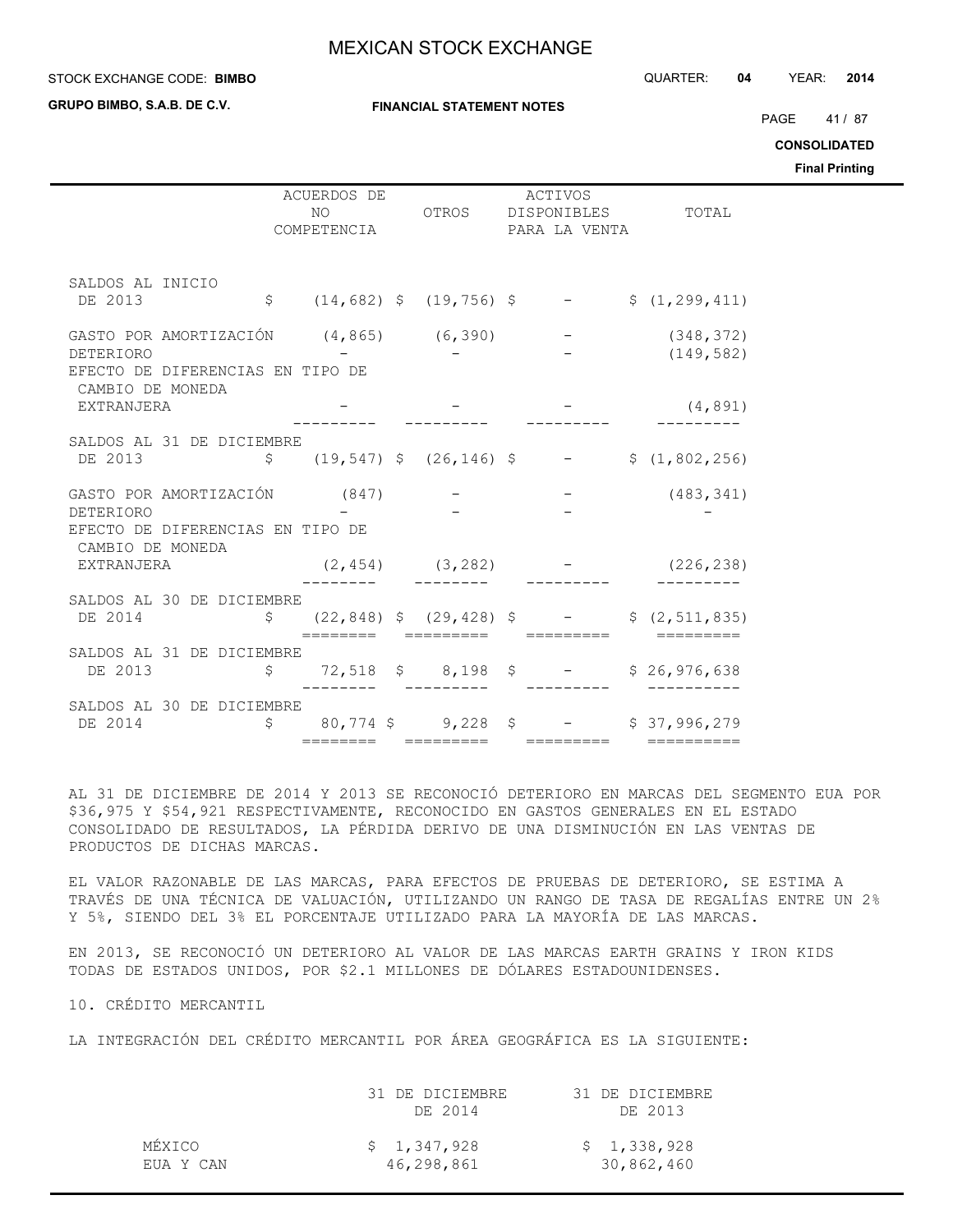STOCK EXCHANGE CODE: QUARTER: **04** YEAR: **2014 BIMBO**

| GRUPO BIMBO, S.A.B. DE C.V. |                            | <b>FINANCIAL STATEMENT NOTES</b> |  |                       |  |  |  |
|-----------------------------|----------------------------|----------------------------------|--|-----------------------|--|--|--|
|                             |                            |                                  |  | <b>CONSOLIDATED</b>   |  |  |  |
|                             |                            |                                  |  | <b>Final Printing</b> |  |  |  |
| IBERIA<br>OLA               | 534,660<br>1,694,680       | 447,376<br>1,844,303             |  |                       |  |  |  |
|                             | \$49,876,129               | \$34,493,067                     |  |                       |  |  |  |
| RESERVA DE DETERIORO        | (5, 359, 018)<br>--------- | (4, 671, 329)<br>----------      |  |                       |  |  |  |
|                             | \$44,517,111               | \$29,821,738                     |  |                       |  |  |  |

LOS MOVIMIENTOS DEL CRÉDITO MERCANTIL FUERON LOS SIGUIENTES:

|                                                                                       | 31 DE DICIEMBRE<br>DE 2014               | 31 DE DICIEMBRE<br>DE 2013            |
|---------------------------------------------------------------------------------------|------------------------------------------|---------------------------------------|
| SALDO AL INICIO DEL AÑO<br>ADOUISICIONES<br>DETERIORO<br>AJUSTE POR VARIACIÓN EN TIPO | \$29,821,738<br>11,514,304<br>(120, 225) | \$29,754,263<br>194,888<br>(243, 341) |
| DE CAMBIO                                                                             | 3,301,294                                | 115,928                               |
| SALDO AL FINAL DEL PERÍODO                                                            | \$44,517,111                             | \$29,821,738                          |

AL 31 DE DICIEMBRE DE 2014 Y 2013 SE RECONOCIÓ UN DETERIORO DEL VALOR DEL CRÉDITO MERCANTIL POR \$0 Y \$243,341 RESPECTIVAMENTE, EN EL GLOBO (INCLUIDO EN EL SEGMENTO MÉXICO).

LOS MOVIMIENTOS DE LAS PÉRDIDAS ACUMULADAS POR DETERIOR SON COMO SIGUEN:

|                                                       | 31 DE DICIEMBRE<br>DE 2014 | 31 DE DICIEMBRE<br>DE 2013 |
|-------------------------------------------------------|----------------------------|----------------------------|
| SALDO AL INICIO DEL AÑO                               | 4,671,329<br>\$.           | \$4,441,920                |
| DETERIORO DEL AÑO<br>EFECTO DE DIFERENCIAS EN TIPO DE | 120,225                    | 243,341                    |
| CAMBIO DE MONEDA EXTRANJERA                           | 567,464                    | (13, 932)                  |
| SALDO AL FINAL DEL PERÍODO                            | \$5,359,018                | 4,671,329                  |

A. ASIGNACIÓN DEL CRÉDITO MERCANTIL A LAS UNIDADES GENERADORAS DE EFECTIVO

PARA PROPÓSITO DE EFECTUAR PRUEBAS DE DETERIORO EL CRÉDITO MERCANTIL FUE ASIGNADO A LAS SIGUIENTES UNIDADES GENERADORAS DE EFECTIVO, LAS CUALES SE DIVIDEN PRINCIPALMENTE EN: MÉXICO, EUA, BRASIL Y OTRAS (IBERIA Y ARGENTINA).

DESPUÉS DEL RECONOCIMIENTO DE LAS PÉRDIDAS POR DETERIORO, EL VALOR EN LIBROS DEL CRÉDITO MERCANTIL COMO UNIDAD GENERADORA DE EFECTIVO ES COMO SIGUE:

> 31 DE DICIEMBRE 31 DE DICIEMBRE DE 2014 DE 2013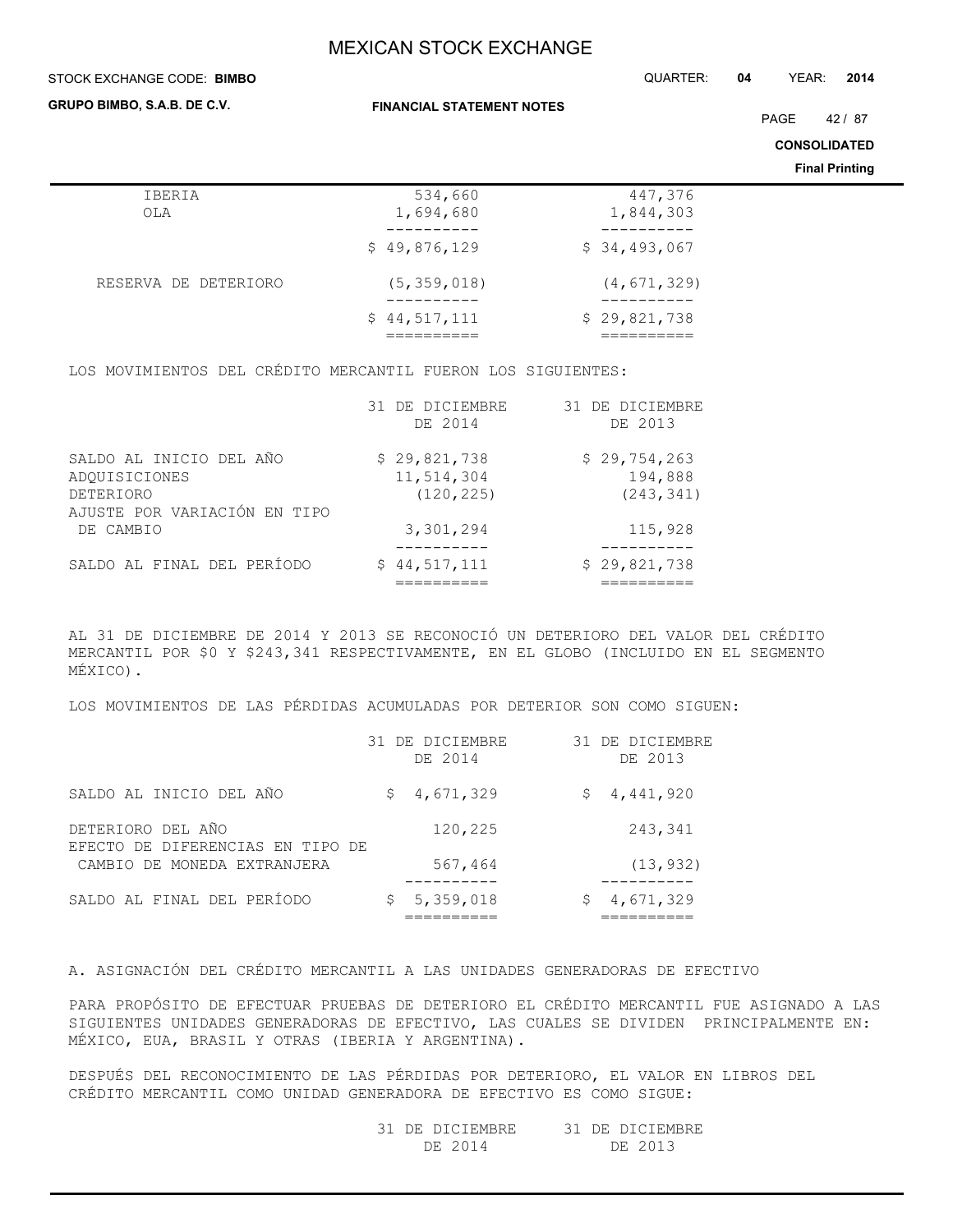### STOCK EXCHANGE CODE: QUARTER: **04** YEAR: **2014 BIMBO**

**FINANCIAL STATEMENT NOTES**

PAGE 43/87

**CONSOLIDATED**

**Final Printing**

|                          | \$44.517.111 | \$29,821,738 |
|--------------------------|--------------|--------------|
|                          |              |              |
| OTRAS UGES SIN DETERIORO | 1,784,078    | 2,343,583    |
| BRASIL                   | 1,094,555    | 678,113      |
| EUA Y CAN                | \$41,638,478 | \$26,800,042 |
|                          |              |              |

EUA

EL MONTO RECUPERABLE DE EUA COMO UNIDAD GENERADORA DE EFECTIVO ES DETERMINADO MEDIANTE EL MODELO DE VALOR EN USO, EL CUAL CONSISTE EN FLUJOS DE EFECTIVO PROYECTADOS BASADOS EN PRESUPUESTOS FINANCIEROS APROBADOS POR LA ADMINISTRACIÓN DE LA ENTIDAD. LOS FLUJOS DE EFECTIVO POR UN PERIODO MÁS ALLÁ DE 10 AÑOS HAN SIDO ESTIMADOS UTILIZANDO TASAS DE CRECIMIENTO Y MARGEN DE OPERACIÓN QUE ALCANZA EL 8%, QUE CONSIDERAN EL PROMEDIO A LARGO PLAZO DE UTILIDADES DE OPERACIÓN DE LA INDUSTRIA ASÍ COMO TAMBIÉN LA EXPERIENCIA PASADA DE LA ENTIDAD. ASIMISMO, CONSIDERA PROYECCIONES DE FLUJOS DE EFECTIVO A 10 AÑOS DEBIDO A QUE ES EL PERIODO EN QUE LA ENTIDAD ESPERA ALCANZAR LA TASA DE CRECIMIENTO PROMEDIO DE LA INDUSTRIA. AL 31 DE DICIEMBRE DE 2014 Y 2013, LA TASA DE DESCUENTO ANTES DE IMPUESTOS UTILIZADA FUE DE 6.88% ANUAL, CONSIDERANDO EL VALOR DEL DINERO EN EL TIEMPO Y LOS RIESGOS ESPECÍFICOS LIGADOS A LA UNIDAD GENERADORA DE EFECTIVO. LA ADMINISTRACIÓN CREE QUE UN POSIBLE CAMBIO SIGNIFICATIVO EN LOS SUPUESTOS CLAVE EN LOS QUE SE BASA EL MONTO RECUPERABLE NO CAUSARÍA QUE EL VALOR EN LIBROS DE LA UNIDAD GENERADORA DE EFECTIVO EXCEDA EL MONTO RECUPERABLE.

### BRASIL

EL MONTO RECUPERABLE DE BRASIL COMO UNIDAD GENERADORA DE EFECTIVO ES DETERMINADO MEDIANTE EL MODELO DE VALOR EN USO, EL CUAL CONSISTE EN FLUJOS DE EFECTIVO PROYECTADOS BASADOS EN PRESUPUESTOS FINANCIEROS APROBADOS POR LA ADMINISTRACIÓN DE LA ENTIDAD. LOS FLUJOS DE EFECTIVO POR UN PERIODO MÁS ALLÁ DE 10 AÑOS HAN SIDO ESTIMADOS UTILIZANDO TASAS DE CRECIMIENTO Y MARGEN DE OPERACIÓN QUE ALCANZA EL 8%, QUE CONSIDERAN EL PROMEDIO A LARGO PLAZO DE UTILIDADES DE OPERACIÓN DE LA INDUSTRIA ASÍ COMO TAMBIÉN LA EXPERIENCIA PASADA DE LA ENTIDAD. ASIMISMO, CONSIDERA PROYECCIONES DE FLUJOS DE EFECTIVO A 10 AÑOS DEBIDO A QUE ES EL PERIODO EN QUE LA ENTIDAD ESPERA ALCANZAR LA TASA DE CRECIMIENTO PROMEDIO DE LA INDUSTRIA. AL 31 DE DICIEMBRE DE 2014 Y 2013, LA TASA DE DESCUENTO ANTES DE IMPUESTOS UTILIZADA FUE DE 9.1% ANUAL, CONSIDERANDO EL VALOR DEL DINERO EN EL TIEMPO Y LOS RIESGOS ESPECÍFICOS LIGADOS A LA UNIDAD GENERADORA DE EFECTIVO.

## OTROS

EL MONTO RECUPERABLE DE OTRAS UNIDADES GENERADORAS DE EFECTIVO ES DETERMINADO MEDIANTE EL MODELO DE VALOR EN USO, EL CUAL CONSISTE EN FLUJOS DE EFECTIVO PROYECTADOS BASADOS EN PRESUPUESTOS FINANCIEROS APROBADOS POR LA ADMINISTRACIÓN DE LA ENTIDAD, DICHOS PRESUPUESTOS CONTEMPLAN EL PERIODO DE 1 AÑO Y 5 AÑOS. LA ADMINISTRACIÓN CREE QUE UN POSIBLE CAMBIO SIGNIFICATIVO EN LOS SUPUESTOS CLAVE EN LOS QUE SE BASA EL MONTO RECUPERABLE NO CAUSARÍA QUE EL VALOR EN LIBROS DE LA UNIDAD GENERADORA DE EFECTIVO EXCEDA EL MONTO RECUPERABLE.

LOS SUPUESTOS CLAVE VARÍAN DE UGE A UGE; SIN EMBARGO, LOS SUPUESTOS CLAVE DE LARGO PLAZO CON MAYOR IMPACTO EN LAS PROYECCIONES DE FLUJOS DE EFECTIVO ESTÁN INCLUIDOS EN LA PERPETUIDAD. LOS RANGOS DE DICHOS SUPUESTOS SON COMO SIGUE:

| CRECIMIENTO EN VENTAS |          |
|-----------------------|----------|
| MARGEN DE OPERACIÓN   | $8 - 12$ |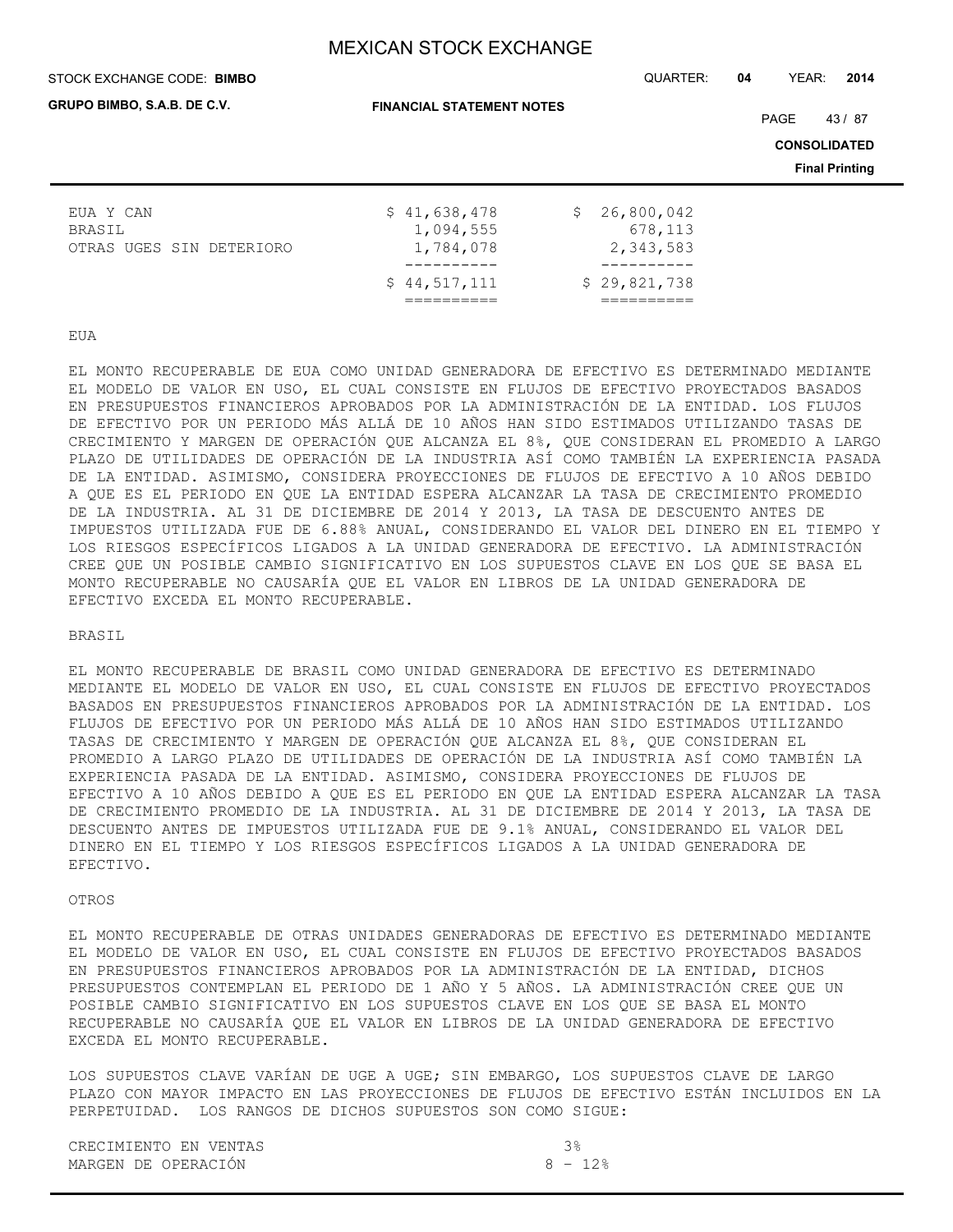**GRUPO BIMBO, S.A.B. DE C.V.**

STOCK EXCHANGE CODE: QUARTER: **04** YEAR: **2014 BIMBO**

**FINANCIAL STATEMENT NOTES**

PAGE 44 / 87

**CONSOLIDATED**

**Final Printing**

INVERSIONES EN BIENES DE CAPITAL COMO PORCENTAJE DE DEPRECIACIÓN 100%

11. DEUDA A LARGO PLAZO PRÉSTAMOS

BONOS INTERNACIONALES –

EL 30 DE JUNIO DE 2010, LA COMPAÑÍA REALIZÓ UNA EMISIÓN CONFORME A LA REGLA 144 A REGULACIÓN S DE LA SECURITY EXCHANGE COMMISSION ("SEC" POR SUS SIGLAS EN INGLÉS) POR 800 MILLONES DE DÓLARES ESTADOUNIDENSES Y CON VENCIMIENTO EL 30 DE JUNIO DE 2020. SOBRE DICHO FINANCIAMIENTO, LA COMPAÑÍA DEBE PAGAR UNA TASA DE INTERÉS FIJA DEL 4.875% PAGADERA SEMESTRALMENTE. LOS RECURSOS DE DICHA EMISIÓN, FUERON APLICADOS AL REFINANCIAMIENTO DE DEUDA DE LA COMPAÑÍA.

|  | VALOR        | 31 DICIEMBRE | 31 DICIEMBRE |
|--|--------------|--------------|--------------|
|  | RAZONABLE    | DE 2014      | DE 2013      |
|  | \$12,721,874 | \$11,774,400 | \$10,461,200 |

EL 25 DE ENERO DE 2012 LA COMPAÑÍA REALIZÓ UNA EMISIÓN CONFORME A LA REGLA 144 A Y LA REGULACIÓN S DE LA SECURITY EXCHANGE COMMISSION ("SEC" POR SUS SIGLAS EN INGLÉS) POR 800 MILLONES DE DÓLARES ESTADOUNIDENSES CON VENCIMIENTO EL 25 DE ENERO DE 2022. DICHO FINANCIAMIENTO DEVENGA UNA TASA DE INTERÉS FIJA DEL 4.50% PAGADERA SEMESTRALMENTE. LOS RECURSOS PROVENIENTES DE LA PRESENTE EMISIÓN TUVIERON COMO DESTINO EL REFINANCIAMIENTO DE LA DEUDA.

| <b>VALOR</b>  | 31 DICIEMBRE | 31 DICIEMBRE |
|---------------|--------------|--------------|
| RAZONABLE     | DE 2014      | DE 2013      |
| \$ 12,645,694 | \$11,774,400 | \$10,461,200 |

EL 27 DE JUNIO DE 2014 LA COMPAÑÍA REALIZÓ UNA EMISIÓN CONFORME A LA REGLA 144 A Y LA REGULACIÓN S DE LA SECURITY EXCHANGE COMMISSION ("SEC" POR SUS SIGLAS EN INGLÉS) POR 800 MILLONES DE DÓLARES ESTADOUNIDENSES CON VENCIMIENTO EL 27 DE JUNIO DE 2024. DICHO FINANCIAMIENTO DEVENGA UNA TASA DE INTERÉS FIJA DEL 3.875% PAGADERA SEMESTRALMENTE. LOS RECURSOS PROVENIENTES DE LA PRESENTE EMISIÓN TUVIERON COMO DESTINO EL REFINANCIAMIENTO DE LA DEUDA.

| VALOR     | 31 DICIEMBRE | 31 DICIEMBRE |
|-----------|--------------|--------------|
| RAZONABLE | DE 2014      | DE 2013      |
|           |              |              |

 $$ 11,826,043 \qquad $ 11,774,400$ 

EL 27 DE JUNIO DE 2014 LA COMPAÑÍA REALIZÓ UNA EMISIÓN CONFORME A LA REGLA 144 A Y LA REGULACIÓN S DE LA SECURITY EXCHANGE COMISIÓN ("SEC" POR SUS SIGLAS EN INGLÉS) POR 500 MILLONES DE DÓLARES ESTADOUNIDENSES CON VENCIMIENTO EL 27 DE JUNIO DE 2044. DICHO FINANCIAMIENTO DEVENGA UNA TASA DE INTERÉS FIJA DEL 4.875% PAGADERA SEMESTRALMENTE. LOS RECURSOS PROVENIENTES DE LA PRESENTE EMISIÓN TUVIERON COMO DESTINO EL REFINANCIAMIENTO DE LA DEUDA.

| A                  | $\sim$ $\sim$   | $\sim$ $\sim$  |
|--------------------|-----------------|----------------|
| .                  | IEMBRE          | IEMBRE         |
| ∩NARI.E<br>R A 7.0 | 7F.<br>$\Delta$ | , , , ,<br>ר ∩ |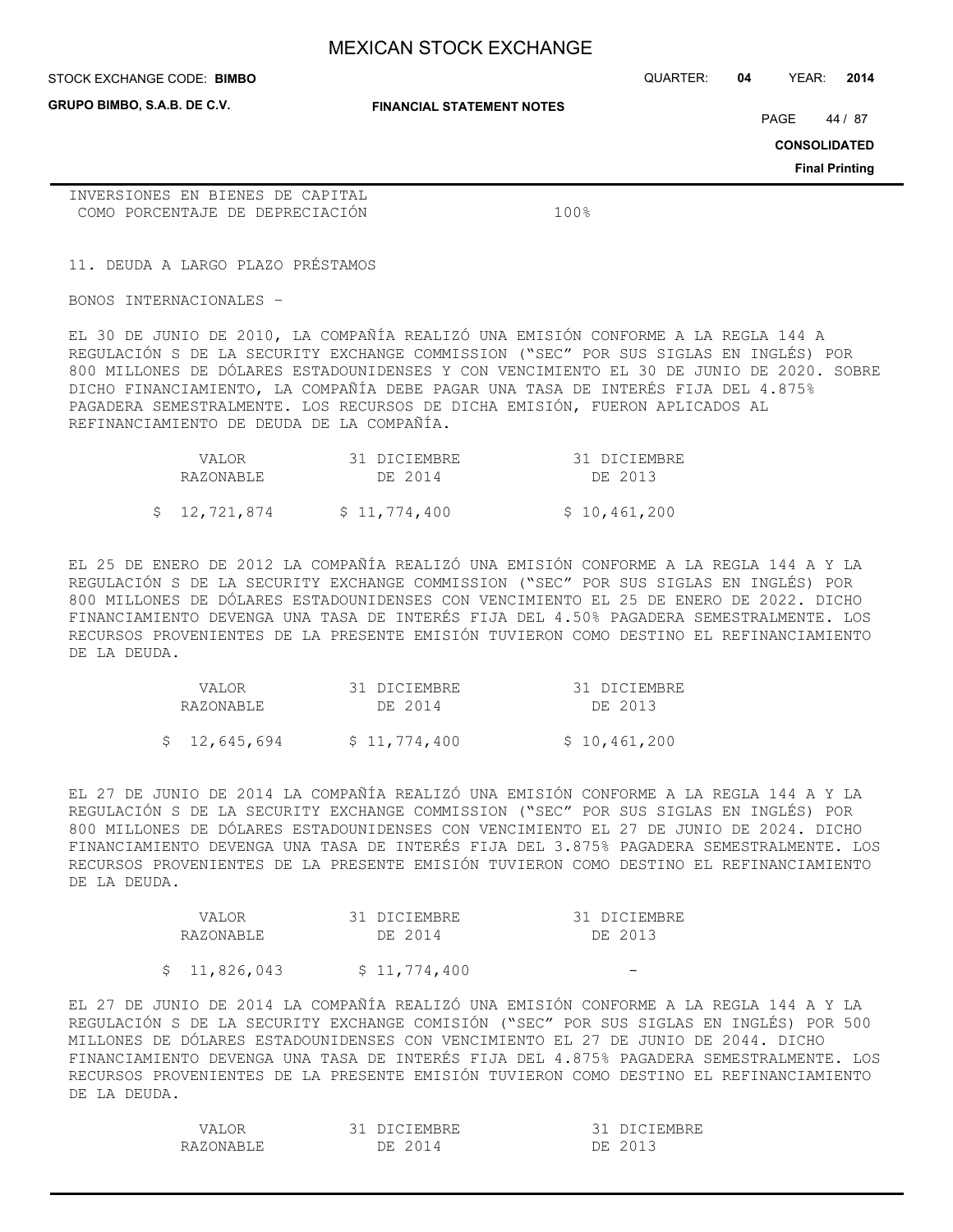| STOCK EXCHANGE CODE: BIMBO         |                                  | QUARTER: | 04   | YEAR:                 | 2014  |
|------------------------------------|----------------------------------|----------|------|-----------------------|-------|
| <b>GRUPO BIMBO, S.A.B. DE C.V.</b> | <b>FINANCIAL STATEMENT NOTES</b> |          | PAGE | <b>CONSOLIDATED</b>   | 45/87 |
|                                    |                                  |          |      | <b>Final Printing</b> |       |
| 487,606"                           | \$7,359,000                      |          |      |                       |       |

LOS BONOS INTERNACIONALES EMITIDOS POR LA COMPAÑÍA, CUENTAN CON LA GARANTÍA DE SUS PRINCIPALES SUBSIDIARIAS OPERATIVAS.

### CERTIFICADOS BURSÁTILES

A LA FECHA, LA COMPAÑÍA MANTIENE VIGENTES DIVERSAS EMISIONES DE CERTIFICADOS BURSÁTILES.

BIMBO 12- CON EL PROPÓSITO DE REFINANCIAR PARCIALMENTE SU DEUDA DE LARGO PLAZO, EL 10 DE FEBRERO DE 2012 LA COMPAÑÍA EMITIÓ CERTIFICADOS BURSÁTILES CON VENCIMIENTO EN AGOSTO DE 2018 Y CON UNA TASA DE INTERÉS FIJA DE 6.83%.

| VALOR       | 31 DICIEMBRE | 31 DICIEMBRE |
|-------------|--------------|--------------|
| RAZONABLE   | DE 2014      | DE 2013      |
| \$5,245,145 | \$5,000,000  | \$5,000,000  |

DURANTE 2009, LA COMPAÑÍA REALIZÓ LAS SIGUIENTES EMISIONES DE CERTIFICADOS BURSÁTILES, PAGADERAS A SU VENCIMIENTO. LOS RECURSOS OBTENIDOS DE DICHAS EMISIONES, FUERON UTILIZADOS PARA REFINANCIAR DEUDA DE LA COMPAÑÍA, ORIGINALMENTE CONTRATADA PARA HACER FRENTE A LA ADQUISICIÓN DE BFI.

BIMBO 09- EMITIDOS EL 15 DE JUNIO DE 2009, CON VENCIMIENTO EN JUNIO DE 2014 Y CON UNA TASA DE INTERÉS APLICABLE A ESTA EMISIÓN DE TIIE DE 28 DÍAS MÁS 1.55 PUNTOS PORCENTUALES.

| VALOR | RAZONABLE                |  | 31 DICIEMBRE<br>DE 2014 | 31 DICIEMBRE<br>DE 2013 |
|-------|--------------------------|--|-------------------------|-------------------------|
|       | $\overline{\phantom{0}}$ |  |                         | \$5,000,000             |

BIMBO 09-2- EMITIDOS EL 15 DE JUNIO DE 2009 Y CON VENCIMIENTO EN JUNIO DE 2016 Y CON UNA TASA DE INTERÉS FIJA DEL 10.60%.

| VALOR       | 31 DICIEMBRE | 31 DICIEMBRE |
|-------------|--------------|--------------|
| RAZONABLE   | DE 2014      | DE 2013      |
| \$2,187,192 | \$2,000,000  | \$2,000,000  |

BIMBO 09-U- EMITIDOS EL 15 DE JUNIO DE 2009 POR UN MONTO DE 706,302 UDIS, CON VENCIMIENTO EN JUNIO DE 2016, DEVENGANDO UNA TASA DE INTERÉS FIJA DEL 6.05%. EL VALOR DE LA UDI AL 31 DE DICIEMBRE DE 2014 Y 2013 ES DE \$5.2704 Y \$5.0587 PESOS POR UDI, RESPECTIVAMENTE.

| VALOR       | 31 DICIEMBRE | 31 DICIEMBRE |
|-------------|--------------|--------------|
| RAZONABLE   | DE 2014      | DE 2013      |
|             |              |              |
| \$3,961,394 | \$3,722,473  | \$3,572,993  |

CRÉDITO BANCARIO SINDICADO

EL 26 DE ABRIL DE 2011, LA COMPAÑÍA CONTRATÓ UN CRÉDITO BANCARIO A LARGO PLAZO POR UN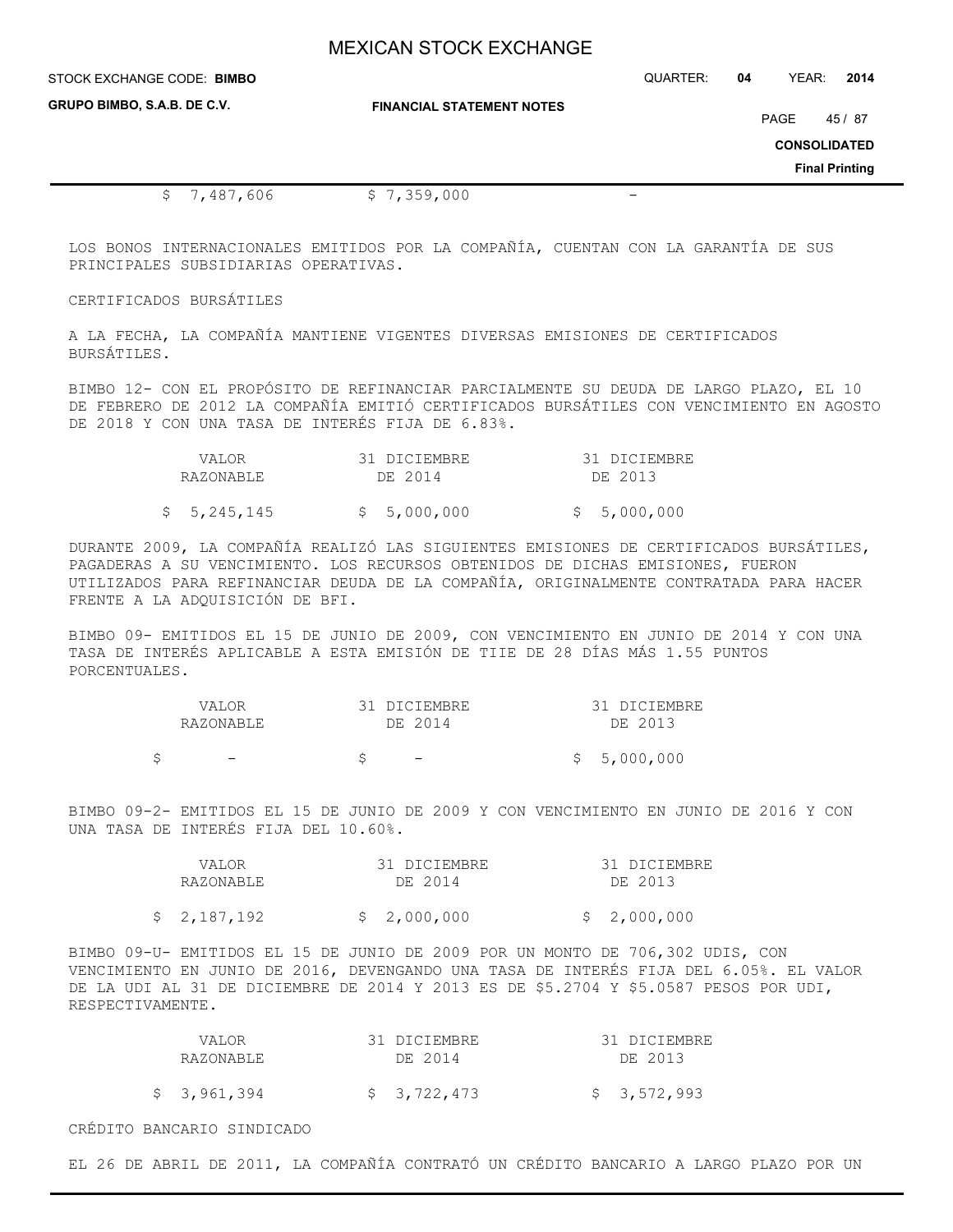STOCK EXCHANGE CODE: QUARTER: **04** YEAR: **2014 BIMBO**

**GRUPO BIMBO, S.A.B. DE C.V.**

**FINANCIAL STATEMENT NOTES**

PAGE 46 / 87

**CONSOLIDATED**

### **Final Printing**

IMPORTE DE 1,300 MILLONES DE DÓLARES ESTADOUNIDENSES. EN DICHO CRÉDITO, PARTICIPABA BANK OF AMERICA N.A. COMO AGENTE ADMINISTRADOR Y UN SINDICATO DE BANCOS INTEGRADO EN SU MOMENTO POR DIEZ INSTITUCIONES. LA COMPAÑÍA PAGABA INTERESES A LA TASA LIBOR MÁS 1.10%. LOS RECURSOS OBTENIDOS DE ESTE FINANCIAMIENTO, FUERON APLICADOS AL REFINANCIAMIENTO DE OBLIGACIONES ORIGINALMENTE CONTRATADAS PARA FINANCIAR LA ADQUISICIÓN DE BFI Y PARA EL PAGO PARCIAL DE LA ADQUISICIÓN DE SARA LEE.

AL 31 DE DICIEMBRE DE 2014, LA COMPAÑÍA HABÍA LIQUIDADO LA TOTALIDAD DEL FINANCIAMIENTO.

| VALOR                    | 31 DICIEMBRE             | 31 DICIEMBRE |
|--------------------------|--------------------------|--------------|
| RAZONABLE                | DE 2014                  | DE 2013      |
| $\overline{\phantom{0}}$ | $\overline{\phantom{0}}$ | 693.055      |

LÍNEA DE CRÉDITO COMPROMETIDA REVOLVENTE (MULTIMONEDA)

EN DICIEMBRE DE 2013, LA COMPAÑÍA RENOVÓ Y ENMENDÓ LOS TÉRMINOS Y CONDICIONES DE DICHA LÍNEA COMPROMETIDA MULTIMONEDA, CONTRATADA ORIGINALMENTE EL 26 DE ABRIL DE 2010.

DE ACUERDO A LOS NUEVOS TÉRMINOS Y CONDICIONES, SON NUEVE INSTITUCIONES FINANCIERAS COMPROMETIDAS EN ESTA LÍNEA. EL IMPORTE TOTAL DE LA LÍNEA ES DE HASTA \$2,000 MILLONES DE DÓLARES, CON FECHA DE VENCIMIENTO EN EL 13 DE MARZO DE 2019 Y CON UNA TASA DE INTERÉS APLICABLE DE LIBOR MÁS 1.00% PARA DISPOSICIONES EN DÓLARES AMERICANOS, CDOR MÁS 1.00% PARA DISPOSICIONES EN DÓLARES CANADIENSES Y DE TIIE MÁS 0.75% PARA DISPOSICIONES EN PESOS.

LA LÍNEA REVOLVENTE HA SIDO DISPUESTA DURANTE EL 2014 PRINCIPALMENTE PARA EL PAGO DE UNA PORCIÓN DE LA ADQUISICIÓN DE CANADA BREAD EN CANADA Y PARA EL PAGO DE LA ADQUISISCIÓN DE SUPÁN EN ECUADOR. DICHA DISPOSICIÓN FUE REALIZADA EN DÓLARES AMERICANOS, DÓLARES CANADIENSES Y PESOS.

| VALOR<br>RAZONABLE | 31 DICIEMBRE<br>DE 2014 | 31 DICIEMBRE<br>DE 2013 |
|--------------------|-------------------------|-------------------------|
| \$6,655,857        | \$6,655,857             |                         |

LOS CRÉDITOS BANCARIOS CONTRATADOS POR LA COMPAÑÍA, CUENTAN CON EL AVAL DE SUS PRINCIPALES SUBSIDIARIAS OPERATIVAS.

CRÉDITO REVOLVENTE EN DÓLARES ESTADOUNIDENSES

AL 31 DE DICIEMBRE DE 2014, LA COMPAÑÍA TIENE DISPONIBLE LÍNEAS DE CRÉDITO REVOLVENTE COMPROMETIDAS CON INSTITUCIONES BANCARIAS ESTADOUNIDENSES POR UN MONTO DE HASTA \$29 MILLONES DE DÓLARES ESTADOUNIDENSES. LOS PAGOS DE INTERESES SERÁN A UNA TASA DE INTERÉS LIBOR MÁS 0.90% PARA AMBAS INSTITUCIONES. ADEMÁS, LA ENTIDAD PAGARÁ COMISIÓNES ANUALES POR LOS MONTOS NO DISPUESTOS. AL 31 DE DICIEMBRE DE 2014 LA COMPAÑÍA TENÍA SALDO DISPUESTO SOBRE UNA DE ESTAS LÍNEAS. NO HAY OBLIGACIONES DE NO HACER ASOCIADAS A RAZONES FINANCIERAS POR ESTAS LÍNEAS DE CRÉDITO REVOLVENTES.

| VALOR      | 31 DICIEMBRE | 31 DICIEMBRE |
|------------|--------------|--------------|
| RAZONARLE. | DE 2014      | DE 2013      |

CRÉDITOS QUIROGRAFARIOS PARA CAPITAL DE TRABAJO

- - -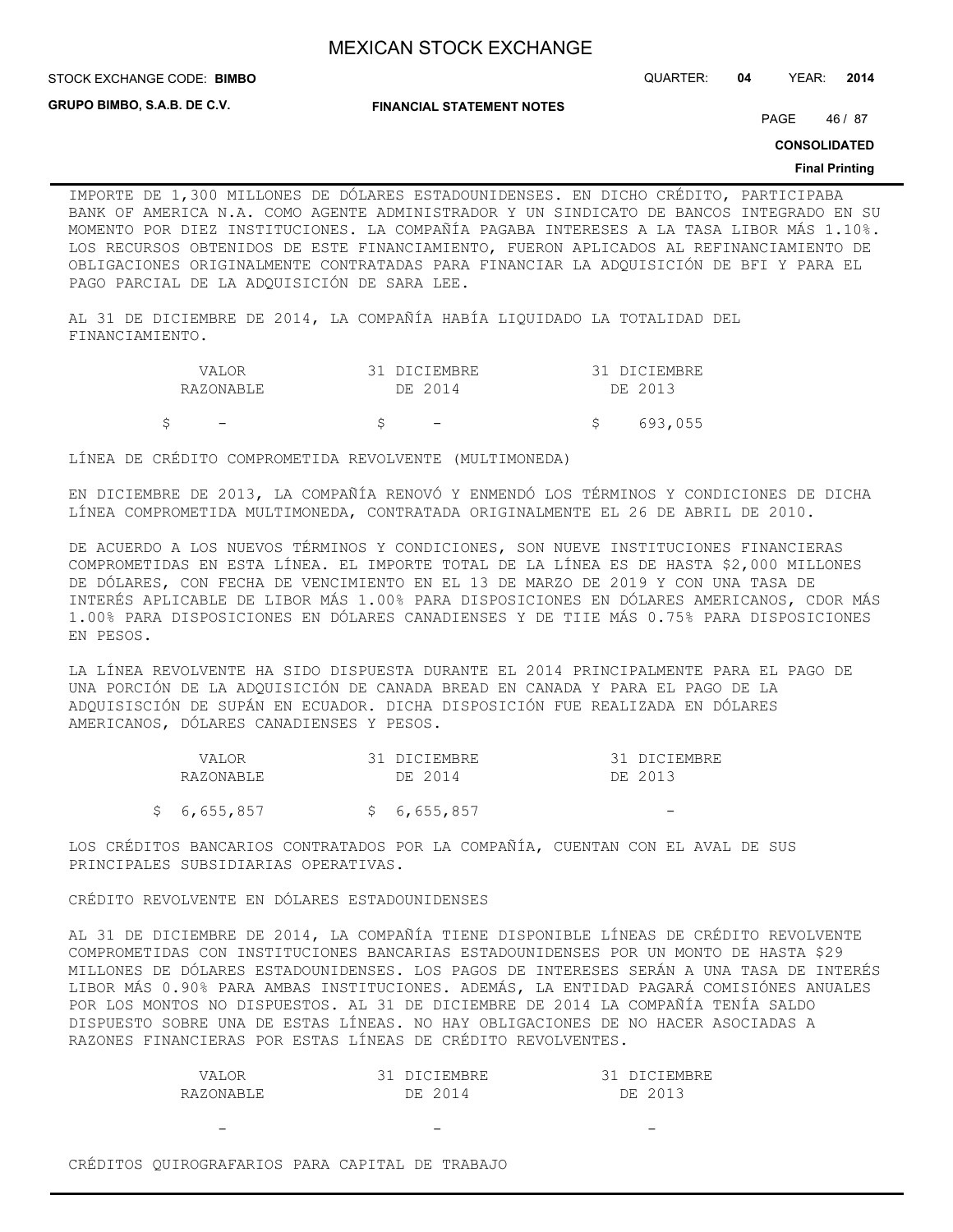STOCK EXCHANGE CODE: QUARTER: **04** YEAR: **2014**

**GRUPO BIMBO, S.A.B. DE C.V.**

**STOCK EXCHANGE CODE: BIMBO** 

**FINANCIAL STATEMENT NOTES**

PAGE 47 / 87

**CONSOLIDATED**

**Final Printing**

LA COMPAÑÍA OCASIONALMENTE CONTRATA CRÉDITOS QUIROGRAFARIOS DE CORTO PLAZO PARA CUBRIR NECESIDADES DE CAPITAL DE TRABAJO.

| VALOR     | 31 DICIEMBRE | 31 DICIEMBRE |
|-----------|--------------|--------------|
| RAZONABLE | DE 2014      | DE 2013      |
|           |              |              |

\$ 280,000 \$ 280,000 \$ 1,900,000

OTROS - ALGUNAS SUBSIDIARIAS TIENEN CONTRATADOS OTROS PRÉSTAMOS DIRECTOS PARA SOLVENTAR PRINCIPALMENTE SUS NECESIDADES DE CAPITAL DE TRABAJO, CON VENCIMIENTOS QUE FLUCTÚAN ENTRE EL 2015 Y 2018, QUE GENERAN INTERESES A DIVERSAS TASAS.

| VALOR<br>RAZONABLE                                      | 31 DICIEMBRE<br>DE 2014 | 31 DICIEMBRE<br>DE 2013 |
|---------------------------------------------------------|-------------------------|-------------------------|
| \$2, 295, 259                                           | \$2,295,259             | \$1,407,660             |
| \$65,306,064                                            | \$62,635,968            | 40,496,108              |
| MENOS - PORCIÓN CIRCULANTE DE LA<br>DEUDA A LARGO PLAZO |                         |                         |
| \$1,789,339                                             | \$1,789,339             | \$7,903,997             |
| DEUDA A LARGO PLAZO                                     |                         |                         |
| \$63,516,725                                            | \$60,846,450            | \$32,592,111            |
| MENOS - GASTOS POR EMISIÓN DE<br>DEUDA                  |                         |                         |

\$ 431,949 \$ 431,949 \$ 260,182

DEUDA A LARGO PLAZO DESPUÉS DE GASTOS DE EMISIÓN

| 63,371,927  | 414,501<br>60 | \$32,331,929 |
|-------------|---------------|--------------|
| ___________ | ___________   | ___________  |
| ___________ | ___________   | ___________  |

LOS VENCIMIENTOS DE LA DEUDA A LARGO PLAZO AL 31 DE DICIEMBRE DE 2014, SON COMO SIGUE:

| AÑOS                                     |                      | IMPORTE                                         |
|------------------------------------------|----------------------|-------------------------------------------------|
| 2015<br>2016<br>2017<br>AÑOS POSTERIORES | \$.<br>\$<br>\$<br>S | 153,219<br>6,034,025<br>313,776<br>54, 345, 430 |
|                                          | S                    | 60,846,450                                      |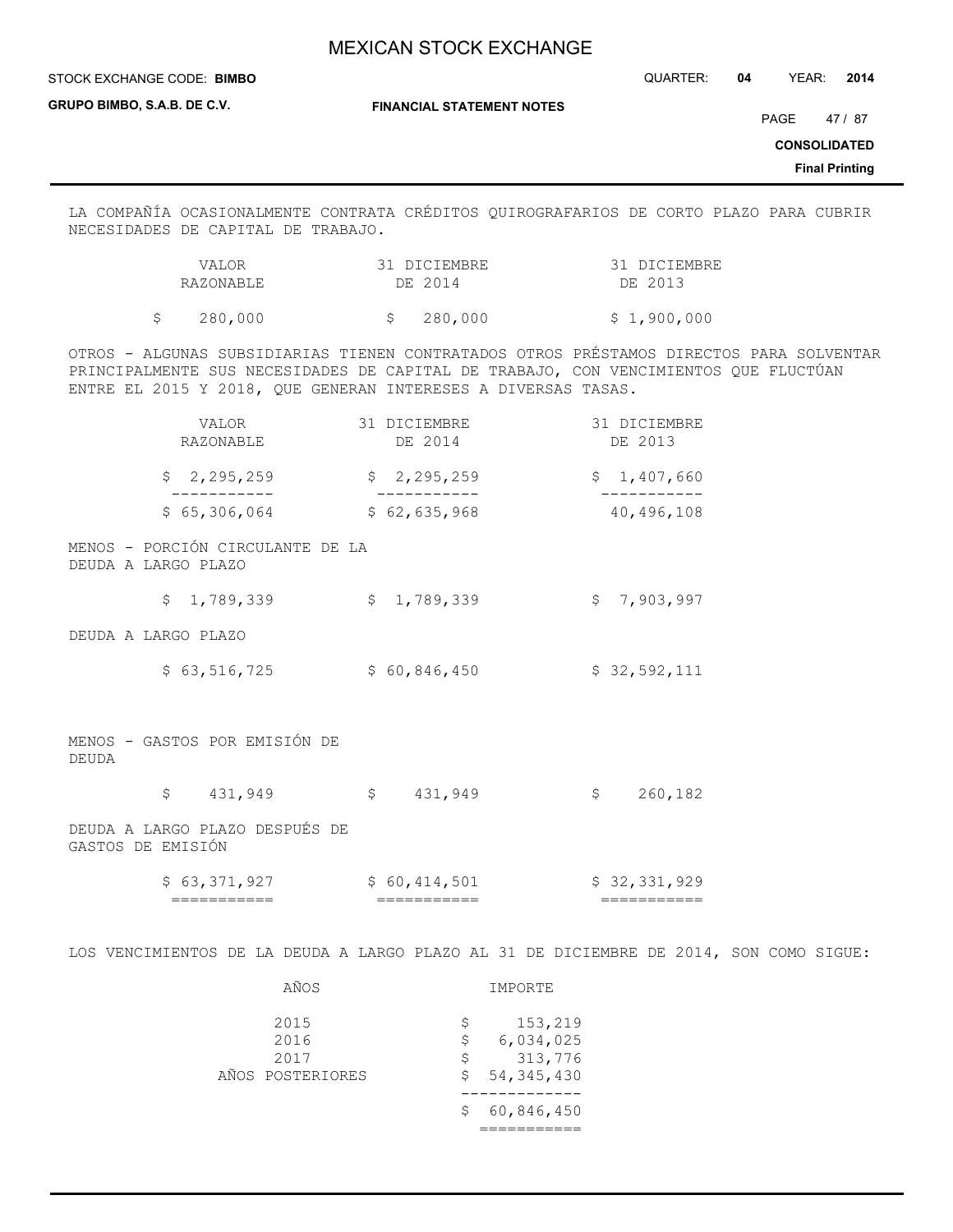**STOCK EXCHANGE CODE: BIMBO** 

**GRUPO BIMBO, S.A.B. DE C.V.**

**FINANCIAL STATEMENT NOTES**

STOCK EXCHANGE CODE: QUARTER: **04** YEAR: **2014**

PAGE 48 / 87

**CONSOLIDATED**

### **Final Printing**

TODAS LAS EMISIONES DE CERTIFICADOS BURSÁTILES VIGENTES Y LOS BONOS INTERNACIONALES ESTÁN GARANTIZADOS POR LAS PRINCIPALES SUBSIDIARIAS DEL GRUPO. AL 31 DICIEMBRE DE 2014 Y AL 31 DE DICIEMBRE DE 2013 LA COMPAÑÍA HA CUMPLIDO CON TODAS LAS OBLIGACIONES DE HACER Y DE NO HACER INCLUYENDO DIVERSAS RAZONES FINANCIERAS ESTABLECIDAS EN LOS CONTRATOS DE CRÉDITO DE LA ENTIDAD Y SUS SUBSIDIARIAS.

## 12. INSTRUMENTOS FINANCIEROS DERIVADOS

12.1 CATEGORÍAS DE LOS INSTRUMENTOS FINANCIEROS AL 31 DICIEMBRE DE 2014 Y 2013

|                                                                            | 31 DE DICIEMBRE<br>DE 2014                                                                                    | 31 DE DICIEMBRE<br>DE 2013                                                                                                                                                                                                                                                                                                                                                                                                                                                                                                                                 |  |
|----------------------------------------------------------------------------|---------------------------------------------------------------------------------------------------------------|------------------------------------------------------------------------------------------------------------------------------------------------------------------------------------------------------------------------------------------------------------------------------------------------------------------------------------------------------------------------------------------------------------------------------------------------------------------------------------------------------------------------------------------------------------|--|
| ACTIVO CIRCULANTE:                                                         |                                                                                                               |                                                                                                                                                                                                                                                                                                                                                                                                                                                                                                                                                            |  |
| EFECTIVO Y EQUIVALENTES                                                    |                                                                                                               |                                                                                                                                                                                                                                                                                                                                                                                                                                                                                                                                                            |  |
| DE EFECTIVO<br>DOCUMENTOS POR                                              | \$2,571,243                                                                                                   | \$ 2,440,332 CUENTAS Y                                                                                                                                                                                                                                                                                                                                                                                                                                                                                                                                     |  |
| COBRAR, NETO                                                               | \$18,980,030                                                                                                  | \$15,767,435                                                                                                                                                                                                                                                                                                                                                                                                                                                                                                                                               |  |
| INSTRUMENTOS FINANCIEROS                                                   |                                                                                                               |                                                                                                                                                                                                                                                                                                                                                                                                                                                                                                                                                            |  |
| DERIVADOS                                                                  | \$<br>404,110                                                                                                 | \$<br>696,782                                                                                                                                                                                                                                                                                                                                                                                                                                                                                                                                              |  |
| TOTAL DEL ACTIVO CIRCULANTE                                                | \$21,955,383                                                                                                  | ----------<br>\$18,904,549                                                                                                                                                                                                                                                                                                                                                                                                                                                                                                                                 |  |
| CUENTAS POR COBRAR A LARGO PLAZO \$1,108,698                               |                                                                                                               |                                                                                                                                                                                                                                                                                                                                                                                                                                                                                                                                                            |  |
| INSTRUMENTOS FINANCIEROS DERIVADOS \$ 1,541,989                            |                                                                                                               | $$1,560,218$<br>$$695,302$                                                                                                                                                                                                                                                                                                                                                                                                                                                                                                                                 |  |
| TOTAL DEL ACTIVO                                                           | \$24,606,070                                                                                                  | . _ _ _ _ _ _ _ _<br>\$21,160,069                                                                                                                                                                                                                                                                                                                                                                                                                                                                                                                          |  |
|                                                                            | -----------                                                                                                   | $\begin{tabular}{ll} \multicolumn{2}{c}{\textbf{2.2}} & \multicolumn{2}{c}{\textbf{2.2}} & \multicolumn{2}{c}{\textbf{2.2}} & \multicolumn{2}{c}{\textbf{2.2}} & \multicolumn{2}{c}{\textbf{2.2}} & \multicolumn{2}{c}{\textbf{2.2}} & \multicolumn{2}{c}{\textbf{2.2}} & \multicolumn{2}{c}{\textbf{2.2}} & \multicolumn{2}{c}{\textbf{2.2}} & \multicolumn{2}{c}{\textbf{2.2}} & \multicolumn{2}{c}{\textbf{2.2}} & \multicolumn{2}{c}{\textbf{2$                                                                                                        |  |
| PASIVO CIRCULANTE:                                                         |                                                                                                               |                                                                                                                                                                                                                                                                                                                                                                                                                                                                                                                                                            |  |
| CRÉDITOS BANCARIOS                                                         | \$1,789,339                                                                                                   | \$2,909,997                                                                                                                                                                                                                                                                                                                                                                                                                                                                                                                                                |  |
| CRÉDITOS BURSÁTILES                                                        | $\begin{array}{ccc} \n\mathsf{S} & & -\\ \n\end{array}$                                                       | \$5,000,000                                                                                                                                                                                                                                                                                                                                                                                                                                                                                                                                                |  |
| CUENTAS POR PAGAR A PROVEEDORES \$12,654,613                               |                                                                                                               | \$10, 165, 734                                                                                                                                                                                                                                                                                                                                                                                                                                                                                                                                             |  |
| INSTRUMENTOS FINANCIEROS DERIVADOS \$673,350                               | ----------                                                                                                    | \$1,033,543<br>----------                                                                                                                                                                                                                                                                                                                                                                                                                                                                                                                                  |  |
| TOTAL DEL PASIVO CIRCULANTE                                                | \$28,038,698                                                                                                  | \$29,562,754                                                                                                                                                                                                                                                                                                                                                                                                                                                                                                                                               |  |
| CRÉDITOS BANCARIOS                                                         | $\begin{array}{lllllll} \xi & 7,441,777 & \xi & 1,096,718 \\ \xi & 52,972,724 & \xi & 31,235,211 \end{array}$ |                                                                                                                                                                                                                                                                                                                                                                                                                                                                                                                                                            |  |
| CRÉDITOS BURSÁTILES                                                        |                                                                                                               |                                                                                                                                                                                                                                                                                                                                                                                                                                                                                                                                                            |  |
| INSTRUMENTOS FINANCIEROS DERIVADOS \$ 1,651,748<br>OTRAS CUENTAS POR PAGAR |                                                                                                               | \$236,334                                                                                                                                                                                                                                                                                                                                                                                                                                                                                                                                                  |  |
| Y PASIVOS ACUMULADOS                                                       | \$1,988,735                                                                                                   | \$2,143,801                                                                                                                                                                                                                                                                                                                                                                                                                                                                                                                                                |  |
| TOTAL DEL PASIVO                                                           | $$92,093,682$<br>===========                                                                                  | \$64, 274, 818                                                                                                                                                                                                                                                                                                                                                                                                                                                                                                                                             |  |
|                                                                            |                                                                                                               | $\begin{tabular}{ll} \multicolumn{2}{l}{{\color{red}\boldsymbol{=}}} & \multicolumn{2}{l}{\color{blue}\boldsymbol{=}} & \multicolumn{2}{l}{\color{blue}\boldsymbol{=}} & \multicolumn{2}{l}{\color{blue}\boldsymbol{=}} & \multicolumn{2}{l}{\color{blue}\boldsymbol{=}} & \multicolumn{2}{l}{\color{blue}\boldsymbol{=}} & \multicolumn{2}{l}{\color{blue}\boldsymbol{=}} & \multicolumn{2}{l}{\color{blue}\boldsymbol{=}} & \multicolumn{2}{l}{\color{blue}\boldsymbol{=}} & \multicolumn{2}{l}{\color{blue}\boldsymbol{=}} & \multicolumn{2}{l}{\color$ |  |

## 12.2 ADMINISTRACIÓN DE RIESGOS

LA ENTIDAD, DENTRO DEL MARCO DE SUS OPERACIONES COTIDIANAS, SE ENCUENTRA EXPUESTA A RIESGOS INTRÍNSECOS A DISTINTAS VARIABLES DE TIPO FINANCIERO, ASÍ COMO A VARIACIONES EN EL PRECIO DE ALGUNOS INSUMOS QUE COTIZAN EN MERCADOS FORMALES INTERNACIONALES. LA ENTIDAD CUENTA CON UN PROCESO ORDENADO DE MANEJO DE RIESGOS QUE RECAE EN ÓRGANOS REGULADORES LOS CUALES EVALÚAN LA NATURALEZA Y ALCANCE DE DICHOS RIESGOS.

LOS PRINCIPALES RIESGOS FINANCIEROS A LOS QUE ESTÁ SUJETA LA ENTIDAD SON: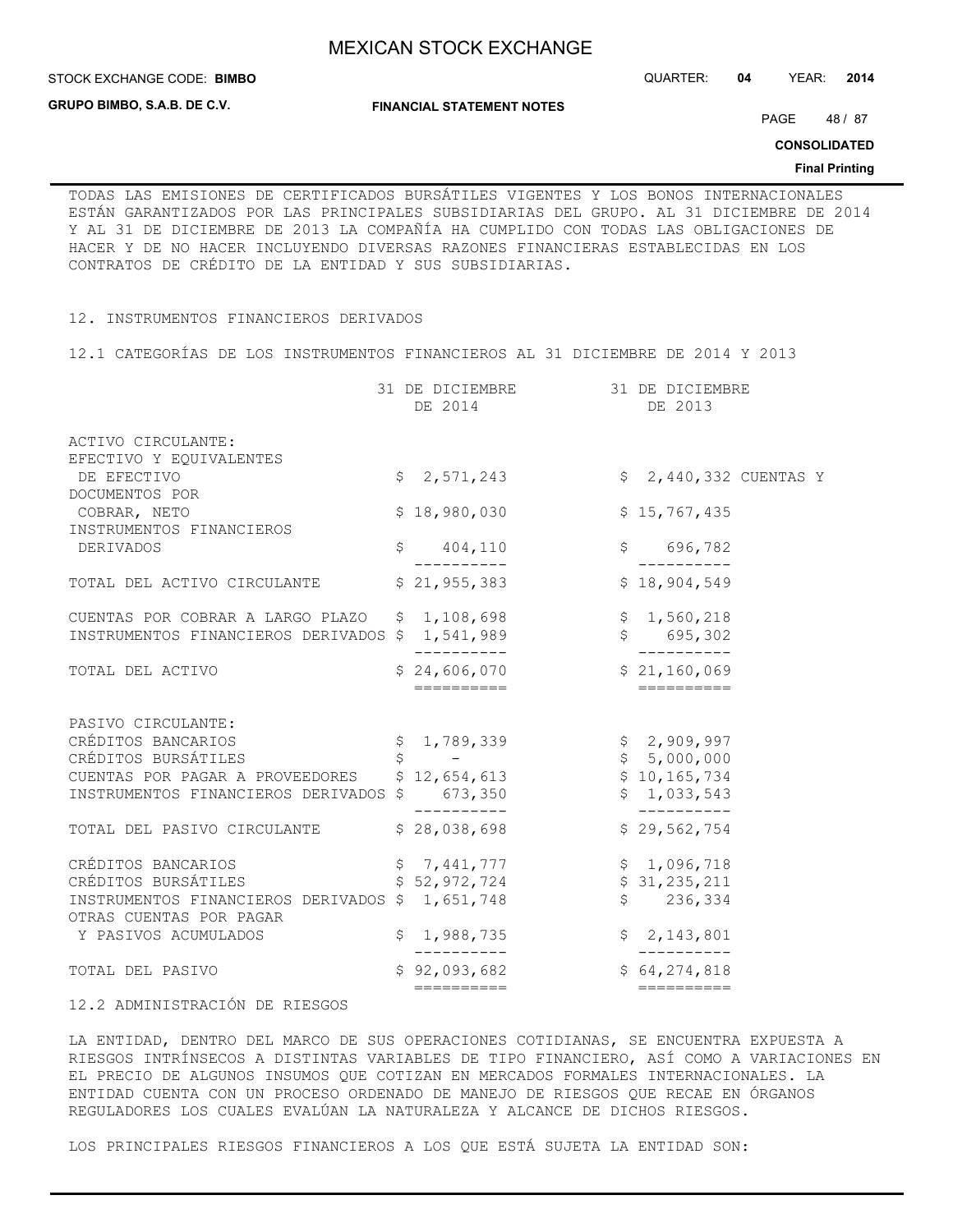**GRUPO BIMBO, S.A.B. DE C.V.**

STOCK EXCHANGE CODE: QUARTER: **04** YEAR: **2014 BIMBO**

### **FINANCIAL STATEMENT NOTES**

PAGE 49 / 87

**CONSOLIDATED**

**Final Printing**

- RIESGOS DE MERCADO
- RIESGOS DE TASA DE INTERÉS
- RIESGOS DE TIPO DE CAMBIO
- RIESGOS DE PRECIOS
- RIESGOS DE LIQUIDEZ
- RIESGOS DE CRÉDITO
- RIESGOS DE CAPITAL

LA TESORERÍA CORPORATIVA ES RESPONSABLE DE LA ADMINISTRACIÓN DE LOS RIESGOS DE TASA DE INTERÉS, DE TIPO DE CAMBIO, DE LIQUIDEZ Y DE CRÉDITO QUE EMANAN DE SU OPERACIÓN DIARIA. A SU VEZ, LOS SUBCOMITÉS DE RIESGO DE MERCADO DE MATERIAS PRIMAS SON LOS ENCARGADOS DE ADMINISTRAR EL RIESGO DE MERCADO DE PRECIOS INVOLUCRADO EN LA COMPRA DE INSUMOS; ASIMISMO REVISAN LA CONSISTENCIA DE LAS POSICIONES ABIERTAS DE LA ENTIDAD EN LOS MERCADOS DE FUTUROS CON LA ESTRATEGIA CORPORATIVA. AMBOS ORGANISMOS REPORTAN ESTAS ACTIVIDADES A LA DIRECCIÓN DE ADMINISTRACIÓN DE RIESGOS. LOS OBJETIVOS PRIMORDIALES DE LA DIRECCIÓN DE ADMINISTRACIÓN DE RIESGOS SON:

- IDENTIFICAR, EVALUAR Y MONITOREAR LOS RIESGOS EXTERNOS E INTERNOS QUE PUDIERAN IMPACTAR SIGNIFICATIVAMENTE A LA ENTIDAD;

- PRIORIZAR RIESGOS;
- ASEGURAR LA ASIGNACIÓN Y SEGUIMIENTO DE LOS RIESGOS;
- VALIDAR ÓRGANOS Y/O RESPONSABLES DE SU ADMINISTRACIÓN;
- VALIDAR AVANCES EN LA ADMINISTRACIÓN DE CADA UNO DE LOS RIESGOS PRIORITARIOS; Y
- RECOMENDAR ACCIONES A SEGUIR.

EN VIRTUD DE QUE TODAS LAS VARIABLES A LAS QUE LA ENTIDAD SE ENCUENTRA EXPUESTA GUARDAN UN COMPORTAMIENTO DINÁMICO, LAS ESTRATEGIAS DE COBERTURA SON VALORADAS Y MONITOREADAS DE MANERA FORMAL Y PERIÓDICA. DE IGUAL FORMA, SON REPORTADAS AL ÁREA DE GOBIERNO CORRESPONDIENTE. LA FINALIDAD PRIMORDIAL ES ALCANZAR UNA POSICIÓN NEUTRAL Y EQUILIBRADA CON RELACIÓN A LA EXPOSICIÓN AL RIESGO DE UNA CIERTA VARIABLE FINANCIERA.

## 12.2.1 RIESGOS DE MERCADO

LA ENTIDAD SE ENCUENTRA EXPUESTA A RIESGOS DE TASA DE INTERÉS Y RIESGOS DE TIPO DE CAMBIO, LOS CUALES SON GESTIONADOS POR LA TESORERÍA CORPORATIVA, ASÍ COMO DE RIESGOS DE PRECIO DE ALGUNOS INSUMOS GESTIONADOS POR LOS SUBCOMITÉS DE MATERIAS PRIMAS. PARA LO ANTERIOR, LA ENTIDAD EN OCASIONES UTILIZA INSTRUMENTOS FINANCIEROS DERIVADOS PARA MITIGAR EL POSIBLE IMPACTO DE FLUCTUACIONES EN DICHAS VARIABLES Y PRECIOS SOBRE SUS RESULTADOS. LA ENTIDAD CONSIDERA QUE DICHOS INSTRUMENTOS OTORGAN UNA MEJOR VISIBILIDAD Y CERTIDUMBRE CON RELACIÓN A LOS COSTOS Y GASTOS QUE SE HABRÁN DE SOLVENTAR EN EL FUTURO LO CUAL PERMITE MAYOR ESTABILIDAD DE UTILIDADES.

A TRAVÉS DE LAS ÁREAS RESPONSABLES, LA ENTIDAD DETERMINA LOS MONTOS Y PARÁMETROS OBJETIVO SOBRE POSICIONES PRIMARIAS PARA LAS QUE SE CONTRATARÁ UN INSTRUMENTO FINANCIERO DERIVADO DE COBERTURA, Y LOGRAR ASÍ COMPENSAR UNO O MÁS DE LOS RIESGOS GENERADOS POR UNA TRANSACCIÓN O CONJUNTO DE TRANSACCIONES ASOCIADAS CON LA POSICIÓN PRIMARIA.

LA NEGOCIACIÓN CON INSTRUMENTOS DERIVADOS SE REALIZA SÓLO CON INSTITUCIONES DE RECONOCIDA SOLVENCIA Y SE HAN ESTABLECIDO LÍMITES PARA CADA INSTITUCIÓN.

LOS INSTRUMENTOS FINANCIEROS DERIVADOS QUE UTILIZA PRINCIPALMENTE SON:

A) CONTRATOS MEDIANTE LOS CUALES SE ESTABLECE LA OBLIGACIÓN BILATERAL DE INTERCAMBIAR FLUJOS DE EFECTIVO EN FECHAS FUTURAS PRESTABLECIDAS, SOBRE UN VALOR NOMINAL O DE REFERENCIA (SWAPS):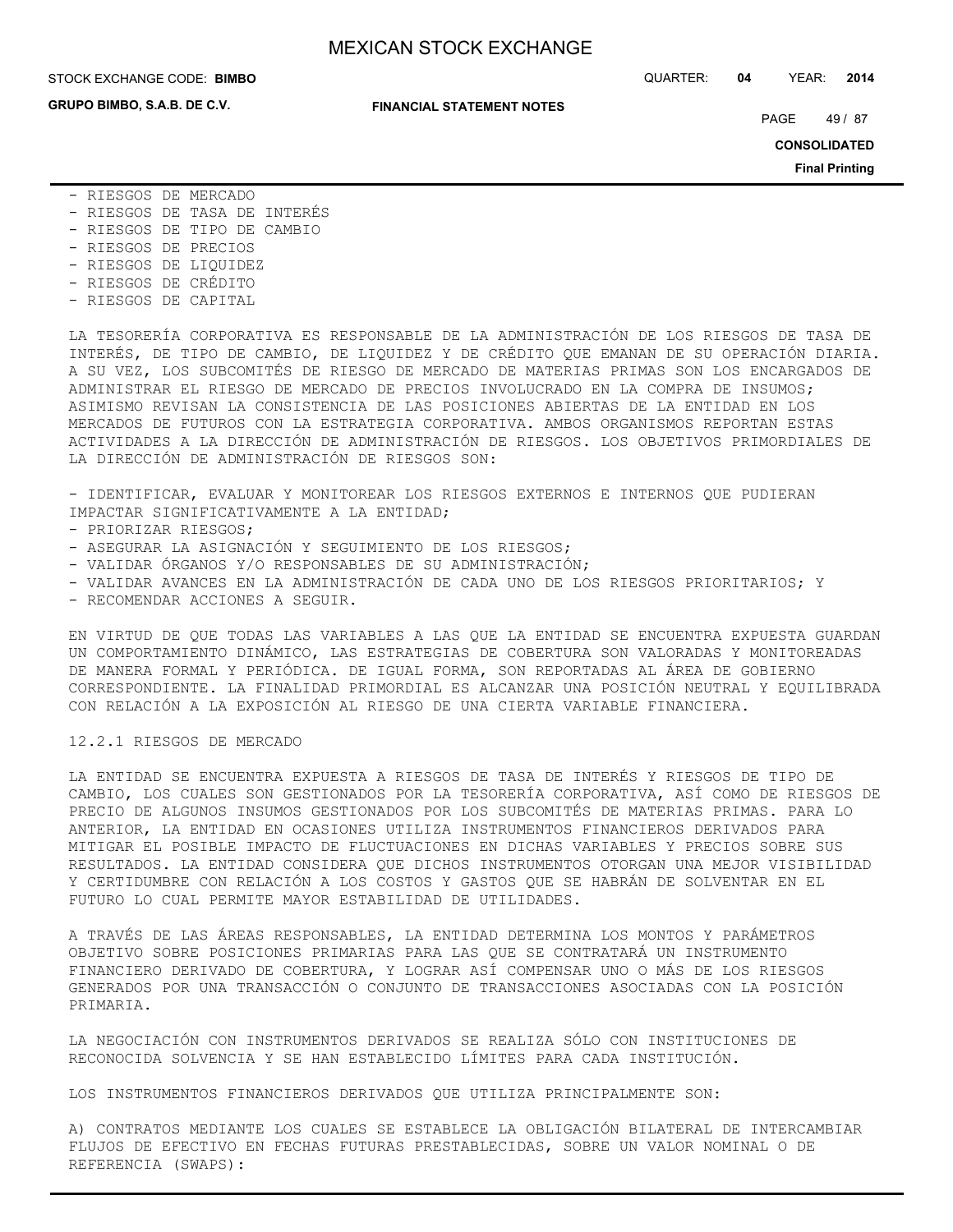STOCK EXCHANGE CODE: QUARTER: **04** YEAR: **2014 BIMBO**

**GRUPO BIMBO, S.A.B. DE C.V.**

**FINANCIAL STATEMENT NOTES**

PAGE 50 / 87

**CONSOLIDATED**

**Final Printing**

 1. DE TASAS DE INTERÉS (INTEREST RATE SWAPS) PARA EQUILIBRAR LA MEZCLA DE TASAS DE SUS PASIVOS FINANCIEROS ENTRE TASAS FIJAS Y VARIABLES.

 2. DE MONEDAS (CROSS CURRENCY SWAPS) PARA TRANSFORMAR LA MONEDA EN LA QUE SE ENCUENTRA DENOMINADO TANTO EL CAPITAL COMO LOS INTERESES DE UN PASIVO FINANCIERO.

B) CONTRATOS DE PRECIO ADELANTADO (FORWARDS) DE DIVISAS;

C) FUTUROS DE MATERIAS PRIMAS;

D) OPCIONES DE COMPRA DE DIVISAS (CALLS);

E) OPCIONES SOBRE FUTUROS DE MATERIAS PRIMAS.

LA EXPOSICIÓN AL RIESGO DE MERCADO ES MONITOREADA Y REPORTADA CONTINUAMENTE POR EL ÁREA CORRESPONDIENTE.

LA ENTIDAD EFECTÚA ANÁLISIS DE SENSIBILIDAD YA QUE SU POLÍTICA SOBRE LA CONTRATACIÓN DE INSTRUMENTOS FINANCIEROS DERIVADOS ES QUE SUS OBJETIVOS SEAN EXCLUSIVAMENTE DE COBERTURA. ESTO ES, LA EVENTUAL CONTRATACIÓN DE UN INSTRUMENTO FINANCIERO DERIVADO DEBE DE ESTAR NECESARIAMENTE ASOCIADA A UNA POSICIÓN PRIMARIA QUE REPRESENTE ALGÚN RIESGO. CONSECUENTEMENTE, LOS MONTOS NOCIONALES DE UNO O TODOS LOS INSTRUMENTOS FINANCIEROS DERIVADOS CONTRATADOS PARA LA COBERTURA DE CIERTO RIESGO SERÁN CONSISTENTES CON LAS CANTIDADES DE LAS POSICIONES PRIMARIAS QUE REPRESENTAN LA POSICIÓN DE RIESGO. ASIMISMO, LA ENTIDAD NO REALIZA OPERACIONES EN LAS QUE EL BENEFICIO PRETENDIDO O FIN PERSEGUIDO SEAN LOS INGRESOS POR PRIMAS. SI LA ENTIDAD DECIDE LLEVAR A CABO UNA ESTRATEGIA DE COBERTURA EN DONDE SE COMBINEN OPCIONES, EL NETO DE LAS PRIMAS PAGADAS/COBRADAS DEBERÁ REPRESENTARLE UN EGRESO.

| LAS POSICIONES DE INSTRUMENTOS FINANCIEROS DERIVADOS SE INTEGRAN COMO SIGUE: | 31 DE DICIEMBRE 31 DE DICIEMBRE<br>DE 2014 | DE 2013                  |
|------------------------------------------------------------------------------|--------------------------------------------|--------------------------|
| ACTIVO:                                                                      |                                            |                          |
| CIRCULANTE -                                                                 |                                            |                          |
| FORWARDS DE TIPO DE CAMBIO                                                   | \$<br>16,353                               | 8,259<br>$\mathsf{S}$    |
| FORWARDS DE TIPO DE CAMBIO                                                   |                                            |                          |
| ASOCIADOS A MATERIAS PRIMAS                                                  | 145,996                                    |                          |
| FUTUROS                                                                      |                                            |                          |
| VALOR RAZONABLE DE GAS NATURAL                                               |                                            |                          |
| Y DIESEL                                                                     |                                            | 29,185                   |
| VALOR RAZONABLE DE TRIGO,                                                    |                                            |                          |
| MAÍZ Y ACEITE DE SOYA                                                        | 224,084                                    |                          |
| DEPÓSITOS EN CUENTAS DE GARANTÍA                                             | 17,677                                     | 659,338                  |
|                                                                              |                                            |                          |
| TOTAL DE INSTRUMENTOS FINANCIEROS                                            |                                            |                          |
| DERIVADOS A CORTO PLAZO                                                      | S.<br>404,110                              | \$696,782                |
|                                                                              | =========                                  |                          |
|                                                                              |                                            |                          |
| SWAPS A LARGO PLAZO                                                          | \$1,541,989                                | 695,302<br>$\mathcal{S}$ |
|                                                                              | =========                                  | ========                 |
| PASIVO:                                                                      |                                            |                          |
| CIRCULANTE -<br>SWAPS                                                        | \$                                         | $\mathsf{S}$             |
|                                                                              |                                            | (615,070)                |
| FORWARDS                                                                     | (8, 417)                                   | (3, 065)                 |
| FORWARDS DE MATERIAS PRIMAS                                                  | (868)                                      |                          |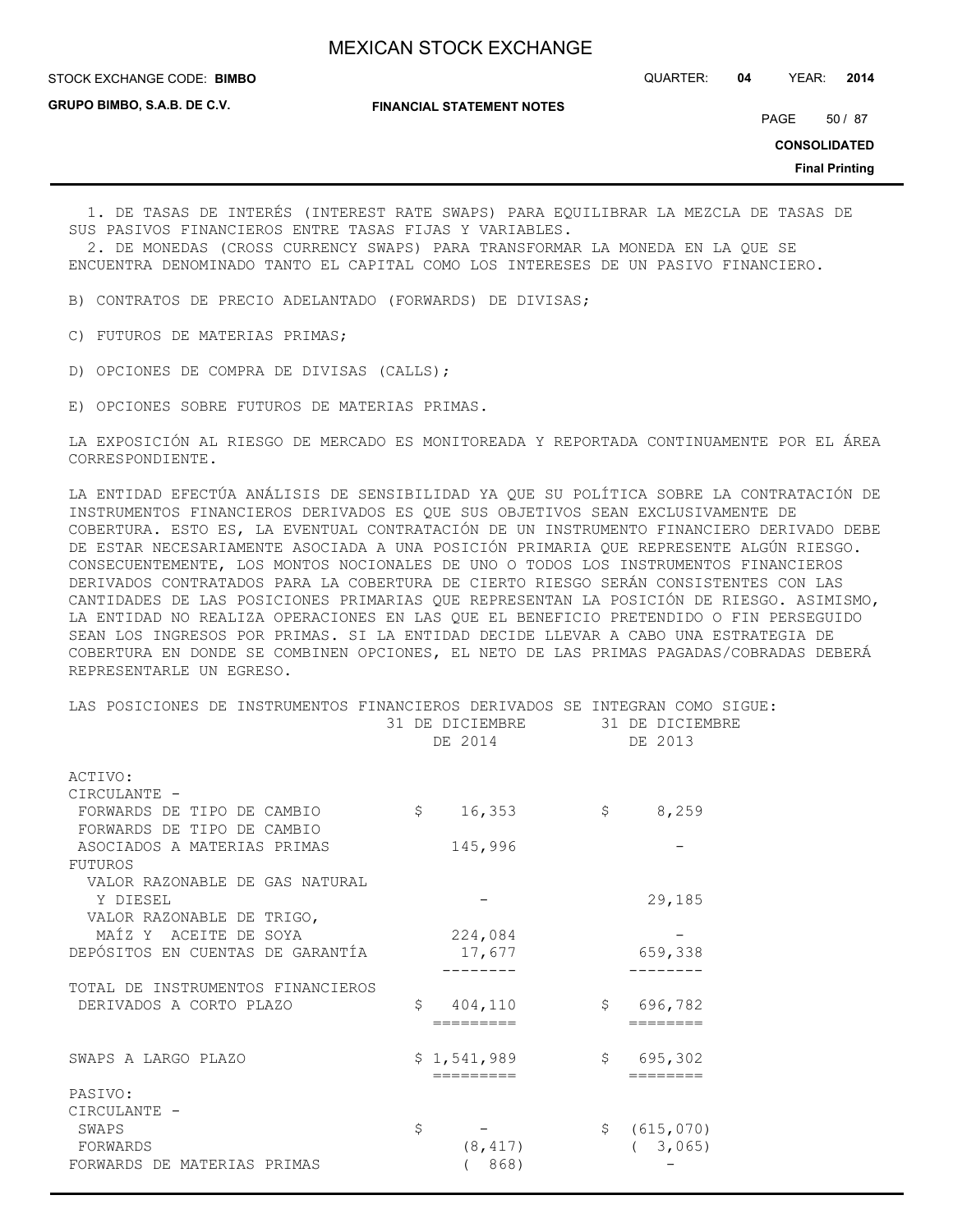**GRUPO BIMBO, S.A.B. DE C.V.**

STOCK EXCHANGE CODE: QUARTER: **04** YEAR: **2014 BIMBO**

PAGE 51 / 87

**CONSOLIDATED**

**Final Printing**

| <b>FUTUROS</b>                              |                               |                                |
|---------------------------------------------|-------------------------------|--------------------------------|
| VALOR RAZONABLE DE GAS NATURAL              |                               |                                |
| Y DIESEL                                    | (587, 717)                    |                                |
| VALOR RAZONABLE DE TRIGO,                   |                               |                                |
| MAÍZ Y ACEITE DE SOYA                       |                               | (415, 408)                     |
| DEPÓSITOS EN CUENTAS DE GARANTÍA            | (76, 348)                     |                                |
|                                             |                               |                                |
| TOTAL DE INSTRUMENTOS FINANCIEROS           |                               |                                |
| DERIVADOS A CORTO PLAZO                     | Ŝ.                            | \$(1, 033, 543)                |
|                                             | (673, 350)                    |                                |
|                                             |                               |                                |
|                                             |                               |                                |
| SWAPS A LARGO PLAZO                         | \$(1,651,748)                 | \$ (236, 334)                  |
|                                             | =========                     | =========                      |
|                                             |                               |                                |
| CAPITAL CONTABLE:                           |                               |                                |
| TOTAL VALUACIÓN DE INSTRUMENTOS FINANCIEROS |                               |                                |
| DE FLUJO DE EFECTIVO, NETO DE LOS           |                               |                                |
| INTERESES DEVENGADOS                        | $\hat{\mathsf{S}}$<br>583,672 | \$(316, 843)                   |
| CONTRATOS CERRADOS DE FUTUROS NO            |                               |                                |
| CONSUMIDOS                                  | 16,842                        | (43, 459)                      |
|                                             |                               |                                |
|                                             | 600,154                       | (360, 302)                     |
| ISR DIFERIDO, NETO                          | (224, 336)                    | 125,858                        |
|                                             |                               |                                |
| TOTAL DE OTROS RESULTADOS                   |                               |                                |
|                                             | Ŝ                             |                                |
| INTEGRALES                                  | 375,818                       | (234, 444)<br>S.<br>========== |
|                                             | =========                     |                                |

## 12.2.2 ADMINISTRACIÓN DE RIESGO DE TASA DE INTERÉS

LA ENTIDAD ESTÁ EXPUESTA A RIESGO DE TASAS DE INTERÉS PRINCIPALMENTE POR PASIVOS FINANCIEROS. EL RIESGO ES ADMINISTRADO DE ACUERDO A UNA MEZCLA APROPIADA ENTRE TASA FIJA Y VARIABLE, LA CUAL EN OCASIONES SE LOGRA MEDIANTE LA CONTRATACIÓN DE SWAPS DE TASA DE INTERÉS. LOS DERIVADOS SON CONTRATADOS CON LA FINALIDAD DE CUBRIR DICHO RIESGO Y CUMPLEN CON TODOS LOS REQUISITOS PARA CLASIFICARLOS COMO DERIVADOS DE COBERTURA.

LA ADMINISTRACIÓN CONSIDERA QUE EL RIESGO DE TASA DE INTERÉS QUE EMANA DE LOS ACTIVOS FINANCIEROS DE LA ENTIDAD ES LIMITADO DEBIDO A QUE SE ENCUENTRAN CONTRATADOS A PLAZOS CORTOS.

AL 31 DE DICIEMBRE DE 2014 Y 2013, LA ENTIDAD TIENE DEUDA A LARGO PLAZO CONTRATADA A TASAS VARIABLES REFERENCIADAS A TASA DE INTERÉS INTERBANCARIA DE EQUILIBRIO ("TIIE"), UNIDAD DE INVERSIÓN ("UDI"), CANADIAN DEALER OFFERED RATE ("CDOR") Y LONDON INTERBANK OFFERED RATE ("LIBOR"); Y A TASA DE INTERÉS INTERBANCARIA DE EQUILIBRIO ("TIIE"), UNIDAD DE INVERSIÓN ("UDI") Y LONDON INTERBANK OFFERED RATE ("LIBOR"), RESPECTIVAMENTE, Y HA CONTRATADO SWAPS DE TASAS DE INTERÉS QUE CAMBIAN DICHO PERFIL. LOS SWAPS UTILIZADOS HAN SIDO DESIGNADOS COMO DE COBERTURA DE FLUJO DE EFECTIVO.

## SENSIBILIDAD A LAS TASAS DE INTERÉS

LOS ANÁLISIS DE SENSIBILIDAD QUE SE PRESENTAN A CONTINUACIÓN SE DETERMINARON CON BASE EN LOS SALDOS CON EXPOSICIÓN A TASAS DE INTERÉS A LA FECHA DE CIERRE DEL PERIODO, TANTO PARA LOS INSTRUMENTOS FINANCIEROS DERIVADOS COMO PARA LOS NO DERIVADOS. POR LO ANTERIOR, PUEDEN NO SER REPRESENTATIVOS DEL RIESGO DE TASA A LO LARGO DE TODO EL PERIODO DEBIDO A LAS VARIACIONES EN LOS SALDOS SUJETOS A DICHA EXPOSICIÓN. PARA LOS INSTRUMENTOS A TASA VARIABLE, EL ANÁLISIS DE SENSIBILIDAD ASUME QUE EL SALDO AL CIERRE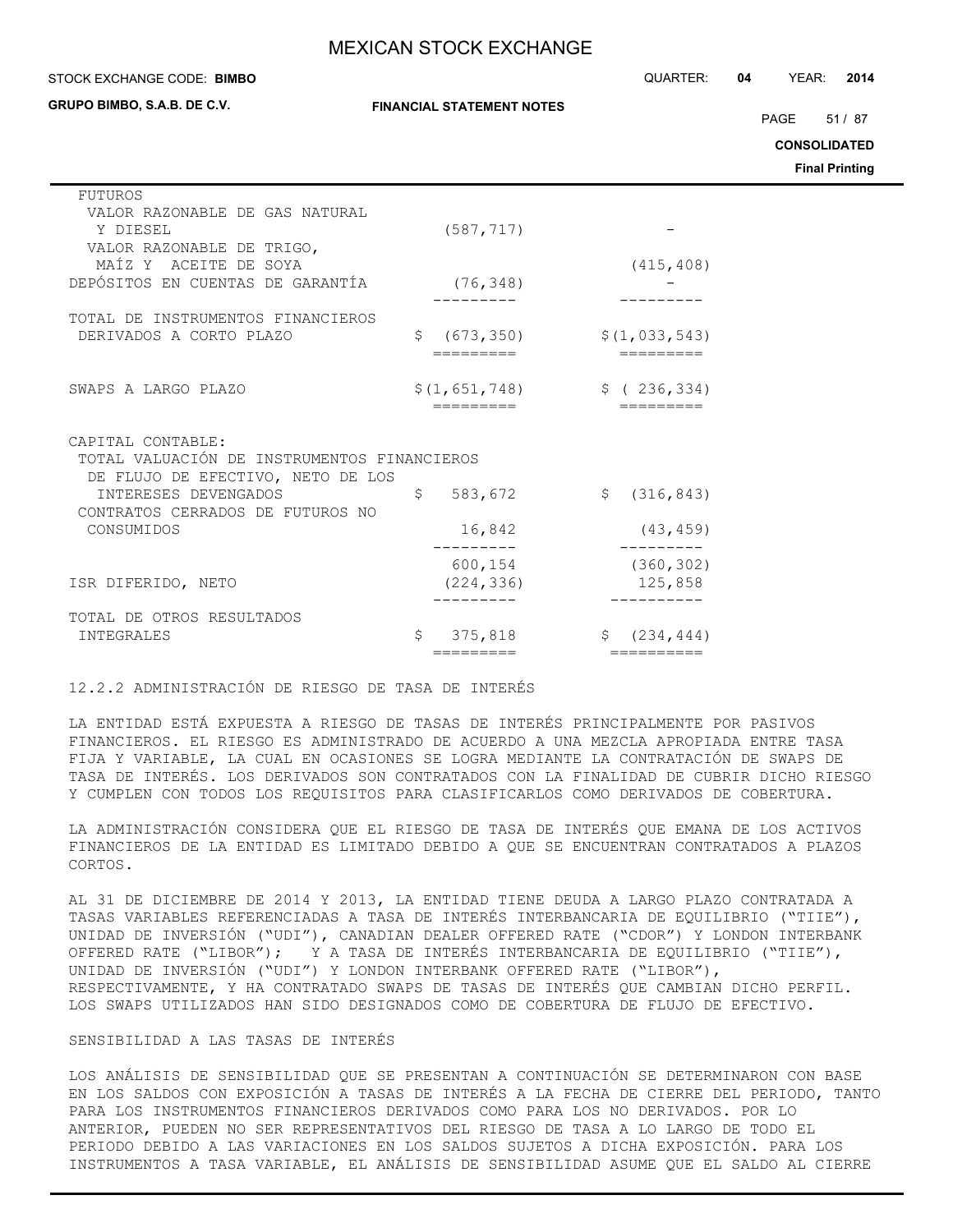STOCK EXCHANGE CODE: QUARTER: **04** YEAR: **2014 BIMBO**

**GRUPO BIMBO, S.A.B. DE C.V.**

**FINANCIAL STATEMENT NOTES**

PAGE 52 / 87

**CONSOLIDATED**

### **Final Printing**

ESTUVO VIGENTE DURANTE TODO EL PERIODO. UN CAMBIO DE 20 PUNTOS BASE EN LAS TASA LIBOR A UN MES, 100 PUNTOS BASE EN LA TASA TIIE A 28 DÍAS Y DE 20 PUNTOS BASE EN LA TASA CDOR A UN MES REPRESENTAN LA EVALUACIÓN DE LA ADMINISTRACIÓN SOBRE UN CAMBIO RAZONABLEMENTE POSIBLE EN LAS MISMAS. LA ENTIDAD NO TIENE RIESGOS LIGADOS A MOVIMIENTOS EN EL VALOR DE LA UDI YA QUE DICHOS RIESGOS SE ENCUENTRAN MITIGADOS EN SU TOTALIDAD MEDIANTE SWAPS DE TASA DE INTERÉS.

UN INCREMENTO/DECREMENTO DE 20 PUNTOS BASE EN LA TASA LIBOR, RESULTARÍA EN UN DECREMENTO/INCREMENTO EN LOS RESULTADOS DE LA ENTIDAD DE APROXIMADAMENTE \$2,502 Y \$403 POR LOS AÑOS TERMINADOS EL 31 DE DICIEMBRE DE 2014 Y 2013, RESPECTIVAMENTE, LO CUAL LA ADMINISTRACIÓN NO CONSIDERA SIGNIFICATIVO EN EL RESULTADO DE SUS OPERACIONES.

UN INCREMENTO/DECREMENTO DE 20 PUNTOS BASE EN LA TASA CDOR, RESULTARÍA EN UN DECREMENTO/INCREMENTO EN LOS RESULTADOS DE LA ENTIDAD DE APROXIMADAMENTE \$7,374 Y \$0 POR LOS AÑOS TERMINADOS EL 31 DE DICIEMBRE DE 2014 Y 2013, RESPECTIVAMENTE, LO CUAL LA ADMINISTRACIÓN NO CONSIDERA SIGNIFICATIVO EN EL RESULTADO DE SUS OPERACIONES.

UN INCREMENTO/DECREMENTO DE 100 PUNTOS BASE EN LA TASA TIIE, RESULTARÍA EN UN DECREMENTO/INCREMENTO EN LOS RESULTADOS DE LA ENTIDAD DE APROXIMADAMENTE \$9,675 Y \$0 POR LOS AÑOS TERMINADOS EL 31 DE DICIEMBRE DE 2014 Y 2013, RESPECTIVAMENTE, LO CUAL LA ADMINISTRACIÓN NO CONSIDERA SIGNIFICATIVO EN EL RESULTADO DE SUS OPERACIONES.

12.2.3 ADMINISTRACIÓN DE RIESGO DE TIPO DE CAMBIO

LA ENTIDAD REALIZA TRANSACCIONES EN DIVERSAS MONEDAS Y REPORTA SUS ESTADOS FINANCIEROS EN PESOS MEXICANOS. DEBIDO A LO ANTERIOR, ESTÁ EXPUESTA A RIESGOS CAMBIARIOS TRANSACCIONALES (POR EJEMPLO, POR COMPRAS PRONOSTICADAS DE MATERIAS PRIMAS, CONTRATOS EN FIRME Y ACTIVOS Y PASIVOS MONETARIOS) Y DE CONVERSIÓN (POR EJEMPLO, POR SUS INVERSIONES NETAS EN SUBSIDIARIAS EN EL EXTRANJERO). PRINCIPALMENTE, ESTÁ EXPUESTA AL RIESGO DE VARIACIÓN EN EL PRECIO DEL PESO MEXICANO FRENTE AL DÓLAR ESTADOUNIDENSE Y AL DÓLAR CANADIENSE.

- ADMINISTRACIÓN DE RIESGO DE TIPO DE CAMBIO POR CONVERSIÓN

DEBIDO A QUE LA ENTIDAD MANTIENE INVERSIONES EN SUBSIDIARIAS EN EL EXTRANJERO CUYA MONEDA FUNCIONAL NO ES EL PESO MEXICANO, SE ENCUENTRA EXPUESTA A UN RIESGO DE CONVERSIÓN DE MONEDA EXTRANJERA. ASIMISMO SE HAN CONTRATADO ACTIVOS Y PASIVOS FINANCIEROS INTERCOMPAÑÍAS EN DIVERSAS MONEDAS QUE IGUALMENTE PROVOCAN ESTE RIESGO.

LA COBERTURA A ESTE RIESGO DE CONVERSIÓN CAMBIARIA SE MITIGA EN GRAN MEDIDA A TRAVÉS DE LA DESIGNACIÓN DE UNO O MÁS PRÉSTAMOS DENOMINADOS EN ESTAS MONEDAS COMO COBERTURA CAMBIARIA DE LA EXPOSICIÓN DE CONVERSIÓN Y CIERTOS INSTRUMENTOS FINANCIEROS DERIVADOS, SIGUIENDO EL MODELO DE CONTABILIZACIÓN DE COBERTURA DE LA INVERSIÓN NETA EN SUBSIDIARIAS EN EL EXTRANJERO (RESULTADO DE COBERTURA ECONÓMICA NETA, DENTRO DE OTROS RESULTADOS INTEGRALES).

AL 31 DE DICIEMBRE DE 2014 Y 2013, LOS IMPORTES DE LOS PASIVOS QUE HAN SIDO DESIGNADOS COMO COBERTURAS SOBRE LA INVERSIÓN NETA EN SUBSIDIARIAS EN EL EXTRANJERO ASCIENDEN A 2,867 Y 2,894 MILLONES DE DÓLARES ESTADOUNIDENSES, RESPECTIVAMENTE.

AL 31 DE DICIEMBRE DE 2014 EL IMPORTE DE LOS PASIVOS QUE HAN SIDO DESIGNADOS COMO COBERTURAS SOBRE LA INVERSIÓN NETA EN SUBSIDIARIAS EN EL EXTRANJERO ASCIENDE A 1,393 MILLONES DE DÓLARES CANADIENSES.

AL 31 DE DICIEMBRE DE 2014 Y 2013, LOS IMPORTES QUE SE HAN DESIGNADO COMO COBERTURAS POR POSICIONES ACTIVAS INTERCOMPAÑÍAS DE LARGO PLAZO SON 2,811 Y 3,769 MILLONES DE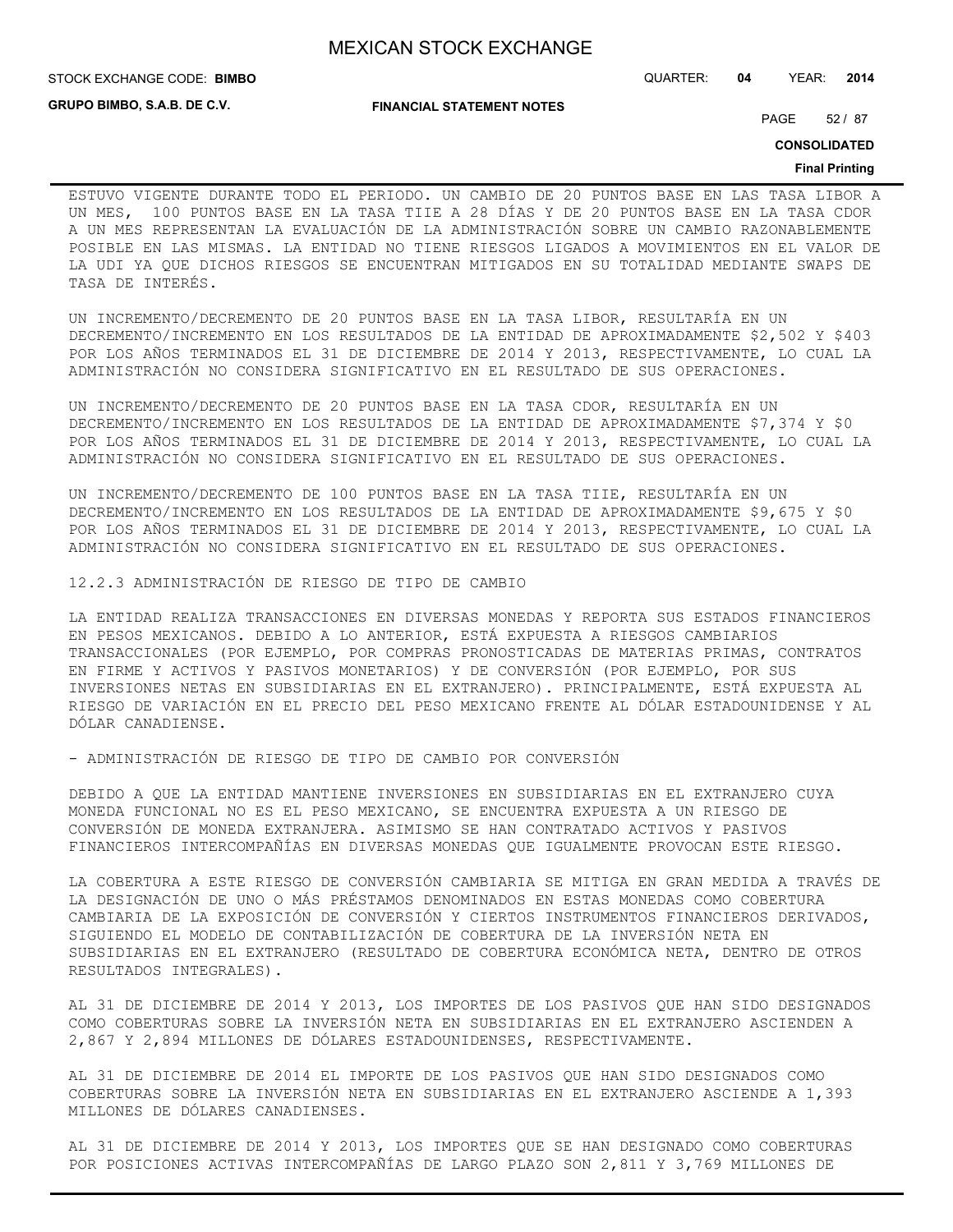| <b>MEXICAN STOCK EXCHANGE</b> |
|-------------------------------|
|-------------------------------|

## **STOCK EXCHANGE CODE: BIMBO**

**GRUPO BIMBO, S.A.B. DE C.V.**

STOCK EXCHANGE CODE: QUARTER: **04** YEAR: **2014**

**FINANCIAL STATEMENT NOTES**

PAGE 53 / 87

**CONSOLIDATED**

**Final Printing**

### PESOS MEXICANOS, RESPECTIVAMENTE.

AL 31 DE DICIEMBRE DE 2014 Y 2013, LOS IMPORTES QUE SE HAN DESIGNADO COMO COBERTURAS POR POSICIONES PASIVAS INTERCOMPAÑÍAS DE LARGO PLAZO SON 30 Y 29 MILLONES DE EUROS, RESPECTIVAMENTE.

AL 31 DE DICIEMBRE DE 2014, EL IMPORTE QUE SE HA DESIGNADO COMO COBERTURAS POR POSICIONES ACTIVAS INTERCOMPAÑÍAS DE LARGO PLAZO ES 650 MILLONES DE DÓLARES CANADIENSES.

AL 31 DE DICIEMBRE DE 2014 EL IMPORTE QUE SE HA DESIGNADO COMO COBERTURAS POR POSICIONES PASIVAS INTERCOMPAÑÍAS DE LARGO PLAZO ES 24 MILLONES DE DÓLARES ESTADOUNIDENSES.

LA POLÍTICA DE ADMINISTRACIÓN DE RIESGOS EN MATERIA DE RIESGO CAMBIARIO CONSISTE TAMBIÉN EN CUBRIR LOS FLUJOS DE EFECTIVO ESPERADOS, PRINCIPALMENTE EL DE LAS COMPRAS FUTURAS DE MATERIA PRIMA. DICHAS COMPRAS FUTURAS CUMPLEN CON LOS REQUISITOS PARA SER CONSIDERADAS COMO EXPOSICIONES ASOCIADAS CON OPERACIONES PRONOSTICADAS "ALTAMENTE PROBABLES" PARA EFECTOS DE LA CONTABILIDAD DE COBERTURAS. CUANDO LA COMPRA FUTURA SE LLEVA A CABO, LA ENTIDAD AJUSTA EL MONTO DEL ELEMENTO NO FINANCIERO QUE SE ENCONTRABA CUBIERTO PARA LA PÉRDIDA O GANANCIA PREVIAMENTE RECONOCIDA EN OTROS RESULTADOS INTEGRALES.

- ADMINISTRACIÓN DE RIESGO DE TIPO DE CAMBIO TRANSACCIONAL

LA POLÍTICA DE ADMINISTRACIÓN DE RIESGOS EN MATERIA DE RIESGO CAMBIARIO TRANSACCIONAL CONSISTE EN CUBRIR LOS FLUJOS DE EFECTIVO ESPERADOS, PRINCIPALMENTE DE OBLIGACIONES PREVISTAS LAS CUALES CUMPLEN CON LOS REQUISITOS PARA SER CONSIDERADAS COMO EXPOSICIONES ASOCIADAS CON OPERACIONES PRONOSTICADAS "ALTAMENTE PROBABLES" PARA EFECTOS DE LA CONTABILIDAD DE COBERTURAS.

## SENSIBILIDAD AL TIPO DE CAMBIO

LOS ANÁLISIS DE SENSIBILIDAD QUE SE PRESENTAN A CONTINUACIÓN SE DETERMINARON CON BASE EN LOS SALDOS CON EXPOSICIÓN A TIPO DE CAMBIO A LA FECHA DE CIERRE DEL PERIODO TANTO DE LOS INSTRUMENTOS FINANCIEROS DERIVADOS COMO PARA LOS NO DERIVADOS, Y, POR LO TANTO, PUEDEN NO SER REPRESENTATIVOS DEL RIESGO DE TIPO DE CAMBIO DURANTE EL PERIODO DEBIDO A VARIACIONES EN LOS SALDOS SUJETOS A DICHA EXPOSICIÓN.

UNA DEVALUACIÓN/REVALUACIÓN DE \$1 PESO MEXICANO POR DÓLAR ESTADOUNIDENSE, QUE REPRESENTA LA EVALUACIÓN DE LA ADMINISTRACIÓN SOBRE UN CAMBIO RAZONABLEMENTE POSIBLE EN LA PARIDAD CAMBIARIA ENTRE ESAS MONEDAS, RESULTARÍA EN UN INCREMENTO/DECREMENTO DE APROXIMADAMENTE \$19,000 Y \$108,000 EN LOS RESULTADOS, POR LOS AÑOS TERMINADOS EL 31 DE DICIEMBRE DE 2014 Y 2013, RESPECTIVAMENTE.

DETALLE DE OPERACIONES DERIVADAS PARA CUBRIR EL RIESGO DE TASA DE INTERÉS Y TIPO DE CAMBIO

LAS CARACTERÍSTICAS DE DICHAS OPERACIONES DERIVADAS UTILIZADAS PARA LA COBERTURA DE LOS RIESGOS ANTES MENCIONADOS Y SU VALOR RAZONABLE A ESAS FECHAS SON:

CIFRAS AL 31 DE DICIEMBRE DE 2014

| FECHA  | DE                 | MONTO    | TASA<br>DE. | INTERES | /ALOR     |
|--------|--------------------|----------|-------------|---------|-----------|
| TNTCTO | <b>VENCIMIENTO</b> | NOCTONAL | PAGADA      | COBRADA | RAZONABLE |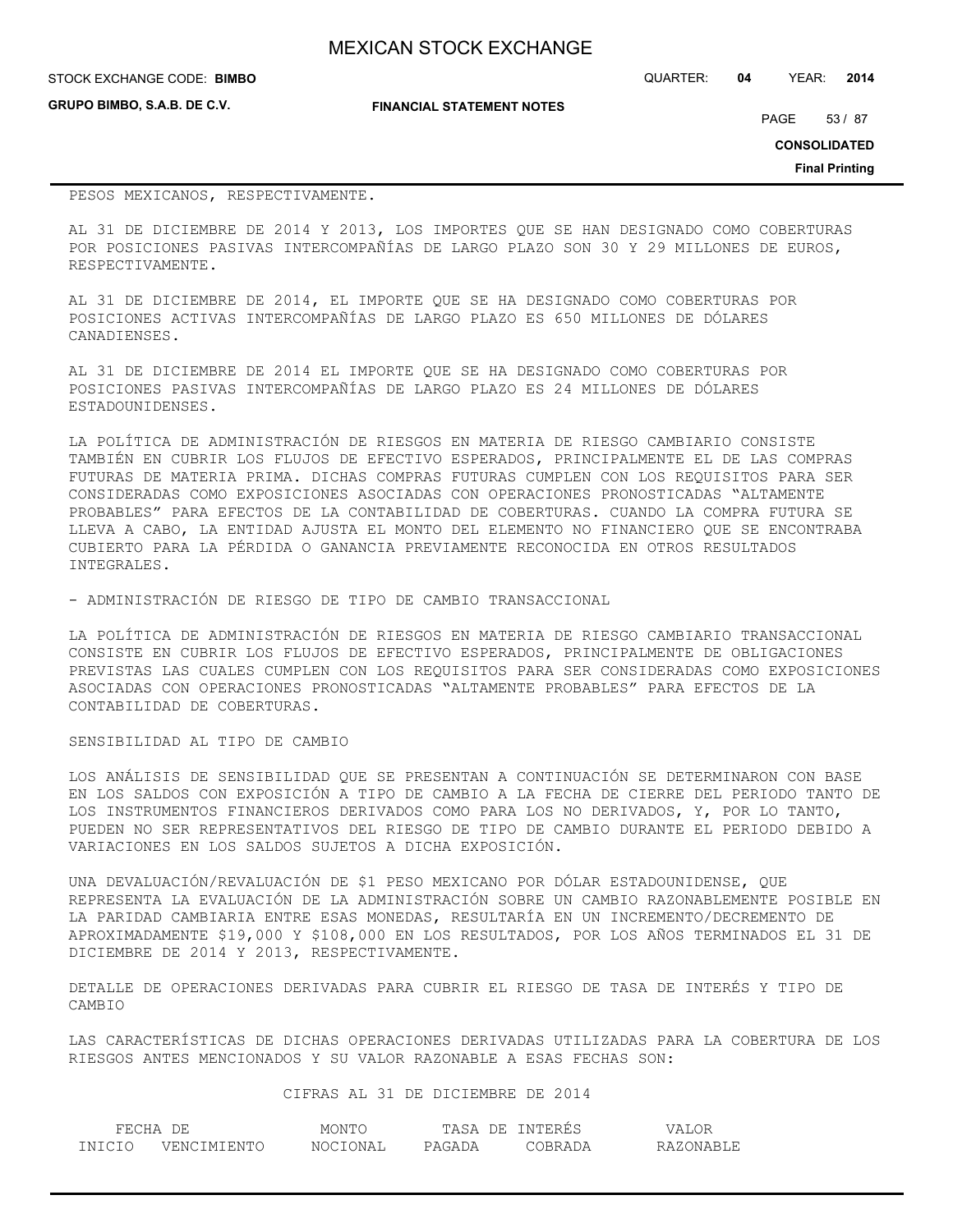**STOCK EXCHANGE CODE: BIMBO** 

**GRUPO BIMBO, S.A.B. DE C.V.**

**FINANCIAL STATEMENT NOTES**

STOCK EXCHANGE CODE: QUARTER: **04** YEAR: **2014**

PAGE 54 / 87

**CONSOLIDATED**

**Final Printing**

# A) SWAPS QUE MODIFICAN LA TASA DE LOS CERTIFICADOS BURSÁTILES BIMBO 09U: 10 JUN 2009 06 JUN 2016 \$1,000 10.54% (MXP) 6.05% (UDI) \$ 246,643 24 JUN 2009 06 JUN 2016 \$2,000 10.60% (MXP) 6.05% (UDI) \$ 491,549

B) SWAPS QUE CONVIERTEN EL BONO 144 A 2024 EN DÓLARES AMERICANOS A DÓLARES CANADIENSES Y CAMBIAN LA TASA DE INTERÉS DE DÓLARES AMERICANOS FIJA A DÓLARES CANADIENSES FIJA:

30 JUN 2014 27 JUN 2024 240(\*\*\*) 4.1175% (CAD) 3.875% (USD) 207,794 30 JUN 2014 27 JUN 2024 290(\*\*\*) 4.1125% (CAD) 3.875% (USD) 267,335 30 JUN 2014 27 JUN 2024 108(\*\*\*) 4.1246% (CAD) 3.875% (USD) 103,610 21 JUL 2014 27 JUN 2024 99(\*\*\*) 4.0415% (CAD) 3.875% (USD) 103,573

C) SWAP QUE CONVIERTE EL BONO 144 A 2044 EN DÓLARES AMERICANOS A DÓLARES CANADIENSES Y CAMBIA LA TASA DE INTERÉS DE DÓLARES AMERICANOS FIJA A DÓLARES CANADIENSES FIJA:

21 JUL 2014 27 JUN 2024 107(\*\*\*) 5.0455% (CAD) 4.875% (USD) 121,485 ----------- TOTAL ACTIVO A LARGO PLAZO **\$ 1,541,989** ===========

D) SWAPS QUE CONVIERTEN EL BONO 144 A 2024 EN DÓLARES AMERICANOS A DÓLARES CANADIENSES Y CAMBIAN LA TASA DE INTERÉS DE DÓLARES AMERICANOS FIJA A DÓLARES CANADIENSES FIJA:

30 JUN 2014 27 JUN 2024 110(\*\*\*)4.1558% (CAD) 3.875% (USD) \$(101,395) 30 JUN 2014 27 JUN 2024 10(\*\*\*)4.1498% (CAD) 3.875% (USD) \$ (9,959)

E) SWAPS QUE CONVIERTEN EL CERTIFICADO BURSÁTIL BIMBO 09-2 EN PESOS MEXICANOS A DÓLARES ESTADOUNIDENSES Y CAMBIAN LA TASA DE INTERÉS DE PESOS MEXICANOS FIJA A DÓLARES ESTADOUNIDENSES FIJA:

13 SEP 2010 06 JUN 2016 \$155.3 (\*) 6.35% (USD) 10.60% (MXP) \$ (256,531)

F) SWAPS QUE CONVIERTEN EL CERTIFICADO BURSÁTIL BIMBO 12 EN PESOS MEXICANOS A DÓLARES ESTADOUNIDENSES Y CAMBIAN LA TASA DE INTERÉS DE PESOS MEXICANOS FIJA A DÓLARES ESTADOUNIDENSES FIJA:

14 FEB 2012 3 AGO 2018 50.0(\*) 3.24% (USD) 6.83% (MXP) \$ (76,162) 15 FEB 2012 3 AGO 2018 50.0(\*) 3.30% (USD) 6.83% (MXP) \$ (75,381) 17 FEB 2012 3 AGO 2018 50.0(\*) 3.27% (USD) 6.83% (MXP) \$ (77,542) 17 FEB 2012 3 AGO 2018 72.1(\*) 3.33% (USD) 6.83% (MXP) \$ (115,142) 14 FEB 2012 3 AGO 2018 70.0(\*) 3.27% (USD) 6.83% (MXP) \$ (115,275) 14 FEB 2012 3 AGO 2018 100.0(\*) 3.25% (USD) 6.83% (MXP) \$ (159,726)

G) SWAPS QUE CONVIERTEN EL CERTIFICADO BURSÁTIL BIMBO 09-U EN PESOS MEXICANOS A DÓLARES ESTADOUNIDENSES Y CAMBIAN LA TASA DE INTERÉS DE PESOS MEXICANOS FIJA A DÓLARES ESTADOUNIDENSES FIJA:

|  | TOTAL PASIVO A LARGO PLAZO |  |                                                                       |  |  | \$(1,651,748) |  |
|--|----------------------------|--|-----------------------------------------------------------------------|--|--|---------------|--|
|  |                            |  |                                                                       |  |  |               |  |
|  |                            |  | 17 FEB 2011 6 JUN 2016 166.3(*) 6.53% (USD) 10.60% (MXP) \$ (443,233) |  |  |               |  |
|  |                            |  | 17 FEB 2011 6 JUN 2016 83.1(*) 6.47% (USD) 10.54% (MXP) \$ (221,402)  |  |  |               |  |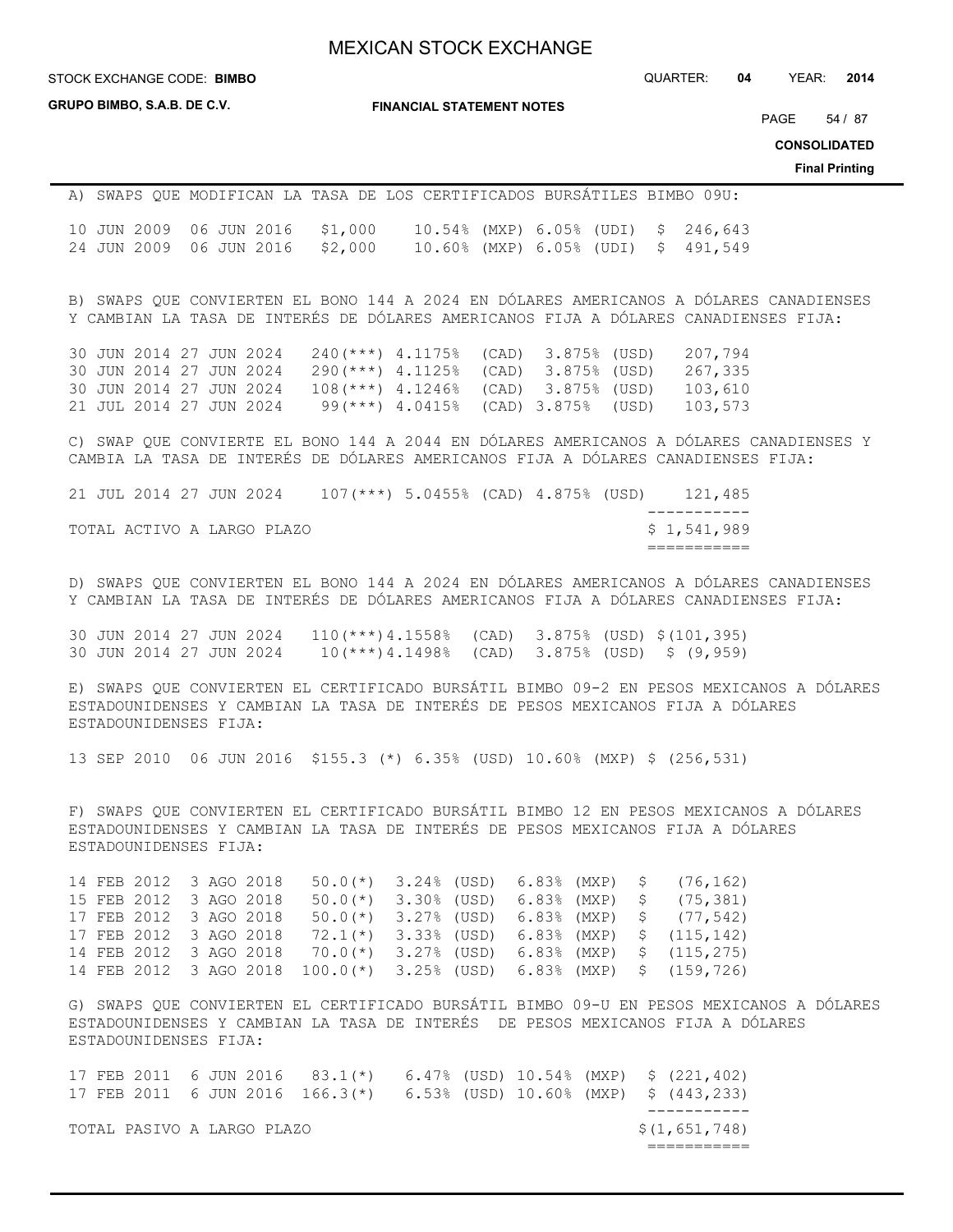**GRUPO BIMBO, S.A.B. DE C.V.**

STOCK EXCHANGE CODE: QUARTER: **04** YEAR: **2014 BIMBO**

**FINANCIAL STATEMENT NOTES**

PAGE 55 / 87

**CONSOLIDATED**

**Final Printing**

(\*) MONTOS EN MILLONES DE DÓLARES ESTADOUNIDENSES (\*\*) MONTOS EN MILLONES DE EUROS (\*\*\*) MONTOS EN MILLONES DE DÓLARES CANADIENSES

A) CON RELACIÓN A LA EMISIÓN DE CERTIFICADOS BURSÁTILES BIMBO 09U, ENTRE EL 10 Y EL 24 DE JUNIO DE 2009 SE CONTRATARON DOS SWAPS DE MONEDAS POR \$1,000,000 Y \$2,000,000 QUE EN CONJUNTO COMPLETAN EL MONTO ORIGINAL TOTAL DE LA EMISIÓN BIMBO 09U Y QUE TRANSFORMAN LA DEUDA DE 6.05% DE UDIS A PESOS MEXICANOS A UNA TASA FIJA DE 10.54% Y 10.60%, RESPECTIVAMENTE.

B Y D) CON EL FIN DE TRANSFORMAR LA TOTALIDAD DEL BONO INTERNACIONAL 144A 2024 DE DÓLARES AMERICANOS A DÓLARES CANADIENSES, ENTRE EL 30 DE JUNIO Y EL 21 DE JULIO SE CONTRATARON 6 CROSS CURRENCY SWAPS POR UN MONTO EN MILLONES DE DÓLARES CANADIENSES DE 240, 290, 110, 10.73, 108.34 Y 99.3. TODOS ESTOS INSTRUMENTOS RECIBEN 3.875% EN DÓLARES AMERICANOS Y PAGAN 4.1175%, 4.1125%, 4.1558%, 4.1498%, 4.1246% Y 4.0415% EN DÓLARES CANADIENSES, RESPECTIVAMENTE.

C) CON EL FIN DE TRANSFORMAR UNA PORCIÓN DEL BONO INTERNACIONAL 144 A 2044 DE DÓLARES AMERICANOS A DÓLARES CANADIENSES, EL 21 DE JULIO SE CONTRATÓ UN CROSS CURRENCY SWAP POR UN MONTO EN MILLONES DE DÓLARES CANADIENSES DE 107.4. DICHO INSTRUMENTO RECIBE 4.875% EN DÓLARES AMERICANOS Y PAGA 5.0455% EN DÓLARES CANADIENSES.

E) CON EL FIN DE TRANSFORMAR EN DÓLARES ESTADOUNIDENSES LA TASA EN PESOS MEXICANOS DE LA EMISIÓN DE CERTIFICADOS BURSÁTILES BIMBO 09-2 CON UN MONTO NOCIONAL DE \$2,000,000 (EQUIVALENTE A 155.3 MILLONES DE DÓLARES ESTADOUNIDENSES), EN 2010 SE CONTRATÓ UN SWAP DE MONEDAS QUE TRANSFORMAN EL PASIVO DE PESOS MEXICANOS A DÓLARES ESTADOUNIDENSES. EL TIPO DE CAMBIO APLICABLE A ESTE INSTRUMENTO ES DE \$12.88 Y LA TASA DE INTERÉS FIJA APLICABLE ES DE 6.35%.

F) CON EL FIN DE TRANSFORMAR LA TOTALIDAD DE LOS CERTIFICADOS BURSÁTILES BIMBO 12 DE PESOS MEXICANOS A DÓLARES ESTADOUNIDENSES, ENTRE EL 14 Y EL 17 DE FEBRERO DE 2012 SE CONTRATARON 6 CROSS CURRENCY SWAPS POR UN MONTO EN MILLONES DE DÓLARES ESTADOUNIDENSES DE 50, 50, 50, 72.1, 70 Y 100, RESPECTIVAMENTE. TODOS ESTOS INSTRUMENTOS RECIBEN 6.83% EN PESOS MEXICANOS Y PAGAN 3.24%,3.30%, 3.37%, 3.33%, 3.27%, 3.25%, RESPECTIVAMENTE.

G) CON EL FIN DE TRANSFORMAR LAS PORCIONES PASIVAS DE LOS INSTRUMENTOS RELACIONADOS A LA EMISIÓN DE LOS CERTIFICADOS BURSÁTILES BIMBO 09-U DE PESOS MEXICANOS A DÓLARES ESTADOUNIDENSES, EL 17 DE FEBRERO DE 2011 SE CONTRATARON DOS SWAPS DE MONEDAS Y TASAS POR \$1,000,000 (EQUIVALENTES A 83.1 MILLONES DE DÓLARES ESTADOUNIDENSES) Y \$2,000,000 (EQUIVALENTES A 166.3 MILLONES DE DÓLARES ESTADOUNIDENSES), RESPECTIVAMENTE. EL TIPO DE CAMBIO APLICABLE A ESTOS INSTRUMENTOS ES DE \$12.03 PESOS MEXICANOS POR DÓLAR ESTADOUNIDENSE Y LAS TASAS DE INTERÉS FIJAS APLICABLES SON 6.47% Y 6.53%, RESPECTIVAMENTE.

## CIFRAS AL 31 DE DICIEMBRE DE 2013

| FECHA  | DF          | MONTO    | DE.<br>'ASA | INTERES | ALOR<br>/ A I |
|--------|-------------|----------|-------------|---------|---------------|
| TNICIO | VENCIMIENTO | NOCTONAL | PAGADA      | CORRADA | RAZONARLE     |

A) SWAPS QUE CONVIERTEN EL CERTIFICADO BURSÁTIL BIMBO 09-2 EN PESOS MEXICANOS A DÓLARES ESTADOUNIDENSES Y CAMBIAN LA TASA DE INTERÉS DE PESOS MEXICANOS FIJA A DÓLARES ESTADOUNIDENSES FIJA:

13 SEP 2010 06 JUN 2016 \$155.3 (\*) 6.35% (USD) 10.60% (MXP)\$ 17,326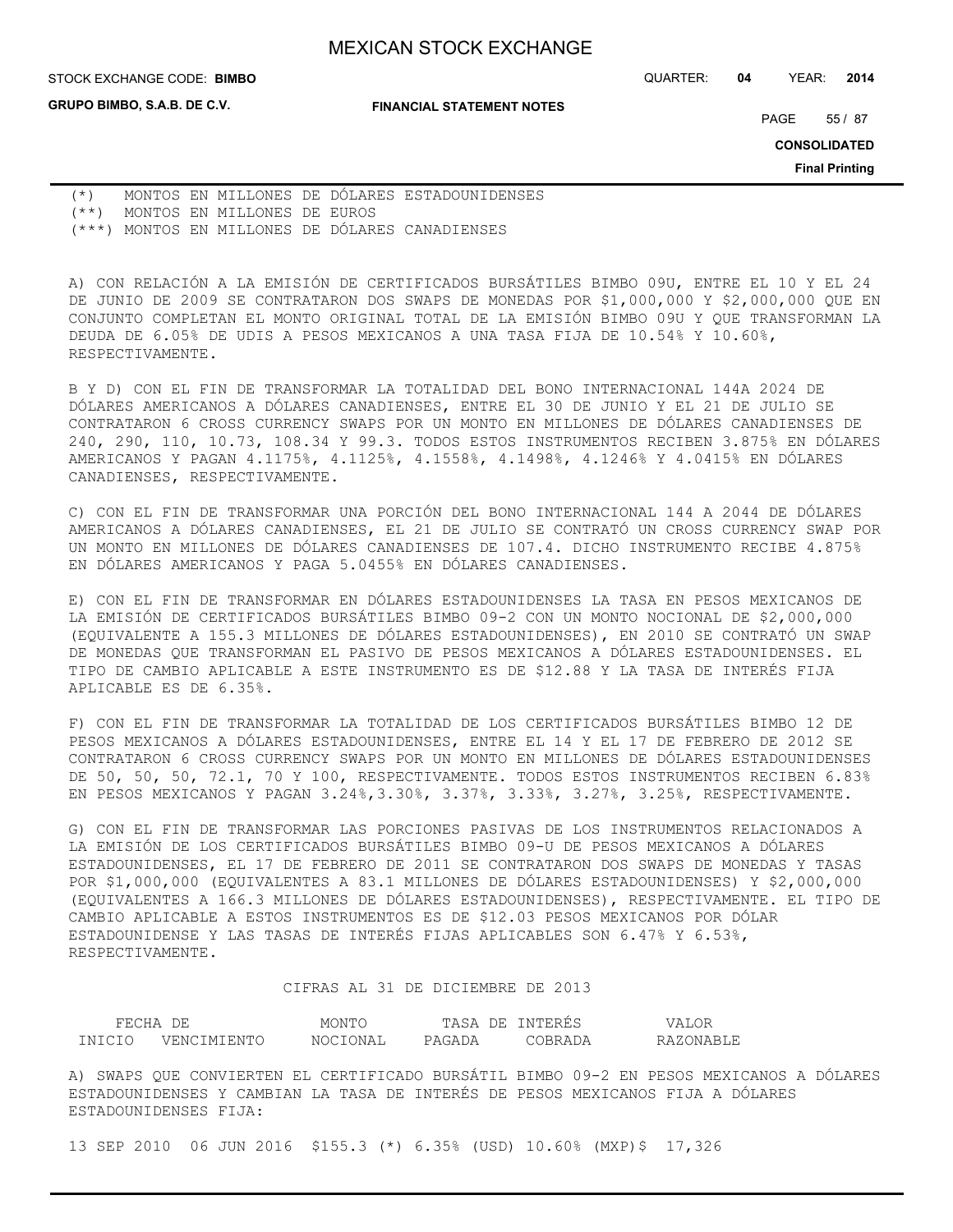### STOCK EXCHANGE CODE: QUARTER: **04** YEAR: **2014 BIMBO**

**GRUPO BIMBO, S.A.B. DE C.V.**

**FINANCIAL STATEMENT NOTES**

PAGE 56 / 87

**CONSOLIDATED**

**Final Printing**

B) SWAPS QUE MODIFICAN LA TASA DE LOS CERTIFICADOS BURSÁTILES BIMBO 09U:

10 JUN 2009 06 JUN 2016 \$1,000 10.54% (MXP) 6.05% (UDI) \$ 211,740 24 JUN 2009 06 JUN 2016 \$2,000 10.60% (MXP) 6.05% (UDI) \$ 420,616

C) SWAPS QUE CONVIERTEN EL CERTIFICADO BURSÁTIL BIMBO 12 EN PESOS MEXICANOS A DÓLARES ESTADOUNIDENSES Y CAMBIAN LA TASA DE INTERÉS DE PESOS MEXICANOS FIJA A DÓLARES ESTADOUNIDENSES FIJA:

|  | 14 FEB 2012 3 AGO 2018     |  |             | $50.0$ (*) $3.24$ (USD) | 6.83% (MXP) \$ |    | 5,137     |
|--|----------------------------|--|-------------|-------------------------|----------------|----|-----------|
|  | 15 FEB 2012 3 AGO 2018     |  | $50.0(*)$   | 3.30% (USD)             | $6.83%$ (MXP)  | \$ | 7,050     |
|  | 17 FEB 2012 3 AGO 2018     |  | $50.0(*)$   | $3.27%$ (USD)           | $6.83%$ (MXP)  | S  | 4,716     |
|  | 17 FEB 2012 3 AGO 2018     |  | $72.1(*)$   | $3.33$ (USD)            | $6.83%$ (MXP)  | S  | 8,941     |
|  | 14 FEB 2012 3 AGO 2018     |  | $70.0(*)$   | $3.27%$ (USD)           | $6.83%$ (MXP)  | \$ | 6,639     |
|  | 14 FEB 2012 3 AGO 2018     |  | $100.0$ (*) | $3.25%$ (USD)           | 6.83% (MXP)    |    | \$13,137  |
|  |                            |  |             |                         |                |    |           |
|  | TOTAL ACTIVO A LARGO PLAZO |  |             |                         |                |    | \$695,302 |
|  |                            |  |             |                         |                |    |           |

D) SWAP QUE FIJA LA TASA DEL CRÉDITO BANCARIO A LARGO PLAZO EN DÓLARES ESTADOUNIDENSES: 27 MAY 2009 15 ENE 2014 37.5(\*) 2.33% (FIJA) .19% (LIBOR)\$ (884) E) SWAPS QUE FIJAN LAS TASAS DE INTERÉS DE LOS CERTIFICADOS BURSÁTILES BIMBO 09:  $5.85%$ 24 FEB 2011 9 JUN 2014 1,000 8.00% (FIJA) (TIIE+1.55%) \$ (12,103)  $5.85%$ 24 FEB 2011 9 JUN 2014 1,000 7.94% (FIJA) (TIIE+1.55%) \$ (12,302)  $5.85%$ 28 FEB 2011 9 JUN 2014 1,000 8.03% (FIJA) (TIIE+1.55%) \$ (11,876)

26 JUN 2009 9 JUN 2014 2,000 7.43% (FIJA) 4.30% (TIIE) \$ (33,414)

F) SWAPS QUE CONVIERTEN EL CERTIFICADO BURSÁTIL BIMBO 09 EN PESOS MEXICANOS A DÓLARES ESTADOUNIDENSES Y CAMBIAN LA TASA DE INTERÉS DE PESOS MEXICANOS FIJA A DÓLARES ESTADOUNIDENSES FIJA:

|                                           |  |                        |  |  |  |  |  |  |  |  | 11 FEB 2011 9 JUN 2014 166.2 (*) 5.06% (USD) 8.98% (MXP) \$(165,363) |
|-------------------------------------------|--|------------------------|--|--|--|--|--|--|--|--|----------------------------------------------------------------------|
|                                           |  |                        |  |  |  |  |  |  |  |  | 27 ABR 2011 9 JUN 2014 86.6 (*) 3.73% (USD) 7.94% (MXP) \$(128,593)  |
|                                           |  | 25 ABR 2011 9 JUN 2014 |  |  |  |  |  |  |  |  | 86.2 (*) 3.83% (USD) 8.03% (MXP) \$(121,962)                         |
|                                           |  |                        |  |  |  |  |  |  |  |  | 28 ABR 2011 9 JUN 2014 86.7 (*) 3.78% (USD) 8.00% (MXP) \$(128,573)  |
|                                           |  |                        |  |  |  |  |  |  |  |  |                                                                      |
| \$(615,070)<br>TOTAL PASIVO A CORTO PLAZO |  |                        |  |  |  |  |  |  |  |  |                                                                      |
|                                           |  |                        |  |  |  |  |  |  |  |  |                                                                      |

G) SWAPS QUE CONVIERTEN EL CERTIFICADO BURSÁTIL BIMBO 09-U EN PESOS MEXICANOS A DÓLARES ESTADOUNIDENSES Y CAMBIAN LA TASA DE INTERÉS DE PESOS MEXICANOS FIJA A DÓLARES ESTADOUNIDENSES FIJA:

17 FEB 2011 6 JUN 2016 83.1(\*) 6.47% (USD) 10.54%(MXP) \$ (78,656) 17 FEB 2011 6 JUN 2016 166.3(\*) 6.53% (USD) 10.60%(MXP) \$(157,678) -------- TOTAL PASIVO A LARGO PLAZO **\$**(236,334) ========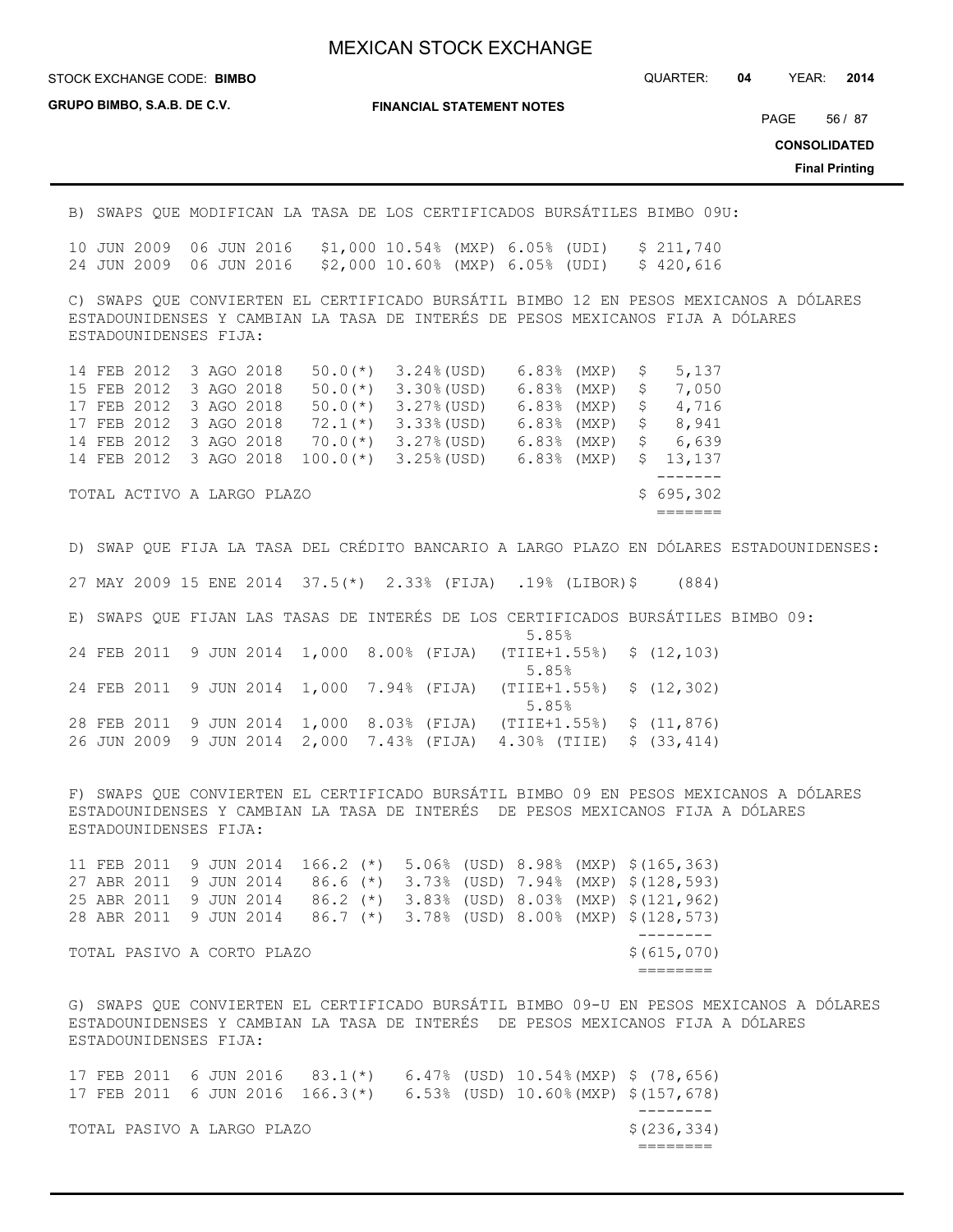STOCK EXCHANGE CODE: QUARTER: **04** YEAR: **2014 BIMBO**

**GRUPO BIMBO, S.A.B. DE C.V.**

**FINANCIAL STATEMENT NOTES**

PAGE 57 / 87

**CONSOLIDATED**

**Final Printing**

(\*) MONTOS EN MILLONES DE DÓLARES ESTADOUNIDENSES (\*\*) MONTOS EN MILLONES DE EUROS

A) CON EL FIN DE TRANSFORMAR EN DÓLARES ESTADOUNIDENSES LA TASA EN PESOS MEXICANOS DE LA EMISIÓN DE CERTIFICADOS BURSÁTILES BIMBO 09-2 CON UN MONTO NOCIONAL DE \$2,000,000 (EQUIVALENTE A 155.3 MILLONES DE DÓLARES ESTADOUNIDENSES), EN 2010 SE CONTRATÓ UN SWAP DE MONEDAS QUE TRANSFORMA EL PASIVO DE PESOS MEXICANOS A DÓLARES ESTADOUNIDENSES. EL TIPO DE CAMBIO APLICABLE A ESTE INSTRUMENTO ES DE \$12.88 Y LA TASA DE INTERÉS FIJA APLICABLE ES DE 6.35%.

B) CON RELACIÓN A LA EMISIÓN DE CERTIFICADOS BURSÁTILES BIMBO 09U, ENTRE EL 10 Y EL 24 DE JUNIO DE 2009 SE CONTRATARON DOS SWAPS DE TASAS POR \$1,000,000 Y \$2,000,000 QUE EN CONJUNTO COMPLETAN EL MONTO ORIGINAL TOTAL DE LA EMISIÓN BIMBO 09U Y QUE TRANSFORMAN LA DEUDA DE 6.05% DE UDIS A PESOS MEXICANOS A UNA TASA FIJA DE 10.54% Y 10.60%, RESPECTIVAMENTE.

C) CON EL FIN DE TRANSFORMAR LA TOTALIDAD DE LOS CERTIFICADOS BURSÁTILES BIMBO 12 DE PESOS MEXICANOS A DÓLARES ESTADOUNIDENSES, ENTRE EL 14 Y EL 17 DE FEBRERO DE 2012 SE CONTRATARON 6 CROSS CURRENCY SWAPS POR UN MONTO EN MILLONES DE DÓLARES ESTADOUNIDENSES DE 50, 50, 50, 72.1, 70 Y 100, RESPECTIVAMENTE. TODOS ESTOS INSTRUMENTOS RECIBEN 6.83% EN PESOS MEXICANOS Y PAGAN 3.24%,3.30%, 3.37%, 3.33%, 3.27%, 3.25%, RESPECTIVAMENTE.

D) PARA CUBRIR EL RIESGO DE LAS TASAS DE INTERÉS EN LA PORCIÓN EN DÓLARES ESTADOUNIDENSES DEL TRAMO A DEL CRÉDITO SINDICADO BANCARIO, ENTRE EL 27 Y EL 29 DE MAYO DE 2009, ORIGINALMENTE SE CONTRATARON 3 SWAPS, QUE EN CONJUNTO SUMABAN UN MONTO DE 300 MILLONES DE DÓLARES ESTADOUNIDENSES. DEBIDO AL PREPAGO DE DICHO PASIVO EN 2013, 2011 Y 2010 Y A LA CONTRATACIÓN DE UN CROSS CURRENCY SWAP QUE TRANSFORMA 68.4 MILLONES DE DÓLARES ESTADOUNIDENSES A EUROS, ACTUALMENTE SIGUEN VIGENTES ÚNICAMENTE 37.5 MILLONES DE DÓLARES ESTADOUNIDENSES DE ESTE INSTRUMENTO, LOS CUALES SE ASIGNARON COMO COBERTURA DEL CRÉDITO BANCARIO SINDICADO AL CUAL SE FIJA LA TASA LIBOR A TASA FIJA DE 2.33%.

E) PARA CUBRIR EL RIESGO DE LA VARIABILIDAD DE LA TASA EN LA EMISIÓN DE CERTIFICADOS BURSÁTILES BIMBO 09, EL 26 DE JUNIO DE 2009 SE CONTRATÓ UN SWAP POR \$2,000,000 QUE FIJA LA TASA VARIABLE A 7.43%, A PARTIR DEL 13 DE JULIO DE 2009. SIGUIENDO ESTE MISMO FIN, EL 24 DE FEBRERO DE 2011 SE CONTRATARON DOS INSTRUMENTOS POR \$1,000,000 QUE FIJAN DE TIIE+1.55% A 8.00% Y A 7.94%, RESPECTIVAMENTE, Y EL 28 DE FEBRERO DE 2011 SE CONTRATÓ OTRO INSTRUMENTO POR \$1,000,000 QUE FIJA DE TIIE+1.55% A 8.03%.

F) CON EL FIN DE TRANSFORMAR LA PORCIÓN FIJA DE LOS CERTIFICADOS BURSÁTILES BIMBO 09 DE PESOS MEXICANOS A DÓLARES ESTADOUNIDENSES, EL 11 DE FEBRERO DE 2011 SE CONTRATÓ UN SWAP DE MONEDAS Y TASAS POR \$2,000,000 (EQUIVALENTES A 166 MILLONES DE DÓLARES ESTADOUNIDENSES); EL TIPO DE CAMBIO APLICABLE A ESTE INSTRUMENTO FUE DE \$12.05 PESOS MEXICANOS Y LA TASA DE INTERÉS EN DÓLARES ESTADOUNIDENSES SE FIJÓ EN 5.06%. CON ESTE MISMO FIN, ENTRE EL 25 Y EL 28 DE ABRIL DE 2011 SE CONTRATARON OTROS 3 INSTRUMENTOS, CADA UNO POR \$1,000,000, LOS TIPOS DE CAMBIO APLICABLES FUERON \$11.53, \$11.55 Y \$11.60 PESOS MEXICANOS POR DÓLAR ESTADOUNIDENSE Y LAS TASAS DE INTERÉS FIJAS EN DÓLARES ESTADOUNIDENSES FUERON 3.78%, 3.73% Y 3.83%, RESPECTIVAMENTE.

G) CON EL FIN DE TRANSFORMAR LAS PORCIONES PASIVAS DE LOS INSTRUMENTOS RELACIONADOS A LA EMISIÓN DE LOS CERTIFICADOS BURSÁTILES BIMBO 09-U DE PESOS MEXICANOS A DÓLARES ESTADOUNIDENSES, EL 17 DE FEBRERO DE 2011 SE CONTRATARON DOS SWAPS DE MONEDAS POR \$1,000,000 (EQUIVALENTES A 83.1 MILLONES DE DÓLARES ESTADOUNIDENSES) Y \$2,000,000 (EQUIVALENTES A 166.3 MILLONES DE DÓLARES ESTADOUNIDENSES), RESPECTIVAMENTE. EL TIPO DE CAMBIO APLICABLE A ESTOS INSTRUMENTOS ES DE \$12.03 PESOS MEXICANOS POR DÓLAR ESTADOUNIDENSE Y LAS TASAS DE INTERÉS FIJAS APLICABLES SON 6.47% Y 6.53%, RESPECTIVAMENTE.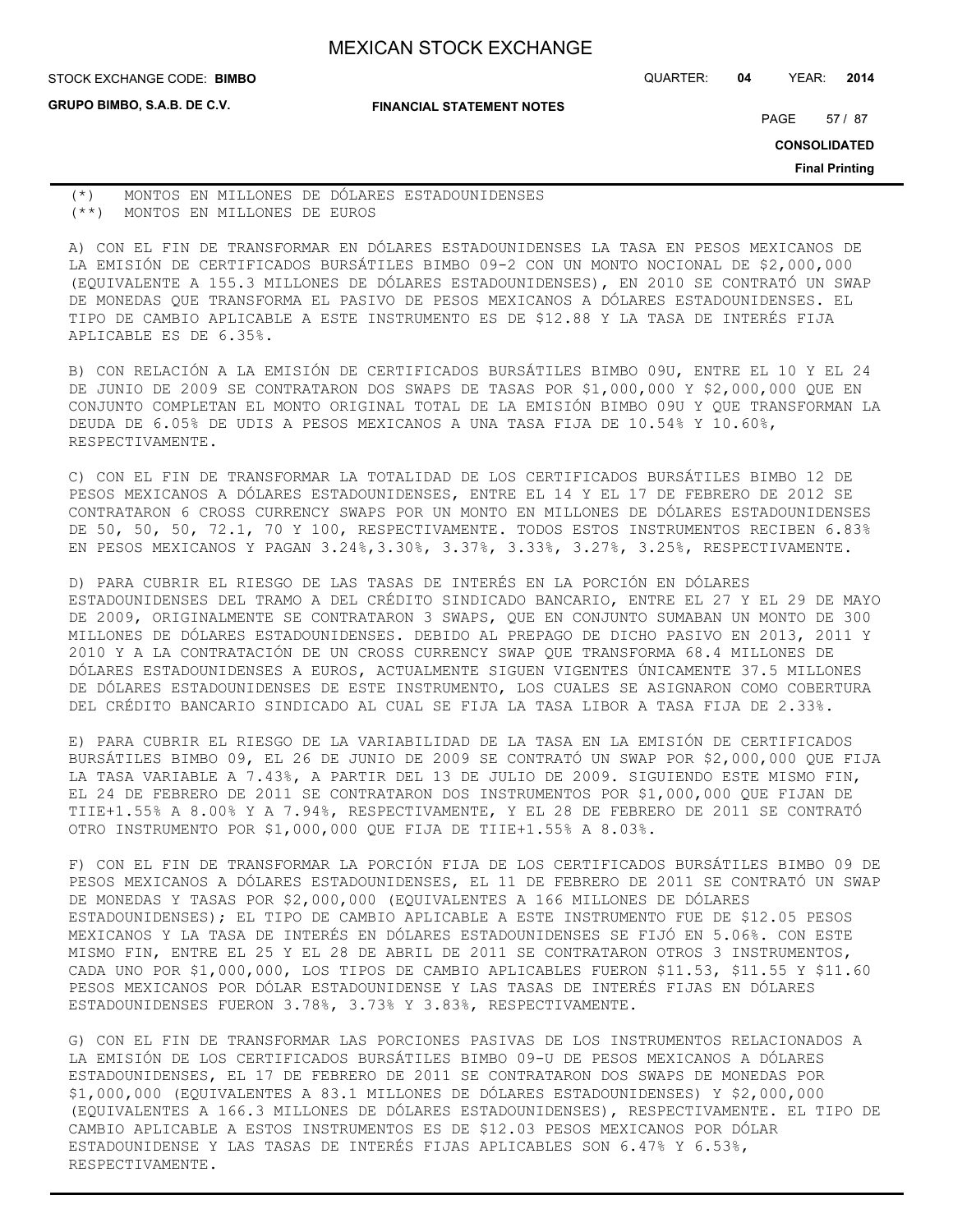**GRUPO BIMBO, S.A.B. DE C.V.**

STOCK EXCHANGE CODE: QUARTER: **04** YEAR: **2014 BIMBO**

**FINANCIAL STATEMENT NOTES**

PAGE 58 / 87

**CONSOLIDATED**

**Final Printing**

#### COBERTURA DE DIVISAS

CON EL FIN DE CUBRIR LAS NECESIDADES DE DÓLARES ESTADOUNIDENSES DE LA TESORERÍA CORPORATIVA LIGADAS A DIVERSAS TRANSACCIONES PRONOSTICADAS, LA ENTIDAD MANTIENE AL 31 DE DICIEMBRE DE 2014 Y 31 DE DICIEMBRE DE 2013, UN PORTAFOLIO DE OPCIONES Y FORWARDS QUE RESULTAN EN UNA POSICIÓN LARGA CON VENCIMIENTOS MENSUALES POR UN TOTAL \$18 Y \$170 MILLONES DE DÓLARES ESTADOUNIDENSES, RESPECTIVAMENTE, A UN TIPO DE CAMBIO PROMEDIO DE \$13.9039 Y \$13.0719 PESOS MEXICANOS POR DÓLAR ESTADOUNIDENSE.

ADICIONALMENTE, CON EL FIN DE CUBRIR UNA PORCIÓN DE LA DEUDA EN DÓLARES AMERICANOS Y TRANSFORMARLA A DÓLARES CANADIENSES, LA ENTIDAD MANTIENE AL 31 DE DICIEMBRE DE 2014 UN PORTAFOLIO DE FORWARDS QUE RESULTAN EN UNA POSICIÓN CORTA POR UN TOTAL DE \$85 MILLONES DE DÓLARES CANADIENSES, A UN TIPO DE CAMBIO PROMEDIO DE \$1.1662 DÓLARES CANADIENSES POR DÓLAR ESTADOUNIDENSE.

CON EL FIN DE CUBRIR LAS NECESIDADES DE EUROS DE LA TESORERÍA CORPORATIVA LIGADAS A DIVERSAS TRANSACCIONES PRONOSTICADAS, LA ENTIDAD MANTIENE AL 31 DE DICIEMBRE DE 2014, UN PORTAFOLIO DE OPCIONES Y FORWARDS QUE RESULTAN EN UNA POSICIÓN LARGA POR UN TOTAL DE \$9 MILLONES DE EUROS, A UN TIPO DE CAMBIO PROMEDIO DE \$17.8500 PESOS MEXICANOS POR EURO.

AL 31 DE DICIEMBRE DE 2014 Y 2013, ESTAS OPERACIONES TIENEN UN VALOR NETO DE MERCADO DE \$16,353 Y \$8,259, RESPECTIVAMENTE.

AL 31 DE DICIEMBRE DE 2014 Y AL 31 DE DICIEMBRE DE 2013, LA ENTIDAD TENÍA CONTRATADOS FORWARDS CON EL OBJETO DE CUBRIR EL RIESGO CAMBIARIO DE MATERIA PRIMA RELACIONADOS CON LA OPERACIÓN DE URUGUAY. ESTOS INSTRUMENTOS AMPARABAN UN MONTO NOCIONAL DE \$3.9 Y \$4.8 MILLONES DE DÓLARES AMERICANOS, RESPECTIVAMENTE, FIJANDO EL TIPO DE CAMBIO PARA LA COMPRA DE DIVISAS A UN PRECIO DE \$25.26 Y \$22.72 PESOS URUGUAYOS POR DÓLAR ESTADOUNIDENSE, RESPECTIVAMENTE Y SU VALOR RAZONABLE ERA DE \$(868) Y \$(2,515), RESPECTIVAMENTE.

AL 31 DE DICIEMBRE DE 2014, Y AL 31 DE DICIEMBRE DE 2013 LA ENTIDAD TENÍA CONTRATADOS FORWARDS CON EL OBJETO DE CUBRIR EL RIESGO CAMBIARIO DE MATERIA PRIMA RELACIONADOS CON LA OPERACIÓN DE MÉXICO. ESTOS INSTRUMENTOS AMPARABAN UN MONTO NOCIONAL DE \$137.7 Y \$91.3 MILLONES DE DÓLARES AMERICANOS, RESPECTIVAMENTE FIJANDO EL TIPO DE CAMBIO PARA LA COMPRA DE DIVISAS A UN PRECIO DE \$13.73 Y \$13.18 PESOS MEXICANOS POR DÓLAR ESTADOUNIDENSE, RESPECTIVAMENTE Y SU VALOR RAZONABLE ERA DE \$ 145,996 Y \$ (505), RESPECTIVAMENTE.

AL 31 DE DICIEMBRE DE 2014, LA ENTIDAD TENÍA CONTRATADOS FORWARDS CON EL OBJETO DE CUBRIR EL RIESGO CAMBIARIO DE MATERIA PRIMA RELACIONADO CON LA OPERACIÓN DE CHILE. ESTOS INSTRUMENTOS AMPARABAN UN MONTO NOCIONAL DE \$6.0 MILLONES DE DÓLARES AMERICANOS, FIJANDO EL TIPO DE CAMBIO PARA LA COMPRA DE DIVISAS A UN PRECIO DE \$609.8 PESOS CHILENOS POR DÓLAR ESTADOUNIDENSE. Y SU VALOR RAZONABLE ERA DE \$ (18,719) PESOS CHILENOS.

LA ENTIDAD, CONFORMA SUS POLÍTICAS DE ADMINISTRACIÓN DE RIESGOS, CELEBRA CONTRATOS DE FUTUROS DE TRIGO, GAS NATURAL Y OTROS INSUMOS CON LA FINALIDAD DE MINIMIZAR LOS RIESGOS DE VARIACIÓN EN LOS PRECIOS INTERNACIONALES DE DICHOS INSUMOS.

EL TRIGO, PRINCIPAL INSUMO QUE LA ENTIDAD UTILIZA, JUNTO CON EL GAS NATURAL SON ALGUNOS DE LOS COMMODITIES QUE LA ENTIDAD CUBRE. LAS OPERACIONES SON CELEBRADAS EN MERCADOS RECONOCIDOS Y A TRAVÉS DE SU DOCUMENTACIÓN FORMAL SON DESIGNADAS COMO COBERTURA DE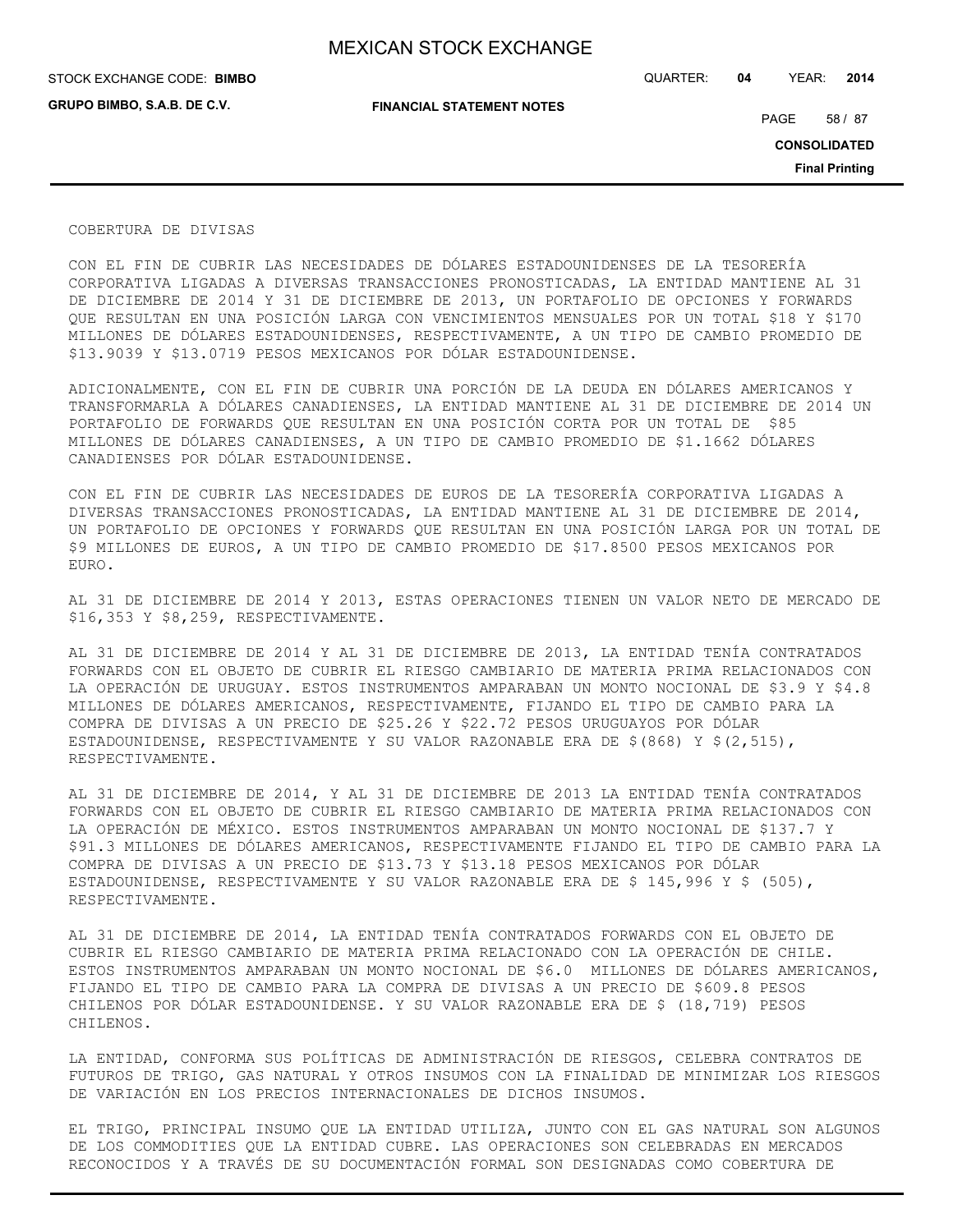**GRUPO BIMBO, S.A.B. DE C.V.**

**FINANCIAL STATEMENT NOTES**

PAGE 59 / 87

**CONSOLIDATED**

#### **Final Printing**

FLUJO DE EFECTIVO POR TRATARSE DE TRANSACCIONES PRONOSTICADAS. LA ENTIDAD REALIZA MEDICIONES DE EFECTIVIDAD RETROSPECTIVAS Y PROSPECTIVAS PARA ASEGURARSE QUE LOS INSTRUMENTOS UTILIZADOS MITIGAN LA EXPOSICIÓN A LA VARIABILIDAD EN LOS FLUJOS DE CAJA PROVENIENTES DE LA FLUCTUACIÓN EN EL PRECIO DE DICHOS INSUMOS.

AL 31 DE DICIEMBRE DE 2014 Y 2013, LA ENTIDAD TIENE RECONOCIDOS EN LA UTILIDAD INTEGRAL CONTRATOS DE DERIVADOS DE TRIGO, MAÍZ, ACEITE DE SOYA, DIESEL, GASOLINA Y GAS NATURAL CERRADOS, LOS CUALES NO SE HAN APLICADO AL COSTO DE VENTAS PORQUE EL PRODUCTO DE DICHOS CONTRATOS NO HA SIDO CONSUMIDO.

DETALLE DE OPERACIONES DERIVADAS PARA CUBRIR EL RIESGO DE PRECIOS

AL 31 DE DICIEMBRE DE 2014 Y 2013 LOS CONTRATOS DE FUTUROS Y SUS PRINCIPALES CARACTERÍSTICAS SON:

CIFRAS AL 31 DE DICIEMBRE DE DE 2014

| FECHA DE                                                                       |                 | CONTRATOS          | VALOR      |  |
|--------------------------------------------------------------------------------|-----------------|--------------------|------------|--|
| INICIO                                                                         | POSICIÓN NÚMERO | VENCIMIENTO REGIÓN | RAZONABLE  |  |
| CONTRATOS DE FUTUROS PARA FIJAR EL PRECIO DE COMPRA DE TRIGO Y ACEITE DE SOYA: |                 |                    |            |  |
| VARIAS (TRIGO) LARGA $4,143$ MAR - DIC-15 EUA \$ 131,530                       |                 |                    |            |  |
| VARIAS (TRIGO) LARGA 3,162 MAR - SEP-15 MÉXICO \$ 60,377                       |                 |                    |            |  |
|                                                                                |                 |                    |            |  |
| VARIAS (ACEITE SOYA) LARGA 665 MAR - DIC-15 EUA \$ (3,248)                     |                 |                    |            |  |
| VARIAS (TRIGO) LARGA 59 MAR-15 OLA \$ 1,156                                    |                 |                    |            |  |
| VARIAS (TRIGO) LARGA 1,063 MAR - DIC-15 CANADÁ \$ 24,530                       |                 |                    |            |  |
| VARIAS (ACEITE SOYA) LARGA 114 MAY - OCT-15 CANADÁ \$ (538)                    |                 |                    |            |  |
| ACTIVO A LARGO PLAZO                                                           |                 |                    | \$224,084  |  |
|                                                                                |                 |                    | ========== |  |
| CONTRATOS DE FUTUROS PARA FIJAR EL PRECIO DE GAS NATURAL Y DIESEL:             |                 |                    |            |  |
| VARIAS (DIESEL) LARGA 2,486 VARIAS EUA \$ (112,127)                            |                 |                    |            |  |
| VARIAS (GASOLINA) LARGA 5,687 VARIAS EUA \$ (420,878)                          |                 |                    |            |  |
|                                                                                |                 |                    |            |  |

|  | VARIAS (GAS NATURAL) LARGA | 999 | VARIAS |  | MÉXICO \$ 1,643 |
|--|----------------------------|-----|--------|--|-----------------|
|  | VARIAS (GAS NATURAL) LARGA | 496 | VARIAS |  | EUA \$ (56,355) |
|  |                            |     |        |  |                 |
|  | TOTAL PASIVO A CORTO PLAZO |     |        |  | \$(587,717)     |
|  |                            |     |        |  |                 |
|  |                            |     |        |  |                 |

## CIFRAS AL 31 DE DICIEMBRE DE 2013

| FECHA DE |            |               |          | CONTRATOS |                                                                    |        | VALOR           |
|----------|------------|---------------|----------|-----------|--------------------------------------------------------------------|--------|-----------------|
| INICIO   |            |               | POSICIÓN | NUMERO    | VENCIMIENTO                                                        | REGIÓN | RAZONABLE       |
|          |            |               |          |           | CONTRATOS DE FUTUROS PARA FIJAR EL PRECIO DE GAS NATURAL Y DIESEL: |        |                 |
| VARIAS   | (DIESEL)   |               | LARGA    | 918       | VARIAS                                                             | EUA    | \$16,841        |
| VARIAS   | (GASOLINA) |               | LARGA    | 136       | VARIAS                                                             | EUA    | 4,796<br>\$.    |
| VARIAS   |            | (GAS NATURAL) | LARGA    | 135       | VARIAS                                                             | EUA    | \$10,529        |
| VARIAS   |            | (GAS NATURAL) | LARGA    | 2,620     | VARIAS                                                             | MÉXICO | (2, 981)<br>\$. |
|          |            |               |          |           |                                                                    |        |                 |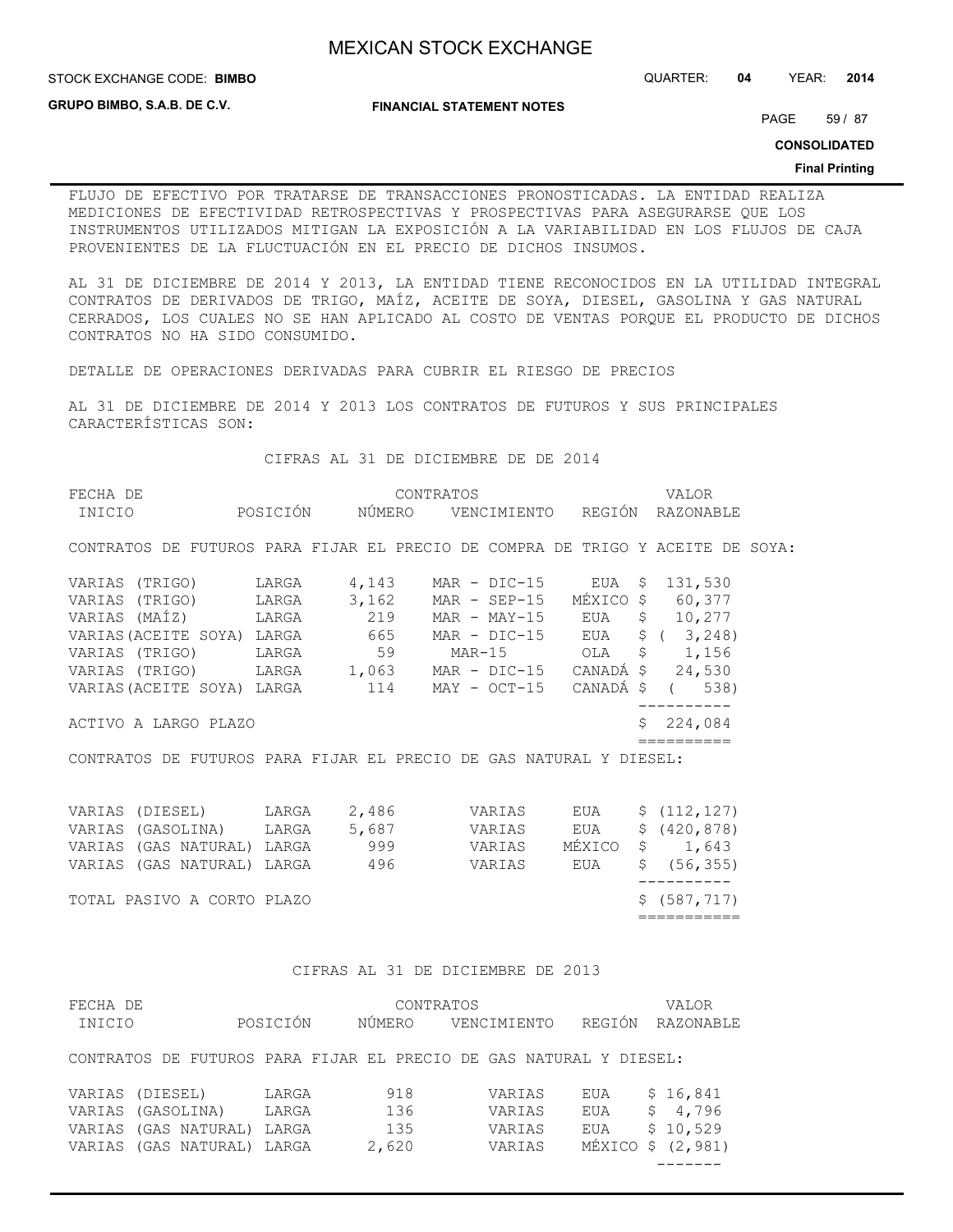**GRUPO BIMBO, S.A.B. DE C.V.**

STOCK EXCHANGE CODE: QUARTER: **04** YEAR: **2014 BIMBO**

**FINANCIAL STATEMENT NOTES**

PAGE 60 / 87

**CONSOLIDATED**

#### **Final Printing**

|                                                                                |       |       |  |               |                    |               | . |
|--------------------------------------------------------------------------------|-------|-------|--|---------------|--------------------|---------------|---|
| TOTAL ACTIVO A CORTO PLAZO                                                     |       |       |  |               |                    | \$29,185      |   |
|                                                                                |       |       |  |               |                    |               |   |
| CONTRATOS DE FUTUROS PARA FIJAR EL PRECIO DE COMPRA DE TRIGO Y ACEITE DE SOYA: |       |       |  |               |                    |               |   |
| VARIAS (TRIGO)                                                                 | LARGA | 5,974 |  | DIC 13 SEP 14 | EUA                | \$(280, 574)  |   |
| VARIAS (TRIGO)                                                                 | LARGA | 3,950 |  | DIC 13 DIC 14 | MÉXICO \$(117,650) |               |   |
| MARZO 2013 (MAÍZ)                                                              | LARGA | 90    |  | MAY 13 JUL 14 | \$<br>EUA          | (270)         |   |
| VARIAS (ACEITE SOYA) LARGA                                                     |       | 421   |  | MAR 13 DIC 14 | \$.<br>EUA         | (6, 995)      |   |
| JUN SEP 2013 (TRIGO) LARGA                                                     |       | 250   |  | MAY 14 JUL 14 | S<br>OLA           | (9, 919)      |   |
|                                                                                |       |       |  |               |                    |               |   |
| TOTAL PASIVO A CORTO PLAZO                                                     |       |       |  |               |                    | \$ (415, 408) |   |
|                                                                                |       |       |  |               |                    |               |   |

AL 31 DE DICIEMBRE DE 2014 Y 2013, LA ENTIDAD TIENE CONTRATADOS FORWARDS CON EL OBJETO DE CUBRIR EL FLUJO DE EFECTIVO RELACIONADO A COMPRAS DE MATERIA PRIMA EN DÓLARES ESTADOUNIDENSES.

#### CIFRAS AL 31 DE DICIEMBRE DE 2014

| FECHA DE | FECHA DE    | MONTO    | TIPO CAMBIO | VALOR     |
|----------|-------------|----------|-------------|-----------|
| INICIO   | VENCIMIENTO | NOCIONAL | PROMEDIO    | RAZONABLE |

FORWARDS PARA CUBRIR EL FLUJO DE EFECTIVO RELACIONADO A LA COMPRA DE MATERIA PRIMA EN DÓLARES ESTADOUNIDENSES:

| JUL A           | DIC 2014       | ENTRE ENE 15 Y<br>JUN 15 | \$137.7 (USD) | $13.73*$    |    | \$145,996 |
|-----------------|----------------|--------------------------|---------------|-------------|----|-----------|
| JUL<br>DIC 2014 | $\overline{A}$ | ENTRE ENE 15 Y<br>MAY 15 | \$3.9 (USD)   | $25.26**$   | S. | 868       |
| JUL             | A<br>DIC 2014  | ENTRE ENE 15 Y<br>MAY 15 | $$6.0$ (USD)  | $609.85***$ | S. | (58)      |

#### CIFRAS AL 31 DE DICIEMBRE DE 2013

| FECHA  | FECHA<br>– DE | MONTO    | TIPO CAMBIO | VALOR     |
|--------|---------------|----------|-------------|-----------|
| INICIO | VENCIMIENTO   | NOCIONAL | PROMEDIC    | RAZONABLE |

FORWARDS PARA CUBRIR EL FLUJO DE EFECTIVO RELACIONADO A LA COMPRA DE MATERIA PRIMA EN DÓLARES ESTADOUNIDENSES:

| SEP 2013 A | ENTRE ENE 14 Y | \$91.3 (USD) | 13.18*    | S in | (505)       |
|------------|----------------|--------------|-----------|------|-------------|
| DIC 2013   | MAY 14         |              |           |      |             |
| SEP 2013 A | ENTRE ENE 14 Y | $$4.8$ (USD) | $22.72**$ |      | \$ (2, 515) |
| DIC 2013   | MAY 14         |              |           |      |             |

\* PESOS MEXICANOS POR DÓLAR ESTADOUNIDENSE \*\* PESOS URUGUAYOS POR DÓLAR ESTADOUNIDENSE

\*\*\* PESOS CHILENOS POR DÓLAR ESTADOUNIDENSE

INSTRUMENTOS DERIVADOS IMPLÍCITOS - AL 31 DE DICIEMBRE DE 2014 Y 2013, LA ENTIDAD NO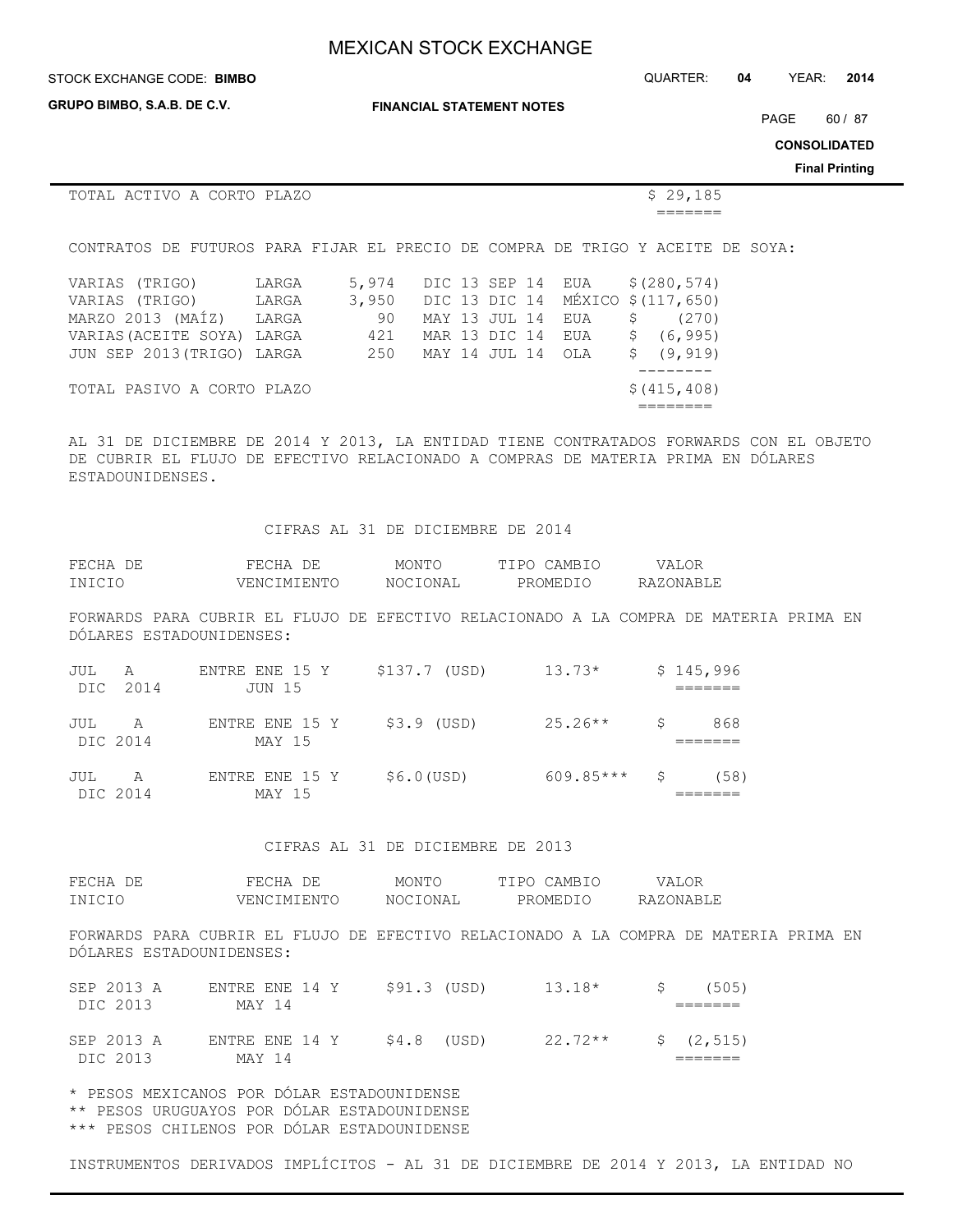**GRUPO BIMBO, S.A.B. DE C.V.**

**FINANCIAL STATEMENT NOTES**

STOCK EXCHANGE CODE: QUARTER: **04** YEAR: **2014 BIMBO**

PAGE 61 / 87

**CONSOLIDATED**

**Final Printing**

TIENE INSTRUMENTOS DERIVADOS CON CARACTERÍSTICAS DE DERIVADOS IMPLÍCITOS SEPARABLES.

TÉCNICAS DE VALUACIÓN Y SUPUESTOS APLICADOS PARA PROPÓSITOS DE DETERMINAR EL VALOR RAZONABLE

EL VALOR RAZONABLE DE LOS ACTIVOS Y PASIVOS FINANCIEROS SE DETERMINA DE LA SIGUIENTE FORMA:

EL VALOR RAZONABLE DE LOS ACTIVOS Y PASIVOS FINANCIEROS CON TÉRMINOS Y CONDICIONES ESTÁNDAR Y NEGOCIADOS EN LOS MERCADOS LÍQUIDOS ACTIVOS SE DETERMINAN CON REFERENCIA A LOS PRECIOS COTIZADOS EN EL MERCADO, POR LO CUAL, ESTOS INSTRUMENTOS SON CONSIDERADOS CON JERARQUÍA NIVEL 1 CONFORME A LA CLASIFICACIÓN DE JERARQUÍA DE VALOR RAZONABLE QUE SE DESCRIBE EN LA SIGUIENTE SECCIÓN.

EL VALOR RAZONABLE DE LOS OTROS ACTIVOS Y PASIVOS SE DETERMINA DE CONFORMIDAD CON MODELOS DE DETERMINACIÓN DE PRECIOS DE ACEPTACIÓN GENERAL, QUE SE BASAN EN EL ANÁLISIS DEL FLUJO DE EFECTIVO DESCONTADO.

AL 31 DE DICIEMBRE DE 2014 Y 2013, EL VALOR EN LIBROS DE LOS ACTIVOS FINANCIEROS Y PASIVOS NO VARÍA SIGNIFICATIVAMENTE DE SU VALOR RAZONABLE.

LA VALUACIÓN DE LA DEUDA BURSÁTIL SE REALIZÓ CON EL VALOR DE MERCADO CON PRECIOS DE VALUACIÓN OPERATIVA Y REFERENCIAS DE MERCADO, S. A. DE C. V. ("VALMER"), QUE ES UNA ENTIDAD SUPERVISADA POR LA COMISIÓN NACIONAL BANCARIA Y DE VALORES ("CNBV") QUE PROPORCIONA PRECIOS ACTUALIZADOS DE INSTRUMENTOS FINANCIEROS. ESTA VALUACIÓN SE CONSIDERA NIVEL 1, CONFORME A LA JERARQUÍA QUE SE DESCRIBE A CONTINUACIÓN.

### JERARQUÍA DE VALOR RAZONABLE

LA ENTIDAD CLASIFICA EN TRES NIVELES DE JERARQUÍA LAS VALUACIONES A VALOR RAZONABLE RECONOCIDAS EN EL ESTADO DE SITUACIÓN FINANCIERA, CONFORME A LOS DATOS UTILIZADOS EN LA VALUACIÓN. CUANDO UNA VALUACIÓN UTILIZA DATOS DE DIFERENTES NIVELES, LA VALUACIÓN EN SU CONJUNTO SE CLASIFICA EN EL NIVEL MÁS BAJO DE CLASIFICACIÓN DE CUALQUIER DATO RELEVANTE:

\* NIVEL 1 - LAS VALUACIONES A VALOR RAZONABLE SON AQUELLAS DERIVADAS DE LOS PRECIOS COTIZADOS (NO AJUSTADOS) EN LOS MERCADOS ACTIVOS PARA PASIVOS O ACTIVOS IDÉNTICOS;

\* NIVEL 2 - LAS VALUACIONES A VALOR RAZONABLE SON AQUELLAS DERIVADAS DE INDICADORES DISTINTOS A LOS PRECIOS COTIZADOS INCLUIDOS DENTRO DEL NIVEL 1, QUE SON OBSERVABLES PARA EL ACTIVO O PASIVO, BIEN SEA DIRECTAMENTE (ES DECIR COMO PRECIOS) O INDIRECTAMENTE (ES DECIR QUE DERIVAN DE LOS PRECIOS); Y

\* NIVEL 3 - LAS VALUACIONES A VALOR RAZONABLE SON AQUELLAS DERIVADAS DE LAS TÉCNICAS DE VALUACIÓN QUE INCLUYEN LOS INDICADORES PARA LOS ACTIVOS O PASIVOS, QUE NO SE BASAN EN INFORMACIÓN OBSERVABLE DEL MERCADO (INDICADORES NO OBSERVABLES).

12.2.5 ADMINISTRACIÓN DE RIESGO DE LIQUIDEZ

ES RESPONSABILIDAD DE LA TESORERÍA CORPORATIVA LA ADMINISTRACIÓN DEL RIESGO DE LIQUIDEZ. LA ADMINISTRACIÓN DE DICHO RIESGO, PREVÉ LA CAPACIDAD DE LA ENTIDAD DE CUMPLIR CON LOS REQUERIMIENTOS DE FONDOS EN EL CORTO, MEDIANO Y LARGO PLAZO, SIEMPRE BUSCANDO FLEXIBILIDAD FINANCIERA. LA ENTIDAD CONSERVA LA LIQUIDEZ NECESARIA MEDIANTE UN MANEJO ORDENADO DEL FLUJO DE EFECTIVO MONITOREÁNDOLO CONSTANTEMENTE, ASÍ COMO MANTENIENDO DIVERSAS LÍNEAS DE CRÉDITO (ALGUNAS DE ELLAS COMPROMETIDAS) CON EL MERCADO BANCARIO Y UN MANEJO ADECUADO DEL CAPITAL DE TRABAJO, GARANTIZANDO ASÍ, EL PAGO DE LAS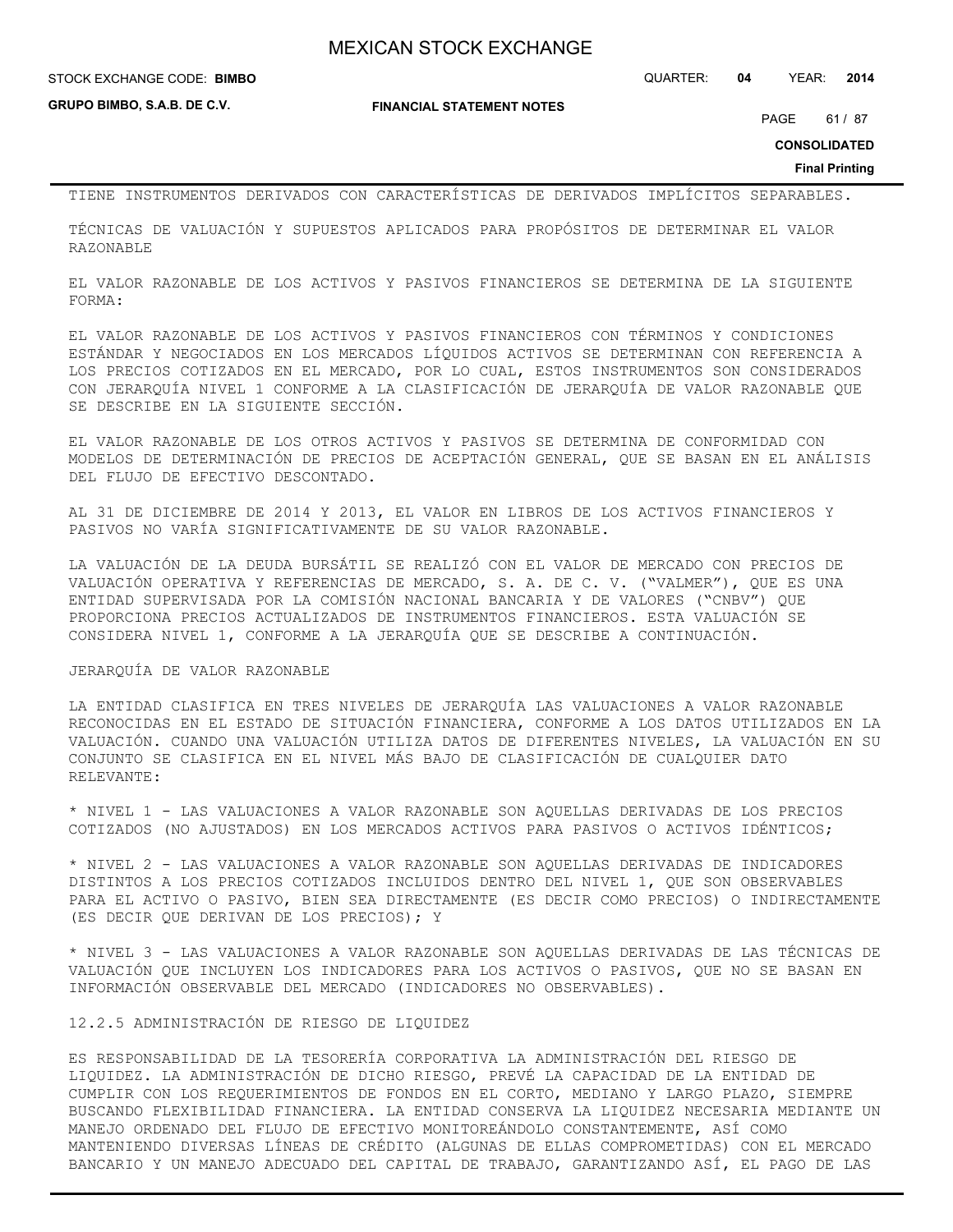STOCK EXCHANGE CODE: QUARTER: **04** YEAR: **2014 BIMBO**

**GRUPO BIMBO, S.A.B. DE C.V.**

**FINANCIAL STATEMENT NOTES**

PAGE 62 / 87

**CONSOLIDATED**

**Final Printing**

OBLIGACIONES FUTURAS. DEBIDO A LA NATURALEZA DEL NEGOCIO, LA ENTIDAD CONSIDERA QUE EL RIESGO DE LIQUIDEZ ES BAJO.

LAS OBLIGACIONES TANTO POR INSTRUMENTOS FINANCIEROS DERIVADOS COMO POR EL SERVICIO Y LAS AMORTIZACIONES DE DEUDA SON LOS QUE SE MUESTRAN A CONTINUACIÓN:

| TOTAL                     | \$2,559,218   |                             | $$3,896,138$ $$11,004,331$ $$46,114,585$ |                        |
|---------------------------|---------------|-----------------------------|------------------------------------------|------------------------|
| INSTRUMENTOS<br>DERIVADOS | \$ (332, 593) | $$(3, 498, 426)$ \$         |                                          | 598,410 \$ (8,756,879) |
| DEUDA                     | \$2.981.811   |                             | $$7,394,564$ $$10,405,921$ $$54,871,464$ |                        |
|                           | X<1 AÑO       | 1 AÑ0 <x<3<br>AÑOS</x<3<br> | 3 AÑOS <x<5<br>AÑOS</x<5<br>             | X>5                    |

## 12.2.6 ADMINISTRACIÓN DE RIESGO DE CRÉDITO

EL RIESGO DE CRÉDITO EMANA DE LA POSIBLE PÉRDIDA QUE LA ENTIDAD PUEDA TENER, COMO RESULTADO DEL INCUMPLIMIENTO DE PAGO DE SUS CLIENTES, COMO PÉRDIDA EN LAS INVERSIONES Y PRINCIPALMENTE CON LAS CONTRAPARTES CON LAS QUE TIENE CONTRATADOS INSTRUMENTOS FINANCIEROS DERIVADOS.

EN CASO DE DETERIORO DE LAS CUENTAS POR COBRAR A CLIENTES, LA ENTIDAD REGISTRA UNA PROVISIÓN CUANDO LA ANTIGÜEDAD SUPERA LOS 90 DÍAS DE NO HABER RECIBIDO EL PAGO EXIGIBLE, Y SE INCREMENTA EL SALDO DE ESTA PROVISIÓN CON BASE EN EL ANÁLISIS INDIVIDUAL DE CADA CUENTA Y DE LOS RESULTADOS DE LA EVALUACIÓN DEL COMPORTAMIENTO DE LA CARTERA Y LA ESTACIONALIDAD DEL NEGOCIO. LA METODOLOGÍA UTILIZADA PARA DETERMINAR EL SALDO DE ESTA PROVISIÓN SE HA APLICADO CONSISTENTEMENTE E HISTÓRICAMENTE HA SIDO SUFICIENTE PARA CUBRIR LOS QUEBRANTOS POR CRÉDITOS IRRECUPERABLES.

CON RESPECTO A LAS OPERACIONES CON INSTRUMENTOS FINANCIEROS DERIVADOS RELACIONADAS A TASAS DE INTERÉS Y TIPO DE CAMBIO, ESTAS SON CONTRATADAS BILATERALMENTE (OTC) CON CONTRAPARTES ACEPTADAS DE ACUERDO A CIERTOS CRITERIOS QUE SE MENCIONAN A CONTINUACIÓN, CON LAS CUALES, ADEMÁS SE MANTIENE UNA AMPLIA Y CONTINUA RELACIÓN COMERCIAL.

ESTAS CONTRAPARTES SON ACEPTABLES EN VIRTUD DE QUE CUENTAN CON UNA SOLVENCIA SUFICIENTE - MEDIDA DE ACUERDO A LA CALIFICACIÓN DE "RIESGO DE CONTRAPARTE" DE STANDARD & POOR´S -PARA SUS OBLIGACIONES EN MONEDA LOCAL DE CORTO Y LARGO PLAZO, Y MONEDA EXTRANJERA DE CORTO Y LARGO PLAZO. LAS PRINCIPALES CONTRAPARTES CON LAS QUE LA ENTIDAD TIENE CONTRATOS PARA REALIZAR OPERACIONES FINANCIERAS DERIVADAS BILATERALES SON:

BANCO NACIONAL DE MÉXICO, S. A.; BBVA BANCOMER, S. A.; HSBC MÉXICO, S. A.; ING BANK N.V.; BANK OF AMERICA MÉXICO, S. A.; CITIBANK, N.A. MERRYL LYNCH CAPITAL SERVICES, INC.; HSBC BANK, ING CAPITAL MARKETS LLC.; JP MORGAN CHASE BANK, N. A.; BANCO SANTANDER, S. A.; MIZUHO CORPORATE BANK, LTD.; MIZUHO CAPITAL MARKETS CORPORATION Y THE BANK OF TOKYO MITSUBISHI UFJ, LTD.

LAS OPERACIONES CON INSTRUMENTOS FINANCIEROS DERIVADOS RELACIONADOS A MATERIAS PRIMAS SON CELEBRADAS EN LOS SIGUIENTES MERCADOS RECONOCIDOS: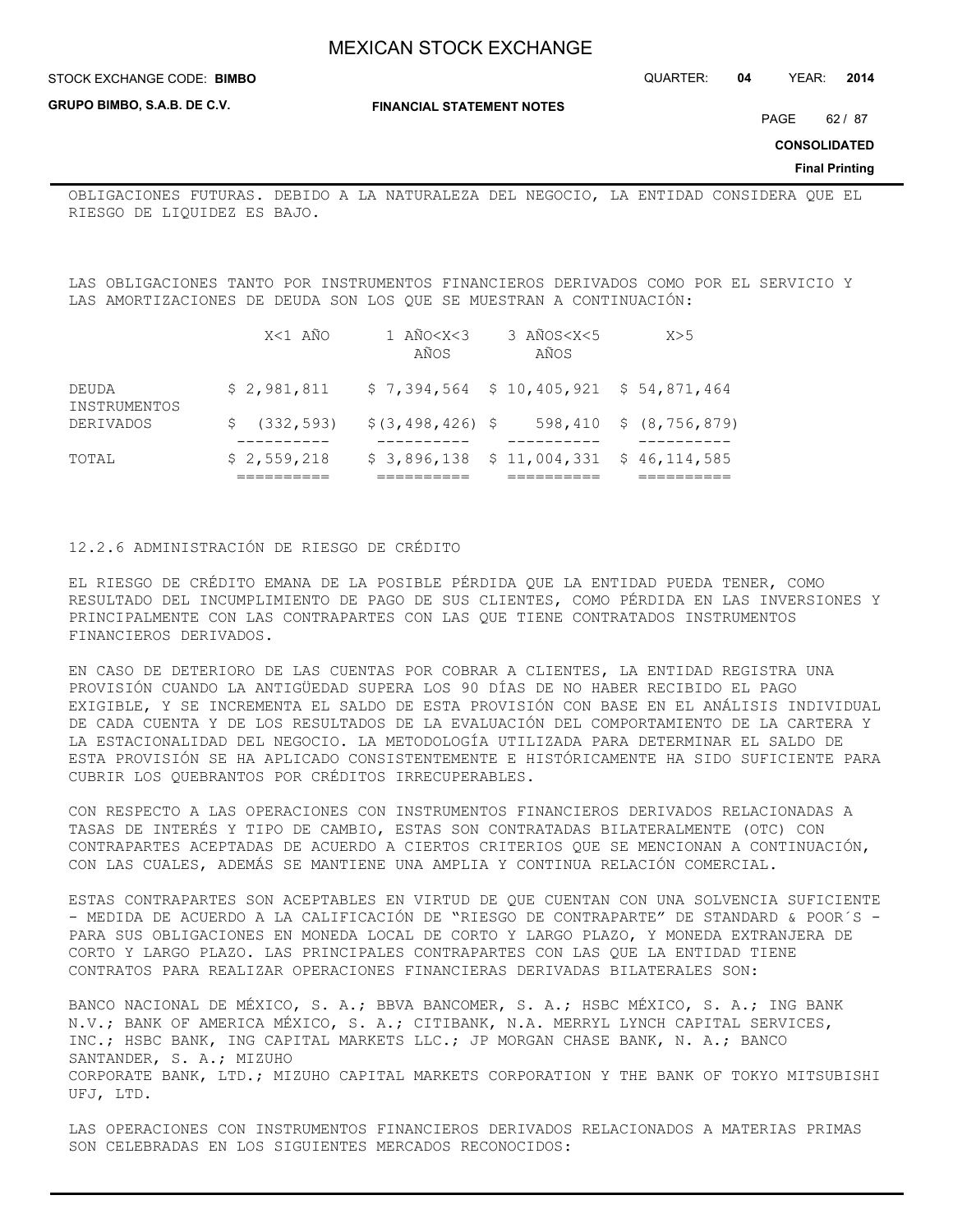**GRUPO BIMBO, S.A.B. DE C.V.**

#### **FINANCIAL STATEMENT NOTES**

STOCK EXCHANGE CODE: QUARTER: **04** YEAR: **2014 BIMBO**

PAGE 63 / 87

**CONSOLIDATED**

**Final Printing**

- A. MINNEAPOLIS GRAIN EXCHANGE (MGE)
- B. CHICAGO BOARD OF TRADE (CBOT)
- C. MERCADO A TÉRMINO DE BUENOS AIRES
- D. NEW YORK MERCANTILE EXCHANGE (NYMEX)

LA EXPOSICIÓN A CADA UNA DE LAS CONTRAPARTES ES MONITOREADA MENSUALMENTE.

TODAS LAS OPERACIONES CON INSTRUMENTOS FINANCIEROS DERIVADOS SE EFECTÚAN AL AMPARO DE UN CONTRATO MARCO ESTANDARIZADO Y DEBIDAMENTE FORMALIZADO POR LOS REPRESENTANTES LEGALES DE LA ENTIDAD Y DE LAS CONTRAPARTES.

LOS SUPLEMENTOS Y ANEXOS CORRESPONDIENTES A DICHOS CONTRATOS MARCO, ESTABLECEN LAS CONDICIONES DE LIQUIDACIÓN Y DEMÁS TÉRMINOS RELEVANTES DE ACUERDO CON LOS USOS Y PRÁCTICAS DEL MERCADO MEXICANO.

ALGUNOS DE LOS CONTRATOS MARCO, SUPLEMENTOS Y ANEXOS A TRAVÉS DE LOS CUALES SE REALIZAN OPERACIONES FINANCIERAS DERIVADAS BILATERALES, ACTUALMENTE CONTEMPLAN EL ESTABLECIMIENTO DE DEPÓSITOS EN EFECTIVO O VALORES PARA GARANTIZAR EL PAGO DE OBLIGACIONES GENERADAS POR DICHOS CONTRATOS. LOS LÍMITES DE CRÉDITO QUE LA ENTIDAD MANTIENE CON SUS CONTRAPARTES SON SUFICIENTEMENTE AMPLIOS PARA SOPORTAR SU OPERACIÓN ACTUAL; SIN EMBARGO, LA ENTIDAD NO MANTIENE DEPÓSITOS EN EFECTIVO COMO COLATERAL PARA PAGO DE INSTRUMENTOS FINANCIEROS DERIVADOS "OTC".

CON RELACIÓN A LOS CONTRATOS DE FUTUROS ASOCIADOS A MATERIAS PRIMAS QUE SE CELEBRAN EN MERCADOS RECONOCIDOS E INTERNACIONALES, LA ENTIDAD ESTÁ SUJETA A LAS REGLAS DE DICHOS MERCADOS. ESTAS REGLAS INCLUYEN, ENTRE OTRAS, CUBRIR EL MARGEN INICIAL PARA OPERAR CONTRATOS DE FUTUROS, ASÍ COMO LAS SUBSECUENTES LLAMADAS DE MARGEN REQUERIDAS A LA ENTIDAD.

#### 12.2.7 ADMINISTRACIÓN DE LA ESTRUCTURA DE CAPITAL

AL 31 DE DICIEMBRE DE 2014 Y 31 DE DICIEMBRE DE 2013, LA ESTRUCTURA DE CAPITAL Y LA RAZÓN DE APALANCAMIENTO AL FINAL DE CADA PERIODO ES LA SIGUIENTE:

|                                     | 31 DE DICIEMBRE<br>DE 2014 | 31 DE DICIEMBRE<br>DE 2013 |
|-------------------------------------|----------------------------|----------------------------|
| DEUDA (I)                           | \$62, 203, 840             | \$40, 235, 926             |
| EFECTIVO Y EQUIVALENTES DE EFECTIVO | \$2,571,243                | \$2,440,332                |
| DEUDA NETA                          | \$59,632,597               | \$37,795,594               |
| CAPITAL CONTABLE                    | \$52,812,774               | \$47,750,594               |
| DEUDA NETA A CAPITAL CONTABLE       | 1.13 VECES                 | $0.79$ VECES               |
|                                     |                            |                            |

(I) LA DEUDA ESTÁ FORMADA POR LOS CRÉDITOS BANCARIOS Y BURSÁTILES A CORTO Y LARGO PLAZO. LA ENTIDAD NO ESTÁ SUJETA A NINGÚN REQUERIMIENTO EXTERNO DE CAPITAL.

13. BENEFICIOS A EMPLEADOS Y PREVISIÓN SOCIAL A LARGO PLAZO

EL PASIVO NETO GENERADO POR BENEFICIOS A EMPLEADOS Y PREVISIÓN SOCIAL A LARGO PLAZO, POR ÁREA GEOGRÁFICA, SE INTEGRA AL 31 DE DICIEMBRE DE 2014 Y 2013 COMO SIGUE: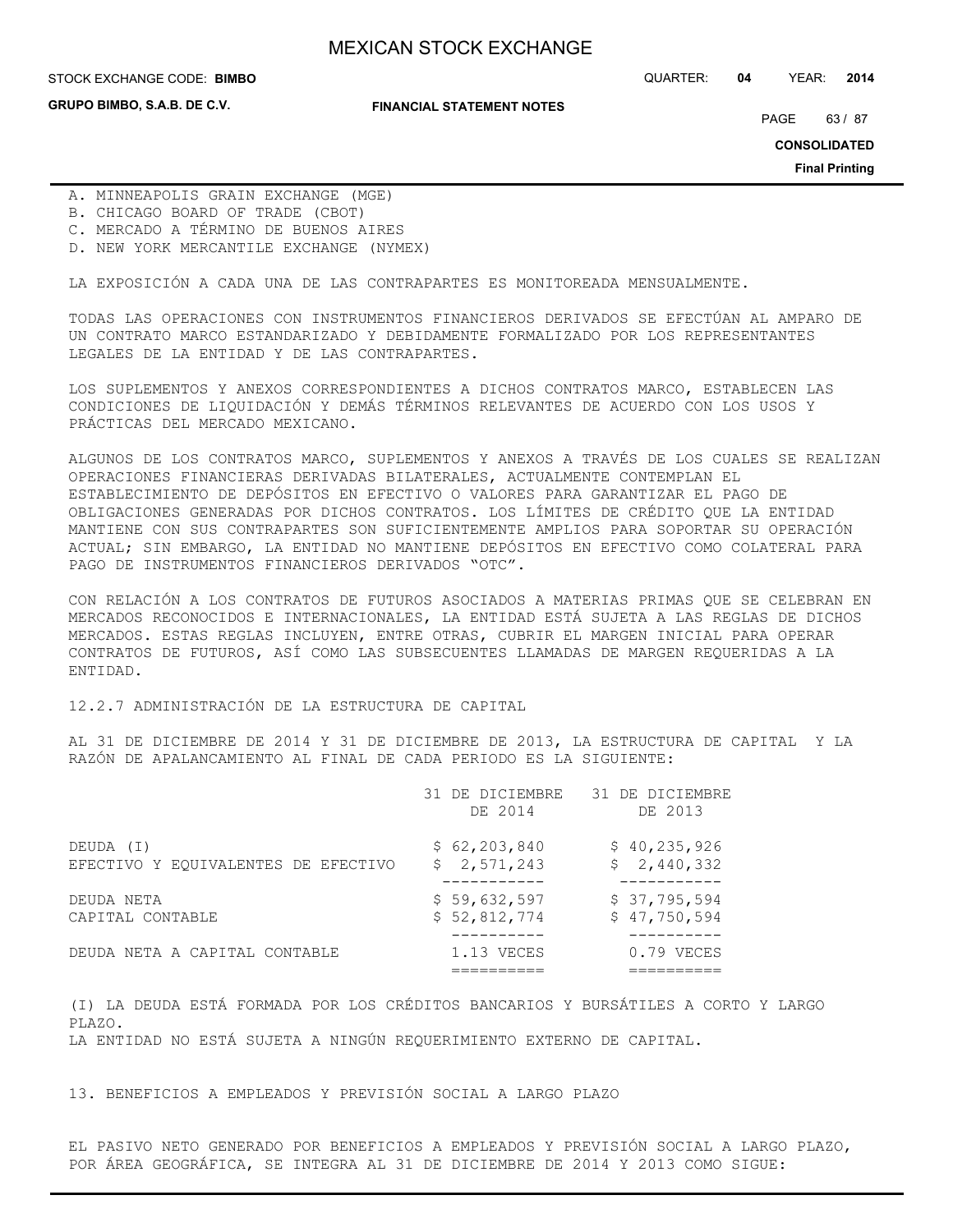#### STOCK EXCHANGE CODE: QUARTER: **04** YEAR: **2014 BIMBO**

**GRUPO BIMBO, S.A.B. DE C.V.**

**FINANCIAL STATEMENT NOTES**

PAGE 64 / 87

**CONSOLIDATED**

**Final Printing**

|                                                                                                                     | 31 DE DICIEMBRE<br>DE 2014           | 31 DE DICIEMBRE<br>DE 2013            |
|---------------------------------------------------------------------------------------------------------------------|--------------------------------------|---------------------------------------|
| MÉXICO<br>POR RETIRO                                                                                                | \$2,922,368                          | \$1,577,394                           |
| EUA:<br>POR RETIRO Y BENEFICIOS POSTERIORES<br>AL RETIRO<br>PREVISIÓN SOCIAL<br>PLANES DE PENSIONES MULTIPATRONALES | 4,898,762<br>2,103,772<br>13,992,448 | 4, 173, 231<br>2,399,172<br>9,081,106 |
| CANADÁ                                                                                                              | 20,994,982                           | 15,653,509                            |
| POR RETIRO                                                                                                          | \$<br>541,844                        | \$                                    |
| OLA:<br>POR RETIRO EN OLA                                                                                           | 135,424                              | 168,870                               |
| PASIVO NETO TOTAL                                                                                                   | \$24,594,619<br>=========            | \$17,399,773<br>==========            |
|                                                                                                                     |                                      |                                       |

## A. MÉXICO

LA ENTIDAD TIENE ESTABLECIDO UN PLAN DE BENEFICIOS DEFINIDOS PARA PAGOS DE PENSIONES Y PRIMA DE ANTIGÜEDAD; ASIMISMO, TIENE OBLIGACIONES POR PAGOS POR TERMINACIÓN LABORAL QUE NO CALIFICAN COMO PLANES DE BENEFICIOS DEFINIDOS PARA IFRS, POR LO QUE NO SE REGISTRA PASIVO LABORAL. LA POLÍTICA DE FONDEO DE LA ENTIDAD ES LA DE HACER CONTRIBUCIONES DISCRECIONALES. DURANTE 2014 Y 2013 LA ENTIDAD NO EFECTUÓ CONTRIBUCIONES A DICHO PLAN.

LOS PAGOS POR PRIMA DE ANTIGÜEDAD CONSISTEN EN UN PAGO ÚNICO DE 12 DÍAS POR CADA AÑO TRABAJADO, CON BASE AL ÚLTIMO SUELDO, LIMITADO AL DOBLE DEL SALARIO MÍNIMO VIGENTE A LA FECHA DE PAGO ESTABLECIDO POR LEY, DE ACUERDO CON LO ESTIPULADO EN LOS CONTRATOS DE TRABAJO. A PARTIR DE 15 AÑOS DE SERVICIO, LOS TRABAJADORES TENDRÁN DERECHO A LA PRIMA DE ANTIGÜEDAD CONTRACTUAL.

LAS VALUACIONES ACTUARIALES MÁS RECIENTES DE LOS ACTIVOS DEL PLAN Y DEL VALOR PRESENTE DE LA OBLIGACIÓN POR BENEFICIOS DEFINIDOS FUERON REALIZADAS AL 31 DE DICIEMBRE DE 2014 Y 2013 POR BUFETE MATEMÁTICO ACTUARIAL, S.C., MIEMBRO DEL COLEGIO NACIONAL DE ACTUARIOS, A.C. EL VALOR PRESENTE DE LA OBLIGACIÓN POR BENEFICIOS DEFINIDOS, EL COSTO LABORAL DEL SERVICIO ACTUAL Y EL COSTO DE SERVICIOS PASADOS FUERON CALCULADOS UTILIZANDO EL MÉTODO DE CRÉDITO UNITARIO PROYECTADO.

LOS SUPUESTOS PRINCIPALES USADOS PARA PROPÓSITOS DE LAS VALUACIONES ACTUARIALES AL 31 DEDICIEMBRE DE 2014, 2013 Y 2012 SON LAS SIGUIENTES:

|                                          | 2014              | 2013  | 2012  |
|------------------------------------------|-------------------|-------|-------|
| TASAS DE DESCUENTO<br>TASAS ESPERADAS DE | 7.50% 8.50% 7.13% |       |       |
| INCREMENTO SALARIAL                      | 4.50%             | 4.50% | 4.50% |

LOS IMPORTES RECONOCIDOS EN LOS RESULTADOS DE ESTOS PLANES DE BENEFICIOS DEFINIDOS,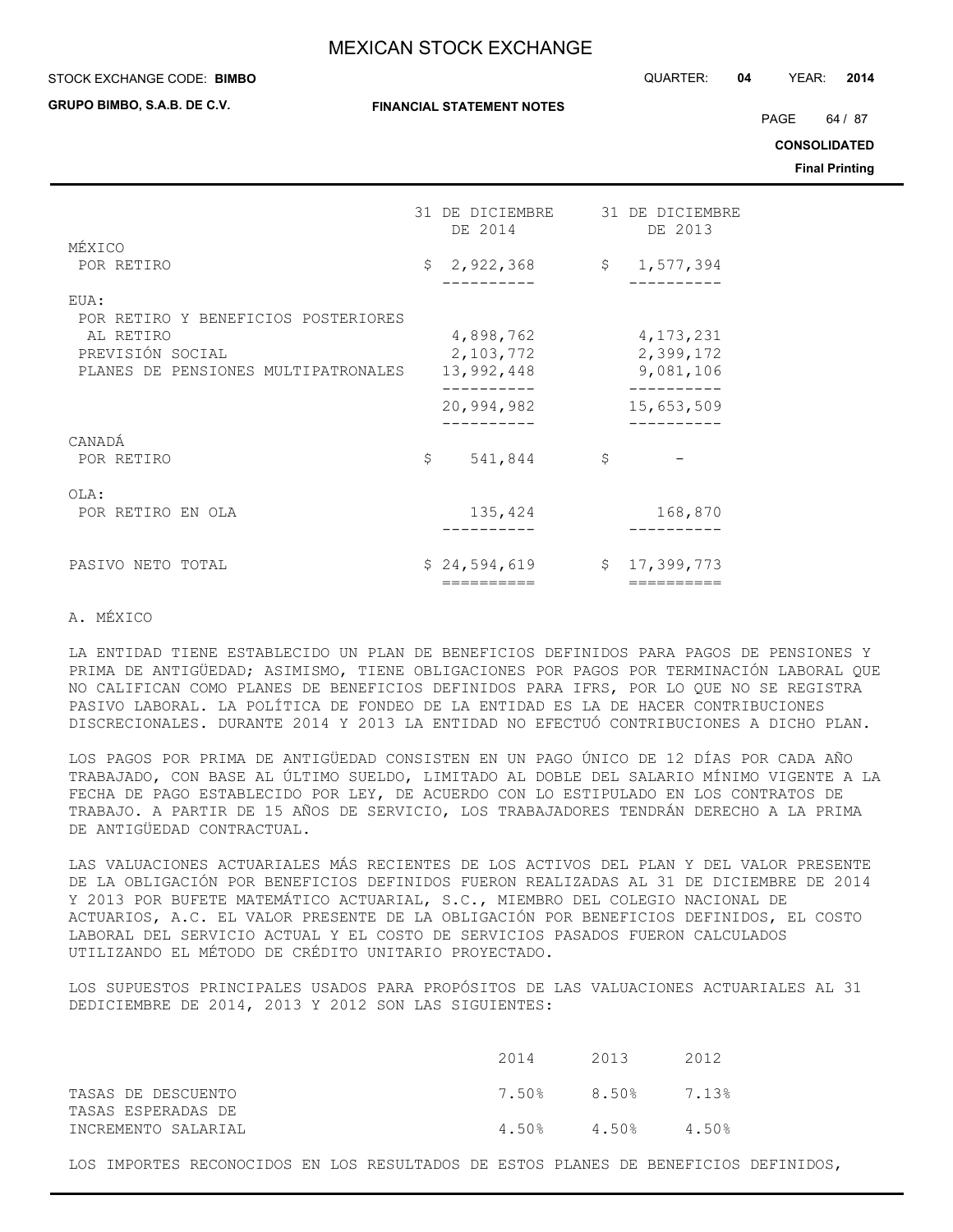#### STOCK EXCHANGE CODE: QUARTER: **04** YEAR: **2014 BIMBO**

**GRUPO BIMBO, S.A.B. DE C.V.**

**FINANCIAL STATEMENT NOTES**

PAGE 65 / 87

**CONSOLIDATED**

**Final Printing**

|               | an i |
|---------------|------|
| I<br>۰,<br>۰. | ×    |
|               |      |

|                                                                                                          | 2014                 | 2013                                   | 2012                 |
|----------------------------------------------------------------------------------------------------------|----------------------|----------------------------------------|----------------------|
| COSTO LABORAL DEL SERVICIO ACTUAL<br>INTERESES SOBRE LA OBLIGACIÓN<br>RETORNO ESPERADO SOBRE LOS ACTIVOS | \$361,375<br>545,041 | \$449,092<br>540,996                   | \$406,588<br>498,133 |
| DEL PLAN                                                                                                 |                      | $(409, 596)$ $(357, 926)$ $(350, 634)$ |                      |
|                                                                                                          | \$496,820            | \$632,162                              | \$554,087            |

DEL IMPORTE DEL COSTO LABORAL DEL AÑO, SE INCLUYERON \$85,953, \$136,988 Y \$120,431 EN 2014, 2013 Y 2012, RESPECTIVAMENTE, EN EL ESTADO DE RESULTADOS COMO COSTO DE VENTAS Y EL IMPORTE RESTANTE EN LOS GASTOS GENERALES. LOS INTERESES SOBRE LA OBLIGACIÓN Y EL RETORNO ESPERADO DE LOS ACTIVOS DEL PLAN SE RECONOCEN COMO COSTOS FINANCIEROS.

EL IMPORTE INCLUIDO EN LOS ESTADOS DE POSICIÓN FINANCIERA AL 31 DE DICIEMBRE DE 2014, 2013 Y 2012 QUE SURGE DE LA OBLIGACIÓN DE LA ENTIDAD RESPECTO A SUS PLANES DE BENEFICIOS DEFINIDOS ES EL SIGUIENTE:

|                                  | 2014 | 2013                                   | 2012 |
|----------------------------------|------|----------------------------------------|------|
| VALOR PRESENTE DE LA             |      |                                        |      |
| OBLIGACIÓN POR BENEFICIOS        |      |                                        |      |
| DEFINIDOS                        |      | $$7,814,272$ $$6,513,276$ $$7,716,382$ |      |
| VALOR RAZONABLE DE LOS           |      |                                        |      |
| ACTIVOS DEL PLAN                 |      | 4,891,904 4,934,812 4,803,608          |      |
|                                  |      |                                        |      |
| VALOR PRESENTE DE LOS BENEFICIOS |      |                                        |      |
| DEFINIDOS NO FONDEADOS           |      | $$2,922,368$ $$1,578,464$ $$2,912,774$ |      |
|                                  |      |                                        |      |

MOVIMIENTOS EN EL VALOR PRESENTE DE LA OBLIGACIÓN POR BENEFICIOS DEFINIDOS DURANTE LOS AÑOS TERMINADOS EL 31 DE DICIEMBRE DE 2014, 2013 Y 2012

|                                                                             | 2014 | 2013                                   | 2012                   |
|-----------------------------------------------------------------------------|------|----------------------------------------|------------------------|
| VALOR PRESENTE DE LA OBLIGACIÓN                                             |      |                                        |                        |
| POR BENEFICIOS DEFINIDOS AL 1 DE ENERO \$6,513,276 \$7,716,382              |      |                                        | \$6,637,001            |
| COSTO LABORAL DEL SERVICIO ACTUAL                                           |      | 361,375 449,092 406,588                |                        |
| COSTO POR INTERESES                                                         |      | 545,041 540,996 498,133                |                        |
| PERDIDA (GANANCIA) ACTUARIAL POR                                            |      |                                        |                        |
| ESTIMACION DE LA OBLIGACION                                                 |      | 734,845 (1,910,675)                    |                        |
| AJUSTE POR EXPERIENCIA                                                      |      |                                        |                        |
| SOBRE LOS PASIVOS DEL PLAN                                                  |      |                                        | $(16, 097)$ $416, 467$ |
| BENEFICIOS PAGADOS                                                          |      | $(340, 265)$ $(266, 422)$ $(241, 807)$ |                        |
|                                                                             |      |                                        |                        |
| VALOR PRESENTE DE LA OBLIGACIÓN POR                                         |      |                                        |                        |
| BENEFICIOS DEFINIDOS AL 31 DE DICIEMBRE \$7,814,272 \$6,513,276 \$7,716,382 |      |                                        |                        |
|                                                                             |      |                                        |                        |

MOVIMIENTOS EN EL VALOR RAZONABLE DE LOS ACTIVOS DEL PLAN:

2014 2013 2012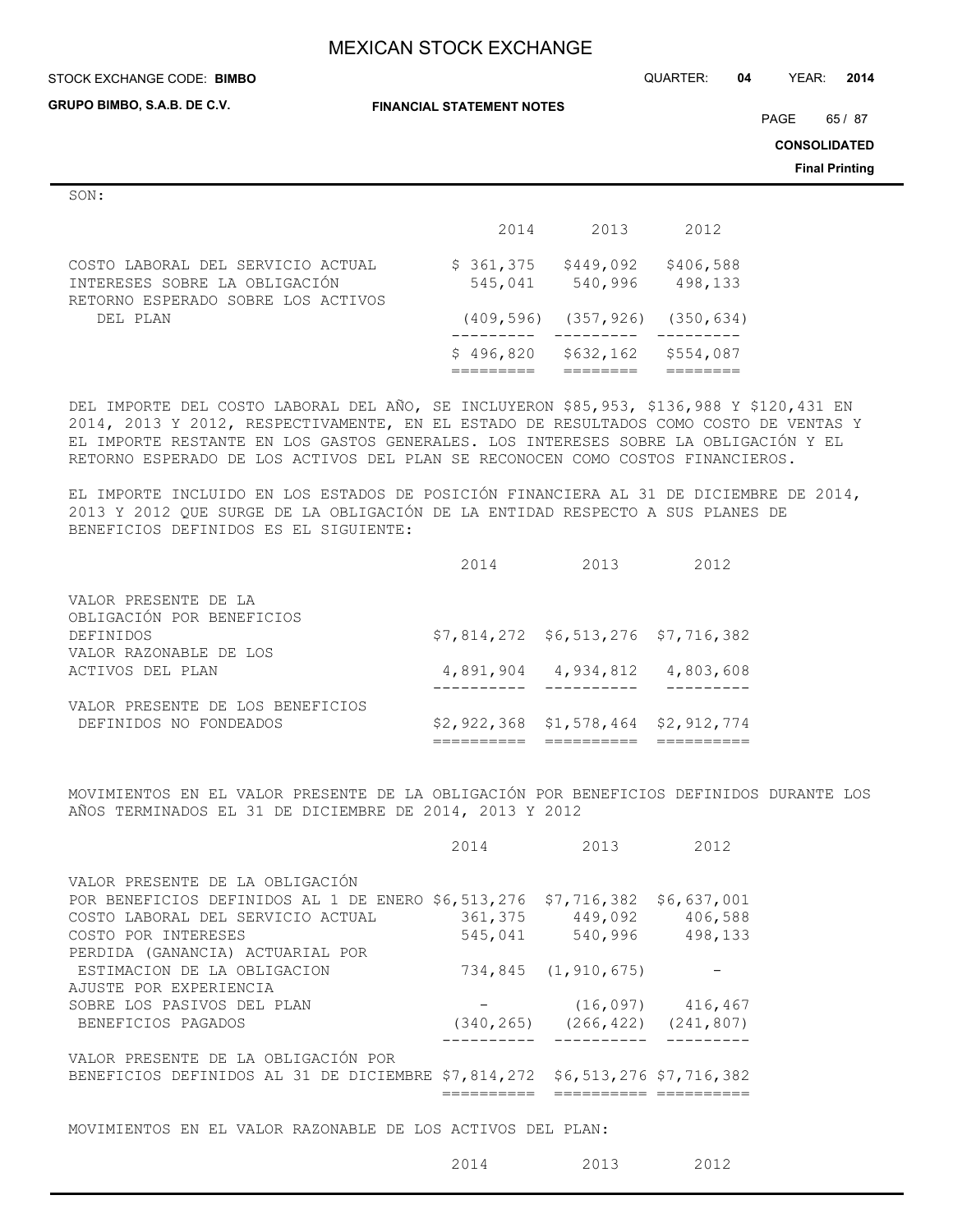#### STOCK EXCHANGE CODE: QUARTER: **04** YEAR: **2014 BIMBO**

**GRUPO BIMBO, S.A.B. DE C.V.**

**FINANCIAL STATEMENT NOTES**

PAGE 66 / 87

**CONSOLIDATED**

**Final Printing**

| VALOR RAZONABLE DE LOS ACTIVOS      |            |                                        |            |
|-------------------------------------|------------|----------------------------------------|------------|
| DEL PLAN AL 1 DE ENERO              |            | $$4,934,812$ $$4,803,608$ $$4,648,015$ |            |
| RENDIMIENTO DE LOS ACTIVOS DEL PLAN | 409,596    | 357,926                                | 350,634    |
| GANANCIA ACTUARIAL POR ESTIMACIÓN   |            |                                        |            |
| DE LOS ACTIVOS DEL PLAN             | (153, 831) | 39,689                                 |            |
| AJUSTE POR EXPERIENCIA SOBRE        |            |                                        |            |
| LOS ACTIVOS DEL PLAN                |            | 11                                     | 46,766     |
| BENEFICIOS PAGADOS                  |            | $(298, 673)$ $(266, 422)$              | (241, 807) |
|                                     |            |                                        |            |
| VALOR RAZONABLE DE LOS ACTIVOS      |            |                                        |            |
| DEL PLAN AL 31 DE DICIEMBRE         |            | \$4,891,904 \$4,934,812 \$4,803,608    |            |
|                                     |            |                                        |            |

CATEGORÍAS DE LOS ACTIVOS DEL PLAN:

VALOR RAZONABLE DE LOS ACTIVOS DEL PLAN

|                                                           | 2014                                | 2013                                |
|-----------------------------------------------------------|-------------------------------------|-------------------------------------|
| INSTRUMENTOS DE CAPITAL<br>INSTRUMENTOS DE DEUDA<br>OTROS | \$2,949,818<br>1,448,004<br>494,082 | \$1,396,674<br>3,010,534<br>528,674 |
|                                                           | \$4,891,904                         | \$4,935,882                         |
| RENDIMIENTO PROMEDIO                                      |                                     |                                     |
| PONDERADO ESPERADO<br>RENDIMIENTO PONDERADO REAL          | 8.50<br>6.40                        | 7.13<br>13.54                       |

EL VALOR RAZONABLE DE LOS INSTRUMENTOS DE CAPITAL Y DE DEUDA MENCIONADOS ANTERIORMENTE SE DETERMINAN CON BASE EN PRECIOS DE MERCADO COTIZADOS EN MERCADOS ACTIVOS.

LAS HIPÓTESIS ACTUARIALES SIGNIFICATIVAS PARA LA DETERMINACIÓN DE LA OBLIGACIÓN DEFINIDA SON LA TASA DE DESCUENTO Y EL INCREMENTO SALARIAL ESPERADO. LOS ANÁLISIS DE SENSIBILIDAD QUE A CONTINUACIÓN SE PRESENTAN SE DETERMINARON EN BASE A LOS CAMBIOS RAZONABLEMENTE POSIBLES DE LOS RESPECTIVOS SUPUESTOS OCURRIDOS AL FINAL DEL PERIODO QUE SE INFORMA, MIENTRAS TODAS LAS DEMÁS HIPÓTESIS SE MANTIENEN CONSTANTES.

SI LA TASA DE DESCUENTO INCREMENTA EN 100 PUNTOS BASE, LA OBLIGACIÓN POR BENEFICIOS PROYECTADOS DISMINUIRÍA \$1,367,287; SI LA TASA DE DESCUENTO DISMINUYE EN 100 PUNTOS BASE, LA OBLIGACIÓN POR BENEFICIOS PROYECTADO AUMENTARÍA \$1,763,851.

SI EL INCREMENTO EN EL SALARIO PREVISTO AUMENTA (DISMINUYE) 1%, LA OBLIGACIÓN POR BENEFICIO DEFINIDO AUMENTARÁ EN \$1,064,825 (DISMINUIRÁ \$905,832).

AL PRESENTAR EL ANÁLISIS DE SENSIBILIDAD ANTERIOR, EL VALOR PRESENTE DE LAS OBLIGACIONES POR PRESTACIONES DEFINIDAS SE CALCULA UTILIZANDO EL MÉTODO DE CRÉDITO UNITARIO PROYECTADO A FINALES DEL PERIODO DEL QUE SE REPORTA, MISMO QUE SE APLICÓ EN EL CÁLCULO DEL PASIVO POR OBLIGACIONES DEFINIDAS RECONOCIDAS EN EL ESTADO DE SITUACIÓN FINANCIERA.

LA MEZCLA DE ACTIVOS AL CIERRE DE 2014 ES DE 30% INSTRUMENTOS DE CAPITAL, 60% INSTRUMENTOS DE DEUDA Y 10% EN INSTRUMENTOS ALTERNATIVOS

EL COMITÉ TÉCNICO DE LA ENTIDAD TIENE LA RESPONSABILIDAD DE DEFINIR Y MONITOREAR DE MANERA TRIMESTRAL, LA ESTRATEGIA Y LAS POLÍTICAS DE INVERSIÓN CON EL OBJETIVO DE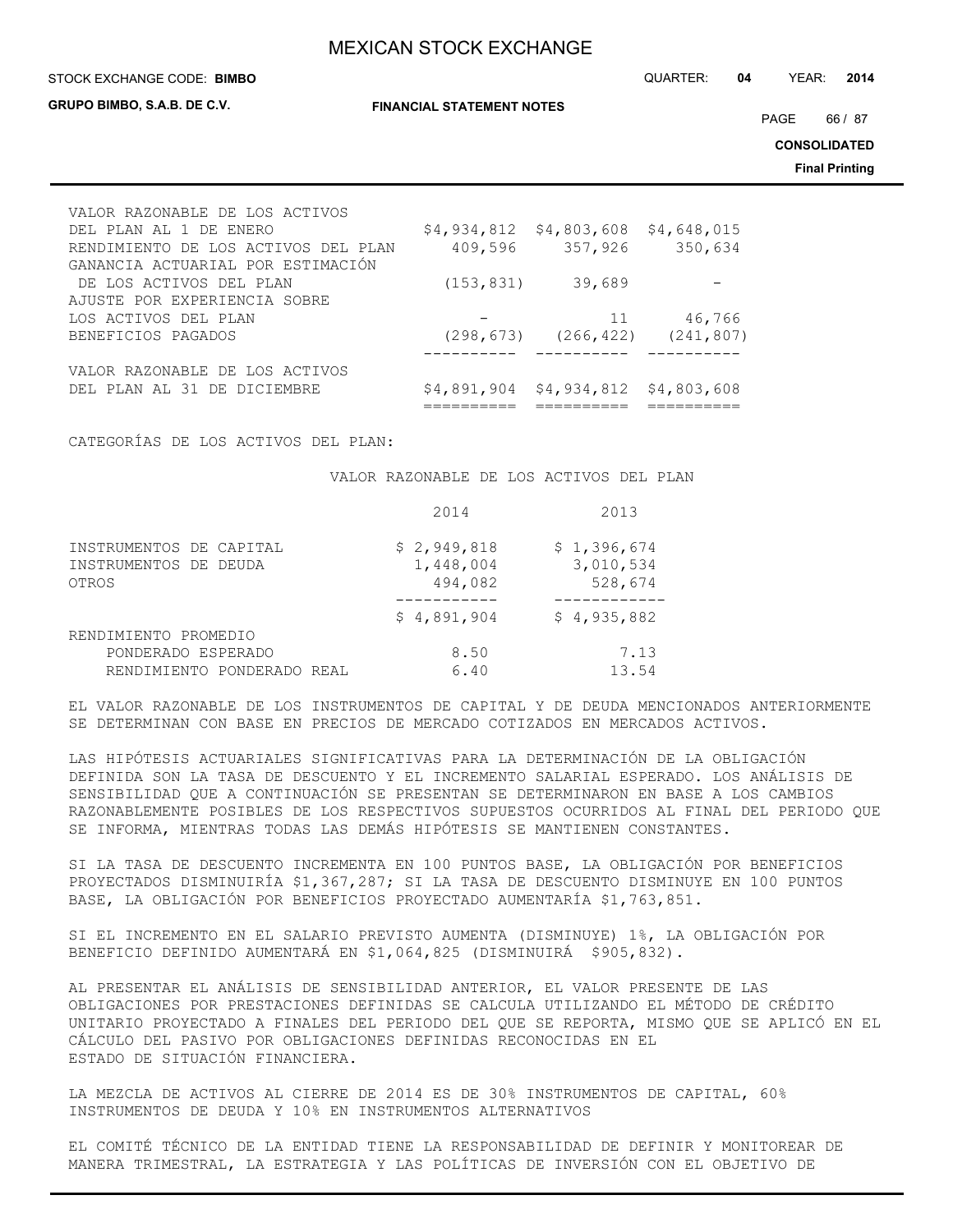| <b>MEXICAN STOCK EXCHANGE</b> |
|-------------------------------|
|-------------------------------|

STOCK EXCHANGE CODE: QUARTER: **04** YEAR: **2014 BIMBO**

**GRUPO BIMBO, S.A.B. DE C.V.**

**FINANCIAL STATEMENT NOTES**

PAGE 67 / 87

**CONSOLIDATED**

**Final Printing**

OPTIMIZAR EL RIESGO/RENDIMIENTO A LARGO PLAZO

NO HUBO CAMBIOS EN LOS MÉTODOS E HIPÓTESIS UTILIZADOS EN LA PREPARACIÓN DEL ANÁLISIS DE SENSIBILIDAD DE AÑOS ANTERIORES ASI MISMO, NO HA HABIDO NINGÚN CAMBIO EN EL PROCESO SEGUIDO POR LA ENTIDAD PARA ADMINISTRAR LOS ACTIVOS DEL PLAN RESPECTO A AÑOS ANTERIORES.

LA DURACIÓN PROMEDIO DE LA OBLIGACIÓN POR BENEFICIOS AL 31 DE DICIEMBRE DE 2014 ES DE 25 AÑOS.

EL HISTORIAL DE LOS AJUSTES POR EXPERIENCIA REALIZADOS ES EL SIGUIENTE:

|                                                                        | 2014             | 2013                                  | 2012        |
|------------------------------------------------------------------------|------------------|---------------------------------------|-------------|
| VALOR PRESENTE DE LA OBLIGACIÓN POR<br>BENEFICIOS DEFINIDOS<br>MENOS - |                  | $$7,814,272$ $$6,513,276$ $7,716,382$ |             |
| VALOR RAZONABLE DE LOS ACTIVOS                                         |                  |                                       |             |
| DEL PLAN                                                               |                  | 4,891,904 4,934,812 4,803,608         |             |
| DÉFICIT                                                                | \$2,922,368      | \$1,578,464                           | \$2,912,774 |
| AJUSTES POR EXPERIENCIA SOBRE                                          |                  |                                       |             |
| LOS PASIVOS DEL PLAN                                                   |                  | \$ (734,845) \$1,926,772              | \$416,467   |
| AJUSTES POR EXPERIENCIA SOBRE                                          |                  |                                       |             |
| LOS ACTIVOS DEL PLAN                                                   | $$(153, 831)$ \$ | 39,678 \$                             | 46,766      |

B. EUA

LA ENTIDAD TIENE ESTABLECIDOS PLANES DE PENSIONES DE BENEFICIOS DEFINIDOS QUE CUBREN A LOS EMPLEADOS ELEGIBLES. ALGUNOS BENEFICIOS DE PLANES DE PERSONAL NO SINDICALIZADO FUERON CONGELADOS. LA POLÍTICA DE FONDEO DE LA ENTIDAD ES LA DE HACER CONTRIBUCIONES DISCRECIONALES. AL 31 DE DICIEMBRE DE 2014 Y 2013, LA ENTIDAD EFECTUÓ CONTRIBUCIONES A DICHO PLAN POR \$641,261 Y \$627,672, RESPECTIVAMENTE.

LA ENTIDAD TIENE ESTABLECIDO TAMBIÉN UN PLAN DE BENEFICIOS DE PREVISIÓN SOCIAL POSTERIORES AL RETIRO QUE CUBRE GASTOS MÉDICOS DE CIERTOS EMPLEADOS ELEGIBLES. LA ENTIDAD PAGA ESTOS GASTOS CONFORME SE INCURREN.

LAS VALUACIONES ACTUARIALES MÁS RECIENTES DE LOS ACTIVOS DEL PLAN Y DEL VALOR PRESENTE DE LA OBLIGACIÓN POR BENEFICIOS DEFINIDOS FUERON REALIZADAS AL 31 DE DICIEMBRE DE 2014 Y 2013 POR MERCER (US), INC. MIEMBRO DEL INSTITUTO DE ACTUARIOS DE LOS ESTADOS UNIDOS DE AMÉRICA. EL VALOR PRESENTE DE LA OBLIGACIÓN POR BENEFICIOS DEFINIDOS, EL COSTO LABORAL DEL SERVICIO ACTUAL Y EL COSTO DE SERVICIOS PASADOS FUERON CALCULADOS UTILIZANDO EL MÉTODO DE CRÉDITO UNITARIO PROYECTADO.

LOS SUPUESTOS PRINCIPALES USADOS PARA PROPÓSITOS DE LAS VALUACIONES ACTUARIALES SON LAS SIGUIENTES: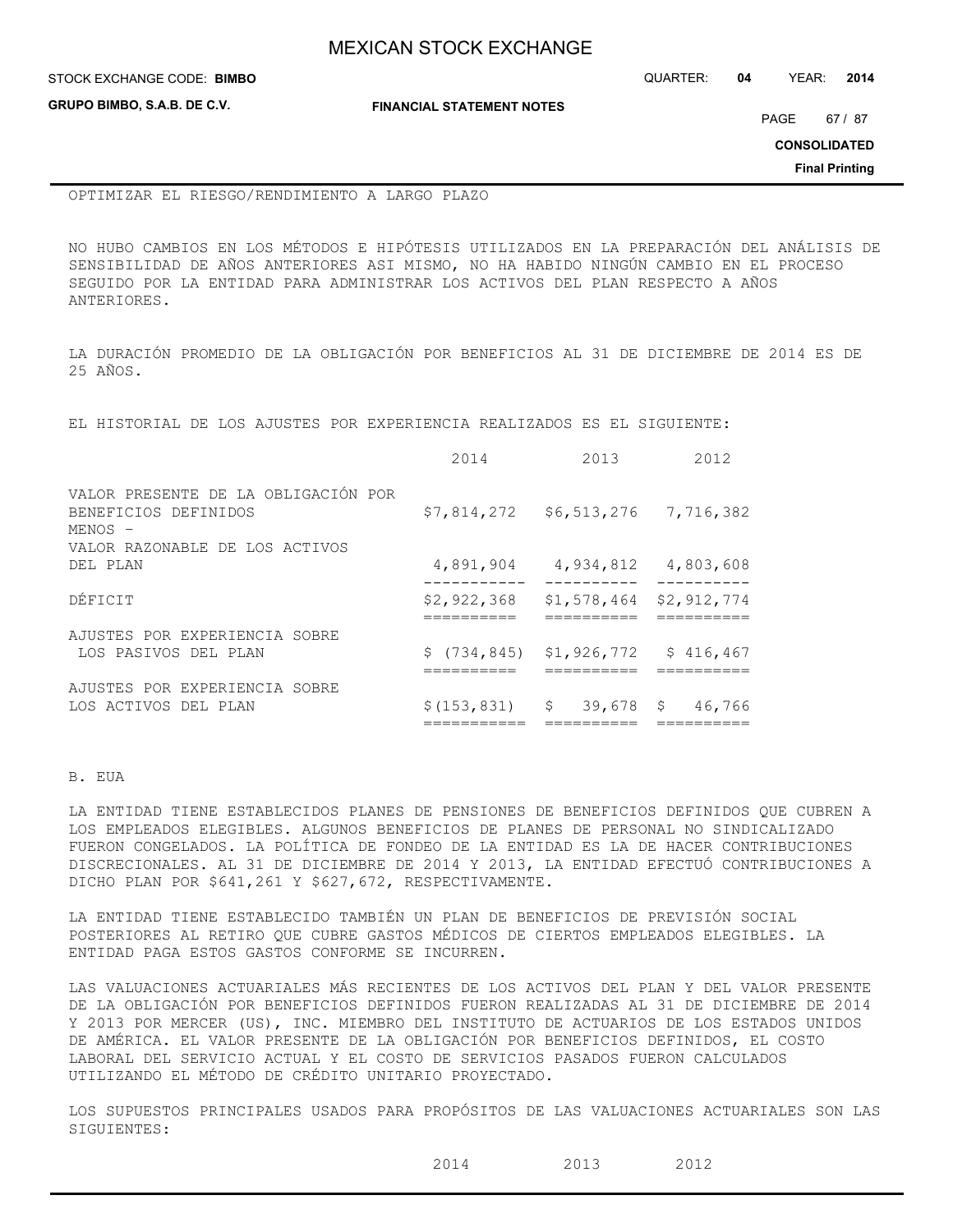**GRUPO BIMBO, S.A.B. DE C.V.**

**FINANCIAL STATEMENT NOTES**

PAGE 68 / 87

**CONSOLIDATED**

**Final Printing**

| TASAS DE DESCUENTO            |       | $3.80\text{-}3.65\text{-}8$ 4.75%-3.55% 3.25%-4.00% |       |
|-------------------------------|-------|-----------------------------------------------------|-------|
| TASAS ESPERADAS DE INCREMENTO |       |                                                     |       |
| SALARTAL                      | 3.75% | 3.75%                                               | 3 75% |
| TASAS DE INFLACIÓN            | 2.75% | 2.75%                                               | 2 75% |

AL 31 DE DICIEMBRE DE 2014, 2013 Y 2012, LOS IMPORTES RECONOCIDOS EN LOS RESULTADOS DE ESTOS PLANES DE BENEFICIOS DEFINIDOS SON:

|                                    | 2014       | 2013       | 2012       |
|------------------------------------|------------|------------|------------|
| COSTO LABORAL DEL SERVICIO ACTUAL  | \$137,233  | \$250,739  | 233,922    |
| INTERESES SOBRE LA OBLIGACIÓN      | 784,964    | 599,608    | 685,801    |
| COSTO DE SERVICIOS PASADOS Y OTROS |            | 19,916     | (224, 554) |
| RETORNO ESPERADO SOBRE LOS         |            |            |            |
| ACTIVOS DEL PLAN                   | (601, 463) | (425, 572) | (485, 134) |
|                                    |            |            |            |
| NETO                               | \$320,734  | \$444.691  | \$210,035  |
|                                    |            |            |            |

DEL IMPORTE DEL COSTO LABORAL DEL AÑO, SE INCLUYERON \$122,941, \$140,459 Y \$119,167 EN 2014, 2013 Y 2012, RESPECTIVAMENTE, EN EL ESTADO DE RESULTADOS COMO COSTO DE VENTAS Y EL IMPORTE RESTANTE EN LOS GASTOS GENERALES. LOS INTERESES SOBRE LA OBLIGACIÓN Y EL RETORNO ESPERADO DE LOS ACTIVOS DEL PLAN SE RECONOCEN COMO COSTOS FINANCIEROS.

EL IMPORTE INCLUIDO EN LOS ESTADOS DE POSICIÓN FINANCIERA AL 31 DE DICIEMBRE DE 2014, 2013 Y 2012, QUE SURGE DE LA OBLIGACIÓN DE LA ENTIDAD RESPECTO A SUS PLANES DE BENEFICIOS DEFINIDOS ES EL SIGUIENTE:

|                                                             | 2014        | 2013                                            | 2012                          |
|-------------------------------------------------------------|-------------|-------------------------------------------------|-------------------------------|
| VALOR PRESENTE DE LA OBLIGACIÓN<br>POR BENEFICIOS DEFINIDOS |             |                                                 |                               |
|                                                             |             | $$20, 130, 584$ $$15, 912, 231$ $$16, 958, 887$ |                               |
| $MENOS -$                                                   |             |                                                 |                               |
| VALOR RAZONABLE DE LOS ACTIVOS<br>DEL PLAN                  | 15,231,822  | 11,739,000                                      | 11,597,269                    |
| VALOR PRESENTE DE LOS<br>BENEFICIOS DEFINIDOS NO FONDEADOS  | \$4,898,762 |                                                 | $$4, 173, 231$ $$5, 361, 618$ |

CAMBIOS EN EL VALOR PRESENTE DE LA OBLIGACIÓN POR BENEFICIOS DEFINIDOS AL 31 DE DICIEMBRE DE 2014, 2013 Y 2012:

|                                           | 2014         | 2013                       | 2012                      |
|-------------------------------------------|--------------|----------------------------|---------------------------|
| VALOR PRESENTE DE LA OBLIGACIÓN           |              |                            |                           |
| POR BENEFICIOS DEFINIDOS<br>AL 1 DE ENERO | \$15,912,231 | $$16,958,887$ \$16,470,501 |                           |
| COSTO LABORAL DEL SERVICIO ACTUAL         | 137,237      |                            | 250,739 233,922           |
| COSTO POR INTERESES                       | 784,964      |                            | 599,608 685,801           |
| AJUSTE POR EXPERIENCIA SOBRE              |              |                            |                           |
| LOS PASIVOS DEL PLAN                      | (232, 348)   |                            | $(100, 209)$ $(323, 041)$ |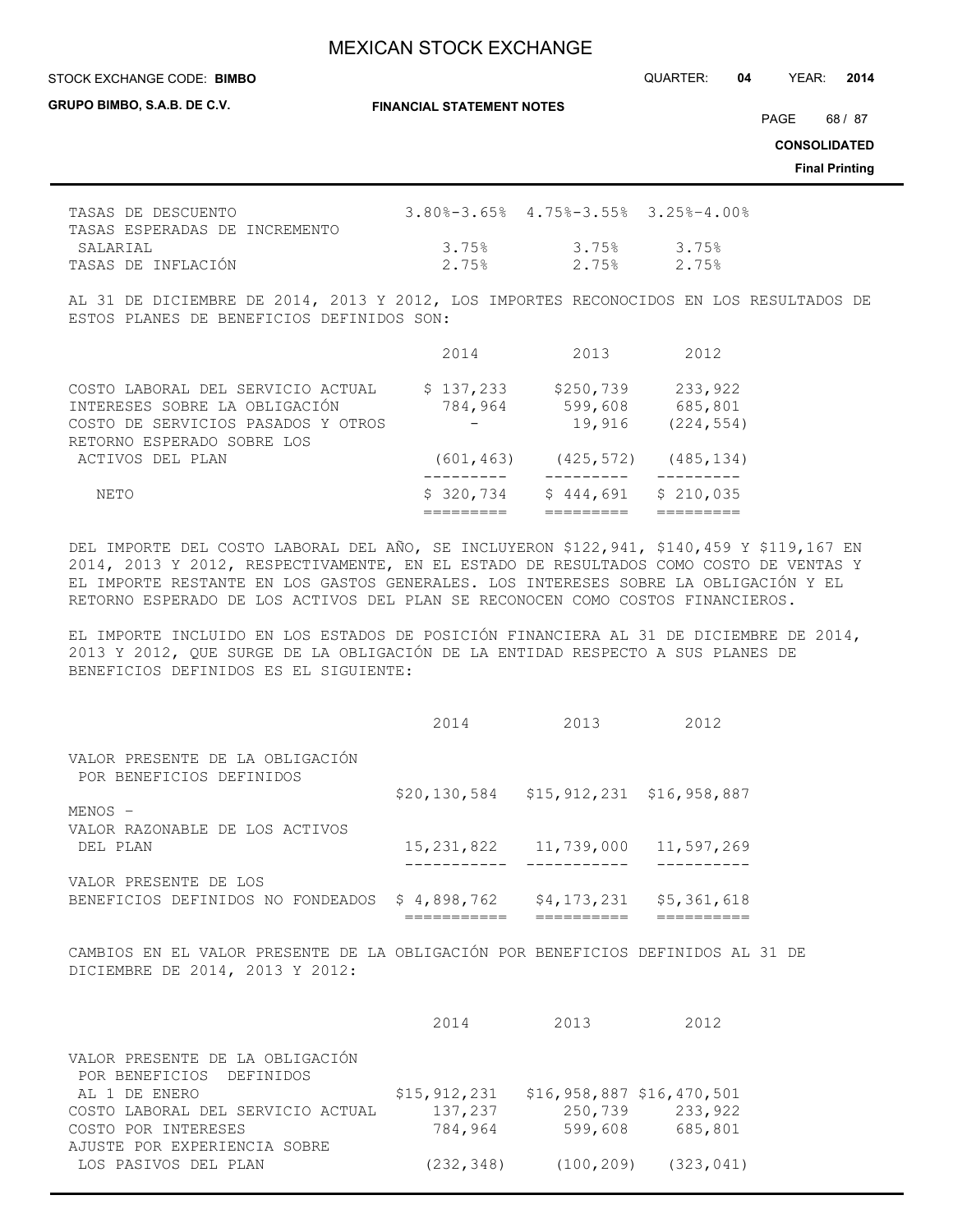#### **STOCK EXCHANGE CODE: BIMBO**

**GRUPO BIMBO, S.A.B. DE C.V.**

STOCK EXCHANGE CODE: QUARTER: **04** YEAR: **2014**

PAGE 69 / 87

**CONSOLIDATED**

**Final Printing**

| EFECTO EN LOS CAMBIOS EN        |              |               |                           |
|---------------------------------|--------------|---------------|---------------------------|
| LOS SUPUESTOS DEMOGRÁFICOS      | 556,217      | 554,742       | 95,585                    |
| EFECTO EN LOS CAMBIOS EN LOS    |              |               |                           |
| SUPUESTOS FINANCIEROS           | 1,790,299    | (1, 675, 791) | 1,678,875                 |
| PASIVOS ASUMIDOS EN             |              |               |                           |
| COMBINACIONES DE NEGOCIOS       | 124,161      |               |                           |
| AJUSTE POR VARIACIÓN EN         |              |               |                           |
| TIPO DE CAMBIO                  | 1,892,612    |               | 86,547 (1,141,260)        |
| BENEFICIOS PAGADOS              | (834, 789)   |               | $(762, 292)$ $(741, 498)$ |
|                                 |              |               |                           |
| VALOR PRESENTE DE LA OBLIGACIÓN |              |               |                           |
| POR BENEFICIOS DEFINIDOS        |              |               |                           |
| AL 31 DE DICIEMBRE              | \$20,130,584 |               | \$15,912,231 \$16,958,887 |
|                                 |              |               |                           |

MOVIMIENTOS EN EL VALOR RAZONABLE DE LOS ACTIVOS DEL PLAN AL 31 DE DICIEMBRE DE 2014, 2013 Y 2012:

|                                | 2014         | 2013                        | 2012                        |
|--------------------------------|--------------|-----------------------------|-----------------------------|
| VALOR RAZONABLE DE LOS ACTIVOS |              |                             |                             |
| DEL PLAN AL 1 DE ENERO         | \$11,738,082 | $$11,597,268$ $$11,211,854$ |                             |
| RENDIMIENTO ESPERADO           | 601,463      | 425,572                     | 465,358                     |
| AJUSTE POR EXPERIENCIA SOBRE   |              |                             |                             |
| LOS PASIVOS DEL PLAN           | 1,460,331    | (302, 430)                  | 742,330                     |
| APORTACIONES DE LA ENTIDAD     | 706,464      | 627,672                     | 523,293                     |
| ADQUISICIÓN DE NEGOCIOS        |              |                             |                             |
| AJUSTE POR VARIACIÓN EN        |              |                             |                             |
| TIPO DE CAMBIO                 | 1,473,488    | 59,187                      | (776, 882)                  |
| BENEFICIOS PAGADOS             | (748,006)    | (669,187)                   | (568, 684)                  |
|                                |              |                             |                             |
| VALOR RAZONABLE DE LOS ACTIVOS |              |                             |                             |
| DEL PLAN AL 31 DE DICIEMBRE    | \$15,231,822 |                             | $$11,738,082$ $$11,597,269$ |
|                                | :=========   | ===========                 |                             |

CATEGORÍAS DE LOS ACTIVOS DEL PLAN:

VALOR RAZONABLE DE LOS ACTIVOS DEL PLAN

|                                                           | 2014                                  | 2013                                  |
|-----------------------------------------------------------|---------------------------------------|---------------------------------------|
| INSTRUMENTOS DE CAPITAL<br>INSTRUMENTOS DE DEUDA<br>OTROS | \$8,468,893<br>4,782,792<br>1,980,137 | \$4,178,115<br>5,579,861<br>1,980,106 |
|                                                           | \$15,231,822                          | \$11,738,082                          |
| RENDIMIENTO PROMEDIO                                      |                                       |                                       |
| PONDERADO ESPERADO                                        | 4.15                                  | 3.60                                  |
| RENDIMIENTO PONDERADO REAL                                | 15.90                                 | 1.40                                  |

EL VALOR RAZONABLE DE LOS INSTRUMENTOS DE CAPITAL Y DE DEUDA MENCIONADOS ANTERIORMENTESE DETERMINAN CON BASE EN PRECIOS DE MERCADO COTIZADOS EN MERCADOS ACTIVOS.

LAS HIPÓTESIS ACTUARIALES SIGNIFICATIVAS PARA LA DETERMINACIÓN DE LA OBLIGACIÓN DEFINIDA SON LA TASA DE DESCUENTO Y EL INCREMENTO SALARIAL ESPERADO. LOS ANÁLISIS DE SENSIBILIDAD QUE A CONTINUACIÓN SE PRESENTAN SE DETERMINARON EN BASE A LOS CAMBIOS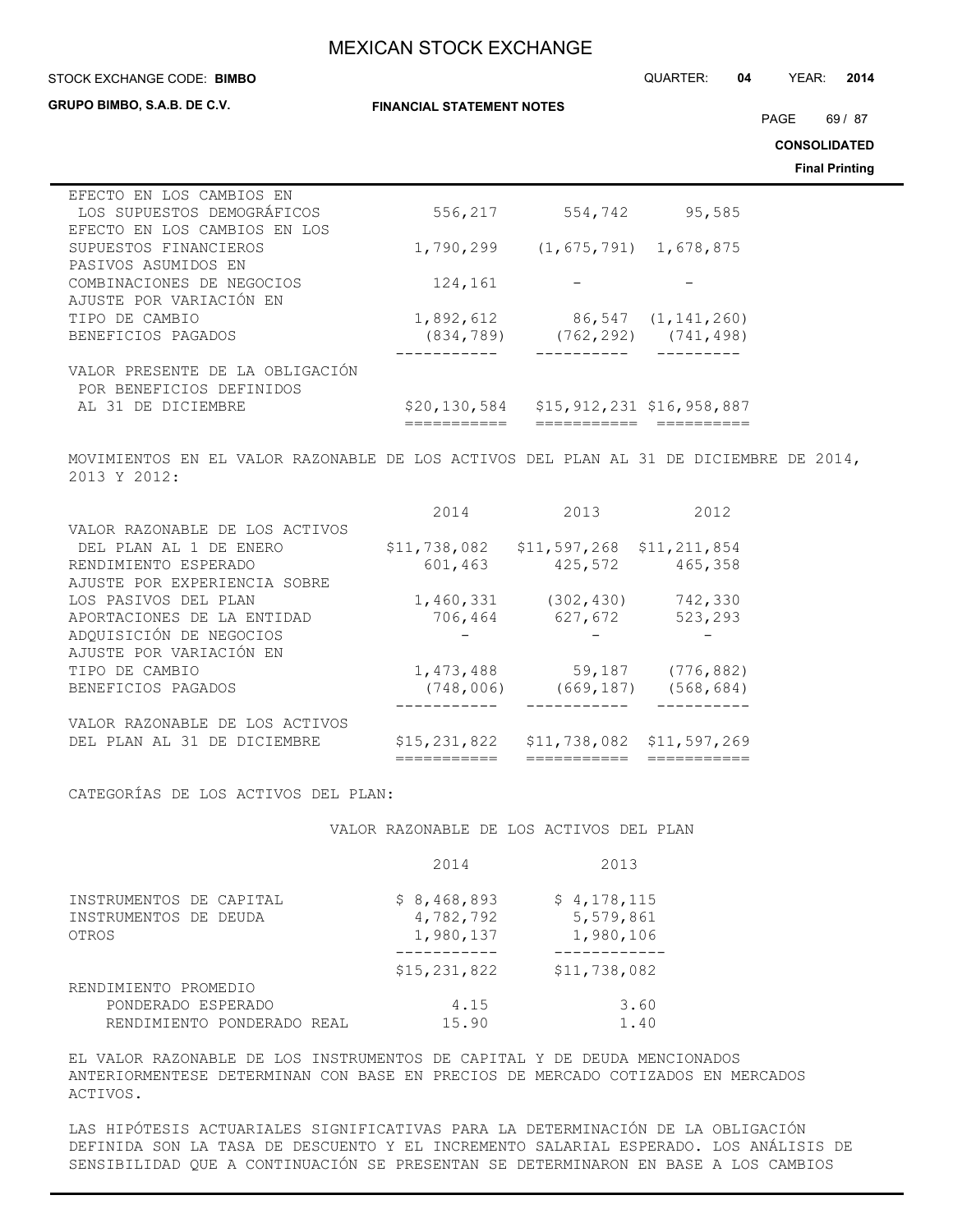**STOCK EXCHANGE CODE: BIMBO** 

**FINANCIAL STATEMENT NOTES**

**GRUPO BIMBO, S.A.B. DE C.V.**

PAGE 70 / 87

**CONSOLIDATED**

### **Final Printing**

RAZONABLEMENTE POSIBLES DE LOS RESPECTIVOS SUPUESTOS, OCURRIDOS AL FINAL DEL PERIODO QUE SE INFORMA, MIENTRAS TODAS LAS DEMÁS HIPÓTESIS SE MANTIENEN CONSTANTES.

SI LA TASA DE DESCUENTO INCREMENTA EN 100 PUNTOS BASE, LA OBLIGACIÓN POR BENEFICIOS PROYECTADOS DISMINUIRÍA \$2,496,000; SI LA TASA DE DESCUENTO DISMINUYE EN 100 PUNTOS BASE, LA OBLIGACIÓN POR BENEFICIOS PROYECTADO AUMENTARÍA \$2,496,000.

AL PRESENTAR EL ANÁLISIS DE SENSIBILIDAD ANTERIOR, EL VALOR PRESENTE DE LAS OBLIGACIONES POR PRESTACIONES DEFINIDAS SE CALCULA UTILIZANDO EL MÉTODO DE CRÉDITO UNITARIO PROYECTADO A FINALES DEL PERIODO DEL QUE SE REPORTA, MISMO QUE SE APLICÓ EN EL CÁLCULO DEL PASIVO POR OBLIGACIONES DEFINIDAS RECONOCIDAS EN EL ESTADO DE SITUACIÓN FINANCIERA.

LA MEZCLA DE ACTIVOS AL CIERRE DE 2014 ES DE 31% INSTRUMENTOS DE RENTA VARIABLE, 56% INSTRUMENTOS DE DEUDA Y 13% EN INSTRUMENTOS ALTERNATIVOS.

EL COMITÉ TÉCNICO DE LA ENTIDAD TIENE LA RESPONSABILIDAD DE DEFINIR Y MONITOREAR DE MANERA TRIMESTRAL, LA ESTRATEGIA Y LAS POLÍTICAS DE INVERSIÓN CON EL OBJETIVO DE OPTIMIZAR EL RIESGO/RENDIMIENTO A LARGO PLAZO.

NO HUBO CAMBIOS EN LOS MÉTODOS E HIPÓTESIS UTILIZADOS EN LA PREPARACIÓN DEL ANÁLISIS DE SENSIBILIDAD DE AÑOS ANTERIORES ASI MISMO, NO HA HABIDO NINGÚN CAMBIO EN EL PROCESO SEGUIDO POR LA ENTIDAD PARA ADMINISTRAR LOS ACTIVOS DEL PLAN RESPECTO A AÑOS ANTERIORES.

LA DURACIÓN PROMEDIO DE LA OBLIGACIÓN POR BENEFICIOS AL 31 DE DICIEMBRE DE 2014 ES DE 13 AÑOS.

EL HISTORIAL DE LOS AJUSTES POR EXPERIENCIA REALIZADOS DURANTE LOS AÑOS TERMINADOS EL 31 DE DICIEMBRE DE 2014, 2013 Y 2012, ES EL SIGUIENTE:

|                                                                                       | 2014         | 2013                                            | 2012                          |
|---------------------------------------------------------------------------------------|--------------|-------------------------------------------------|-------------------------------|
| VALOR PRESENTE DE LA OBLIGACIÓN<br>POR BENEFICIOS DEFINIDOS<br>VALOR RAZONABLE DE LOS |              | $$20, 130, 584$ $$15, 912, 231$ $$16, 958, 887$ |                               |
| ACTIVOS DEL PLAN                                                                      | 15, 231, 822 |                                                 | 11,739,000 11,597,269         |
| DÉFICIT                                                                               | \$4,898,762  |                                                 | $$4, 173, 231$ $$5, 361, 618$ |
| AJUSTES POR EXPERIENCIA SOBRE<br>LOS PASIVOS DEL PLAN                                 |              | $$(232, 348)$ \$ $(100, 209)$ \$ $(323, 041)$   |                               |
| AJUSTES POR EXPERIENCIA SOBRE<br>LOS ACTIVOS DEL PLAN                                 |              | $$1,460,331$ \$ (302,430) \$ 742,330            |                               |

PLANES DE PENSIONES MULTIPATRONALES (PPM)

LA ENTIDAD PARTICIPA EN PLANES DE BENEFICIOS DEFINIDOS DENOMINADOS PPM. UN PPM ES UN FONDO EN EL CUAL VARIOS PATRONES NO RELACIONADOS, REALIZAN PAGOS PARA FONDEAR BENEFICIOS AL RETIRO DE EMPLEADOS SINDICALIZADOS INSCRITOS AL PLAN. ORIGINALMENTE SE CONSTITUYERON CON LA INTENCIÓN DE FACILITAR LA MOVILIDAD DE EMPLEADOS ENTRE EMPRESAS DE LA MISMA INDUSTRIA CONSERVANDO LOS BENEFICIOS POR PENSIONES. ESTOS FONDOS SON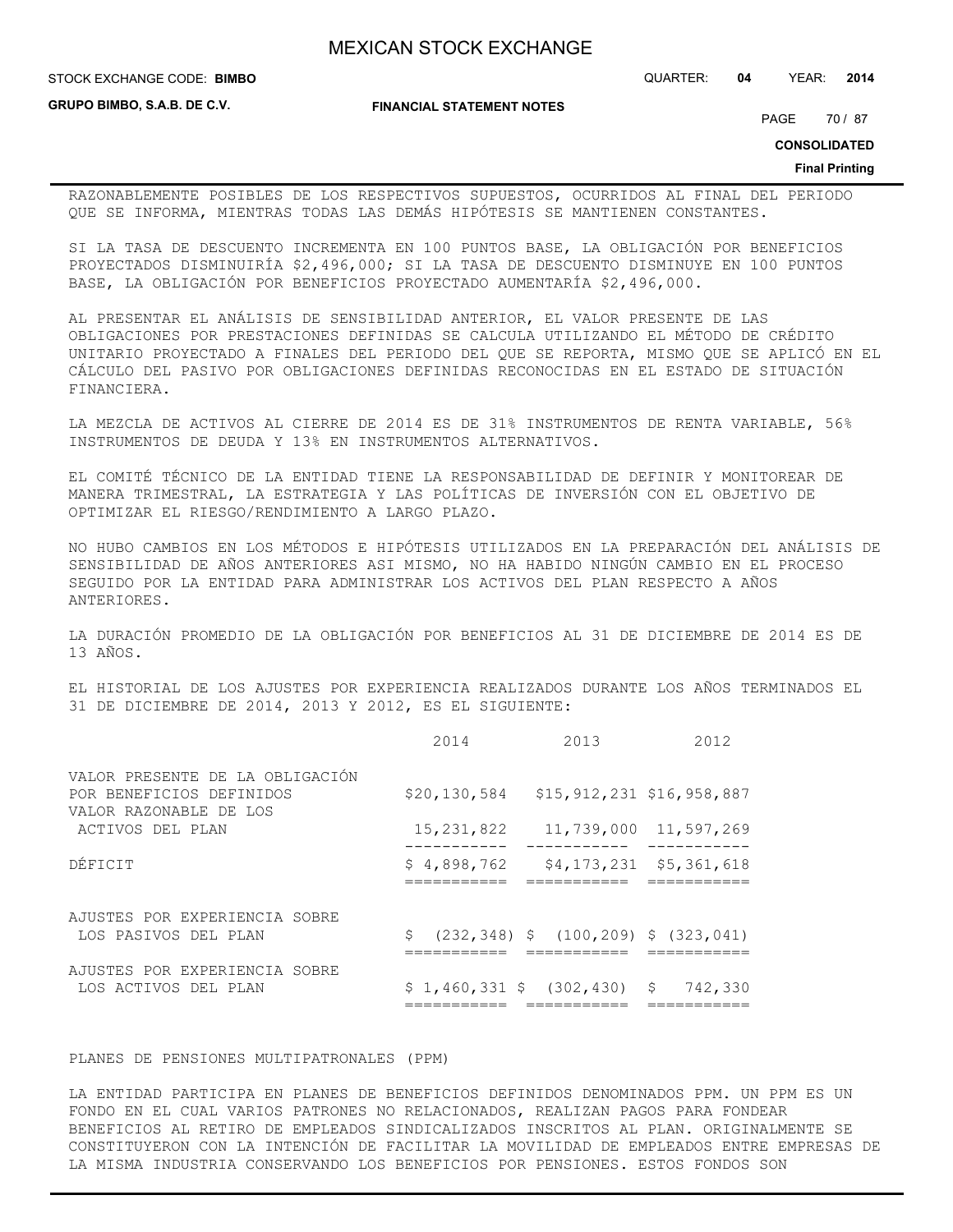**STOCK EXCHANGE CODE: BIMBO** 

**GRUPO BIMBO, S.A.B. DE C.V.**

**FINANCIAL STATEMENT NOTES**

STOCK EXCHANGE CODE: QUARTER: **04** YEAR: **2014**

PAGE 71/87

**CONSOLIDATED**

#### **Final Printing**

ADMINISTRADOS Y CONTROLADOS POR FIDEICOMISOS SUPERVISADOS TANTO POR REPRESENTANTES DE LOS PATRONES, COMO DE LOS EMPLEADOS BENEFICIADOS. BBU PARTICIPA ACTUALMENTE EN 34 PPM.

A MENOS QUE LA ENTIDAD DETERMINE QUE LA PROBABILIDAD ES ALTA DE QUE SALGA DEL PPM, ESTOS SON RECONOCIDOS COMO UNA CONTRIBUCIÓN DEFINIDA, YA QUE LA ENTIDAD NO CUENTA CON INFORMACIÓN SUFICIENTE PARA PREPARAR LOS CÁLCULOS RELATIVOS, DEBIDO A LA NATURALEZA COLECTIVA DE LOS PLANES Y LA PARTICIPACIÓN LIMITADA EN LA ADMINISTRACIÓN POR PARTE DE LA ENTIDAD. LA RESPONSABILIDAD DE LA ENTIDAD PARA REALIZAR CONTRIBUCIONES AL PLAN ES ESTABLECIDA EN LOS CONTRATOS COLECTIVOS.

LAS CONTRIBUCIONES A LOS PPM DURANTE LOS AÑOS TERMINADOS EL 31 DE DICIEMBRE DE 2014 Y DE 2013, ASCENDIERON A \$1,640,689 Y \$1,489,021, RESPECTIVAMENTE.

EN EL EVENTO DE QUE OTROS PATRONES SALGAN DEL PPM EN EL QUE PARTICIPA LA ENTIDAD, SIN SATISFACER SU PASIVO DE SALIDA, EL MONTO NO CUBIERTO SERÁ DISTRIBUIDO ENTRE EL RESTO DE LOS PATRONES ACTIVOS. GENERALMENTE, LA DISTRIBUCIÓN DEL PASIVO POR LA SALIDA DEL PLAN, CORRESPONDE A LA RELACIÓN ENTRE LAS APORTACIONES DE LA ENTIDAD AL PLAN Y LA RELACIÓN DE LAS CONTRIBUCIONES DE LOS OTROS PARTICIPANTES AL PLAN.

CUANDO SE DETERMINA QUE LA SALIDA DE LA ENTIDAD DE UN PPM ES PROBABLE QUE SUCEDA, SE RECONOCE UNA PROVISIÓN POR EL VALOR PRESENTE DE LAS SALIDAS DE EFECTIVO FUTURAS ESTIMADAS, DESCONTADAS A LA TASA ACTUAL. ADICIONAL A LA PROVISIÓN RECONOCIDA POR LA SALIDA PROBABLE DE UN PPM, LA ENTIDAD HA RECONOCIDO UN PASIVO POR LA SALIDA DE TRES PPM, DE LOS CUALES YA SE TIENE UN CONTRATO DE SALIDA.

DURANTE 2014 Y 2013, LA ENTIDAD REGISTRÓ EN RESULTADOS LA PROVISIÓN PARA ACTUALIZAR EL PASIVO DE LOS PLANES DE PENSIONES MULTIPATRONALES POR \$1,961,565 Y \$418,240, RESPECTIVAMENTE.

EL VALOR DE LOS PASIVOS QUE YA HAN SIDO REGISTRADOS POR CONCEPTO DE PPM SON ACTUALIZADOS DE MANERA ANUAL. DICHO VALOR DEPENDE PRIMORDIALMENTE DEL VALOR DE LAS TASAS UTILIZADAS PARA CALCULAR EL VALOR PRESENTE Y TAMBIÉN PUEDEN VARIAR DEPENDIENDO DE CAMBIOS EN SALARIOS, ANTIGÜEDADES Y MEZCLA DE EMPLEADOS EN EL PLAN, LAS CUALES SE REGISTRAN EN LOS RESULTADOS DEL AÑO EN ADICIÓN A LOS MONTOS QUE SON CONTRIBUIDOS EN LOS DIFERENTES PPM.

SE ESTIMA QUE EL COSTO DE SALIR DE TODOS LOS PPM ASCENDERÍA A \$28,126,098, DE LOS CUALES SOLAMENTE SE TIENEN PROVISIONADOS \$13,992,448 QUE ES EL MONTO EN EL CUAL LA ENTIDAD ESTIMA EL RIESGO DE SALIDA. EL DIFERENCIAL NO PROVISIONADO ES EL MEJOR ESTIMADO QUE TIENE LA ENTIDAD DEL MONTO PROBABLE DEL COSTO DE SALIDA EN CASO DE DARSE, PERO NO SE TIENE LA INFORMACIÓN EN DETALLE NI LA INTENCIÓN DE SALIDA PARA JUSTIFICAR SU REGISTRO.

### PREVISIÓN SOCIAL EUA

LA ENTIDAD TIENE ESTABLECIDO UN PLAN DE BENEFICIOS DE PREVISIÓN SOCIAL POSTERIORES AL RETIRO QUE CALIFICA COMO PLAN DE CONTRIBUCIONES DEFINIDAS. LOS MONTOS CORRESPONDIENTES A ESTE PASIVO SE REGISTRAN EN RESULTADOS CUANDO SE INCURREN. ESTAS OBLIGACIONES SE CLASIFICAN A CORTO Y LARGO PLAZO Y SUS MONTOS INCLUIDOS EN EL ESTADO DE POSICIÓN FINANCIERA SON:

| 31 DE DICIEMBRE | 31 DE DICIEMBRE |
|-----------------|-----------------|
| DE 2014         | DE 2013         |

PREVISIÓN SOCIAL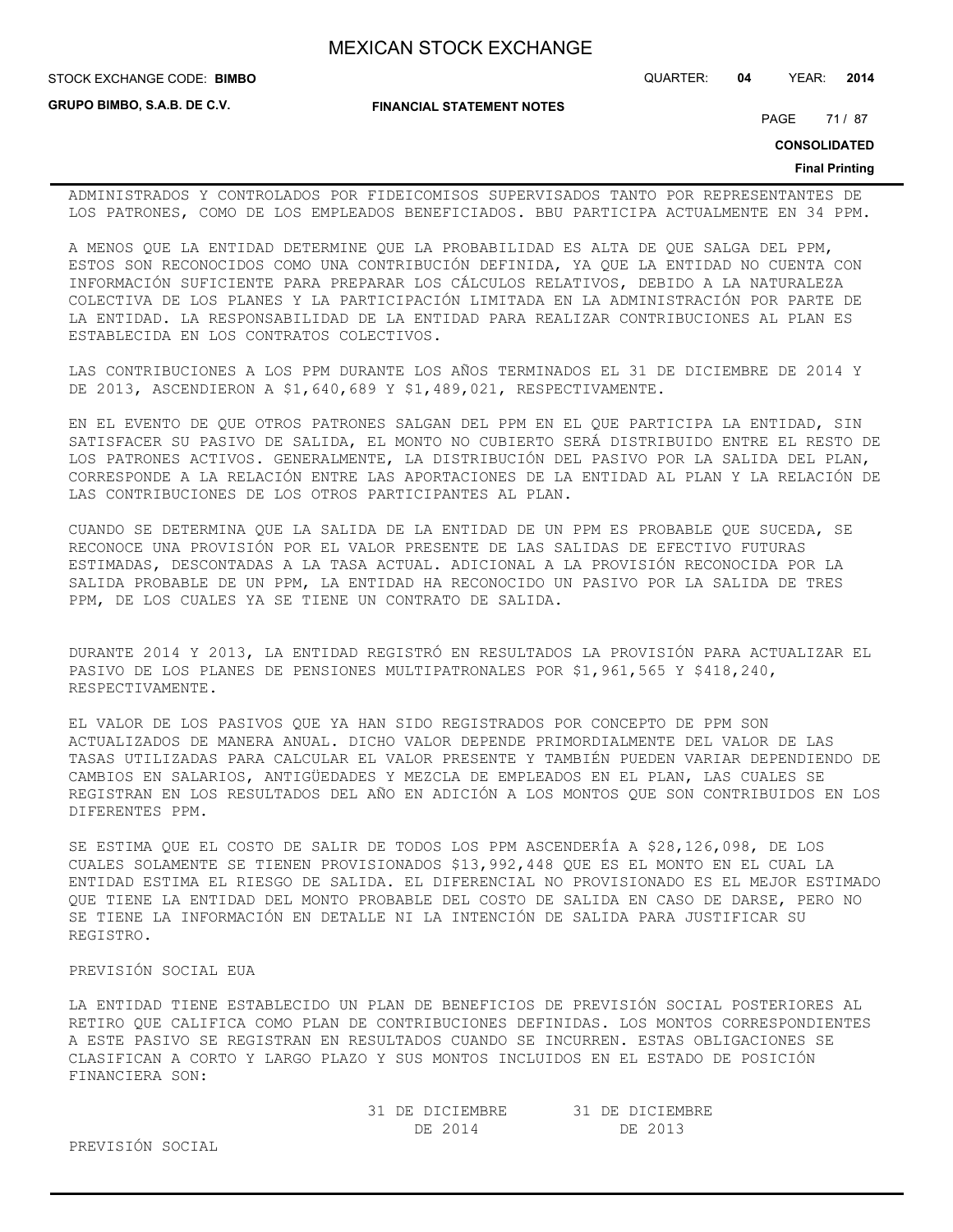| STOCK EXCHANGE CODE: BIMBO     |                                  |     | QUARTER:               | 04 | YEAR: | 2014                  |  |
|--------------------------------|----------------------------------|-----|------------------------|----|-------|-----------------------|--|
| GRUPO BIMBO, S.A.B. DE C.V.    | <b>FINANCIAL STATEMENT NOTES</b> |     |                        |    | PAGE  | 72/87                 |  |
|                                |                                  |     |                        |    |       | <b>CONSOLIDATED</b>   |  |
|                                |                                  |     |                        |    |       | <b>Final Printing</b> |  |
| CORTO PLAZO (A)<br>LARGO PLAZO | 470,932<br>\$.<br>2,103,772      | \$. | 1,182,207<br>2,399,172 |    |       |                       |  |
|                                | \$2,574,704                      | \$. | 3,581,379              |    |       |                       |  |

(A) INCLUIDO EN OTRAS CUENTAS POR PAGAR Y PASIVOS ACUMULADOS.

C. CANADÁ

LA ENTIDAD TIENE ESTABLECIDOS PLANES DE PENSIONES DE BENEFICIOS DEFINIDOS QUE CUBREN A LOS EMPLEADOS ELEGIBLES. ALGUNOS BENEFICIOS DE PLANES DE PERSONAL NO SINDICALIZADO FUERON CONGELADOS. LA POLÍTICA DE FONDEO DE LA ENTIDAD ES LA DE HACER CONTRIBUCIONES DISCRECIONALES.

LAS VALUACIONES ACTUARIALES MÁS RECIENTES DE LOS ACTIVOS DEL PLAN Y DEL VALOR PRESENTE DE LA OBLIGACIÓN POR BENEFICIOS DEFINIDOS FUERON REALIZADAS AL 31 DE DICIEMBRE DE 2014 POR MERCER (CANADA), INC. EL VALOR PRESENTE DE LA OBLIGACIÓN POR BENEFICIOS DEFINIDOS, EL COSTO LABORAL DEL SERVICIO ACTUAL Y EL COSTO DE SERVICIOS PASADOS FUERON CALCULADOS UTILIZANDO EL MÉTODO DE CRÉDITO UNITARIO PROYECTADO.

LOS SUPUESTOS PRINCIPALES USADOS PARA PROPÓSITOS DE LAS VALUACIONES ACTUARIALES SON LAS SIGUIENTES:

|                               | 2014  |
|-------------------------------|-------|
| TASAS DE DESCUENTO            | 3.90% |
| TASAS ESPERADAS DE INCREMENTO |       |
| SALARTAL                      | 3.50% |
| TASAS DE INFLACIÓN            | 2.00% |

AL 31 DE DICIEMBRE DE 2014 LOS IMPORTES RECONOCIDOS EN LOS RESULTADOS DE ESTOS PLANES DE BENEFICIOS DEFINIDOS SON:

|                                                                                                                                        | 2014                            |
|----------------------------------------------------------------------------------------------------------------------------------------|---------------------------------|
| COSTO LABORAL DEL SERVICIO ACTUAL<br>INTERESES SOBRE LA OBLIGACIÓN<br>COSTO DE SERVICIOS PASADOS Y OTROS<br>RETORNO ESPERADO SOBRE LOS | 24,675<br>S.<br>48,342<br>7,341 |
| ACTIVOS DEL PLAN                                                                                                                       | (36, 952)                       |
| NE.TO                                                                                                                                  | 43,406<br>S.                    |

DEL IMPORTE DEL COSTO LABORAL DEL AÑO, SE INCLUYERON \$5,872 EN 2014, EN EL ESTADO DE RESULTADOS COMO COSTO DE VENTAS Y EL IMPORTE RESTANTE EN LOS GASTOS GENERALES. LOS INTERESES SOBRE LA OBLIGACIÓN Y EL RETORNO ESPERADO DE LOS ACTIVOS DEL PLAN SE RECONOCEN COMO COSTOS FINANCIEROS.

EL IMPORTE INCLUIDO EN LOS ESTADOS DE POSICIÓN FINANCIERA AL 31 DE DICIEMBRE DE 2014, QUE SURGE DE LA OBLIGACIÓN DE LA ENTIDAD RESPECTO A SUS PLANES DE BENEFICIOS DEFINIDOS, ES EL SIGUIENTE: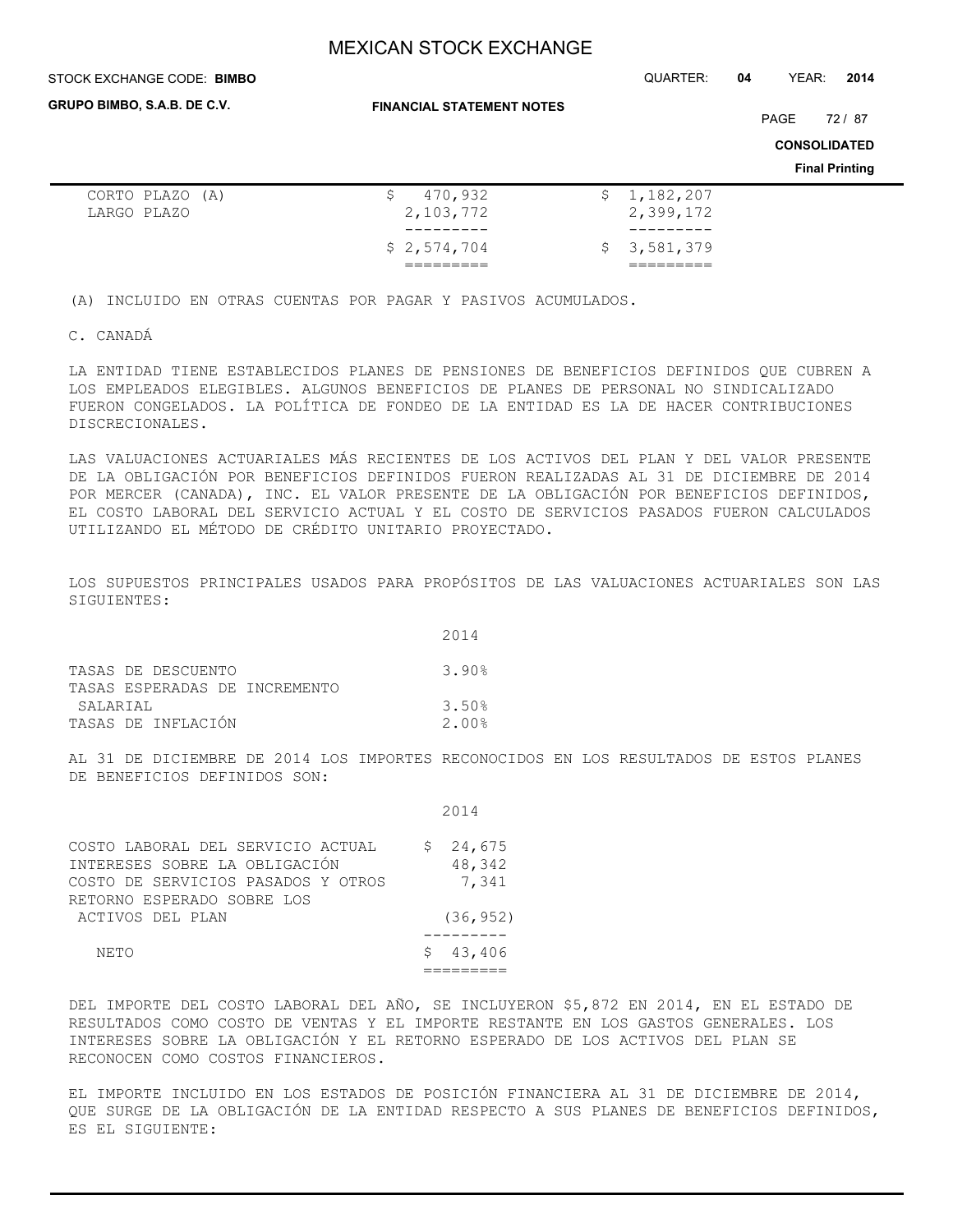| STOCK EXCHANGE CODE: BIMBO<br>GRUPO BIMBO, S.A.B. DE C.V.                                             | <b>FINANCIAL STATEMENT NOTES</b> | QUARTER: | 04 | YEAR:<br>PAGE<br><b>CONSOLIDATED</b> | 2014<br>73/87<br><b>Final Printing</b> |
|-------------------------------------------------------------------------------------------------------|----------------------------------|----------|----|--------------------------------------|----------------------------------------|
|                                                                                                       | 2014                             |          |    |                                      |                                        |
| VALOR PRESENTE DE LA OBLIGACIÓN<br>POR BENEFICIOS DEFINIDOS                                           |                                  |          |    |                                      |                                        |
|                                                                                                       | \$2,142,068                      |          |    |                                      |                                        |
| MENOS -<br>VALOR RAZONABLE DE LOS ACTIVOS<br>DEL PLAN                                                 | 1,600,224                        |          |    |                                      |                                        |
| VALOR PRESENTE DE LOS<br>BENEFICIOS DEFINIDOS NO FONDEADOS                                            | \$541,844                        |          |    |                                      |                                        |
| CAMBIOS EN EL VALOR PRESENTE DE LA OBLIGACIÓN POR BENEFICIOS DEFINIDOS AL 31 DE<br>DICIEMBRE DE 2014: |                                  |          |    |                                      |                                        |
|                                                                                                       |                                  |          |    |                                      |                                        |
|                                                                                                       | 2014                             |          |    |                                      |                                        |
| VALOR PRESENTE DE LA OBLIGACIÓN                                                                       |                                  |          |    |                                      |                                        |
| POR BENEFICIOS DEFINIDOS                                                                              |                                  |          |    |                                      |                                        |
| AL 23 DE MAYO                                                                                         | \$2,069,935                      |          |    |                                      |                                        |
| COSTO LABORAL DEL SERVICIO ACTUAL                                                                     | 24,675                           |          |    |                                      |                                        |
| COSTO POR INTERESES                                                                                   | 48,342                           |          |    |                                      |                                        |
| AJUSTE POR EXPERIENCIA SOBRE<br>LOS PASIVOS DEL PLAN                                                  | (3, 999)                         |          |    |                                      |                                        |
| EFECTO EN LOS CAMBIOS EN                                                                              |                                  |          |    |                                      |                                        |
| LOS SUPUESTOS DEMOGRÁFICOS                                                                            | 7,505                            |          |    |                                      |                                        |
| EFECTO EN LOS CAMBIOS EN LOS                                                                          |                                  |          |    |                                      |                                        |
|                                                                                                       |                                  |          |    |                                      |                                        |
| SUPUESTOS FINANCIEROS                                                                                 | 55,873                           |          |    |                                      |                                        |
| BENEFICIOS PAGADOS                                                                                    | (60, 263)                        |          |    |                                      |                                        |
| VALOR PRESENTE DE LA OBLIGACIÓN                                                                       |                                  |          |    |                                      |                                        |
| POR BENEFICIOS DEFINIDOS                                                                              |                                  |          |    |                                      |                                        |
|                                                                                                       |                                  |          |    |                                      |                                        |
| AL 31 DE DICIEMBRE                                                                                    | \$2,142,068<br>===========       |          |    |                                      |                                        |
| MOVIMIENTOS EN EL VALOR RAZONABLE DE LOS ACTIVOS DEL PLAN AL 31 DE DICIEMBRE DE 2014:                 |                                  |          |    |                                      |                                        |
|                                                                                                       | 2014                             |          |    |                                      |                                        |
| VALOR RAZONABLE DE LOS ACTIVOS                                                                        |                                  |          |    |                                      |                                        |
| DEL PLAN AL 23 DE MAYO                                                                                | \$1,570,462                      |          |    |                                      |                                        |
| RENDIMIENTO ESPERADO                                                                                  | 36,952                           |          |    |                                      |                                        |
| RETORNO ESPERADO SOBRE LOS                                                                            |                                  |          |    |                                      |                                        |
| ACTIVOS DEL PLAN                                                                                      | 17,204                           |          |    |                                      |                                        |
|                                                                                                       |                                  |          |    |                                      |                                        |
| APORTACIONES DE LA ENTIDAD                                                                            | 43,210                           |          |    |                                      |                                        |
| COSTO DE SERVICIOS PASADOS Y OTROS                                                                    | (7, 341)                         |          |    |                                      |                                        |
| BENEFICIOS PAGADOS                                                                                    | (60, 263)                        |          |    |                                      |                                        |
| VALOR RAZONABLE DE LOS ACTIVOS                                                                        |                                  |          |    |                                      |                                        |
| DEL PLAN AL 31 DE DICIEMBRE                                                                           | \$1,600,224                      |          |    |                                      |                                        |
|                                                                                                       |                                  |          |    |                                      |                                        |

===========

EL HISTORIAL DE LOS AJUSTES POR EXPERIENCIA REALIZADOS DURANTE LOS AÑOS TERMINADOS EL 31 DE DICIEMBRE DE 2014 ES EL SIGUIENTE: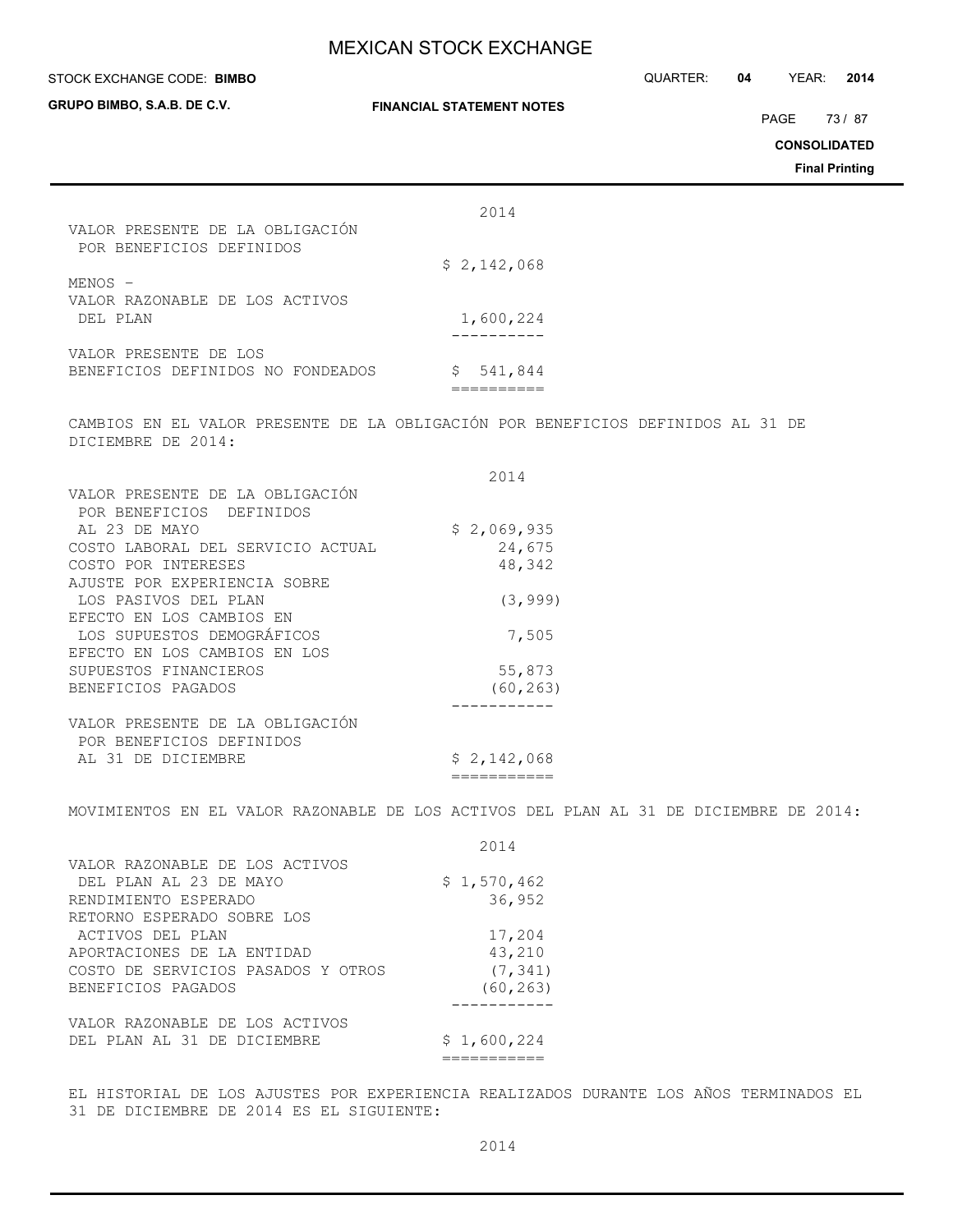#### **STOCK EXCHANGE CODE: BIMBO**

**GRUPO BIMBO, S.A.B. DE C.V.**

#### **FINANCIAL STATEMENT NOTES**

STOCK EXCHANGE CODE: QUARTER: **04** YEAR: **2014**

PAGE 74 / 87

**CONSOLIDATED**

**Final Printing**

| VALOR PRESENTE DE LA OBLIGACIÓN<br>POR BENEFICIOS DEFINIDOS |    | \$2,142,068 |
|-------------------------------------------------------------|----|-------------|
| VALOR RAZONABLE DE LOS                                      |    |             |
| ACTIVOS DEL PLAN                                            |    | 1,600,224   |
|                                                             |    |             |
| DÉFICIT                                                     | \$ | 541,844     |
|                                                             |    |             |
|                                                             |    |             |
| AJUSTES POR EXPERIENCIA SOBRE                               |    |             |
| LOS PASIVOS DEL PLAN                                        | S. | (3, 999)    |
|                                                             |    |             |
| AJUSTES POR EXPERIENCIA SOBRE                               |    |             |
| LOS ACTIVOS DEL PLAN                                        | \$ | 9,863       |
|                                                             |    |             |
|                                                             |    |             |

LA ENTIDAD TAMBIÉN TIENE ESTABLECIDO UN PLAN DE CONTRIBUCIÓN DEFINIDA, EN EL CUAL LAS CONTRIBUCIONES SE PAGAN CONFORME SE INCURREN.

D. OLA

VENEZUELA - LA ENTIDAD MANTIENE UN PLAN DE BENEFICIOS DEFINIDOS POR CONCEPTO DE LAS PRESTACIONES SOCIALES DE SUS TRABAJADORES DE ACUERDO CON LO ESTABLECIDO POR LA LEY ORGÁNICA DEL TRABAJO, LAS TRABAJADORAS Y LOS TRABAJADORES (LOTTT).

EL 7 DE MAYO DE 2012, LA PRESIDENCIA DE LA REPÚBLICA BOLIVARIANA DE VENEZUELA MODIFICÓ LA LEY LOTTT, QUE ACREDITA A CADA TRABAJADOR POR CONCEPTO DE GARANTÍA DE LAS PRESTACIONES SOCIALES, EL EQUIVALENTE A QUINCE DÍAS DE SALARIO CADA TRIMESTRE, CALCULADO CON BASE EN EL ÚLTIMO SALARIO DEVENGADO. ADICIONALMENTE Y DESPUÉS DEL SEGUNDO AÑO DE SERVICIO, EL TRABAJADOR TIENE DERECHO A DOS DÍAS DE SALARIO POR CADA AÑO, ACUMULATIVOS HASTA TREINTA DÍAS DE SALARIO. ESTE BENEFICIO ES RETROACTIVO AL 19 DE JUNIO DE 1997, PARA EMPLEADOS QUE SE UNIERON A LA ENTIDAD ANTES DE ESA FECHA. PARA LOS EMPLEADOS QUE SE UNIERON DESPUÉS DEL 19 DE JUNIO DE 1997, EL BENEFICIO SE DETERMINA A PARTIR DE LA FECHA DE INGRESO.

CUANDO LA RELACIÓN DE TRABAJO TERMINA POR CUALQUIER CAUSA, LA ENTIDAD PAGA POR CONCEPTO DE PRESTACIONES SOCIALES EL MONTO QUE RESULTE MAYOR ENTRE: TREINTA DÍAS POR CADA AÑO DE SERVICIO Ó FRACCIÓN SUPERIOR A SEIS MESES, CALCULADA AL ÚLTIMO SALARIO Y EL TOTAL DE LA GARANTÍA DEPOSITADA TRIMESTRALMENTE.

EN CASO DE TERMINACIÓN DE LA RELACIÓN DE TRABAJO POR CAUSAS AJENAS A LA VOLUNTAD DEL TRABAJADOR, O EN LOS CASOS DE DESPIDO SIN RAZONES QUE LO JUSTIFIQUEN, LA ENTIDAD PAGA UNA INDEMNIZACIÓN ADICIONAL EQUIVALENTE AL MONTO QUE LE CORRESPONDE AL TRABAJADOR POR LAS PRESTACIONES SOCIALES. ESTA INDEMNIZACIÓN ES CONSIDERADA UN BENEFICIO POR TERMINACIÓN Y LA ENTIDAD RECONOCE EL PASIVO Y GASTO POR ESTE CONCEPTO, CUANDO Y SÓLO CUANDO, SE ENCUENTRA COMPROMETIDA DE FORMA DEMOSTRABLE CON LA TERMINACIÓN DE LA RELACIÓN LABORAL.

EL VALOR PRESENTE DE LAS OBLIGACIONES POR BENEFICIOS DEFINIDOS, ES DETERMINADO CONSIDERANDO LOS PAGOS FUTUROS ESPERADOS NECESARIOS PARA LIQUIDAR LAS OBLIGACIONES DERIVADAS DE LOS SERVICIOS PRESTADOS POR LOS EMPLEADOS EN EL PERÍODO CORRIENTE Y EN LOS ANTERIORES. LAS VALUACIONES ACTUARIALES FUERON CALCULADAS UTILIZANDO EL MÉTODO DE CRÉDITO UNITARIO PROYECTADO, NETO DE LA GARANTÍA DE PRESTACIONES SOCIALES.

HONDURAS – DE ACUERDO CON EL CÓDIGO DEL TRABAJO DE HONDURAS Y EL DECRETO NO.150/2008 DEL 3 DE OCTUBRE DE 2008, LOS TRABAJADORES CON QUINCE AÑOS CUMPLIDOS DE TRABAJO CONTINUO, TIENEN DERECHO A RECIBIR TREINTA Y CINCO POR CIENTO DEL IMPORTE DE SUS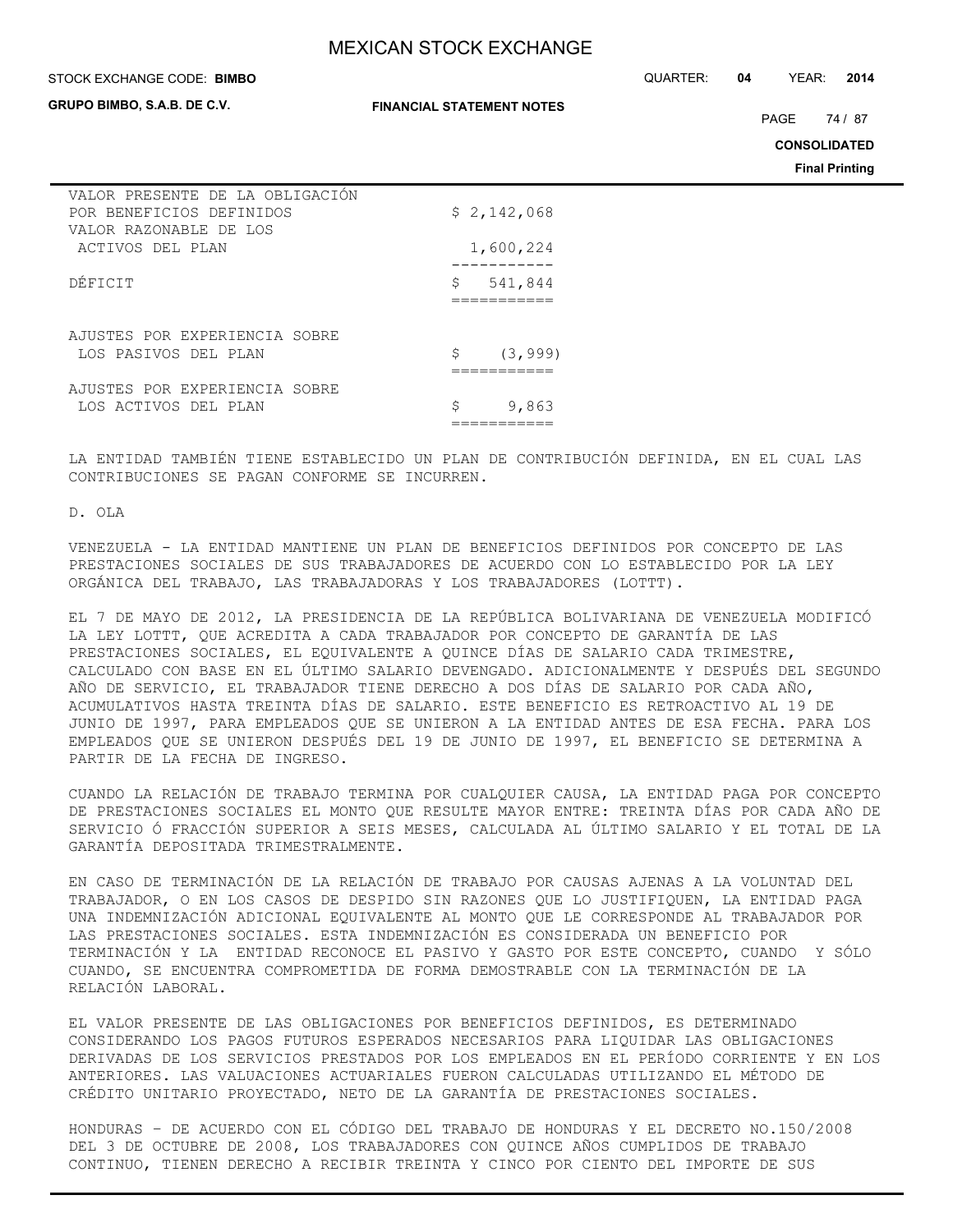**GRUPO BIMBO, S.A.B. DE C.V.**

**FINANCIAL STATEMENT NOTES**

PAGE 75 / 87

**CONSOLIDATED**

**Final Printing**

PRESTACIONES COMO APOYO DE CESANTÍA POR LOS AÑOS DE SERVICIO.

14. CAPITAL CONTABLE

EL CAPITAL CONTABLE AL 31 DE DICIEMBRE DE 2014, SE INTEGRA COMO SIGUE:

|                              | NÚMERO        | VALOR        | EFECTO DE                 |                                 |
|------------------------------|---------------|--------------|---------------------------|---------------------------------|
|                              | DE ACCIONES   | NOMINAL      | ACTUALIZACIÓN/            |                                 |
|                              |               |              | CONVERSIÓN                | TOTAL                           |
| CAPITAL FIJO                 |               |              |                           |                                 |
| SERIE "A"                    | 4,703,200,000 |              | $$1,901,132$ $$2,325,378$ | \$4,226,510                     |
| RESERVA PARA RECOMPRA        |               |              |                           |                                 |
| DE ACCIONES                  |               |              | 757,044 159,059           | 916,103                         |
| UTILIDADES RETENIDAS         |               |              | 32, 197, 552 11, 299, 385 | 43, 496, 937                    |
| UTILIDAD DEL EJERCICIO       |               |              |                           |                                 |
| CONSOLIDADA                  |               | 3,513,008    |                           | 3,513,008                       |
| EFECTO DE CONVERSIÓN DE      |               |              |                           |                                 |
| OPERACIONES EXTRANJERAS -    |               |              |                           | $(1, 134, 437)$ $(1, 134, 437)$ |
| VARIACIÓN NETA DE            |               |              |                           |                                 |
| OBLIGACIONES LABORALES -     |               | 68,605       |                           | 68,605                          |
| VARIACIÓN NETA DE LA PÉRDIDA |               |              |                           |                                 |
| POR REALIZAR DE INSTRUMENTOS |               |              |                           |                                 |
| DE COBERTURA DE FLUJOS       |               |              |                           |                                 |
| DE EFECTIVO                  |               | (375, 819)   |                           | (375, 819)                      |
| PARTICIPACIÓN NO             |               |              |                           |                                 |
| CONTROLADORA                 |               | 1,968,250    | 133,617                   | 2,101,867                       |
| TOTAL                        |               | \$40,029,772 | \$12,783,002              | \$52,812,774                    |
|                              |               | ==========   | ==========                | ==========                      |

EL CAPITAL SOCIAL ESTÁ ÍNTEGRAMENTE SUSCRITO Y PAGADO Y CORRESPONDE A LA PARTE FIJA DEL MISMO, REPRESENTADO POR ACCIONES DE LA SERIE "A". LA PARTE VARIABLE DEL CAPITAL NUNCA PODRÁ EXCEDER DE DIEZ VECES EL IMPORTE DEL CAPITAL MÍNIMO FIJO SIN DERECHO A RETIRO Y ESTARÁ REPRESENTADA POR ACCIONES DE LA SERIE "B", ORDINARIAS, NOMINATIVAS, SIN EXPRESIÓN DE VALOR NOMINAL Y/O POR ACCIONES DE VOTO LIMITADO, NOMINATIVAS, SIN EXPRESIÓN DE VALOR NOMINAL, LAS CUALES SERÁN DENOMINADAS CON EL NOMBRE DE LA SERIE QUE DETERMINE SU EMISIÓN. EN NINGÚN MOMENTO LAS ACCIONES DE VOTO LIMITADO PODRÁN REPRESENTAR MÁS DEL 25% DEL CAPITAL SOCIAL.

I. LOS DIVIDENDOS DECRETADOS PAGADOS AL 31 DE DICIEMBRE DE 2014 Y 2013 ASCENDIERON A:

| 22 DE NOVIEMBRE DE 2013     | \$0.350         | \$1,646,120 |
|-----------------------------|-----------------|-------------|
|                             |                 |             |
| 09 DE ABRIL DE 2013         | \$0.165         | 776,028     |
| APROBADOS EN ASAMBLEAS DEL: | POR ACCIÓN      | TOTAI,      |
|                             | PESOS MEXICANOS | VALOR       |

II. SE ESTABLECE UN IMPUESTO SOBRE LA RENTA ADICIONAL, SOBRE DIVIDENDOS PAGADOS DEL 10% CUANDO LOS MISMOS SEAN DISTRIBUIDOS A PERSONAS FÍSICAS Y RESIDENTES EN EL EXTRANJERO. EL IMPUESTO SOBRE LA RENTA SE PAGA VÍA RETENCIÓN Y ES UN PAGO DEFINITIVO A CARGO DEL ACCIONISTA. EN EL CASO DE EXTRANJEROS SE PODRÁN APLICAR TRATADOS PARA EVITAR LA DOBLE TRIBUTACIÓN. ESTE IMPUESTO SERÁ APLICABLE POR LA DISTRIBUCIÓN DE UTILIDADES GENERADAS A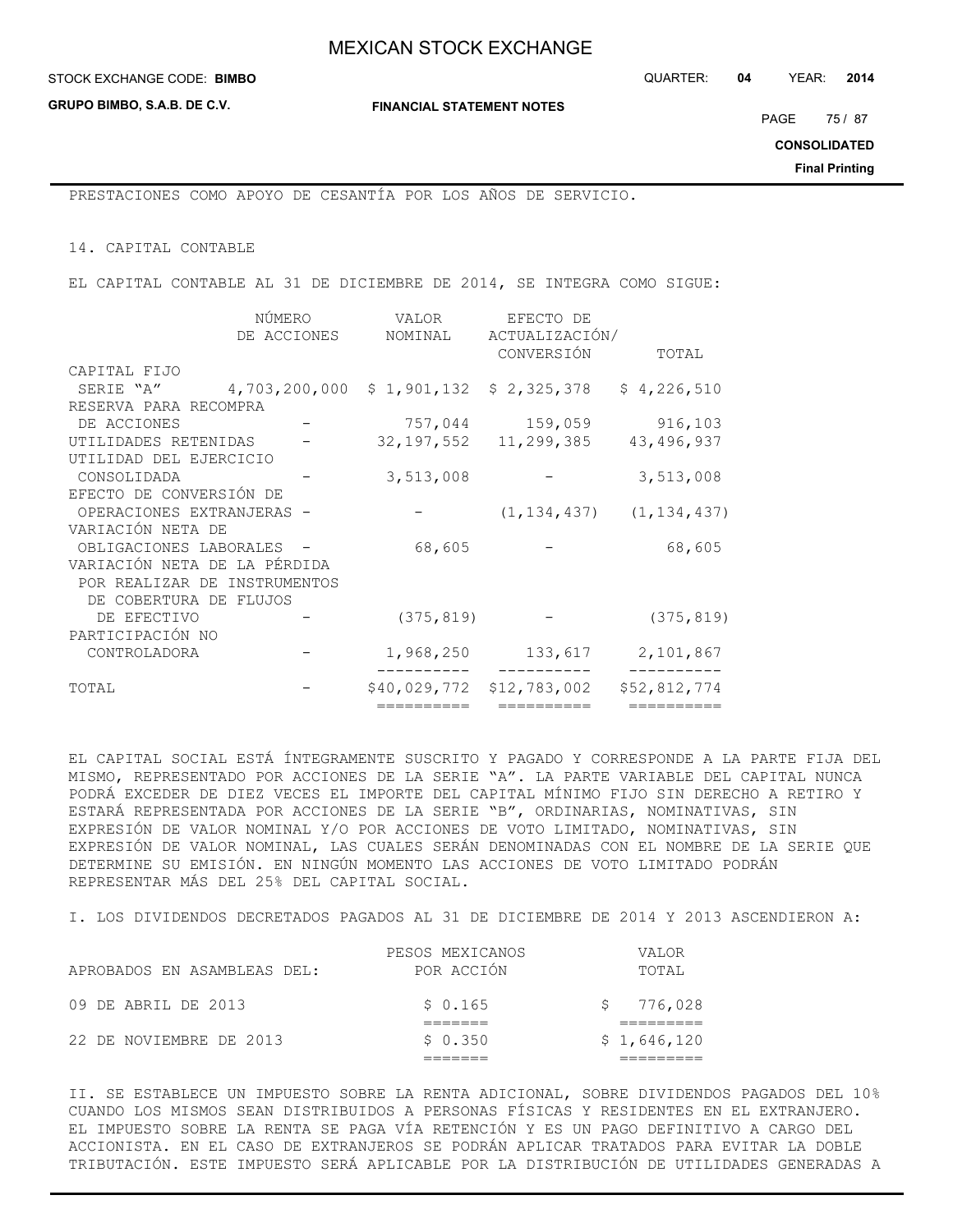| <b>MEXICAN STOCK EXCHANGE</b> |  |  |  |
|-------------------------------|--|--|--|
|-------------------------------|--|--|--|

| STOCK EXCHANGE CODE: BIMBO  |                                  | QUARTER: | 04 | YEAR:               | 2014                  |
|-----------------------------|----------------------------------|----------|----|---------------------|-----------------------|
| GRUPO BIMBO, S.A.B. DE C.V. | <b>FINANCIAL STATEMENT NOTES</b> |          |    | PAGE                | 76 / 87               |
|                             |                                  |          |    | <b>CONSOLIDATED</b> |                       |
|                             |                                  |          |    |                     | <b>Final Printing</b> |
| PARTIR DEL 2014.            |                                  |          |    |                     |                       |

III. LAS UTILIDADES RETENIDAS INCLUYEN LA RESERVA LEGAL. DE ACUERDO CON LA LEY GENERAL DE SOCIEDADES MERCANTILES, DE LAS UTILIDADES NETAS DEL EJERCICIO DEBE SEPARARSE UN 5% COMO MÍNIMO PARA FORMAR LA MISMA, HASTA QUE SU IMPORTE ASCIENDA AL 20% DEL CAPITAL SOCIAL A VALOR NOMINAL. DICHA RESERVA PUEDE CAPITALIZARSE, PERO NO DEBE REPARTIRSE A MENOS QUE SE DISUELVA LA SOCIEDAD, Y DEBE SER RECONSTITUIDA CUANDO DISMINUYA POR CUALQUIER MOTIVO. AL 31 DE DICIEMBRE DE 2014 Y 2013, SU IMPORTE A VALOR NOMINAL ASCIENDE A \$500,000.

IV. LA DISTRIBUCIÓN DEL CAPITAL CONTABLE, EXCEPTO POR LOS IMPORTES ACTUALIZADOS DEL CAPITAL SOCIAL APORTADO Y DE LAS UTILIDADES RETENIDAS FISCALES, CAUSARÁ EL IMPUESTO SOBRE LA RENTA SOBRE DIVIDENDOS A CARGO DE LA ENTIDAD A LA TASA VIGENTE AL MOMENTO DE LA DISTRIBUCIÓN. EL IMPUESTO QUE SE PAGUE POR DICHA DISTRIBUCIÓN, SE PODRÁ ACREDITAR CONTRA EL IMPUESTO SOBRE LA RENTA DEL EJERCICIO EN EL QUE SE PAGUE EL IMPUESTO SOBRE DIVIDENDOS Y EN LOS DOS EJERCICIOS INMEDIATOS SIGUIENTES, CONTRA EL IMPUESTO DEL EJERCICIO Y LOS PAGOS PROVISIONALES DE LOS MISMOS.

V. LOS SALDOS DE LAS CUENTAS FISCALES DEL CAPITAL CONTABLE AL 31 DE DICIEMBRE DE 2014 Y 2013 SON:

|                                                                   | 2014                       | 2013                       |
|-------------------------------------------------------------------|----------------------------|----------------------------|
| CUENTA DE CAPITAL DE APORTACIÓN<br>CUENTA DE UTILIDAD FISCAL NETA | \$28,463,551<br>37,210,910 | \$27,353,862<br>35,958,205 |
| TOTAI,                                                            | \$65,674,461               | \$63,312,067               |

15. IMPUESTOS A LA UTILIDAD:

IMPUESTOS A LA UTILIDAD EN MÉXICO

LAS ENTIDADES MEXICANAS ESTÁN SUJETAS AL ISR Y HASTA 2013 AL IETU.

RESPECTO AL RECONOCIMIENTO CONTABLE DE LOS TEMAS INCLUIDOS EN LA REFORMA FISCAL 2014, QUE ESTAN RELACIONADOS CON LOS IMPUESTOS A LA UTILIDAD, EL CINIF EMITIO LA INIF 20 EFECTOS CONTABLES DE LA REFORMA FISCAL 2014, CON VIGENCIA A PARTIR DE DICIEMBRE 2013.

HASTA 2013, EL IMPUESTO A LA UTILIDAD CAUSADO ES EL QUE RESULTO MAYOR ENTRE EL ISR Y EL IETU.

ISR - LA TASA FUE DEL 30 % PARA 2013 Y 2012 Y CONFORME A LA NUEVA LEY DEL ISR 2014 (LEY 2014) CONTINUARA AL 30 % PARA 2014 Y AÑOS POSTERIORES.

IETU - A PARTIR DE 2013 SE ABROGO EL IETU, POR LO TANTO, HASTA ESA FECHA ALGUNAS ENTIDADES CAUSARON ESTE IMPUESTO, TANTO PARA LOS INGRESOS COMO LAS DEDUCCIONES Y CIERTOS CREDITOS FISCALES CON BASE EN FLUJOS DE EFECTIVO DE CADA EJERCICIO, LA TASA FUE 17.5%.

DEBIDO A LA ABROGACIÓN EN 2013 DEL IETU, LAS SUBISIDIARIAS QUE HASTA 2013 TENÍAN RECONOCIDO IETU DIFERIDO CANCELARON SU EFECTO EN LOS RESULTADOS DEL EJERCICIO Y PROCEDIERON A REGISTRAR EL ISR DIFERIDO CORRESPONDIENTE. POR LO ANTERIOR, A PARTIR DE 2013 SE CALCULA ÚNICAMENTE ISR DIFERIDO.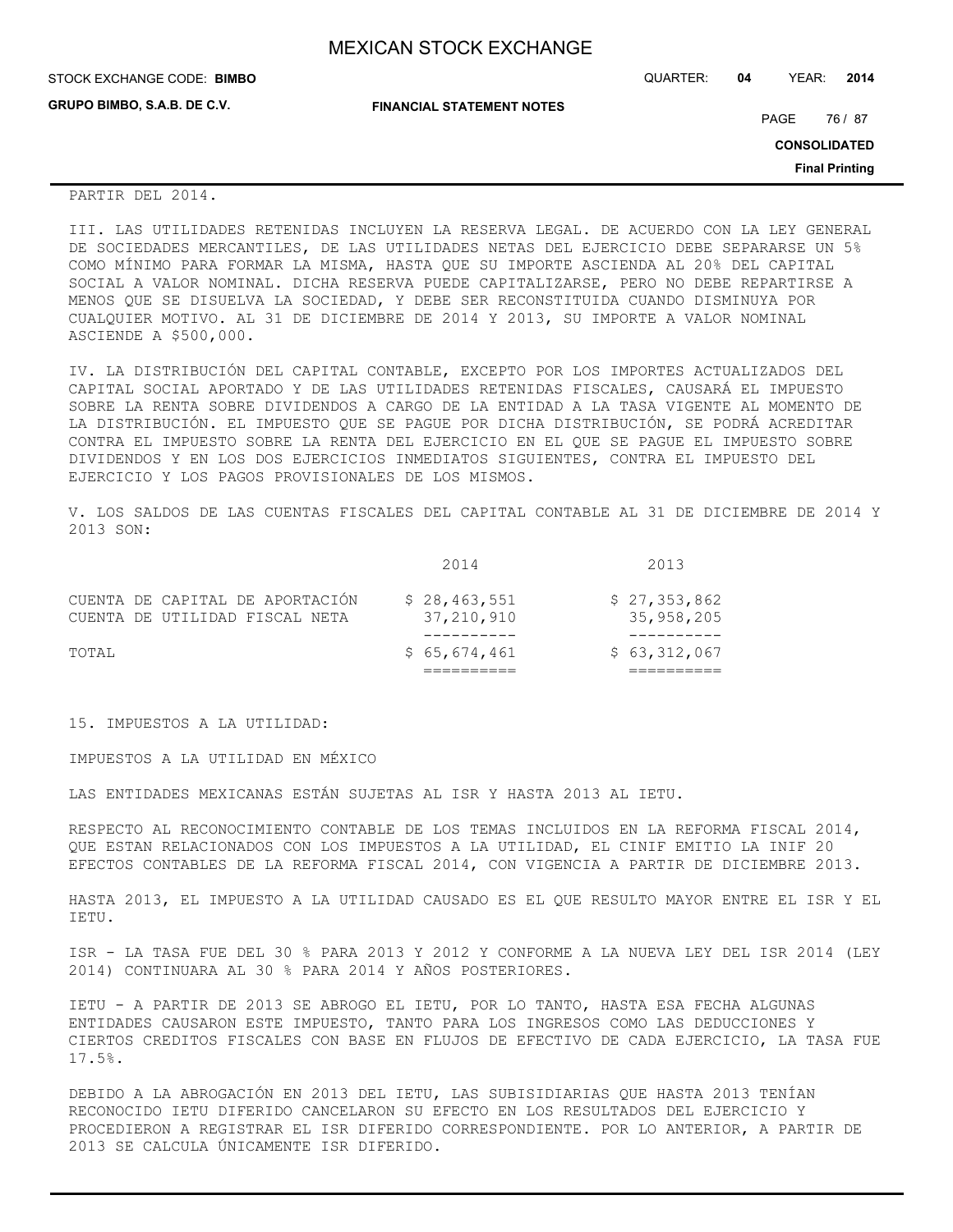**GRUPO BIMBO, S.A.B. DE C.V.**

STOCK EXCHANGE CODE: QUARTER: **04** YEAR: **2014 BIMBO**

**FINANCIAL STATEMENT NOTES**

PAGE 77 / 87

**CONSOLIDATED**

**Final Printing**

IMPUESTOS A LA UTILIDAD EN OTROS PAÍSES -

LAS COMPAÑÍAS SUBSIDIARIAS ESTABLECIDAS EN EL EXTRANJERO, CALCULAN EL IMPUESTO SOBRE LA RENTA SOBRE SUS RESULTADOS INDIVIDUALES Y DE ACUERDO CON LOS REGÍMENES ESPECÍFICOS DE CADA PAÍS. EUA CUENTA CON AUTORIZACIÓN PARA LA PRESENTACIÓN DE UNA DECLARACIÓN DE IMPUESTO SOBRE LA RENTA CONSOLIDADA. ESPAÑA CUENTA CON AUTORIZACION PARA LA PRESENTACION DE UNA DECLARACIÓN DE IMPUESTO SOBRE LA RENTA CONSOLIDADA DESDE EL EJERCICIO DE 2013.

AL 30 DE JUNIO DE 2014, LA COMPAÑÍA CONCLUYÓ LA ADQUISICIÓN DE CANADA BREAD COMPANY, LIMITED (CANADA BREAD). CANADA BREAD OPERA 25 PLANTAS EN CANADÁ, ESTADOS UNIDOS Y EL REINO UNIDO.

LAS COMPAÑÍAS CON RESIDENCIA FISCAL CANADIENSE PAGAN SUS IMPUESTOS RESPECTO DE TODOS SUS INGRESOS, CUALQUIERA QUE SEA LA UBICACIÓN DE LA FUENTE DE RIQUEZA. EN CANADÁ NO ESTÁ PERMITIDA LA CONSOLIDACIÓN FISCAL.

CADA COMPAÑÍA CALCULA Y PAGA BAJO EL SUPUESTO DE ENTIDADES LEGALES INDIVIDUALES. LA DECLARACIÓN ANUAL DE IMPUESTOS SE PRESENTAN DENTRO DE LOS SEIS MESES SIGUIENTES AL TÉRMINO DEL EJERCICIO FISCAL; ADICIONALMENTE LA COMPAÑÍAS DEBEN ENTERAR PAGOS PROVISIONALES MENSUALES DURANTE DICHO EJERCICIO FISCAL.

LAS COMPAÑÍAS CON RESIDENCIA FISCAL EN EL REINO UNIDO PAGAN SUS IMPUESTOS SOBRE UNA BASE DE INGRESOS MUNDIALES INDEPENDIENTEMENTE DE LA FUENTE DE RIQUEZA.

LAS TASAS FISCALES APLICABLES EN LOS OTROS PAÍSES EN DONDE OPERA LA COMPAÑÍA Y EL PERÍODO EN EL CUAL PUEDEN APLICARSE LAS PÉRDIDAS FISCALES SON COMO SIGUE:

|                 |     | TASA LEGAL<br>$($ $\mathcal{E})$ |     |          | AÑOS DE     |
|-----------------|-----|----------------------------------|-----|----------|-------------|
|                 |     | 2014                             |     | 2013     | VENCIMIENTO |
| ARGENTINA       |     | 35.0                             |     | 35.0     | 5(A)        |
| AUSTRIA         |     | 25.0                             |     | 25.0     | (B)         |
| <b>BRASIL</b>   |     | 34.0                             |     | 34.0     | (C)         |
| CANADA          | (R) | 26.5                             |     | 26.0     | 20 (S)      |
| COLOMBIA        |     | 34.0                             |     | 34.0     | $(D)$ $(P)$ |
| COSTA RICA      |     | 30.0                             |     | 30.0     | 4<br>(Q)    |
| CHILE           | (E) | 21.0                             | (E) | 20.0     | (F)         |
| CHINA           |     | 25.0                             |     | 25.0     | 5           |
| <b>ECUADOR</b>  |     | 22.0                             |     | 22.0     | 5           |
| EL SALVADOR     |     | 30.0                             |     | 30.0     | (G)         |
| ESPAÑA          |     | (V) 30.0                         |     | 30.0     | 18          |
| EUA             | (H) | 35.0                             |     | (H) 35.0 | 20          |
| GUATEMALA       | (T) | 28.0                             |     | (I) 31.0 | (G)         |
| HOLANDA         |     | 25.0                             |     | 25.0     | $\mathsf 9$ |
| HONDURAS        |     | (J) 25.0                         |     | (J) 25.0 | 3           |
| HUNGRÍA         |     | 19.0                             |     | 19.0     | (F)         |
| LUXEMBURGO      |     | 21.0                             |     | 21.0     | (F)         |
| NICARAGUA       | (W) | 30.0                             |     | 30.0     | 3<br>(O)    |
| PARAGUAY        |     | 10.0                             |     | 10.0     | (G)         |
| PANAMÁ          |     | 25.0                             |     | 25.0     | 5           |
| PERÚ            | (X) | 30.0                             |     | 30.0     | (K)         |
| REINO UNIDO     | (T) | 21.0                             |     | 23.0     | (U)         |
| REPÚBLICA CHECA |     | 19.0                             |     | 19.0     | (L)         |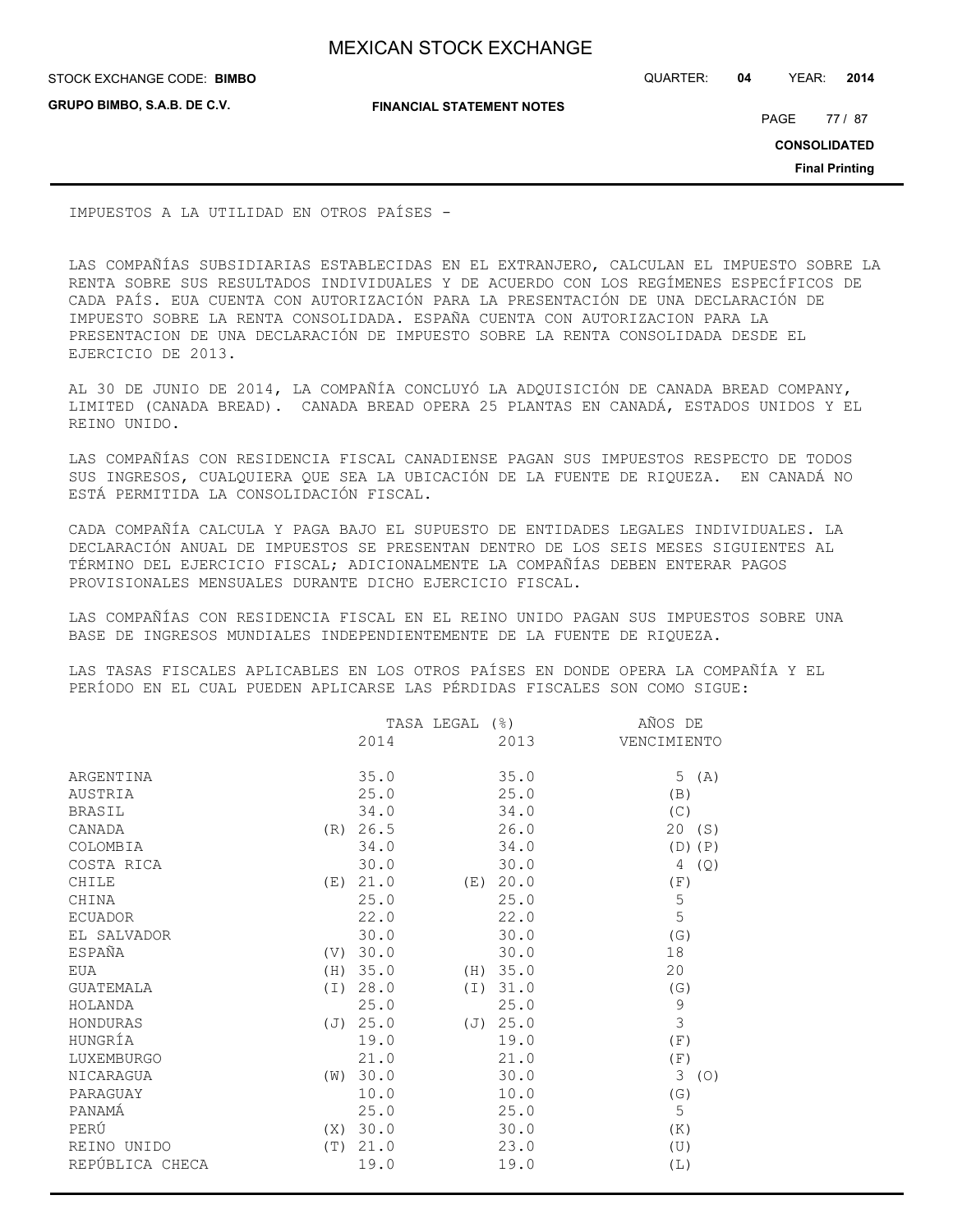**FINANCIAL STATEMENT NOTES** STOCK EXCHANGE CODE: QUARTER: **04** YEAR: **2014 BIMBO CONSOLIDATED Final Printing GRUPO BIMBO, S.A.B. DE C.V.** PAGE 78 / 87 URUGUAY 25.0 25.0 (M) VENEZUELA 34.0 34.0 (N)

(A) LAS PÉRDIDAS POR VENTAS DE ACCIONES, CUOTAS U OTRAS PARTICIPACIONES SOCIALES, SÓLO PUEDEN SER AMORTIZADAS CONTRA INGRESOS DE LA MISMA NATURALEZA. LO MISMO PARA LAS PÉRDIDAS DE DERIVADOS. LAS PÉRDIDAS DE FUENTE EXTRANJERA SÓLO PUEDEN SER AMORTIZADAS CON INGRESOS DE FUENTE EXTRANJERA.

(B) LAS PÉRDIDAS GENERADAS DESPUÉS DE 1990 PUEDEN AMORTIZARSE INDEFINIDAMENTE PERO SÓLO PUEDEN SER COMPENSADAS EN CADA AÑO HASTA POR EL 75% DE LA UTILIDAD FISCAL NETA DEL AÑO. (C) LAS PÉRDIDAS FISCALES PUEDEN AMORTIZARSE INDEFINIDAMENTE PERO SÓLO PUEDE COMPENSARSE EN CADA AÑO HASTA EL 30% DE LA UTILIDAD FISCAL NETA DEL AÑO. (D) A PARTIR DEL AÑO 2013 LA TARIFA DEL IMPUESTO SOBRE LA RENTA PASA DEL 33% AL 25%. ASIMISMO, LA TARIFA DEL IMPUESTO DE GANANCIAS OCASIONALES PASA DEL 33% AL 10%. ADICIONALMENTE SE CREA EL IMPUESTO SOBRE LA RENTA PARA LA EQUIDAD (CREE) CUYA TARIFA ES DEL 9% POR LOS AÑOS GRAVABES 2013,2014 Y 2015 Y DEL 8% POR EL EJERCICIO FISCAL DE 2016 Y EJERCICIOS FISCALES SIGUIENTES.

 LAS PÉRDIDAS GENERADAS EN LOS EJERCICIOS 2003, 2004, 2005 Y 2006, PUEDEN SER AMORTIZADAS DENTRO DE LOS 8 AÑOS SIGUIENTES, PERO SÓLO SE PUEDE HASTA POR EL 25% DE LA UTILIDAD FISCAL DEL AÑO. A PARTIR DE 2007, LAS PÉRDIDAS SE PODRÁN AMORTIZAR SIN LÍMITE DE CUANTÍA EN CADA EJERCICIO Y SIN LÍMITE EN EL TIEMPO.

(E) LA TASA PARA EL 2012 Y 2013 FUE DEL 20%. A FINALES DE 2014 SE APROBÓ UNA REFORMA MEDIANTE LA CUAL SE ESTABLECIÓ UN INCREMENTO GRADUAL A PARTIR DE 2014, DE MANERA QUE PARA ESE AÑO LA TASA FUE DEL 21%, PARA 2015 SERÁ DEL 22.5% Y PARA 2016 Y 2017 DEL 24% Y 25%, RESPECTIVAMENTE.

(F) SIN FECHA DE VENCIMIENTO

(G) LAS PÉRDIDAS OPERACIONALES NO SON AMORTIZABLES.

(H) A ESTE PORCENTAJE DEBE SUMARSE UN PORCENTAJE DE IMPUESTO ESTATAL, EL CUAL VARÍA EN CADA ESTADO DE LA UNIÓN AMERICANA. LA TASA LEGAL PONDERADA PARA LA COMPAÑÍA EN DICIEMBRE 2013 FUE DE 22.94%.

(I) DERIVADO DE LA ENTRADA EN VIGENCIA DEL DECRETO NO. 10-2012 LEY DE ACTUALIZACIÓN TRIBUTARIA DEL REGIMEN SOBRE LAS UTILIDADES LUCRATIVAS DETERMINA LA BASE IMPONIBLE PARTIENDO DE LA UTILIDAD CONTABLE MENOS INGRESOS EXENTOS Y NO AFECTOS, MÁS GASTOS NO DEDUCIBLES. A DICHA RENTA IMPONIBLE SE LE APLICA UNA TASA IMPOSITIVA DEL 28% PARA 2014 Y DEL 25% PARA 2015 EN ADELANTE.

(J) EN CASO DE OBTENER UN INGRESO GRAVABLE MAYOR A 1 MILLÓN DE LEMPIRAS SE DEBERÁ PAGAR UN 5% ADICIONAL DE CONTRIBUCIÓN TEMPORAL DE SOLIDARIDAD SOBRE EL EXCEDENTE.

(K) EXISTEN DOS ALTERNATIVAS PERMITIDAS PARA AMORTIZAR PÉRDIDAS FISCALES: 1) EN LOS 4 AÑOS SIGUIENTES Ó 2) SIN CADUCIDAD PERO CON APLICACIÓN HASTA EL 50% DE LA UTILIDAD DE CADA AÑO. SELECCIONADA UNA OPCIÓN, NO SE PUEDE CAMBIAR HASTA QUE NO SE HUBIERAN AGOTADO LAS PÉRDIDAS ACUMULADAS DE EJERCICIOS ANTERIORES.

(L) LAS PÉRDIDAS GENERADAS A PARTIR DE 2004 PUEDEN AMORTIZARSE EN LOS SIGUIENTES 5 EJERCICIOS.

(M) LAS PÉRDIDAS GENERADAS A PARTIR DE 2007 SE PUEDEN AMORTIZAR EN LOS SIGUIENTES 5 EJERCICIOS.

(N) DEPENDIENDO DE SU NATURALEZA PUEDE VARIAR EL PERIODO DE AMORTIZACIÓN: 1) OPERATIVAS, 3 AÑOS SIGUIENTES; 2) LAS DEL AJUSTE POR INFLACIÓN FISCAL, 1 AÑO; 3) LAS DEL EXTERIOR, QUE SÓLO SE PUEDEN AMORTIZAR CON GANANCIAS DEL EXTERIOR, 3 AÑOS SIGUIENTES; Y 4) LAS GENERADAS EN LOS PARAÍSOS FISCALES SOLO APLICABLES A GANANCIAS EN TALES JURISDICCIONES, 3 AÑOS.

(O) LA TASA DE IMPUESTO PARA 2014 Y 2015 SE MANTIENE AL 30% Y A PARTIR DE 2016 SERÁ REDUCIDA UN PUNTO PORCENTUAL POR AÑO POR LOS SIGUIENTES CINCO AÑOS. ESTE PERIODO DE REDUCCIÓN DEPENDERÁ DEL DESEMPEÑO EN LA RECAUDACIÓN TRIBUTARIA.

(P) LA TASA DE IMPUESTO FUE DEL 33% EN 2012, DEL 34% EN 2013 Y SE MANTENDRÁ SIN CAMBIOS EN 2014 Y 2015, A PARTIR DE 2016 LA TASA SERÁ DEL 33%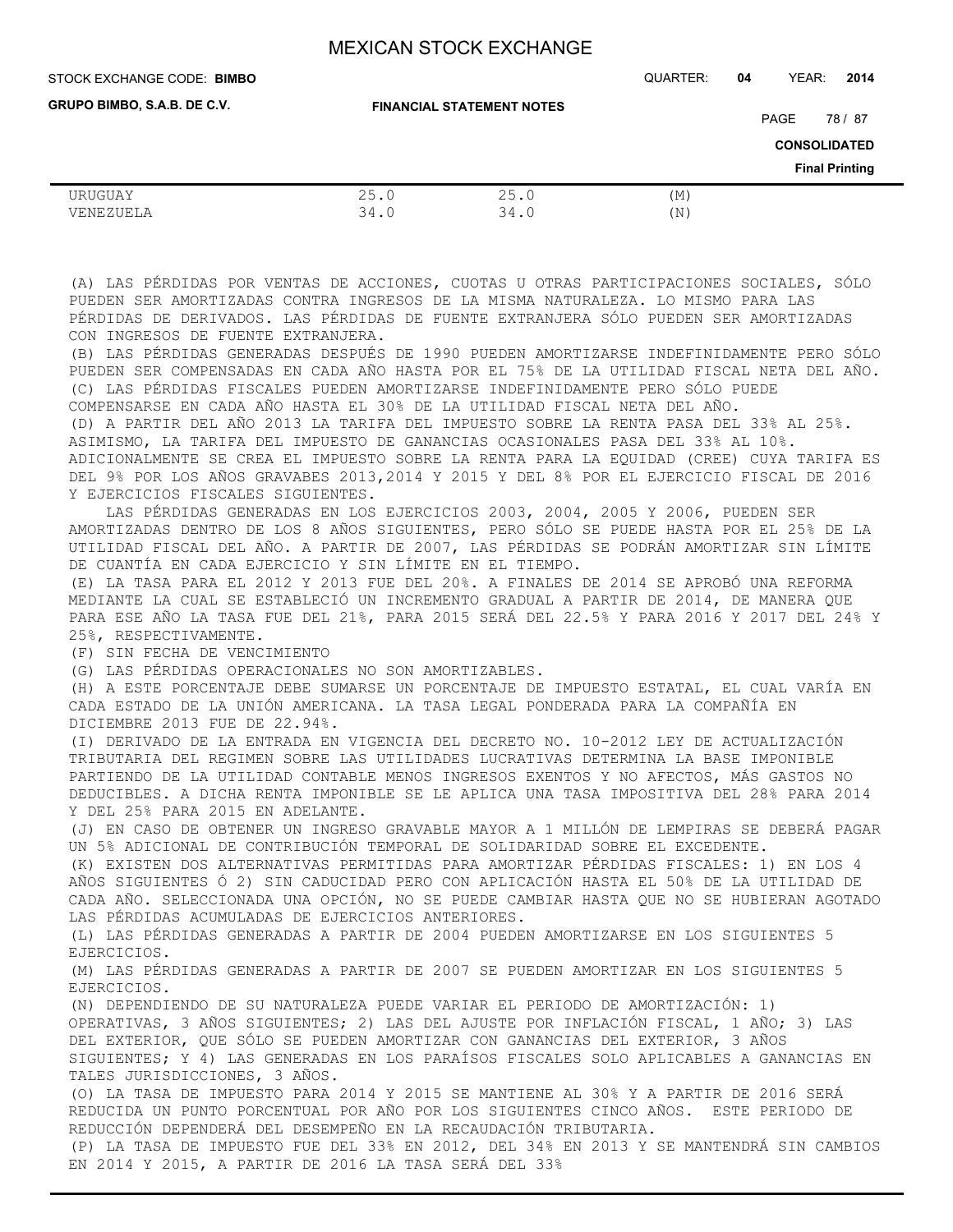CORPORATIVA DEL 20%.

**GRUPO BIMBO, S.A.B. DE C.V.**

**FINANCIAL STATEMENT NOTES**

STOCK EXCHANGE CODE: QUARTER: **04** YEAR: **2014 BIMBO**

PAGE 79 / 87

**CONSOLIDATED**

**Final Printing**

(Q) EXISTE REFORMA DE SEPTIEMBRE 2012 DONDE EL PLAZO DE PRESCRIPCIÓN DE 3 AÑOS SE AMPLIO A 4 AÑOS QUE RIGE A PARTIR DEL PERIODO FISCAL 2013. (R) LA TASA CORPORATIVA EN CANADÁ ES DEL 26.5%. LA TASA ESTÁ COMPUESTA POR UN 15% QUE CORRESPONDE A LA TASA FEDERAL Y UN 11.5% QUE CORRESPONDE AL COMPONENTE ESTATAL Y QUE VARIA DEPENDIENDO DE CADA ESTADO. POR LO ANTERIOR LA TASA PUEDE VARIAR DEL 25% AL 31%. (S) LAS PÉRDIDAS OPERATIVAS PUEDEN AMORTIZARSE CONTRA LOS 3 EJERCICIOS ANTERIORES O CONTRA LOS 20 EJERCICIOS POSTRIORES A SU GENERACIÓN (T) LA TASA PRINCIPAL DEL IMPUESTO CORPORATIVO EN EL REINO UNIDO ES DEL 21% PARA LOS INGRESOS GRAVABLES QUE SUPERAN EL MILLON Y MEDIO DE LIBRAS ESTERLINAS Y DEL 20% CORRESPONDE A LA TASA APLICABLE PARA GANANCIAS MÍNIMAS QUE NO SUPEREN LAS 300 MIL LIBRAS ESTERLINAS. A PARTIR DE ABRIL DE 2015 SE UNIFICARÁN LAS TASAS A UNA TASA

(U) LAS PÉRDIDAS PUEDEN AMORTIZARSE CONTRA EL EJERCICIO FISCAL ANTERIOR DE 12 MESES, TAMBIÉN PUEDEN AMORTIZARSE EN EJERCICIOS POSTERIORES DE FORMA INDEFINIDA. (V) LA TASA DE IMPUESTO DISMINUIRÁ AL 28% PARA 2015 Y AL 25% A PARTIR DE 2016. (W) LA TASA SE REDUCIRÁ UN PUNTO PORCENTUAL CADA AÑO A PARTIR DE 2016 Y HASTA 2020. (X) EN DICIEMBRE SE APROBÓ UNA REFORMA FISCAL QUE MODIFICA LA TASA AL 28% PARA LOS

LAS OPERACIONES EN ESTADOS UNIDOS,CANADÁ, ARGENTINA, COLOMBIA, GUATEMALA, PANAMÁ Y NICARAGUA ESTÁN SUJETAS A PAGOS MÍNIMOS DE IMPUESTO SOBRE LA RENTA.

EJERCICIOS 2015 Y 2016, AL 27% PARA 2017 Y 2018 Y AL 26% PARA 2019 EN ADELANTE.

INTEGRACIÓN DE PROVISIÓN, TASA EFECTIVA Y EFECTOS DIFERIDOS

A. LOS IMPUESTOS A LA UTILIDAD CONSOLIDADOS DE LA COMPAÑÍA A DICIEMBRE 2014 Y 2013 SE INTEGRAN COMO SIGUE:

|                 | 2014             |              | 2013        |
|-----------------|------------------|--------------|-------------|
| ISR:            |                  |              |             |
| CAUSADO         | \$<br>3,920,934  | \$           | 2,711,924   |
| <b>DIFERIDO</b> | \$<br>(954, 245) | \$           | 458,223     |
|                 |                  |              |             |
|                 | \$<br>2,966,689  | $\mathsf{S}$ | 3, 170, 147 |
| IETU:           |                  |              |             |
| CAUSADO         | \$               | \$           |             |
| <b>DIFERIDO</b> | \$               | \$           | (298, 701)  |
|                 |                  |              |             |
|                 | \$               | \$           | (298, 701)  |
|                 |                  |              |             |
|                 | \$<br>2,966,689  | \$           | 2,871,446   |
|                 |                  |              |             |

B. LA CONCILIACIÓN DE LA TASA LEGAL DEL ISR EN MÉXICO Y LA TASA EFECTIVA EXPRESADAS, COMO UN IMPORTE DE LA UTILIDAD ANTES DE IMPUESTOS A LA UTILIDAD, POR LOS TRIMESTRES TERMINADOS AL 31 DE DICIEMBRE DE 2014 Y 2013, ES COMO SIGUE:

|                             | 2014                      | 2013      |
|-----------------------------|---------------------------|-----------|
| UTILIDAD ANTES DE IMPUESTOS | 6,986,908                 | 7,616,159 |
| TASA LEGAL                  | 30 <sub>8</sub>           | 30%       |
| ISR A LA TASA LEGAL         | $$2,096,072$ $$2,284,848$ |           |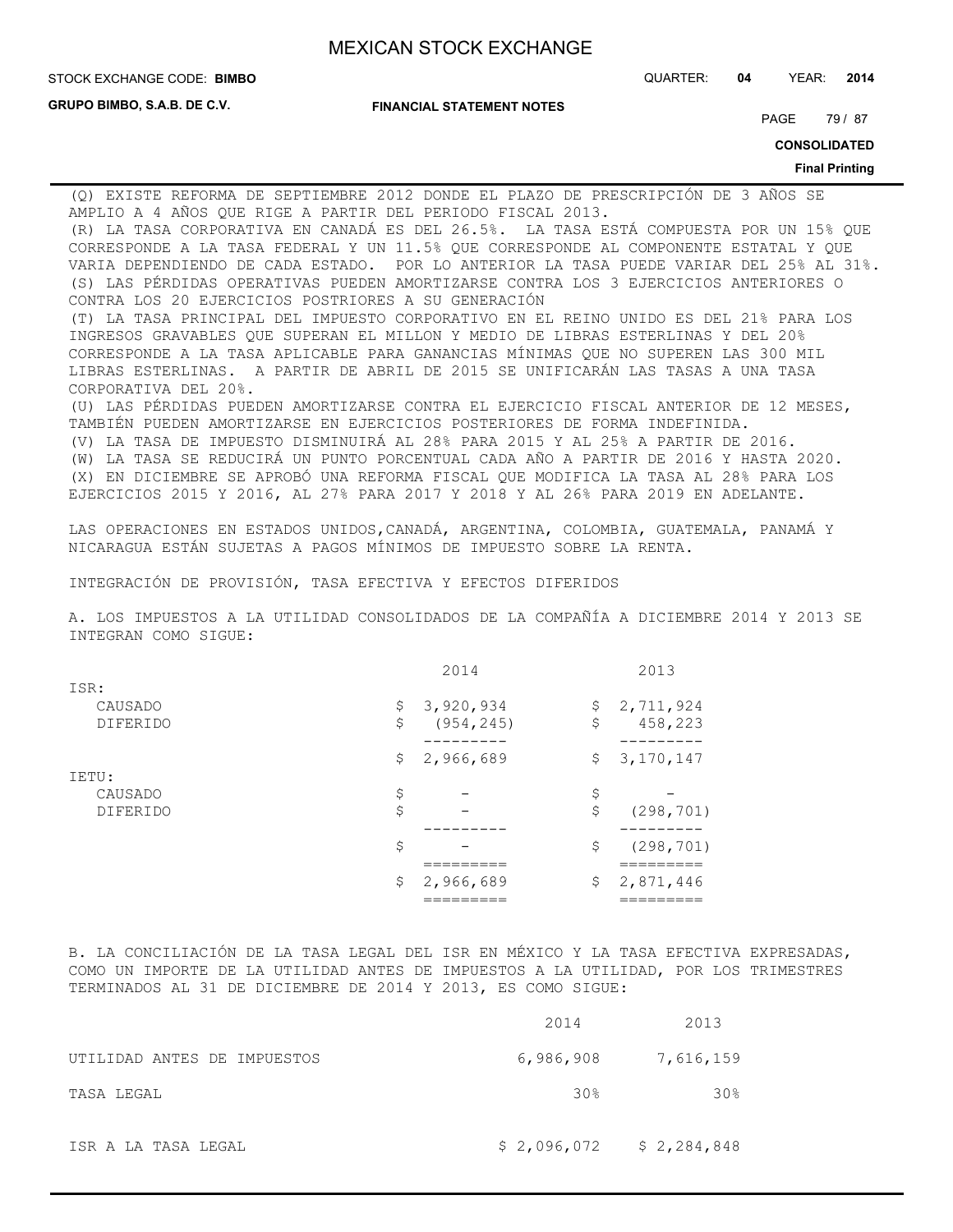#### STOCK EXCHANGE CODE: QUARTER: **04** YEAR: **2014 BIMBO**

MAS (MENOS) EFECTO DE IMPUESTOS DE LAS

**GRUPO BIMBO, S.A.B. DE C.V.**

**FINANCIAL STATEMENT NOTES**

PAGE 80 / 87

**CONSOLIDATED**

**Final Printing**

| SIGUIENTES PARTIDAS:                                                                  |                           |                 |
|---------------------------------------------------------------------------------------|---------------------------|-----------------|
| EFECTOS INFLACIONARIOS DE CUENTAS MONETARIAS<br>DE BALANCE Y DE RESULTADOS            | 524,843                   | 407,330         |
| GASTOS NO DEDUCIBLES, INGRESOS NO ACUMULABLES<br>Y OTROS                              | 390,331                   | 55,696          |
| DIFERENCIA EN TASAS Y MONEDA DE SUBSIDIARIAS                                          |                           |                 |
| EN DISTINTAS JURISDICCIONES FISCALES<br>EFECTO DE IMPUESTO POR MODIFICACIÓN           | (275, 211)                | (94, 483)       |
| EN LA TASA DE ENTIDADES MEXICANAS<br>EFECTOS EN LOS VALORES FISCALES                  |                           | (26, 609)       |
| DE INMUEBLES, MAQUINARIA Y EQUIPO                                                     | (130, 522)                | (99, 376)       |
| REGISTRO DE ISR DIFERIDO                                                              |                           |                 |
| DE COMPAÑÍAS QUE REGISTRABAN IETU DIFERIDO                                            |                           | (232, 823)      |
| CANCELACIÓN DE IETU DIFERIDO                                                          |                           | (298, 701)      |
| TETU DIFERIDO                                                                         |                           |                 |
| PARTICIPACIÓN EN RESULTADOS DE ASOCIADAS<br>RESERVA DE VALUACIÓN DE PÉRDIDAS FISCALES | 17,311                    | 11,337          |
| AMORTIZABLES                                                                          |                           | 343,865 864,227 |
| ISR RECONOCIDO EN RESULTADOS                                                          | $$2,966,689$ $$2,871,446$ |                 |
| TASA EFECTIVA DE ISR                                                                  | 42.5%                     | 37.7%           |

DE MANERA CONSERVADORA ALGUNAS EMPRESAS QUE TIENEN PÉRDIDAS FISCALES NO RECONOCIERON EL IMPUESTO DIFERIDO ACTIVO DE DICHAS PÉRDIDAS EN FUNCIÓN DE QUE, ADEMÁS DE ESTAR VIGENTES, SE REQUIERE CONTAR CON ANTECEDENTES DE RESULTADOS FISCALES POSITIVOS, ASÍ COMO PROYECCIONES QUE PERMITAN ESTIMAR EL TIEMPO DE RECUPERACIÓN DE DICHAS PÉRDIDAS FISCALES.

LOS PRINCIPALES CONCEPTOS QUE ORIGINAN EL IMPUESTO A LA UTILIDAD DIFERIDO AL 31 DE DICIEMBRE DE 2014 Y AL 31 DE DICIEMBRE DE 2013 SON LOS SIGUIENTES:

|                         | 31 DICIEMBRE<br>DE 2012 | EFECTOS EN<br>RESULTADOS | EFECTO<br>RESULTADO<br>INTEGRAL |
|-------------------------|-------------------------|--------------------------|---------------------------------|
| RESERVA PARA CUENTAS    |                         |                          |                                 |
| DE COBRO DUDOSO         | (299, 582)              | (17, 152)                |                                 |
| INVENTARIOS Y PAGOS     |                         |                          |                                 |
| ANTICIAPADOS            | (18, 818)               | 247,706                  |                                 |
| INMUEBLES, MAQUINARIA   |                         |                          |                                 |
| Y EOUIPO                | 3,207,772               | 317,024                  |                                 |
| ACTIVOS INTANGIBLES     | 5,020,321               | 473,089                  |                                 |
| OTRAS RESERVAS          | (10, 479, 575)          | (315, 355)               | 711,000                         |
| PTU CAUSADA             | (224, 289)              | (21, 224)                |                                 |
| PÉRDIDAS FISCALES POR   |                         |                          |                                 |
| AMORTIZAR               | (4, 386, 669)           | (1, 123, 516)            |                                 |
| RESERVA DE VALUACIÓN DE |                         |                          |                                 |
| PÉRDIDAS FISCALES       | 1,618,060               | 738,663                  |                                 |
| IETU                    | 298,702                 | (298, 702)               |                                 |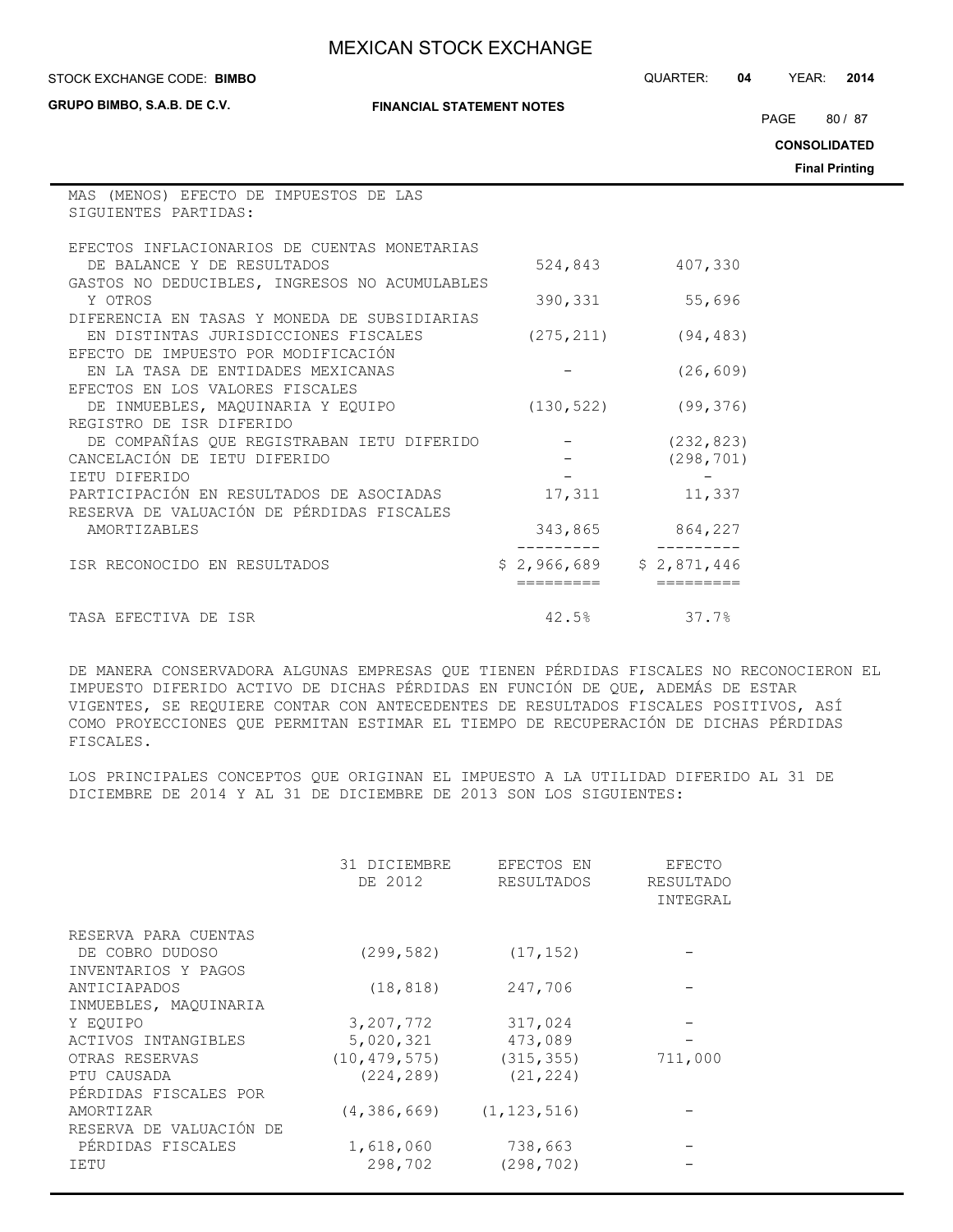| STOCK EXCHANGE CODE: BIMBO                   |                             |                                                    | QUARTER:                                                                                                                                                                                                                                                                                                                                                                                                                                                                                      | YEAR:<br>04<br>2014                          |
|----------------------------------------------|-----------------------------|----------------------------------------------------|-----------------------------------------------------------------------------------------------------------------------------------------------------------------------------------------------------------------------------------------------------------------------------------------------------------------------------------------------------------------------------------------------------------------------------------------------------------------------------------------------|----------------------------------------------|
| GRUPO BIMBO, S.A.B. DE C.V.                  |                             | <b>FINANCIAL STATEMENT NOTES</b>                   |                                                                                                                                                                                                                                                                                                                                                                                                                                                                                               |                                              |
|                                              |                             |                                                    |                                                                                                                                                                                                                                                                                                                                                                                                                                                                                               | PAGE<br>81 / 87                              |
|                                              |                             |                                                    |                                                                                                                                                                                                                                                                                                                                                                                                                                                                                               | <b>CONSOLIDATED</b><br><b>Final Printing</b> |
| COBERTURA CAMBIARIA                          | $\qquad \qquad -$           | $\overline{1}$ 15,597                              | (115, 597)                                                                                                                                                                                                                                                                                                                                                                                                                                                                                    |                                              |
| OTRAS PARTIDAS                               | 592,990                     | 43,392<br>----------                               | 25,066<br>--------                                                                                                                                                                                                                                                                                                                                                                                                                                                                            |                                              |
| TOTAL (ACTIVO) PASIVO,<br>NETO               | \$(4,671,088)<br>========== | \$159,522<br>==========                            | \$620, 469<br>$\begin{tabular}{ll} \multicolumn{2}{c}{\textbf{2}} & \multicolumn{2}{c}{\textbf{3}} & \multicolumn{2}{c}{\textbf{4}} & \multicolumn{2}{c}{\textbf{5}} & \multicolumn{2}{c}{\textbf{6}} & \multicolumn{2}{c}{\textbf{7}} & \multicolumn{2}{c}{\textbf{8}} & \multicolumn{2}{c}{\textbf{9}} & \multicolumn{2}{c}{\textbf{1}} & \multicolumn{2}{c}{\textbf{1}} & \multicolumn{2}{c}{\textbf{1}} & \multicolumn{2}{c}{\textbf{1}} & \multicolumn{2}{c}{\textbf{1}} & \multicolumn$ |                                              |
|                                              |                             |                                                    |                                                                                                                                                                                                                                                                                                                                                                                                                                                                                               |                                              |
|                                              | ADQUISICIÓN                 | 31 DE DICIEMBRE<br>DE 2013                         |                                                                                                                                                                                                                                                                                                                                                                                                                                                                                               |                                              |
| RESERVA PARA CUENTAS                         |                             |                                                    |                                                                                                                                                                                                                                                                                                                                                                                                                                                                                               |                                              |
| DE COBRO DUDOSO<br>INVENTARIOS Y PAGOS       |                             | (316, 734)                                         |                                                                                                                                                                                                                                                                                                                                                                                                                                                                                               |                                              |
| ANTICIAPADOS<br>INMUEBLES, MAQUINARIA        |                             | 228,888                                            |                                                                                                                                                                                                                                                                                                                                                                                                                                                                                               |                                              |
| Y EQUIPO                                     | 102,677                     | 3,627,473                                          |                                                                                                                                                                                                                                                                                                                                                                                                                                                                                               |                                              |
| ACTIVOS INTANGIBLES                          | $ \,$                       | 5,493,410                                          |                                                                                                                                                                                                                                                                                                                                                                                                                                                                                               |                                              |
| OTRAS RESERVAS                               | $-$                         | (10, 083, 930)                                     |                                                                                                                                                                                                                                                                                                                                                                                                                                                                                               |                                              |
| PTU CAUSADA<br>PÉRDIDAS FISCALES POR         | $\overline{\phantom{0}}$    | (245, 513)                                         |                                                                                                                                                                                                                                                                                                                                                                                                                                                                                               |                                              |
| AMORTIZAR                                    | $\overline{\phantom{0}}$    | (5, 510, 185)                                      |                                                                                                                                                                                                                                                                                                                                                                                                                                                                                               |                                              |
| RESERVA DE VALUACIÓN DE<br>PÉRDIDAS FISCALES |                             | 2,356,723                                          |                                                                                                                                                                                                                                                                                                                                                                                                                                                                                               |                                              |
| IETU                                         |                             |                                                    |                                                                                                                                                                                                                                                                                                                                                                                                                                                                                               |                                              |
| COBERTURA CAMBIARIA<br>OTRAS PARTIDAS        |                             | 661,448                                            |                                                                                                                                                                                                                                                                                                                                                                                                                                                                                               |                                              |
| TOTAL (ACTIVO) PASIVO,                       | -------                     |                                                    |                                                                                                                                                                                                                                                                                                                                                                                                                                                                                               |                                              |
| NETO                                         | \$<br>102,677<br>========== | \$ (3, 788, 420)<br>$=$ ==========                 |                                                                                                                                                                                                                                                                                                                                                                                                                                                                                               |                                              |
|                                              |                             |                                                    |                                                                                                                                                                                                                                                                                                                                                                                                                                                                                               |                                              |
|                                              |                             | 31 DICIEMBRE EFECTOS EN                            | EFECTO                                                                                                                                                                                                                                                                                                                                                                                                                                                                                        |                                              |
|                                              |                             | DE 2013 RESULTADOS RESULTADO                       |                                                                                                                                                                                                                                                                                                                                                                                                                                                                                               |                                              |
|                                              |                             |                                                    | INTEGRAL                                                                                                                                                                                                                                                                                                                                                                                                                                                                                      |                                              |
| RESERVA PARA CUENTAS                         |                             |                                                    |                                                                                                                                                                                                                                                                                                                                                                                                                                                                                               |                                              |
| DE COBRO DUDOSO                              | $ -$                        | $(316, 734)$ $(4, 173)$<br>$\sim 100$ km s $^{-1}$ |                                                                                                                                                                                                                                                                                                                                                                                                                                                                                               |                                              |
| INVENTARIOS Y PAGOS<br>ANTICIAPADOS          |                             | 228,888 (240,568)                                  |                                                                                                                                                                                                                                                                                                                                                                                                                                                                                               |                                              |
| INMUEBLES, MAQUINARIA                        |                             |                                                    |                                                                                                                                                                                                                                                                                                                                                                                                                                                                                               |                                              |
| Y EQUIPO<br>ACTIVOS INTANGIBLES              | 3,627,473                   | 328,660<br>5, 493, 410 939, 842                    | 14,090<br>$\sim$                                                                                                                                                                                                                                                                                                                                                                                                                                                                              |                                              |
| OTRAS RESERVAS                               |                             | $(10, 083, 930)$ $(1, 994, 436)$                   | 26,946                                                                                                                                                                                                                                                                                                                                                                                                                                                                                        |                                              |
| PTU CAUSADA                                  |                             | $(245, 513)$ $(71, 966)$                           |                                                                                                                                                                                                                                                                                                                                                                                                                                                                                               |                                              |
| PÉRDIDAS FISCALES POR                        |                             |                                                    |                                                                                                                                                                                                                                                                                                                                                                                                                                                                                               |                                              |
| AMORTIZAR                                    |                             | $(5, 510, 185)$ $(2, 047, 420)$                    |                                                                                                                                                                                                                                                                                                                                                                                                                                                                                               |                                              |
| RESERVA DE VALUACIÓN DE                      | $\sim$ $-$                  | $-$                                                |                                                                                                                                                                                                                                                                                                                                                                                                                                                                                               |                                              |
| PÉRDIDAS FISCALES                            | 2,356,723                   | 74,623                                             |                                                                                                                                                                                                                                                                                                                                                                                                                                                                                               |                                              |
| IETU<br>COBERTURA CAMBIARIA                  |                             | $1,648,930$ $(1,648,930)$                          |                                                                                                                                                                                                                                                                                                                                                                                                                                                                                               |                                              |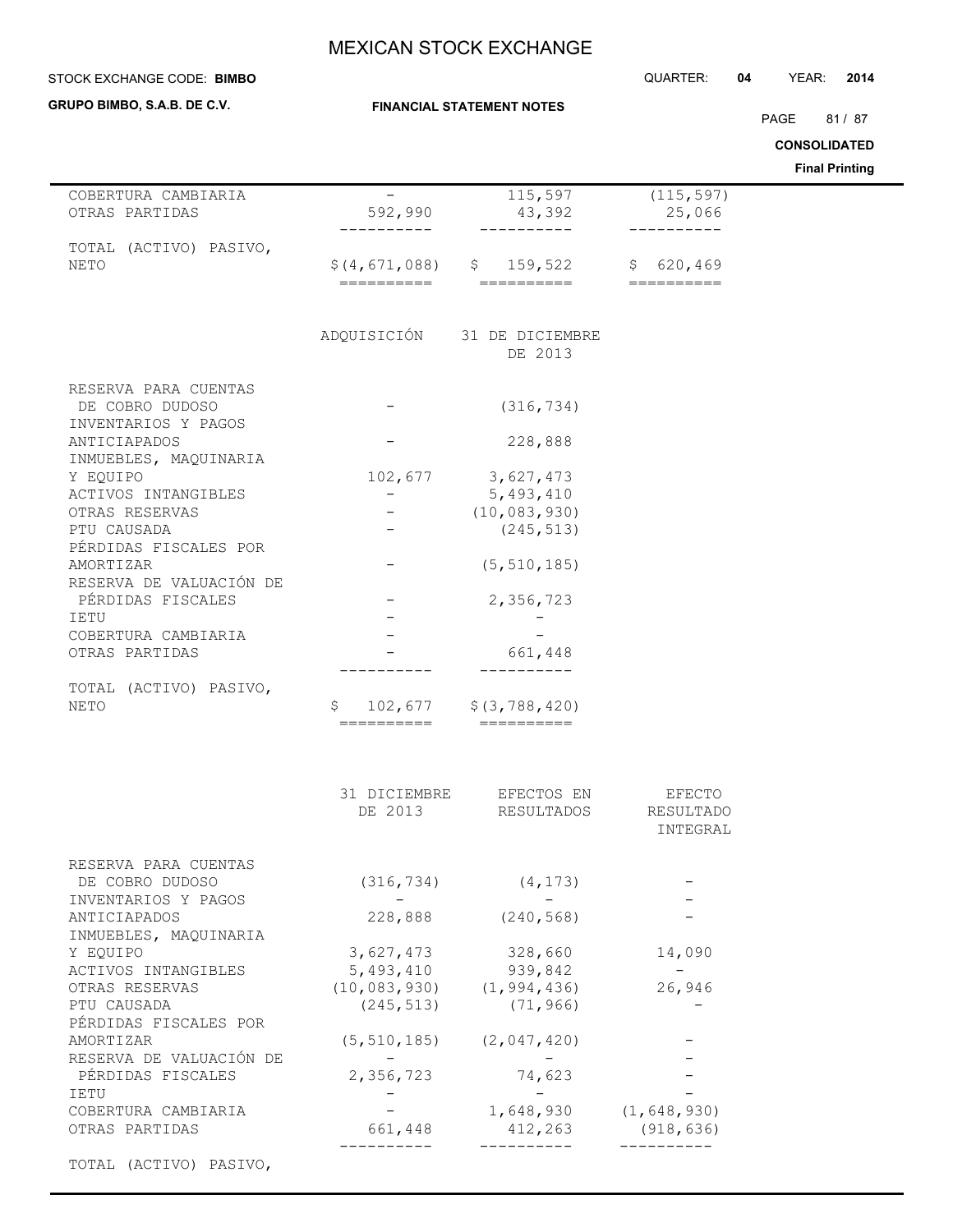### **STOCK EXCHANGE CODE: BIMBO**

**GRUPO BIMBO, S.A.B. DE C.V.**

## **FINANCIAL STATEMENT NOTES**

STOCK EXCHANGE CODE: QUARTER: **04** YEAR: **2014**

PAGE 82 / 87

**CONSOLIDATED**

**Final Printing**

| NETO                    | \$(3, 788, 420) | \$ (954, 245)                 | \$(2, 526, 530) |  |
|-------------------------|-----------------|-------------------------------|-----------------|--|
|                         | ---------       | ========                      | ----------      |  |
|                         |                 |                               |                 |  |
|                         | ADQUISICIÓN     | 31 DE DICIEMBRE               |                 |  |
|                         |                 | DE 2014                       |                 |  |
| RESERVA PARA CUENTAS    |                 |                               |                 |  |
| DE COBRO DUDOSO         | (324)           | (321, 231)                    |                 |  |
| INVENTARIOS Y PAGOS     |                 |                               |                 |  |
| ANTICIAPADOS            | (1,086)         | (12, 766)                     |                 |  |
| INMUEBLES, MAQUINARIA   |                 |                               |                 |  |
| Y EOUIPO                |                 | 504,601 4,474,824             |                 |  |
| ACTIVOS INTANGIBLES     |                 | 1,854,507 8,287,759           |                 |  |
| OTRAS RESERVAS          |                 | $(192, 815)$ $(12, 244, 235)$ |                 |  |
| PTU CAUSADA             |                 | (317, 479)                    |                 |  |
| PÉRDIDAS FISCALES POR   |                 |                               |                 |  |
| AMORTIZAR               |                 | $(282, 589)$ $(7, 840, 194)$  |                 |  |
| RESERVA DE VALUACIÓN DE |                 |                               |                 |  |
| PÉRDIDAS FISCALES       |                 | 2,431,346                     |                 |  |
| IETU                    |                 |                               |                 |  |
| COBERTURA CAMBIARIA     |                 |                               |                 |  |
| OTRAS PARTIDAS          |                 | 155,075                       |                 |  |
|                         |                 |                               |                 |  |
| TOTAL (ACTIVO) PASIVO,  |                 |                               |                 |  |
| NETO                    | \$1,882,294     | \$(5, 386, 901)               |                 |  |
|                         | ==========      | $=$ =========                 |                 |  |

LOS ACTIVOS Y PASIVOS DE IMPUESTO A LA UTILIDAD DIFERIDO SE PRESENTAN POR SEPARADO EN EL BALANCE GENERAL, YA QUE CORRESPONDEN A DIFERENTES ENTIDADES GRAVADAS Y AUTORIDADES TRIBUTARIAS Y SON COMO SIGUE:

|                                                      | 31 DE DICIEMBRE<br>DE 2014 | 31 DE DICIEMBRE<br>DE 2013 |
|------------------------------------------------------|----------------------------|----------------------------|
| IMPUESTO A LA UTILIDAD DIFERIDO ACTIVO \$(8,759,601) |                            | \$ (5, 342, 605)           |
| IMPUESTO A LA UTILIDAD DIFERIDO PASIVO               | 3,372,700                  | 1,554,185                  |
| TOTAL (ACTIVO) PASIVO, NETO                          | \$(5, 386, 901)            | \$ (3, 788, 420)           |

AL 31 DE DICIEMBRE DE 2014, LOS BENEFICIOS DE LAS PÉRDIDAS FISCALES PENDIENTES DE AMORTIZAR POR LAS QUE YA SE HA RECONOCIDO EL ACTIVO POR ISR DIFERIDO, PUEDEN RECUPERARSE CUMPLIENDO CON CIERTOS REQUISITOS. LOS AÑOS DE VENCIMIENTO Y SUS MONTOS AL 31 DE DICIEMBRE DE 2014, SON:

| AÑOS           | PÉRDIDAS     |
|----------------|--------------|
| DE VENCIMIENTO | AMORTIZABLES |
| 2014           | 125,523      |
| 2015           | 148,745      |
| 2016           | 357,915      |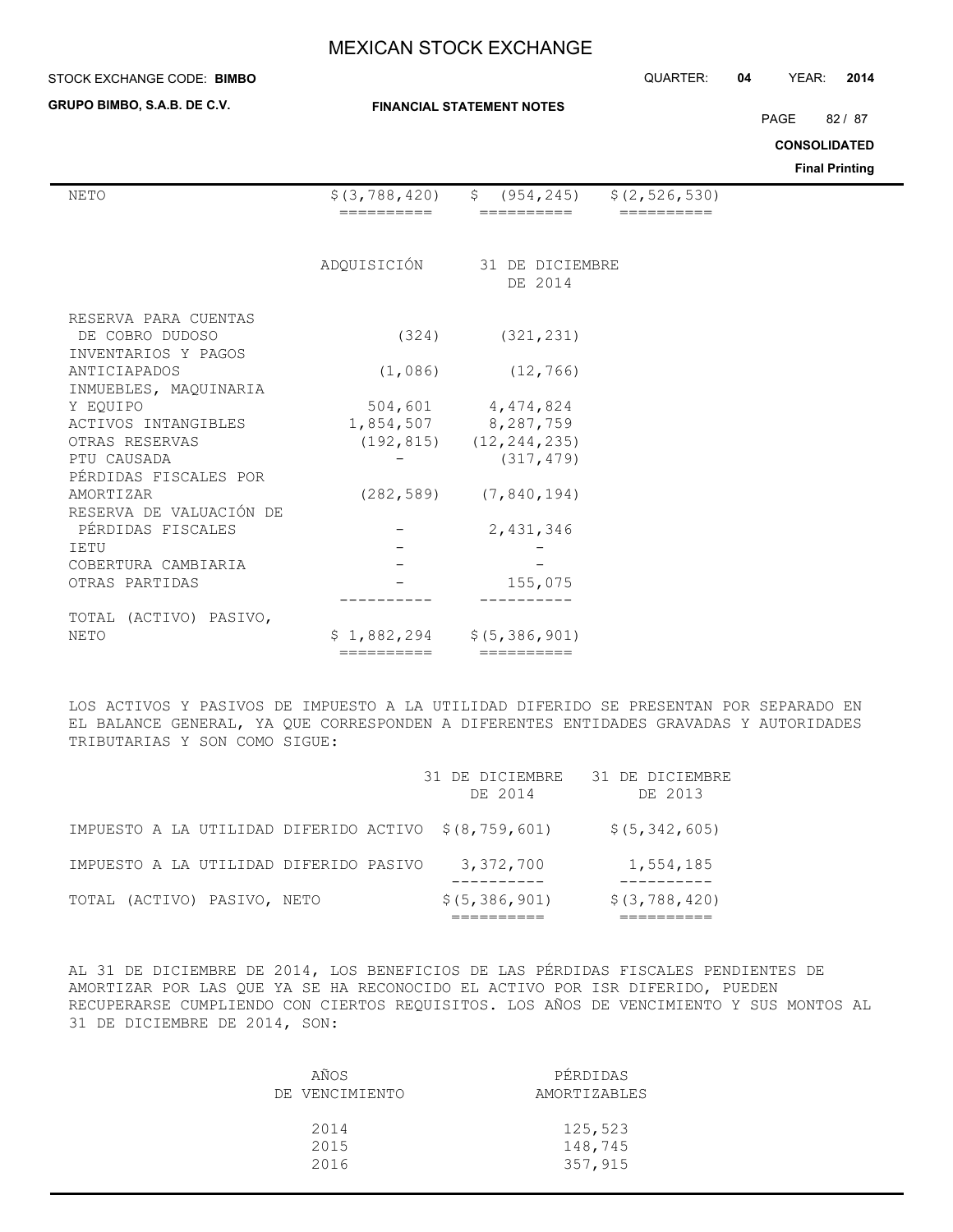#### STOCK EXCHANGE CODE: QUARTER: **04** YEAR: **2014 BIMBO**

**GRUPO BIMBO, S.A.B. DE C.V.**

**FINANCIAL STATEMENT NOTES**

PAGE 83/87

**CONSOLIDATED**

**Final Printing**

| 2017                         | 391,239                       |
|------------------------------|-------------------------------|
| 2018                         | 311,631                       |
| 2019 Y POSTERIORES           | 23,759,822                    |
|                              |                               |
| PÉRDIDAS FISCALES RESERVADAS | \$25,094,875<br>(7, 401, 906) |
|                              |                               |
| TOTAL                        | \$17,692,969                  |
|                              |                               |

## 16. COSTOS Y GASTOS POR NATURALEZA

EL COSTO DE VENTAS Y LOS GASTOS DE DISTRIBUCIÓN, VENTA, ADMINISTRACIÓN Y OTROS GASTOS GENERALES QUE SE PRESENTAN EN EL ESTADO CONSOLIDADO DE RESULTADOS SE INTEGRA COMO SIGUE:

|                                                                    |    | 31 DE DICIEMBRE<br>DE 2014 | 31 DE DICIEMBRE<br>DE 2013       |
|--------------------------------------------------------------------|----|----------------------------|----------------------------------|
| COSTO DE VENTAS<br>MATERIA PRIMA Y OTROS<br>GASTOS DE FÁBRICA      | \$ | 80,784,236                 | \$76,577,155                     |
| FLETES, COMBUSTIBLES Y MANTENIMIENTO<br>DEPRECIACIONES             |    | 3,788,928<br>3,380,112     | 3,582,518<br>3,087,598           |
|                                                                    | Ŝ. | 87,953,276<br>==========   | \$<br>83, 247, 271<br>========== |
|                                                                    |    | 31 DE DICIEMBRE<br>DE 2014 | 31 DE DICIEMBRE<br>DE 2013       |
| GASTOS DE DISTRIBUCIÓN, VENTA,<br>ADMINISTRACIÓN Y OTROS GASTOS    |    |                            |                                  |
| SUELDOS Y PRESTACIONES<br>DEPRECIACIONES<br>FLETES, COMBUSTIBLES Y | Ŝ. | 35,838,407<br>2,508,550    | \$34,731,811<br>2,016,049        |
| MANTENIMIENTO<br>SERVICIOS PROFESIONALES                           |    | 4,376,309                  | 2,708,559                        |
| Y CONSULTORÍAS                                                     |    | 9,826,017                  | 8,846,648                        |
| PUBLICIDAD Y GASTOS PROMOCIONALES                                  |    | 6, 951, 123                | 7,223,555                        |
| OTROS                                                              |    | 24, 101, 341               | 22, 471, 977                     |
|                                                                    | Ŝ. | 83,601,747                 | \$<br>77,998,599                 |
|                                                                    |    | ==========                 | ==========                       |

17. OTROS INGRESOS Y (GASTOS), NETO

SE INTEGRA COMO SIGUE:

| 31 DE DICIEMBRE | 31 DE DICIEMBRE |
|-----------------|-----------------|
| DE 2014         | DE 2013         |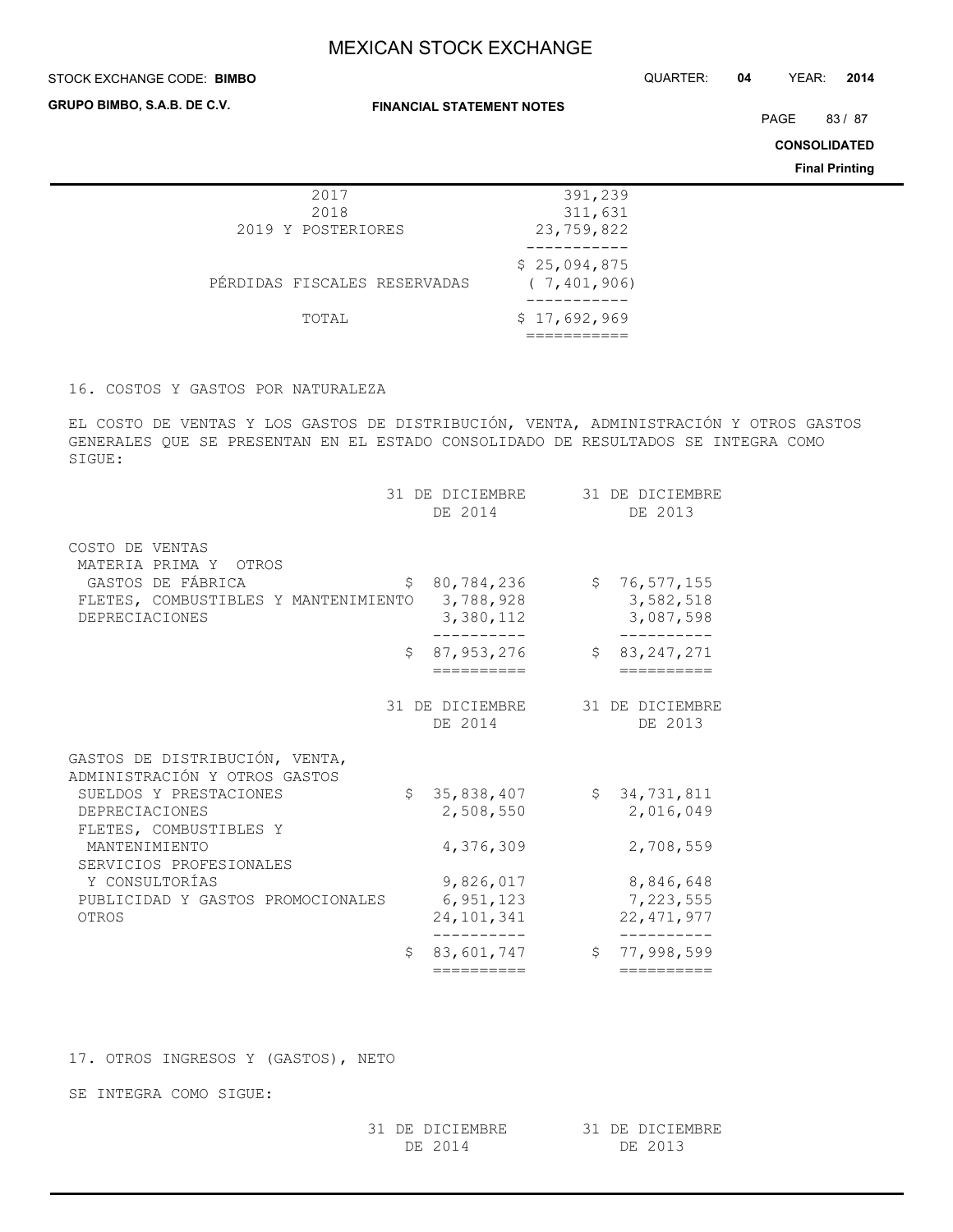#### STOCK EXCHANGE CODE: QUARTER: **04** YEAR: **2014 BIMBO**

**GRUPO BIMBO, S.A.B. DE C.V.**

**FINANCIAL STATEMENT NOTES**

PAGE 84 / 87

**CONSOLIDATED**

**Final Printing**

| ESTÍMULOS FISCALES             | \$<br>(3, 227)  | \$<br>(38, 457) |
|--------------------------------|-----------------|-----------------|
| PÉRDIDA EN VENTA DE INMUEBLES, |                 |                 |
| MAQUINARIA Y EQUIPO            | 329,787         | 194,579         |
| RECUPERACIÓN SINIESTROS        | (8, 173)        | (55, 584)       |
| VARIOS EXTRAORDINARIOS         | 356,803         | 594,359         |
| GASTOS DE INTEGRACIÓN          | 2,489,120       | 1,833,788       |
| PROVISIÓN PARA ACTUALIZAR EL   |                 |                 |
| PASIVO DE LOS PLANTES DE       |                 |                 |
| PENSIONES MULTIPATRONALES      | 2,021,609       | 367,543         |
| OTROS                          | 1,064           | 36,209          |
|                                |                 |                 |
|                                | \$<br>5,186,983 | \$<br>2,932,437 |
|                                |                 |                 |

#### 18. COMPROMISOS

## GARANTÍAS Y/O AVALES

A. GRUPO BIMBO, S. A. B. DE C. V., JUNTO CON ALGUNAS DE SUS COMPAÑÍAS SUBSIDIARIAS, HA GARANTIZADO A TRAVÉS DE CARTAS DE CRÉDITO CIERTAS OBLIGACIONES ORDINARIAS, ASÍ COMO ALGUNOS RIESGOS CONTINGENTES ASOCIADOS A OBLIGACIONES LABORALES DE ALGUNAS DE SUS COMPAÑÍAS SUBSIDIARIAS. EL VALOR DE DICHAS CARTAS DE CRÉDITO AL 31 DE DICIEMBRE DE 2014 Y 2013, ASCIENDE A \$270 Y \$220 MILLONES DE DÓLARES ESTADOUNIDENSES, RESPECTIVAMENTE.

B. IBERIA TENÍA UN CONTRATO DE COMPRA DE CIERTAS CANTIDADES DE PRODUCTO TERMINADO A UN PRECIO PREFERENCIAL. ASÍ MISMO, DERIVADO DE ESTE MISMO CONTRATO IBERIA ESTABA OBLIGADO A PAGAR EL 75% DE LA INDEMNIZACIÓN DE LEY QUE CORRESPONDA A LOS EMPLEADOS DESTINADOS POR EL TERCERO PARA LA MANUFACTURA DE LOS PRODUCTOS VENDIDOS A IBERIA. ESTE CONTRATO FUE LIQUIDADO EN DICIEMBRE DE 2013 CON UN IMPACTO EN LA CUENTA DE RESULTADOS DE \$34,436.

C. LA ENTIDAD HA FIRMADO CONTRATOS DE AUTOABASTECIMIENTO DE ENERGÍA QUE LA COMPROMETEN A ADQUIRIR CIERTAS CANTIDADES DE ENERGÍA POR UN PERIODO DE 16 AÑOS RENOVABLE A UN PRECIO PACTADO QUE SE ACTUALIZA POR FACTORES DERIVADOS DEL INPC, DURANTE LOS PRIMEROS 15 AÑOS. AUN Y CUANDO LOS CONTRATOS TIENEN CARACTERÍSTICAS DE UN INSTRUMENTO FINANCIERO DERIVADO, CALIFICAN PARA LA EXCEPCIÓN DE CONTABILIZARLOS COMO TAL, DADO QUE SON PARA AUTOCONSUMO, POR LO CUAL SE REGISTRAN EN LOS ESTADOS FINANCIEROS CONFORME SE INCURREN LOS CONSUMOS DE ENERGÍA. EL COMPROMISO DE COMPRA DE ENERGÍA PARA 2015 SE ESTIMA EN \$500,000, MONTO QUE AJUSTADO POR INFLACIÓN CORRESPONDE AL COMPROMISO ANUAL DE LOS 14 AÑOS REMANENTES DEL CONTRATO.

#### COMPROMISOS POR ARRENDAMIENTO

A. LA ENTIDAD TIENE COMPROMISOS A LARGO PLAZO POR ARRENDAMIENTO OPERATIVO, PRINCIPALMENTE POR LAS INSTALACIONES QUE UTILIZA PARA LA PRODUCCIÓN, DISTRIBUCIÓN Y VENTA DE SUS PRODUCTOS, LOS CUALES VAN DE LOS 3 A LOS 14 AÑOS, CON OPCIÓN A RENOVACIÓN DE 1 A 5 AÑOS. ALGUNOS ARRENDAMIENTOS REQUIEREN QUE LA ENTIDAD PAGUE TODOS LOS GASTOS ASOCIADOS, TALES COMO IMPUESTOS, MANTENIMIENTO Y SEGUROS DURANTE EL TÉRMINO DE LOS CONTRATOS. LA ENTIDAD INCURRIÓ EN GASTOS POR ARRENDAMIENTO POR LOS AÑOS TERMINADOS EL 31 DE DICIEMBRE DEL 2014 Y 2013 POR \$3,484,513 Y \$3,051,781 RESPECTIVAMENTE. EL TOTAL DE LOS COMPROMISOS POR ARRENDAMIENTOS ES COMO SIGUE:

ARRENDAMIENTOS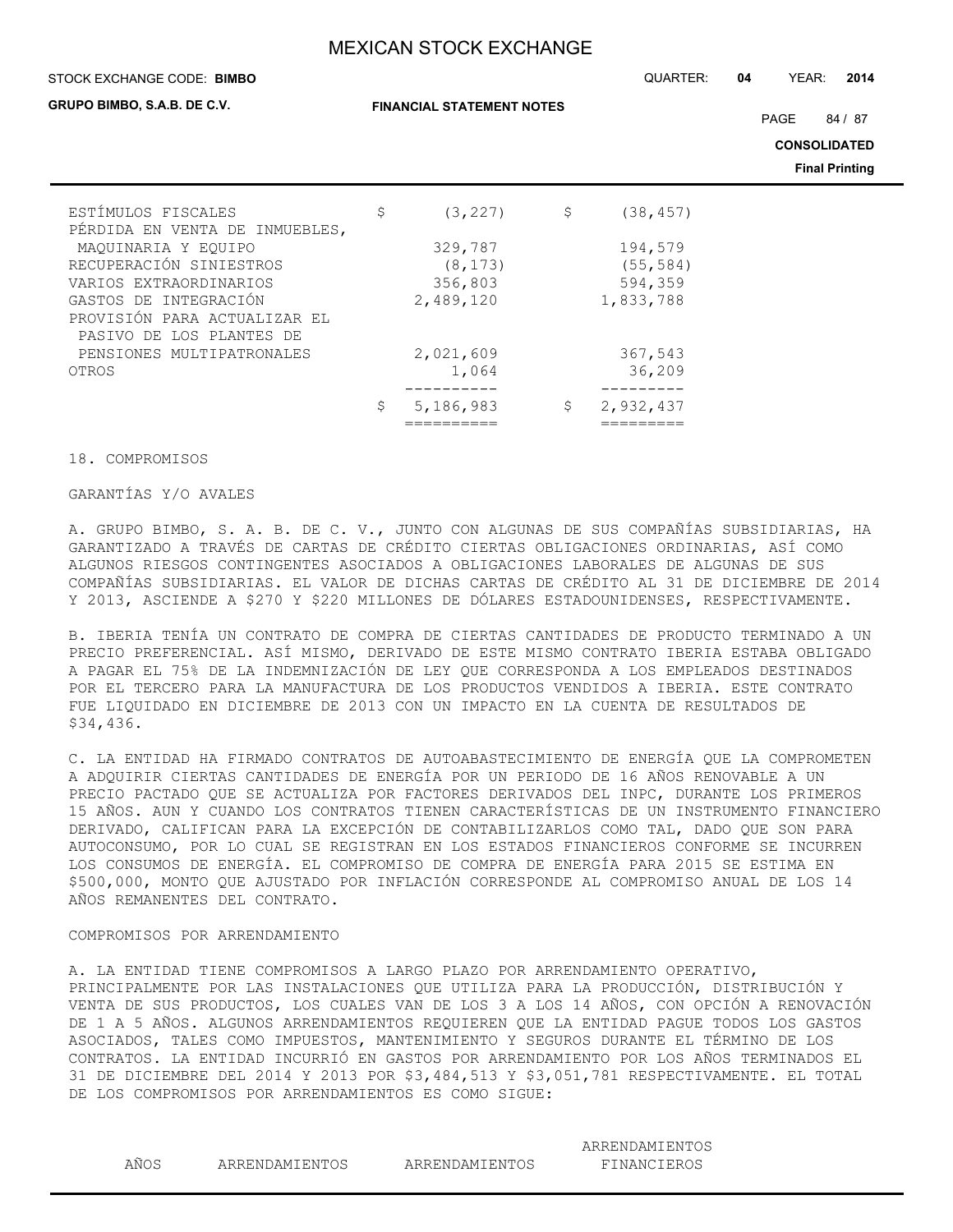#### STOCK EXCHANGE CODE: QUARTER: **04** YEAR: **2014 BIMBO**

**GRUPO BIMBO, S.A.B. DE C.V.**

PAGE 85 / 87

**CONSOLIDATED**

**Final Printing**

|                                     | OPERATIVOS  | FINANCIEROS | PARTICIPACIÓN NO |  |
|-------------------------------------|-------------|-------------|------------------|--|
|                                     |             |             | CONTROLADORA     |  |
|                                     |             |             |                  |  |
| 2015                                | 2,214,849   | 27,201      | 456,599          |  |
| 2016                                | 1,827,485   | 21,101      | 374,607          |  |
| 2017                                | 1,390,002   | 4,249       | 304,322          |  |
| 2018                                | 1,002,032   |             | 241,900          |  |
| 2019                                | 763,476     | 0           | 173,060          |  |
| 2020 Y POSTERIORES                  | 1,903,779   |             | 83,871           |  |
|                                     |             |             |                  |  |
| TOTAL DE PAGOS MÍNIMOS              |             |             |                  |  |
| DE ARRENDAMIENTO                    | 9,100,623   | 52,551      | 1,634,360        |  |
| MONTOS QUE REPRESENTAN              |             |             |                  |  |
| INTERÉS                             |             | 2,573       | 326,276          |  |
|                                     |             |             |                  |  |
| VALOR PRESENTE DE LOS PAGOS MÍNIMOS |             |             |                  |  |
| DE ARRENDAMIENTOS                   | 9,100,623   | 49,978      | 1,308,083        |  |
|                                     |             |             |                  |  |
| TOTAL                               | \$9,100,623 | \$49,978    | \$1,308,083      |  |
|                                     |             | =====       |                  |  |

## 19. CONTINGENCIAS

EXISTEN ALGUNAS CONTINGENCIAS POR JUICIOS DE DISTINTA NATURALEZA QUE SURGEN DEL CURSO NORMAL DE LAS OPERACIONES DE LA ENTIDAD, QUE LA ADMINISTRACIÓN HA EVALUADO COMO REMOTOS, POSIBLES Y PROBABLES. DE ACUERDO A ESTA EVALUACIÓN, LA ENTIDAD HA REGISTRADO EN EL RUBRO DE OTROS PASIVOS A LARGO PLAZO LOS SIGUIENTES MONTOS GENERADOS PRINCIPALMENTE EN OLA:

| TIPO                                | IMPORTE                                |
|-------------------------------------|----------------------------------------|
| LABORAL<br>FISCAL<br>CIVIL<br>OTROS | \$119,825<br>74,130<br>22,669<br>8,540 |
| TOTAL                               | \$225,164                              |

AQUELLAS CONTINGENCIAS EN LAS QUE LA ADMINISTRACIÓN ESPERA QUE NO SEA PROBABLE UTILIZAR LOS RECURSOS FUTUROS PARA PAGAR SUS OBLIGACIONES O QUE NO SE ESPERA TENGAN UN EFECTO SIGNIFICATIVO PARA LA ENTIDAD, NO SON PROVISIONADAS EN TANTO NO SE CUENTE CON INFORMACIÓN COMPLETA QUE PERMITA CONSIDERAR EL RECONOCIMIENTO DE UN PASIVO.

LA ENTIDAD TIENE EFECTIVO EMBARGADO POR \$267,709 Y HA OTORGADO GARANTÍAS DE ACTIVOS FIJOS POR \$13,302 ADICIONALES PARA GARANTIZAR LITIGIOS FISCALES EN CURSO EN BRASIL. EL MONTO EMBARGADO EN EFECTIVO SE PRESENTA DENTRO DE OTROS ACTIVOS A LARGO PLAZO.

DERIVADO DE LA COMPRA DE ELEMENTOS DE PROPIEDAD, PLANTA Y EQUIPO Y ACTIVOS INTANGIBLES EN BRASIL RELATIVOS A LA MARCA FIRENZE, REALIZADA EN EL 2008, LA ENTIDAD ESTÁ SUJETA A EMBARGOS FISCALES COMO PRESUNTO SUCESOR DE EMPRESAS QUE PARTICIPAN EN ESTAS ACCIONES. EL TRIBUNAL DICTÓ UNA MEDIDA CAUTELAR ORDENANDO LA RESTRICCIÓN DE PARTE DE LAS CUENTAS POR COBRAR DE LA ENTIDAD POR LA VENTA DE PRODUCTOS DE MARCA "FIRENZE". LA EMPRESA ESTÁ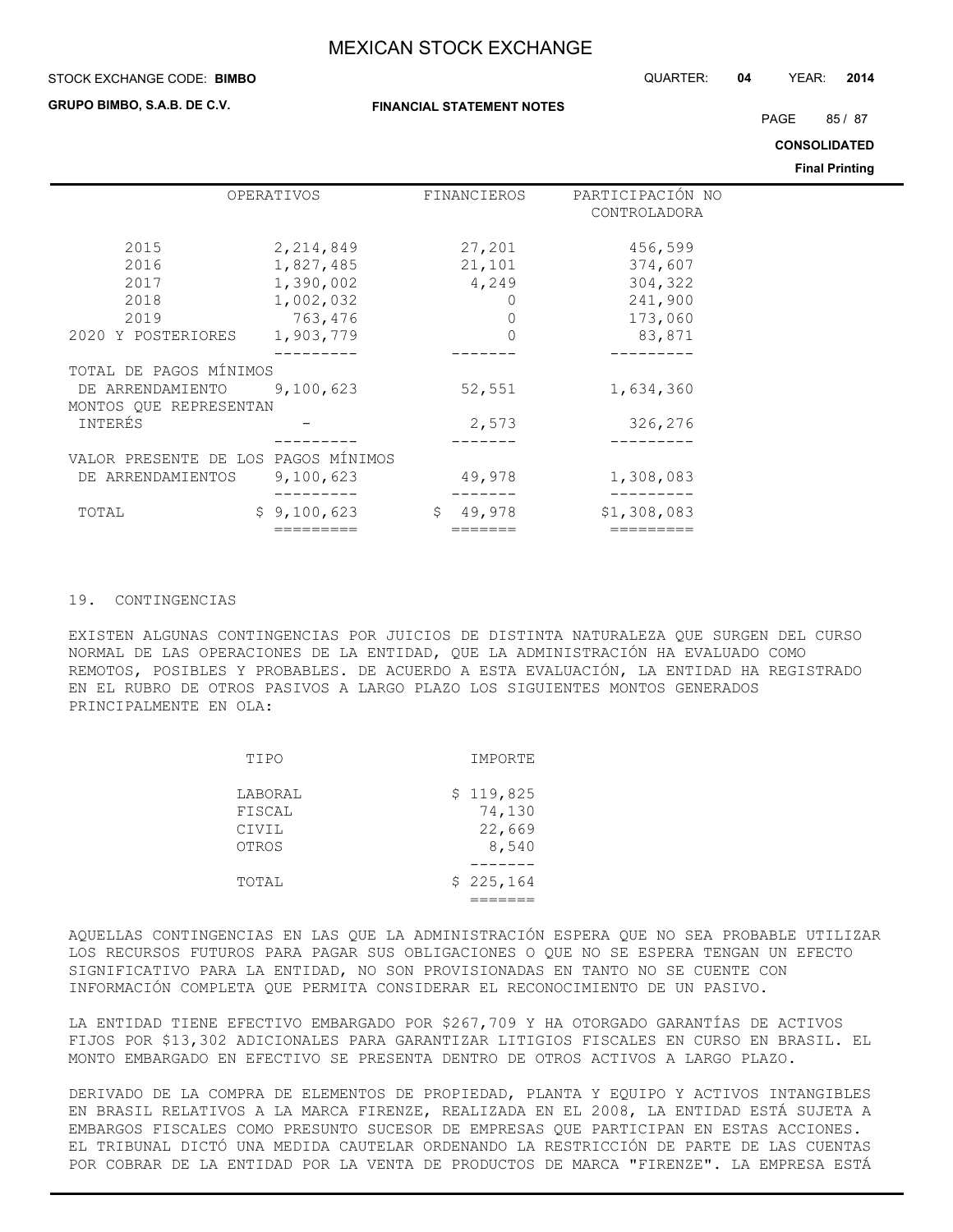**STOCK EXCHANGE CODE: BIMBO** 

**GRUPO BIMBO, S.A.B. DE C.V.**

**FINANCIAL STATEMENT NOTES**

STOCK EXCHANGE CODE: QUARTER: **04** YEAR: **2014**

PAGE 86 / 87

**CONSOLIDATED**

#### **Final Printing**

DEFENDIENDO DICHA MEDIDA Y SE ESPERA QUE ESTE LITIGIO CONTINÚE, Y SE RESUELVAN EN EL LARGO PLAZO. DEBIDO A LA COMPLEJIDAD DEL LITIGIO, NO SE HA PODIDO ESTIMAR DE MANERA RAZONABLE UNA PROVISIÓN, POR LO QUE NO EXISTE UNA PROVISIÓN REGISTRADA A LA FECHA.

#### 20. INFORMACIÓN POR SEGMENTOS

LA INFORMACIÓN QUE SE REPORTA A LA MÁXIMA AUTORIDAD EN LA TOMA DE DECISIONES DE OPERACIÓN DE LA ENTIDAD PARA EFECTOS DE ASIGNACIÓN DE RECURSOS Y EVALUACIÓN DEL DESEMPEÑO DE LOS SEGMENTOS SE ENFOCA EN 4 ZONAS GEOGRÁFICAS: MÉXICO, EUA, OLA E IBERIA. LOS PRODUCTOS FUENTE DE LOS INGRESOS DE LOS SEGMENTOS CONSISTEN EN PAN (TODOS LOS SEGMENTOS) Y CONFITERÍA (MÉXICO Y EUA ÚNICAMENTE).

A CONTINUACIÓN SE PRESENTAN LOS PRINCIPALES DATOS POR ÁREA GEOGRÁFICA EN LAS QUE OPERA LA ENTIDAD POR LOS AÑOS TERMINADOS EL 31 DE DICIEMBRE DE 2014 Y 2013:

|             | MÉXICO                             | EUA Y<br>CANADÁ                                        | OLA                                                | EUROPA                  | ELIM. DE<br>CONSOLID.                                                                  | TOTAL                             |
|-------------|------------------------------------|--------------------------------------------------------|----------------------------------------------------|-------------------------|----------------------------------------------------------------------------------------|-----------------------------------|
| VN          |                                    |                                                        |                                                    |                         | $$72,095$ $$90,375$ $$21,931$ $$6,897$ $$(4,247)$                                      | \$187,051                         |
| $UO(*)$     | =======                            | $$10,129$ \$ 392 \$                                    | =======<br>$\overline{7}$                          | =======                 | $=$ $=$ $=$ $=$ $=$ $=$<br>$\frac{1}{2}$ (209) $\frac{1}{2}$ (10)                      | \$10,309                          |
| DAOV        | $=$ $=$ $=$ $=$ $=$ $=$            | $=$ $=$ $=$ $=$ $=$ $=$<br>$$1,883$ $$5,196$ $$850$    |                                                    | =======<br>$$146$ \$    | and the state of the state of the                                                      | =========<br>\$8,075              |
|             | =======                            |                                                        |                                                    | =======                 | $=$ $=$ $=$ $=$ $=$ $=$ $=$<br>UAFIDA(*) $$12,012$ $$5,588$ $$857$ $$(63)$ $$(10)$     | ========<br>\$18,384              |
| UN          | =======                            | $=$ $=$ $=$ $=$ $=$ $=$<br>$$4,969$ $$(1,011)$ $(494)$ | $=$ $=$ $=$ $=$ $=$ $=$                            | =======                 | $=$ $=$ $=$ $=$ $=$ $=$<br>$$ 63)$ \$ 102                                              | \$3,513                           |
| IG          | \$303                              | $=$ $=$ $=$ $=$ $=$ $=$<br>$$309$ \$ 34                | =======                                            | $=$ $=$ $=$ $=$ $=$ $=$ | $=$ $=$ $=$ $=$ $=$ $=$<br>$$324$ $$699$                                               | $=$ = = = = = = =<br>\$271        |
| IP          | $=$ $=$ $=$ $=$ $=$ $=$            | $$3,006$ $$944$ $$300$                                 |                                                    | =======                 | $=$ $=$ $=$ $=$ $=$ $=$ $=$<br>$$29$ \$ (586)                                          | ========<br>\$3,693               |
| AΤ          |                                    |                                                        |                                                    | =======                 | $$44,888$ $$107,808$ $$18,998$ $$6,865$ $$(1,439)$                                     | ========<br>\$177,120             |
| $_{\rm PT}$ | $=$ $=$ $=$ $=$ $=$ $=$<br>======= | $=$ $=$ $=$ $=$ $=$ $=$<br>$=$ $=$ $=$ $=$ $=$ $=$     | $=$ $=$ $=$ $=$ $=$ $=$<br>$=$ $=$ $=$ $=$ $=$ $=$ | =======<br>=======      | $=======$<br>$$78,345$ $$38,030$ $$5,887$ $$2,516$ $$(471)$<br>$=$ $=$ $=$ $=$ $=$ $=$ | ========<br>\$124,307<br>======== |
|             |                                    |                                                        |                                                    |                         |                                                                                        |                                   |

2 0 1 4

## 2 0 1 3

|                      | MÉXICO            | EUA Y<br>CANADÁ   | OLA                  | <b>EUROPA</b>        | ELIM. DE<br>CONSOLID.   | TOTAL                   |
|----------------------|-------------------|-------------------|----------------------|----------------------|-------------------------|-------------------------|
| VN                   | \$73,178          | \$79,767          | \$20,405             | \$5,323              | \$(4,050)               | \$174,623               |
| $(\star)$<br>U0      | ------<br>\$9,558 | ------<br>\$2,614 | ------<br>\$(1, 244) | _____<br>S.<br>(545) | ------<br>\$<br>61      | -------<br>\$10,444     |
| DAOV                 | \$2,004           | ------<br>\$3,175 | _____<br>\$1,287     | _____<br>\$<br>341   | \$<br>$\qquad \qquad -$ | -------<br>6,807<br>\$. |
| $UAFIDA(*)$ \$11,562 |                   | \$5,789           | \$<br>43             | S<br>(204)           | \$<br>61                | \$17,251                |
| UN                   | ------<br>\$5,688 | \$<br>907         | \$(2,823)            | \$ (558)             | \$1,069                 | -------<br>4,283<br>Ş.  |
|                      |                   |                   |                      |                      |                         |                         |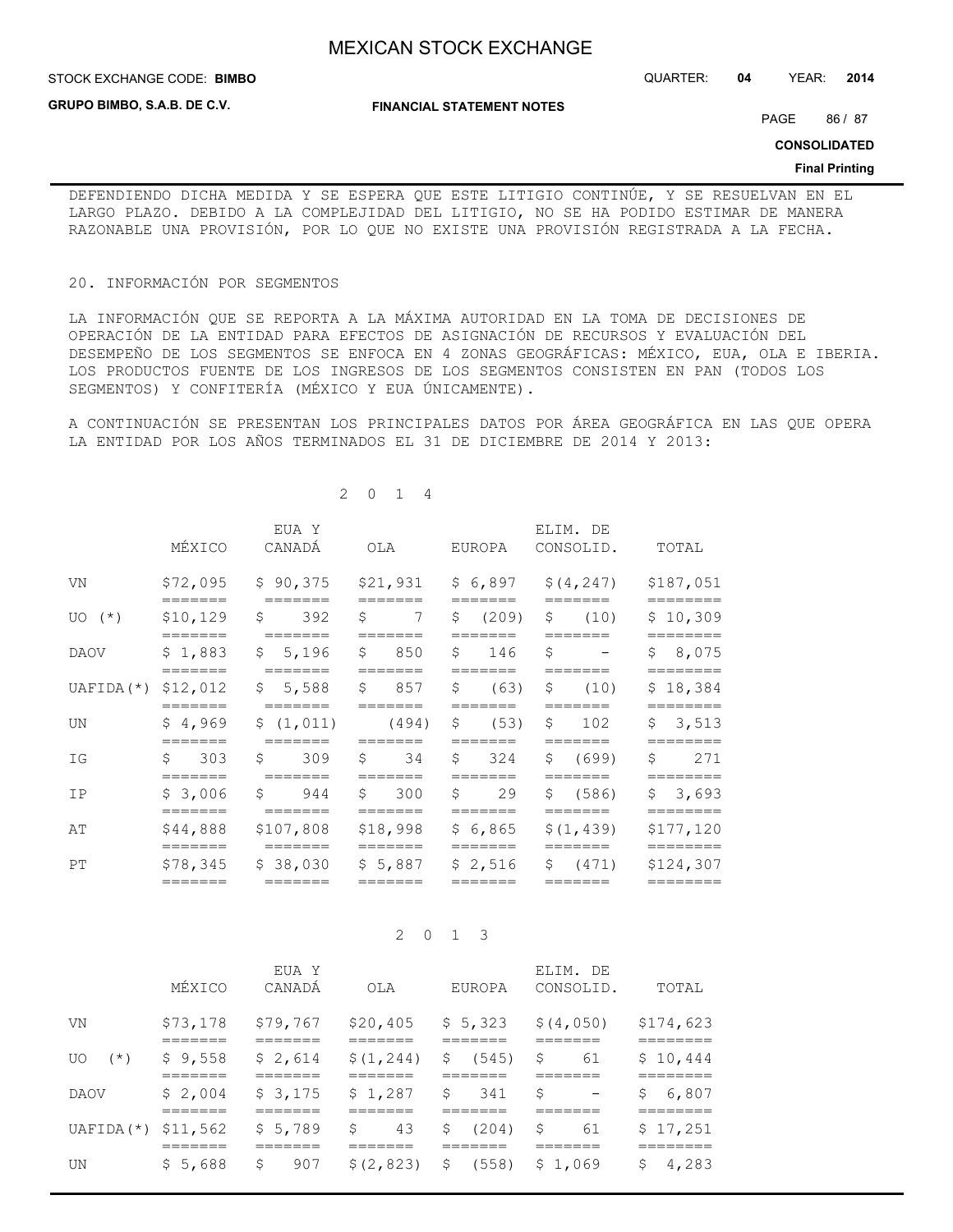STOCK EXCHANGE CODE: QUARTER: **04** YEAR: **2014 BIMBO**

**GRUPO BIMBO, S.A.B. DE C.V.**

**FINANCIAL STATEMENT NOTES**

PAGE 87 / 87

**CONSOLIDATED**

**Final Printing**

|     | _______<br>_______ | _______<br>_______  | _______<br>_______ | _______<br>_______ | _______<br>_______             | . — — — — — — —<br>--------- |
|-----|--------------------|---------------------|--------------------|--------------------|--------------------------------|------------------------------|
| T G | \$179              | \$ 388              |                    |                    | S 72 S 4 S (375) S             | 268                          |
|     | =======            | ====---             | _______            | ====---            | ====---                        | -------<br>________          |
| TP  | \$2.279            | \$640               |                    |                    | \$ 355 \$ 33 \$ (189) \$ 3,118 |                              |
|     | ______<br>________ | _______<br>________ | ------<br>________ | _____<br>________  | _______<br>________            | _______<br>________          |
| ΆT  | \$42.419           | \$71,791            | \$18,753           | \$3,103            | \$(1, 905)                     | \$134,161                    |
|     | _______<br>_______ | _______<br>_______  | _______<br>_______ | _______<br>_______ | ________<br>________           | ________<br>________         |
| PТ  |                    | $$52,175$ $$27,316$ | \$6.123            | \$1,774            | \$ (978)                       | \$86,410                     |
|     | _______<br>_______ | _______<br>_______  | _______<br>_______ | _______<br>_______ | ________<br>________           | ________<br>________         |

CIFRAS EN MILLONES DE PESOS

(\*) NO INCLUYE REGALÍAS INTERFILIALES

| VN    | VENTAS NETAS                                                         |
|-------|----------------------------------------------------------------------|
|       | UAOIG UTILIDAD ANTES DE OTROS INGRESOS Y (GASTOS)                    |
| OIG   | OTROS INGRESOS Y (GASTOS)                                            |
| UO OU | UTILIDAD DE OPERACIÓN                                                |
| DAOV  | DEPRECIACIÓN, AMORTIZACIÓN Y OTRAS PARTIDAS VIRTUALES                |
|       | UAFIDA UTILIDAD DE OPERACIÓN, MÁS DEPRECIACIÓN, AMORTIZACIÓN Y OTRAS |
|       | PARTIDAS VIRTUALES                                                   |
| UN.   | UTILIDAD NETA (MAYORITARIA)                                          |
| IG    | INTERESES GANADOS                                                    |
| IP    | INTERESES PAGADOS                                                    |
| AT    | ACTIVOS TOTALES                                                      |
| PТ    | PASIVOS TOTALES                                                      |
|       |                                                                      |

AL 31 DE DICIEMBRE DE 2014 Y 2013 LAS VENTAS EFECTUADAS A SU CLIENTE PRINCIPAL REPRESENTARON EL 14% DE LAS VENTAS NETAS CONSOLIDADAS DE LA ENTIDAD. NO EXISTEN OTROS CLIENTES CUYAS VENTAS EXCEDAN 10% DEL TOTAL DE LAS VENTAS CONSOLIDADAS.

## 21. APROBACIÓN DE LOS ESTADOS FINANCIEROS

LOS ESTADOS FINANCIEROS CONSOLIDADOS FUERON AUTORIZADOS PARA SU EMISIÓN, POR EL LIC. DANIEL SERVITJE MONTULL, DIRECTOR GENERAL DE LA ENTIDAD Y POR EL CONSEJO DE ADMINISTRACIÓN, CONSECUENTEMENTE ESTOS NO REFLEJAN LOS HECHOS OCURRIDOS DESPUÉS DE ESA FECHA, Y ESTÁN SUJETOS A LA APROBACIÓN DE LA ASAMBLEA DE ACCIONISTAS DE LA ENTIDAD, QUIENES PUEDEN DECIDIR SU MODIFICACIÓN DE ACUERDO CON LO DISPUESTO EN LA LEY GENERAL DE SOCIEDADES MERCANTILES.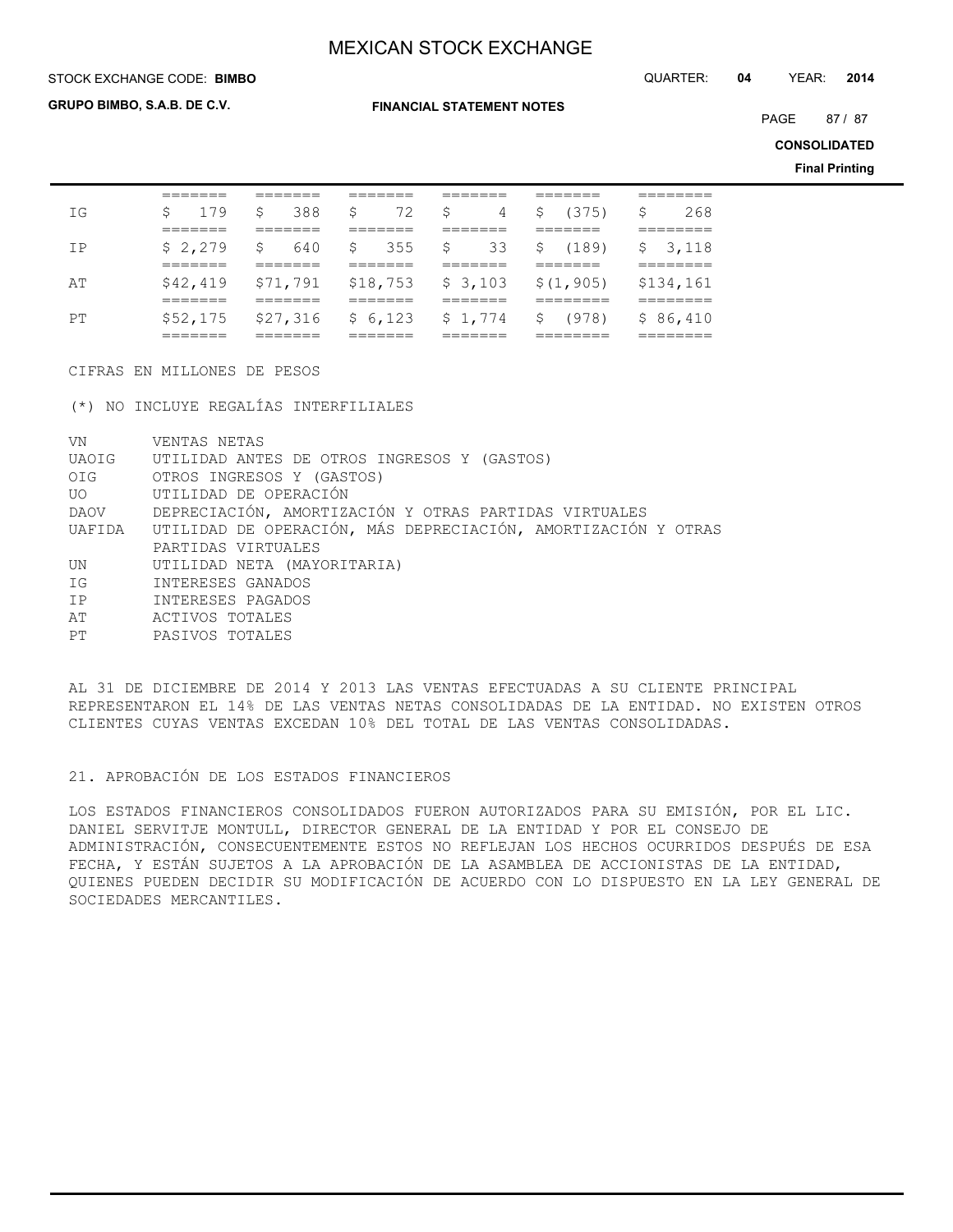# STOCK EXCHANGE CODE: QUARTER: **04** YEAR: **2014 BIMBO**

**GRUPO BIMBO, S.A.B. DE C.V.**

# **INVESTMENTS IN ASSOCIATES AND JOINT VENTURES (THOUSAND PESOS)**

# **CONSOLIDATED**

**Final Printing**

|                                                         |                                                           |                               | $\frac{9}{6}$ | <b>TOTAL AMOUNT</b>               |                                |  |
|---------------------------------------------------------|-----------------------------------------------------------|-------------------------------|---------------|-----------------------------------|--------------------------------|--|
| <b>COMPANY NAME</b>                                     | <b>PRICIPAL ACTIVITY</b>                                  | <b>NUMBER OF SHARES OWNER</b> | <b>SHIP</b>   | <b>ACQUISITION</b><br><b>COST</b> | <b>CURRENT</b><br><b>VALUE</b> |  |
| CONGELACION Y ALMACENAJE DEL<br>CENTRO, S.A. DE C.V.    | SERVICIOS DE ALMACENAJE Y<br><b>CONGELACION</b>           | 3,240,000                     | 14.99         | 7,756                             | 125,579                        |  |
| EFFORM, S.A. DE C.V.                                    | FAB. Y VTA. DE PAPELERIA E<br><b>IMPRESION</b>            | 29,520                        | 24.00         |                                   | 14,941                         |  |
| PLASTICOS Y ALAMBRES ROGAMA.<br>S.A. DE C.V.            | FAB, Y VTA. DE ENVOLTURAS                                 | 2,000                         | 10.00         | 2                                 | 551                            |  |
| UNIFORMES Y EQUIPOS<br>INDUSTRIALES, S.A. DE C.V.       | <b>ELABORACION Y VENTA DE</b><br>UNIFORMES INDUSTR        | 48,240                        | 24.00         | 530                               | 7,544                          |  |
| PRODUCTOS RICH, S.A. DE C.V.                            | <b>ELABORACION DE PRODUCTOS</b><br>PANADERI Y REPO        | 5,414,285                     | 18.00         | 13,483                            | 118,089                        |  |
| OVOPLUS, S.A. DE C.V.                                   | <b>ELABORACION BASES DE HUEVO</b>                         | 10.878                        | 25.00         | 5,489                             | 46,784                         |  |
| BETA SAN MIGUEL, S.A. DE C.V.                           | PRODUCTOS DE AZUCAR                                       | 1,119,721                     | 8.00          | 34.280                            | 528,068                        |  |
| LA MODERNA, S.A. DE C.V.                                | <b>FABRICACION Y VENTA DE PASTAS</b>                      | 2,584,598                     | 3.33          | 72,369                            | 156,320                        |  |
| PAN GLO. S. DE R.L. DE C.V.                             | <b>INVESTIGACION Y SERVICIOS</b>                          | 1                             | 25.00         | 3,036                             | 7,512                          |  |
| SOCIEDAD INDUSTRIAL DE EQUIPOS<br>Y SERIVICIOS, S.A.    | <b>FABRICACION Y REPARACION DE</b><br><b>EQUIPOS INDU</b> | 3,015                         | 30.00         | 3,015                             | 31,048                         |  |
| FIN COMUN, S.A. DE C.V.                                 | UNION DE CREDITO                                          | 109,663                       | 36.15         | 117,591                           | 96,009                         |  |
| MUNDO DULCE, S.A. DE C.V.                               | <b>FABRICACION Y PRODUCCION DE</b><br><b>PRODUCTOS AL</b> | 1                             | 50.00         | 224,566                           | 271,348                        |  |
| <b>FABRICAS DE GALLETAS LA</b><br>MODERNA, S.A. DE C.V. | <b>FABRICACION Y PRODUCCION DE</b><br>PRODUCTOS AL        | 1                             | 50.00         | 206,798                           | 247,157                        |  |
| BLUE LABEL MEXICO, S.A. DE C.V.                         | <b>DISTRIBUCION Y REVENTA DE</b><br><b>SERVICIOS MOV</b>  | 2,025                         | 45.00         | 466.750                           | 534,910                        |  |
| <b>VARIOS AL COSTO</b>                                  | <b>OTROS</b>                                              | $\mathbf{1}$                  | 0.00          | 14,672                            | 4,404                          |  |
| <b>TOTAL INVESTMENT IN ASSOCIATES</b>                   |                                                           |                               |               | 1,170,338                         | 2,190,264                      |  |

**NOTES**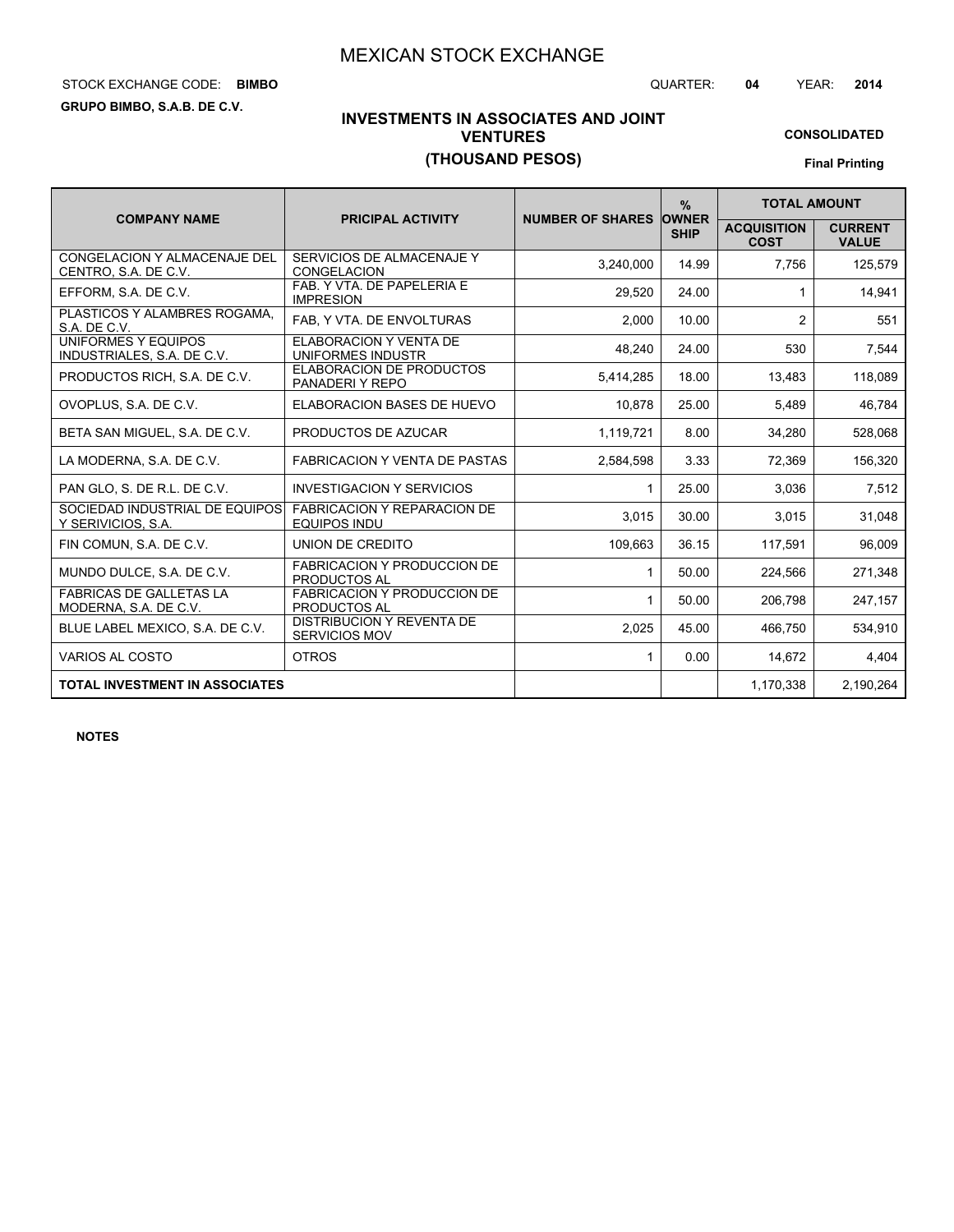QUARTER: **04**YEAR: **<sup>2014</sup>**

## **GRUPO BIMBO, S.A.B. DE C.V.**STOCK EXCHANGE CODE:**BIMBO**

# **BREAKDOWN OF CREDITS**

## (THOUSAND PESOS)

**CONSOLIDATED**

**Final Printing**

|                                  | <b>FOREIGN</b><br><b>INSTITUTION</b><br>(YES/NO) | <b>CONTRACT</b><br><b>SIGNING DATE</b> | <b>EXPIRATION</b><br><b>DATE</b> |      | <b>MATURITY OR AMORTIZATION OF CREDITS IN NATIONAL CURRENCY</b> |                      |                     |                     |                     |                                | <b>MATURITY OR AMORTIZATION OF CREDITS IN FOREIGN CURRENCY</b> |                    |                      |                     |                     |                                |
|----------------------------------|--------------------------------------------------|----------------------------------------|----------------------------------|------|-----------------------------------------------------------------|----------------------|---------------------|---------------------|---------------------|--------------------------------|----------------------------------------------------------------|--------------------|----------------------|---------------------|---------------------|--------------------------------|
| <b>CREDIT TYPE / INSTITUTION</b> |                                                  |                                        |                                  |      | <b>INTEREST RATE</b>                                            | <b>TIME INTERVAL</b> |                     |                     |                     |                                |                                                                |                    | <b>TIME INTERVAL</b> |                     |                     |                                |
|                                  |                                                  |                                        |                                  |      | <b>CURRENT YEAR</b>                                             | <b>UNTIL 1YEAR</b>   | <b>UNTIL 2 YEAR</b> | <b>UNTIL 3 YEAR</b> | <b>UNTIL 4 YEAR</b> | UNTIL 5 YEAR OR<br><b>MORE</b> | <b>CURRENT YEAR</b>                                            | <b>UNTIL 1YEAR</b> | UNTIL 2 YEAR         | <b>UNTIL 3 YEAR</b> | <b>UNTIL 4 YEAR</b> | UNTIL 5 YEAR OR<br><b>MORE</b> |
| <b>BANKS</b>                     |                                                  |                                        |                                  |      |                                                                 |                      |                     |                     |                     |                                |                                                                |                    |                      |                     |                     |                                |
| <b>FOREIGN TRADE</b>             |                                                  |                                        |                                  |      |                                                                 |                      |                     |                     |                     |                                |                                                                |                    |                      |                     |                     |                                |
| Nacional Financiera              | <b>NOT</b>                                       | 08/11/2013                             | 30/11/2014                       | 5.06 | N/A                                                             | 395,873              | $\Omega$            |                     | $\Omega$            | $\sqrt{ }$                     |                                                                |                    |                      |                     |                     |                                |
| PAGARE                           | <b>NOT</b>                                       | 30/12/2014                             | 29/01/2015                       | 3.65 | N/A                                                             | 280,000              | $\Omega$            |                     | $\Omega$            | $\Omega$                       |                                                                |                    |                      |                     |                     |                                |
| Subsidiarias                     | <b>YES</b>                                       | 19/04/2005                             | 30/04/2018                       |      |                                                                 |                      |                     |                     |                     |                                | N/A                                                            | 1,084,361          | 153,219              | 311,553             | 313,778             | 7,370                          |
| nacional financiera              | <b>NOT</b>                                       | 15/12/2014                             | 15/06/2014                       | 1.27 |                                                                 |                      |                     |                     |                     |                                | N/A                                                            | 29,105             |                      | $^{\circ}$          | $\Omega$            | $\Omega$                       |
| <b>LINEA REVOLVENTE</b>          | <b>YES</b>                                       | 20/05/2014                             | 13/05/2019                       |      |                                                                 |                      |                     |                     |                     |                                | N/A                                                            |                    |                      | $\mathbf{0}$        | $\Omega$            | 1,251,030                      |
| LINEA REVOLVENTE                 | <b>YES</b>                                       | 20/05/2014                             | 13/05/2019                       |      |                                                                 |                      |                     |                     |                     |                                | N/A                                                            |                    |                      | $\Omega$            | $\Omega$            | 3,687,067                      |
| <b>LINEA REVOLVENTE</b>          | <b>YES</b>                                       | 20/05/2014                             | 13/05/2019                       |      |                                                                 |                      |                     |                     |                     |                                | N/A                                                            |                    |                      | $\Omega$            |                     | 687,500                        |
| LINEA REVOLVEMTE                 | <b>YES</b>                                       | 14/07/2014                             | 20/05/2019                       |      |                                                                 |                      |                     |                     |                     |                                | N/A                                                            |                    |                      | $\Omega$            |                     | 1,030,260                      |
| <b>SECURED</b>                   |                                                  |                                        |                                  |      |                                                                 |                      |                     |                     |                     |                                |                                                                |                    |                      |                     |                     |                                |
| <b>COMMERCIAL BANKS</b>          |                                                  |                                        |                                  |      |                                                                 |                      |                     |                     |                     |                                |                                                                |                    |                      |                     |                     |                                |
| <b>OTHER</b>                     |                                                  |                                        |                                  |      |                                                                 |                      |                     |                     |                     |                                |                                                                |                    |                      |                     |                     |                                |
| <b>TOTAL BANKS</b>               |                                                  |                                        |                                  |      | n                                                               | 675,873              | $\mathbf{0}$        |                     | $\mathbf{0}$        |                                |                                                                | 1,113,466          | 153,219              | 311,553             | 313,778             | 6,663,227                      |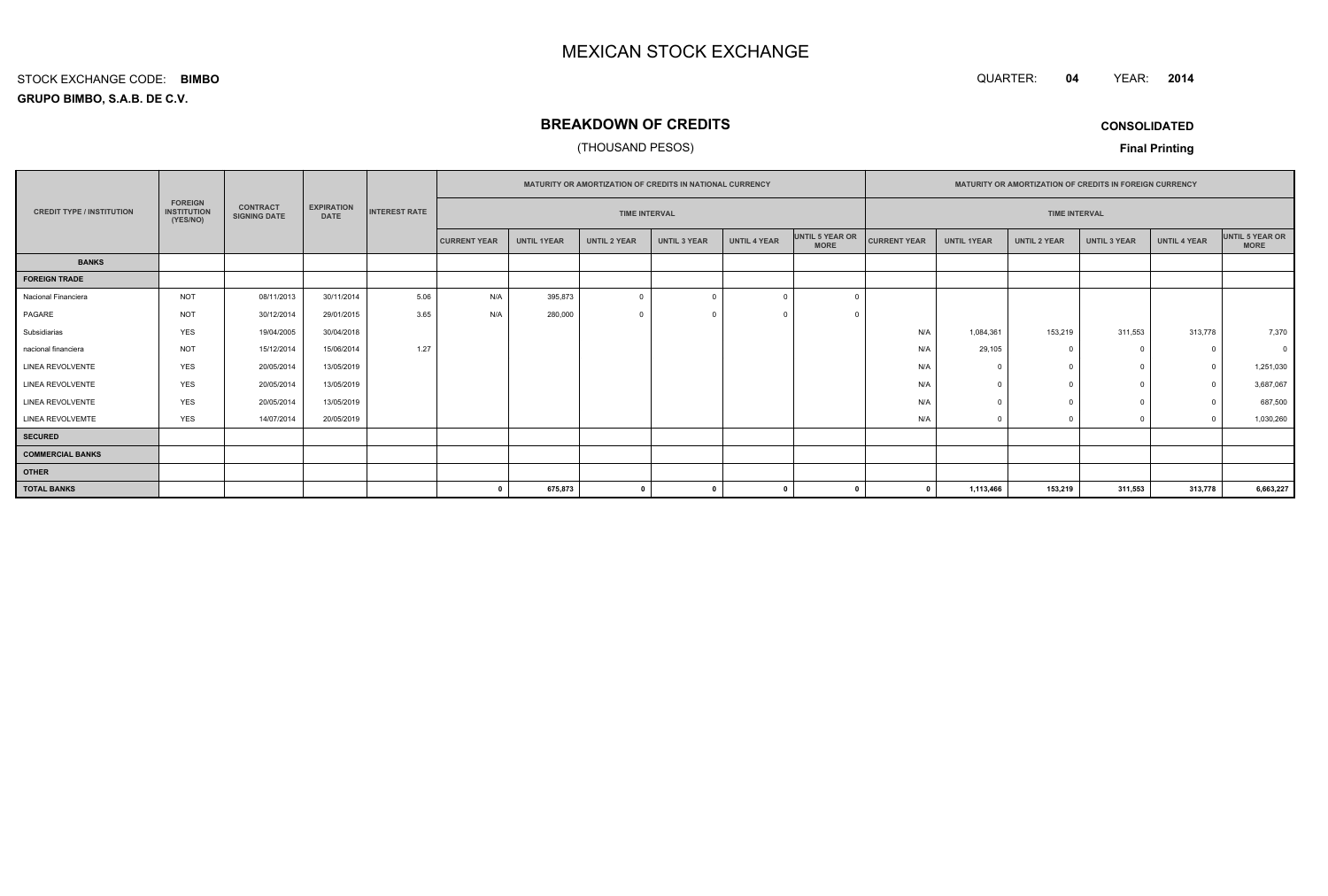#### QUARTER: **<sup>04</sup>**QUARTER: 04 YEAR: 2014

**GRUPO BIMBO, S.A.B. DE C.V.**STOCK EXCHANGE CODE:**BIMBO**

# **BREAKDOWN OF CREDITS**

## (THOUSAND PESOS)

**CONSOLIDATED**

## **Final Printing**

|                                                                                       | <b>FOREIGN</b><br><b>INSTITUTION</b><br>(YES/NO) | <b>CONTRACT</b><br><b>SIGNING DATE</b> | <b>EXPIRATION</b><br><b>DATE</b> | <b>INTEREST RATE</b> | MATURITY OR AMORTIZATION OF CREDITS IN NATIONAL CURRENCY |                    |                     |                     |                     |                                | MATURITY OR AMORTIZATION OF CREDITS IN FOREIGN CURRENCY |                    |                     |                     |                     |                                |
|---------------------------------------------------------------------------------------|--------------------------------------------------|----------------------------------------|----------------------------------|----------------------|----------------------------------------------------------|--------------------|---------------------|---------------------|---------------------|--------------------------------|---------------------------------------------------------|--------------------|---------------------|---------------------|---------------------|--------------------------------|
| <b>CREDIT TYPE / INSTITUTION</b>                                                      |                                                  |                                        |                                  |                      | <b>TIME INTERVAL</b>                                     |                    |                     |                     |                     |                                | <b>TIME INTERVAL</b>                                    |                    |                     |                     |                     |                                |
|                                                                                       |                                                  |                                        |                                  |                      | <b>CURRENT YEAR</b>                                      | <b>UNTIL 1YEAR</b> | <b>UNTIL 2 YEAR</b> | <b>UNTIL 3 YEAR</b> | <b>UNTIL 4 YEAR</b> | UNTIL 5 YEAR OR<br><b>MORE</b> | <b>CURRENT YEAR</b>                                     | <b>UNTIL 1YEAR</b> | <b>UNTIL 2 YEAR</b> | <b>UNTIL 3 YEAR</b> | <b>UNTIL 4 YEAR</b> | UNTIL 5 YEAR OR<br><b>MORE</b> |
| <b>STOCK MARKET</b>                                                                   |                                                  |                                        |                                  |                      |                                                          |                    |                     |                     |                     |                                |                                                         |                    |                     |                     |                     |                                |
| <b>LISTED STOCK EXCHANGE</b>                                                          |                                                  |                                        |                                  |                      |                                                          |                    |                     |                     |                     |                                |                                                         |                    |                     |                     |                     |                                |
| <b>UNSECURED</b>                                                                      |                                                  |                                        |                                  |                      |                                                          |                    |                     |                     |                     |                                |                                                         |                    |                     |                     |                     |                                |
| Emision Bimbo 09-02                                                                   | <b>NOT</b>                                       | 15/06/2009                             | 06/06/2016                       | 10.60                | N/A                                                      |                    | 2,000,000           |                     |                     |                                |                                                         |                    |                     |                     |                     |                                |
| Emision Bimbo 12                                                                      | <b>NOT</b>                                       | 10/02/2012                             | 03/08/2018                       | 6.83                 | N/A                                                      | $\Omega$           | $\Omega$            |                     | 5,000,000           |                                |                                                         |                    |                     |                     |                     |                                |
| Emision Bimbo 09 U                                                                    | <b>NOT</b>                                       | 15/06/2009                             | 06/06/2016                       | 6.05                 | N/A                                                      |                    | 3,722,473           |                     |                     |                                |                                                         |                    |                     |                     |                     |                                |
| <b>BONOS INTERNACIONALES</b>                                                          | <b>YES</b>                                       | 30/06/2010                             | 30/06/2020                       | 4.88                 |                                                          |                    |                     |                     |                     |                                | N/A                                                     | $\Omega$           |                     |                     | $\bigcap$           | 11,630,417                     |
| <b>BONOS INTERNACIONALES</b>                                                          | <b>YES</b>                                       | 25/01/2012                             | 25/01/2022                       | 4.50                 |                                                          |                    |                     |                     |                     |                                | N/A                                                     | $\Omega$           |                     | $\Omega$            | $\overline{0}$      | 11,630,417                     |
| <b>BONOS INTERNACIONALES</b>                                                          | <b>YES</b>                                       | 27/06/2014                             | 27/06/2024                       | 3.88                 |                                                          |                    |                     |                     |                     |                                | N/A                                                     |                    |                     |                     | $\Omega$            | 11,630,417                     |
| <b>BONOS INTERNACINOALES</b>                                                          | <b>YES</b>                                       | 27/06/2014                             | 27/06/2044                       | 4.50                 |                                                          |                    |                     |                     |                     |                                | N/A                                                     | $\sqrt{2}$         | $\Omega$            | $\Omega$            | $\bigcap$           | 7,359,000                      |
| <b>SECURED</b>                                                                        |                                                  |                                        |                                  |                      |                                                          |                    |                     |                     |                     |                                |                                                         |                    |                     |                     |                     |                                |
| <b>PRIVATE PLACEMENTS</b>                                                             |                                                  |                                        |                                  |                      |                                                          |                    |                     |                     |                     |                                |                                                         |                    |                     |                     |                     |                                |
| <b>UNSECURED</b>                                                                      |                                                  |                                        |                                  |                      |                                                          |                    |                     |                     |                     |                                |                                                         |                    |                     |                     |                     |                                |
| <b>SECURED</b>                                                                        |                                                  |                                        |                                  |                      |                                                          |                    |                     |                     |                     |                                |                                                         |                    |                     |                     |                     |                                |
| <b>TOTAL STOCK MARKET LISTED IN</b><br><b>STOCK EXCHANGE AND PRIVATE</b><br>PLAGEMENT |                                                  |                                        |                                  |                      |                                                          |                    | 5,722,473           |                     | 5,000,000           |                                |                                                         |                    |                     |                     |                     | 42,250,251                     |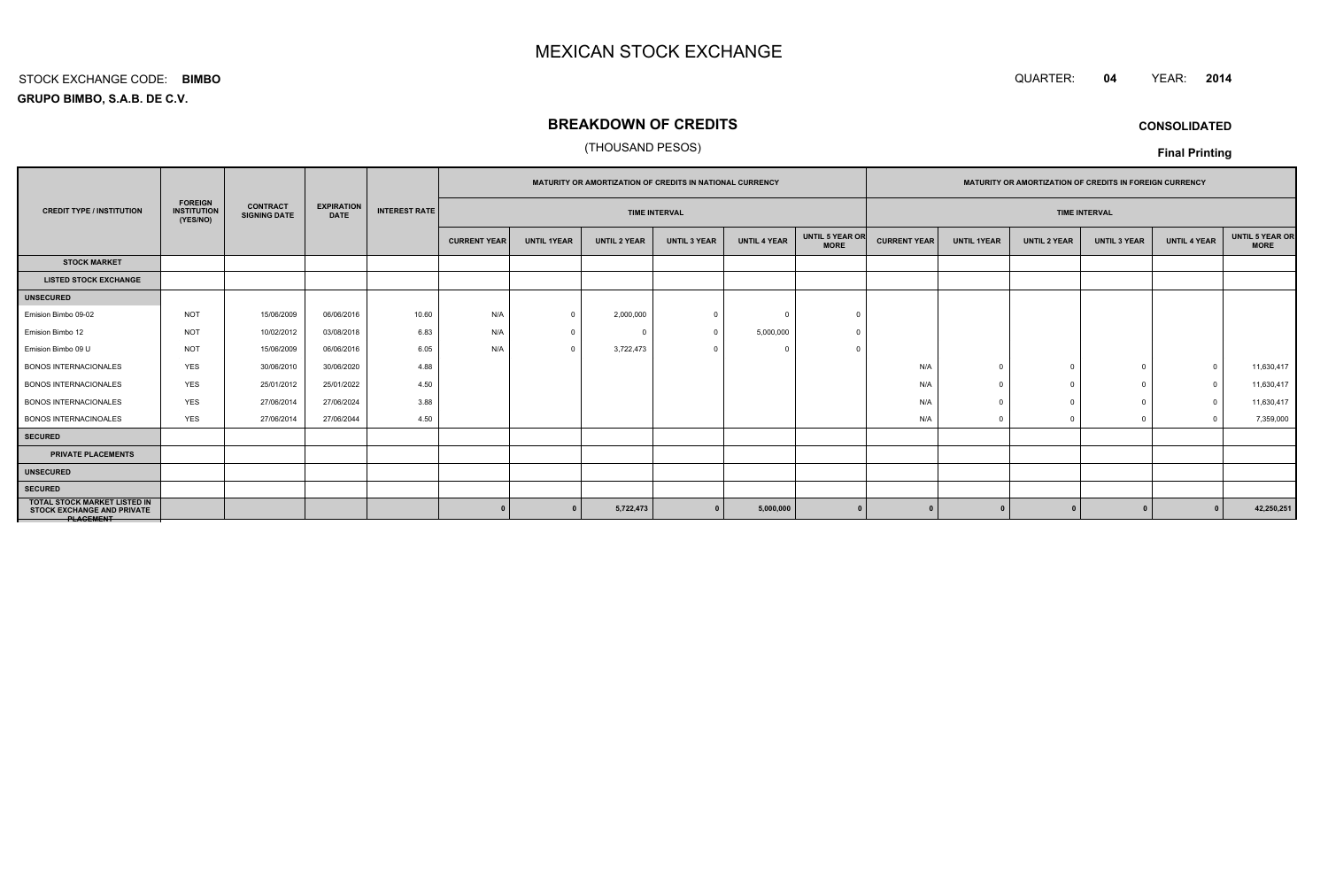#### STOCK EXCHANGE CODE:**BIMBO**

**GRUPO BIMBO, S.A.B. DE C.V.**

## **BREAKDOWN OF CREDITS**

## (THOUSAND PESOS)

|                                                                      | <b>FOREIGN</b><br><b>INSTITUTION</b><br>(YES/NO) | <b>DATE OF</b><br><b>AGREEMENT</b> | <b>EXPIRATION</b><br><b>DATE</b> |  | MATURITY OR AMORTIZATION OF CREDITS IN NATIONAL CURRENCY |                    |                     |                     |                     | MATURITY OR AMORTIZATION OF CREDITS IN FOREIGN CURRENCY |                      |                    |                     |                |                     |                                |
|----------------------------------------------------------------------|--------------------------------------------------|------------------------------------|----------------------------------|--|----------------------------------------------------------|--------------------|---------------------|---------------------|---------------------|---------------------------------------------------------|----------------------|--------------------|---------------------|----------------|---------------------|--------------------------------|
| <b>CREDIT TYPE / INSTITUTION</b>                                     |                                                  |                                    |                                  |  | <b>TIME INTERVAL</b>                                     |                    |                     |                     |                     |                                                         | <b>TIME INTERVAL</b> |                    |                     |                |                     |                                |
|                                                                      |                                                  |                                    |                                  |  | <b>CURRENT YEAR</b>                                      | <b>UNTIL 1YEAR</b> | <b>UNTIL 2 YEAR</b> | <b>UNTIL 3 YEAR</b> | <b>UNTIL 4 YEAR</b> | UNTIL 5 YEAR OR<br><b>MORE</b>                          | <b>CURRENT YEAR</b>  | <b>UNTIL 1YEAR</b> | <b>UNTIL 2 YEAR</b> | UNTIL 3 YEAR   | <b>UNTIL 4 YEAR</b> | UNTIL 5 YEAR OR<br><b>MORE</b> |
| OTHER CURRENT AND NON-<br><b>CURRENT LIABILITIES WITH COST</b>       |                                                  |                                    |                                  |  |                                                          |                    |                     |                     |                     |                                                         |                      |                    |                     |                |                     |                                |
| TOTAL OTHER CURRENT AND NON-<br><b>CURRENT LIABILITIES WITH COST</b> |                                                  |                                    |                                  |  | $\mathbf 0$                                              | $\Omega$           | $\Omega$            | $\overline{0}$      | $\Omega$            | $\Omega$                                                |                      | $^{\circ}$         | $\Omega$            | $^{\circ}$     | $\Omega$            |                                |
|                                                                      |                                                  |                                    |                                  |  |                                                          |                    |                     |                     |                     |                                                         |                      |                    |                     |                |                     |                                |
| <b>SUPPLIERS</b>                                                     |                                                  |                                    |                                  |  |                                                          |                    |                     |                     |                     |                                                         |                      |                    |                     |                |                     |                                |
| VARIOS                                                               | <b>YES</b>                                       |                                    |                                  |  | N/A                                                      | 5,549,142          |                     |                     |                     |                                                         |                      |                    |                     |                |                     |                                |
| VARIOS                                                               | <b>NOT</b>                                       |                                    |                                  |  |                                                          |                    |                     |                     |                     |                                                         | N/A                  | 7,105,471          |                     |                |                     |                                |
| <b>TOTAL SUPPLIERS</b>                                               |                                                  |                                    |                                  |  | $\mathbf 0$                                              | 5,549,142          |                     |                     |                     |                                                         | $\Omega$             | 7,105,471          |                     |                |                     |                                |
|                                                                      |                                                  |                                    |                                  |  |                                                          |                    |                     |                     |                     |                                                         |                      |                    |                     |                |                     |                                |
| OTHER CURRENT AND NON-<br><b>CURRENT LIABILITIES</b>                 |                                                  |                                    |                                  |  |                                                          |                    |                     |                     |                     |                                                         |                      |                    |                     |                |                     |                                |
| <b>VARIOS</b>                                                        | <b>NOT</b>                                       |                                    |                                  |  | N/A                                                      | 3,686,274          | $\mathbf 0$         | $\Omega$            | $\Omega$            | 4,537,451                                               |                      |                    |                     |                |                     |                                |
| VARIOS                                                               | <b>NOT</b>                                       |                                    |                                  |  |                                                          |                    |                     |                     |                     |                                                         | N/A                  | 9,908,472          | $\Omega$            | $\overline{0}$ | $\Omega$            | 23,697,651                     |
| TOTAL OTHER CURRENT AND NON-<br><b>CURRENT LIABILITIES</b>           |                                                  |                                    |                                  |  | $\Omega$                                                 | 3,686,274          | $\Omega$            | $\Omega$            | $\Omega$            | 4,537,451                                               | $\Omega$             | 9,908,472          | $\Omega$            | $^{\circ}$     | $\Omega$            | 23,697,651                     |
|                                                                      |                                                  |                                    |                                  |  |                                                          |                    |                     |                     |                     |                                                         |                      |                    |                     |                |                     |                                |
| <b>GENERAL TOTAL</b>                                                 |                                                  |                                    |                                  |  | $\Omega$                                                 | 9,911,289          | 5,722,473           |                     | 5,000,000           | 4,537,451                                               | $\mathbf 0$          | 18,127,409         | 153,219             | 311,553        | 313,778             | 72,611,129                     |

**NOTES**



**CONSOLIDATED**

**Final Printing**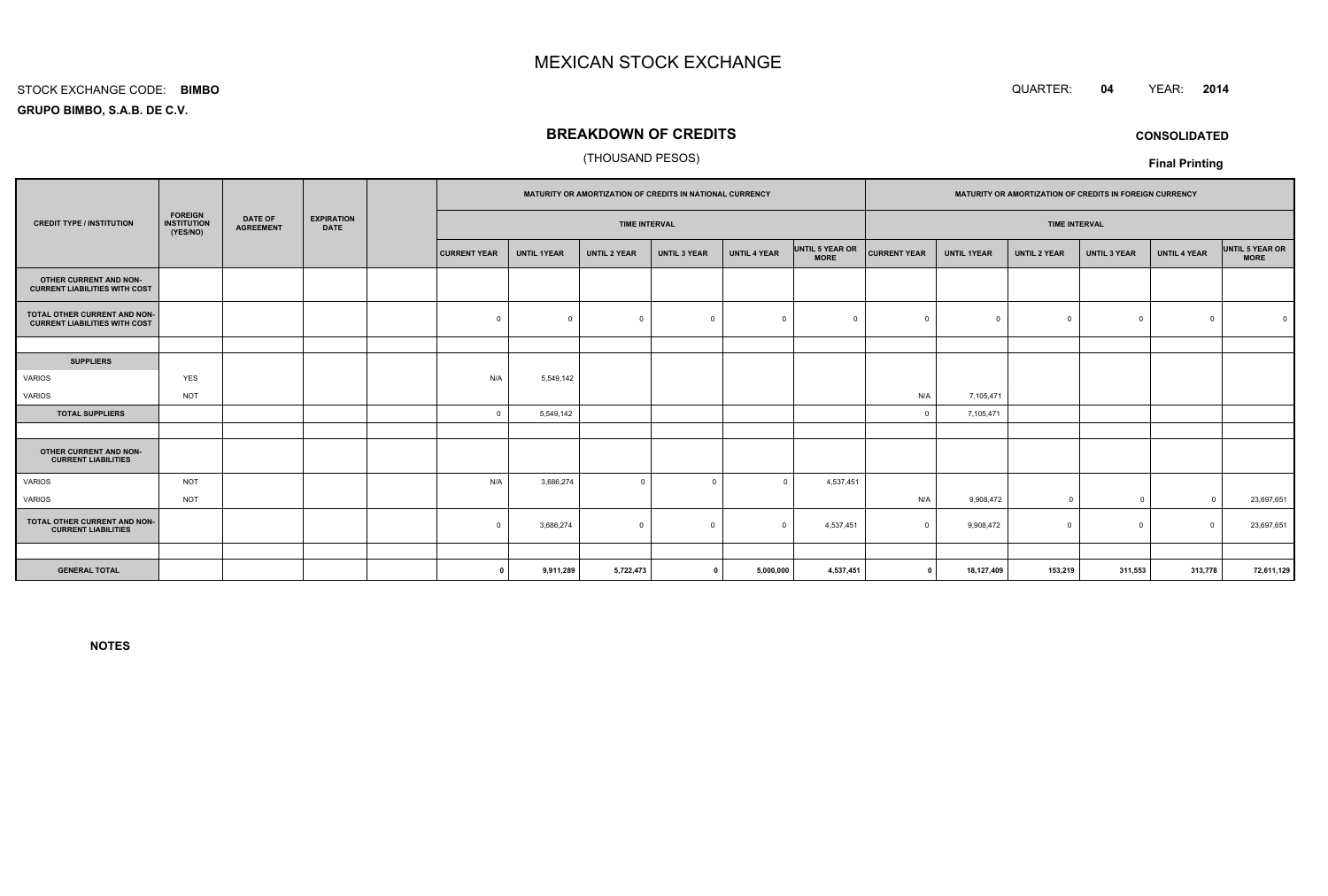## STOCK EXCHANGE CODE: **BIMBO GRUPO BIMBO, S.A.B. DE C.V.**

## QUARTER: **04** YEAR: **2014**

## **MONETARY FOREIGN CURRENCY POSITION**

# **CONSOLIDATED**

## **(THOUSAND PESOS)**

## **Final Printing**

| <b>FOREIGN CURRENCY POSITION</b> |                                       | <b>DOLLARS</b>        | <b>OTHER CURRENCIES</b>               | <b>THOUSAND PESOS</b> |              |  |
|----------------------------------|---------------------------------------|-----------------------|---------------------------------------|-----------------------|--------------|--|
| (THOUSANDS OF PESOS)             | <b>THOUSANDS OF</b><br><b>DOLLARS</b> | <b>THOUSAND PESOS</b> | <b>THOUSANDS OF</b><br><b>DOLLARS</b> | <b>THOUSAND PESOS</b> | <b>TOTAL</b> |  |
| <b>MONETARY ASSETS</b>           | 6,195                                 | 91,183                | 0                                     | 0                     | 91,183       |  |
| <b>CURRENT</b>                   | 6,195                                 | 91,183                | 0                                     | 0                     | 91,183       |  |
| <b>NON CURRENT</b>               | 0                                     | 0                     | 0                                     | 0                     | 0            |  |
| <b>LIABILITIES POSITION</b>      | 3,335,953                             | 49,098,555            | 0                                     | 0                     | 49,098,555   |  |
| <b>CURRENT</b>                   | 30,439                                | 447,998               | 0                                     | 0                     | 447,998      |  |
| <b>NON CURRENT</b>               | 3,305,514                             | 48,650,557            | 0                                     | 0                     | 48,650,557   |  |
| <b>NET BALANCE</b>               | $-3,329,758$                          | -49,007,372           | 0                                     | 0                     | -49,007,372  |  |

**NOTES**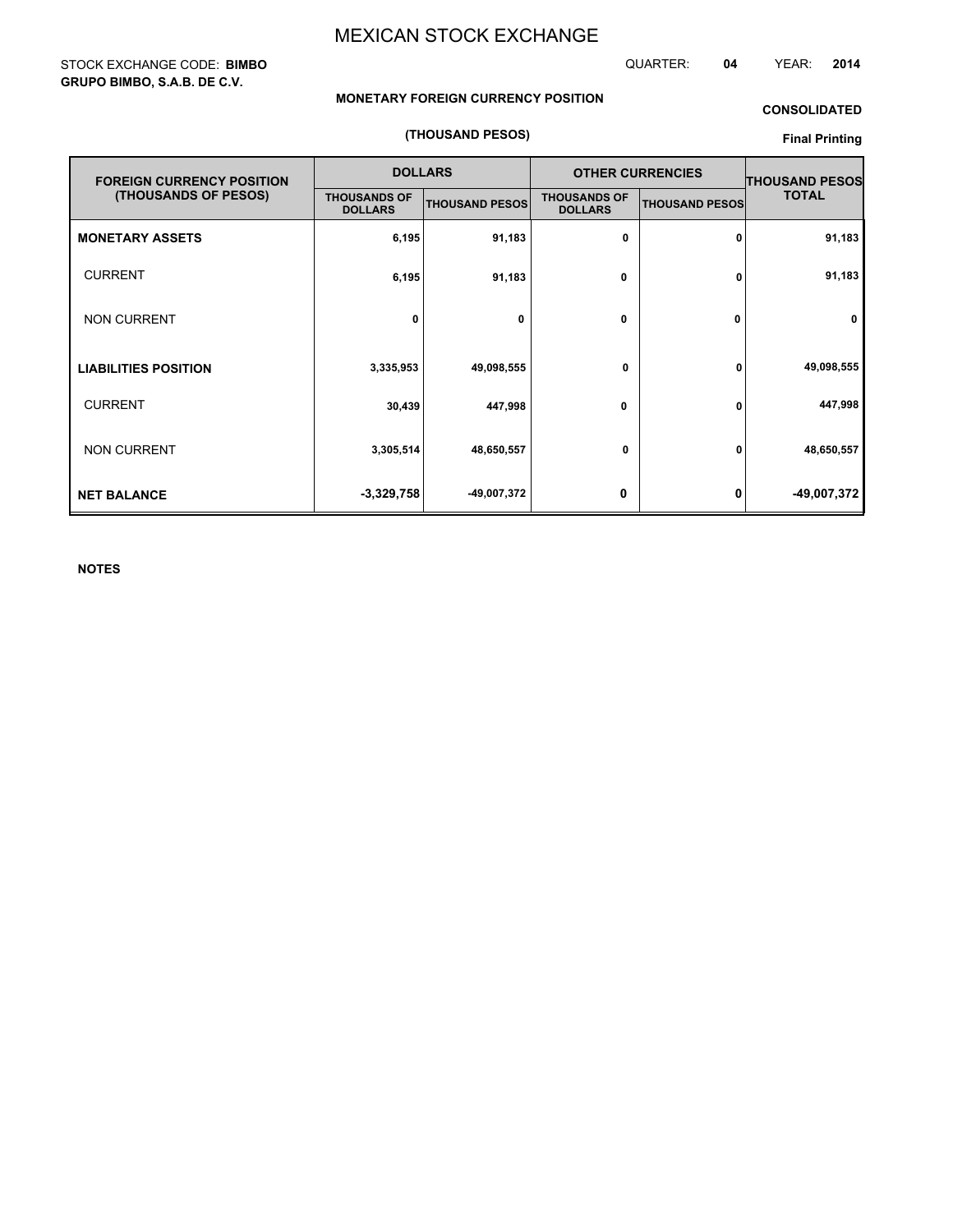# **STOCK EXCHANGE CODE: BIMBO**

**DEBT INSTRUMENTS**

PAGE 1/2

**CONSOLIDATED**

**Final Printing**

## **FINANCIAL LIMITATIONS IN CONTRACT, ISSUED DEED AND / OR TITLE**

LA COMPAÑÍA, EN SU CARÁCTER DE ACREDITADA, FORMA PARTE DE DIVERSOS CONTRATOS DE CRÉDITO BANCARIO. DICHOS CONTRATOS DE CRÉDITO, DE ACUERDO A LAS PRÁCTICAS DE MERCADO, CONTEMPLAN CIERTAS OBLIGACIONES DE HACER Y DE NO HACER, LAS CUALES INCLUYEN EL CUMPLIMIENTO A LAS RAZONES FINANCIERAS DE DEUDA / UAFIDA Y UAFIDA / INTERESES PAGADOS. ASÍ MISMO, LOS TÍTULOS DE DEUDA, TANTO DE LOS CERTIFICADOS BURSÁTILES COMO DE LOS BONOS INTERNACIONALES EMITIDOS POR LA COMPAÑÍA, CONTEMPLAN TAMBIÉN OBLIGACIONES DE HACER Y DE NO HACER CONFORME A LA PRÁCTICA DE MERCADO.

STOCK EXCHANGE CODE: QUARTER: **04** YEAR: **2014**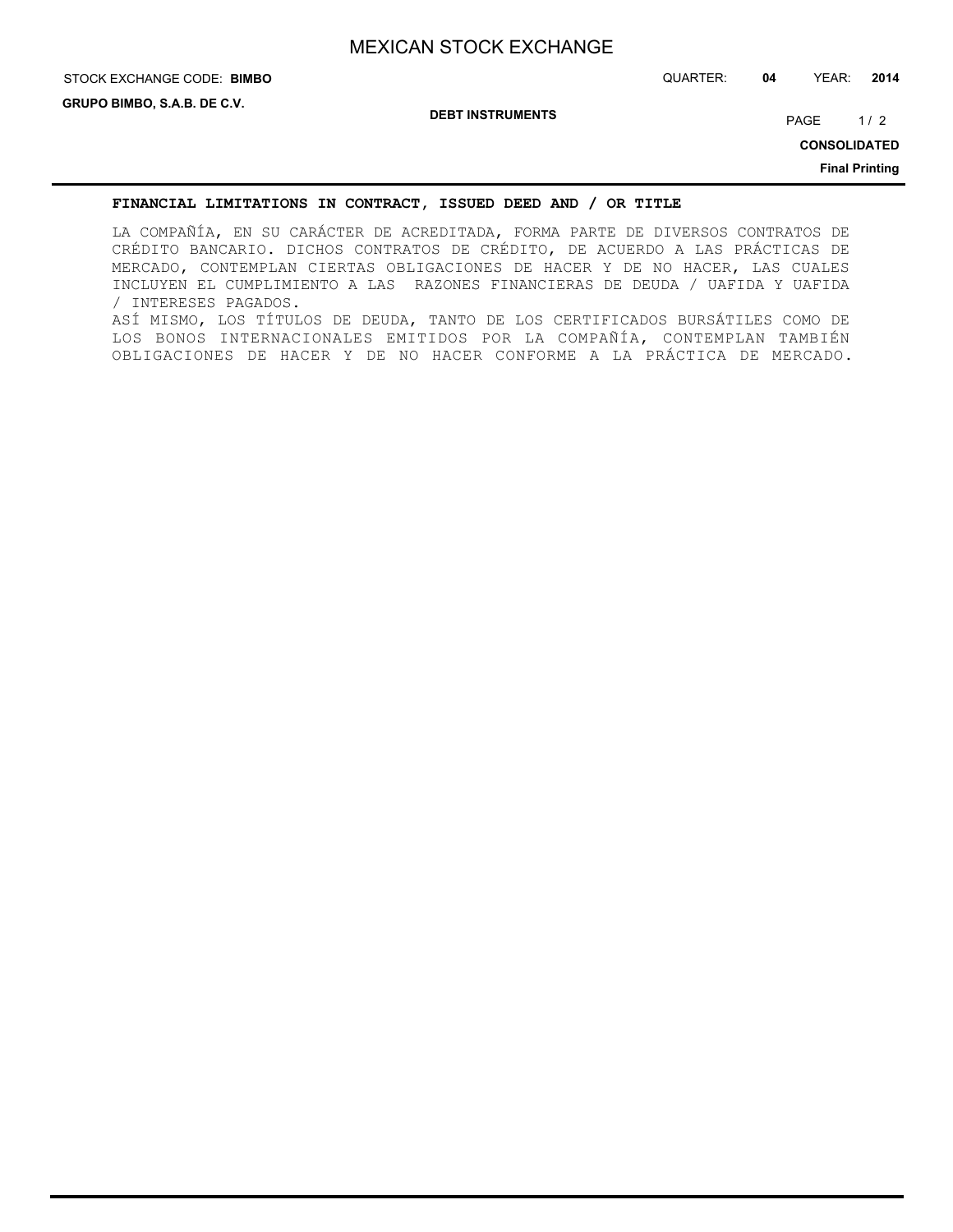STOCK EXCHANGE CODE: QUARTER: **04** YEAR: **2014**

**GRUPO BIMBO, S.A.B. DE C.V.**

**STOCK EXCHANGE CODE: BIMBO** 

**DEBT INSTRUMENTS**

PAGE 2/2

**CONSOLIDATED**

**Final Printing**

#### **ACTUAL SITUATION OF FINANCIAL LIMITED**

A LA FECHA, LA COMPAÑÍA SE ENCUENTRA EN CUMPLIMIENTO DE LAS DIVERSAS OBLIGACIONES DE HACER Y NO HACER CONTENIDAS EN LOS CONTRATOS Y TÍTULOS DE CRÉDITO.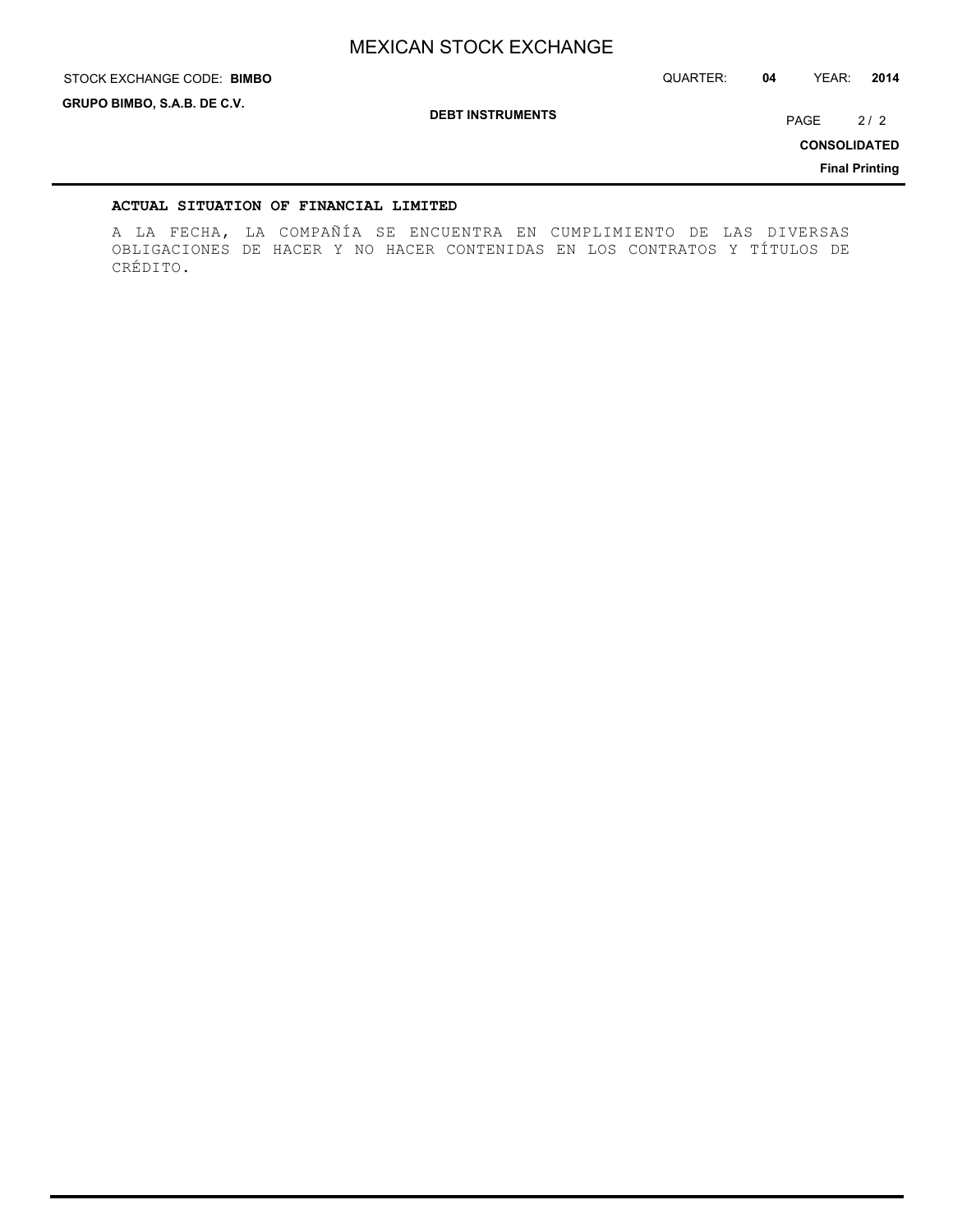#### STOCK EXCHANGE CODE: QUARTER: **04** YEAR: **2014 BIMBO GRUPO BIMBO, S.A.B. DE C.V.**

#### **DISTRIBUTION OF REVENUE BY PRODUCT**

#### **CONSOLIDATED**

**TOTAL INCOME (THOUSAND PESOS)**

**Final Printing**

| MAIN PRODUCTS OR PRODUCT LINE | <b>NET SALES</b> |               | <b>MARKET SHARE (%)</b> | <b>MAIN</b>             |                  |  |  |
|-------------------------------|------------------|---------------|-------------------------|-------------------------|------------------|--|--|
|                               | <b>VOLUME</b>    | <b>AMOUNT</b> |                         | <b>TRADEMARKS</b>       | <b>CUSTOMERS</b> |  |  |
| <b>NATIONAL INCOME</b>        |                  |               |                         |                         |                  |  |  |
| PAN BLANCO Y DULCE            | 0                | 67,847,800    |                         | <b>BIMBO Y MARINELA</b> |                  |  |  |
| <b>EXPORT INCOME</b>          |                  |               |                         |                         |                  |  |  |

| I INCOME OF SUBSIDIARIES ABROAD |  |             |      |                         |  |  |  |
|---------------------------------|--|-------------|------|-------------------------|--|--|--|
| PAN BLANCO Y DULCE              |  | 119,203,216 | 0.00 | <b>BIMBO Y MARINELA</b> |  |  |  |
| <b>TOTAL</b>                    |  | 187,051,016 |      |                         |  |  |  |

**NOTES**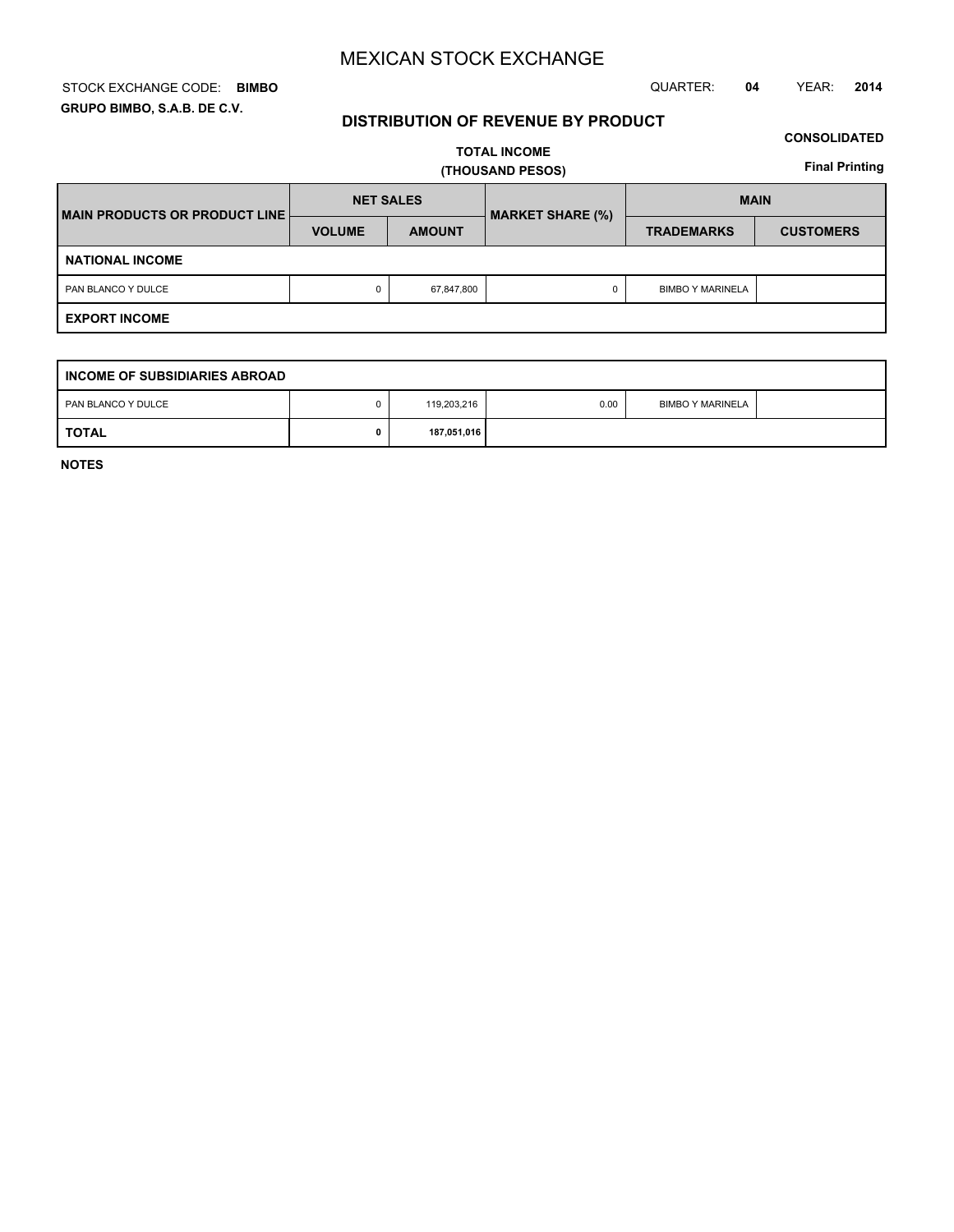**GRUPO BIMBO, S.A.B. DE C.V.**STOCK EXCHANGE CODE:**BIMBO** QUARTER: **04**YEAR: **<sup>2014</sup>**

### **ANALYSIS OF PAID CAPITAL STOCK**

**CONSOLIDATED**

### **CHARACTERISTICS OF THE SHARES**

**Final Printing**

| <b>SERIES</b> | <b>NOMINAL VALUE</b> | <b>VALID</b><br><b>COUPON</b> | <b>NUMBER OF SHARES</b> |                         |                |                          | <b>CAPITAL STOCK</b> |                 |
|---------------|----------------------|-------------------------------|-------------------------|-------------------------|----------------|--------------------------|----------------------|-----------------|
|               |                      |                               | <b>FIXED PORTION</b>    | <b>VARIABLE PORTION</b> | <b>MEXICAN</b> | <b>FREE SUBSCRIPTION</b> | <b>FIXED</b>         | <b>VARIABLE</b> |
| ١A            |                      |                               | 4,703,200,000           |                         | 0              |                          | 1,901,132            | 0 I             |
| <b>TOTAL</b>  |                      |                               | 4,703,200,000           |                         | 0              |                          | 1,901,132            |                 |

**TOTAL NUMBER OF SHARES REPRESENTING THE PAID IN CAPITAL STOCK ONTHE DATE OF SENDING THE INFORMATIONN** 4,703,200,000

**NOTES**